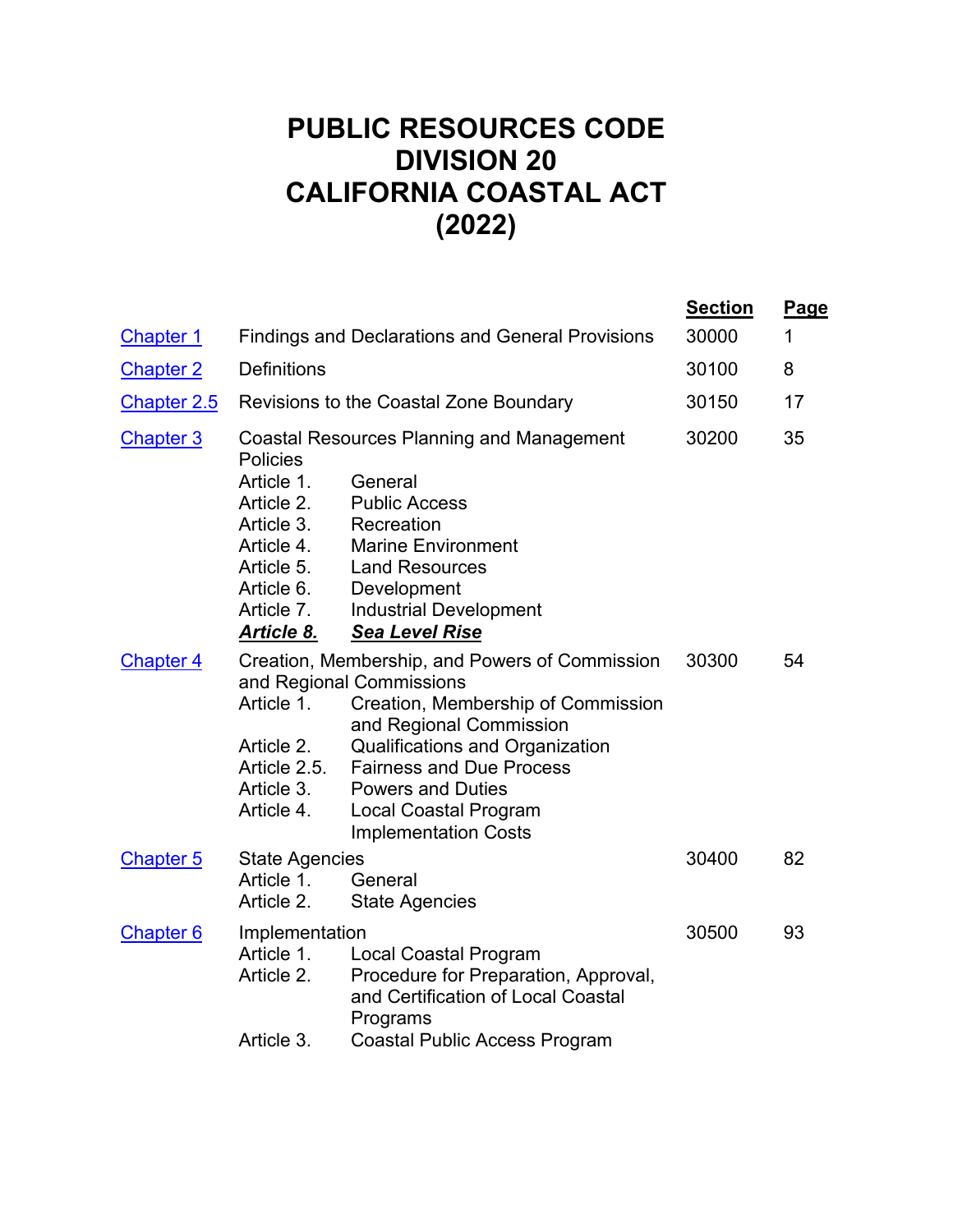| <b>Chapter 7</b>  | <b>Development Controls</b><br>Article 1.<br>Article 2. | <b>General Provisions</b><br><b>Development Control Procedures</b>                                  | 30600 | 113 |
|-------------------|---------------------------------------------------------|-----------------------------------------------------------------------------------------------------|-------|-----|
| <b>Chapter 8</b>  | Ports<br>Article 1.<br>Article 2.<br>Article 3.         | <b>Findings and General Provisions</b><br>Policies<br>Implementation: Master Plan                   | 30700 | 154 |
| <b>Chapter 9</b>  | Article 1.<br>Article 2.                                | <b>Judicial Review, Enforcement, and Penalties</b><br><b>General Provisions</b><br><b>Penalties</b> | 30800 | 165 |
| <b>Chapter 10</b> | Severability                                            |                                                                                                     | 30900 | 178 |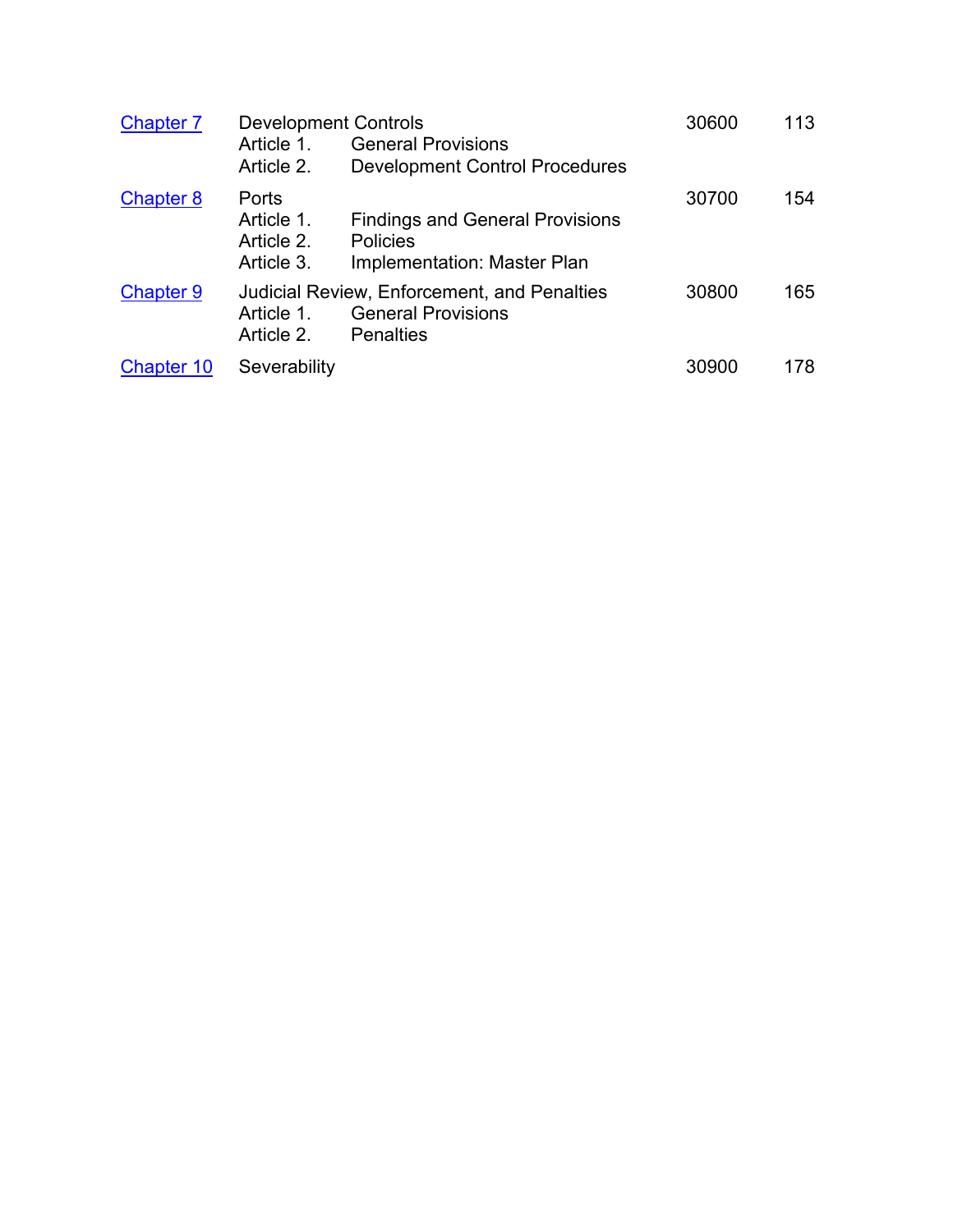# **CHAPTER 1 FINDINGS AND DECLARATIONS AND GENERAL PROVISIONS**

# <span id="page-2-0"></span>**Section**

| 30000   | Short title                                                                |
|---------|----------------------------------------------------------------------------|
| 30001   | Legislative findings and declarations; ecological balance                  |
| 30001.2 | Legislative findings and declarations; economic development                |
| 30001.5 | Legislative findings and declarations; goals                               |
| 30002   | Legislative findings and declarations; implementation of plan              |
| 30003   | Compliance by public agencies                                              |
| 30004   | Legislative findings and declarations; necessity of continued planning and |
|         | management                                                                 |
| 30005   | Local governmental powers; nuisances; attorney general's powers            |
| 30005.5 | Local governmental powers; construction                                    |
| 30006   | Legislative findings and declarations; public participation                |
| 30006.5 | Legislative findings and declarations; technical advice and                |
|         | recommendations                                                            |
| 30007   | Housing; local governments                                                 |
| 30007.5 | Legislative findings and declarations; resolution of policy conflicts      |
| 30008   | Division as coastal zone management program                                |
| 30009   | Construction                                                               |
| 30010   | Compensation for taking of private property; legislative declaration       |
| 30011   | Requirements of Government Code Section 65590; review of local             |
|         | government's application; evidence of compliance; information concerning   |
|         | status of action to apply                                                  |
|         |                                                                            |
| 30012   | Legislative findings and declarations; public education program            |
| 30013   | Environmental justice                                                      |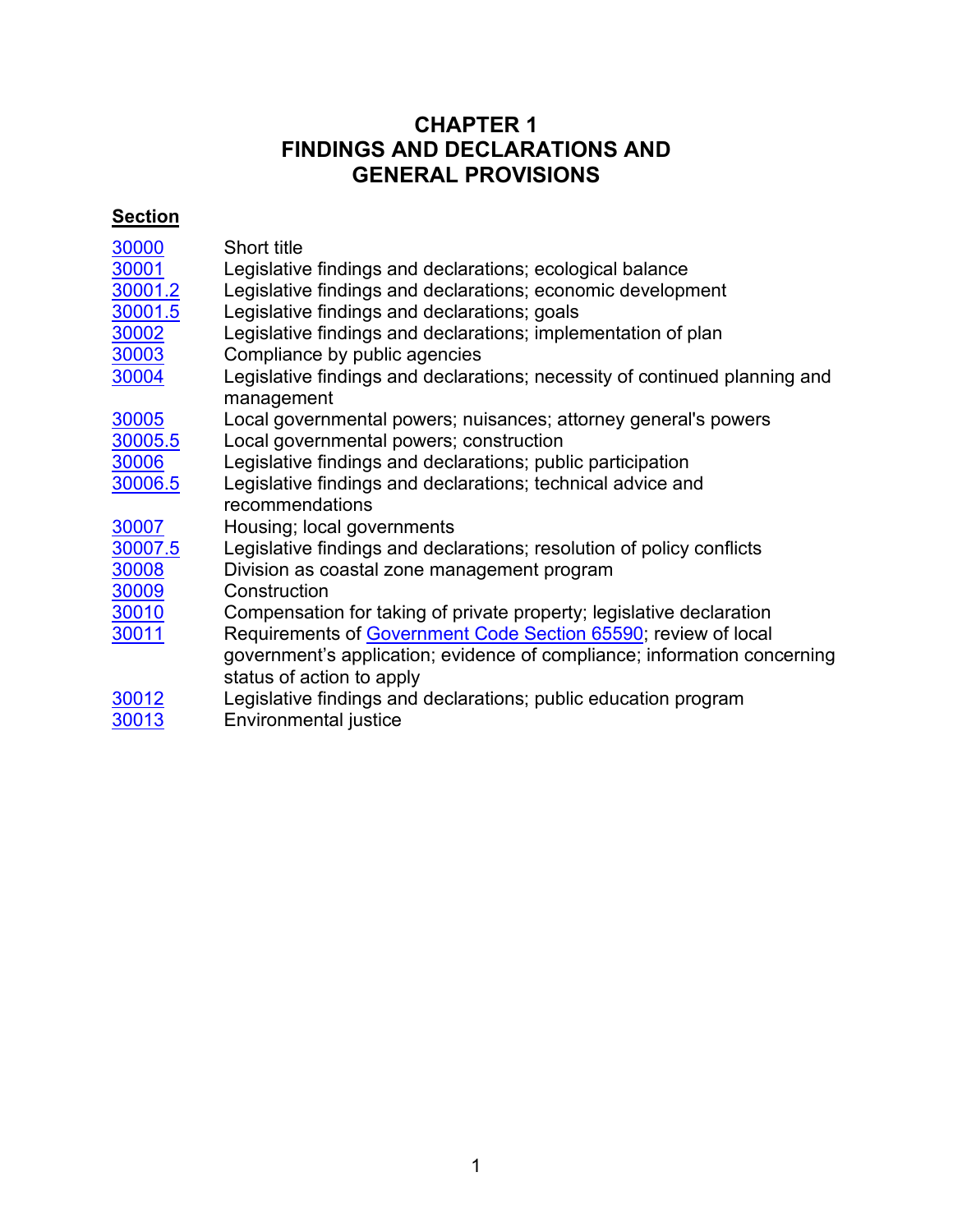#### <span id="page-3-0"></span>**Section 30000 Short Title**

This division shall be known and may be cited as the California Coastal Act of 1976.

#### <span id="page-3-1"></span>**Section 30001 Legislative findings and declarations; ecological balance**

The Legislature hereby finds and declares:

(a) That the California coastal zone is a distinct and valuable natural resource of vital and enduring interest to all the people and exists as a delicately balanced ecosystem.

(b) That the permanent protection of the state's natural and scenic resources is a paramount concern to present and future residents of the state and nation.

(c) That to promote the public safety, health, and welfare, and to protect public and private property, wildlife, marine fisheries, and other ocean resources, and the natural environment, it is necessary to protect the ecological balance of the coastal zone and prevent its deterioration and destruction.

(d) That existing developed uses, and future developments that are carefully planned and developed consistent with the policies of this division, are essential to the economic and social well-being of the people of this state and especially to working persons employed within the coastal zone.

(Amended by Ch. 1090, Stats. 1979.)

#### <span id="page-3-2"></span>**Section 30001.2 Legislative findings and declarations; economic development**

The Legislature further finds and declares that, notwithstanding the fact electrical generating facilities, refineries, and coastal-dependent developments, including ports and commercial fishing facilities, offshore petroleum and gas development, and liquefied natural gas facilities, may have significant adverse effects on coastal resources or coastal access, it may be necessary to locate such developments in the coastal zone in order to ensure that inland as well as coastal resources are preserved and that orderly economic development proceeds within the state.

#### <span id="page-3-3"></span>**Section 30001.5 Legislative findings and declarations; goals**

The Legislature further finds and declares that the basic goals of the state for the coastal zone are to:

(a) Protect, maintain, and where feasible, enhance and restore the overall quality of the coastal zone environment and its natural and artificial resources.

(b) Ensure orderly, balanced utilization and conservation of coastal zone resources taking into account the social and economic needs of the people of the state.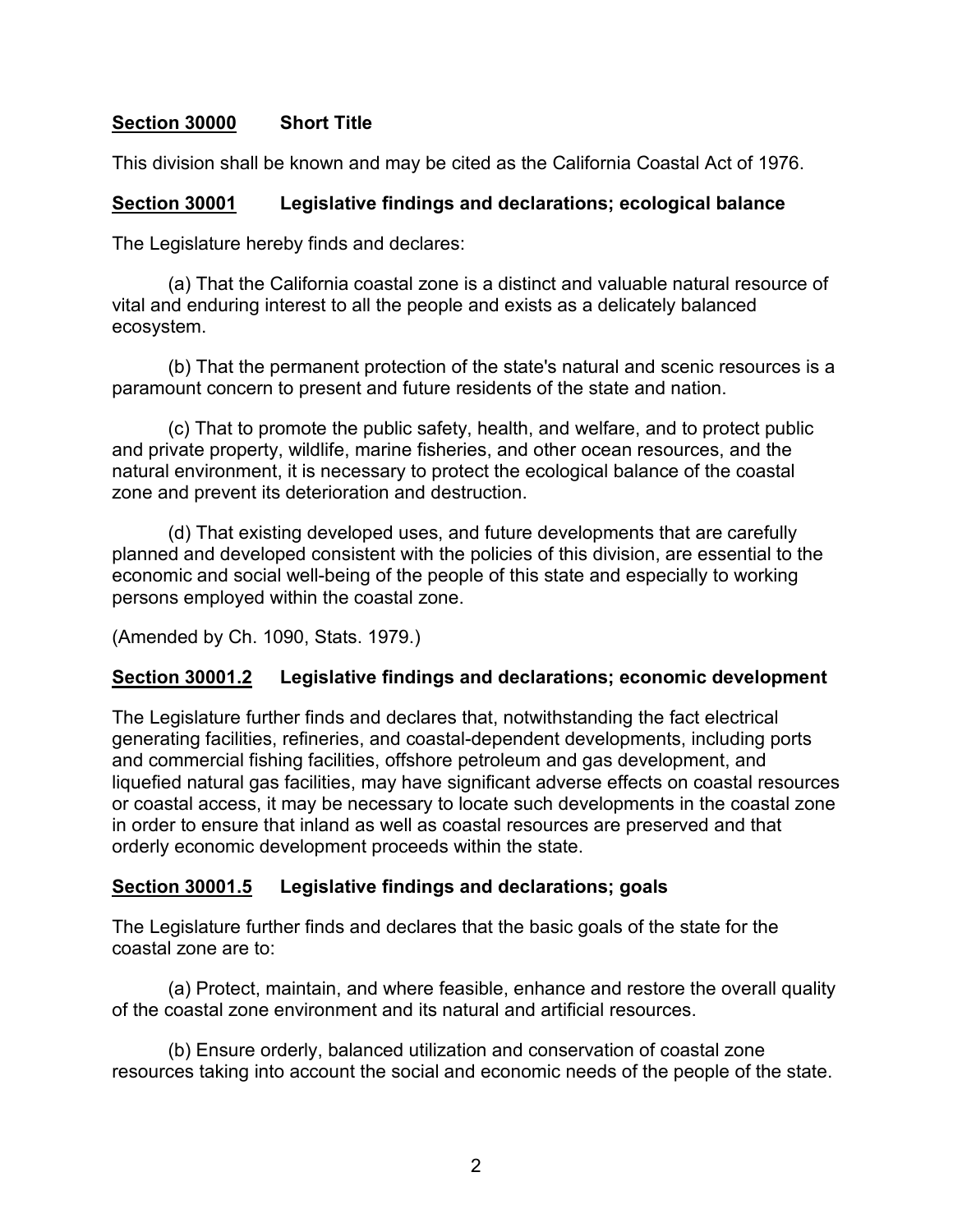(c) Maximize public access to and along the coast and maximize public recreational opportunities in the coastal zone consistent with sound resources conservation principles and constitutionally protected rights of private property owners.

(d) Ensure priority for coastal-dependent and coastal-related development over other development on the coast.

(e) Encourage state and local initiatives and cooperation in preparing procedures to implement coordinated planning and development for mutually beneficial uses, including educational uses, in the coastal zone.

#### *(f) Anticipate, assess, plan for, and, to the extent feasible, avoid, minimize, and mitigate the adverse environmental and economic effects of sea level rise within the coastal zone.*

<span id="page-4-0"></span>(Amended by Ch. 1090, Stats. 1979; Ch. 1617, Stats. 1982; Ch. 236, Stats. 2021.)

# **Section 30002 Legislative findings and declarations; implementation of plan**

The Legislature further finds and declares that:

(a) The California Coastal Zone Conservation Commission, pursuant to the California Coastal Zone Conservation Act of 1972 (commencing with Section 27000), has made a detailed study of the coastal zone; that there has been extensive participation by other governmental agencies, private interests, and the general public in the study; and that, based on the study, the commission has prepared a plan for the orderly, long-range conservation, use, and management of the natural, scenic, cultural, recreational, and manmade resources of the coastal zone.

(b) Such plan contains a series of recommendations which require implementation by the Legislature and that some of those recommendations are appropriate for immediate implementation as provided for in this division while others require additional review.

# <span id="page-4-1"></span>**Section 30003 Compliance by public agencies**

All public agencies and all federal agencies, to the extent possible under federal law or regulations or the United States Constitution, shall comply with the provisions of this division.

#### <span id="page-4-2"></span>**Section 30004 Legislative findings and declarations; necessity of continued planning and management**

The Legislature further finds and declares that:

(a) To achieve maximum responsiveness to local conditions, accountability, and public accessibility, it is necessary to rely heavily on local government and local land use planning procedures and enforcement.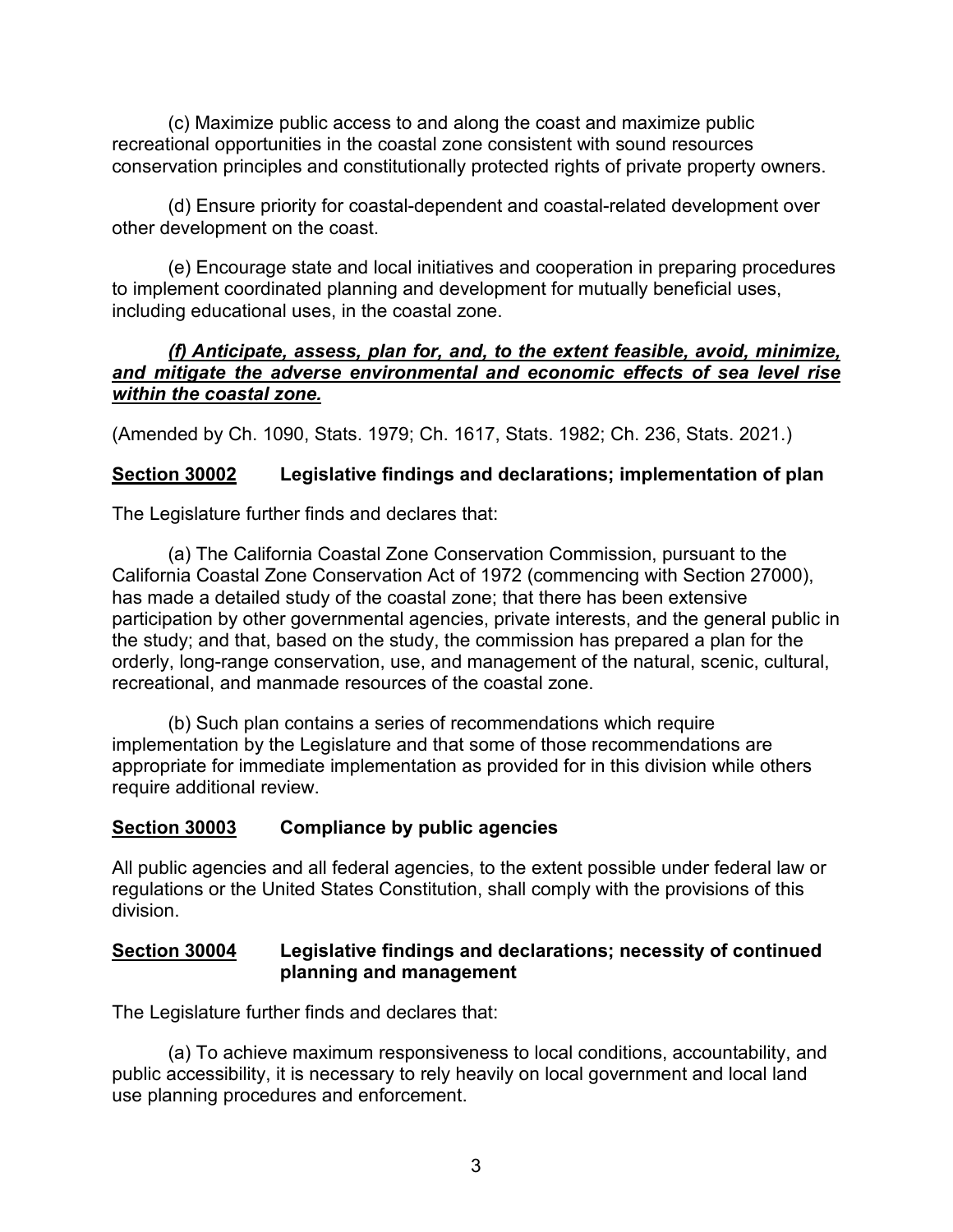(b) To ensure conformity with the provisions of this division, and to provide maximum state involvement in federal activities allowable under federal law or regulations or the United States Constitution which affect California's coastal resources, to protect regional, state, and national interests in assuring the maintenance of the longterm productivity and economic vitality of coastal resources necessary for the well-being of the people of the state, and to avoid long-term costs to the public and a diminished quality of life resulting from the misuse of coastal resources, to coordinate and integrate the activities of the many agencies whose activities impact the coastal zone, and to supplement their activities in matters not properly within the jurisdiction of any existing agency, it is necessary to provide for continued state coastal planning and management through a state coastal commission.

#### <span id="page-5-0"></span>**Section 30005 Local governmental powers; nuisances; attorney general's powers**

No provision of this division is a limitation on any of the following:

(a) Except as otherwise limited by state law, on the power of a city or county or city and county to adopt and enforce additional regulations, not in conflict with this act, imposing further conditions, restrictions, or limitations with respect to any land or water use or other activity which might adversely affect the resources of the coastal zone.

(b) On the power of any city or county or city and county to declare, prohibit, and abate nuisances.

(c) On the power of the Attorney General to bring an action in the name of the people of the state to enjoin any waste or pollution of the resources of the coastal zone or any nuisance.

<span id="page-5-1"></span>(d) On the right of any person to maintain an appropriate action for relief against a private nuisance or for any other private relief.

# **Section 30005.5 Local governmental powers; construction**

Nothing in this division shall be construed to authorize any local government, or to authorize the commission to require any local government, to exercise any power it does not already have under the Constitution and laws of this state or that is not specifically delegated pursuant to Section [30519.](#page-105-0)

(Added by Ch. 744, Stats. 1979.)

# <span id="page-5-2"></span>**Section 30006 Legislative findings and declarations; public participation**

The Legislature further finds and declares that the public has a right to fully participate in decisions affecting coastal planning, conservation and development; that achievement of sound coastal conservation and development is dependent upon public understanding and support; and that the continuing planning and implementation of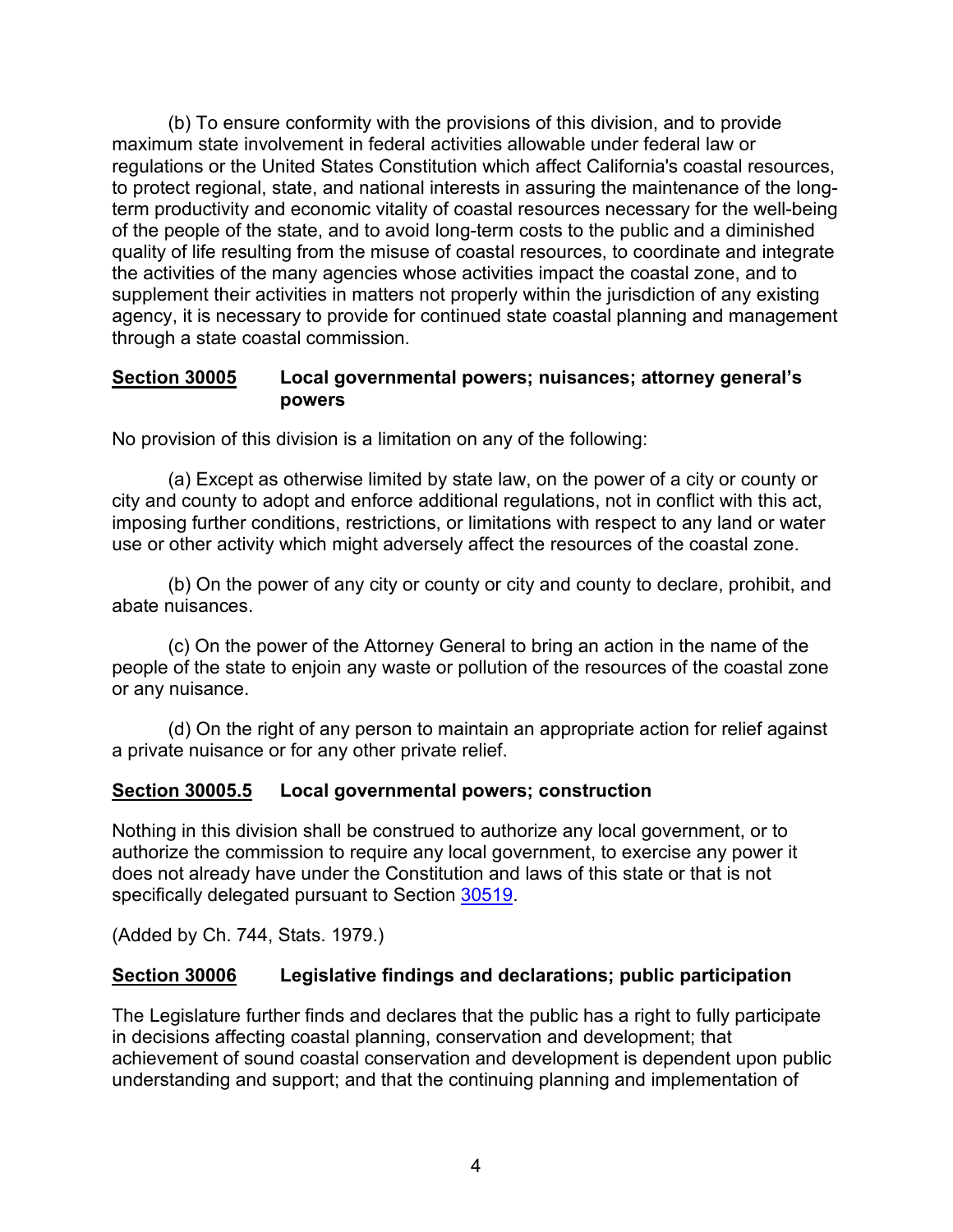programs for coastal conservation and development should include the widest opportunity for public participation.

#### <span id="page-6-0"></span>**Section 30006.5 Legislative findings and declarations; technical advice and recommendations**

The Legislature further finds and declares that sound and timely scientific recommendations are necessary for many coastal planning, conservation, and development decisions and that the commission should, in addition to developing its own expertise in significant applicable fields of science, interact with members of the scientific and academic communities in the social, physical, and natural sciences so that the commission may receive technical advice and recommendations with regard to its decisionmaking, especially with regard to issues such as coastal erosion and geology, agriculture, marine biodiversity, wetland restoration, sea level rise, desalination plants, and the cumulative impact of coastal zone developments.

(Added by Ch. 965, Stats. 1992, Amended by Ch. 168, Stats. 2019.)

# <span id="page-6-1"></span>**Section 30007 Housing; local government**

Nothing in this division shall exempt local governments from meeting the requirements of state and federal law with respect to providing low- and moderate-income housing, replacement housing, relocation benefits, or any other obligation related to housing imposed by existing law or any law hereafter enacted.

#### <span id="page-6-2"></span>**Section 30007.5 Legislative findings and declarations; resolution of policy conflicts**

The Legislature further finds and recognizes that conflicts may occur between one or more policies of the division. The Legislature therefore declares that in carrying out the provisions of this division such conflicts be resolved in a manner which on balance is the most protective of significant coastal resources. In this context, the Legislature declares that broader policies which, for example, serve to concentrate development in close proximity to urban and employment centers may be more protective, overall, than specific wildlife habitat and other similar resource policies.

# <span id="page-6-3"></span>**Section 30008 Division as coastal zone management program**

This division shall constitute California's coastal zone management program within the coastal zone for purposes of the Federal [Coastal Zone Management Act of 1972 \(16](https://www.law.cornell.edu/uscode/text/16/chapter-33)  [U.S.C. 1451, et seq.\)](https://www.law.cornell.edu/uscode/text/16/chapter-33) and any other federal act heretofore or hereafter enacted or amended that relates to the planning or management of coastal zone resources; provided, however, that within federal lands excluded from the coastal zone pursuant to the Federal Coastal Zone Management Act of 1972, the State of California shall, consistent with applicable federal and state laws, continue to exercise the full range of powers, rights, and privileges it now possesses or which may be granted.

(Amended by Ch. 1075, Stats. 1978.)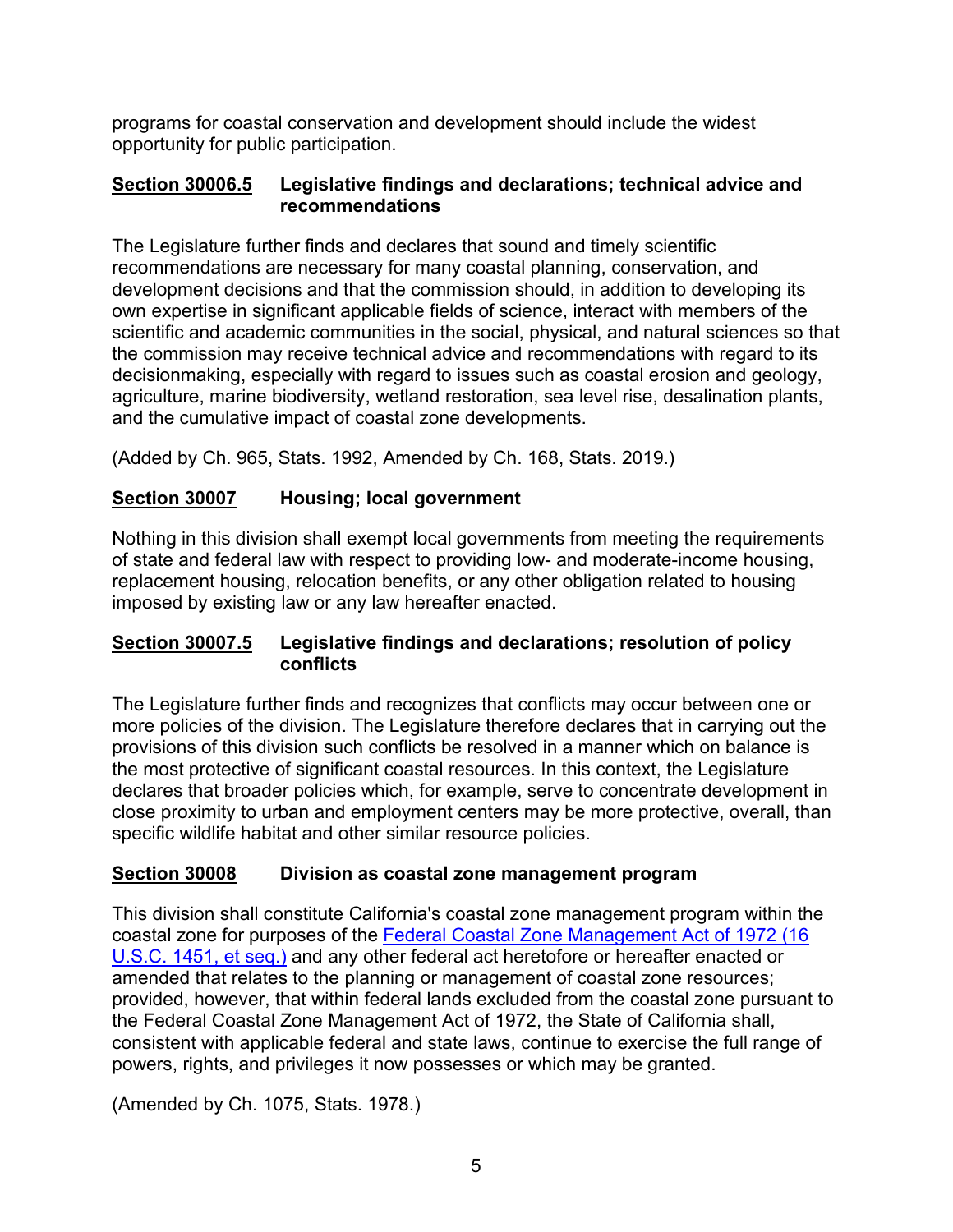#### <span id="page-7-0"></span>**Section 30009 Construction**

This division shall be liberally construed to accomplish its purposes and objectives.

#### <span id="page-7-1"></span>**Section 30010 Compensation for taking of private property; legislative declaration**

The Legislature hereby finds and declares that this division is not intended, and shall not be construed as authorizing the commission, port governing body, or local government acting pursuant to this division to exercise their power to grant or deny a permit in a manner which will take or damage private property for public use, without the payment of just compensation therefor. This section is not intended to increase or decrease the rights of any owner of property under the Constitution of the State of California or the United States.

(Amended by Ch. 285, Stats. 1991.)

#### <span id="page-7-2"></span>**Section 30011 Requirements of [Government Code Section](http://leginfo.legislature.ca.gov/faces/codes_displayText.xhtml?lawCode=GOV&division=1.&title=7.&part=&chapter=3.&article=10.7.) 65590; review of local government's application; evidence of compliance; information concerning status of action to apply**

Nothing in this division shall authorize the commission to review a local government's application of the requirements of [Section 65590 of the Government Code](http://leginfo.legislature.ca.gov/faces/codes_displayText.xhtml?lawCode=GOV&division=1.&title=7.&part=&chapter=3.&article=10.7.) to any development. In addition, the commission shall not require any applicant for a coastal development permit or any local government to provide certification or other evidence of compliance with the requirements of [Section 65590 of the Government Code.](http://leginfo.legislature.ca.gov/faces/codes_displayText.xhtml?lawCode=GOV&division=1.&title=7.&part=&chapter=3.&article=10.7.) The commission may, however, solely in connection with coastal development permit applications described in subdivision (c) of Section [30600.1,](#page-117-0) require information about the status of a local government's action to apply the requirements of [Section 65590 of](http://leginfo.legislature.ca.gov/faces/codes_displayText.xhtml?lawCode=GOV&division=1.&title=7.&part=&chapter=3.&article=10.7.)  [the Government Code.](http://leginfo.legislature.ca.gov/faces/codes_displayText.xhtml?lawCode=GOV&division=1.&title=7.&part=&chapter=3.&article=10.7.) This information shall be used for the purpose of determining time limits for commission action on these applications as provided in that subdivision (c).

<span id="page-7-3"></span>(Added by Ch. 43, Stats. 1982.)

#### **Section 30012 Legislative findings and declarations; public education program**

(a) The Legislature finds that an educated and informed citizenry is essential to the well-being of a participatory democracy and is necessary to protect California's finite natural resources, including the quality of its environment. The Legislature further finds that through education, individuals can be made aware of and encouraged to accept their share of the responsibility for protecting and improving the natural environment.

(b) (1) The commission shall, to the extent that its resources permit, carry out a public education program that includes outreach efforts to schools, youth organizations, and the general public for the purpose of promoting understanding of, fostering a sense of individual responsibility for, and encouraging public initiatives and participation in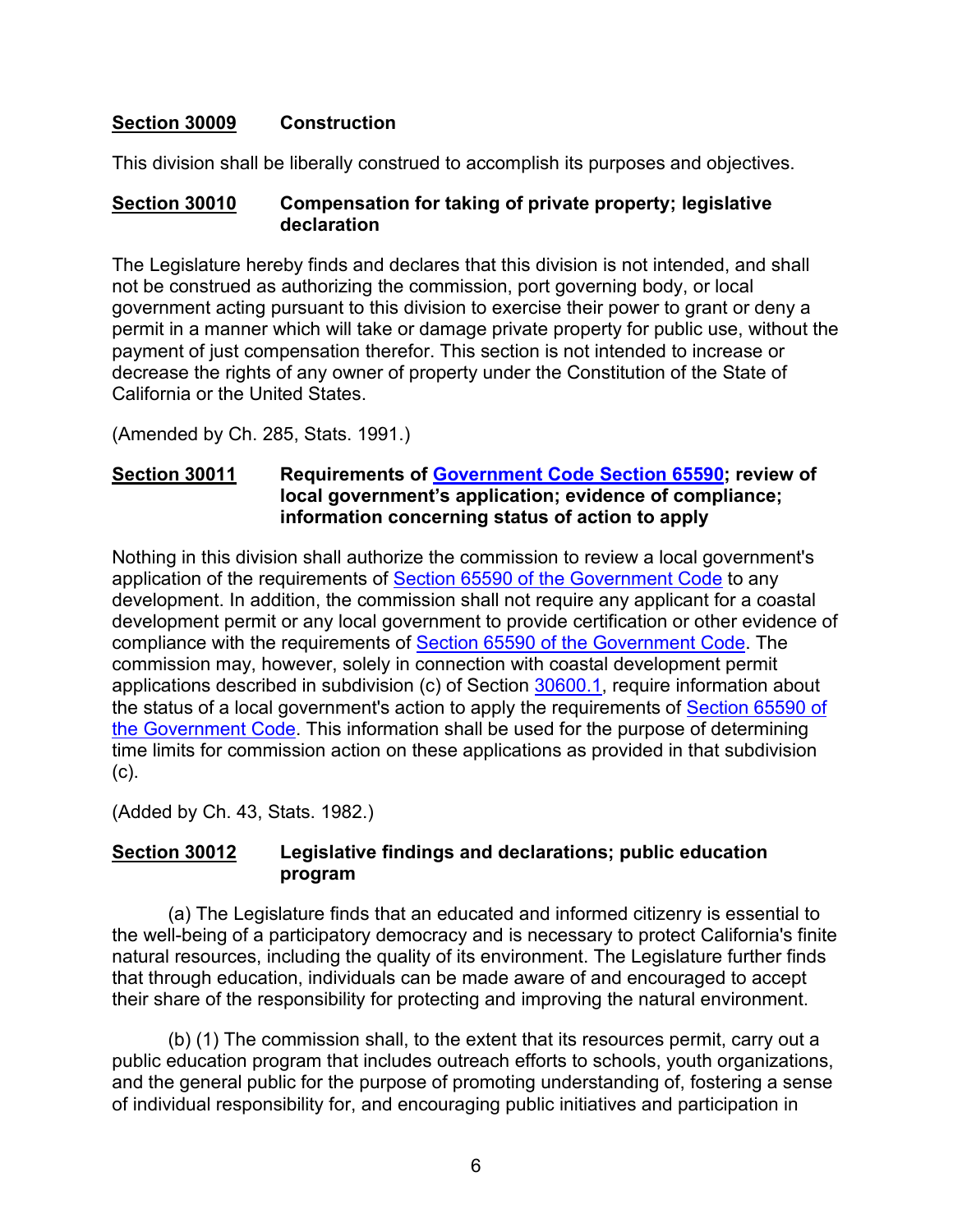programs for, the conservation and wise use of coastal and ocean resources. Emphasis shall be given to volunteer efforts such as the Adopt-A-Beach program.

(2) In carrying out this program, the commission shall coordinate with other agencies to avoid duplication and to maximize information sharing.

(c) The commission is encouraged to seek funding from any appropriate public or private source and may apply for and expend any grant or endowment funds for the purposes of this section without the need to specifically include funds in its budget. Any funding made available to the commission for these purposes shall be reported to the fiscal committee of each house of the Legislature at the time its budget is being formally reviewed.

(d) The commission is encouraged to seek and utilize interns for the purpose of assisting its regular staff in carrying out the purposes of this section and this division and, notwithstanding any other provision of law, may participate in any internship program the executive director determines to be appropriate. With respect to any internship program the commission uses, it shall make the best efforts to ensure that the participants in the program reflect the ethnic diversity of the state and are provided an educational and meaningful experience.

(e) The commission shall submit to each house of the Legislature an annual report describing the progress it is making in carrying out this section.

(Added by Ch. 802, Stats. 1991.)

# <span id="page-8-0"></span>**Section 30013 Environmental justice**

The Legislature further finds and declares that in order to advance the principles of environmental justice and equality, [subdivision \(a\) of Section 11135 of the Government](http://leginfo.legislature.ca.gov/faces/codes_displayText.xhtml?lawCode=GOV&division=3.&title=2.&part=1.&chapter=1.&article=9.5.)  [Code](http://leginfo.legislature.ca.gov/faces/codes_displayText.xhtml?lawCode=GOV&division=3.&title=2.&part=1.&chapter=1.&article=9.5.) and [subdivision \(e\) of Section 65040.12 of the Government Code](http://leginfo.legislature.ca.gov/faces/codes_displayText.xhtml?lawCode=GOV&division=&title=7.10.&part=&chapter=4.&article=) apply to the commission and all public agencies implementing the provisions of this division. As required by [Section 11135 of the Government Code,](http://leginfo.legislature.ca.gov/faces/codes_displayText.xhtml?lawCode=GOV&division=3.&title=2.&part=1.&chapter=1.&article=9.5.) no person in the State of California, on the basis of race, national origin, ethnic group identification, religion, age, sex, sexual orientation, color, genetic information, or disability, shall be unlawfully denied full and equal access to the benefits of, or be unlawfully subjected to discrimination, under any program or activity that is conducted, operated, or administered pursuant to this division, is funded directly by the state for purposes of this division, or receives any financial assistance from the state pursuant to this division.

(Added by Ch. 578, Stats. 2016.)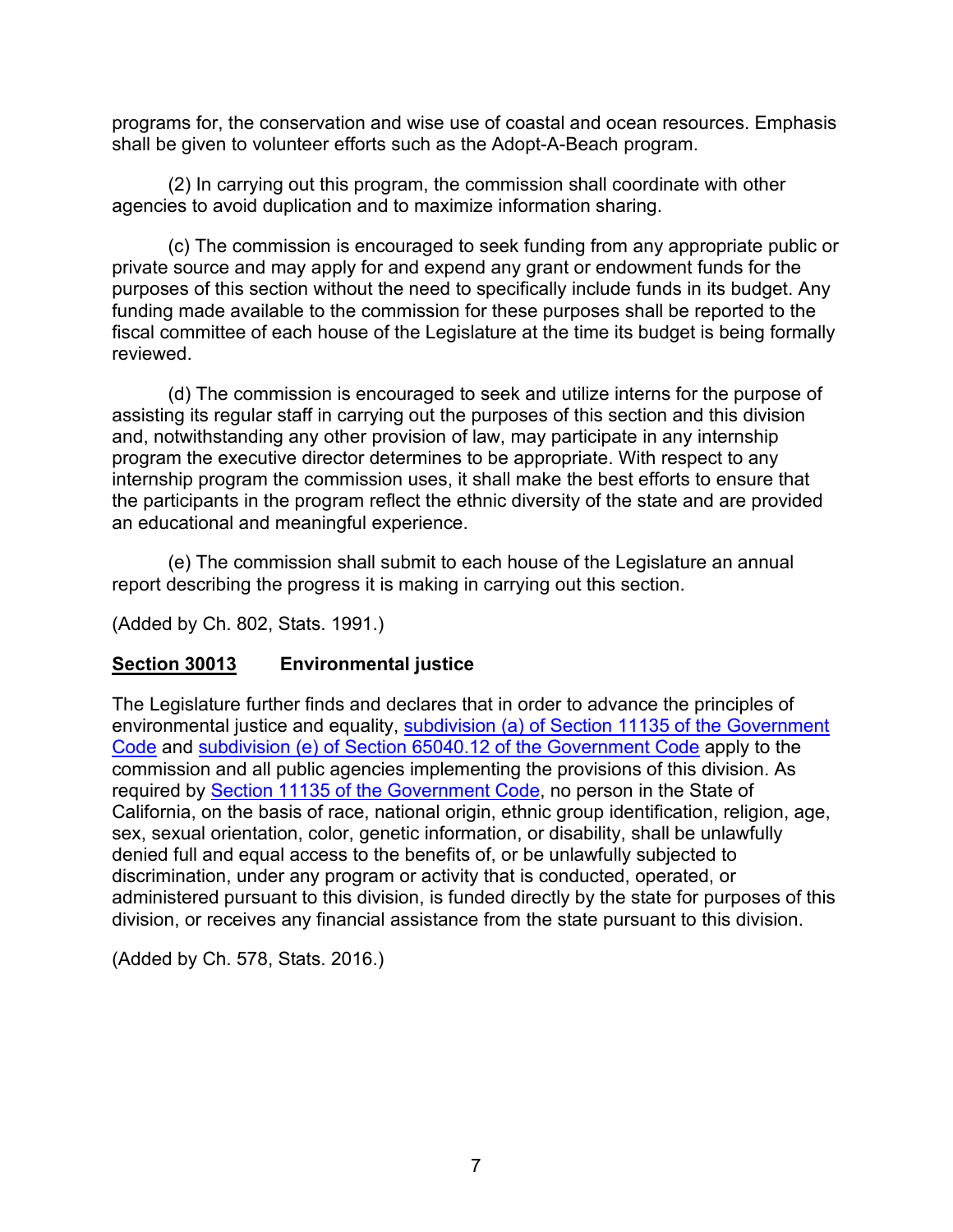# **CHAPTER 2 DEFINITIONS**

# <span id="page-9-0"></span>**Section**

| 30100        | Interpretation governed by definitions                               |
|--------------|----------------------------------------------------------------------|
| 30100.2      | Aquaculture; aquaculture products                                    |
| 30100.5      | Coastal county                                                       |
| 30101        | Coastal-dependent development or use                                 |
| 30101.3      | Coastal-related development                                          |
| 30101.5      | Coastal development permit                                           |
| 30102        | Coastal plan                                                         |
| 30103        | Coastal zone; map; purpose                                           |
| 30103.5      | Coastal zones in Los Angeles County and area of San Juan Capistrano; |
|              | inland boundaries                                                    |
| 30105        | Commission; regional commission                                      |
| 30105.5      | Cumulatively; cumulative effect                                      |
| <u>30106</u> | Development                                                          |
| 30107        | <b>Energy facility</b>                                               |
| 30107.3      | Environmental justice                                                |
| 30107.5      | Environmentally sensitive area                                       |
| 30108        | Feasible                                                             |
| 30108.1      | <b>Federal Coastal Act</b>                                           |
| 30108.2      | Fill                                                                 |
| 30108.4      | Implementing actions                                                 |
| 30108.5      | Land use plan                                                        |
| 30108.55     | Local coastal element                                                |
| 30108.6      | Local coastal program                                                |
| 30109        | Local government                                                     |
| 30109.5      | (repealed)                                                           |
| 30110        | Permit                                                               |
| 30111        | Person                                                               |
| <u>30112</u> | Port government body                                                 |
| 30113        | Prime agricultural land                                              |
| 30114        | <b>Public works</b>                                                  |
| <u>30115</u> | Sea                                                                  |
| 30116        | Sensitive coastal resource areas                                     |
| 30118        | <b>Special district</b>                                              |
| 30118.5      | Special treatment area                                               |
| 30119        | State university                                                     |
| 30120        | <b>Treatment works</b>                                               |
| 30121        | Wetland                                                              |
| 30122        | Zoning ordinance                                                     |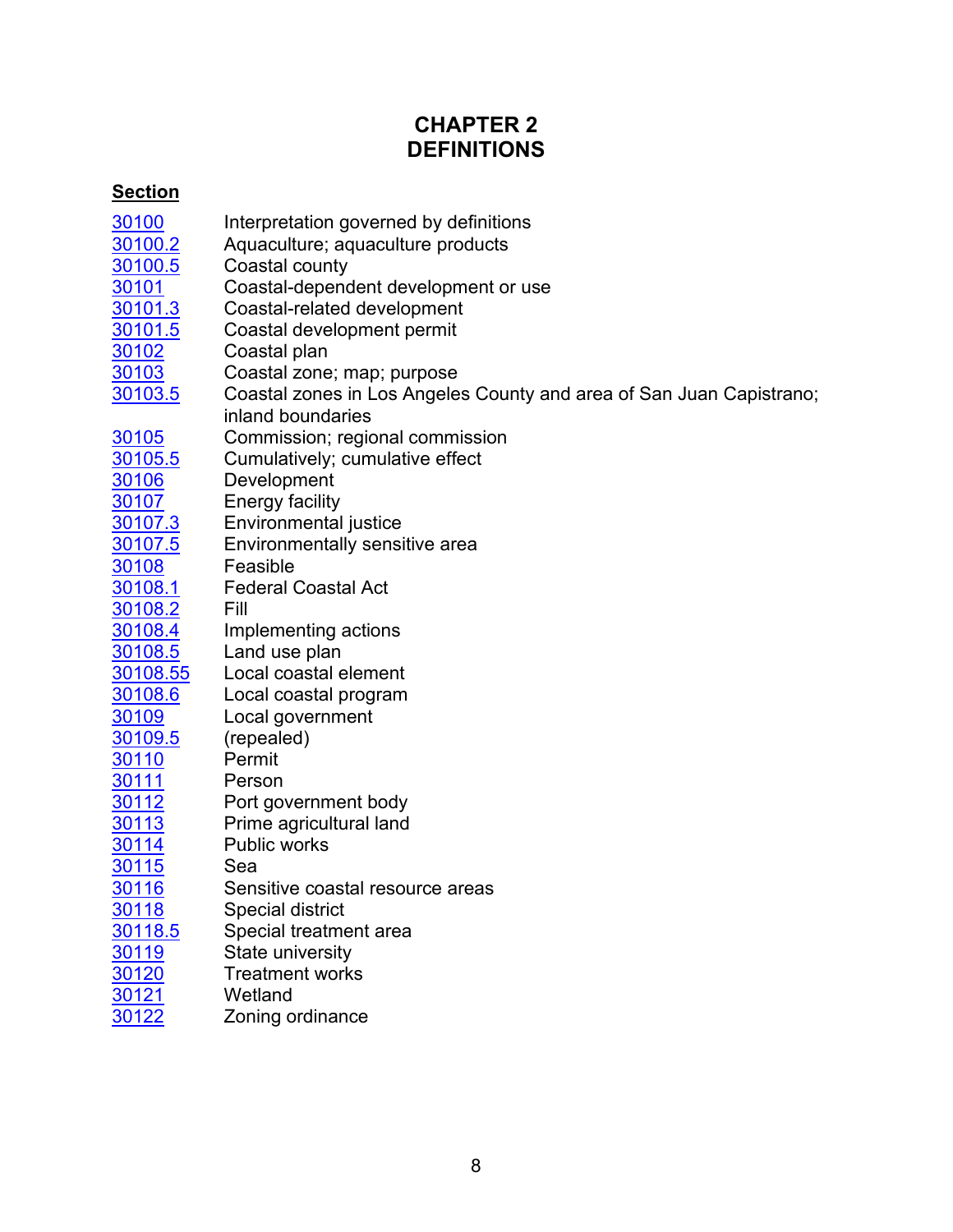### <span id="page-10-0"></span>**Section 30100 Interpretation governed by definitions**

Unless the context otherwise requires, the definitions in this chapter govern the interpretation of this division.

#### <span id="page-10-1"></span>**Section 30100.2 Aquaculture; aquaculture products**

"Aquaculture" means a form of agriculture as defined in [Section 17 of the Fish and](http://leginfo.legislature.ca.gov/faces/codes_displayText.xhtml?lawCode=FGC&division=0.5.&title=&part=&chapter=1.&article=)  [Game Code.](http://leginfo.legislature.ca.gov/faces/codes_displayText.xhtml?lawCode=FGC&division=0.5.&title=&part=&chapter=1.&article=) Aquaculture products are agricultural products, and aquaculture facilities and land uses shall be treated as agricultural facilities and land uses in all planning and permit-issuing decisions governed by this division.

(Added by Ch. 1486, Stats. 1982. Amended by Ch. 131, Stats. 1983.)

#### <span id="page-10-2"></span>**Section 30100.5 Coastal county**

"Coastal county" means a county or city and county which lies, in whole or in part, within the coastal zone.

#### <span id="page-10-3"></span>**Section 30101 Coastal-dependent development or use**

"Coastal-dependent development or use" means any development or use which requires a site on, or adjacent to, the sea to be able to function at all.

#### <span id="page-10-4"></span>**Section 30101.3 Coastal-related development**

"Coastal-related development" means any use that is dependent on a coastaldependent development or use.

(Added by Ch. 1090, Stats. 1979.)

# <span id="page-10-5"></span>**Section 30101.5 Coastal development permit**

"Coastal development permit" means a permit for any development within the coastal zone that is required pursuant to subdivision (a) of Section [30600.](#page-116-0)

#### <span id="page-10-6"></span>**Section 30102 Coastal plan**

"Coastal plan" means the California Coastal Zone Conservation Plan prepared and adopted by the California Coastal Zone Conservation Commission and submitted to the Governor and the Legislature on December 1, 1975, pursuant to the California Coastal Zone Conservation Act of 1972 (commencing with Section 27000).

#### <span id="page-10-7"></span>**Section 30103 Coastal zone; map; purpose**

(a) "Coastal zone" means that land and water area of the State of California from the Oregon border to the border of the Republic of Mexico, specified on the maps identified and set forth in Section 17 of Chapter 1330 of the Statutes of 1976, extending seaward to the state's outer limit of jurisdiction, including all offshore islands, and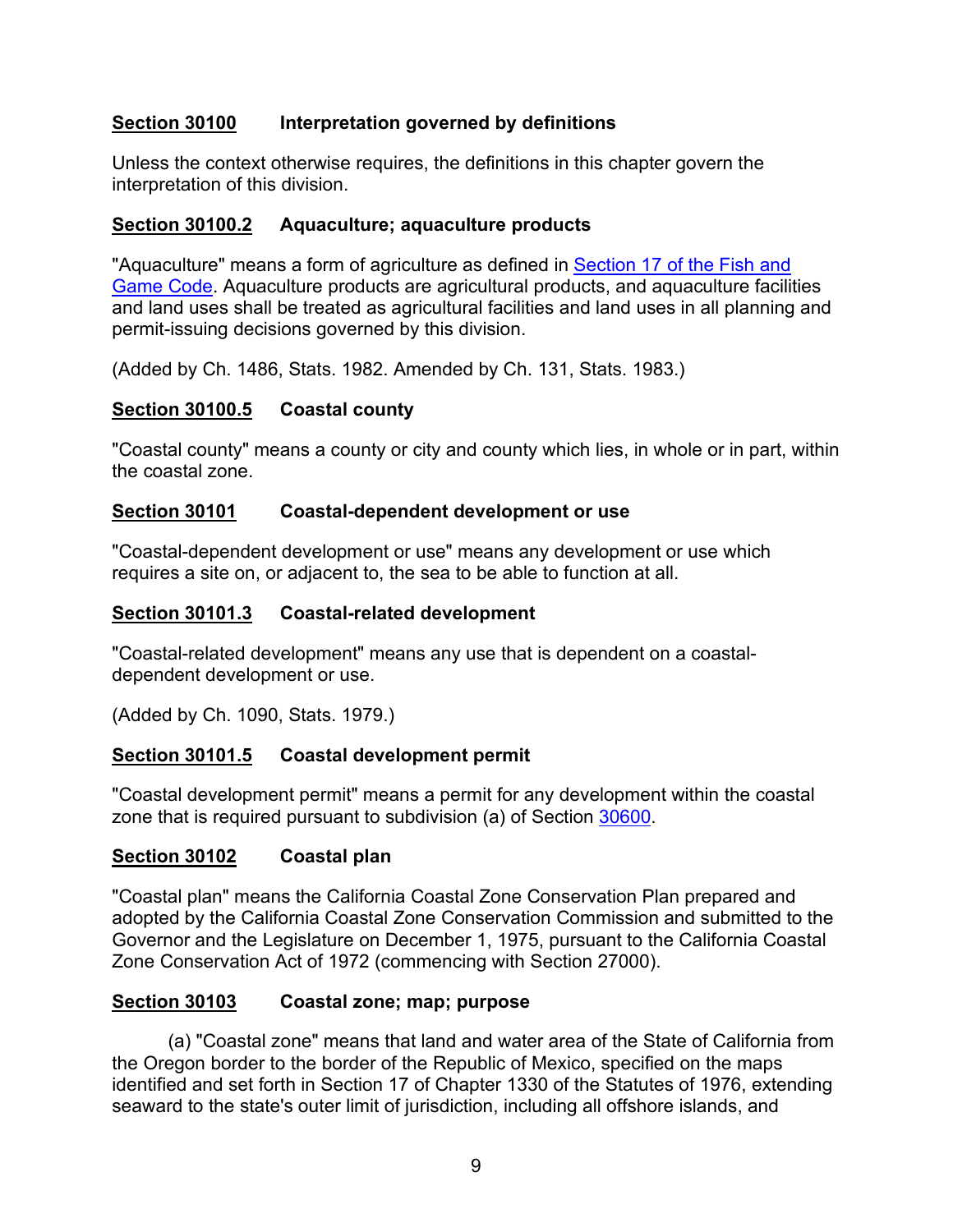extending inland generally 1,000 yards from the mean high tide line of the sea. In significant coastal estuarine, habitat, and recreational areas it extends inland to the first major ridgeline paralleling the sea or five miles from the mean high tide line of the sea, whichever is less, and in developed urban areas the zone generally extends inland less than 1,000 yards. The coastal zone does not include the area of jurisdiction of the San Francisco Bay Conservation and Development Commission, established pursuant to [Title 7.2 \(commencing with Section 66600\) of the Government Code,](http://leginfo.legislature.ca.gov/faces/codes_displayexpandedbranch.xhtml?tocCode=GOV&division=&title=7.2.&part=&chapter=&article=) nor any area contiguous thereto, including any river, stream, tributary, creek, or flood control or drainage channel flowing into such area.

(b) The commission shall, within 60 days after its first meeting, prepare and adopt a detailed map, on a scale of one inch equals 24,000 inches for the coastal zone and shall file a copy of such map with the county clerk of each coastal county. The purpose of this provision is to provide greater detail than is provided by the maps identified in Section 17 of Chapter 1330 of the Statutes of 1976. The commission may adjust the inland boundary of the coastal zone the minimum landward distance necessary up to a maximum of 100 yards except as otherwise provided in this subdivision, or the minimum distance seaward necessary up to a maximum of 200 yards, to avoid bisecting any single lot or parcel or to conform it to readily identifiable natural or manmade features. Where a landward adjustment is requested by the local government and agreed to by the property owner, the maximum distance shall be 200 yards.

(Amended by Ch. 213, Stats. 1978; Ch. 670, Stats. 1991; Ch. 303, Stats. 2015.)

#### <span id="page-11-0"></span>**Section 30103.5 Coastal zones in Los Angeles County and area of San Juan Capistrano; inland boundaries**

(a) Notwithstanding map number 138 adopted pursuant to Section 17 of Chapter 1330 of the Statutes of 1976, as amended by Section 29 of Chapter 1331 of the Statutes of 1976, the inland boundary of the coastal zone in Los Angeles County in the vicinity of Los Angeles International Airport shall be the Pershing Drive built after January 1, 1970, rather than the Pershing Drive built prior to that date.

(b) Notwithstanding map number 149 adopted pursuant to Section 17 of Chapter 1330 of the Statutes of 1976, as amended by Section 29 of Chapter 1331 of the Statutes of 1976, the inland boundary of the coastal zone in the area of the City of San Juan Capistrano in Orange County shall exclude all portions of the City of San Juan Capistrano and shall follow Camino Capistrano and Via Serra and generally an extension of Via Serra to the point where it joins the existing coastal zone boundary.

(Added by Ch. 213, Stats. 1978.)

#### <span id="page-11-1"></span>**Section 30105 Commission; regional commission**

(a) "Commission" means the California Coastal Commission. Whenever the term California Coastal Zone Conservation Commission appears in any law, it means the California Coastal Commission.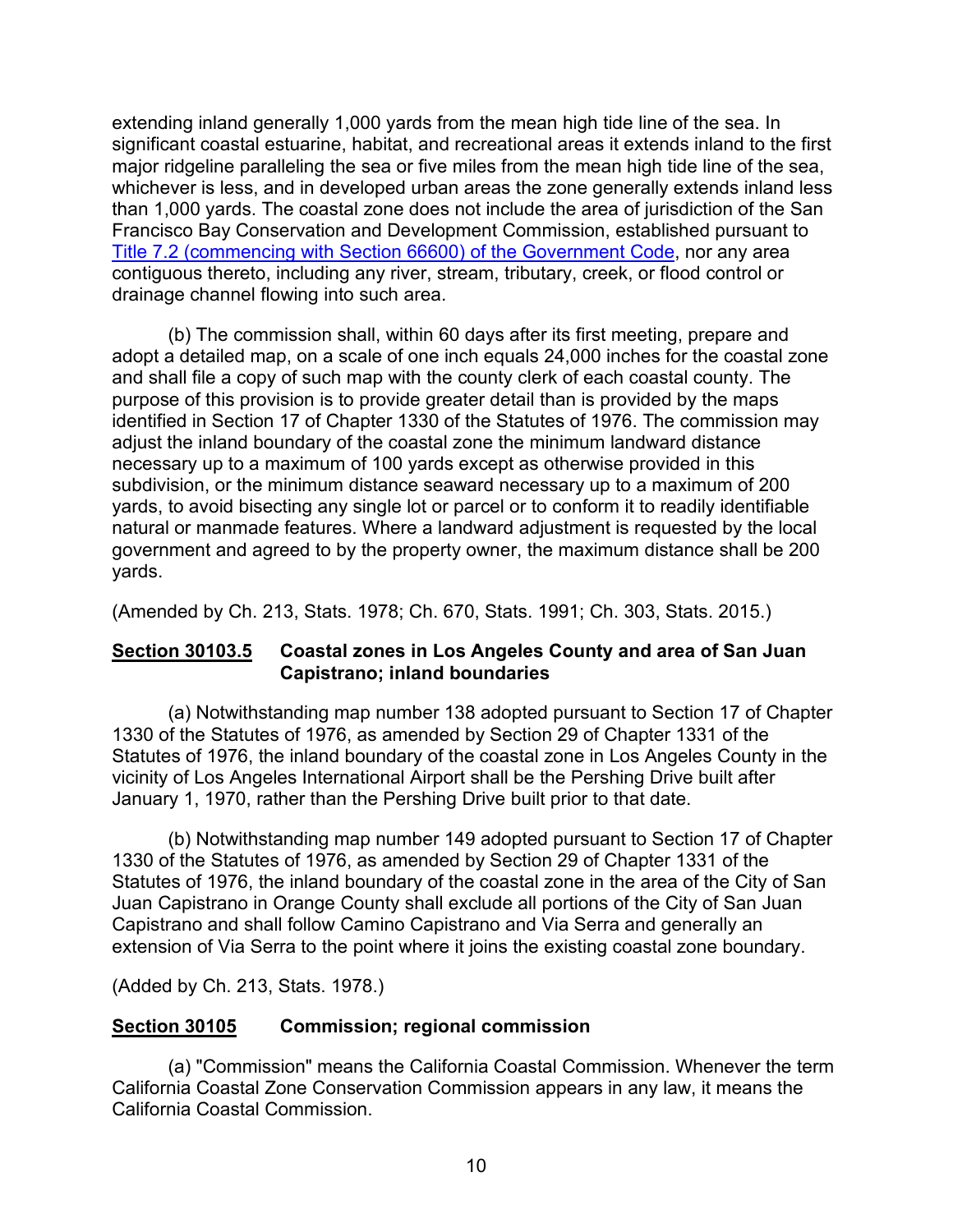(b) "Regional commission" means any regional coastal commission. Whenever the term regional coastal zone conservation commission appears in any law, it means the regional coastal commission.

# <span id="page-12-0"></span>**Section 30105.5 Cumulatively; cumulative effect**

"Cumulatively" or "cumulative effect" means the incremental effects of an individual project shall be reviewed in connection with the effects of past projects, the effects of other current projects, and the effects of probable future projects.

(Added by Ch. 1087, Stats. 1980.)

# <span id="page-12-1"></span>**Section 30106 Development**

"Development" means, on land, in or under water, the placement or erection of any solid material or structure; discharge or disposal of any dredged material or of any gaseous, liquid, solid, or thermal waste; grading, removing, dredging, mining, or extraction of any materials; change in the density or intensity of use of land, including, but not limited to, subdivision pursuant to the Subdivision Map Act (commencing with Section 66410 of [the Government Code\)](http://leginfo.legislature.ca.gov/faces/codes_displayexpandedbranch.xhtml?tocCode=GOV&division=2.&title=7.&part=&chapter=&article=), and any other division of land, including lot splits, except where the land division is brought about in connection with the purchase of such land by a public agency for public recreational use; change in the intensity of use of water, or of access thereto; construction, reconstruction, demolition, or alteration of the size of any structure, including any facility of any private, public, or municipal utility; and the removal or harvesting of major vegetation other than for agricultural purposes, kelp harvesting, and timber operations which are in accordance with a timber harvesting plan submitted pursuant to the provisions of the [Z'berg-Nejedly Forest Practice Act of 1973](http://leginfo.legislature.ca.gov/faces/codes_displayexpandedbranch.xhtml?tocCode=PRC&division=4.&title=&part=2.&chapter=8.&article=) (commencing with [Section 4511\)](https://leginfo.legislature.ca.gov/faces/codes_displaySection.xhtml?lawCode=PRC§ionNum=4511.).

As used in this section, "structure" includes, but is not limited to, any building, road, pipe, flume, conduit, siphon, aqueduct, telephone line, and electrical power transmission and distribution line.

# <span id="page-12-2"></span>**Section 30107 Energy facility**

"Energy facility" means any public or private processing, producing, generating, storing, transmitting, or recovering facility for electricity, natural gas, petroleum, coal, or other source of energy.

# <span id="page-12-3"></span>**Section 30107.3 Environmental justice**

(a) "Environmental justice" means the fair treatment and meaningful involvement of people of all races, cultures, -incomes, and national origins, with respect to the development, adoption, implementation, and enforcement of environmental laws, regulations, and policies.

(b) "Environmental justice" includes, but is not limited to, all of the following: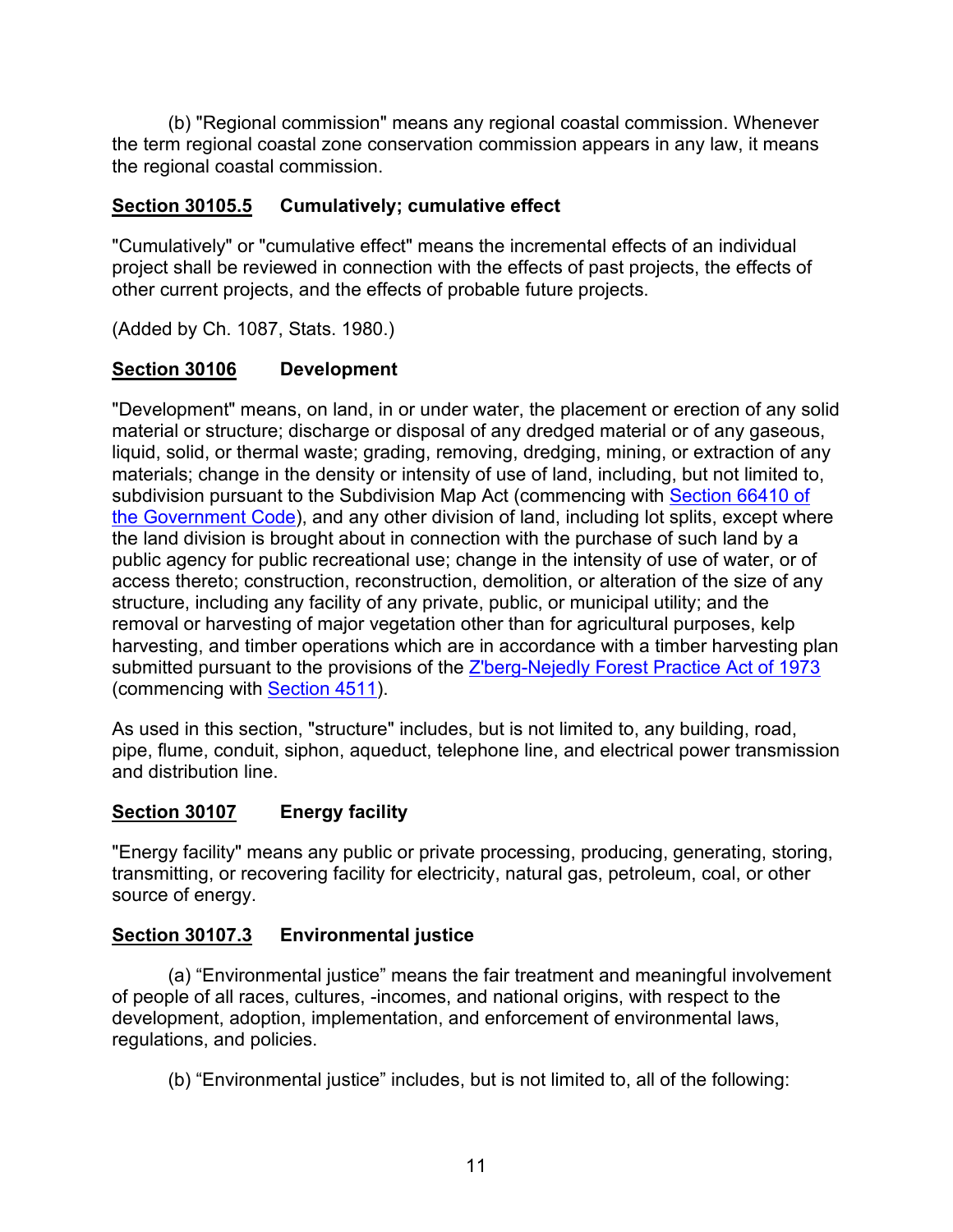(1) The availability of a healthy environment for all people.

(2) The deterrence, reduction, and elimination of pollution burdens for populations and communities experiencing the adverse effects of that pollution, so that the effects of the pollution are not disproportionately borne by those populations and communities.

(3) Governmental entities engaging and providing technical assistance to populations and communities most impacted by pollution to promote their meaningful participation in all phases of the environmental and land use decision making process.

(4) At a minimum, the meaningful consideration of recommendations from populations and communities most impacted by pollution into environmental and land use decisions.

(Added by Ch. 578, Stats. 2016. Amended by Ch. 360, Stats. 2019.)

# **Section 30107.5 Environmentally sensitive area**

"Environmentally sensitive area" means any area in which plant or animal life or their habitats are either rare or especially valuable because of their special nature or role in an ecosystem and which could be easily disturbed or degraded by human activities and developments.

#### <span id="page-13-0"></span>**Section 30108 Feasible**

"Feasible" means capable of being accomplished in a successful manner within a reasonable period of time, taking into account economic, environmental, social, and technological factors.

# <span id="page-13-1"></span>**Section 30108.1 Federal coastal act**

"Federal coastal act" means the [Federal Coastal Zone Management Act of 1972 \(16](http://www.law.cornell.edu/uscode/)  [U.S.C. 1451, et seq.\)](http://www.law.cornell.edu/uscode/), as amended.

(Added by Ch. 1173, Stats. 1981.)

# <span id="page-13-2"></span>**Section 30108.2 Fill**

"Fill" means earth or any other substance or material, including pilings placed for the purposes of erecting structures thereon, placed in a submerged area.

# <span id="page-13-3"></span>**Section 30108.4 Implementing actions**

"Implementing actions" means the ordinances, regulations, or programs which implement either the provisions of the certified local coastal program or the policies of this division and which are submitted pursuant to Section [30502.](#page-97-0)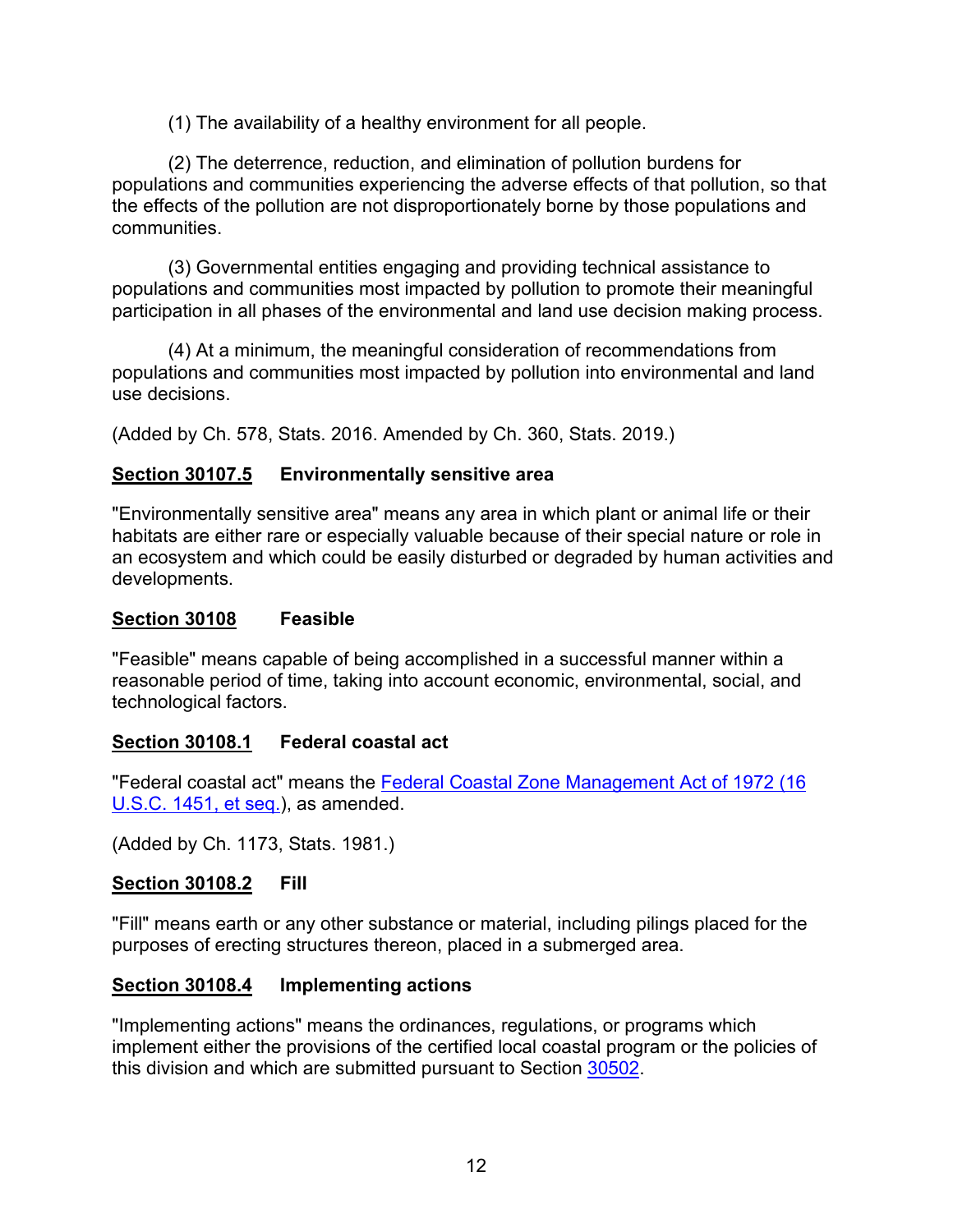#### <span id="page-14-0"></span>**Section 30108.5 Land use plan**

"Land use plan" means the relevant portion of a local government's general plan, or local coastal element which are sufficiently detailed to indicate the kinds, location, and intensity of land uses, the applicable resource protection and development policies and, where necessary, a listing of implementing actions.

#### <span id="page-14-1"></span>**Section 30108.55 Local coastal element**

"Local coastal element" is that portion of a general plan applicable to the coastal zone which may be prepared by local government pursuant to this division, or any additional elements of the local government's general plan prepared pursuant to [Section 65303 of](http://leginfo.legislature.ca.gov/faces/codes_displayText.xhtml?lawCode=GOV&division=1.&title=7.&part=&chapter=3.&article=5.)  [the Government Code,](http://leginfo.legislature.ca.gov/faces/codes_displayText.xhtml?lawCode=GOV&division=1.&title=7.&part=&chapter=3.&article=5.) as the local government deems appropriate.

(Amended by Ch. 1009, Stats. 1984.)

#### <span id="page-14-2"></span>**Section 30108.6 Local coastal program**

"Local coastal program" means a local government's (a) land use plans,(b) zoning ordinances, (c) zoning district maps, and (d) within sensitive coastal resources areas, other implementing actions, which, when taken together, meet the requirements of, and implement the provisions and policies of, this division at the local level.

(Amended by Ch. 919, Stats. 1979.)

#### <span id="page-14-3"></span>**Section 30109 Local government**

"Local government" means any chartered or general law city, chartered or general law county, or any city and county.

<span id="page-14-4"></span>**Section 30109.5** (Repealed by Ch. 1331, Stats. 1976.)

#### <span id="page-14-5"></span>**Section 30110 Permit**

"Permit" means any license, certificate, approval, or other entitlement for use granted or denied by any public agency which is subject to the provisions of this division.

#### <span id="page-14-6"></span>**Section 30111 Person**

"Person" means any individual, organization, partnership, limited liability company, or other business association or corporation, including any utility, and any federal, state, local government, or special district or an agency thereof.

(Amended by Ch. 1010, Stats. 1994.)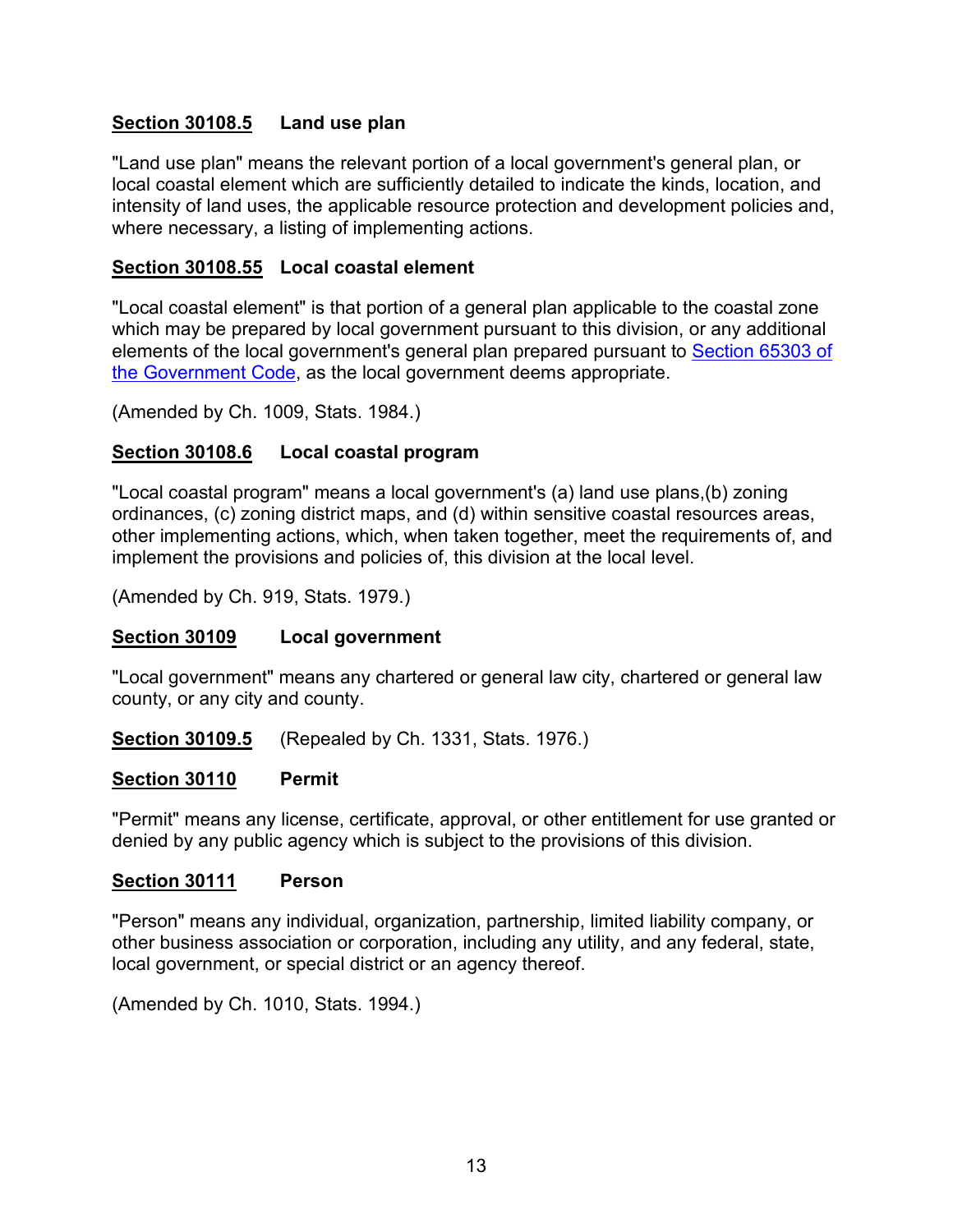### <span id="page-15-0"></span>**Section 30112 Port**

"Port governing body" means the Board of Harbor Commissioners or Board of Port Commissioners which has authority over the Ports of Hueneme, Long Beach, Los Angeles, and San Diego Unified Port District.

#### <span id="page-15-1"></span>**Section 30113 Prime agricultural land**

"Prime agricultural land" means those lands defined in paragraph (1), (2), (3), or (4) of subdivision (c) of [Section 51201 of the Government Code.](http://leginfo.legislature.ca.gov/faces/codes_displayText.xhtml?lawCode=GOV&division=1.&title=5.&part=1.&chapter=7.&article=1.)

<span id="page-15-2"></span>(Amended by Ch. 43, Stats. 1982.)

#### **Section 30114 Public works**

"Public works" means the following:

(a) All production, storage, transmission, and recovery facilities for water, sewerage, telephone, and other similar utilities owned or operated by any public agency or by any utility subject to the jurisdiction of the Public Utilities Commission, except for energy facilities.

(b) All public transportation facilities, including streets, roads, highways, public parking lots and structures, ports, harbors, airports, railroads, and mass transit facilities and stations, bridges, trolley wires, and other related facilities. For purposes of this division, neither the Ports of Hueneme, Long Beach, Los Angeles, nor San Diego Unified Port District nor any of the developments within these ports shall be considered public works.

(c) All publicly financed recreational facilities, all projects of the State Coastal Conservancy, and any development by a special district.

(d) All community college facilities.

(Amended by Ch. 1075, Stats. 1978; Ch. 1553, Stats. 1982; Ch. 392, Stats. 1985.)

# <span id="page-15-3"></span>**Section 30115 Sea**

<span id="page-15-4"></span>"Sea" means the Pacific Ocean and all harbors, bays, channels, estuaries, salt marshes, sloughs, and other areas subject to tidal action through any connection with the Pacific Ocean, excluding nonestuarine rivers, streams, tributaries, creeks, and flood control and drainage channels. "Sea" does not include the area of jurisdiction of the San Francisco Bay Conservation and Development Commission, established pursuant to [Title 7.2 \(commencing with Section 66600\) of the Government Code,](http://leginfo.legislature.ca.gov/faces/codes_displayexpandedbranch.xhtml?tocCode=GOV&division=&title=7.2.&part=&chapter=&article=) including any river, stream, tributary, creek, or flood control or drainage channel flowing directly or indirectly into such area.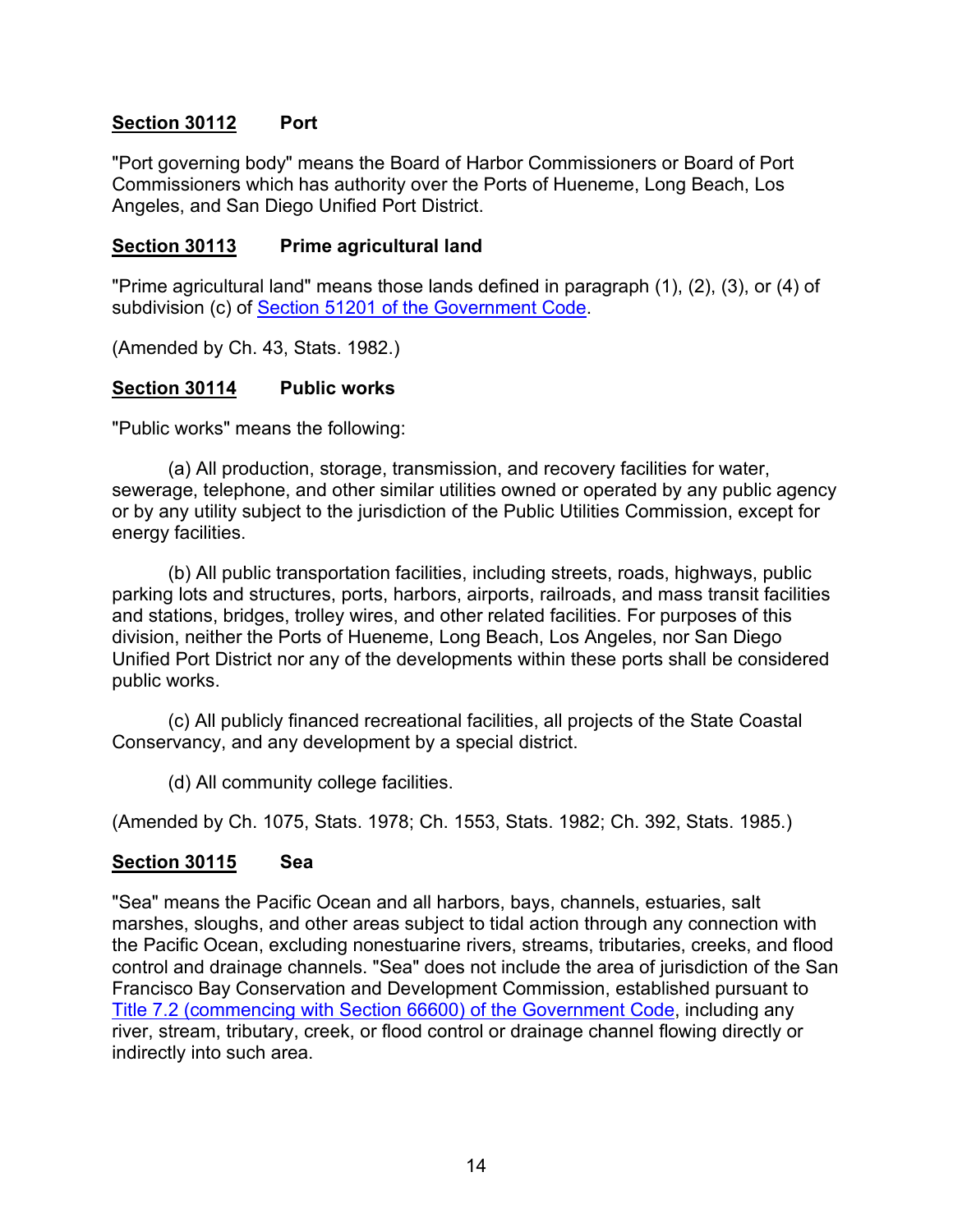# **Section 30116 Sensitive coastal resource areas**

"Sensitive coastal resource areas" means those identifiable and geographically bounded land and water areas within the coastal zone of vital interest and sensitivity. "Sensitive coastal resource areas" include the following:

(a) Special marine and land habitat areas, wetlands, lagoons, and estuaries as mapped and designated in Part 4 of the coastal plan.

(b) Areas possessing significant recreational value.

(c) Highly scenic areas.

(d) Archaeological sites referenced in the California Coastline and Recreation Plan or as designated by the State Historic Preservation Officer.

(e) Special communities or neighborhoods which are significant visitor destination areas.

(f) Areas that provide existing coastal housing or recreational opportunities for low- and moderate-income persons.

(g) Areas where divisions of land could substantially impair or restrict coastal access.

#### <span id="page-16-0"></span>**Section 30118 Special district**

"Special district" means any public agency, other than a local government as defined in this chapter, formed pursuant to general law or special act for the local performance of governmental or proprietary functions within limited boundaries. "Special district" includes, but is not limited to, a county service area, a maintenance district or area, an improvement district or improvement zone, or any other zone or area, formed for the purpose of designating an area within which a property tax rate will be levied to pay for service or improvement benefiting that area.

#### <span id="page-16-1"></span>**Section 30118.5 Special treatment area**

"Special treatment area" means an identifiable and geographically bounded forested area within the coastal zone that constitutes a significant habitat area, area of special scenic significance, and any land where logging activities could adversely affect public recreation area or the biological productivity of any wetland, estuary, or stream especially valuable because of its role in a coastal ecosystem.

(Amended by Ch. 538, Stats. 2006.)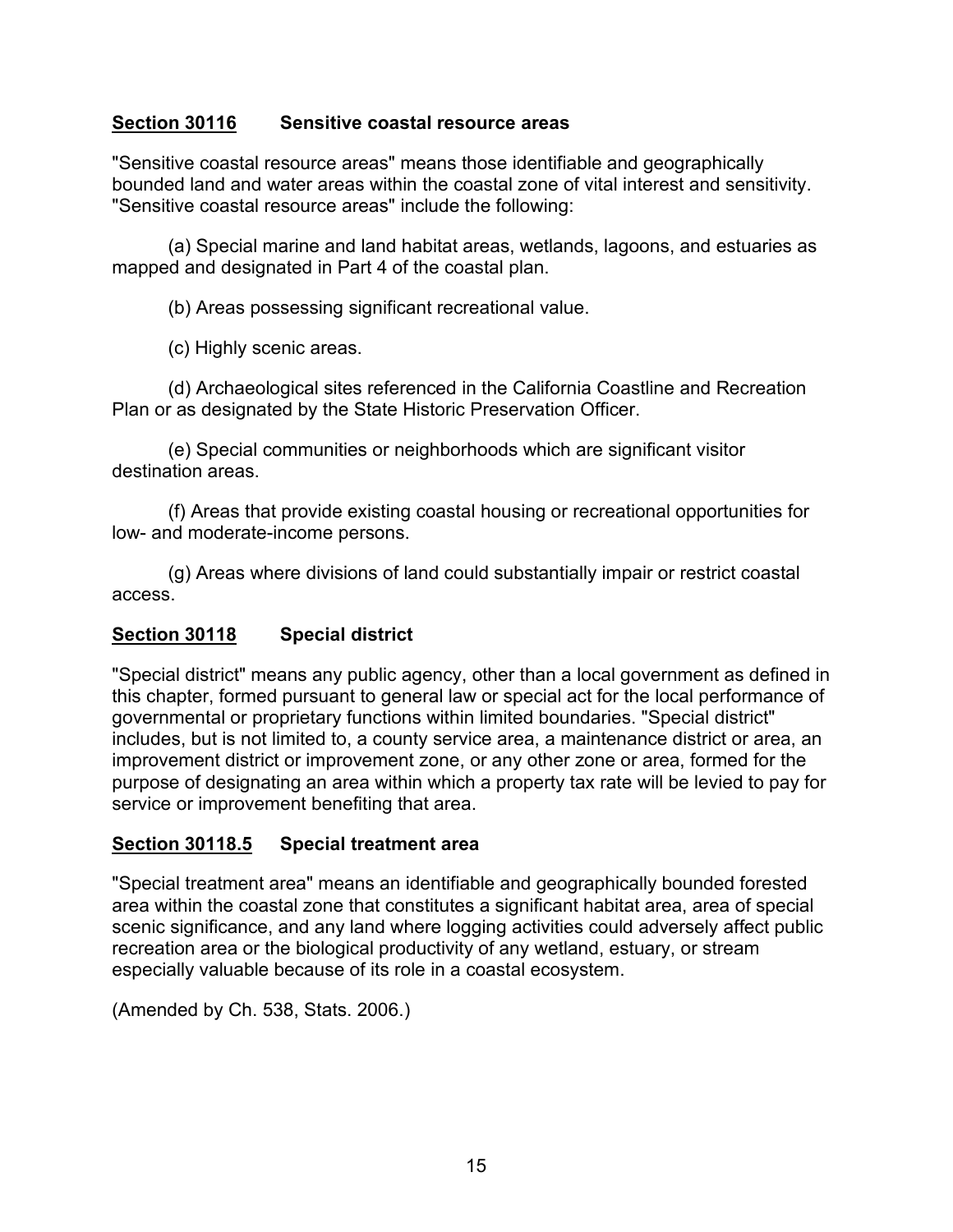# <span id="page-17-0"></span>**Section 30119 State university**

"State university" means the University of California and the California State University.

(Amended by Ch. 143, Stats. 1983.)

#### <span id="page-17-1"></span>**Section 30120 Treatment works**

"Treatment works" shall have the same meaning as set forth in the Federal Water Pollution Control Act (33 U.S.C. 1251, et seq.) and any other federal act which amends or supplements the Federal Water Pollution Control Act.

#### <span id="page-17-2"></span>**Section 30121 Wetland**

"Wetland" means lands within the coastal zone which may be covered periodically or permanently with shallow water and include saltwater marshes, freshwater marshes, open or closed brackish water marshes, swamps, mudflats, and fens.

#### <span id="page-17-3"></span>**Section 30122 Zoning ordinance**

"Zoning ordinance" means an ordinance authorized by Section 65850 of the [Government Code](http://leginfo.legislature.ca.gov/faces/codes_displayexpandedbranch.xhtml?tocCode=GOV&division=&title=7.&part=&chapter=&article=) or, in the case of a charter city, a similar ordinance enacted pursuant to the authority of its charter.

(Added by Ch. 919, Stats. 1979.)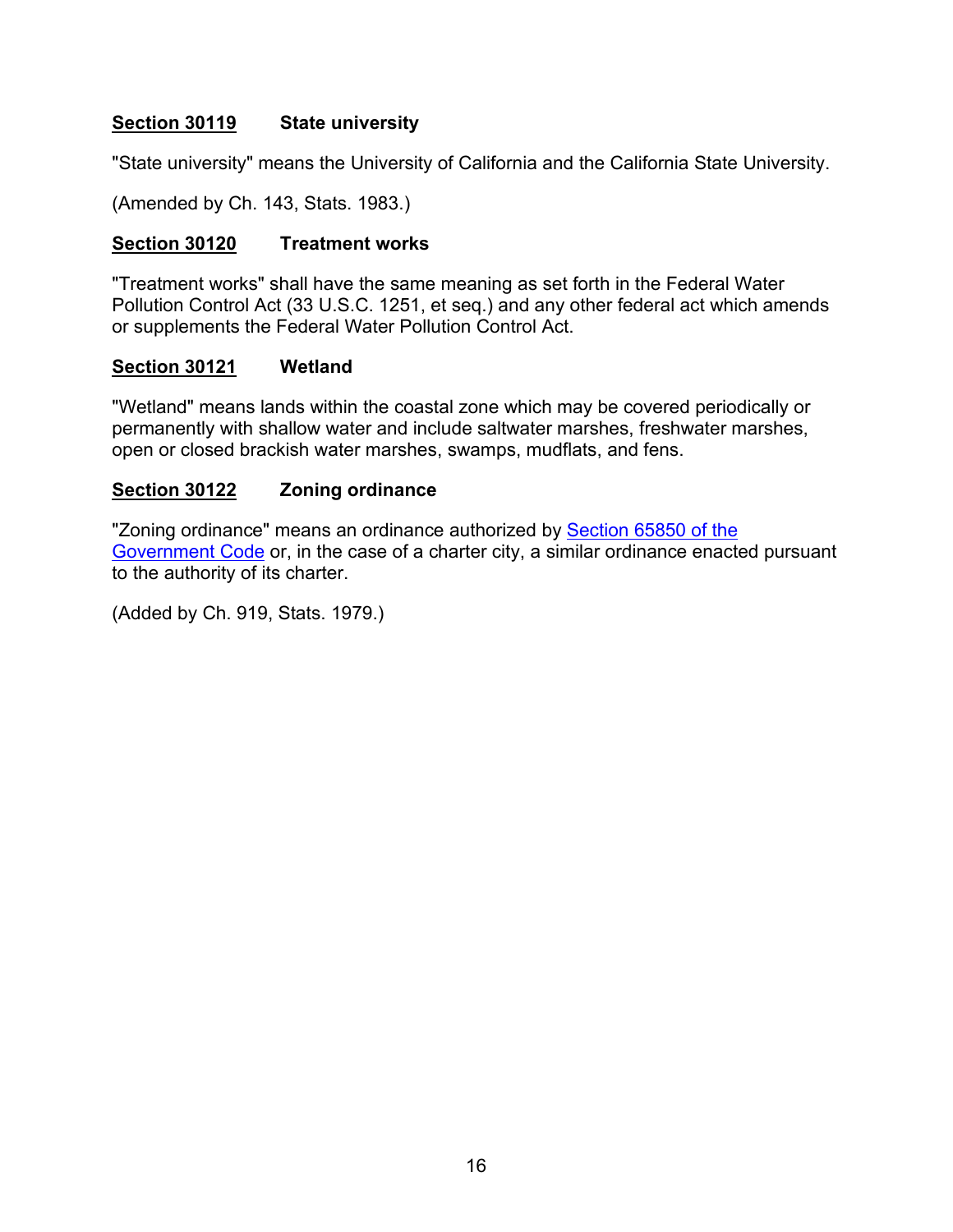# **CHAPTER 2.5 REVISIONS TO THE COASTAL ZONE BOUNDARY**

# <span id="page-18-0"></span>**Section**

| 30150 | Amendment of inland boundary |  |
|-------|------------------------------|--|
|       |                              |  |

- [30152](#page-19-1) Del Norte County
- <u>[30154](#page-19-2)</u> Humboldt County<br>30156 San Mateo County
- San Mateo County
- [30156.1](#page-20-1) San Mateo County; City of Pacifica<br>30158 Santa Cruz County
- Santa Cruz County
- [30160](#page-20-3) Monterey County
- [30162](#page-21-0) Santa Barbara County<br>30164 Ventura County
- Ventura County
- 
- [30166](#page-22-1) Los Angeles County<br>30166.5 City of Malibu; submi [30166.5](#page-23-0) City of Malibu; submission and adoption of local coastal program<br>30168 Orange County
- Orange County
- [30169](#page-24-0) Aliso Viejo area of Orange County<br>30170 San Diego County
- San Diego County
- [30170.6](#page-31-0) San Diego County; Peñasquitos Canyon<br>30170.7 (repealed)
- <u>[30170.7](#page-31-1)</u> (repealed)<br>30171 City of Carl
- City of Carlsbad; submission and adoption or failure to adopt local coastal program; amendment of program
- [30171.2](#page-33-0) City of Carlsbad; local coastal program; agricultural conversion fees; priorities; reimbursements; claims; appropriations
- [30171.5](#page-34-0) City of Carlsbad; local coastal program; mitigation fees for development on non-prime agricultural lands; priorities
- [30172](#page-35-0) Exclusion from coastal zone in San Diego County
- <u>[30174](#page-35-1)</u> Coastal zone in San Diego County; amendment of inland boundary<br>30176 (repealed) (repealed)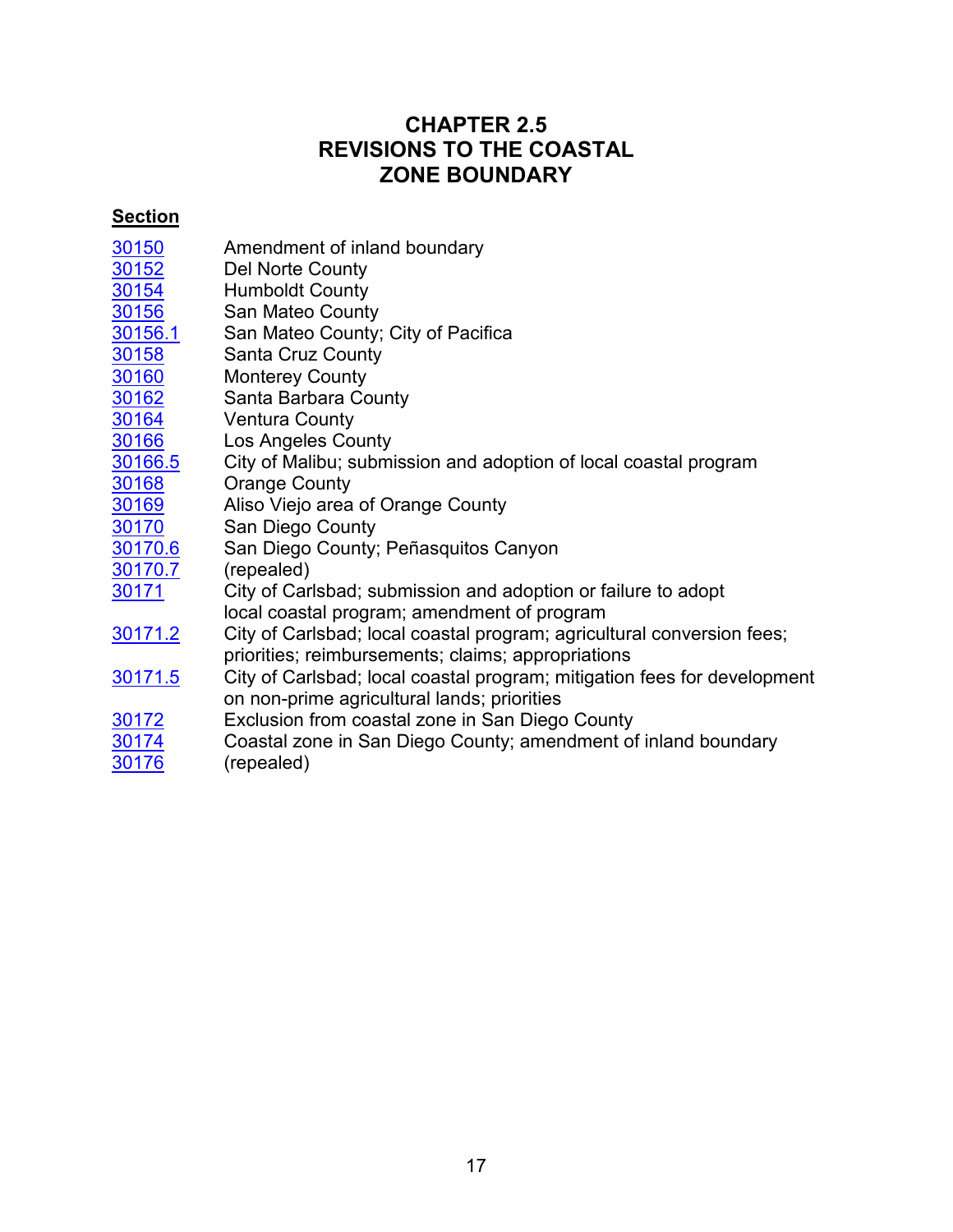#### <span id="page-19-0"></span>**Section 30150 Amendment of inland boundary**

Notwithstanding the maps adopted pursuant to Section 17 of Chapter 1330 of the Statutes of 1976, as amended by Section 29 of Chapter 1331 of the Statutes of 1976, the inland boundary of the coastal zone, as shown on the detailed coastal maps adopted by the commission on March 1, 1977, is amended by maps 1 to 35, inclusive, dated September 12, 1979, and filed on September 14, 1979, with the office of the Secretary of State and which are on file in the office of the commission. Maps 1 to 35, inclusive, are hereby adopted by reference.

The areas deleted and added to the coastal zone are specifically shown on maps 1 to 35, inclusive, adopted by this section, and are generally described in this chapter.

(Added by Ch. 1109, Stats. 1979.)

#### <span id="page-19-1"></span>**Section 30152 Del Norte County**

In Del Norte County:

(a) Near the community of Smith River, approximately 225 acres are excluded as specifically shown on map 1.

(b) The Fort Dick, Kings Valley, and Meadowbrook Acres are excluded as specifically shown on maps 2 and 3.

(c) In and near the City of Crescent City, approximately 2,250 acres between Lake Earl Drive and State Highway Route 101 and other partially urbanized areas such as the Bertsch Subdivision, are excluded as specifically shown on maps 2 and 3.

(d) In the City of Crescent City, approximately two acres are excluded as specifically shown on map 2A, dated May 5, 1982, and filed on May 20, 1982, with the Office of the Secretary of State.

(Added by Ch. 1109, Stats. 1979. Amended by Ch. 1470, Stats. 1982.)

#### <span id="page-19-2"></span>**Section 30154 Humboldt County**

In Humboldt County:

(a) In and near the City of Fortuna, approximately 265 acres seaward of State Highway Route 101 are excluded as specifically shown on map 4.

(b) All of the incorporated land of the City of Ferndale as of January 1, 1979, is excluded as specifically shown on map 4A. The city shall consider work completed pursuant to its local coastal program in the course of preparing or revising its general plan. Notwithstanding any provision of Division 21 (commencing with Section [31000\)](http://leginfo.legislature.ca.gov/faces/codes_displayexpandedbranch.xhtml?tocCode=PRC&division=21.&title=&part=&chapter=&article=) to the contrary, the State Coastal Conservancy may undertake projects within the city without approval of the commission.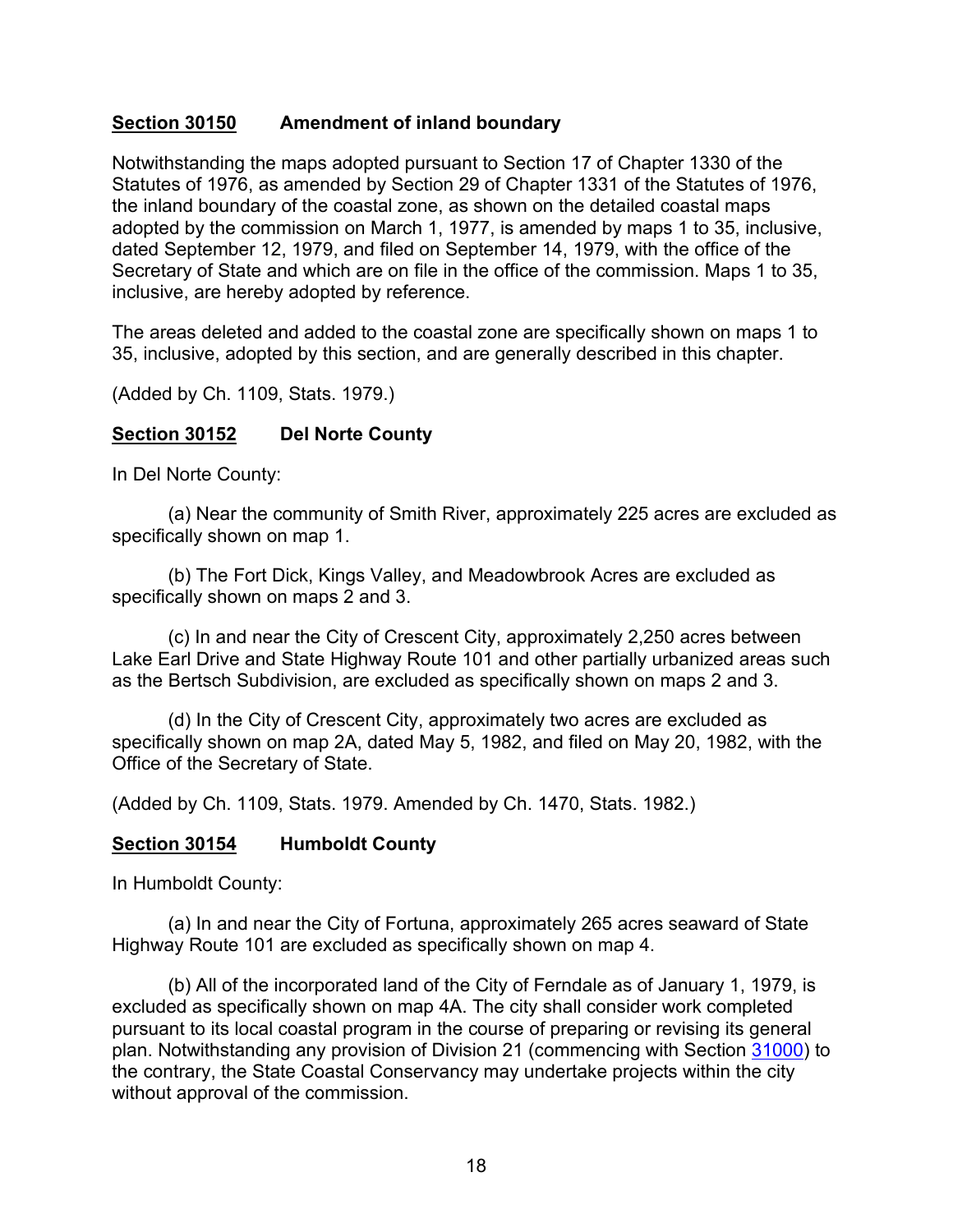(Added by Ch. 1109, Stats. 1979.)

### <span id="page-20-0"></span>**Section 30156 San Mateo County**

In San Mateo County, within the Butano Creek watershed, the boundary is moved seaward to the five-mile limit described in Section [30103](#page-10-7) and as specifically shown on map 5.

(Added by Ch. 1109, Stats. 1979.)

# <span id="page-20-1"></span>**Section 30156.1 San Mateo County; City of Pacifica**

In San Mateo County, in the City of Pacifica, approximately 11 acres situated east of State Highway Route 1 and described in Director's Deed DD-028764-01-01 from the Director of Transportation, is included, as specifically shown on map 5.

(Added by Ch. 1109, Stats. 1979. Amended by Ch. 1381, Stats. 1988.)

# <span id="page-20-2"></span>**Section 30158 Santa Cruz County**

In Santa Cruz County:

(a) Near the community of Bonny Doon, the boundary is moved seaward to the five-mile limit described in Section [30103](#page-10-7) and as specifically shown on maps 6 and 7.

(b) In the Watsonville area approximately 40 acres in the southwest portion of the city are excluded as specifically shown on map 8.

(Added by Ch. 1109, Stats. 1979.)

# <span id="page-20-3"></span>**Section 30160 Monterey County**

In Monterey County:

(a) In the City of Marina, approximately 400 acres between Del Monte Boulevard and the new alignment of State Highway Route 1 are excluded as specifically shown on map 9.

(b) In the City of Sand City approximately 125 acres landward of a 200-foot buffer along the new alignment of State Highway Route 1 are excluded as specifically shown on map 10; provided, however, a buffer of 100 feet along either side of the railroad rightof-way through the city together with such right-of-way are not excluded.

(c) In the City of Seaside approximately 29 acres northeast of Laguna del Rey are excluded as specifically shown on map 10; provided, however, a 125-foot buffer along the edge of Laguna Grande, a 100-foot buffer along each side of the channel connecting Roberts Lake and Laguna Grande, and a 100-foot buffer along either side of the railroad right-of-way together with such right-of-way are not excluded.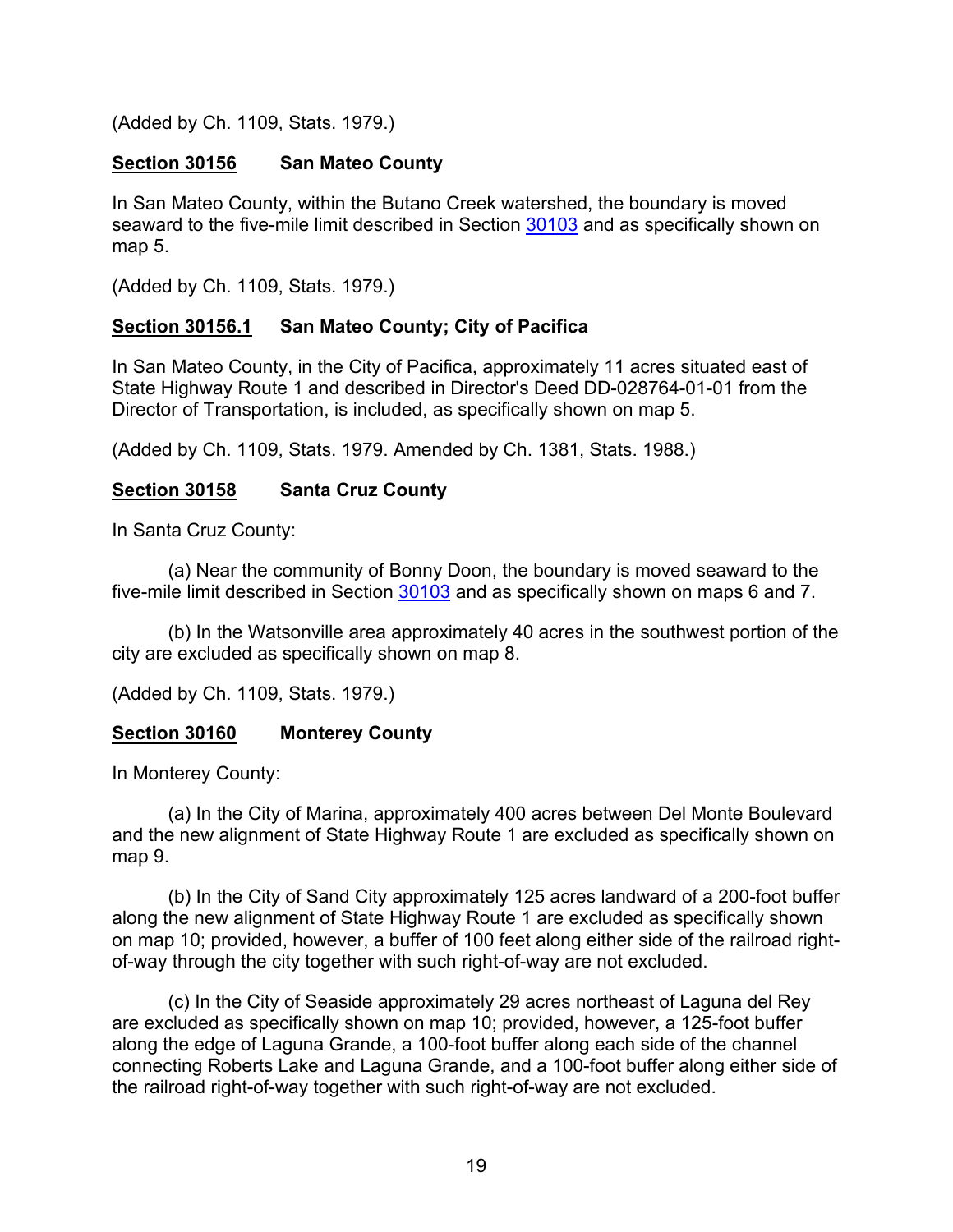(d) In the City of Monterey, the downtown area, and the Cannery Row area between Lighthouse Avenue and the extreme edge of the railroad right-of-way, are excluded as specifically shown on map 11; provided, however, that the one block area bounded by Foam Street and Wave Street and Prescott Avenue and Hoffman Avenue, is not excluded.

Notwithstanding any map referenced by Section [30150,](#page-19-0) dated September 12, 1979, and filed on September 14, 1979, with the office of the Secretary of State, the inland coastal zone boundary described in this subdivision shall be as prescribed by the amendments to this section made during the second year of the 1979-80 Regular Session of the Legislature.

(e) In the City of Pacific Grove approximately 300 acres are excluded as specifically shown on map 11; provided, however, that the railroad right-of-way is not excluded.

(f) In the Del Monte Forest, approximately 90 acres known as the Navaho Tract are added as specifically shown on map 11.

(g) In the area between the intersection of the boundary and the easterly line of Section 26, T. 17 S., R.1.E., M.D.M. and the intersection of the boundary and the northeasterly corner of Section 1, T. 19 S., R. 1 E., M.D.M., and in the vicinity of the head of the Middle Fork of Devil's Canyon and the head of the South Fork of Devil's Canyon the boundary is moved seaward to the five-mile limit described in Section [30103](#page-10-7) and as specifically shown on maps 12, 13, and 14.

(Amended by Ch. 170, Sec. 1. Stats. 1980. Effective June 12, 1980.)

# <span id="page-21-0"></span>**Section 30162 Santa Barbara County**

In Santa Barbara County:

(a) In Rancho San Julian and generally within the watershed of Jalama Creek, the boundary is moved seaward to the five-mile limit described in Section [30103](#page-10-7) and as specifically shown on map 16.

(b) In the Devereux Lagoon and Goleta Slough areas, approximately 170 acres are excluded and 245 acres are added as specifically shown on maps 17 and 18; provided, however, that the land areas on which the University of California has proposed a 200 unit housing project are not included.

(Added by Ch. 1109, Stats. 1979.)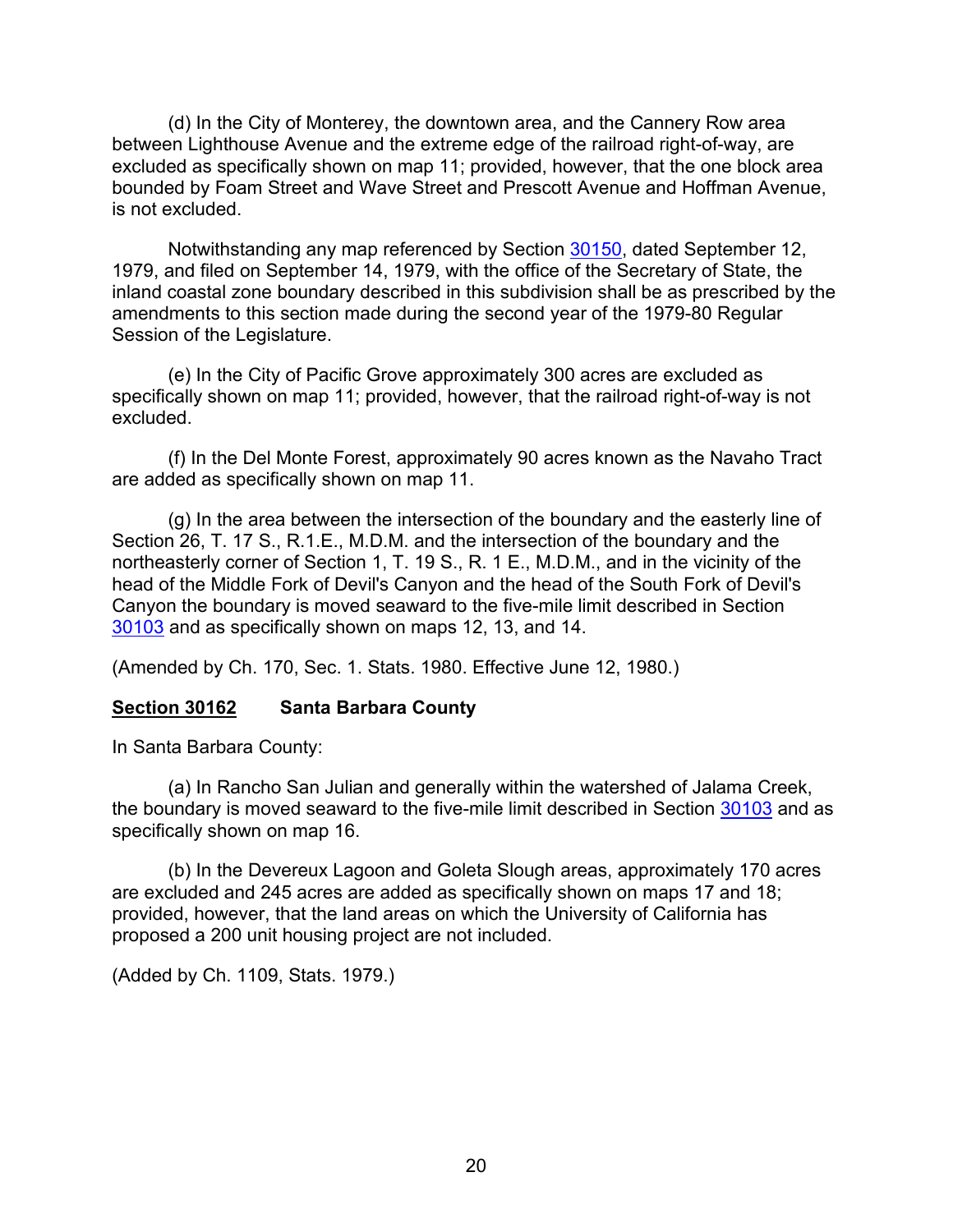#### <span id="page-22-0"></span>**Section 30164 Ventura County**

In Ventura County:

(a) Near the mouth of the Ventura River, approximately 190 acres are added as specifically shown on map 19.

(b) In the City of San Buenaventura, approximately 240 acres are excluded as specifically shown on map 19.

(c) In the City of Oxnard and a small unincorporated area, approximately 130 acres are excluded and approximately 85 acres are added as specifically shown on map 20.

(d) In the area describes as Section 36, T. 1 N., R. 20 W., S.B.B.L., the boundary is moved seaward to the five-mile limit described in Section [30103](#page-10-7) and as specifically shown on map 21.

(Added by Ch. 1109, Stats. 1979.)

#### <span id="page-22-1"></span>**Section 30166 Los Angeles County**

In Los Angeles County.

(a) In three locations within the Santa Monica Mountains, the boundary is moved seaward to the five-mile limit described in Section [30103](#page-10-7) and as specifically shown on maps 22, 23, and 24.

(b) In the Temescal Canyon watershed in the City of Los Angeles, all lands owned or controlled by the Presbyterian Synod, the University of California, the Los Angeles County Sanitation District, and the Los Angeles Unified School District are added.

(c) In the Cities of Los Angeles and El Segundo the areas east of Vista del Mar that include the Scattergood Steam Plant, the Hyperion Sewage Treatment Plant, and portions of an oil refinery are excluded as specifically shown on map 25. In adopting this boundary change, the Legislature specifically reaffirms the existing location of the coastal zone boundary in the Venice area of the City of Los Angeles.

(d) In the City of Manhattan Beach, approximately 140 acres, and in the City of Hermosa Beach, approximately 170 acres, are excluded as specifically shown on maps 25 and 26.

(e) In the City of Palos Verdes Estates, approximately 95 acres landward of Paseo del Mar are excluded as specifically shown on map 26.

(f) In the City of Long Beach, the area near Colorado Lagoon is excluded as specifically shown on map 27.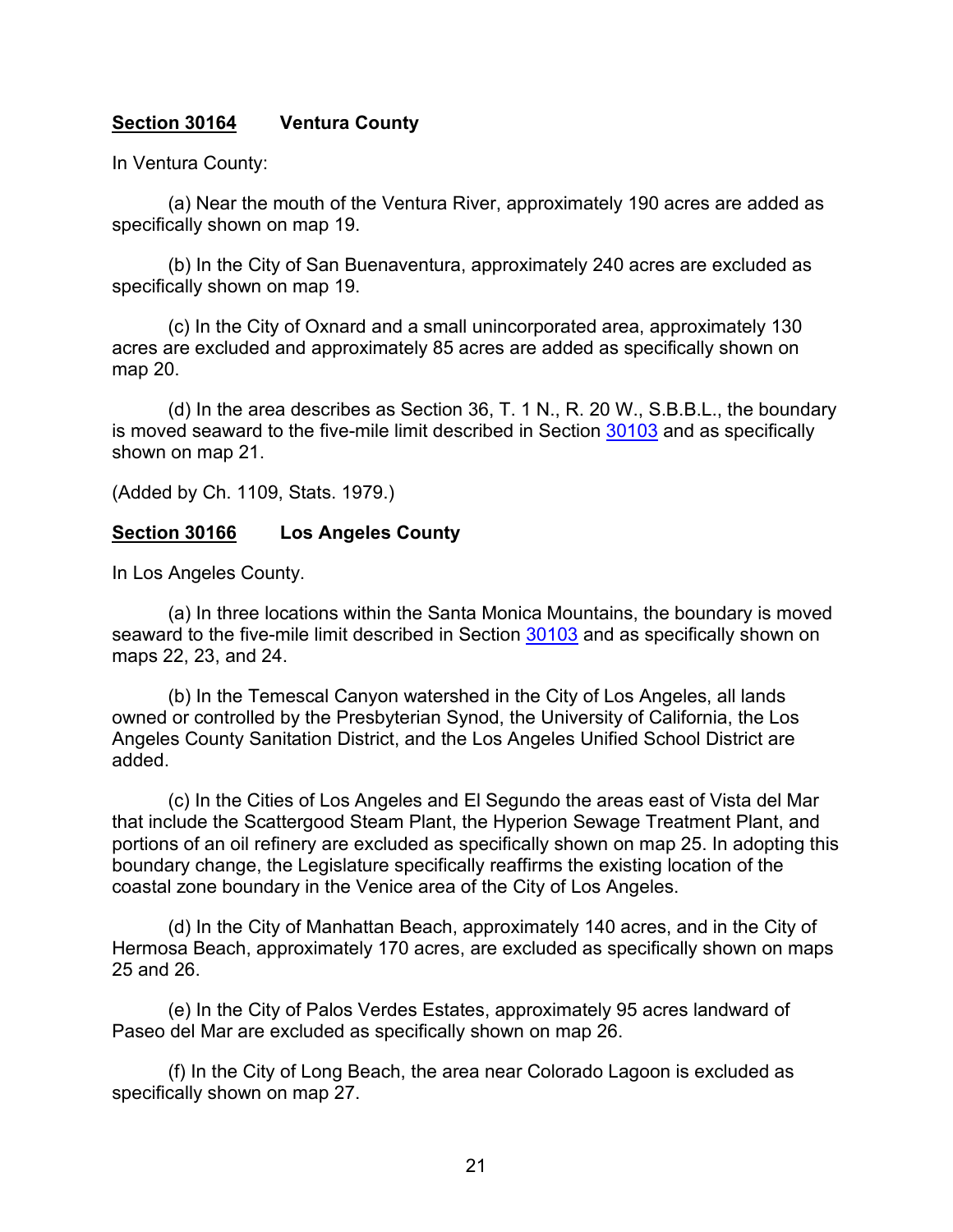(g) In the City of Long Beach, the area commencing at the intersection of the existing coastal zone boundary at Colorado Street and Pacific Coast Highway, thence southerly along Pacific Coast Highway to the intersection of Loynes Drive, thence easterly along Loynes Drive to the intersection of Los Cerritos Channel, thence northerly along Los Cerritos Channel to the existing coastal zone boundary, is excluded as specifically shown on map 27A.

(Added by Ch. 1109, Stats. 1979. Amended by Ch. 538, Sec. 586. Stats. 2006. Effective January 1, 2007.)

#### <span id="page-23-0"></span>**Section 30166.5 City of Malibu**

(a) On or before January 15, 2002, the commission shall submit to the City of Malibu an initial draft of the land use portion of the local coastal program for the City of Malibu portion of the coastal zone, which is specifically delineated on maps 133, 134, 135,and 136, which were placed on file with the Secretary of State on September 14, 1979.

(b) On or before September 15, 2002, the commission shall, after public hearing and consultation with the City of Malibu, adopt a local coastal program for that area within the City of Malibu portion of the coastal zone that is specifically delineated on maps 133, 134, 135, and 136, which have been placed on file with the Secretary of State on March 14, 1977, and March 1, 1987. The local coastal program for the area shall, after adoption by the commission, be deemed certified, and shall, for all purposes of this division, constitute the certified local coastal program for the area. Subsequent to the certification of the local coastal program, the City of Malibu shall immediately assume coastal development permitting authority, pursuant to this division. Notwithstanding the requirements of [Chapter 4.5 \(commencing with Section 65920\) of](http://leginfo.legislature.ca.gov/faces/codes_displayexpandedbranch.xhtml?tocCode=GOV&division=&title=7.&part=&chapter=&article=)  [Division 1 of Title 7 of the Government Code,](http://leginfo.legislature.ca.gov/faces/codes_displayexpandedbranch.xhtml?tocCode=GOV&division=&title=7.&part=&chapter=&article=) once the City of Malibu assumes coastal development permitting authority pursuant to this section, no application for a coastal development permit shall be deemed approved if the city fails to take timely action to approve or deny the application.

(Added by Ch. 952, Stats. 2000.)

# <span id="page-23-1"></span>**Section 30168 Orange County**

In Orange County:

(a) In the City of Huntington Beach, approximately 9.5 acres are added as specifically shown on map 28.

(b) In the City of Costa Mesa, approximately 15 acres are excluded as specifically shown on map 28.

(c) In the City of Newport Beach, approximately 22.6 acres adjacent to Pacific Coast Highway are added as specifically shown on map 28; provided, however, that the area described in this subdivision shall be excluded from the coastal zone, if the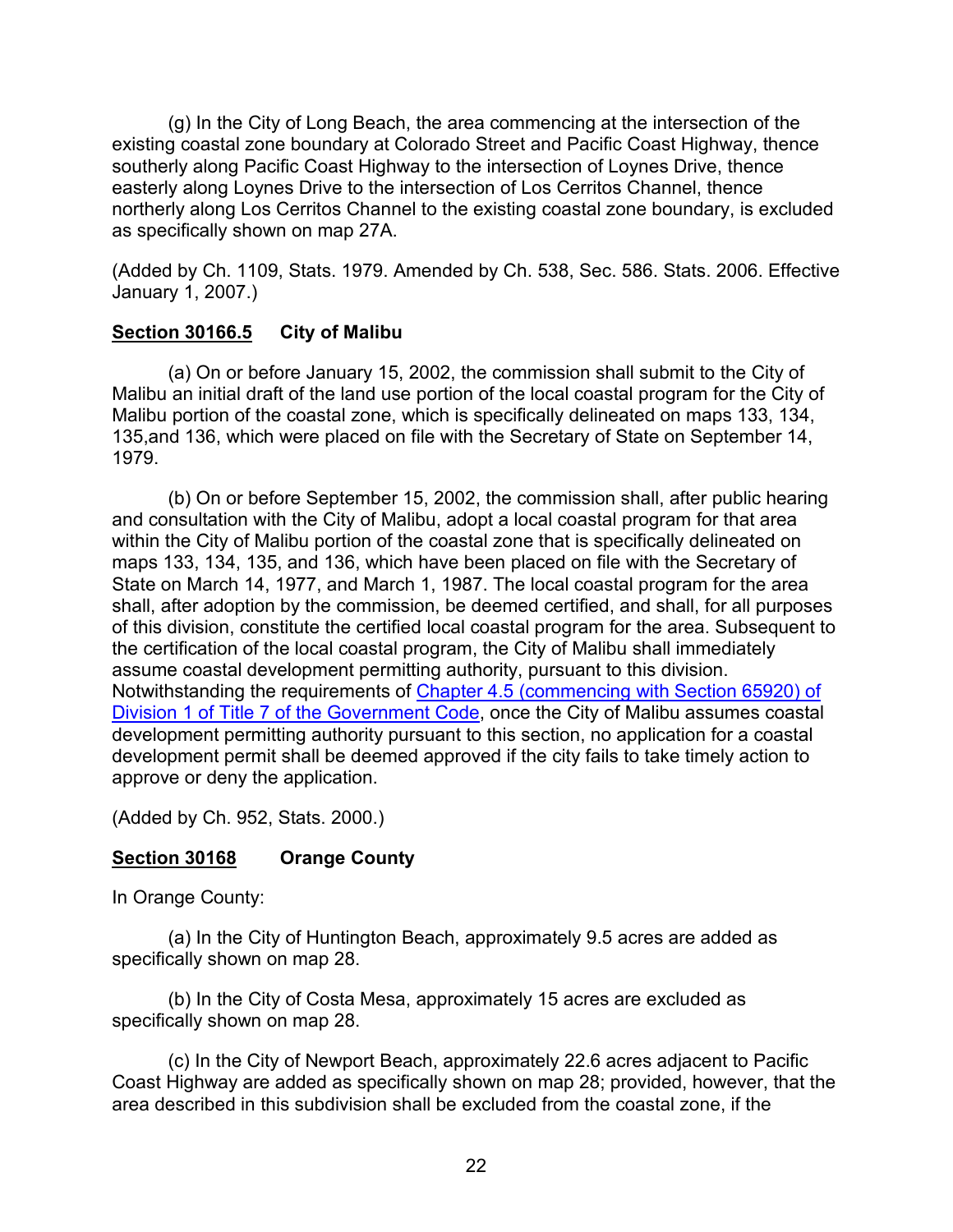Department of Transportation, within one year from the effective date of this act, enters into an agreement for use of this area for hospital-related purposes.

(d) In the Niguel Hill area, the developed portions of Pacific Island Village are excluded as specifically shown on map 29.

(e) In the communities of Dana Point and Laguna Niguel, approximately 450 acres inland of the Pacific Coast Highway are excluded as specifically shown on map 29A.

(f) In the community of Capistrano Beach, approximately 381 acres seaward of the San Diego Freeway are excluded as specifically shown on map 29A.

(g) In the City of San Clemente, approximately 230 acres inland seaward of the San Diego Freeway are added as specifically shown on may 29B, dated September 1, 1981, and filed on September 1, 1981, with the Office of the Secretary of State.

(h) In the City of San Clemente, approximately 214 acres inland and seaward of the San Diego Freeway are excluded as specifically shown on maps 29A and 30.

(Added by Ch. 1109, Stats. 1979. Amended by Ch. 43, Stats. 1982.)

#### <span id="page-24-0"></span>**Section 30169 Aliso Viejo area of Orange County**

(a) The Legislature hereby finds and declares that a dispute exists as to the proper location of the inland boundary of the coastal zone in the area commonly known as Aliso Viejo and that, after extensive review of the history of this boundary segment, the criteria utilized to establish the boundary in 1976, and the relevant topographical information, it is possible to reach differing conclusions of equal validity regarding the proper location of the coastal zone boundary. The Legislature further finds that it is not possible to determine objectively which ridgeline feature in the Aliso Viejo area most closely approximates the boundary criteria utilized by the Legislature in 1976, and that it is in the best public interest to resolve the current boundary dispute in order to avoid further delay in the completion of the local coastal program for Orange County. The Legislature further finds that a timely solution of this boundary dispute can best be accomplished by adjusting the coastal zone boundary in the manner set forth in this section and within the general framework of Section [30103](#page-10-7) and consistent with the need to protect the coastal resources of the Aliso Viejo area and to carry out the requirements of Section [30213.](#page-40-0)

(b) In the Aliso Creek area of Orange County approximately 286 acres are added and approximately 1,020 acres are excluded as specifically shown on maps 28A and 28B dated April 15, 1980, and filed on April 22, 1980, with the office of the Secretary of State and which are on file in the office of the commission. The maps are hereby adopted by reference. The changes made in the inland boundary of the coastal zone by this section are in addition to any changes made by any map referred to in Section [30150,](#page-19-0) except to the extent that the changes made by this section affect a segment of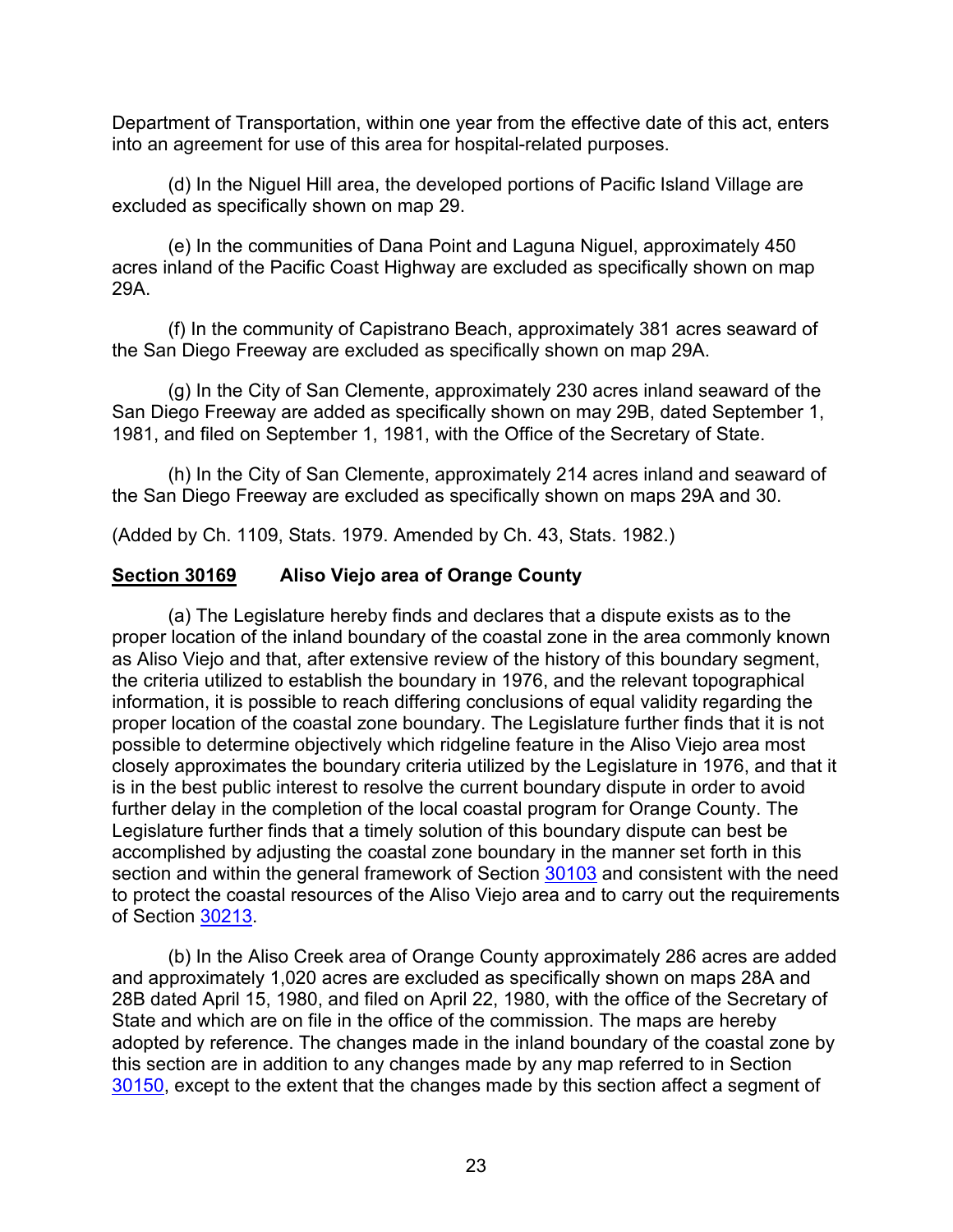the boundary previously changed by the map, in which case the changes made by this section shall supersede any of those previous changes.

(c) The executive director of the commission may adjust the precise location of the inland boundary of the coastal zone not more than 100 yards in either a seaward or landward direction in order to conform the precise boundary location to the specific limits of development adjacent to the coastal zone boundary as shown on maps 28A and 28B. However, in any subdivided area, the executive director may adjust the precise location of the inland boundary of the coastal zone not more than 100 feet in a landward direction in order to include any development of the first row of lots immediately adjacent to the boundary as shown on those maps, where the executive director determines that the adjustment is necessary to ensure that adequate controls will be applied to the development in order to minimize any potential adverse effects on the coastal zone resources. The executive director shall prepare a detailed map showing any of the changes and shall file a copy of the map with the county clerk.

(d) Prior to the adoption and approval of a drainage control plan by the County of Orange for the Aliso Viejo Planned Community (as designated by Amendment No. L.U. 79-1 to the Land Use Element of the Orange County General Plan), the county shall consult with the executive director of the commission to ensure that any drainage control facilities located outside the coastal zone are adequate to provide for no increase in peak runoff, by virtue of the development of the Aliso Viejo Planned Community, which would result in adverse impacts on coastal zone resources.

(e) On or before January 31, 1981, the commission shall, after public hearing and in consultation with the County of Orange, certify or reject a local coastal program segment prepared and submitted by the county on or before August 1, 1980, for the following parcel in the Aliso Creek area: land owned by the Aliso Viejo Company, a California corporation, as of April 22, 1980, within the coastal zone as amended by this section. The local coastal program required by this subdivision shall, for all purposes of this division, constitute a certified local coastal program segment for that parcel in the County of Orange. The segment of the county's local coastal program for the parcel may be amended pursuant to this division relating to the amendment of local coastal programs. If the commission neither certifies nor rejects the submitted local coastal program within the time limit specified in this subdivision, the land added to the coastal zone by this section shall no longer be subject to this division. It is the intent of the Legislature in enacting this subdivision, that a procedure to expedite the preparation and adoption of a local coastal program for that land be established so that the public and the affected property owner know as soon as possible what uses are permissible.

(f) The commission, through its executive director, shall enter into a binding and enforceable agreement with Aliso Viejo Company, and the agreement shall be recorded as a covenant to run with the land with no prior liens other than tax and assessment liens restricting the Aliso Viejo Planned Community. The agreement shall provide for all of the following: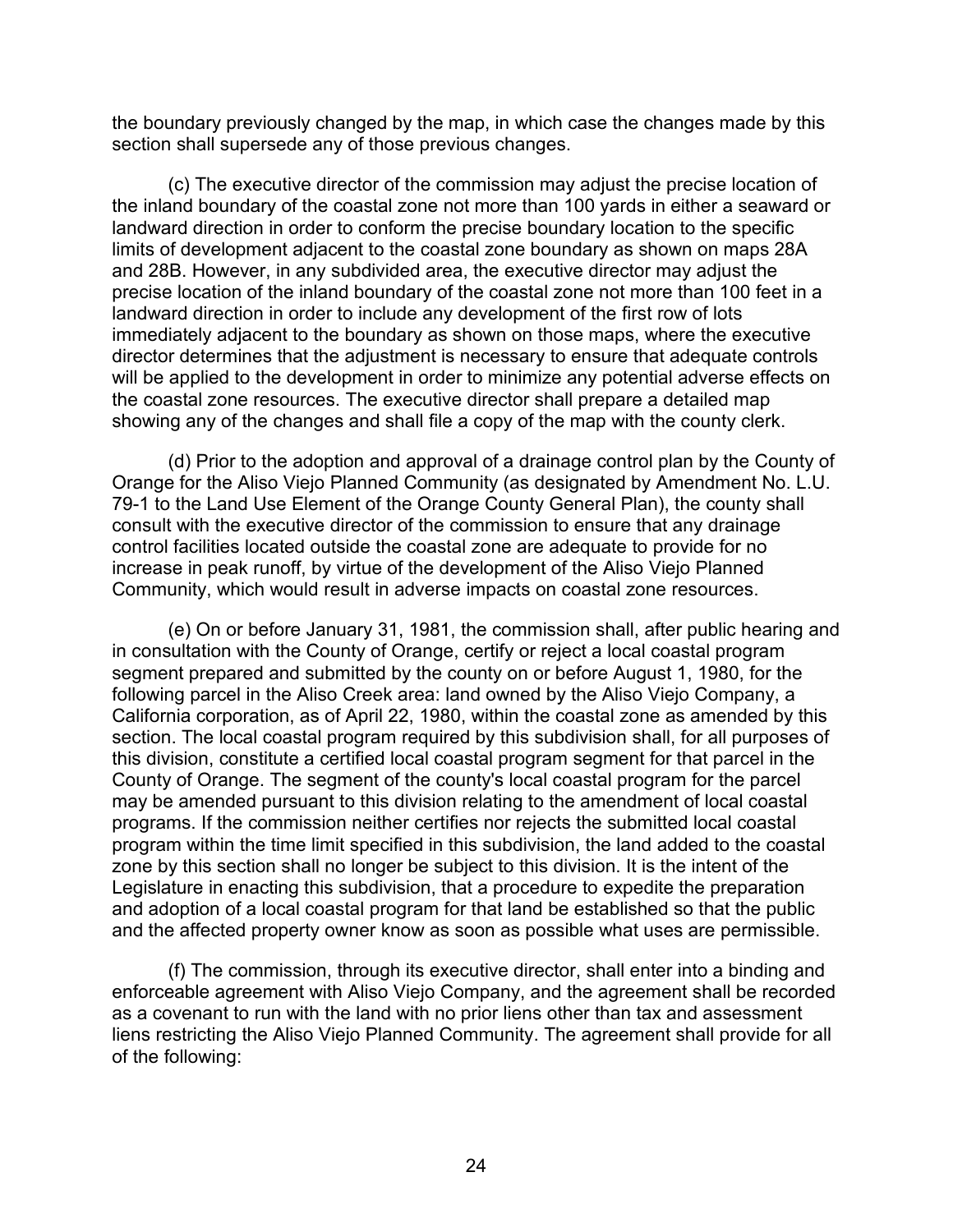(1) The Aliso Viejo Company shall provide at least 1,000 units of for-sale housing to moderate-income persons at prices affordable to a range of households earning from 81 to 120 percent of the median income for Orange County as adjusted for family size pursuant to the commission's housing guidelines on affordable housing dated January 22, 1980, and July 16, 1979, and such any additional provisions as agreed to between the commission and the Aliso Viejo Company as referred to in this subdivision.

For purposes of this subdivision, median income constitutes the figure most recently established by the Department of Housing and Urban Development at the time the public report for the units, or any portion thereof, is issued by the Bureau of Real Estate. The affordable units required by this subdivision shall be priced equally over the moderate-income range and shall reflect a reasonable mix as to size and number of bedrooms.

(2) The 1,000 units provided pursuant to this subdivision shall be sold subject to controls on resale substantially as provided in the commission's housing guidelines on affordable housing, dated January 22, 1980, and July 16, 1979, and any additional provisions as agreed to between the commission and the Aliso Viejo Company as referred to in this subdivision. On or before entering the agreement provided for herein, the Aliso Viejo Company shall enter into an agreement, approved by the executive director of the commission, with the Orange County Housing Authority or any other appropriate housing agency acceptable to the executive director of the commission to provide for the administration of the resale controls including the qualification of purchasers.

(3) The 1,000 units provided pursuant to this subdivision may be dispersed throughout the Aliso Viejo Planned Community, and shall be completed and offered for sale prior to, or simultaneously with, other units in the overall project, so that at any time at least 7 1/2 percent of the units constructed shall be resale-controlled until the l,000 units are completed.

(4) The Department of Housing and Community Development and the County of Orange shall be third party beneficiaries to the agreement provided in this subdivision and shall have the power to enforce any and all provision of the agreement.

(5) This agreement may only be amended upon the determination of the Aliso Viejo Company or its successors or assigns, the commission, the Department of Housing and Community Development, and the County of Orange that the change is necessary in order to prevent adverse effects on the supply of low- and moderateincome housing opportunities and to improve the methods of providing the housing at continually affordable prices.

The Legislature hereby finds and declares that, because the Aliso Viejo Company, in addition to the 1,000 units of controlled housing provided in this subdivision, will provide for 2,000 units of subsidized affordable housing for low income persons and 2,000 affordable housing units for moderate income persons pursuant to the company's housing program, the purposes of Section [30213](#page-40-0) will be met by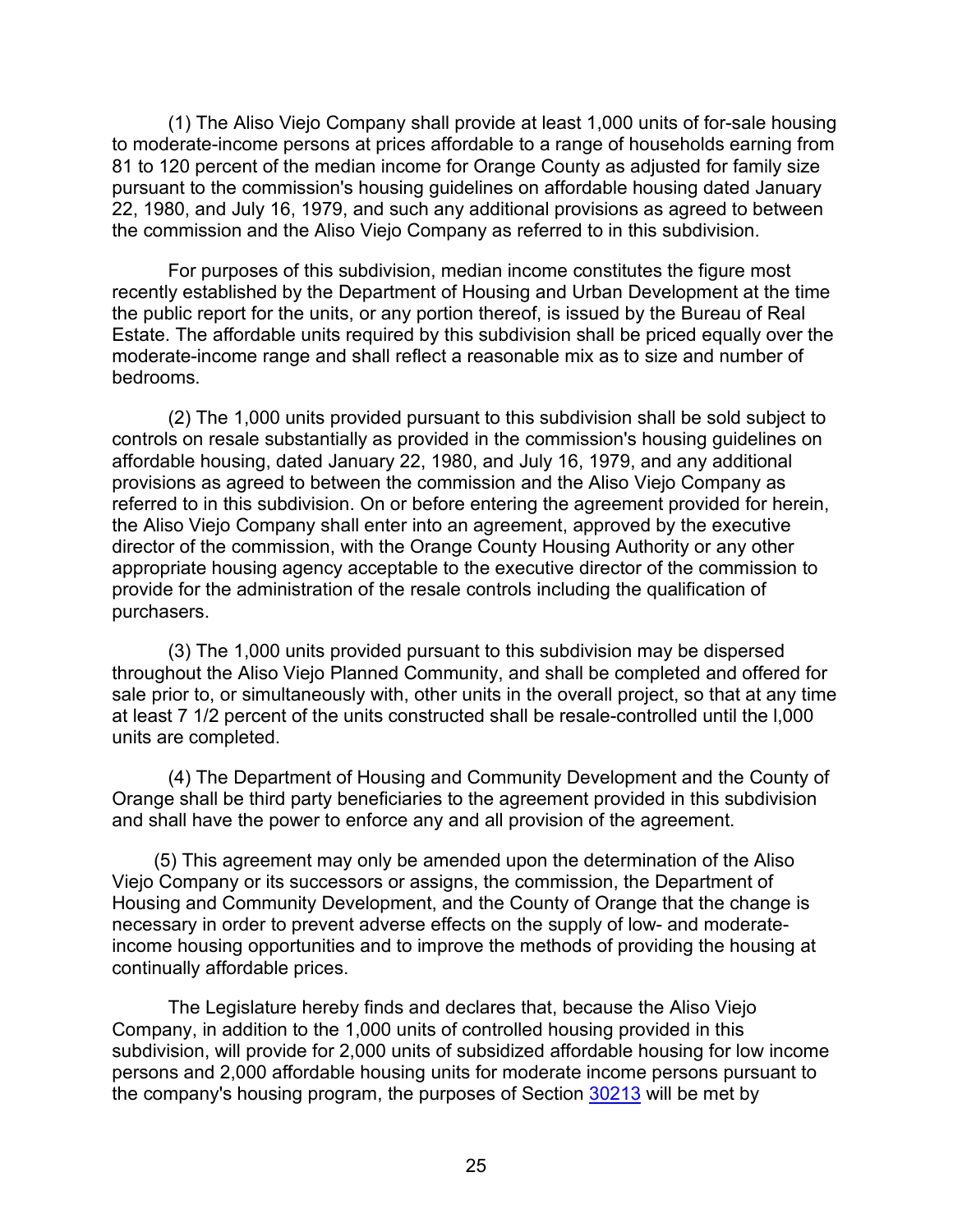enactment of this subdivision. The Legislature further finds and declares that the general provisions of this subdivision are specifically described and set forth in letters by Aliso Viejo Company and the executive director of the commission published in the Journals of the Senate and the Assembly of the 1979-80 Regular Session, and it is the intent of the Legislature that the commission and Aliso Viejo Company conform the agreement provided in this subdivision to the specific provisions described in the letters.

(g) Notwithstanding any other provision of law, the application of this division by the commission to the development or use of any infrastructure necessary and appropriate to serve development within the portions of the Aliso Viejo Planned Community located inland of the coastal zone as amended by this section, shall be strictly limited to addressing direct impacts on coastal zone resources and shall be carried out in a manner that assures that the infrastructure will be provided. Furthermore, the commission shall amend without conditions its prior permit No. A-61- 76 to provide for its release of sewer outfall flow limitations necessary and appropriate to serve the Aliso Viejo Planned Community located inland of the coastal zone as amended by this subdivision. For purposes of this subdivision, "infrastructure" means those facilities and improvements necessary and appropriate to develop, construct, and serve urban communities, including but not limited to, streets, roads, and highways; transportation systems and facilities; schools; parks; water and sewage systems and facilities; electric, gas, and communications system and facilities; and drainage and flood control systems and facilities. Notwithstanding this subdivision, the commission may limit, or reasonably condition, the use of the transit corridor in Aliso Creek Valley to transit uses, uses approved by the commission that serve the Aliso Greenbelt Project prepared by the State Coastal Conservancy, the provision of access to and from the sewage treatment works in Aliso Creek Valley, emergency uses, and drainage and flood control systems and facilities and other services approved pursuant to this subdivision.

(h) This section shall become operative only when the commission and Aliso Viejo Company have entered into the binding and enforceable agreement provided for in this section, and the agreement has been duly recorded with the county recorder of Orange County.

(Added by Ch. 170, Stats. 1980. Amended by Ch. 714, Stats. 1981; Ch. 352, Stats. 2013.)

# <span id="page-27-0"></span>**Section 30170 San Diego County**

In San Diego County:

(a) In the City of Oceanside, approximately 500 acres are excluded as specifically shown on maps 30A and 31.

(b) In the City of Carlsbad, approximately 180 acres in the downtown area, except for the Elm Street corridor, are excluded as specifically shown on map 31.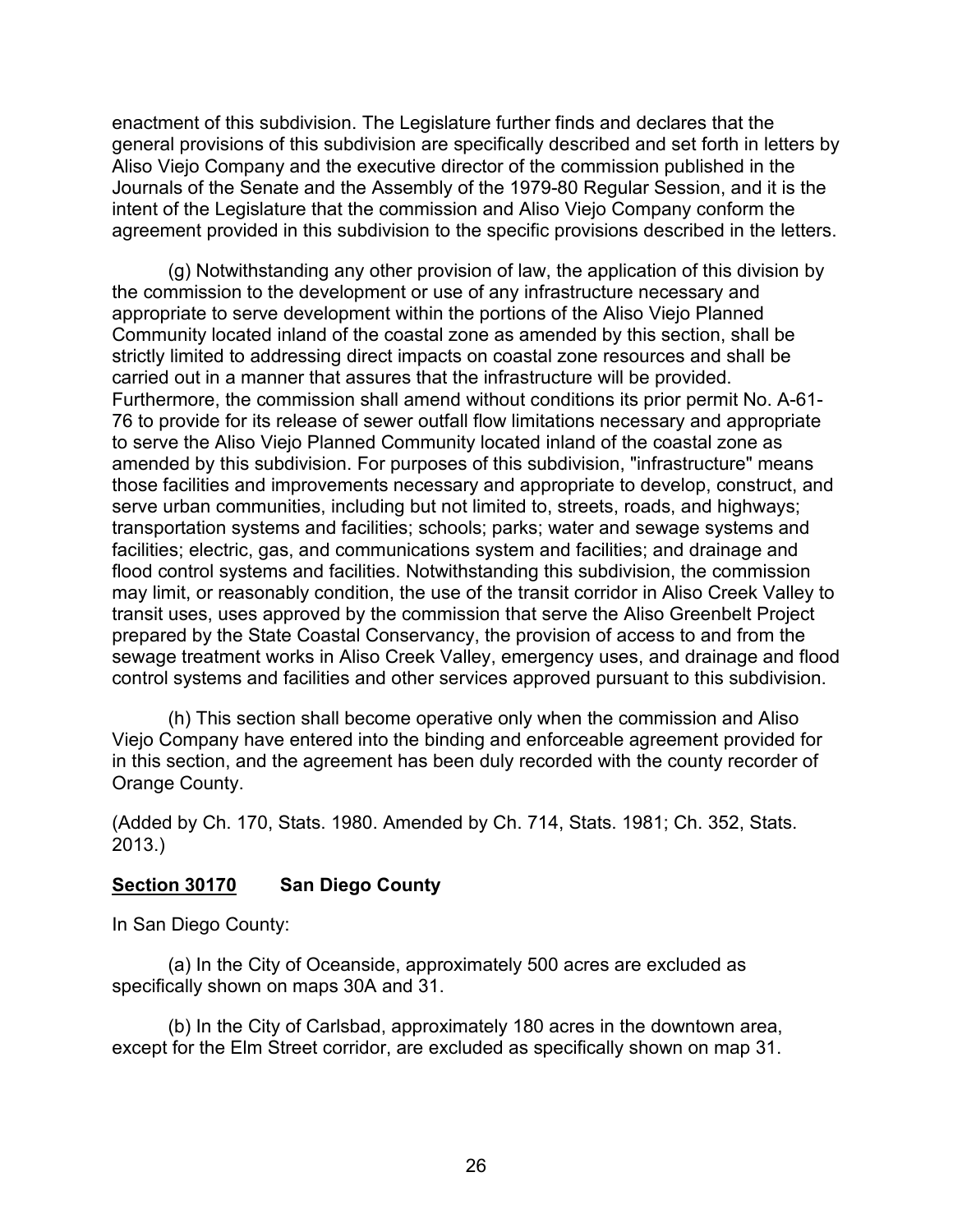(c) In the City of Carlsbad, the area lying north of the Palomar Airport as generally shown on maps 31 and 32 and as specifically described in this subdivision is excluded.

Those portions of lots "F" and "G" of Rancho Agua Hedionda, part in the City of Carlsbad and part in the unincorporated area of the County of San Diego, State of California, according to the partition map thereof No. 823, filed in the office of the county recorder of that county, November 16, 1896, described as follows:

Commencing at point 1 of said lot "F" as shown on said map; thence along the boundary line of said lot "F" south 25 33'56" east, 229.00 feet to point 23 of said lot "F" and south 54 40'19" east, 1347.00 feet; thence leaving said boundary line south 35 19'44" west, 41.28 feet to the true point of beginning, which point is the true point of beginning, of the land described in deed to Japatul Corporation recorded December 8, 1975, at recorder's file/page No. 345107 of official records to said county; thence along the boundary line of said land south 35 19'44" west, 2216.46 feet and north 53 02'49" west, 1214.69 feet to the northeast corner of the land described in deed to Japatul Corporation recorded December 8, 1975, at recorder's file/page no. 345103 of said official records; thence along the boundary lines of said land as follows: West, 1550 feet, more or less, to the boundary of said lot "F"; south 00 12'00" west, 550 feet, more or less, to point 5 of said lot "F"; south 10 25'00" east along a straight line between said point 5 and point 14 of said lot "F," to point 14 of said lot "F"; thence along the boundary of said lot "F" south 52 15'45" east (record south 51 00'00" east) 1860.74 feet more or less to the most westerly corner of the land conveyed to James L. Hieatt, et ux, by deed recorded June 11, 1913, in Book 617, page 54 of deed, records of said county; thence along the northwesterly and northeasterly boundary of Hieatt's land as follows: North 25 00'00" east, 594.00 feet and south 52 15'45" east (record south 51 00'00" east per deed) 1348.61 feet to a point of intersection with the northerly line of Palomar County Airport, said point being on the boundary of the land conveyed to Japatul Corporation by deed recorded December 8, 1975, at recorder's file/page No. 345107 of said official records; thence along said boundary as follows: North 79 10'00" east, 4052.22 feet north 10 50'00" west, 500.00 feet; north 79 10'00" east 262.00 feet, south 10 50'00" east, 500.00 feet; north 79 10'00" east, 1005 feet, more or less, to the westerly line of the land conveyed to the County of San Diego by deed recorded May 28, 1970, at recorder's file/page No. 93075 of said official records; thence continuing along the boundary of last said Japatul Corporation's land north 38 42'44" west, 2510.58 feet to the beginning of a tangent 1845.00 foot radius curve concave northeasterly; along the arc of said curve through a central angle of 14 25'52" a distance of 464.70 feet to a point of the southerly boundary of the land allotted to Thalia Kelly Considine, et al, by partial final judgment in partition, recorded January 1, 1963, at recorder's file/page No. 11643 of said official records; thence continuing along last said Japatul Corporation's land south 67 50'28" west, 1392.80 feet north 33 08'52" west, 915.12 feet and north 00 30'53 west, 1290.37 feet to the southerly line of said land conveyed to the County of San Diego, being also the northerly line of last said Japatul Corporation's land; thence along said common line north 74 57'25" west, 427.67 feet to the beginning of a tangent 2045.00 foot radius curve concave northerly; and westerly along the arc of said curve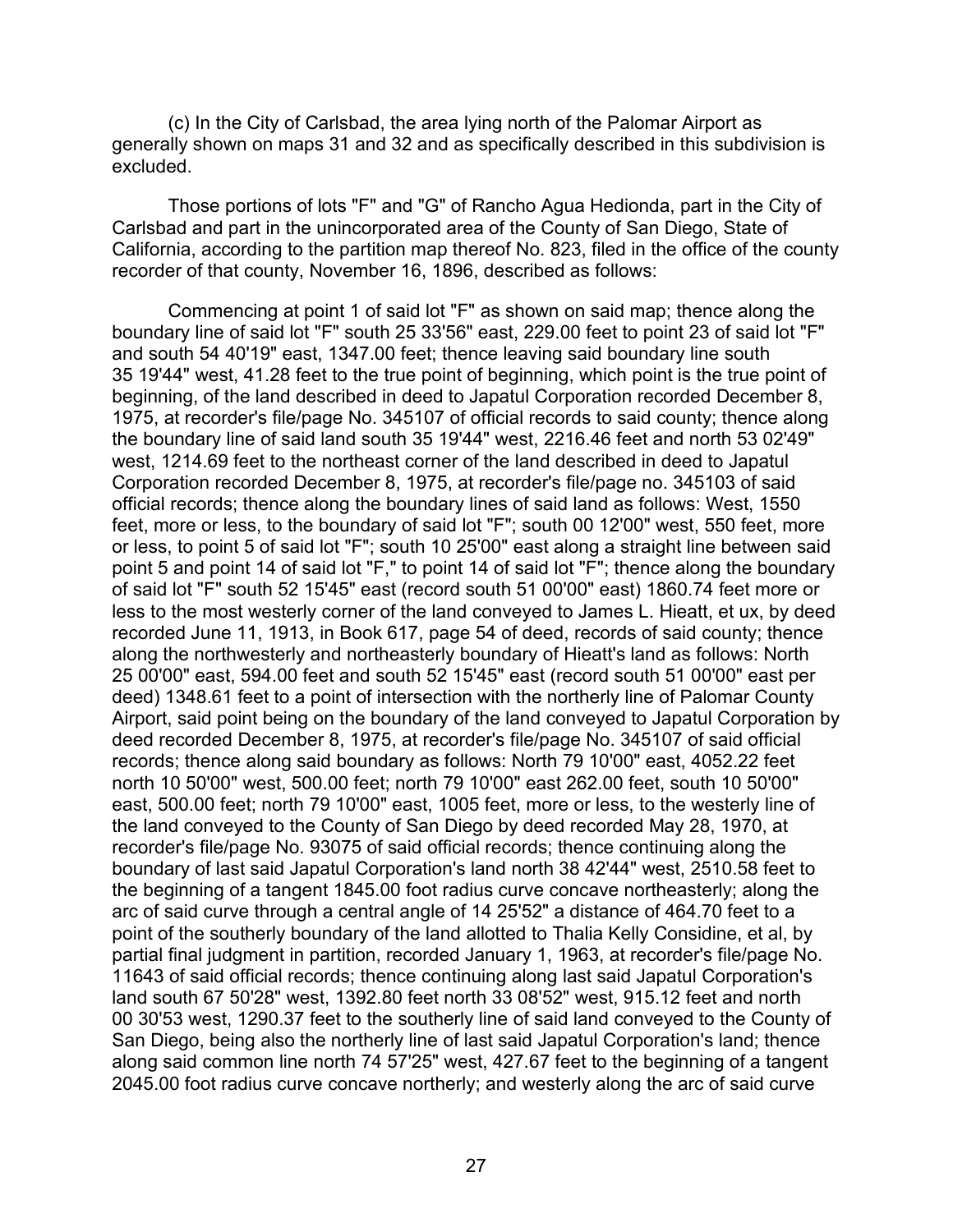through a central angel of 16 59'24", a distance of 606.41 feet to the true point of beginning.

And those properties known as assessors parcel Nos. 212-020-08, 212-020-22, and 212-020-23.

Excepting therefrom that portion, if any, conveyed to the County of San Diego, by quitclaim deed recorded January 12, 1977, at recorder's file/page No. 012820 of said official records.

No development may occur in the area described in this subdivision until a plan for drainage of the parcel to be developed has been approved by the local government having jurisdiction over the area after consultation with the commission and the Department of Fish and Game. The plan shall assure that no detrimental increase occurs in runoff of water from the parcel to be developed and shall require that the facilities necessary to implement the plan are installed as part of the development.

(d) In the City of Carlsbad and adjacent unincorporated areas, approximately 600 acres consisting of the Palomar Airport and an adjoining industrial park are excluded as specifically shown on maps 31 and 32.

(e) An area consisting of approximately 333 acres lying west and south of the Palomar Airport and bounded on the south by Palomar Airport Road is excluded as specifically shown on maps 31 and 32.

No development may occur in the area described in this subdivision until a plan for drainage of the parcel to be developed has been approved by the local government having jurisdiction over the area after consultation with the commission and the Department of Fish and Game. The plan shall assure that no detrimental increase occurs in runoff of water from the parcel to be developed and shall require that the facilities necessary to implement the plan are installed as part of the development.

(f) On or before October 1, 1980, the commission shall, after public hearing and in consultation with the City of Carlsbad, prepare, approve, and adopt a local coastal program for the following parcels in the vicinity of Batiquitos Lagoon within the City of Carlsbad: lands owned by Rancho La Costa, a registered limited partnership, lands (consisting of approximately 80 acres) owned by Standard Pacific of San Diego, Inc., that were conveyed by Rancho La Costa on October 8, 1977, and lands owned by the Occidental Petroleum Company. Those parcels shall be determined by ownership as of September 12, 1979. As used in this subdivision, "parcels" means the parcels identified in this paragraph. The local coastal program required by this subdivision shall include all of the following elements:

- (1) Protection of agricultural lands and uses to the extent feasible.
- (2) Minimization of adverse impacts from sedimentation.
- (3) Protection of feasible public recreational opportunities.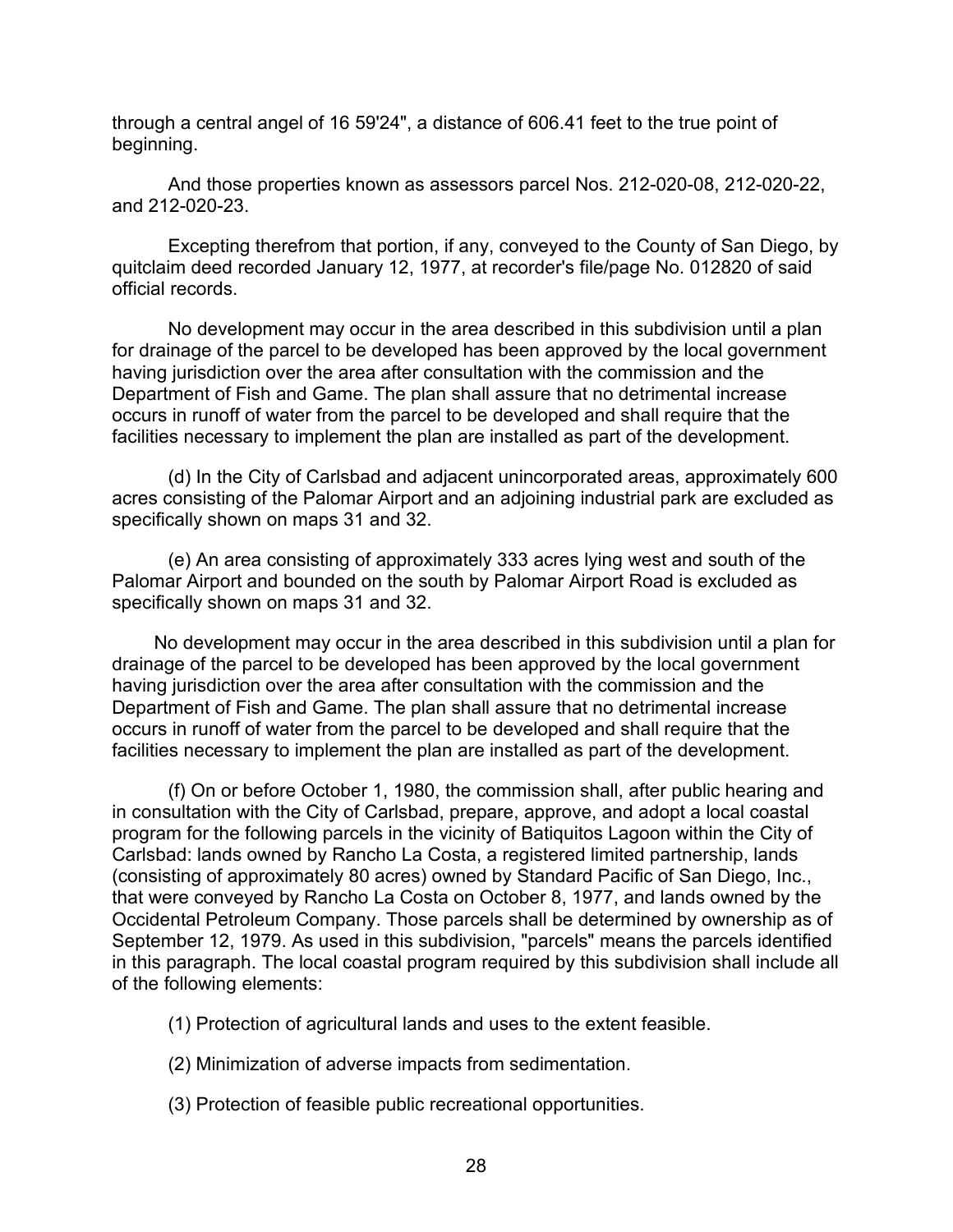(4) Provision for economically feasible development consistent with the three elements specified in this subdivision.

The local coastal program required by this subdivision shall, after adoption by the commission, be deemed certified and shall for all purposes of this division constitute certified local coastal program segments for those parcels in the City of Carlsbad. The segments of the city's local coastal program for those parcels may be amended pursuant to the provisions of this division relating to the amendment of local coastal programs. In addition, until (i) the City of Carlsbad adopts or enacts the implementing actions contained in the local coastal program, or (ii) other statutory provisions provide alternately for the adoption, certification, and implementation of a local coastal program for those parcels, the local coastal program required by this subdivision may also be amended by the commission at the request of the owner of any of those parcels. For administrative purposes, the commission may group these requests in order to schedule them for consideration at a single commission hearing. However the commission shall schedule these requests for consideration at least once during each four-month period, beginning January 1, 1982. After either of these events occur, however, these property owners shall no longer be eligible to request the commission to amend the local coastal program.

If the commission fails to adopt a local coastal program within the time limits specified in this subdivision, those parcels shall be excluded from the coastal zone and shall no longer be subject to this division. It is the intent of the Legislature in enacting this subdivision that a procedure to expedite the preparation and adoption of a local coastal program for those parcels be established so that the public and affected property owners know as soon as possible what the permissible uses of those lands are.

(g) In the vicinity of the intersection of Del Mar Heights Road and the San Diego Freeway, approximately 250 acres are excluded as specifically shown on map 33.

(h) In the vicinity of the intersection of Carmel Valley Road and the San Diego Freeway, approximately 45 acres are added as specifically shown on map 33.

In the City of San Diego, the Carmel Valley area consisting of approximately 1,400 acres as shown on map 33 that has been place on file with the Secretary of State on January 23, 1980, shall be excluded from the coastal zone after the City of San Diego submits, and the commission certifies, a drainage plan and a transportation plan for the area. The city shall implement and enforce the certified drainage and transportation plans. Any amendments or changes to the underlying land use plan for the area that affects drainage, or to either the certified drainage or transportation plan, shall be reviewed and processed in the same manner as an amendment of a certified local coastal program pursuant to Section [30514.](#page-101-0) Any land use not in conformance with the certified drainage and transportation plans may be appealed to the commission pursuant to the appeals procedure as provided by Chapter 7 (commencing with Section [30600\)](#page-116-0). The drainage plan and any amendments thereto shall be prepared after consultation with the Department of Fish and Game and shall ensure that problems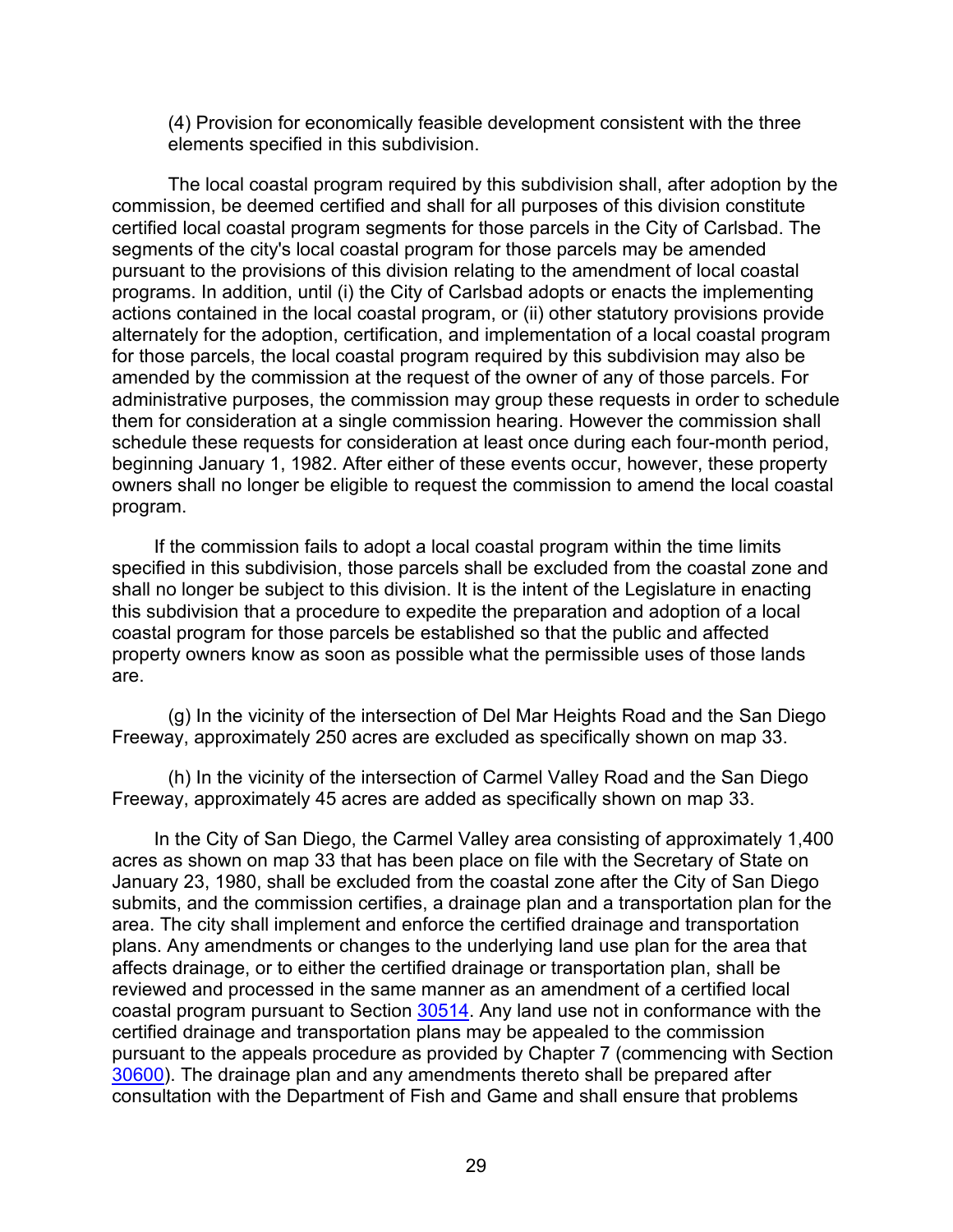resulting from water runoff, sedimentation, and siltation are adequately identified and resolved.

(i) Near the head of the south branch of Los Peñasquitos Canyon, the boundary is moved seaward to the five-mile limit as described in Section [30103](#page-10-7) and as specifically shown on map 33.

(j) In the City of San Diego, approximately 1,855 acres known as the Mount Soledad and La Jolla Mesa areas are added as specifically shown on map 34. However, on or before February 29, 1980, and pursuant to either subdivision (d) of Section [30610](#page-131-0) or Section [30610.5,](#page-136-0) the commission shall exclude from coastal development permit requirements any single family residence within the area specified in this subdivision. No coastal development permit shall be required for any improvement, maintenance activity, relocation, or reasonable expansion of any commercial radio or television transmission facilities within the area specified in this subdivision unless the proposed activity could result in a significant change in the density or intensity of use in the area or could have a significant adverse impact on highly scenic resources of public importance. However, no prior review by the commission of this activity shall be required.

(k) In the City of San Diego, approximately 30 acres known as the Famosa Slough is added as specifically shown on maps 34 and 35.

(Added by Ch. 1109, Stats. 1979. Amended by Ch. 1360, Stats. 1980; Ch. 43, Stats. 1982; Ch. 583, Stats. 2006.)

# <span id="page-31-0"></span>**Section 30170.6 San Diego County; Peñasquitos Canyon**

Notwithstanding Section 17 of Chapter 1330 of the Statutes of 1976, as amended by Section 29 of Chapter 1331 of the Statutes of 1976, any map dated September 12, 1979, and filed on September 14, 1979, with the office of the Secretary of State, or any provision of Section [30170,](#page-27-0) the inland boundary of the coastal zone in a portion of San Diego County, of approximately 95 acres in Peñasquitos Canyon, is hereby amended as indicated by revised map number 33, dated March 21, 1980, and filed on March 21, 1980, with the office of the Secretary of State; provided, that the City of San Diego first submits and the commission approves a drainage plan for the area providing for drainage in connection with the extension of Mira Mesa Boulevard to Interstate Highway 805 sufficient to assure that no detrimental increase in runoff of water into Carroll Canyon occurs as a result of construction of Mira Mesa Boulevard.

(Added by Ch. 631, Stats. 1980.)

<span id="page-31-1"></span>**Section 30170.7** (Repealed by Ch. 160, Stats. 1988.)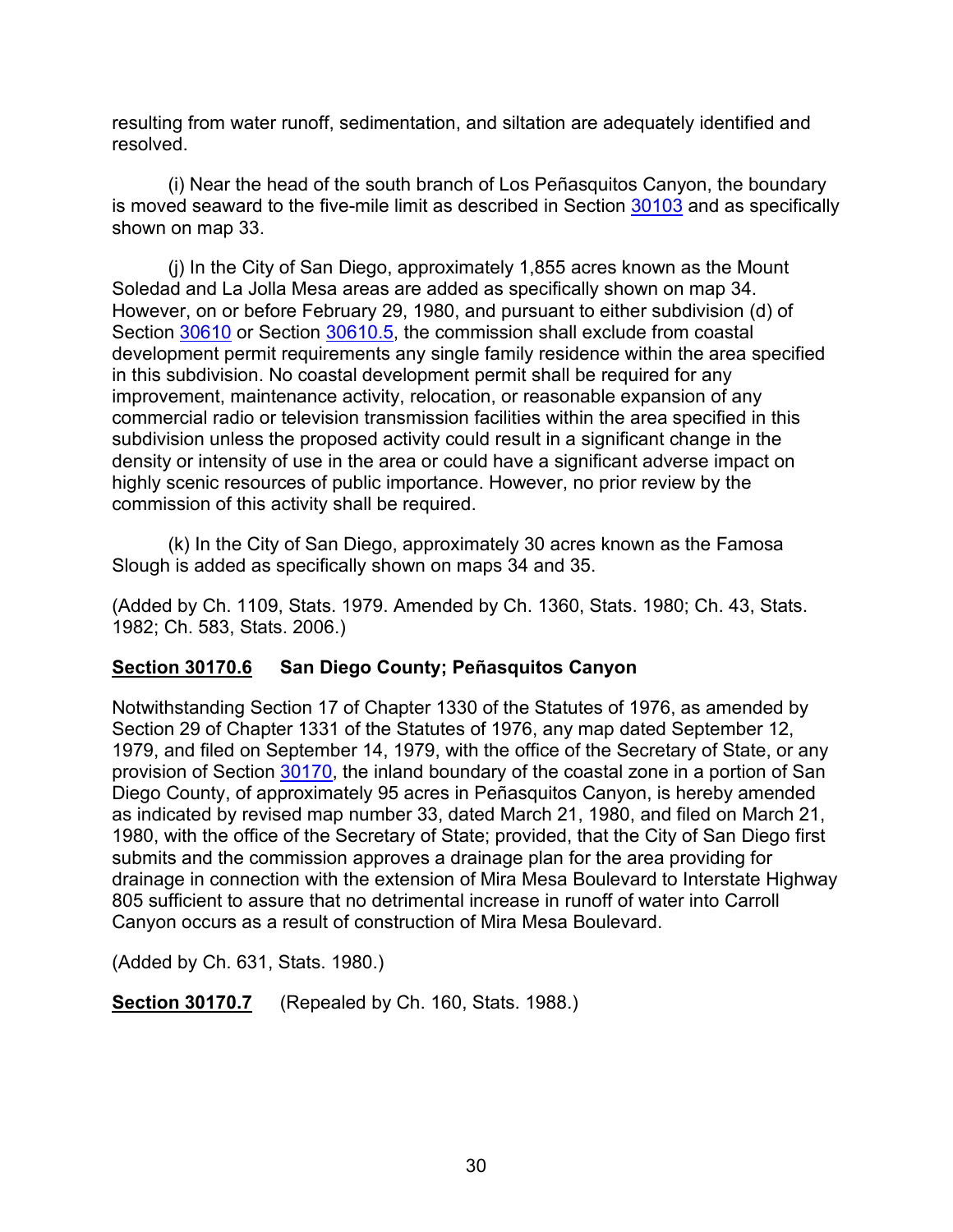#### <span id="page-32-0"></span>**Section 30171 City of Carlsbad; submission and adoption or failure to adopt local coastal program; amendment of program**

(a) On or before October 1, 1980, the commission shall submit to the City of Carlsbad an initial draft of the land use portion of the local coastal program for the area specifically delineated on maps 154 and 155 which have been placed on file with the Secretary of State on April 22, 1980.

(b) On or before July 1, 1981, the commission shall, after public hearing and consultation with the City of Carlsbad, adopt a local coastal program for that area within the City of Carlsbad which is specifically delineated on maps 154 and 155 which have been placed on file with the Secretary of State on April 22, 1980. The local coastal program for such area shall, after adoption by the commission, be deemed certified, and shall, for all purposes of this division, constitute the certified local coastal program for such area. The local coastal program for such area may be amended pursuant to the provisions of this division relating to the amendment of local coastal programs. In addition, until such time as (i) the City of Carlsbad adopts or enacts the implementing actions contained in any such coastal program or (ii) other statutory provisions provide alternately for the adoption, certification, and implementation of a local coastal program for that area, the local coastal program required by this subdivision may also be amended by the commission at the request of any owner of property located within the area. For administrative purposes, the commission may group these requests in order to schedule them for consideration at a single commission hearing; provided, however, that the commission shall schedule these requests for consideration at least once during each four-month period, beginning January 1, 1982. After either of these events occur, however, these property owners shall no longer be eligible to request the commission to amend the local coastal program.

(c) If the commission fails to adopt such local coastal program within the time limits specified in this subdivision, such area shall be excluded from the coastal zone and shall no longer be subject to the provisions of this division. It is the intent of the Legislature, in enacting this section, that a procedure to expedite the preparation and adoption of a local coastal program in this specified area be established so that the public and affected property owners know as soon as possible what the permissible uses of such lands are.

(d) This section is not intended and shall not be construed as authorizing any modification, extension, or alteration in any deadline or other provisions of any contract between the commission or any regional coastal commission and any person, business, or corporation with respect to planning services for the area delineated on maps 154 and 155.

(Added by Ch. 170, Stats. 1980. Amended by Ch. 43, Stats. 1982.)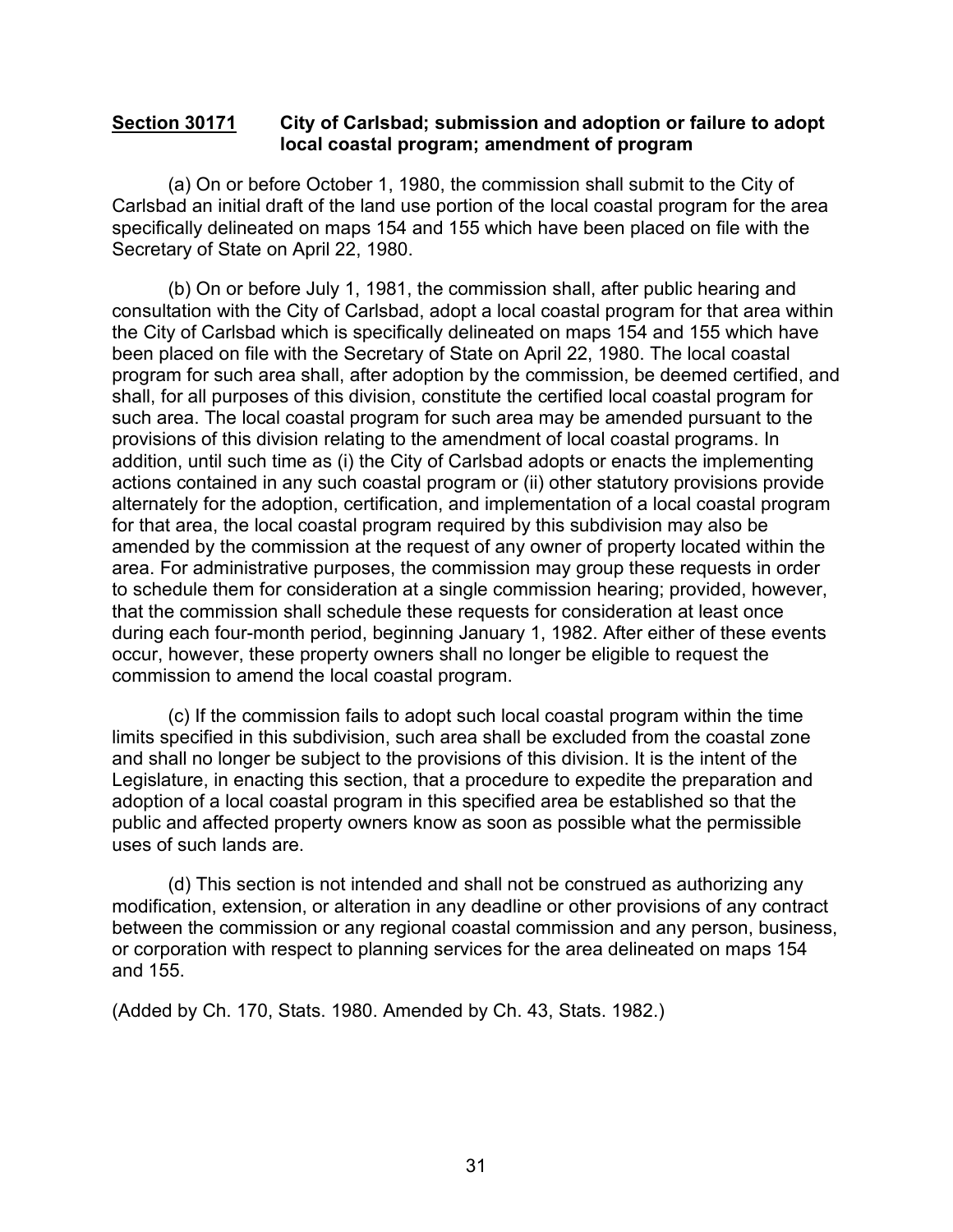#### <span id="page-33-0"></span>**Section 30171.2 City of Carlsbad; local coastal program; agricultural conversion fees; priorities; reimbursements; claims; appropriation**

(a) Except as provided in subdivision (b), on and after January 1, 1985, no agricultural conversion fees may be levied or collected under the agricultural subsidy program provided in the local coastal program of the City of Carlsbad that was adopted and certified pursuant to Section [30171.](#page-32-0) All other provisions of that program shall continue to be operative, including the right to develop designated areas as provided in the program.

(b) This section shall not affect any right or obligation under any agreement or contract entered into prior to January 1, 1985, pursuant to that agricultural subsidy program, including the payment of any fees and the right of development in accordance with the provisions of the agreement or contract. As to these properties, the agricultural subsidy fees in existence as of December 31, 1984, shall be paid and allocated within the City of Carlsbad, or on projects outside the city that benefit agricultural programs within the city, in accordance with the provisions of the agricultural subsidy program as it existed on September 30, 1984.

(c) Any agricultural conversion fees collected pursuant to the agricultural subsidy program and not deposited in the agricultural improvement fund in accordance with the local coastal program or that have not been expended in the form of agricultural subsidies assigned to landowners by the local coastal program land use policy plan on January 1, 1985, shall be used by the California Victim Compensation and Government Claims Board to reimburse the party that paid the fees if no agreements or contracts have been entered into or to the original parties to the agreements or contracts referred to in subdivision (b) in proportion to the amount of fees paid by the parties. However, if the property subject to the fee was under option at the time that the original agreement or contract was entered into and the optionee was a party to the agricultural subsidy agreement, payments allocable to that property shall be paid to the optionee in the event the optionee has exercised the option. Reimbursement under this section shall be paid with 90 days after January 1, 1985, or payment of the fee, whichever occurs later, and only after waiver by the party being reimbursed of any potential legal rights resulting from enactment of this section.

(d)(1) Any person entitled to reimbursement of fees under subdivision (c) shall file a claim with the California Victim Compensation and Government Claims Board which shall determine the validity of the claim and pay that person a pro rata share based on the relative amounts of fees paid under the local coastal program or any agreement or contract entered pursuant thereto.

(2) There is hereby appropriated to the California Victim Compensation and Government Claims Board the fees referred to in subdivision (c), for the purpose of making refunds under this section.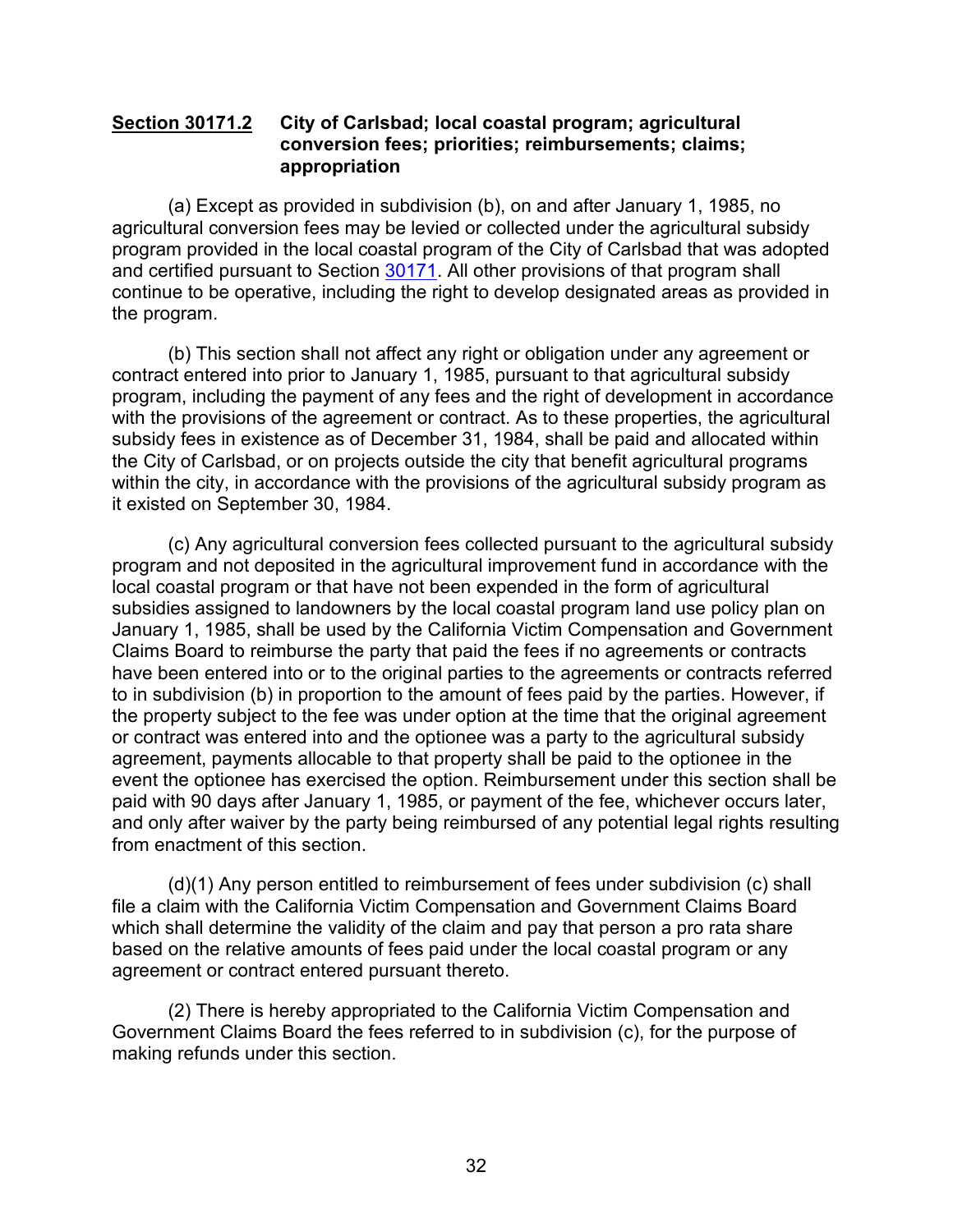(e) Notwithstanding any geographical limitation contained in this division, funds deposited pursuant to subdivision (b) may be expended for physical or institutional development improvements needed to facilitate long-term agricultural production within the City of Carlsbad. These funds may be used to construct improvements outside the coastal zone boundaries in San Diego County if the improvements are not inconsistent with the Carlsbad local coastal program and the State Coastal Conservancy determines that the improvements will benefit agricultural production within the coastal zone of the City of Carlsbad.

(Added by Ch. 1388, Stats. 1984. Amended by Ch. 402, Stats. 1988; Ch. 538, Stats. 2006.)

#### <span id="page-34-0"></span>**Section 30171.5 City of Carlsbad; local coastal program; mitigation fee for development on non-prime agricultural lands; priorities**

(a) The amount of the mitigation fee for development on nonprime agricultural lands in the coastal zone in the City of Carlsbad that lie outside of the areas described in subdivision (f) of Section [30170](#page-27-0) and subdivision (b) of Section [30171](#page-32-0) shall be determined in the applicable segment of the local coastal program of the City of Carlsbad, but shall not be less than five thousand dollars (\$5,000), nor more than ten thousand dollars (\$10,000), per acre. All mitigation fees collected under this section shall be deposited in the State Coastal Conservancy Fund.

(b) All mitigation fees collected pursuant to this section are hereby appropriated to, and shall be expended by, the State Coastal Conservancy in the following order of priority:

(1) Restoration of natural resources and wildlife habitat in Batiquitos Lagoon.

(2) Development of an interpretive center at Buena Vista Lagoon.

(3) Provision of access to public beaches in the City of Carlsbad.

(4) Any other project or activity benefiting or enhancing the use of natural resources, including open field cultivated floriculture, in the coastal zone in the City of Carlsbad that is provided for in the local coastal program of the City of Carlsbad.

(c) The State Coastal Conservancy may establish a special account in the State Coastal Conservancy Fund and deposit mitigation fees collected pursuant to this section in the special account. Any interest accruing on that money in the special account shall be expended pursuant to subdivision (b).

(d) Not less than 50 percent of collected and bonded mitigation fees shall be expended for the purpose specified in paragraph (1) of subdivision (b).

(e) Other than to mitigate the agricultural conversion impacts for which they are collected, none of the mitigation fees collected pursuant to this section shall be used for elements of a project which cause that project to be in compliance with this division or to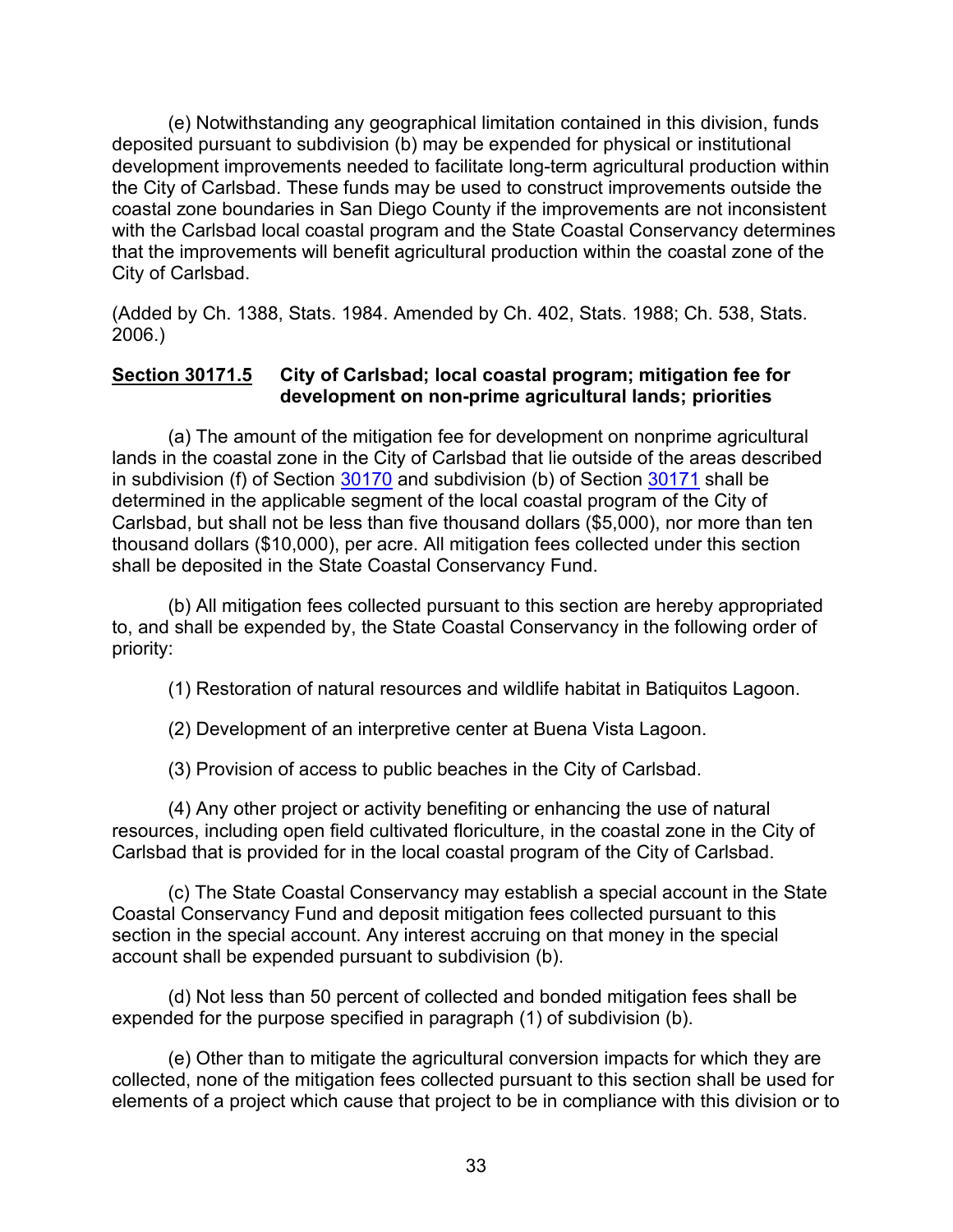mitigate a project which would otherwise be inconsistent with this division. When reviewing a potential project for consistency with this subdivision, the State Coastal Conservancy shall consult with the commission.

(Added by Ch. 1388, Stats. 1984. Amended by Ch. 480, Stats. 1987; Ch. 513, Stats. 1996.)

# <span id="page-35-0"></span>**Section 30172 Exclusion from coastal zone in San Diego County**

In the San Diego County, an area consisting of approximately 180 acres lying west and south of Palomar Airport as shown on map 155, which has been placed on file with the Secretary of State on April 22, 1980, shall be excluded from the coastal zone after the City Engineer of the City of Carlsbad approves and the commission certifies a drainage plan for the area, pursuant to the commission's interim permit authority, which plan the city shall implement and enforce.

(Added by Ch. 170, Stats. 1980.)

### <span id="page-35-1"></span>**Section 30174 Coastal zone in San Diego County; amendment of inland boundary**

Notwithstanding the maps adopted pursuant to Section 17 of Chapter 1330 of the Statutes of 1976, as amended by Section 29 of Chapter 1331 of the Statutes of 1976, the inland boundary of the coastal zone, as shown on detailed coastal map 157 adopted by the commission on March 1, 1977, shall be amended to conform to the inland boundary shown on map A which is hereby adopted by reference and which shall be filed in the office of the Secretary of State and the commission on the date of enactment of this section.

The areas deleted and added to the coastal zone which are specifically shown on map A are in the County of San Diego and are generally described as follows:

(a) In the vicinity of the intersection of Del Mar Heights Road and the San Diego Freeway, approximately 250 acres are excluded as specifically shown on map A.

(b) In the vicinity of the intersection of Carmel Valley Road and the San Diego Freeway, approximately 45 acres are added as specifically shown on map A.

(c) Near the head of the south branch of Los Peñasquitos Canyon, the boundary is moved seaward to the five-mile limit as described in Section [30103](#page-10-7) and as specifically shown on map A.

(Added by Ch. 1128, Stats. 1979.)

<span id="page-35-2"></span>**Section 30176** (Repealed by Ch. 226, Stats. 1991.)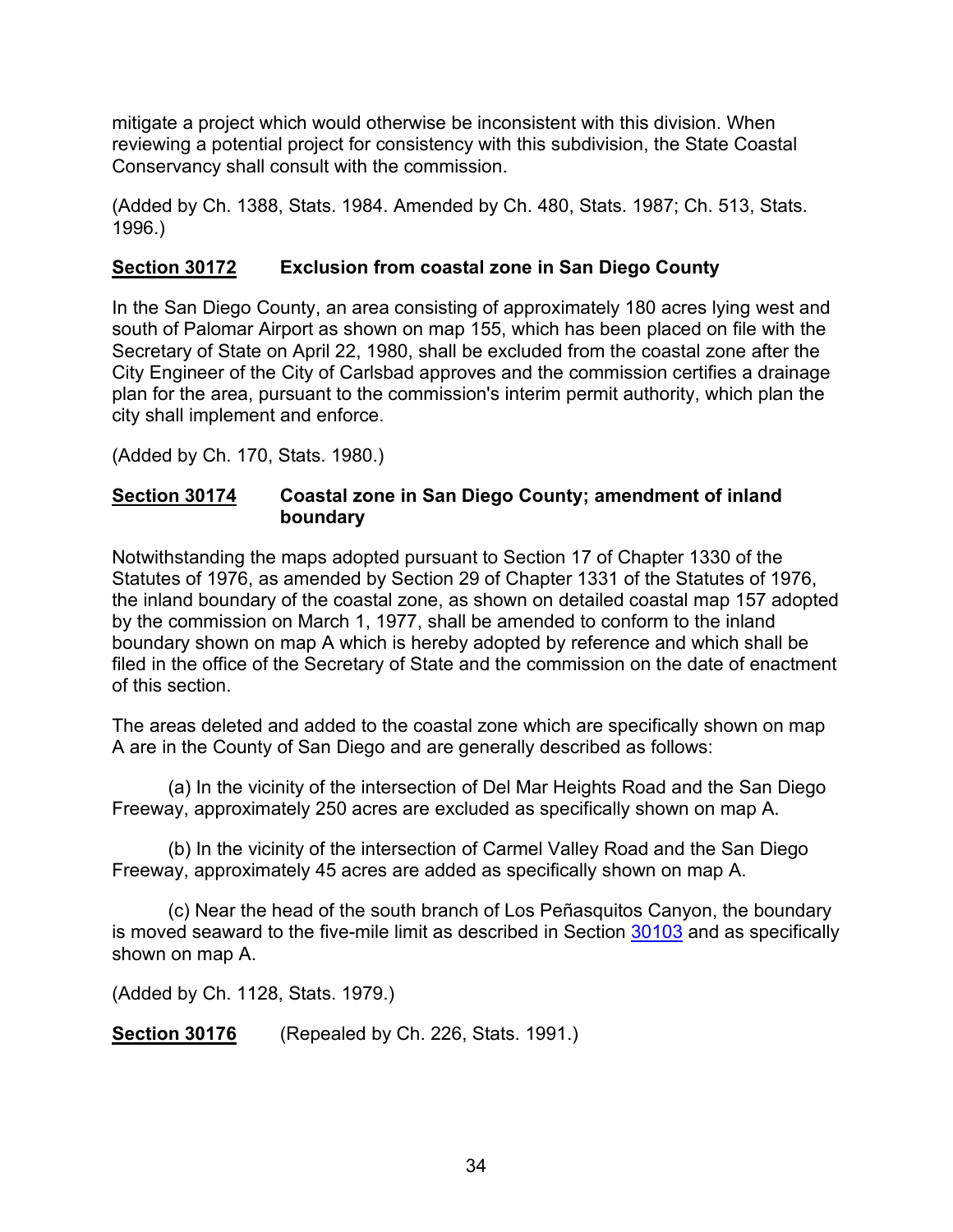# **CHAPTER 3 COASTAL RESOURCES PLANNING AND MANAGEMENT POLICIES**

# **ARTICLE 1 GENERAL**

# **Section**

[30200](#page-38-0) Policies as standards; resolution of policy conflicts

# **ARTICLE 2 PUBLIC ACCESS**

# **Section**

| 30210   | Access; recreational opportunities; posting                                                            |
|---------|--------------------------------------------------------------------------------------------------------|
| 30211   | Development not to interfere with access                                                               |
| 30212   | New development projects                                                                               |
| 30212.5 | Public facilities; distribution                                                                        |
| 30213   | Lower cost visitor and recreational facilities; encouragement and<br>provision, overnight room rentals |
| 30214   | Implementation of public access policies; legislative intent                                           |

# **ARTICLE 3 RECREATION**

# **Section**

| 30220   | Protection of certain water-oriented activities                  |
|---------|------------------------------------------------------------------|
| 30221   | Oceanfront land; protection for recreational use and development |
| 30222   | Private lands; priority of development purposes                  |
| 30222.5 | Oceanfront land; aquaculture facilities; priority                |
| 30223   | Upland areas                                                     |
| 30224   | Recreational boating use; encouragement; facilities              |

### **ARTICLE 4 MARINE ENVIRONMENT**

- [30230](#page-42-1) Marine resources; maintenance
- [30231](#page-42-2) Biological productivity; waste water
- [30232](#page-42-3) Oil and hazardous substance spills
- Diking, filling or dredging continued movement of sediment and nutrients
- [30234](#page-44-0) Commercial fishing and recreational boating facilities<br>30234.5 Economic, commercial, and recreational importance o
- Economic, commercial, and recreational importance of fishing
- [30235](#page-44-2) Construction altering natural shoreline
- [30236](#page-44-3) Water supply and flood control
- [30237](#page-44-4) (repealed)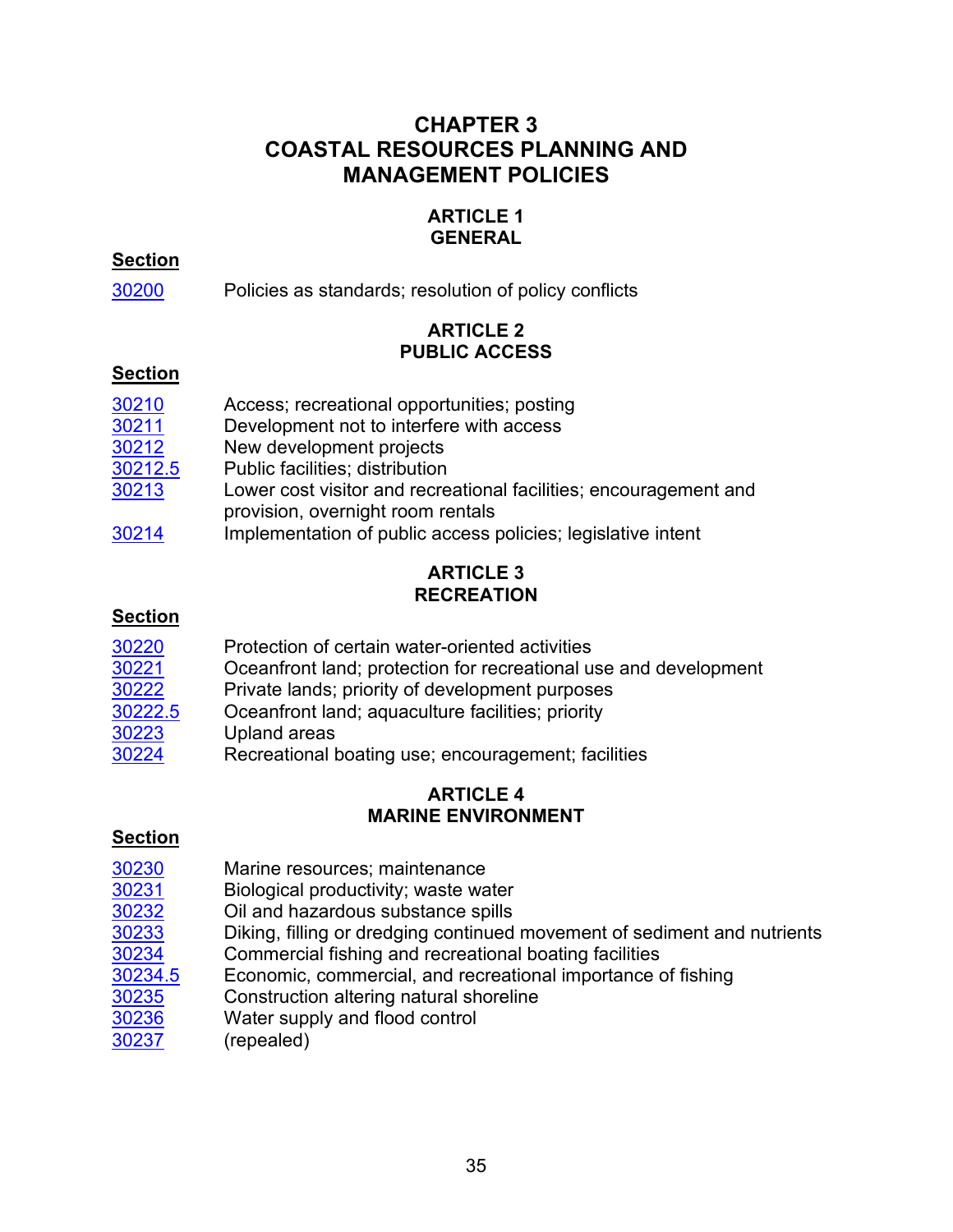# **ARTICLE 5 LAND RESOURCES**

# **Section**

- [30240](#page-45-0) Environmentally sensitive habitat areas; adjacent developments<br>30241 Prime agricultural land; maintenance in agricultural production
- [30241](#page-45-1) Prime agricultural land; maintenance in agricultural production<br>30241.5 Agricultural lands; determination of viability of uses; economic f
- Agricultural lands; determination of viability of uses; economic feasibility evaluation
- <u>[30242](#page-46-1)</u> Lands suitable for agricultural use; conversion<br>30243 Productivity of soils and timberlands: conversic
	- Productivity of soils and timberlands; conversions
- [30244](#page-47-1) Archaeological or paleontological resources

## **ARTICLE 6 DEVELOPMENT**

# **Section**

| 30250   | Location, existing developed areas                                     |
|---------|------------------------------------------------------------------------|
| 30251   | Scenic and visual qualities                                            |
| 30252   | Maintenance and enhancement of public areas                            |
| 30253   | Minimization of adverse impacts                                        |
| 30254   | <b>Public works facilities</b>                                         |
| 30254.5 | Terms or conditions on sewage treatment plant development; prohibition |
| 30255   | Priority of coastal-dependent developments                             |

### **ARTICLE 7 INDUSTRIAL DEVELOPMENT**

# **Section**

- [30260](#page-49-2) Location or expansion<br>30261 Tanker facilities; use a
- Tanker facilities; use and design
- [30262](#page-50-0) Oil and gas development
- [30263](#page-52-0) Refineries or petrochemical facilities
- [30264](#page-52-1) Thermal electric generating plants
- [30265](#page-52-2) Legislative findings and declarations; offshore oil transportation
- [30265.5](#page-53-0) Governor or designee; coordination of activities concerning offshore oil transport and refining; duties

# *ARTICLE 8 SEA LEVEL RISE*

# *Section*

*[30270](#page-54-0) Sea level rise*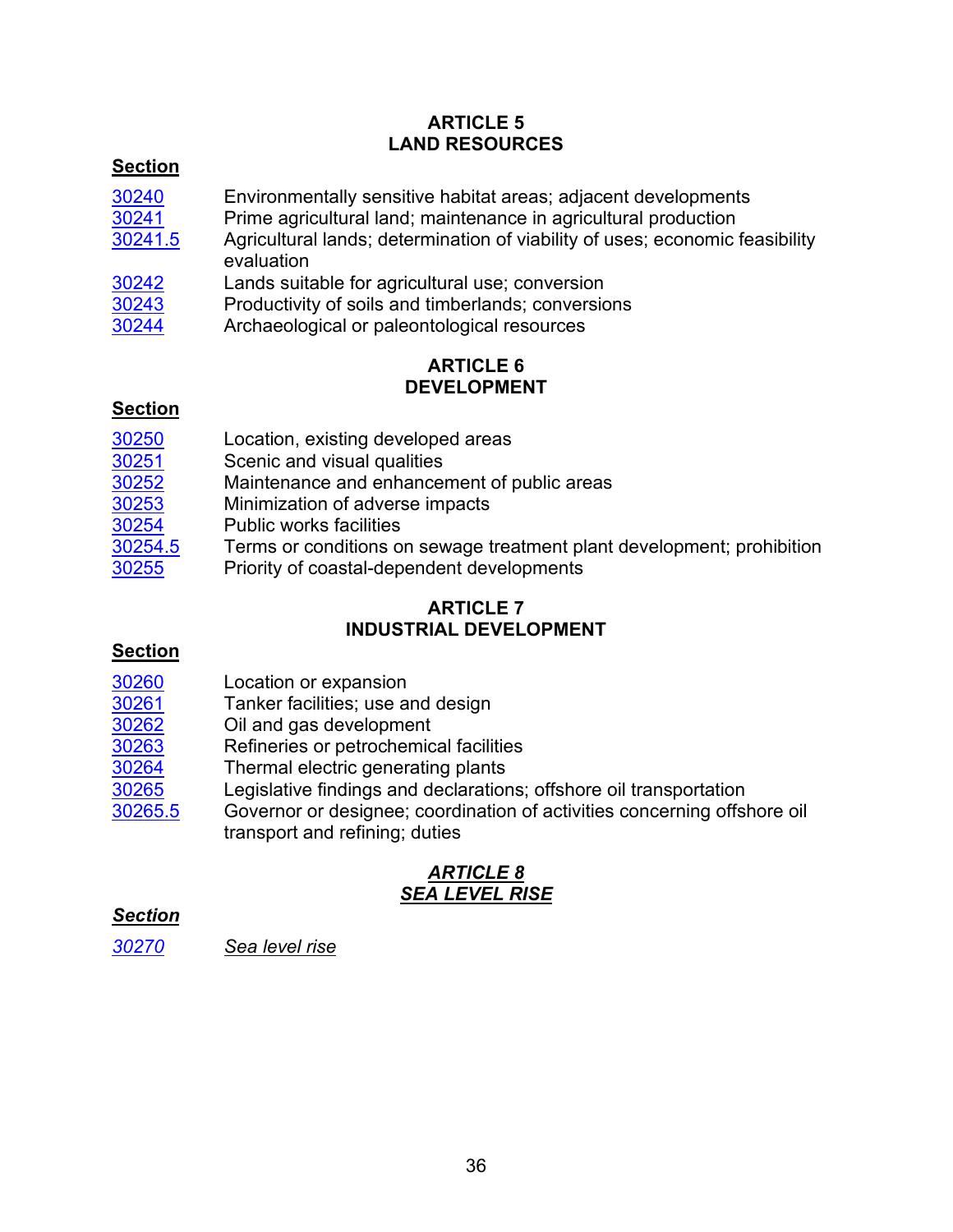## **ARTICLE 1 GENERAL**

## <span id="page-38-0"></span>**Section 30200 Policies as standards; resolution of policy conflicts**

(a) Consistent with the coastal zone values cited in Section [30001](#page-3-0) and the basic goals set forth in Section [30001.5,](#page-3-1) and except as may be otherwise specifically provided in this division, the policies of this chapter shall constitute the standards by which the adequacy of local coastal programs, as provided in Chapter 6 (commencing with Section [30500\)](#page-96-0), and, the permissibility of proposed developments subject to the provisions of this division are determined. All public agencies carrying out or supporting activities outside the coastal zone that could have a direct impact on resources within the coastal zone shall consider the effect of such actions on coastal zone resources in order to assure that these policies are achieved.

(b) Where the commission or any local government in implementing the provisions of this division identifies a conflict between the policies of this chapter, Section [30007.5](#page-6-0) shall be utilized to resolve the conflict and the resolution of such conflicts shall be supported by appropriate findings setting forth the basis for the resolution of identified policy conflicts.

(Amended by Ch. 43, Stats. 1982.)

# **ARTICLE 2 PUBLIC ACCESS**

### <span id="page-38-1"></span>**Section 30210 Access; recreational opportunities; posting**

In carrying out the requirement of [Section 4 of Article X of the California Constitution,](http://leginfo.legislature.ca.gov/faces/codes_displayText.xhtml?lawCode=CONS&division=&title=&part=&chapter=&article=X) maximum access, which shall be conspicuously posted, and recreational opportunities shall be provided for all the people consistent with public safety needs and the need to protect public rights, rights of private property owners, and natural resource areas from overuse.

(Amended by Ch. 1075, Stats. 1978.)

### <span id="page-38-2"></span>**Section 30211 Development not to interfere with access**

Development shall not interfere with the public's right of access to the sea where acquired through use or legislative authorization, including, but not limited to, the use of dry sand and rocky coastal beaches to the first line of terrestrial vegetation.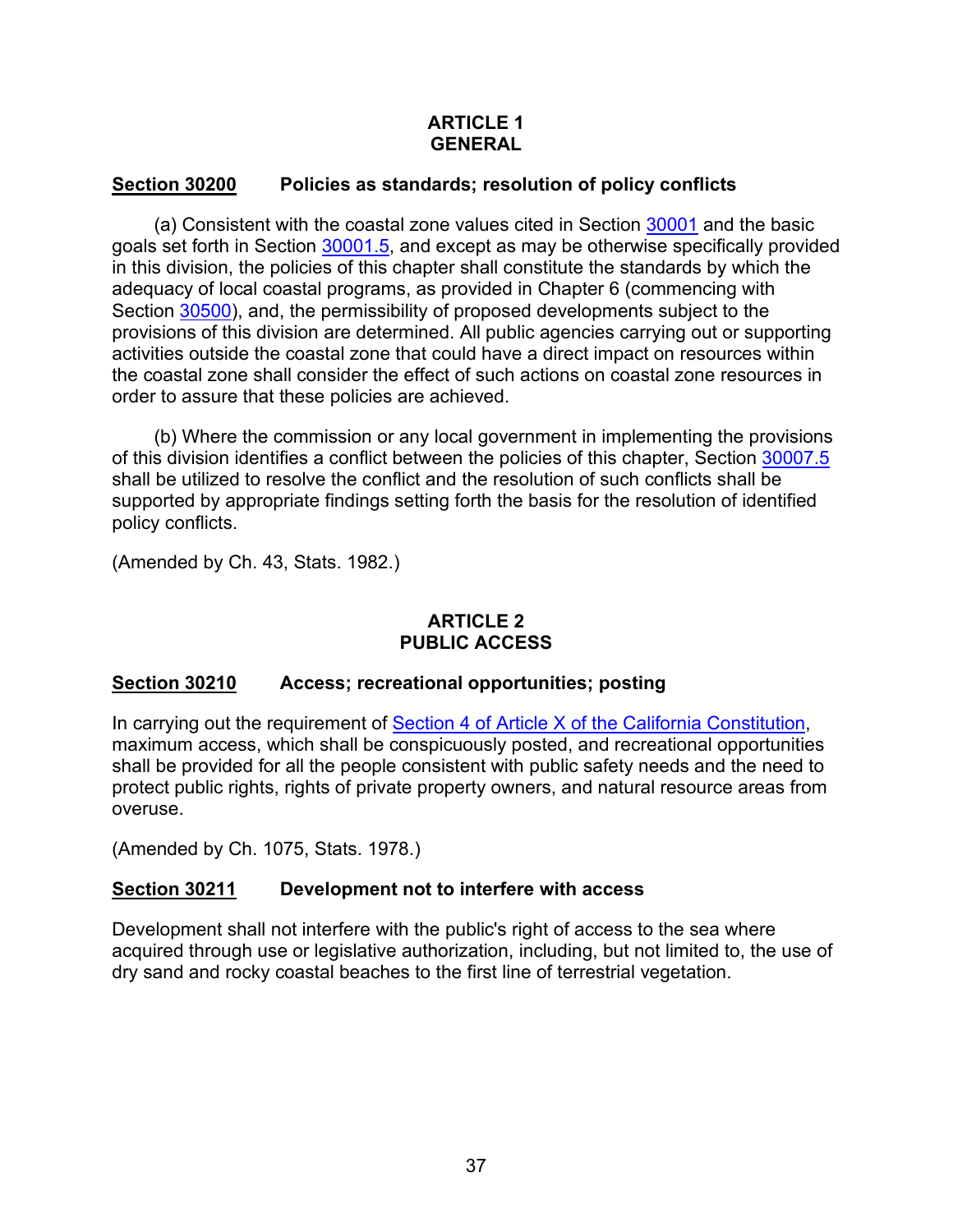#### <span id="page-39-0"></span>**Section 30212 New development projects**

(a) Public access from the nearest public roadway to the shoreline and along the coast shall be provided in new development projects except where: (1) it is inconsistent with public safety, military security needs, or the protection of fragile coastal resources, (2) adequate access exists nearby, or, (3) agriculture would be adversely affected. Dedicated accessway shall not be required to be opened to public use until a public agency or private association agrees to accept responsibility for maintenance and liability of the accessway.

(b) For purposes of this section, "new development" does not include:

(1) Replacement of any structure pursuant to the provisions of subdivision (g) of Section [30610.](#page-131-0)

(2) The demolition and reconstruction of a single-family residence; provided, that the reconstructed residence shall not exceed either the floor area, height or bulk of the former structure by more than 10 percent, and that the reconstructed residence shall be sited in the same location on the affected property as the former structure.

(3) Improvements to any structure which do not change the intensity of its use, which do not increase either the floor area, height, or bulk of the structure by more than 10 percent, which do not block or impede public access, and which do not result in a seaward encroachment by the structure.

(4) The reconstruction or repair of any seawall; provided, however, that the reconstructed or repaired seawall is not a seaward of the location of the former structure.

(5) Any repair or maintenance activity for which the commission has determined, pursuant to Section [30610,](#page-131-0) that a coastal development permit will be required unless the commission determines that the activity will have an adverse impact on lateral public access along the beach.

As used in this subdivision "bulk" means total interior cubic volume as measured from the exterior surface of the structure.

(c) Nothing in this division shall restrict public access nor shall it excuse the performance of duties and responsibilities of public agencies which are required by [Sections 66478.1 to 66478.14,](http://leginfo.legislature.ca.gov/faces/codes_displayText.xhtml?lawCode=GOV&division=2.&title=7.&part=&chapter=4.&article=3.5.) inclusive, of the Government Code and by [Section 4 of](http://leginfo.legislature.ca.gov/faces/codes_displayText.xhtml?lawCode=CONS&division=&title=&part=&chapter=&article=X)  [Article X of the California Constitution.](http://leginfo.legislature.ca.gov/faces/codes_displayText.xhtml?lawCode=CONS&division=&title=&part=&chapter=&article=X)

<span id="page-39-1"></span>(Amended by Ch. 1075, Stats. 1978; Ch. 919, Stats. 1979; Ch. 744, Stats. 1983.)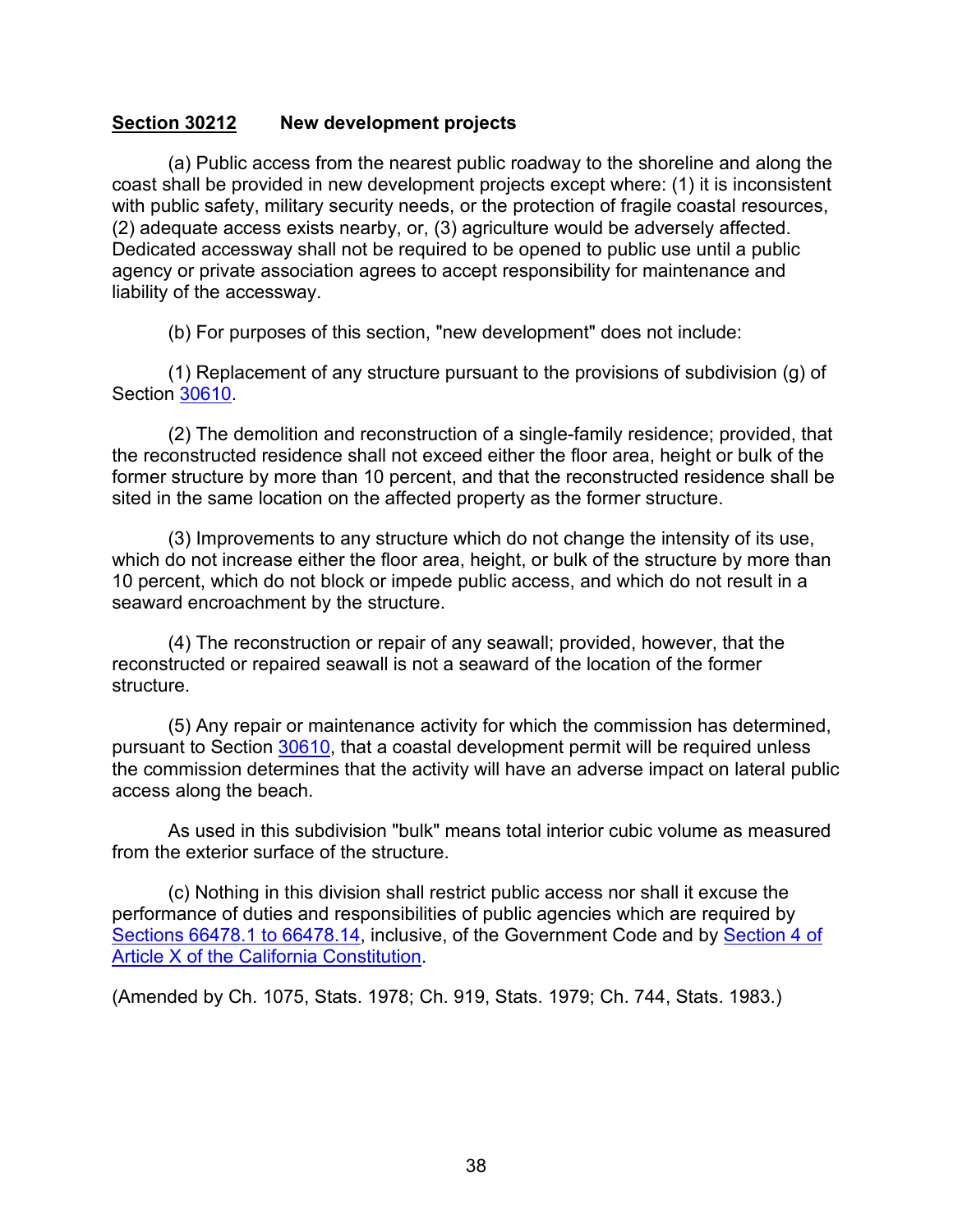## **Section 30212.5 Public facilities; distribution**

Wherever appropriate and feasible, public facilities, including parking areas or facilities, shall be distributed throughout an area so as to mitigate against the impacts, social and otherwise, of overcrowding or overuse by the public of any single area.

#### <span id="page-40-0"></span>**Section 30213 Lower cost visitor and recreational facilities; encouragement and provision; overnight room rentals**

Lower cost visitor and recreational facilities shall be protected, encouraged, and, where feasible, provided. Developments providing public recreational opportunities are preferred.

The commission shall not: (1) require that overnight room rentals be fixed at an amount certain for any privately owned and operated hotel, motel, or other similar visitor-serving facility located on either public or private lands; or (2) establish or approve any method for the identification of low or moderate income persons for the purpose of determining eligibility for overnight room rentals in any such facilities.

(Amended by Ch. 1191, Stats. 1979; Ch. 1087, Stats. 1980; Ch. 1007, Stats. 1981; Ch. 285, Stats. 1991.)

## <span id="page-40-1"></span>**Section 30214 Implementation of public access policies; legislative intent**

(a) The public access policies of this article shall be implemented in a manner that takes into account the need to regulate the time, place, and manner of public access depending on the facts and circumstances in each case including, but not limited to, the following:

(1) Topographic and geologic site characteristics.

(2) The capacity of the site to sustain use and at what level of intensity.

(3) The appropriateness of limiting public access to the right to pass and repass depending on such factors as the fragility of the natural resources in the area and the proximity of the access area to adjacent residential uses.

(4) The need to provide for the management of access areas so as to protect the privacy of adjacent property owners and to protect the aesthetic values of the area by providing for the collection of litter.

(b) It is the intent of the Legislature that the public access policies of this article be carried out in a reasonable manner that considers the equities and that balances the rights of the individual property owner with the public's constitutional right of access pursuant to [Section 4 of Article X of the California Constitution.](http://leginfo.legislature.ca.gov/faces/codes_displayText.xhtml?lawCode=CONS&division=&title=&part=&chapter=&article=X) Nothing in this section or any amendment thereto shall be construed as a limitation on the rights guaranteed to the public under [Section 4 of Article X of the California Constitution.](http://leginfo.legislature.ca.gov/faces/codes_displayText.xhtml?lawCode=CONS&division=&title=&part=&chapter=&article=X)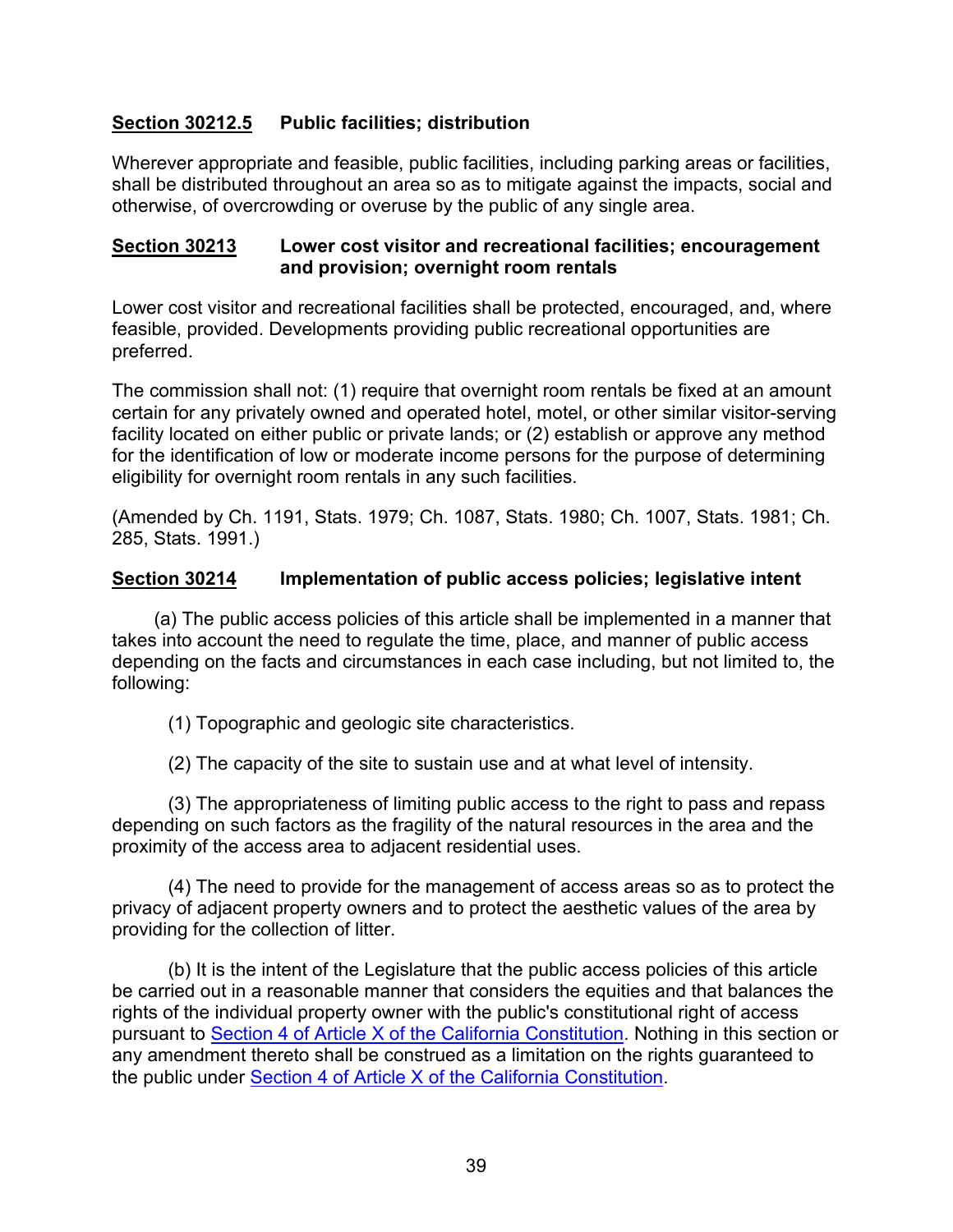(c) In carrying out the public access policies of this article, the commission and any other responsible public agency shall consider and encourage the utilization of innovative access management techniques, including, but not limited to, agreements with private organizations which would minimize management costs and encourage the use of volunteer programs.

(Amended by Ch. 919, Stats. 1979; Ch. 285, Stats. 1991.)

# **ARTICLE 3 RECREATION**

## <span id="page-41-0"></span>**Section 30220 Protection of certain water-oriented activities**

Coastal areas suited for water-oriented recreational activities that cannot readily be provided at inland water areas shall be protected for such uses.

## <span id="page-41-1"></span>**Section 30221 Oceanfront land; protection for recreational use and development**

Oceanfront land suitable for recreational use shall be protected for recreational use and development unless present and foreseeable future demand for public or commercial recreational activities that could be accommodated on the property is already adequately provided for in the area.

(Amended by Ch. 380, Stats. 1978.)

# <span id="page-41-2"></span>**Section 30222 Private lands; priority of development purposes**

The use of private lands suitable for visitor-serving commercial recreational facilities designed to enhance public opportunities for coastal recreation shall have priority over private residential, general industrial, or general commercial development, but not over agriculture or coastal-dependent industry.

# <span id="page-41-3"></span>**Section 30222.5 Oceanfront lands; aquaculture facilities; priority**

Oceanfront land that is suitable for coastal dependent aquaculture shall be protected for that use, and proposals for aquaculture facilities located on those sites shall be given priority, except over other coastal dependent developments or uses.

(Added by Ch. 1486, Stats. 1982; Ch. 538, Stats. 2006.)

### <span id="page-41-4"></span>**Section 30223 Upland areas**

Upland areas necessary to support coastal recreational uses shall be reserved for such uses, where feasible.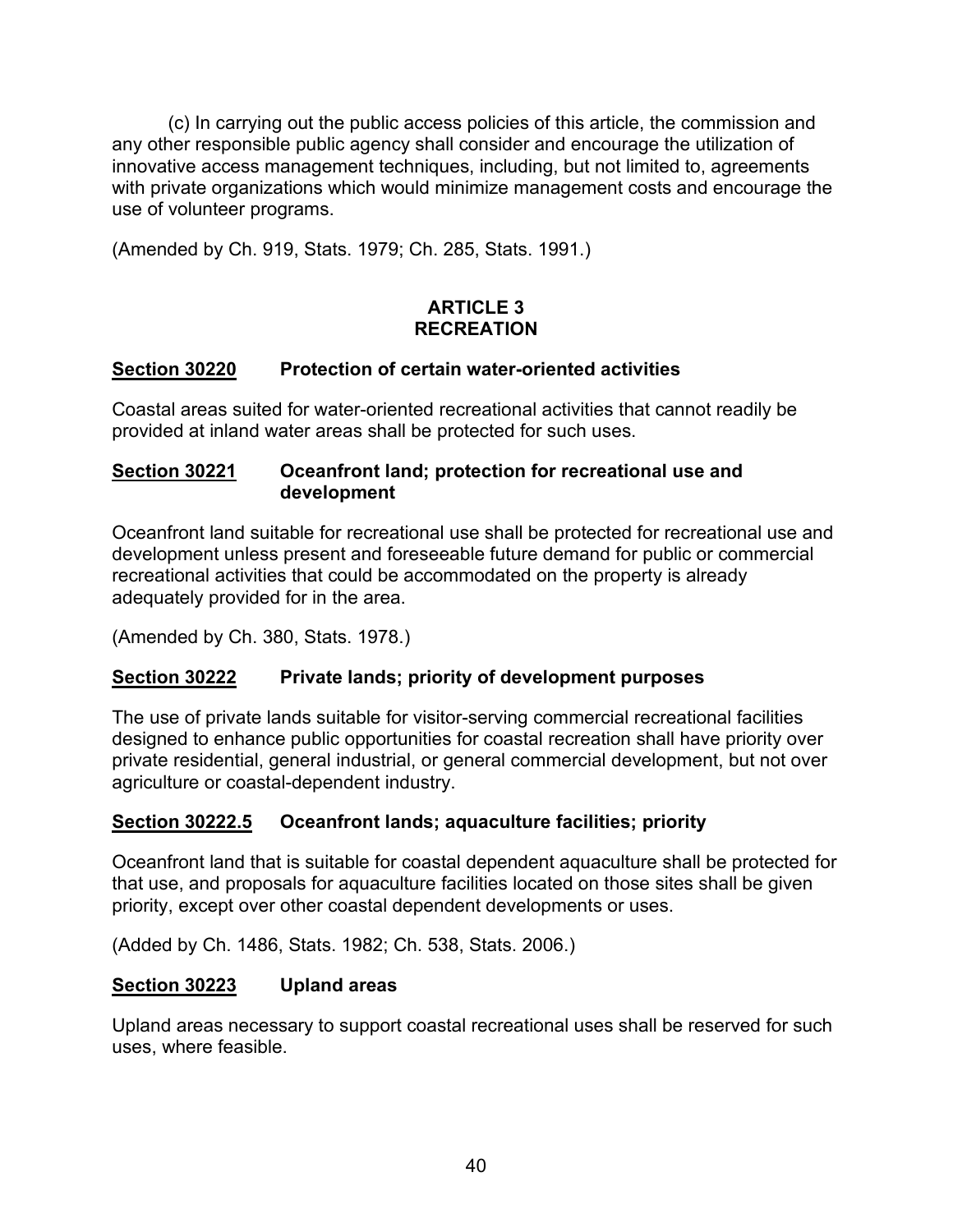## <span id="page-42-0"></span>**Section 30224 Recreational boating use; encouragement; facilities**

Increased recreational boating use of coastal waters shall be encouraged, in accordance with this division, by developing dry storage areas, increasing public launching facilities, providing additional berthing space in existing harbors, limiting nonwater-dependent land uses that congest access corridors and preclude boating support facilities, providing harbors of refuge, and by providing for new boating facilities in natural harbors, new protected water areas, and in areas dredged from dry land.

### **ARTICLE 4 MARINE ENVIRONMENT**

# <span id="page-42-1"></span>**Section 30230 Marine resources; maintenance**

Marine resources shall be maintained, enhanced, and where feasible, restored. Special protection shall be given to areas and species of special biological or economic significance. Uses of the marine environment shall be carried out in a manner that will sustain the biological productivity of coastal waters and that will maintain healthy populations of all species of marine organisms adequate for long-term commercial, recreational, scientific, and educational purposes.

## <span id="page-42-2"></span>**Section 30231 Biological productivity; water quality**

The biological productivity and the quality of coastal waters, streams, wetlands, estuaries, and lakes appropriate to maintain optimum populations of marine organisms and for the protection of human health shall be maintained and, where feasible, restored through, among other means, minimizing adverse effects of waste water discharges and entrainment, controlling runoff, preventing depletion of ground water supplies and substantial interference with surface waterflow, encouraging waste water reclamation, maintaining natural vegetation buffer areas that protect riparian habitats, and minimizing alteration of natural streams.

### <span id="page-42-3"></span>**Section 30232 Oil and hazardous substance spills**

Protection against the spillage of crude oil, gas, petroleum products, or hazardous substances shall be provided in relation to any development or transportation of such materials. Effective containment and cleanup facilities and procedures shall be provided for accidental spills that do occur.

### <span id="page-42-4"></span>**Section 30233 Diking, filling or dredging; continued movement of sediment and nutrients**

(a) The diking, filling, or dredging of open coastal waters, wetlands, estuaries, and lakes shall be permitted in accordance with other applicable provisions of this division, where there is no feasible less environmentally damaging alternative, and where feasible mitigation measures have been provided to minimize adverse environmental effects, and shall be limited to the following: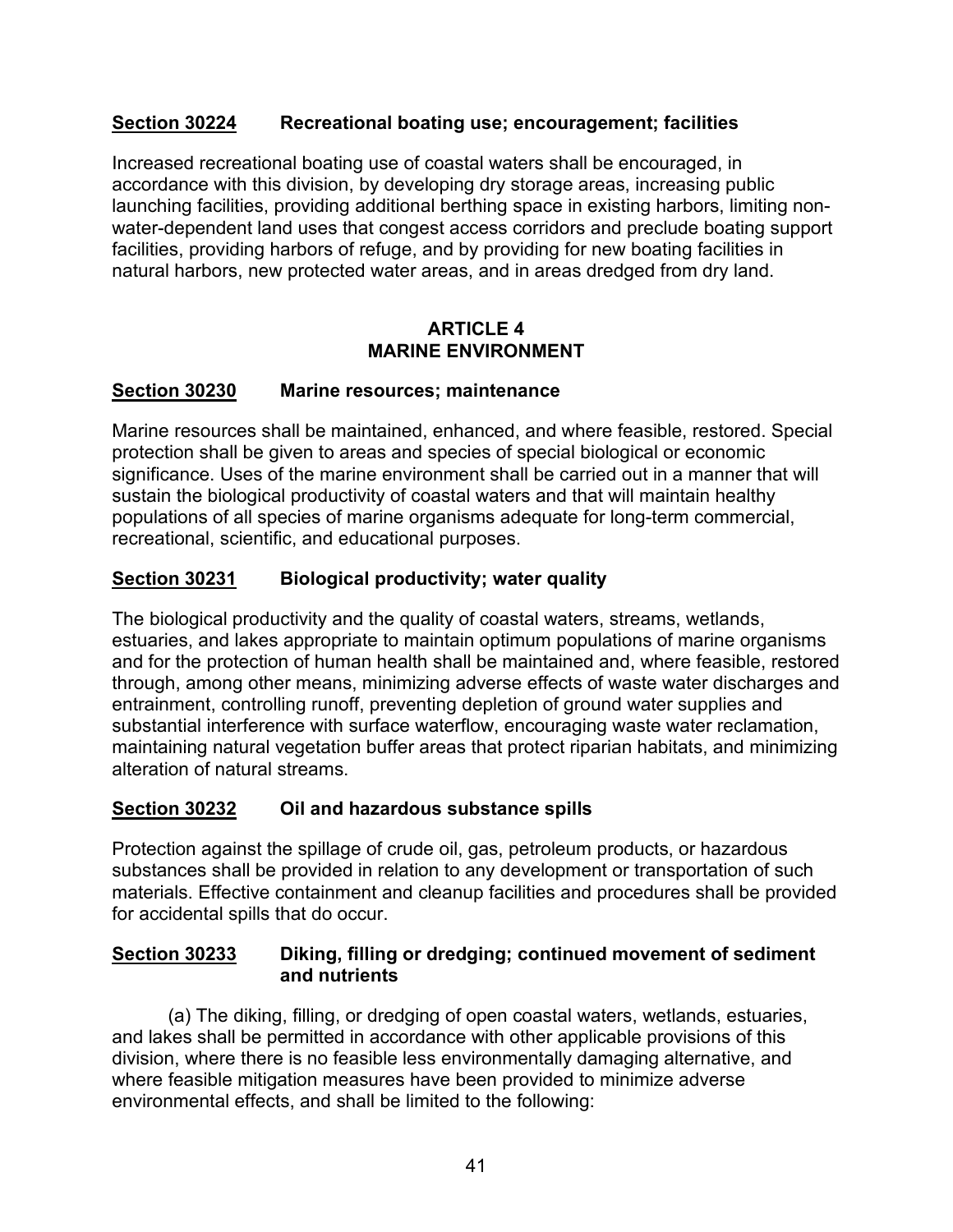(1) New or expanded port, energy, and coastal-dependent industrial facilities, including commercial fishing facilities.

(2) Maintaining existing, or restoring previously dredged, depths in existing navigational channels, turning basins, vessel berthing and mooring areas, and boat launching ramps.

(3) In open coastal waters, other than wetlands, including streams, estuaries, and lakes, new or expanded boating facilities and the placement of structural pilings for public recreational piers that provide public access and recreational opportunities.

(4) Incidental public service purposes, including but not limited to, burying cables and pipes or inspection of piers and maintenance of existing intake and outfall lines.

(5) Mineral extraction, including sand for restoring beaches, except in environmentally sensitive areas.

(6) Restoration purposes.

(7) Nature study, aquaculture, or similar resource dependent activities.

(b) Dredging and spoils disposal shall be planned and carried out to avoid significant disruption to marine and wildlife habitats and water circulation. Dredge spoils suitable for beach replenishment should be transported for these purposes to appropriate beaches or into suitable longshore current systems.

(c) In addition to the other provisions of this section, diking, filling, or dredging in existing estuaries and wetlands shall maintain or enhance the functional capacity of the wetland or estuary. Any alteration of coastal wetlands identified by the Department of Fish and Game, including, but not limited to, the 19 coastal wetlands identified in its report entitled, "Acquisition Priorities for the Coastal Wetlands of California", shall be limited to very minor incidental public facilities, restorative measures, nature study, commercial fishing facilities in Bodega Bay, and development in already developed parts of south San Diego Bay, if otherwise in accordance with this division.

For the purposes of this section, "commercial fishing facilities in Bodega Bay" means that not less than 80 percent of all boating facilities proposed to be developed or improved, where the improvement would create additional berths in Bodega Bay, shall be designed and used for commercial fishing activities.

(d) Erosion control and flood control facilities constructed on watercourses can impede the movement of sediment and nutrients that would otherwise be carried by storm runoff into coastal waters. To facilitate the continued delivery of these sediments to the littoral zone, whenever feasible, the material removed from these facilities may be placed at appropriate points on the shoreline in accordance with other applicable provisions of this division, where feasible mitigation measures have been provided to minimize adverse environmental effects. Aspects that shall be considered before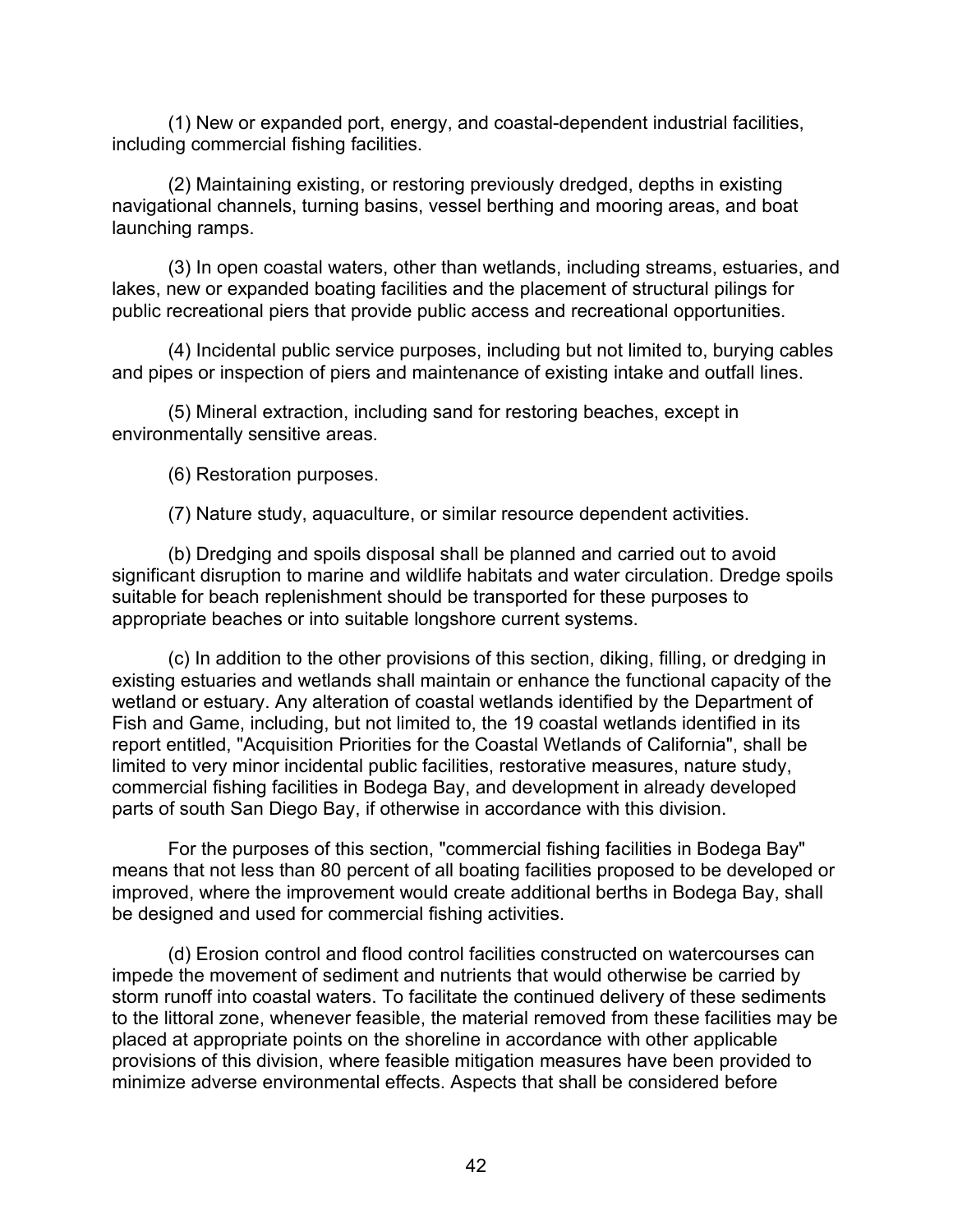issuing a coastal development permit for these purposes are the method of placement, time of year of placement, and sensitivity of the placement area.

(Amended by Ch. 673, Stats. 1978; Ch. 43, Stats. 1982; Ch. 1167, Stats. 1982; Ch. 454, Stats. 1983; Ch. 294, Stats. 2006.)

# <span id="page-44-0"></span>**Section 30234 Commercial fishing and recreational boating facilities**

Facilities serving the commercial fishing and recreational boating industries shall be protected and, where feasible, upgraded. Existing commercial fishing and recreational boating harbor space shall not be reduced unless the demand for those facilities no longer exists or adequate substitute space has been provided. Proposed recreational boating facilities shall, where feasible, be designed and located in such a fashion as not to interfere with the needs of the commercial fishing industry.

# <span id="page-44-1"></span>**Section 30234.5 Economic, commercial, and recreational importance of fishing**

The economic, commercial, and recreational importance of fishing activities shall be recognized and protected.

(Added by Ch. 802, Stats. 1991.)

# <span id="page-44-2"></span>**Section 30235 Construction altering natural shoreline**

Revetments, breakwaters, groins, harbor channels, seawalls, cliff retaining walls, and other such construction that alters natural shoreline processes shall be permitted when required to serve coastal-dependent uses or to protect existing structures or public beaches in danger from erosion, and when designed to eliminate or mitigate adverse impacts on local shoreline sand supply. Existing marine structures causing water stagnation contributing to pollution problems and fishkills should be phased out or upgraded where feasible.

# <span id="page-44-3"></span>**Section 30236 Water supply and flood control**

Channelizations, dams, or other substantial alterations of rivers and streams shall incorporate the best mitigation measures feasible, and be limited to (l) necessary water supply projects, (2) flood control projects where no other method for protecting existing structures in the flood plain is feasible and where such protection is necessary for public safety or to protect existing development, or (3) developments where the primary function is the improvement of fish and wildlife habitat.

<span id="page-44-4"></span>**Section 30237** (Repealed by Ch. 286, Stats. 2004.)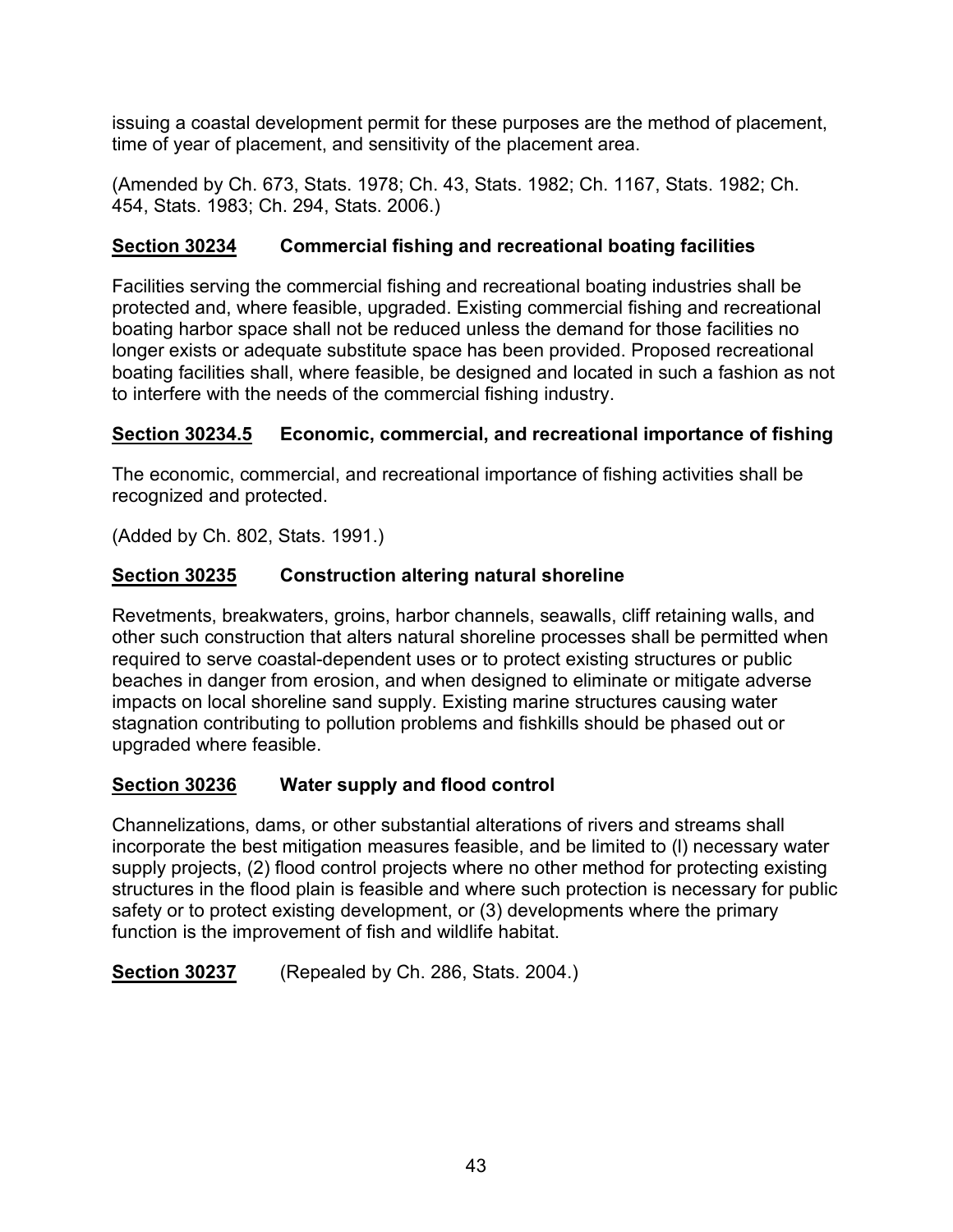## **ARTICLE 5 LAND RESOURCES**

#### <span id="page-45-0"></span>**Section 30240 Environmentally sensitive habitat areas; adjacent developments**

(a) Environmentally sensitive habitat areas shall be protected against any significant disruption of habitat values, and only uses dependent on those resources shall be allowed within those areas.

(b) Development in areas adjacent to environmentally sensitive habitat areas and parks and recreation areas shall be sited and designed to prevent impacts which would significantly degrade those areas, and shall be compatible with the continuance of those habitat and recreation areas.

(Amended by Ch. 285, Stats. 1991.)

# <span id="page-45-1"></span>**Section 30241 Prime agricultural land; maintenance in agricultural production**

The maximum amount of prime agricultural land shall be maintained in agricultural production to assure the protection of the areas' agricultural economy, and conflicts shall be minimized between agricultural and urban land uses through all of the following:

(a) By establishing stable boundaries separating urban and rural areas, including, where necessary, clearly defined buffer areas to minimize conflicts between agricultural and urban land uses.

(b) By limiting conversions of agricultural lands around the periphery of urban areas to the lands where the viability of existing agricultural use is already severely limited by conflicts with urban uses or where the conversion of the lands would complete a logical and viable neighborhood and contribute to the establishment of a stable limit to urban development.

(c) By permitting the conversion of agricultural land surrounded by urban uses where the conversion of the land would be consistent with Section [30250.](#page-47-2)

(d) By developing available lands not suited for agriculture prior to the conversion of agricultural lands.

(e) By assuring that public service and facility expansions and nonagricultural development do not impair agricultural viability, either through increased assessment costs or degraded air and water quality.

(f) By assuring that all divisions of prime agricultural lands, except those conversions approved pursuant to subdivision (b), and all development adjacent to prime agricultural lands shall not diminish the productivity of such prime agricultural lands.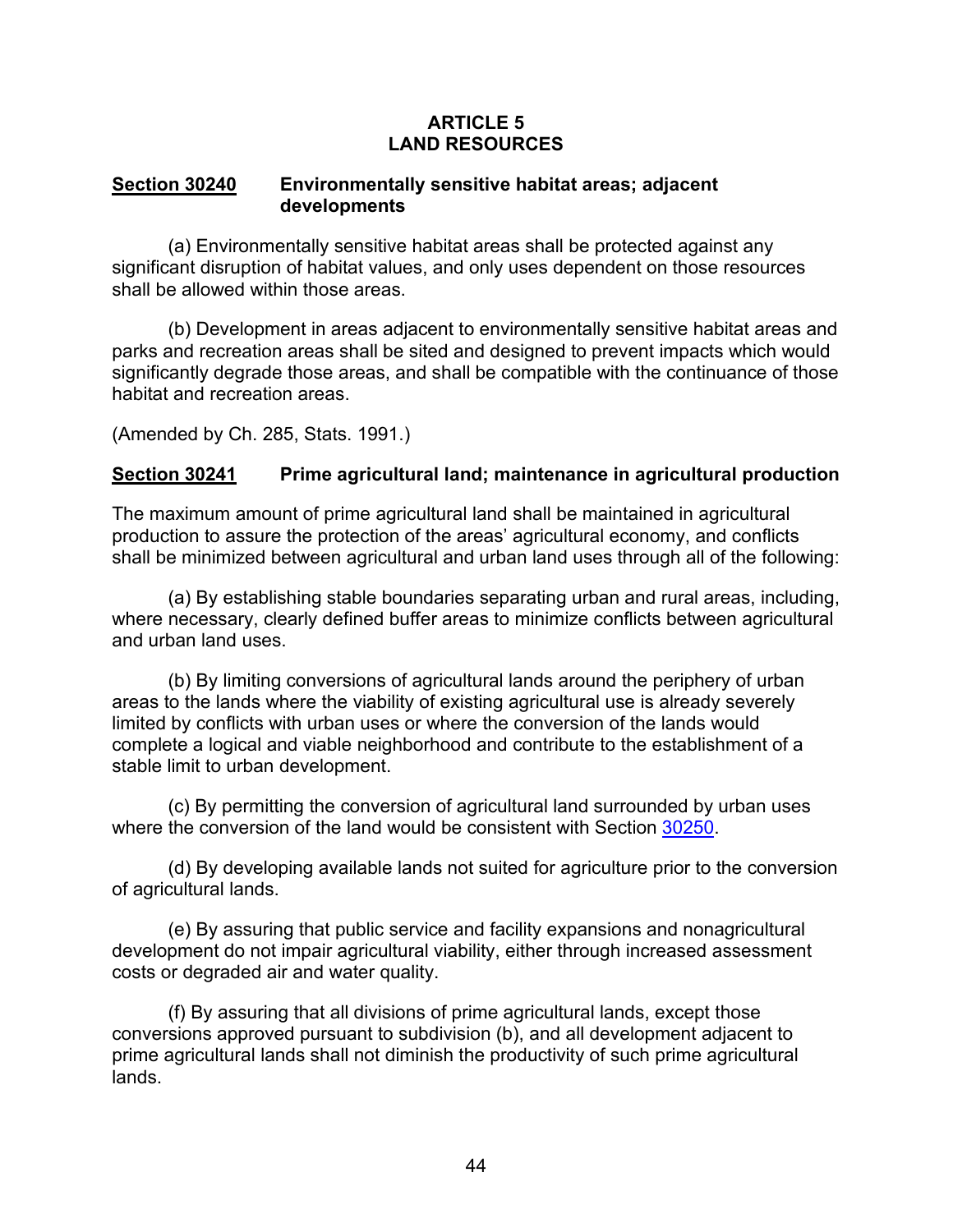(Amended by Ch. 1066, Stats. 1981; Ch. 43, Stats. 1982.)

## <span id="page-46-0"></span>**Section 30241.5 Agricultural land; determination of viability of uses; economic feasibility evaluation**

(a) If the viability of existing agricultural uses is an issue pursuant to subdivision (b) of Section [30241](#page-45-1) as to any local coastal program or amendment to any certified local coastal program submitted for review and approval under this division, the determination of "viability" shall include, but not be limited to, consideration of an economic feasibility evaluation containing at least both of the following elements:

(1) An analysis of the gross revenue from the agricultural products grown in the area for the five years immediately preceding the date of the filing of a proposed local coastal program or an amendment to any local coastal program.

(2) An analysis of the operational expenses, excluding the cost of land, associated with the production of the agricultural products grown in the area for the five years immediately preceding the date of the filing of a proposed local coastal program or an amendment to any local coastal program.

For purposes of this subdivision, "area" means a geographic area of sufficient size to provide an accurate evaluation of the economic feasibility of agricultural uses for those lands included in the local coastal program or in the proposed amendment to a certified local coastal program.

(b) The economic feasibility evaluation required by subdivision (a) shall be submitted to the commission, by the local government, as part of its submittal of a local coastal program or an amendment to any local coastal program. If the local government determines that it does not have the staff with the necessary expertise to conduct the economic feasibility evaluation, the evaluation may be conducted under agreement with the local government by a consultant selected jointly by local government and the executive director of the commission.

(Added by Ch. 259, Stats. 1984.)

# <span id="page-46-1"></span>**Section 30242 Lands suitable for agricultural use; conversion**

All other lands suitable for agricultural use shall not be converted to nonagricultural uses unless (l) continued or renewed agricultural use is not feasible, or (2) such conversion would preserve prime agricultural land or concentrate development consistent with Section [30250.](#page-47-2) Any such permitted conversion shall be compatible with continued agricultural use on surrounding lands.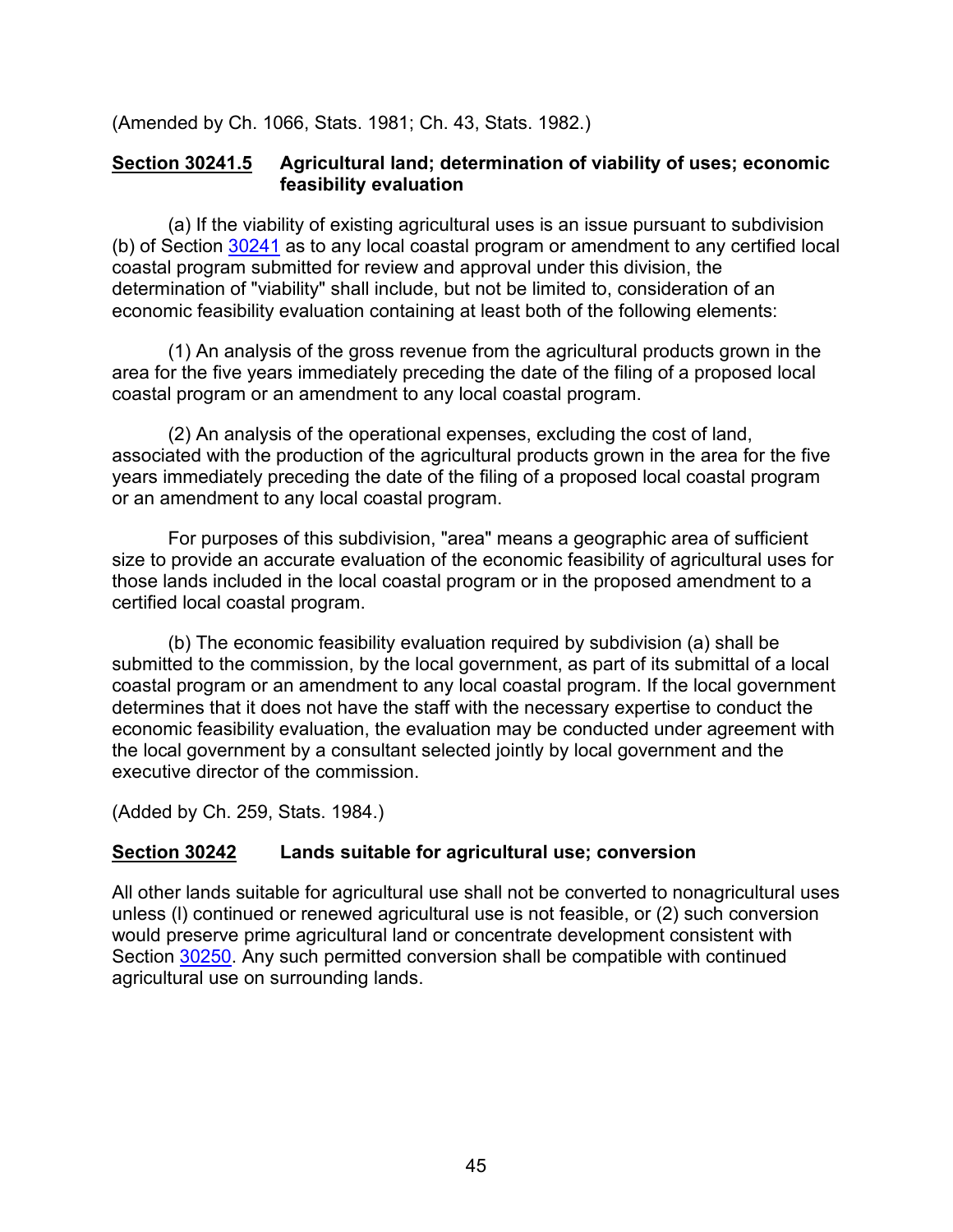## <span id="page-47-0"></span>**Section 30243 Productivity of soils and timberlands; conversions**

The long-term productivity of soils and timberlands shall be protected, and conversions of coastal commercial timberlands in units of commercial size to other uses or their division into units of noncommercial size shall be limited to providing for necessary timber processing and related facilities.

## <span id="page-47-1"></span>**Section 30244 Archaeological or paleontological resources**

Where development would adversely impact archaeological or paleontological resources as identified by the State Historic Preservation Officer, reasonable mitigation measures shall be required.

## **ARTICLE 6 DEVELOPMENT**

## <span id="page-47-2"></span>**Section 30250 Location; existing developed area**

(a) New residential, commercial, or industrial development, except as otherwise provided in this division, shall be located within, contiguous with, or in close proximity to, existing developed areas able to accommodate it or, where such areas are not able to accommodate it, in other areas with adequate public services and where it will not have significant adverse effects, either individually or cumulatively, on coastal resources. In addition, land divisions, other than leases for agricultural uses, outside existing developed areas shall be permitted only where 50 percent of the usable parcels in the area have been developed and the created parcels would be no smaller than the average size of surrounding parcels.

(b) Where feasible, new hazardous industrial development shall be located away from existing developed areas.

(c) Visitor-serving facilities that cannot feasibly be located in existing developed areas shall be located in existing isolated developments or at selected points of attraction for visitors.

(Amended by Ch. 1090, Stats. 1979.)

### <span id="page-47-3"></span>**Section 30251 Scenic and visual qualities**

The scenic and visual qualities of coastal areas shall be considered and protected as a resource of public importance. Permitted development shall be sited and designed to protect views to and along the ocean and scenic coastal areas, to minimize the alteration of natural land forms, to be visually compatible with the character of surrounding areas, and, where feasible, to restore and enhance visual quality in visually degraded areas. New development in highly scenic areas such as those designated in the California Coastline Preservation and Recreation Plan prepared by the Department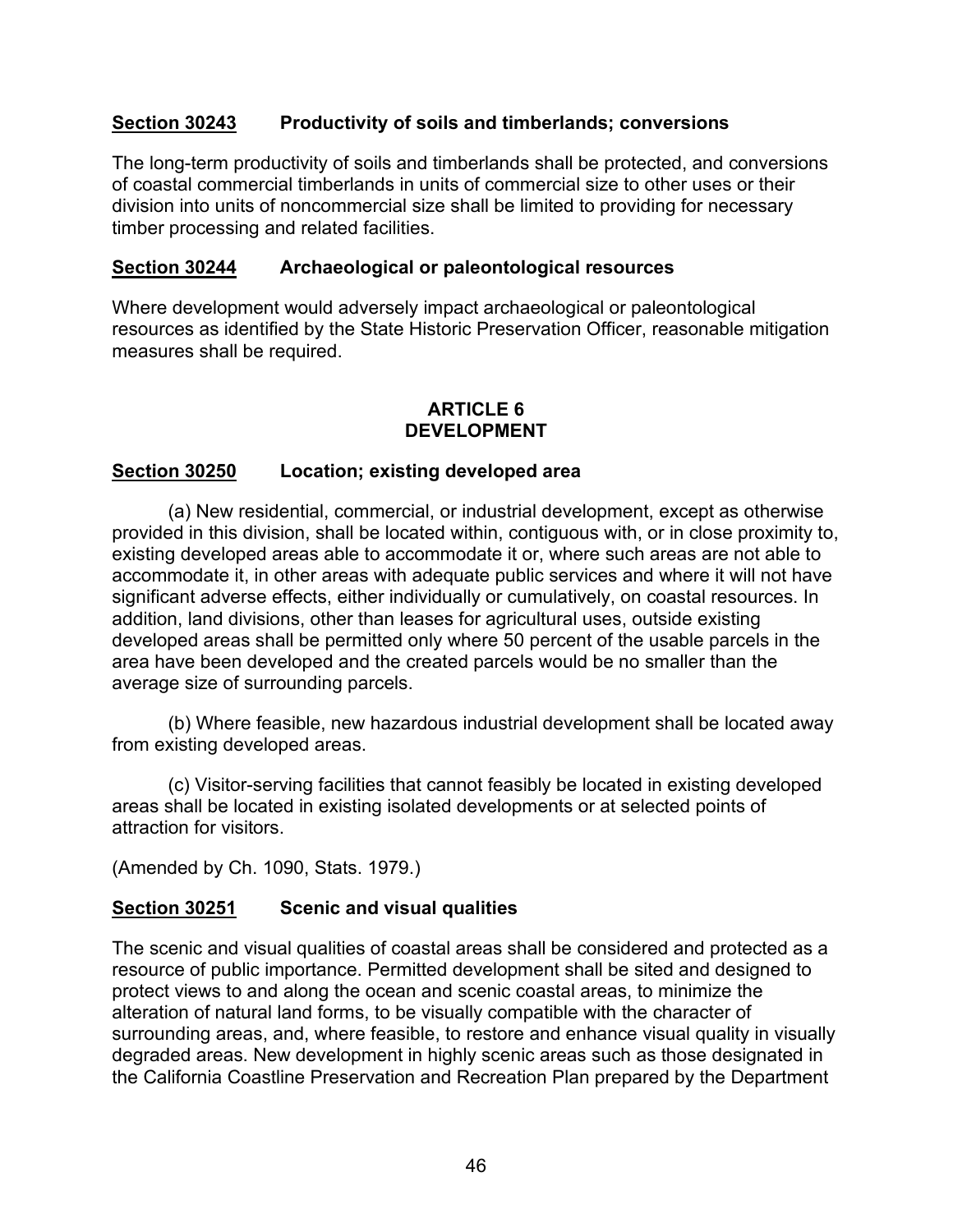of Parks and Recreation and by local government shall be subordinate to the character of its setting.

# <span id="page-48-0"></span>**Section 30252 Maintenance and enhancement of public access**

The location and amount of new development should maintain and enhance public access to the coast by (1) facilitating the provision or extension of transit service, (2) providing commercial facilities within or adjoining residential development or in other areas that will minimize the use of coastal access roads, (3) providing nonautomobile circulation within the development, (4) providing adequate parking facilities or providing substitute means of serving the development with public transportation, (5) assuring the potential for public transit for high intensity uses such as high-rise office buildings, and by (6) assuring that the recreational needs of new residents will not overload nearby coastal recreation areas by correlating the amount of development with local park acquisition and development plans with the provision of onsite recreational facilities to serve the new development.

# <span id="page-48-1"></span>**Section 30253 Minimization of adverse impacts**

New development shall do all of the following:

(a) Minimize risks to life and property in areas of high geologic, flood, and fire hazard.

(b) Assure stability and structural integrity, and neither create nor contribute significantly to erosion, geologic instability, or destruction of the site or surrounding area or in any way require the construction of protective devices that would substantially alter natural landforms along bluffs and cliffs.

(c) Be consistent with requirements imposed by an air pollution control district or the State Air Resources Board as to each particular development.

(d) Minimize energy consumption and vehicle miles traveled.

(e) Where appropriate, protect special communities and neighborhoods that, because of their unique characteristics, are popular visitor destination points for recreational uses.

(Amended by Ch. 179, Stats. 2008.)

# <span id="page-48-2"></span>**Section 30254 Public works facilities**

New or expanded public works facilities shall be designed and limited to accommodate needs generated by development or uses permitted consistent with the provisions of this division; provided, however, that it is the intent of the Legislature that State Highway Route 1 in rural areas of the coastal zone remain a scenic two-lane road. Special districts shall not be formed or expanded except where assessment for, and provision of, the service would not induce new development inconsistent with this division. Where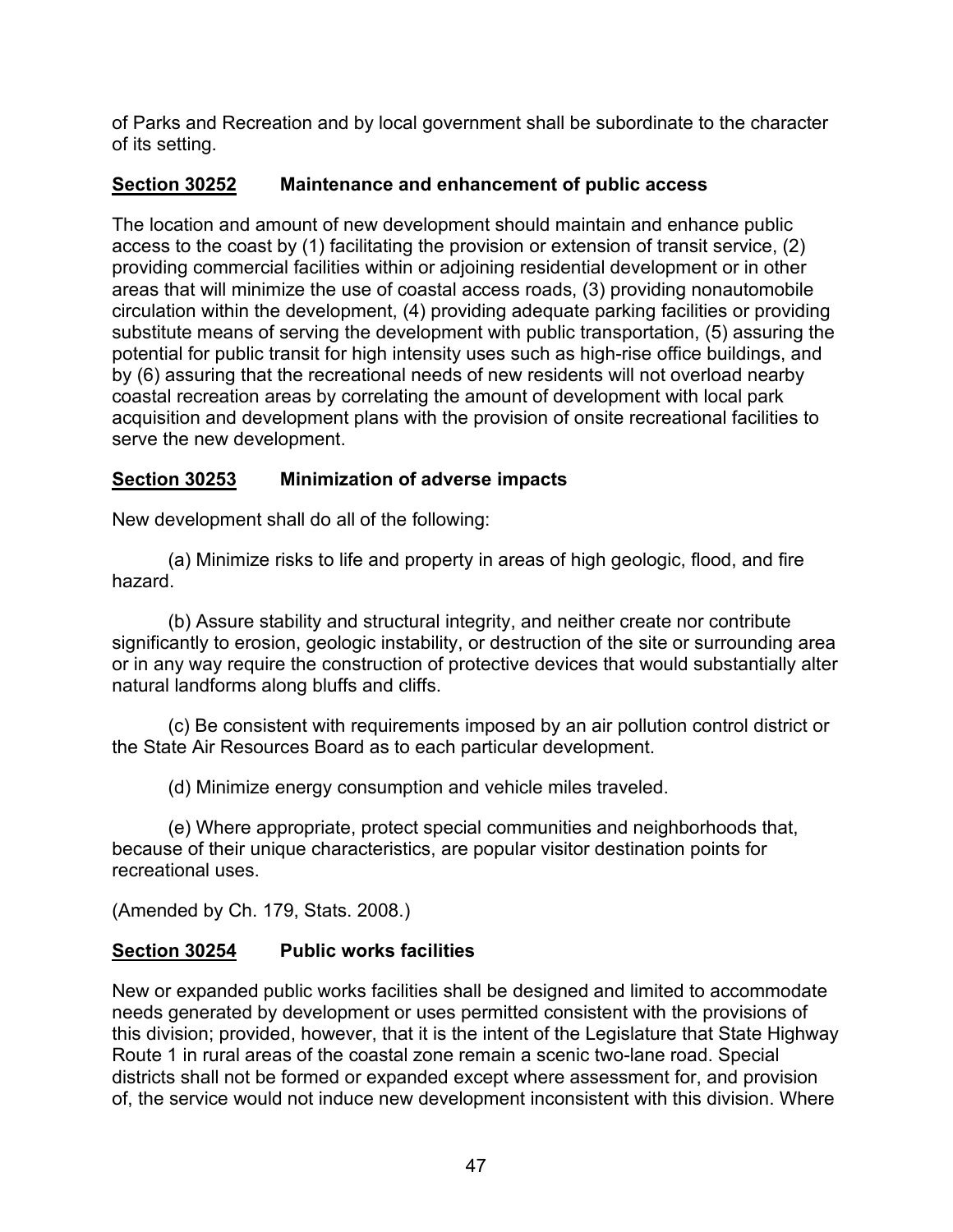existing or planned public works facilities can accommodate only a limited amount of new development, services to coastal dependent land use, essential public services and basic industries vital to the economic health of the region, state, or nation, public recreation, commercial recreation, and visitor-serving land uses shall not be precluded by other development.

### <span id="page-49-0"></span>**Section 30254.5 Terms or conditions on sewage treatment plant development; prohibition**

Notwithstanding any other provision of law, the commission may not impose any term or condition on the development of any sewage treatment plant which is applicable to any future development that the commission finds can be accommodated by that plant consistent with this division. Nothing in this section modifies the provisions and requirements of Sections [30254](#page-48-2) and [30412.](#page-86-0)

(Added by Ch. 978, Stats. 1984.)

# <span id="page-49-1"></span>**Section 30255 Priority of coastal-dependent developments**

Coastal-dependent developments shall have priority over other developments on or near the shoreline. Except as provided elsewhere in this division, coastal-dependent developments shall not be sited in a wetland. When appropriate, coastal-related developments should be accommodated within reasonable proximity to the coastaldependent uses they support.

(Amended by Ch. 1090, Stats. 1979.)

# **ARTICLE 7 INDUSTRIAL DEVELOPMENT**

# <span id="page-49-2"></span>**Section 30260 Location or expansion**

Coastal-dependent industrial facilities shall be encouraged to locate or expand within existing sites and shall be permitted reasonable long-term growth where consistent with this division. However, where new or expanded coastal-dependent industrial facilities cannot feasibly be accommodated consistent with other policies of this division, they may nonetheless be permitted in accordance with this section and Sections [30261](#page-49-3) and [30262](#page-50-0) if (1) alternative locations are infeasible or more environmentally damaging; (2) to do otherwise would adversely affect the public welfare; and (3) adverse environmental effects are mitigated to the maximum extent feasible.

# <span id="page-49-3"></span>**Section 30261 Tanker facilities; use and design**

Multicompany use of existing and new tanker facilities shall be encouraged to the maximum extent feasible and legally permissible, except where to do so would result in increased tanker operations and associated onshore development incompatible with the land use and environmental goals for the area. New tanker terminals outside of existing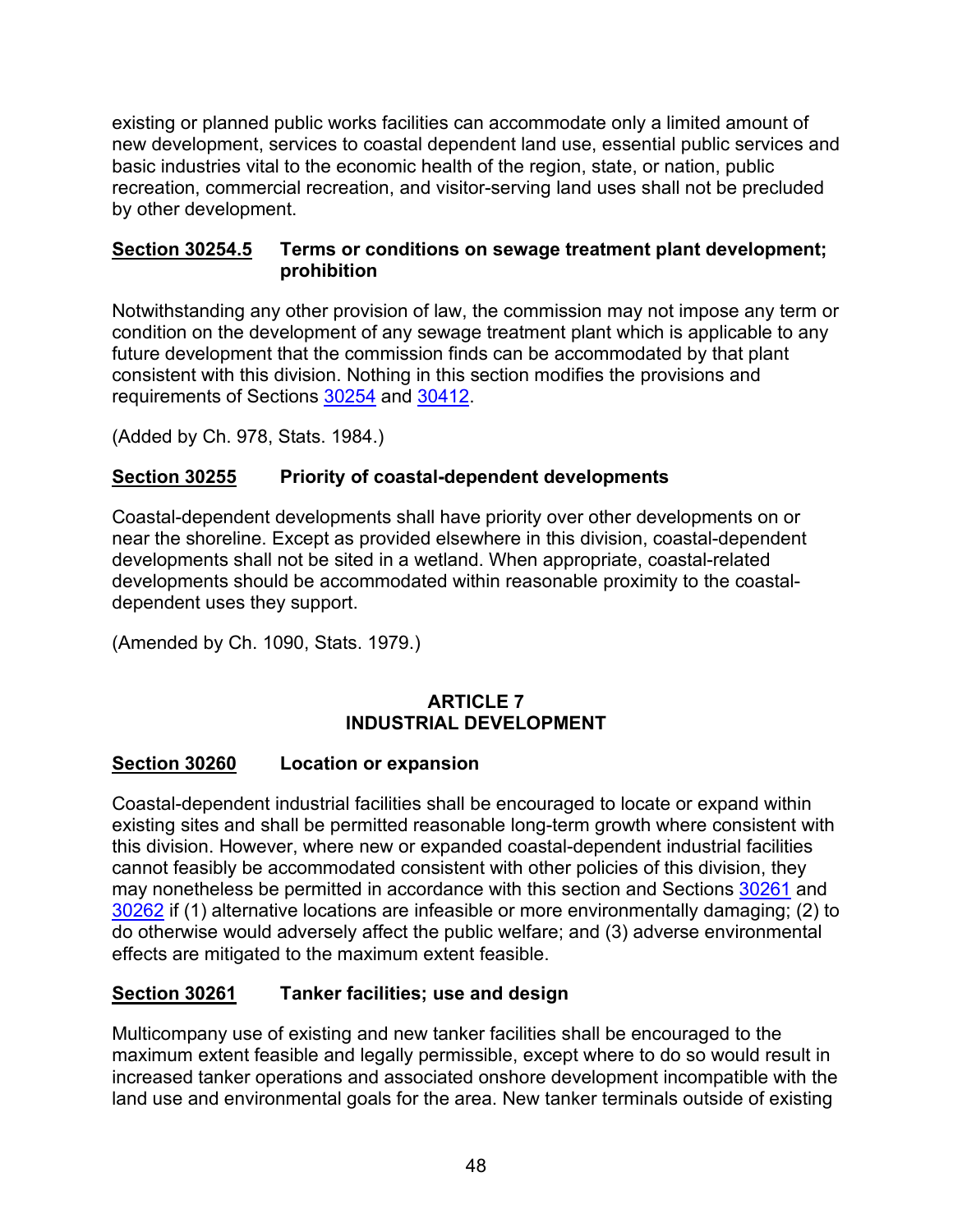terminal areas shall be situated as to avoid risk to environmentally sensitive areas and shall use a monobuoy system, unless an alternative type of system can be shown to be environmentally preferable for a specific site. Tanker facilities shall be designed to (1) minimize the total volume of oil spilled, (2) minimize the risk of collision from movement of other vessels, (3) have ready access to the most effective feasible containment and recovery equipment for oil spills, and (4) have onshore deballasting facilities to receive any fouled ballast water from tankers where operationally or legally required.

(Amended by Ch. 855, Stats. 1977; Ch. 182, Stats. 1987.)

### <span id="page-50-0"></span>**Section 30262 Oil and gas development**

(a) Oil and gas development shall be permitted in accordance with Section [30260,](#page-49-2) if the following conditions are met:

(1) The development is performed safely and consistent with the geologic conditions of the well site.

(2) New or expanded facilities related to that development are consolidated, to the maximum extent feasible and legally permissible, unless consolidation will have adverse environmental consequences and will not significantly reduce the number of producing wells, support facilities, or sites required to produce the reservoir economically and with minimal environmental impacts.

(3) Environmentally safe and feasible subsea completions are used when drilling platforms or islands would substantially degrade coastal visual qualities unless use of those structures will result in substantially less environmental risks.

(4) Platforms or islands will not be sited where a substantial hazard to vessel traffic might result from the facility or related operations, as determined in consultation with the United States Coast Guard and the Army Corps of Engineers.

(5) The development will not cause or contribute to subsidence hazards unless it is determined that adequate measures will be undertaken to prevent damage from such subsidence.

(6) With respect to new facilities, all oilfield brines are reinjected into oilproducing zones unless the Geologic Energy Management Division of the Department of Conservation determines to do so would adversely affect production of the reservoirs and unless injection into other subsurface zones will reduce environmental risks. Exceptions to reinjections will be granted consistent with the Ocean Waters Discharge Plan of the State Water Resources Control Board and where adequate provision is made for the elimination of petroleum odors and water quality problems.

(7)(A) All oil produced offshore California shall be transported onshore by pipeline only. The pipelines used to transport this oil shall utilize the best achievable technology to ensure maximum protection of public health and safety and of the integrity and productivity of terrestrial and marine ecosystems.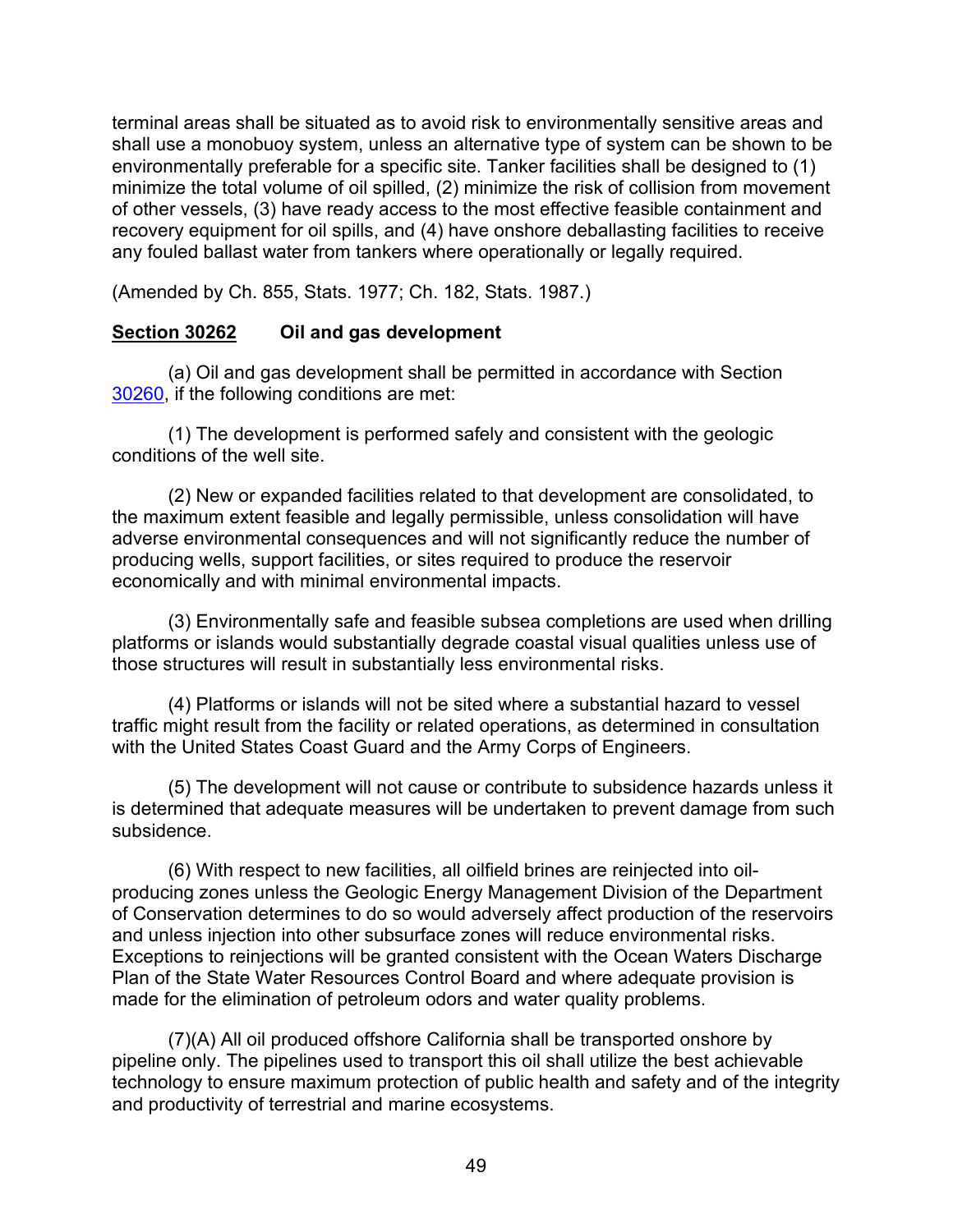(B) Once oil produced offshore California is onshore, it shall be transported to processing and refining facilities by pipeline.

(C) The following guidelines shall be used when applying subparagraphs (A) and (B):

(i) "Best achievable technology," means the technology that provides the greatest degree of protection taking into consideration both of the following:

(I) Processes that are being developed, or could feasibly be developed, anywhere in the world, given overall reasonable expenditures on research and development.

(II) Processes that are currently in use anywhere in the world. This clause is not intended to create any conflicting or duplicative regulation of pipelines, including those governing the transportation of oil produced from onshore reserves.

(ii) "Oil" refers to crude oil before it is refined into products, including gasoline, bunker fuel, lubricants, and asphalt. Crude oil that is upgraded in quality through residue reduction or other means shall be transported as provided in subparagraphs (A) and (B).

(iii) Subparagraphs (A) and (B) shall apply only to new or expanded oil extraction operations. "New extraction operations" means production of offshore oil from leases that did not exist or had never produced oil, as of January 1, 2003, or from platforms, drilling island, subsea completions, or onshore drilling sites, that did not exist as of January 1, 2003. "Expanded oil extraction" means an increase in the geographic extent of existing leases or units, including lease boundary adjustments, or an increase in the number of well heads, on or after January 1, 2003.

(iv) For new or expanded oil extraction operations subject to clause (iii), if the crude oil is so highly viscous that pipelining is determined to be an infeasible mode of transportation, or where there is no feasible access to a pipeline, shipment of crude oil may be permitted over land by other modes of transportation, including trains or trucks, which meet all applicable rules and regulations, excluding any waterborne mode of transport.

(8) If a state of emergency is declared by the Governor for an emergency that disrupts the transportation of oil by pipeline, oil may be transported by a waterborne vessel, if authorized by permit, in the same manner as required by emergency permits that are issued pursuant to Section [30624.](#page-151-0)

(9) In addition to all other measures that will maximize the protection of marine habitat and environmental quality, when an offshore well is abandoned, the best achievable technology shall be used.

(b) Where appropriate, monitoring programs to record land surface and nearshore ocean floor movements shall be initiated in locations of new large-scale fluid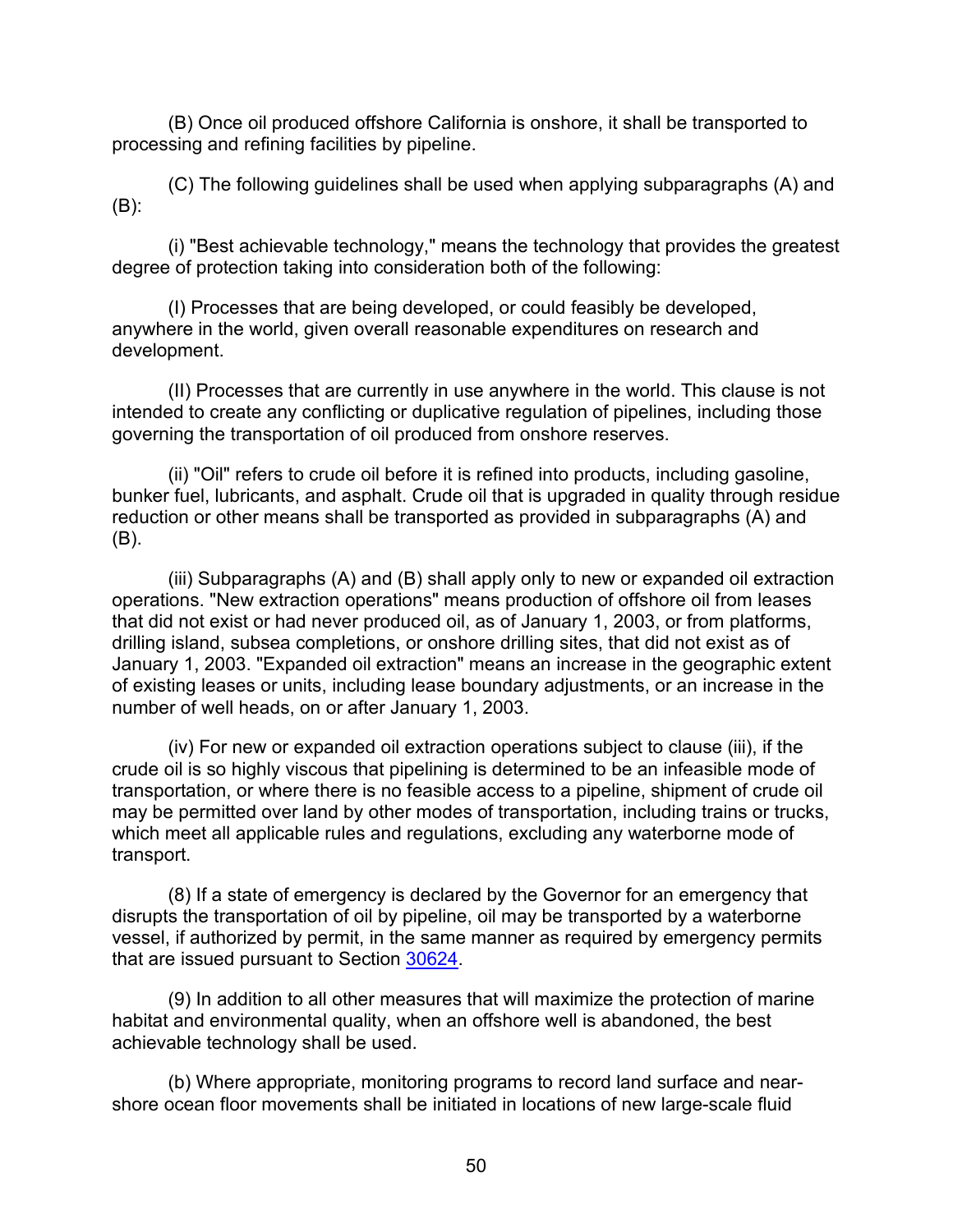extraction on land or near shore before operations begin and shall continue until surface conditions have stabilized. Costs of monitoring and mitigation programs shall be borne by liquid and gas extraction operators.

(c) Nothing in this section shall affect the activities of any state agency that is responsible for regulating the extraction, production, or transport of oil and gas.

(Amended by Ch. 420, Stats. 2003; Ch. 771, Stats. 2019.)

# <span id="page-52-0"></span>**Section 30263 Refineries or petrochemical facilities**

(a) New or expanded refineries or petrochemical facilities not otherwise consistent with the provisions of this division shall be permitted if (1) alternative locations are not feasible or are more environmentally damaging; (2) adverse environmental effects are mitigated to the maximum extent feasible; (3) it is found that not permitting such development would adversely affect the public welfare; (4) the facility is not located in a highly scenic or seismically hazardous area, on any of the Channel Islands, or within or contiguous to environmentally sensitive areas; and (5) the facility is sited so as to provide a sufficient buffer area to minimize adverse impacts on surrounding property.

`(b) New or expanded refineries or petrochemical facilities shall minimize the need for once-through cooling by using air cooling to the maximum extent feasible and by using treated waste waters from inplant processes where feasible.

(Amended by Ch. 535, Stats. 1991.)

# <span id="page-52-1"></span>**Section 30264 Thermal electric generating plants**

Notwithstanding any other provision of this division, except subdivisions (b) and (c) of Section [30413,](#page-88-0) new or expanded thermal electric generating plants may be constructed in the coastal zone if the proposed coastal site has been determined by the State Energy Resources Conservation and Development Commission to have greater relative merit pursuant to the provisions of Section [25516.1](https://leginfo.legislature.ca.gov/faces/codes_displaySection.xhtml?lawCode=PRC§ionNum=25516.1) than available alternative sites and related facilities for an applicant's service area which have been determined to be acceptable pursuant to the provisions of Section [25516.](https://leginfo.legislature.ca.gov/faces/codes_displaySection.xhtml?sectionNum=25516.&nodeTreePath=34.16&lawCode=PRC)

## <span id="page-52-2"></span>**Section 30265 Legislative findings and declarations; offshore oil transportation**

The Legislature finds and declares all of the following:

(a) Transportation studies have concluded that pipeline transport of oil is generally both economically feasible and environmentally preferable to other forms of crude oil transport.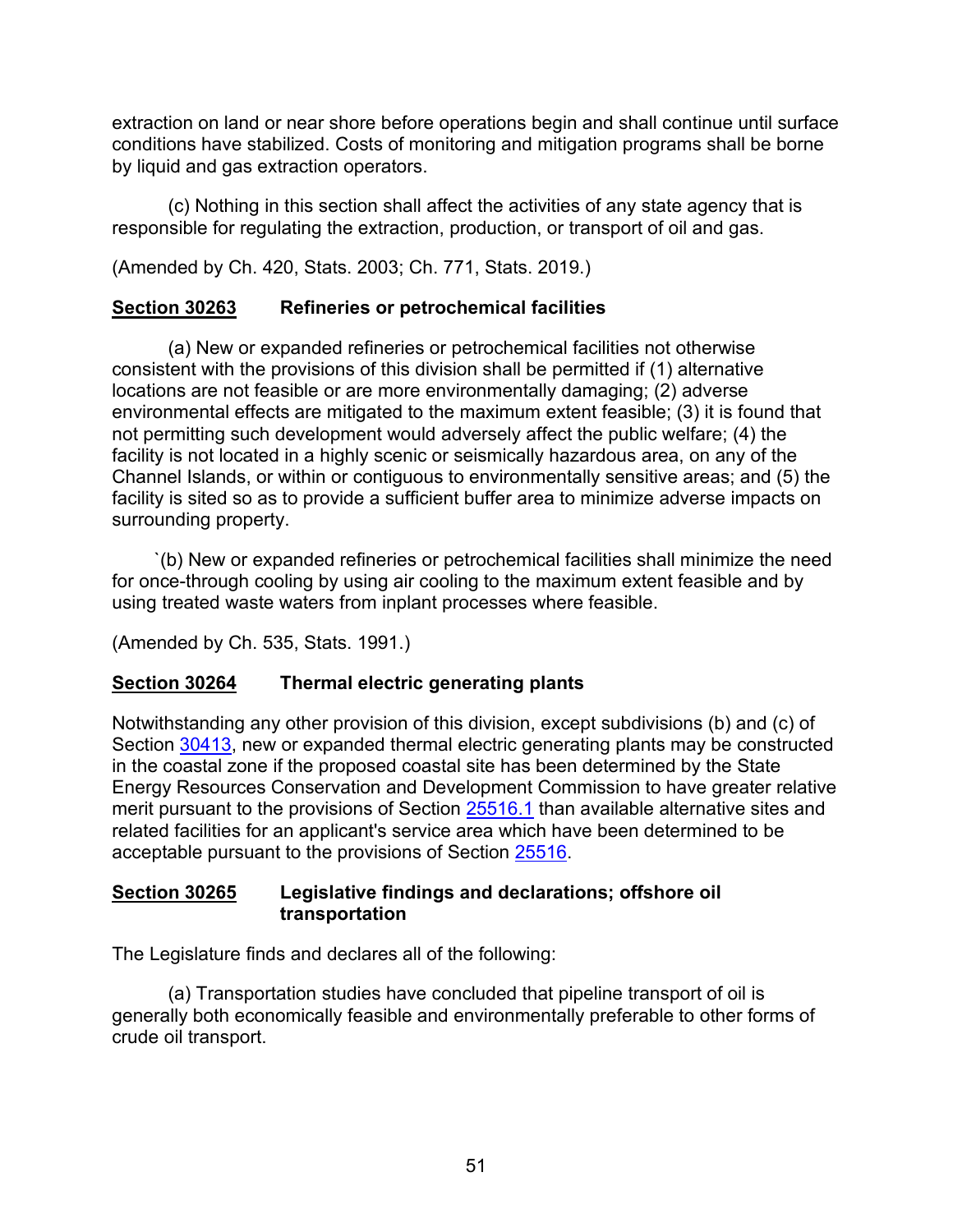(b) Oil companies have proposed to build a pipeline to transport offshore crude oil from central California to southern California refineries, and to transport offshore oil to out-of-state refiners.

(c) California refineries would need to be retrofitted if California offshore crude oil were to be used directly as a major feedstock. Refinery modifications may delay achievement of air quality goals in the southern California air basin and other regions of the state.

(d) The County of Santa Barbara has issued an Oil Transportation Plan which assesses the environmental and economic differences among various methods for transporting crude oil from offshore California to refineries.

(e) The Governor should help coordinate decisions concerning the transport and refining of offshore oil in a manner that considers state and local studies undertaken to date, that fully addresses the concerns of all affected regions, and that promotes the greatest benefits to the people of the state.

(Added by Ch. 1398, Stats. 1984. Amended by Ch. 294, Stats. 2006.)

### <span id="page-53-0"></span>**Section 30265.5 Governor or designee; coordination of activities concerning offshore oil transport and refining; duties**

(a) The Governor, or the Governor's designee, shall coordinate activities concerning the transport and refining of offshore oil. Coordination efforts shall consider public health risks, the ability to achieve short- and long-term air emission reduction goals, the potential for reducing California's vulnerability and dependence on oil imports, economic development and jobs, and other factors deemed important by the Governor, or the Governor's designees.

(b) The Governor, or the Governor's designee, shall work with state and local agencies, and the public, to facilitate the transport and refining of offshore oil in a manner which will promote the greatest public health and environmental and economic benefits to the people of the State.

(c) The Governor, or the Governor's designee, shall consult with any individual or organization having knowledge in this area, including, but not limited to, representatives from the following:

(1) State Energy Resources Conservation and Development Commission

- (2) State Air Resources Board
- (3) California Coastal Commission
- (4) Department of Fish and Game
- (5) State Lands Commission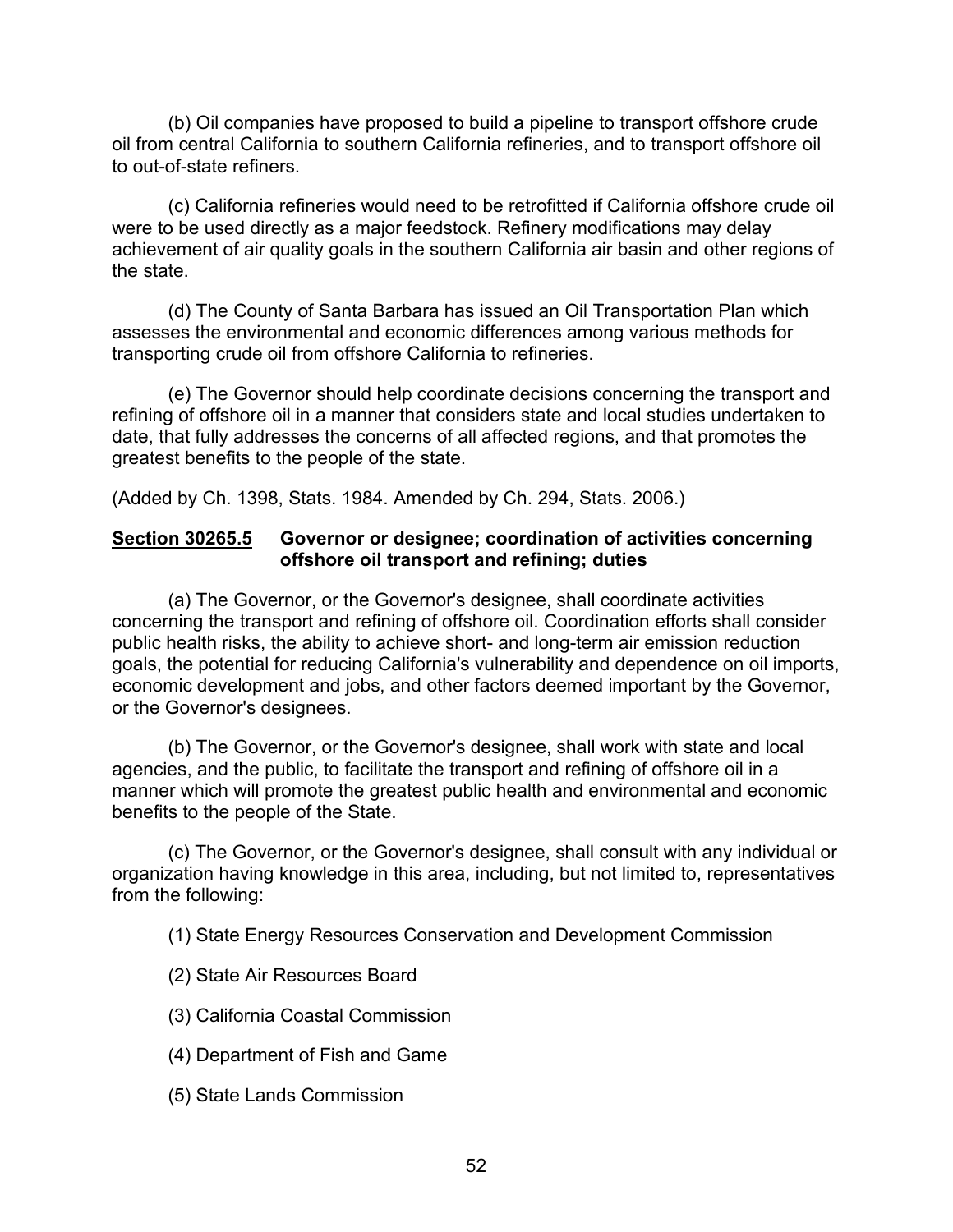- (6) Public Utilities Commission
- (7) Santa Barbara County
- (8) Santa Barbara County Air Pollution Control District
- (9) Southern California Association of Governments
- (10) South Coast Air Quality Management Districts
- (11) Oil industry
- (12) Public interest groups
- (13) United States Department of the Interior
- (14) United States Department of Energy
- (15) United States Environmental Protection Agency
- (16) National Oceanic and Atmospheric Administration

(17) United States Coast Guard

(d) This act is not intended, and shall not be construed, to decrease, duplicate, or supersede the jurisdiction, authority, or responsibilities of any local government, or any state agency or commission, to discharge its responsibilities concerning the transportation and refining of oil.

(Added by Ch. 1398, Stats. 1984.)

#### *ARTICLE 8 SEA LEVEL RISE*

### <span id="page-54-0"></span>*Section 30270 Sea level rise*

*The commission shall take into account the effects of sea level rise in coastal resources planning and management policies and activities in order to identify, assess, and, to the extent feasible, avoid and mitigate the adverse effects of sea level rise.*

(Added by Ch. 236, Stats. 2021.)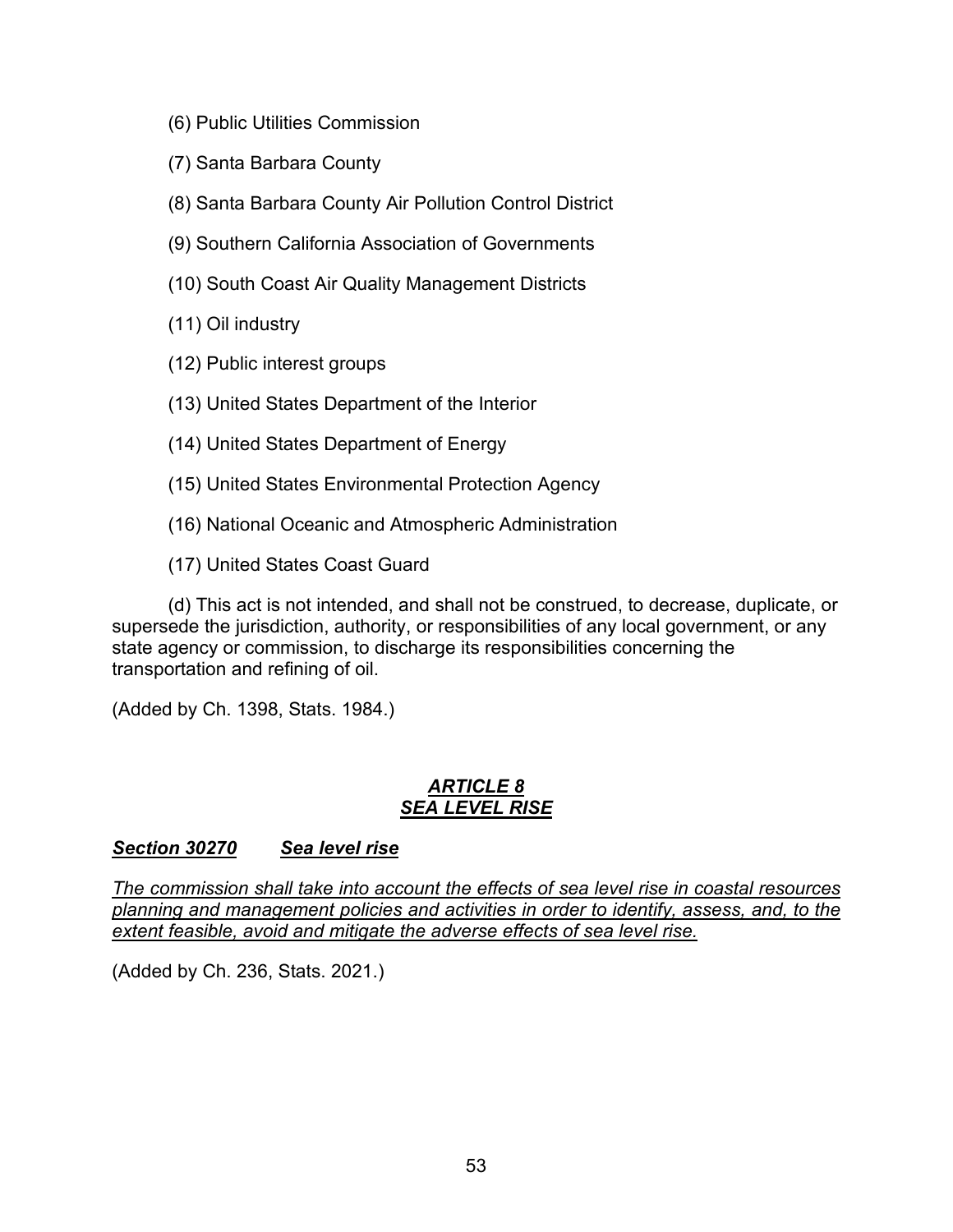# **CHAPTER 4 CREATION, MEMBERSHIP, AND POWERS OF COMMISSION AND REGIONAL COMMISSIONS**

### **ARTICLE 1 CREATION, MEMBERSHIP OF COMMISSION AND REGIONAL COMMISSION**

### **Section**

- 
- [30301](#page-58-1) Membership<br>30301.2 Appointment
- [30301.2](#page-59-0) Appointments; methods<br>30301.5 Nonvoting members; de Nonvoting members; designees of nonvoting members
- [30302](#page-60-1) (repealed)
- [30303](#page-60-1) (repealed)
- [30304](#page-60-2) Alternate members; appointments<br>30304.5 (repealed)
- (repealed)
- [30305](#page-60-4) Succession to powers, duties, or legal interests of regional coastal commissions

## **ARTICLE 2 QUALIFICATIONS AND ORGANIZATION**

- [30310](#page-61-0) Appointments; reflection of economic, social, and geographic diversity<br>30310.5 (repealed)
- (repealed)
- 
- <u>[30311](#page-61-2)</u> (repealed)<br>30312 Terms of o
- [30312](#page-61-3) Terms of office; vacancies; appointments<br>30313 Vacancies; notification of expected vacan [30313](#page-62-0) Vacancies; notification of expected vacancies<br>30314 Compensation: expenses
- Compensation; expenses
- [30315](#page-63-0) Meetings; quorum<br>30315.1 Findings; majority
- Findings; majority vote; quorum
- [30315.5](#page-63-2) Meeting Notices<br>30316 Chairperson and
- $\frac{30316}{30317}$  $\frac{30316}{30317}$  $\frac{30316}{30317}$  Chairperson and vice chairperson<br>30317 Headquarters: statewide powers: r
- [30317](#page-64-0) Headquarters; statewide powers; regional offices<br>30318 Conflicts of interest
- Conflicts of interest
- [30319](#page-64-2) Development permit application; disclosure of representatives; punishment
- [30319.5](#page-64-3) Denial of permit; subsequent applications; time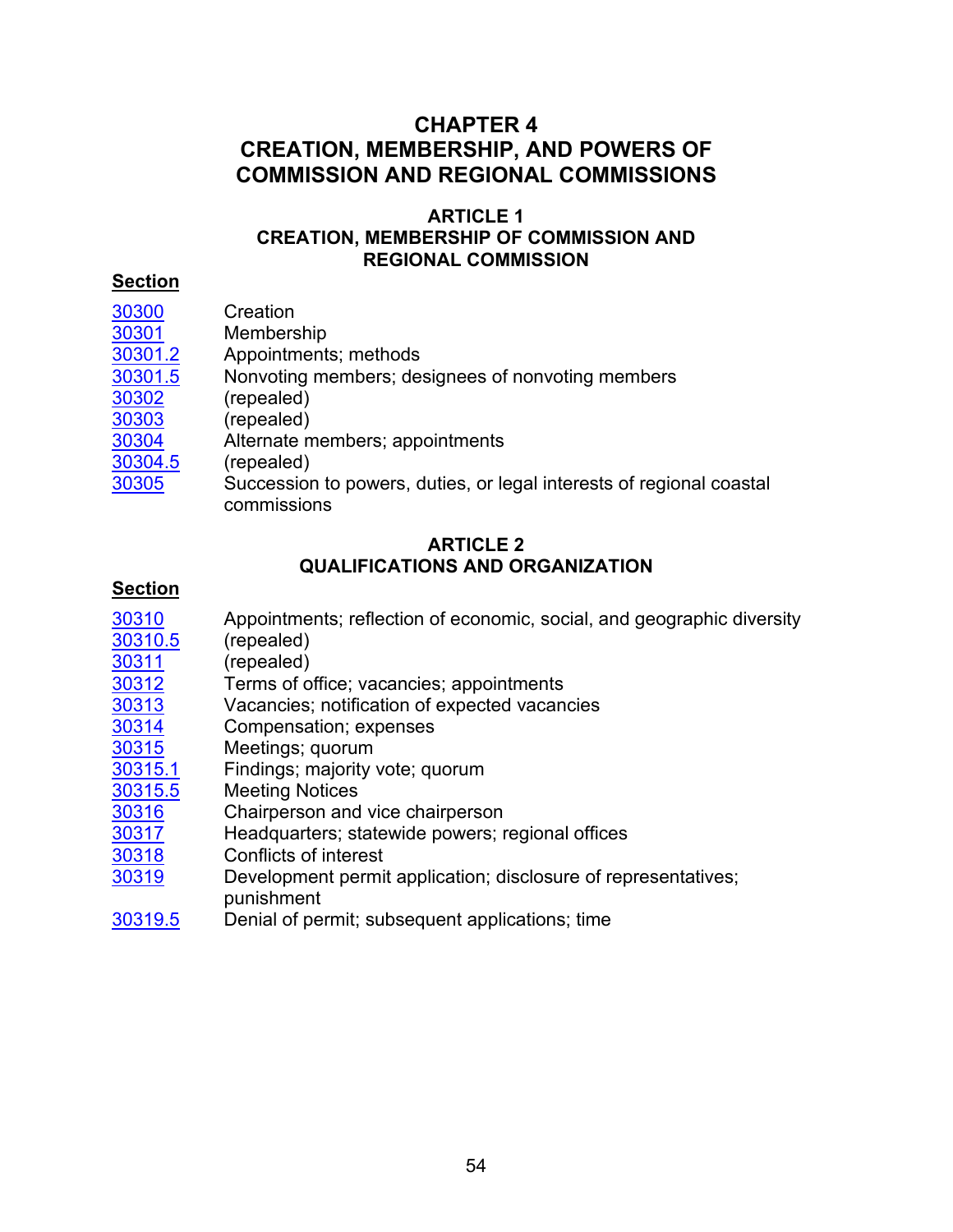## **ARTICLE 2.5 FAIRNESS AND DUE PROCESS**

# **Section**

- <u>[30320](#page-65-0)</u> Findings and declarations<br>30321 Jurisdiction of commission
- <u>[30321](#page-65-1)</u> Jurisdiction of commission<br>30322 Ex parte communications
- Ex parte communications
- <u>[30323](#page-66-0)</u> Interested person<br>30324 Ex parte communi
- [30324](#page-67-0) Ex parte communication, disclosure; form<br>30325 Commission proceedings; testimony; writte
- Commission proceedings; testimony; written comments
- [30326](#page-68-0) Commission workshops; requests
- [30327](#page-68-1) Commission decision; influence; unreported ex parte communication; civil fine; attorneys' fees and costs
- [30327.5](#page-68-2) Interested person; gift or gratuity<br>30327.6 Violations; civil fines and penaltie
- Violations; civil fines and penalties
- [30328](#page-69-1) Violations; remedies
- [30329](#page-70-0) Applicable law

# **ARTICLE 3 POWERS AND DUTIES**

- [30330](#page-70-1) Responsibility for implementation; coastal zone planning and management agency; certificates of conformity; San Francisco Bay Conservation and Development Commission
- [30331](#page-71-0) Successor to California Coastal Zone Conservation Commission and regional commissions
- [30333](#page-71-1) Rules and regulations
- [30333.1](#page-71-2) Review of regulations and procedures<br>30333.2 Adoption and duration of building stand
- [30333.2](#page-71-3) Adoption and duration of building standards<br>30333.5 (repealed)
- (repealed)
- <u>[30334](#page-72-1)</u> Powers<br>30334.5 Applicat
- [30334.5](#page-72-2) Application for and acceptance of grants, contributions<br>30335 Executive director; employees
- Executive director; employees
- [30335.1](#page-72-4) Employees to give procedural assistance<br>30335.5 Scientific panels; establishment to give te
- Scientific panels; establishment to give technical advice and recommendations to commission
- <u>[30336](#page-73-1)</u> Planning and regulatory assistance to local governments<br>30337 Joint development application system; hearing procedure
- Joint development application system; hearing procedures
- [30338](#page-74-1) Regulations for timing of review of proposed treatment works
- <u>[30339](#page-74-2)</u> Duties, generally<br>30340 Management and
- Management and budgeting of funds
- [30340.5](#page-75-0) Local coastal programs; use of federal funds; reimbursement of local governments; claims; forms; review
- [30340.6](#page-76-0) Local coastal programs; legislative intent; mandated costs to be paid with state or federal funds; failure of appropriations; postponement of obligations; exception
- [30341](#page-77-0) Additional plans and maps; studies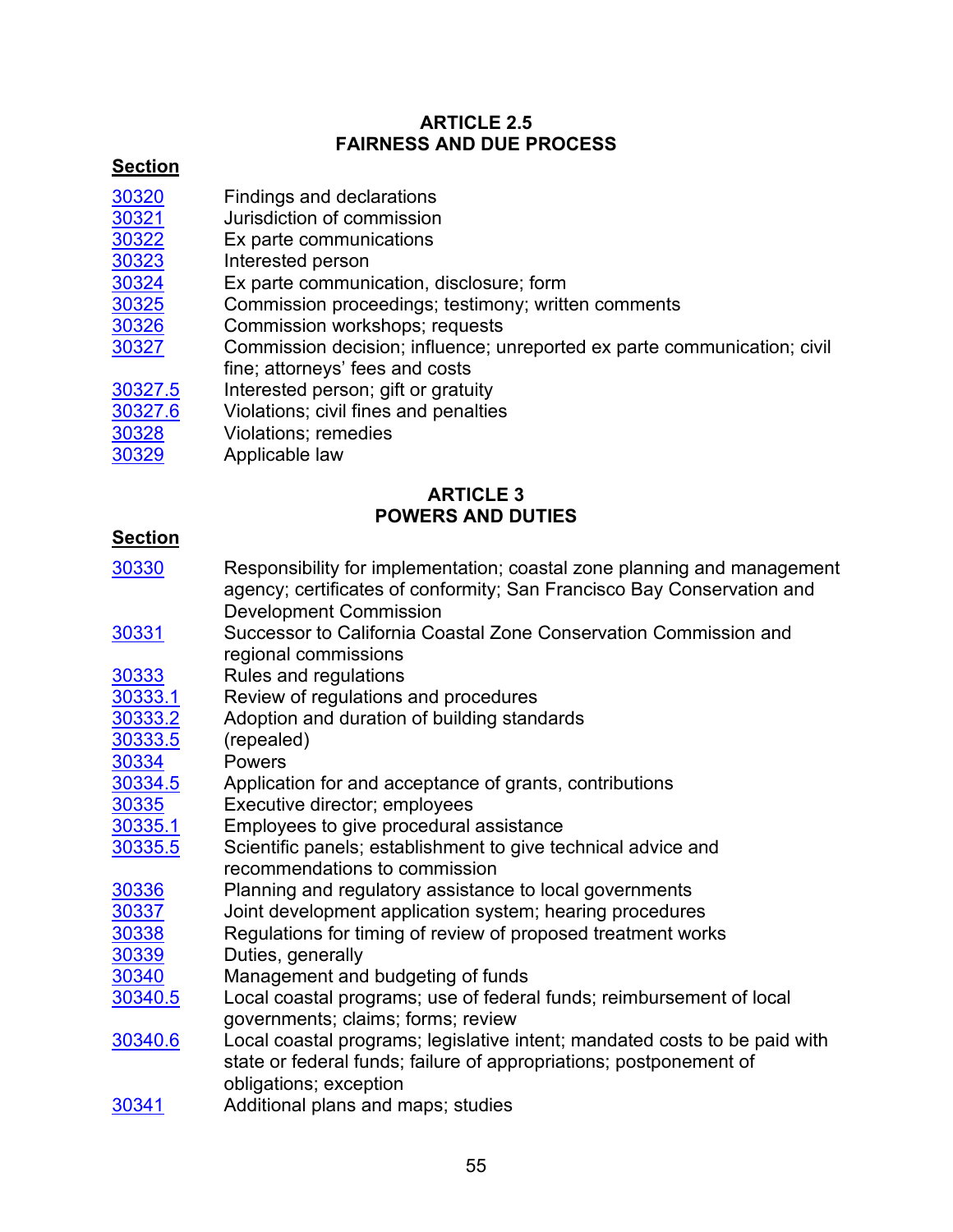[30342](#page-77-1) (repealed)

 $\overline{30343}$  $\overline{30343}$  $\overline{30343}$  (repealed)

[30344](#page-77-2) Guide to coastal resources; components; purpose; production; distribution

## **ARTICLE 4 LOCAL COASTAL PROGRAM IMPLEMENTATION COSTS**

- [30350](#page-78-0) State policy; claims; intent<br>30351 Local coastal program impl
- [30351](#page-79-0) Local coastal program implementation grants; purpose; procedures
- [30352](#page-79-1) Reimbursement of costs; claims<br>30353 Reimbursable costs; criteria
- Reimbursable costs; criteria
- [30354](#page-81-0) Review and evaluation of claims; submission to controller;
- recommendations; determination
- [30355](#page-82-0) Certified local coastal program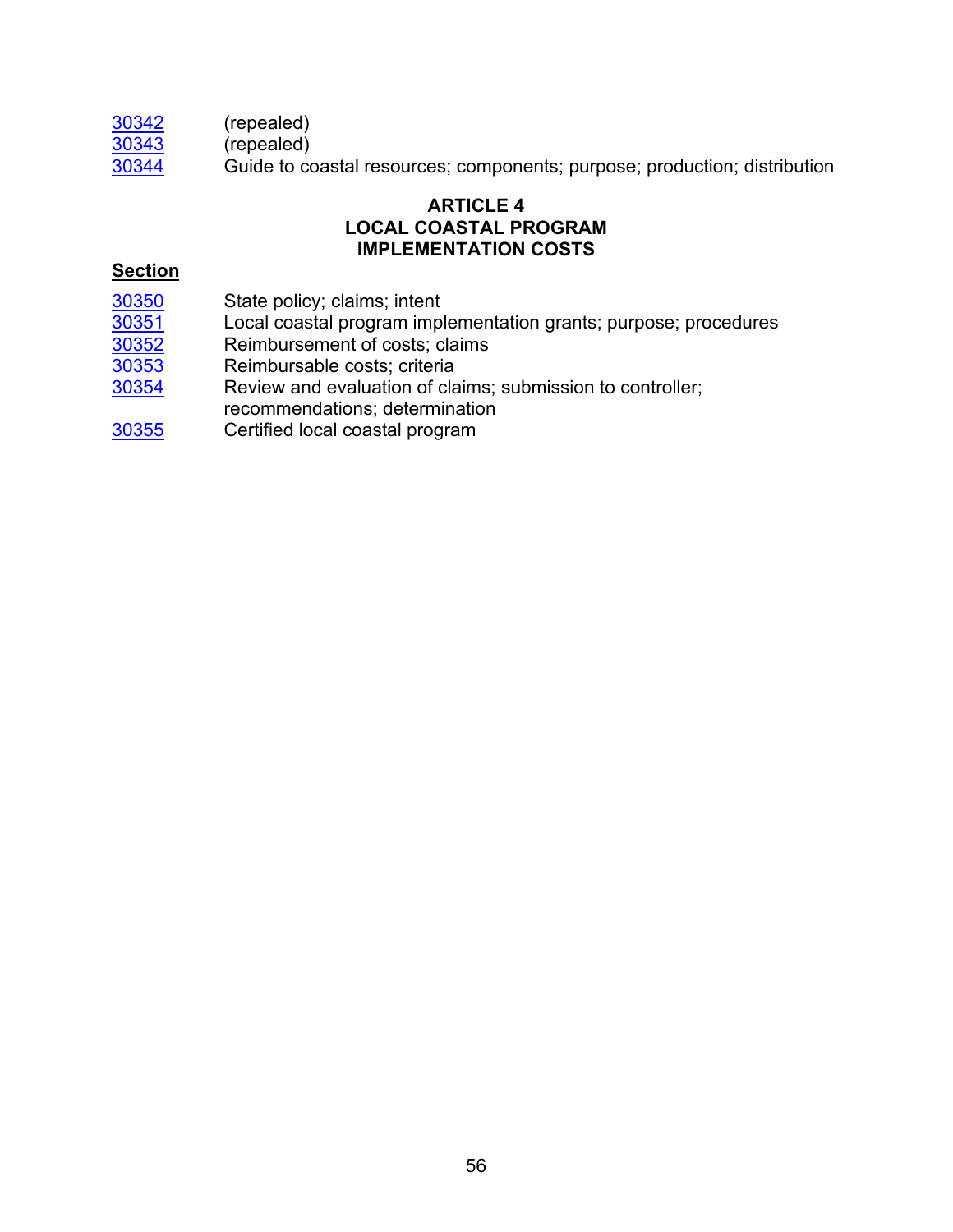#### **ARTICLE 1 CREATION, MEMBERSHIP OF COMMISSION AND REGIONAL COMMISSION**

#### <span id="page-58-0"></span>**Section 30300 Creation**

There is in the Resources Agency the California Coastal Commission.

(Amended by Ch. 676, Stats. 1980; Ch. 1173, Stats. 1981.)

#### <span id="page-58-1"></span>**Section 30301 Membership**

The commission shall consist of the following 15 members:

(a) The Secretary of the Natural Resources Agency.

(b) The Secretary of Transportation.

(c) The Chairperson of the State Lands Commission.

(d) Six representatives of the public from the state at large. The Governor, the Senate Committee on Rules, and the Speaker of the Assembly shall each appoint two of these members.

(e) Six representatives selected from six coastal regions. The Governor shall select one member from the north coast region and one member from the south central coast region. The Speaker of the Assembly shall select one member from the central coast region and one member from the San Diego coast region. The Senate Committee on Rules shall select one member from the north central coast region and one member from the south coast region. For purposes of this division, these regions are defined as follows:

(1) The north coast region consists of the Counties of Del Norte, Humboldt, and Mendocino.

(2) The north central coast region consists of the Counties of Sonoma and Marin and the City and County of San Francisco.

(3) The central coast region consists of the Counties of San Mateo, Santa Cruz, and Monterey.

(4) The south central coast region consists of the Counties of San Luis Obispo, Santa Barbara, and Ventura.

(5) The south coast region consists of the Counties of Los Angeles and Orange.

(6) The San Diego coast region consists of the County of San Diego.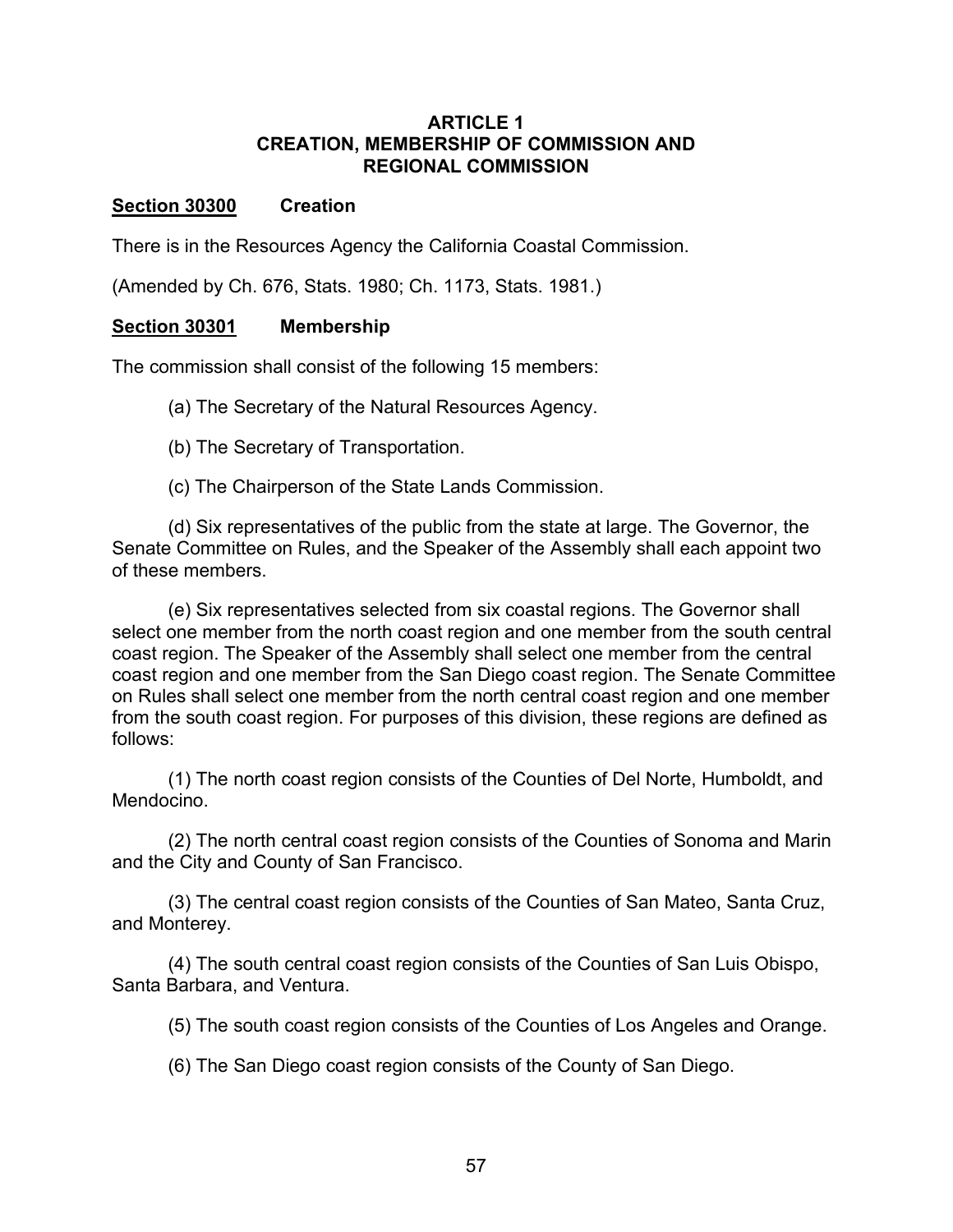(f) Of the representatives appointed by the Governor pursuant to subdivision (d) or (e), one of the representatives shall reside in, and work directly with, communities in the state that are disproportionately burdened by, and vulnerable to, high levels of pollution and issues of environmental justice, including, but not limited to, communities with diverse racial and ethnic populations and communities with low-income populations. The Governor shall appoint a representative qualified pursuant to this subdivision to a vacant position from the appointments available pursuant to either subdivision (d) or (e) no later than the fourth appointment available after January 1, 2017.

(Amended by Ch. 1087, Stats. 1980; Ch. 285, Stats. 1991; Ch. 1153, Stats. 1993; Ch. 589, Stats. 1993; Ch. 208, Stats. 1995; Ch. 746, Stats. 2004; Ch. 352, Stats. 2013; Ch. 578, Stats. 2016.)

# <span id="page-59-0"></span>**Section 30301.2 Appointments; methods**

(a) The appointments of the Governor, the Senate Committee on Rules, and the Speaker of the Assembly, pursuant to subdivision (e) of Section [30301,](#page-58-1) shall be made as prescribed in this section. Within 45 days from the date of receipt of a request for nominations by the appointing authority, the board of supervisors and city selection committee of each county within the region shall nominate supervisors, mayors, or city council members who reside in the region from which the Governor, the Senate Committee on Rules, or the Speaker of the Assembly shall appoint a replacement. In regions composed of three counties, the board of supervisors and the city selection committee in each county within the region shall each nominate one or more supervisors and one or more mayors or city council members. In regions composed of two counties, the board of supervisors and the city selection committee in each county within the region shall each nominate not less than two supervisors and not less than two mayors or city council members. In regions composed of one county, the board of supervisors and the city selection committee in the county shall each nominate not less than three supervisors and not less than three mayors or city council members. Immediately upon selecting the nominees, the board of supervisors and the city selection committee shall send the names of the nominees to either the Governor, the Senate Committee on Rules, or the Speaker of the Assembly, whoever will appoint the replacement.

(b) Within 30 days from the date of receipt of the names of the nominees pursuant to subdivision (a), the Governor, the Speaker of the Assembly, or the Senate Committee on Rules, whoever will appoint the replacement, shall either appoint one of the nominees or notify the boards of supervisors and city selection committees within the region that none of the nominees are acceptable and request the boards of supervisors and city selection committees to make additional nominations. Within 45 days from the date of receipt of a notice rejecting all the nominees, the boards of supervisors and city selection committees within the region shall nominate and send to the appointing authority the names of additional nominees in accordance with subdivision (a). Upon receipt of the names of those additional nominees, the appointing authority shall appoint one of the nominees.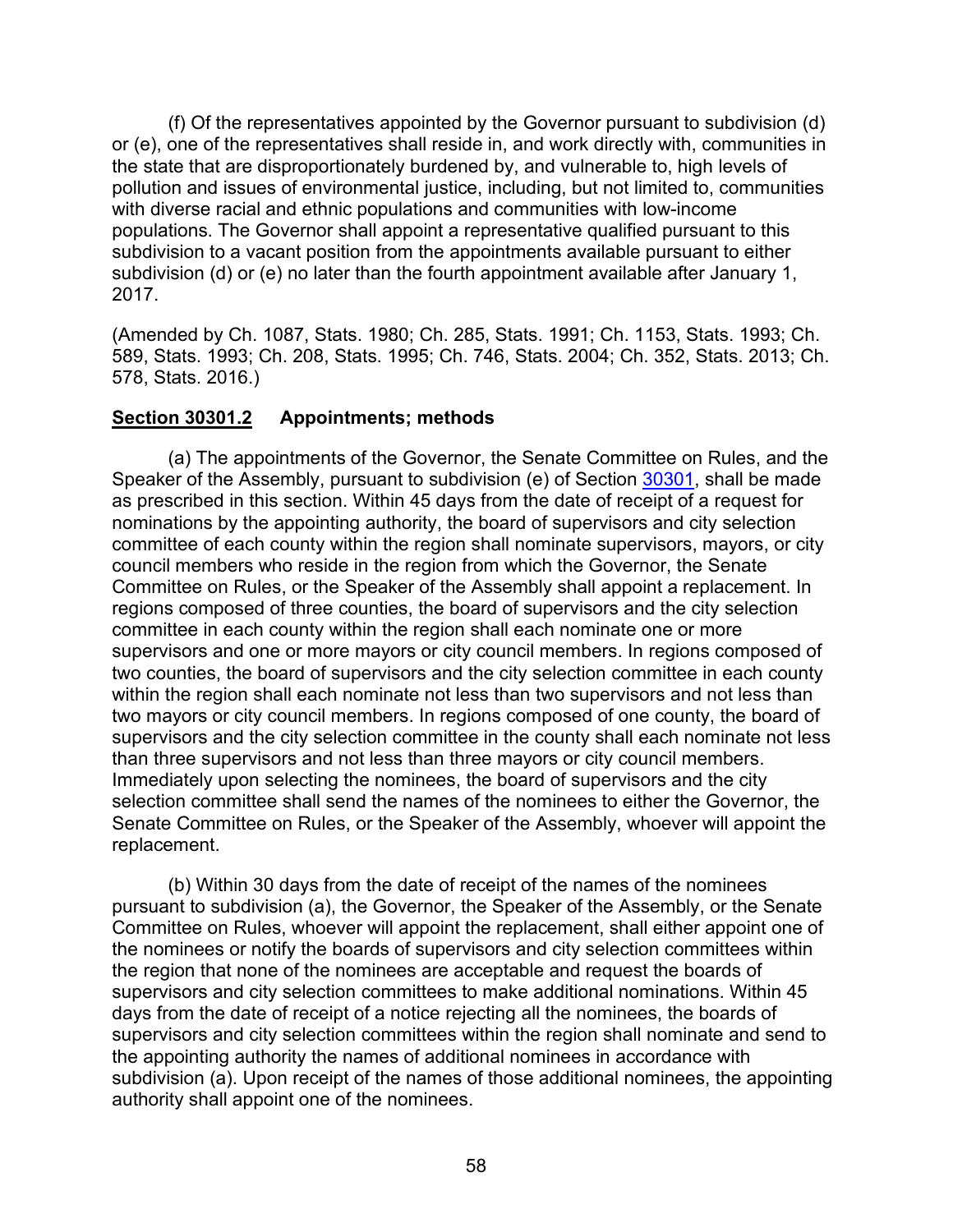(Amended by Ch. 285, Stats. 1991; Ch. 162, Stats. 1997; Ch. 746, Stats. 2004; Ch. 683, Stats. 2015.)

# <span id="page-60-0"></span>**Section 30301.5 Nonvoting members; designees of nonvoting members**

A member of the commission serving pursuant subdivision (a), (b), or (c), of Section [30301](#page-58-1) shall be nonvoting member and may appoint a designee to serve at his or her pleasure who shall have all the powers and duties of the member pursuant to this division.

(Amended by Ch. 285, Stats. 1991; Ch. 1153, Stats. 1993; Ch. 746, Stats. 2004.)

<span id="page-60-1"></span>

| Section 30304        | Alternate members; appointments      |
|----------------------|--------------------------------------|
| <b>Section 30303</b> | (Repealed by Ch. 1173, Stats. 1981.) |
| <b>Section 30302</b> | (Repealed by Ch. 1173, Stats. 1981.) |

<span id="page-60-2"></span>Any member of the commission may, subject to the confirmation of his or her appointing power, appoint an alternate member to represent him or her at any commission meeting. An alternate for a locally elected official need not also be a locally elected official. An alternate may serve prior to confirmation for a period not to exceed 90 days from the date of appointment unless and until confirmation is specifically refused. The alternate shall serve at the pleasure of the member who appointed him or her and shall have all the powers and duties as a member of the commission, except that the alternate shall only participate and vote in meetings in the absence of the member who appointed him or her.

All provisions of law relating to conflicts of interest that are applicable to a member shall apply to an alternate member. Whenever a member has, or is known to have, a conflict of interest on any matter, the member's alternate is not eligible to vote on that matter.

(Amended by Ch. 879, Stats. 1978; Ch. 285, Stats. 1991; Ch. 683, Stats. 2015.)

<span id="page-60-3"></span>**Section 30304.5** (Repealed by Ch. 285, Stats. 1991.)

## <span id="page-60-4"></span>**Section 30305 Succession to powers, duties, or legal interests of regional coastal commissions**

Except as otherwise provided in this division, the commission shall succeed to any and all obligations, powers, duties, responsibilities, benefits, or legal interests of regional coastal commissions which existed prior to July 1, 1981.

(Amended by Ch. 1173, Stats. 1981.)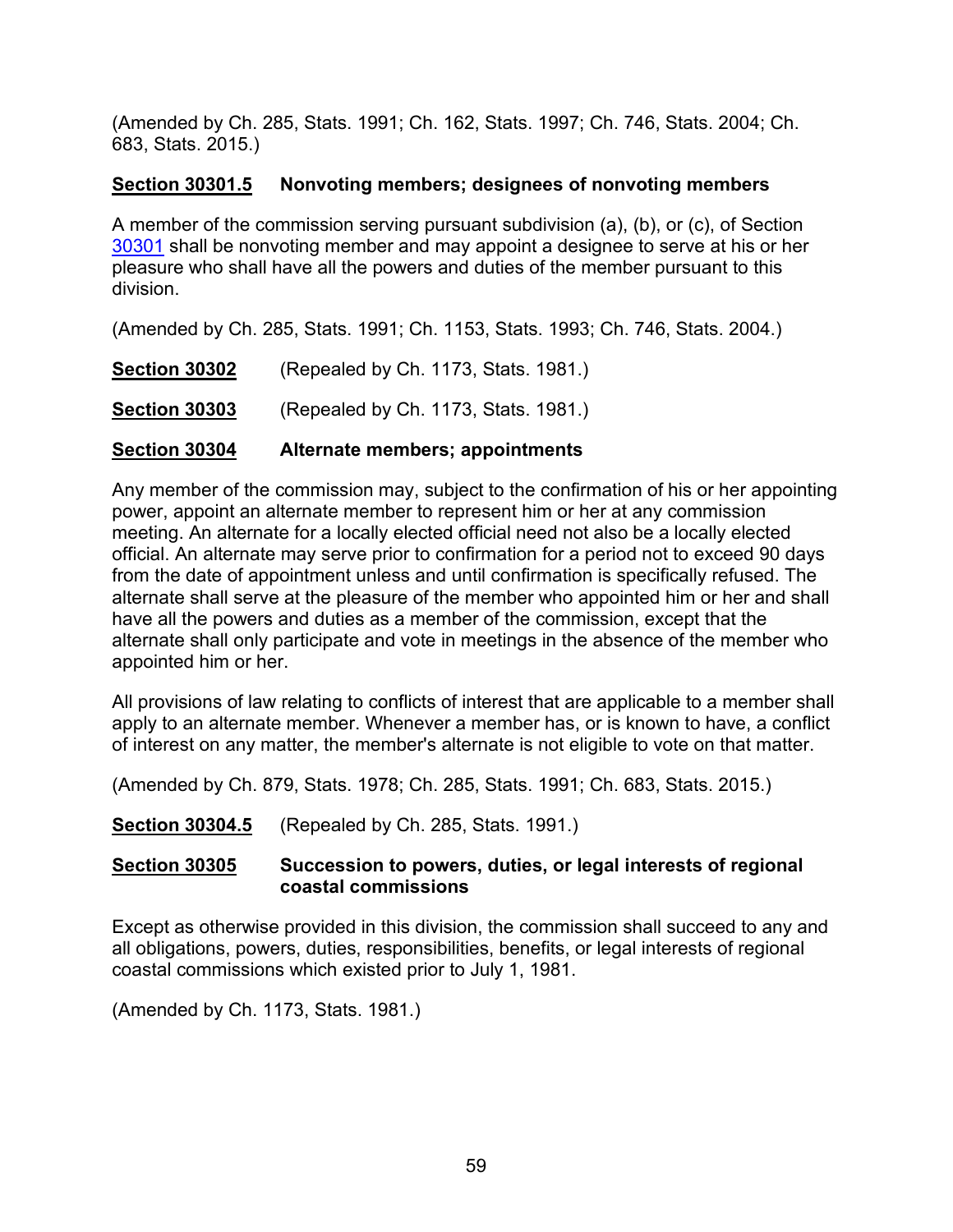#### **ARTICLE 2 QUALIFICATIONS AND ORGANIZATION**

#### <span id="page-61-0"></span>**Section 30310 Appointments; reflection of economic, social, and geographic diversity**

In making their appointments pursuant to this division, the Governor, the Senate Committee on Rules, and the Speaker of the Assembly shall make good faith efforts to assure that their appointments, as a whole, reflect, to the greatest extent feasible, the economic, social, and geographic diversity of the state.

(Amended by Ch. 746, Stats. 2004; Ch. 22, Stats. 2005.)

<span id="page-61-1"></span>**Section 30310.5** (Repealed by Ch. 683, Stats 2015.)

<span id="page-61-2"></span>**Section 30311** (Repealed by Ch. 1173, Stats. 1981.)

### <span id="page-61-3"></span>**Section 30312 Terms of office; vacancies; appointments**

The terms of the office of commission members shall be as follows:

(a)(1) A person appointed by the Governor and qualified for membership because he or she holds a specified office as a locally elected official shall serve at the pleasure of the Governor. However, the membership shall cease 60 days after his or her term of office as a locally elected official ceases, or when a person has been appointed to fill that position by the Governor, if that occurs sooner.

(2) A person appointed by the Senate Committee on Rules or by the Speaker of the Assembly and qualified for membership because he or she holds a specified office as a locally elected official shall serve a term of four years. However, the membership shall cease 60 days after his or her term of office as a locally elected official ceases, if that occurs sooner.

(b)(1) A member appointed by the Governor shall serve for two years at the pleasure of the Governor, and may be reappointed for succeeding two-year periods, provided that the member may continue to serve beyond the two-year term until the Governor has acted and the appointee is authorized to sit and serve on the commission.

(2) A member appointed by the Senate Committee on Rules or the Speaker of the Assembly shall serve for four years, and may be reappointed for succeeding fouryear periods, provided that the member may continue to serve beyond the four-year term until his or her appointing authority has acted and the appointee is authorized to sit and serve on the commission. If the Senate Committee on Rules or the Speaker of the Assembly has not acted within 60 days after the expiration of a member's term, the position shall become vacant until a person is appointed to a four-year term, calculated from the expiration date of the preceding term.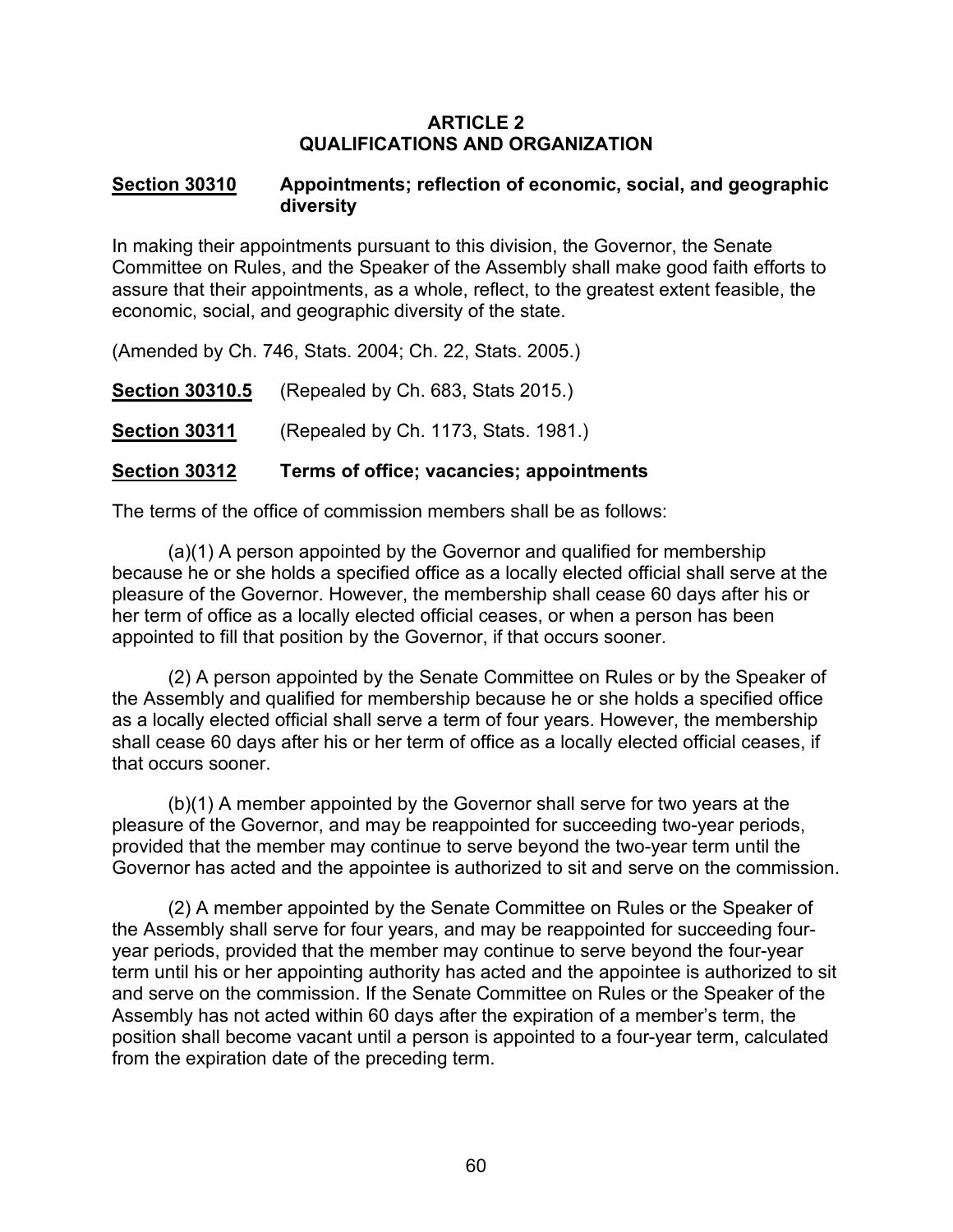(c) If a vacancy occurs prior to the expiration of the term for the vacated seat, the appointing authority shall appoint a member for the remainder of the unexpired term pursuant to this chapter.

(d) On the effective date of the act adding this subdivision, the Senate Committee on Rules and the Speaker of the Assembly shall each appoint two members to serve two-year terms and two members to serve four-year terms. All subsequent terms shall be for four years.

(Amended by Ch. 380 & Ch. 1075, Stats 1978; Ch. 1469, Stats. 1982; Ch. 1, Special Session 2003, effective May 20, 2003.)

## <span id="page-62-0"></span>**Section 30313 Vacancies; notification of expected vacancies**

(a) Vacancies that occur shall be filled within 30 days after the occurrence of the vacancy, and shall be filled in the same manner in which the vacating member was selected or appointed.

(b) The executive director of the commission shall notify the appropriate appointing authority of any expected vacancies on the commission. If the expected vacancy is a person qualified for membership because he or she holds a specified office as a locally elected official, whose term of office as a locally elected official is expected to expire or has expired, then the appointing authority shall notify the boards of supervisors and city selection committees of each county within the affected region of the expected vacancy.

(Amended by Ch. 1469, Stats. 1982.)

# <span id="page-62-1"></span>**Section 30314 Compensation; expenses**

Except as provided in this section, members or alternates of the commission shall serve without compensation but shall be reimbursed for actual and necessary expenses incurred in the performance of their duties to the extent that reimbursement for those expenses is not otherwise provided or payable by another public agency or agencies, and shall receive fifty dollars (\$50) for each full day of attending meetings of the commission. In addition, members or alternates of the commission shall receive twelve dollars and fifty cents (\$12.50) for each hour actually spent in preparation for a commission meeting; provided, however, that for each meeting no more than eight hours of preparation time shall be compensated as provided herein.

An alternate shall be entitled to payment and reimbursement for the necessary expenses incurred in participating in commission meetings; provided, however, that only the member or his or her alternate shall receive that payment and reimbursement, and if both the member and alternate prepare for, attend, and participate in any portion of a commission meeting, only the alternate shall be entitled to that payment and reimbursement.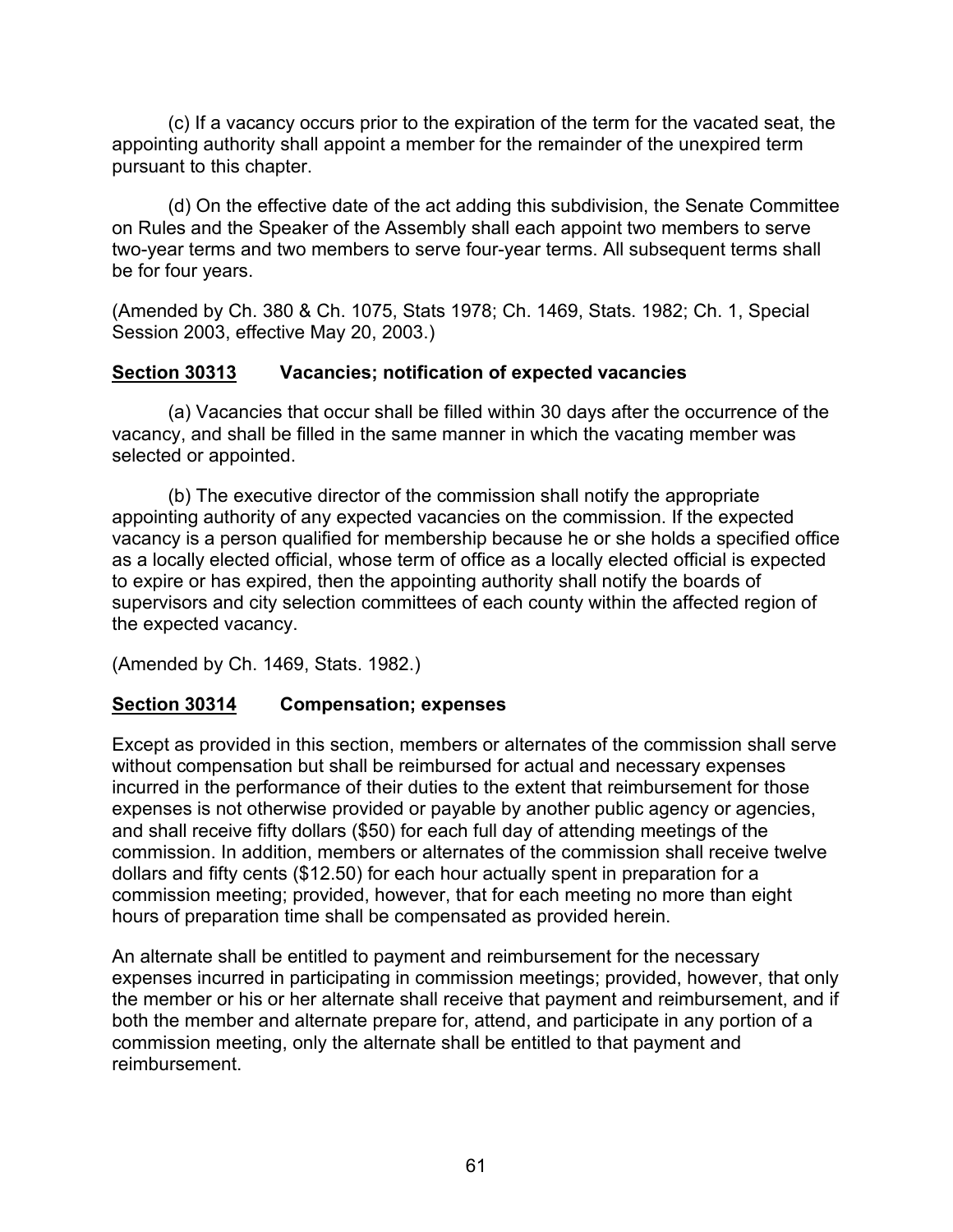For the purposes of this section, "full day of attending a meeting" means presence at, and participation in, not less than 60 percent of the total meeting time of the commission during any particular 24-hour period.

(Amended by Ch. 1075, Stats. 1978; Ch. 462, Stats. 1986; Ch. 285, Stats. 1991.)

(**PLEASE NOTE:** In 1986, Section [11564.5](https://leginfo.legislature.ca.gov/faces/codes_displaySection.xhtml?lawCode=GOV§ionNum=11564.5.) was added to the Government Code to increase per diem rates for members of all boards, commissions, or committees to one hundred dollars (\$100) per day.)

### <span id="page-63-0"></span>**Section 30315 Meetings; quorum**

(a) The commission shall meet at least 11 times annually at a place convenient to the public. Each meeting shall occur not more than 45 working days after the previous meeting. All meetings of the commission shall be open to the public.

(b) A majority of the total appointed membership of the commission shall constitute a quorum. Any action taken by the commission under this division requires a majority vote of the members present at the meeting of the commission, with a quorum being present, unless otherwise specifically provided for in this division.

(Amended by Ch. 919, Stats. 1979; Ch. 1087, Stats. 1980; Ch. 43, Stats. 1982; Ch. 683, Stats. 2015; Ch. 597, 2016.)

# <span id="page-63-1"></span>**Section 30315.1 Findings; majority vote; quorum**

Adoption of findings for any action taken by the commission requires a majority vote of the members from the prevailing side present at the meeting of the commission, with at least three of the prevailing members present and voting.

(Added by Ch. 1469, Stats. 1982. Amended by Ch. 538, Stats. 2006.)

### <span id="page-63-2"></span>**Section 30315.5 Meeting Notices**

Notwithstanding any other law, the commission shall make the notice of any public meeting or hearing of the commission available in both English and Spanish, and may also make the notice available in any other language.

(Added by Ch. 866, Stats. 2014.)

### **Section 30316 Chairperson and vice chairperson**

The commission shall elect a chairperson and vice chairperson from among its members.

(Amended by Ch. 285, Stats. 1991.)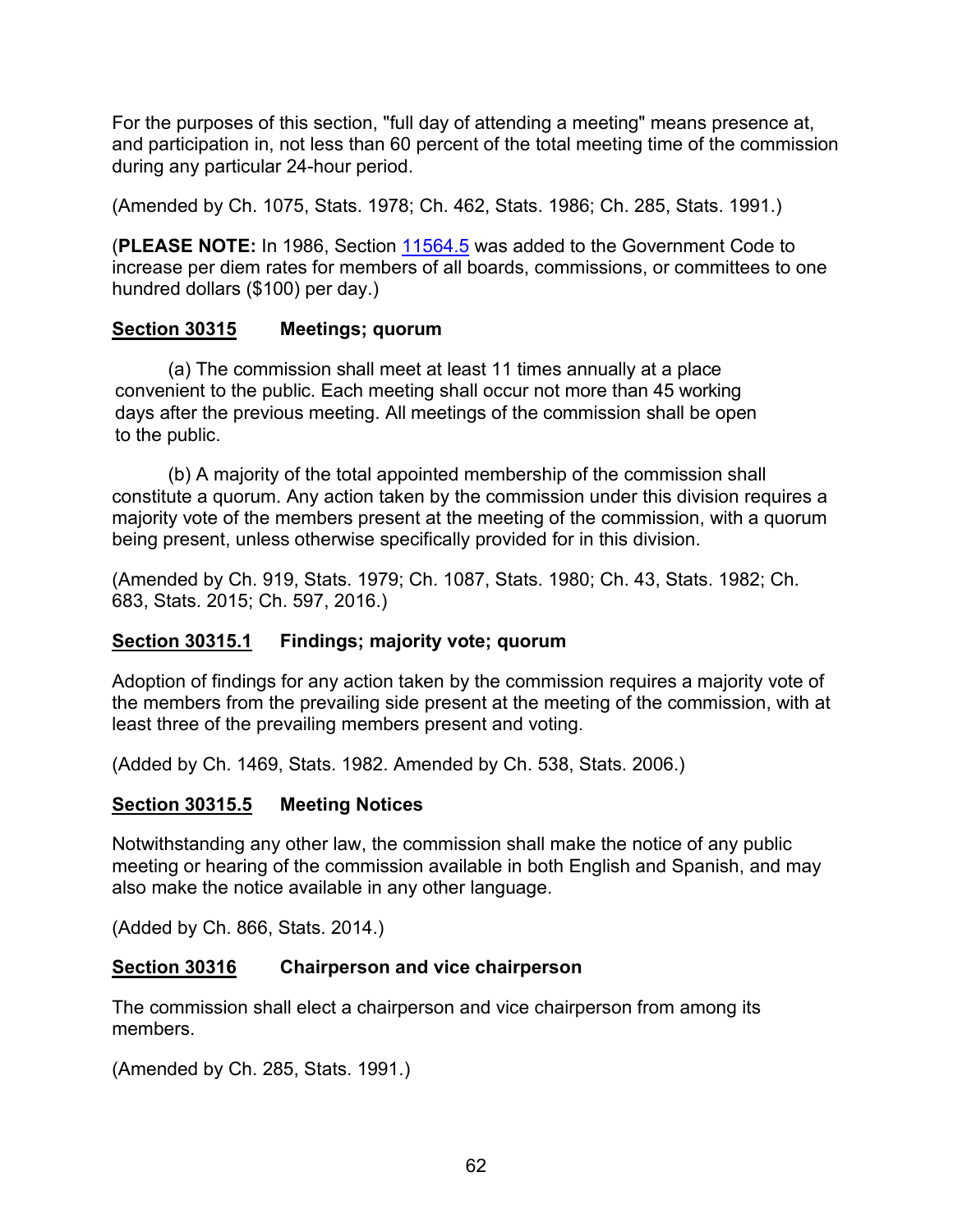### <span id="page-64-0"></span>**Section 30317 Headquarters; statewide powers; regional offices**

The headquarters of the commission shall be in a coastal county, but it may meet and may exercise any or all of its powers in any part of the state. The commission may maintain regional offices, if it finds that accessibility to, and participation by, the public will be better served or that the provisions of this division can be implemented more efficiently through the maintenance of those offices.

(Amended by Ch. 285, Stats. 1991.)

# <span id="page-64-1"></span>**Section 30318 Conflict of interest**

Nothing in this division shall preclude or prevent any member or employee of the commission who is also an employee of another public agency, a county supervisor or city councilperson, member of the Association of Bay Area Governments, member of the Association of Monterey Bay Area Governments, delegate to the Southern California Association of Governments, or member of the San Diego Comprehensive Planning Organization, and who has in that designated capacity voted or acted upon a particular matter, from voting or otherwise acting upon that matter as a member or employee of the commission. Nothing in this section shall exempt any such member or employee of the commission from any other provision of this article.

(Amended by Ch. 285, Stats. 1991.)

## <span id="page-64-2"></span>**Section 30319 Development permit application; disclosure of representatives; punishment**

Any person who applies to the commission for approval of a development permit shall provide the commission with the names and addresses of all persons who, for compensation, will be communicating with the commission or commission staff on the applicant's behalf or on behalf of the applicant's business partners. That disclosure shall be provided to the commission prior to any such communication. Failure to comply with that disclosure requirement is a misdemeanor and, upon conviction, the person shall be punished by a fine of five thousand dollars (\$5,000) or imprisonment in the county jail not exceeding six months, and, in addition, shall be subject to immediate denial of the permit.

(Added by Ch. 1114, Stats. 1992. Amended by Ch. 798, Stats. 1993.)

# <span id="page-64-3"></span>**Section 30319.5 Denial of permit; subsequent applications; time**

An applicant whose permit is denied due to his or her failure to comply with Section [30319](#page-64-2) may not apply to the commission for approval of an identical or similar project for two years from the date of the permit denial.

(Added by Ch. 1114, Stats. 1992.)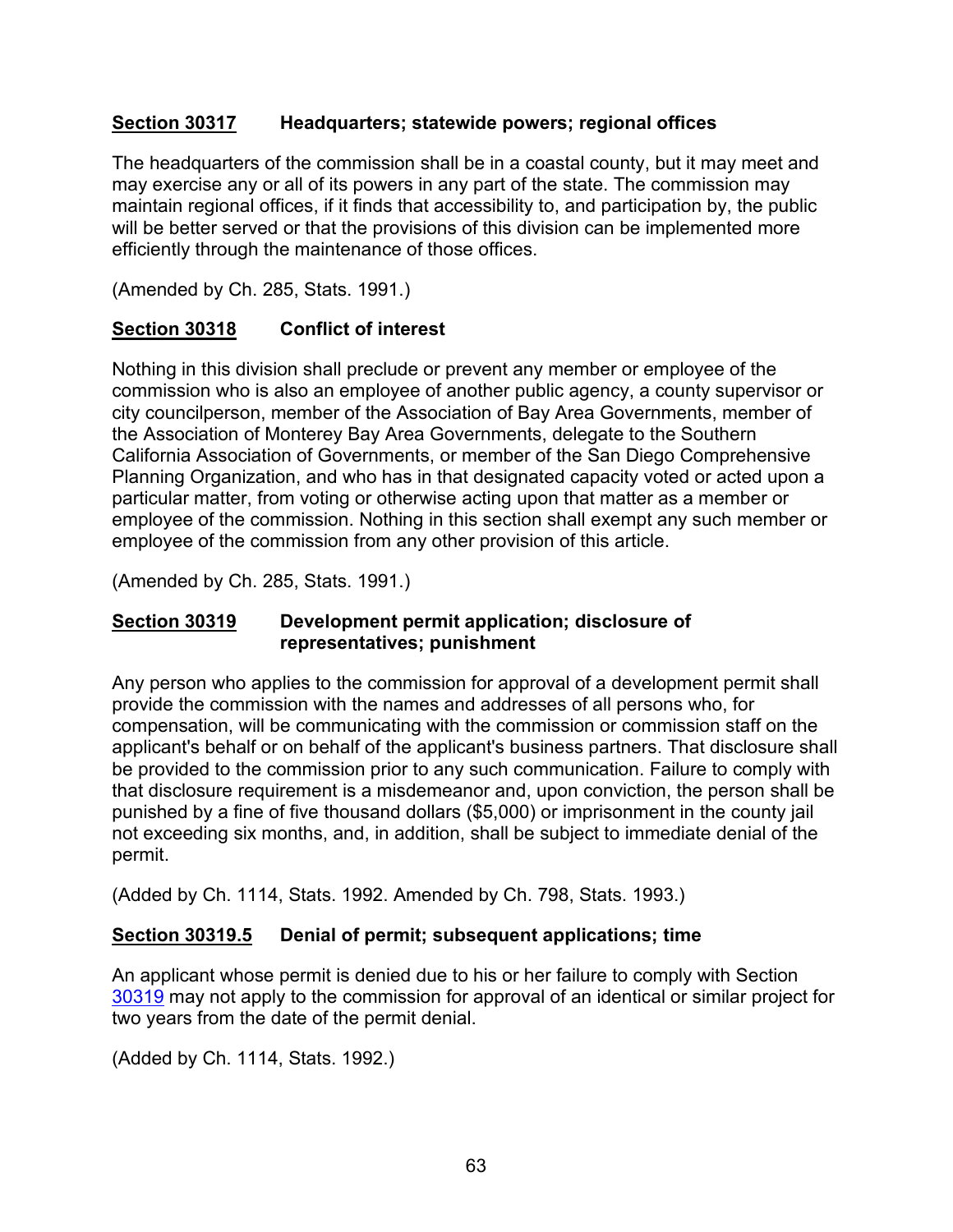### **ARTICLE 2.5 FAIRNESS AND DUE PROCESS**

# <span id="page-65-0"></span>**Section 30320 Findings and declarations**

(a) The people of California find and declare that the duties, responsibilities, and quasi-judicial actions of the commission are sensitive and extremely important for the well-being of current and future generations and that the public interest and principles of fundamental fairness and due process of law require that the commission conduct its affairs in an open, objective, and impartial manner free of undue influence and the abuse of power and authority. It is further found that, to be effective, California's coastal protection program requires public awareness, understanding, support, participation, and confidence in the commission and its practices and procedures. Accordingly, this article is necessary to preserve the public's welfare and the integrity of, and to maintain the public's trust in, the commission and the implementation of this division.

(b) The people of California further find that in a democracy, due process, fairness, and the responsible exercise of authority are all essential elements of good government which require that the public's business be conducted in public meetings, with limited exceptions for sensitive personnel matters and litigation, and on the official record. Reasonable restrictions are necessary and proper to prevent future abuses and misuse of governmental power so long as all members of the public are given adequate opportunities to present their views and opinions to the commission through written or oral communications on the official record either before or during the public hearing on any matter before the commission.

(Added by Ch. 1114, Stats. 1992.)

# <span id="page-65-1"></span>**Section 30321 Jurisdiction of commission**

For purposes of this article, "a matter within the commission's jurisdiction" means any permit action, federal consistency review, appeal, local coastal program, port master plan, public works plan, long-range development plan, categorical or other exclusions from coastal development permit requirements, or any other quasi-judicial matter requiring commission action, for which an application has been submitted to the commission.

(Added by Ch. 1114, Stats. 1992.)

# <span id="page-65-2"></span>**Section 30322 Ex parte communications**

(a) For purposes of this article, except as provided in subdivision (b), an "ex parte communication" is any oral or written communication between a member of the commission and an interested person, about a matter within the commission's jurisdiction, which does not occur in a public hearing, workshop, or other official proceeding, or on the official record of the proceeding on the matter.

(b) The following communications are not ex parte communications: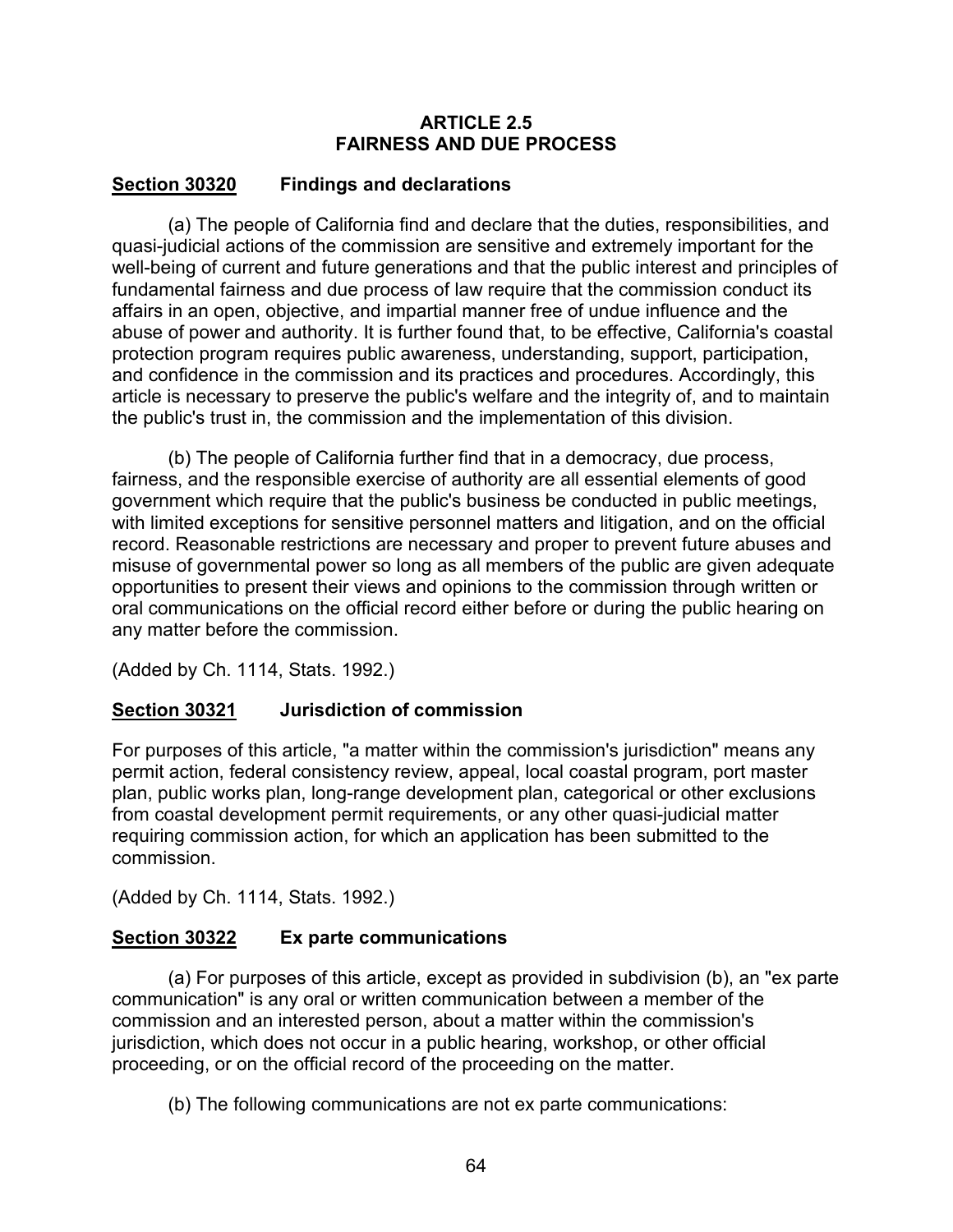(1) Any communication between a staff member acting in his or her official capacity and any commission member or interested person.

(2) Any communication limited entirely to procedural issues, including, but not limited to, the hearing schedule, location, format, or filing date.

(3) Any communication which takes place on the record during an official proceeding of a state, regional, or local agency that involves a member of the commission who also serves as an official of that agency.

(4) Any communication between a member of the commission, with regard to any action of another state agency or of a regional or local agency of which the member is an official, and any other official or employee of that agency, including any person who is acting as an attorney for the agency.

(5) Any communication between a nonvoting commission member and a staff member of a state agency where both the commission member and the staff member are acting in an official capacity.

(6) Any communication to a nonvoting commission member relating to an action pending before the commission, where the nonvoting commission member does not participate in that action, either through written or verbal communication, on or off the record, with other members of the commission.

(Added by Ch. 1114, Stats. 1992. Amended by Ch. 798, Stats. 1993.)

### <span id="page-66-0"></span>**Section 30323 Interested persons**

For purposes of this article, an "interested person" is any of the following:

(a) Any applicant, an agent or an employee of the applicant, or a person receiving consideration for representing the applicant, or a participant in the proceeding on any matter before the commission.

(b) Any person with a financial interest, as described in [Article 1 \(commencing](https://leginfo.legislature.ca.gov/faces/codes_displayText.xhtml?lawCode=GOV&division=&title=9.&part=&chapter=7.&article=1.)  [with Section 87100\) of Chapter 7 of Title 9 of the Government Code,](https://leginfo.legislature.ca.gov/faces/codes_displayText.xhtml?lawCode=GOV&division=&title=9.&part=&chapter=7.&article=1.) in a matter before the commission, or an agent or employee of the person with a financial interest, or a person receiving consideration for representing the person with a financial interest.

(c) A representative acting on behalf of any civic, environmental, neighborhood, business, labor, trade, or similar organization who intends to influence the decision of a commission member on a matter before the commission.

(Added by Ch. 1114, Stats. 1992.)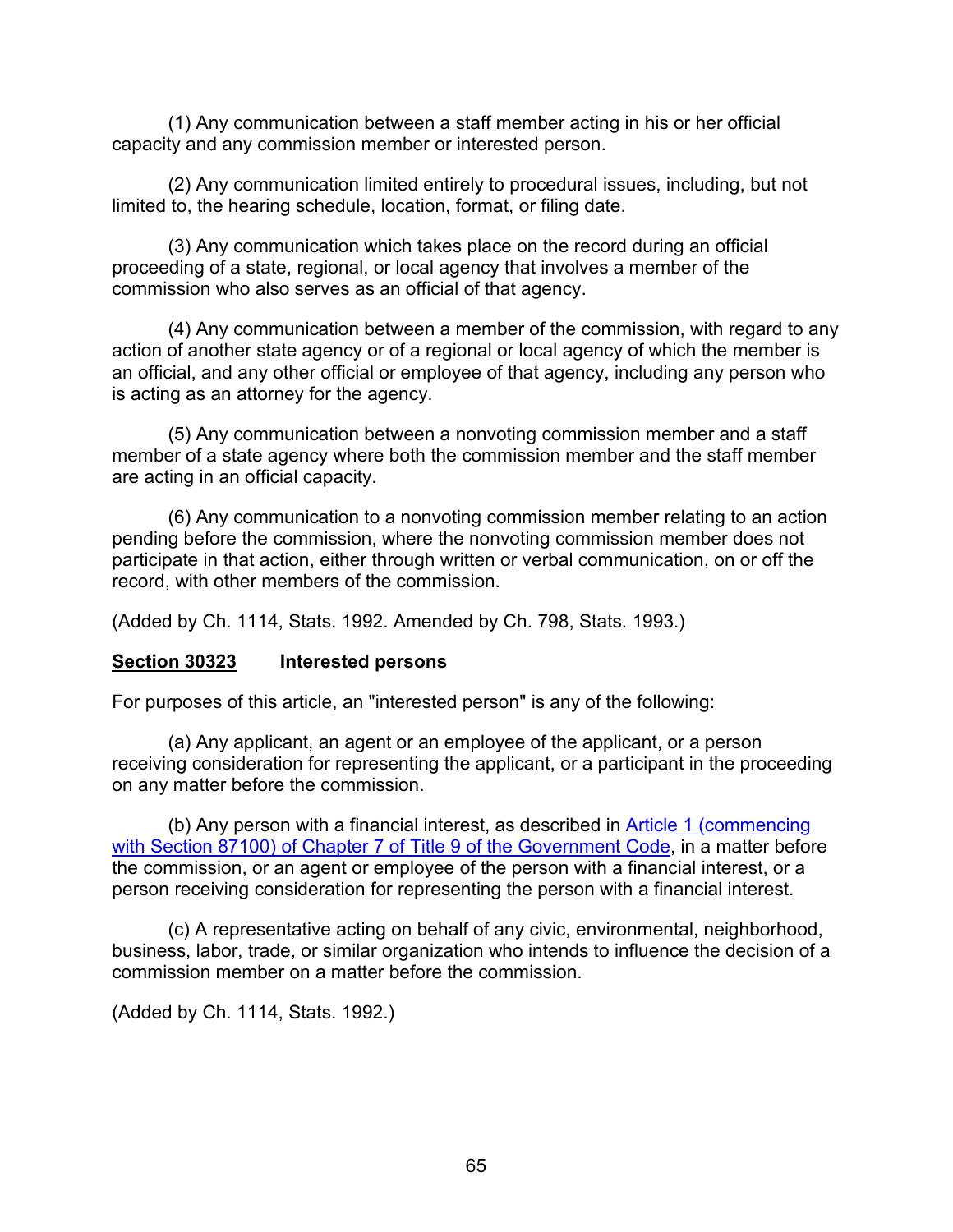#### <span id="page-67-0"></span>**Section 30324 Ex parte communications; disclosure; form**

(a) No commission member, nor any interested person, shall conduct an ex parte communication unless the commission member fully discloses and makes public the ex parte communication by providing a full report of the communication to the executive director within seven days after the communication or, if the communication occurs within seven days of the next commission hearing, to the commission on the record of the proceeding at that hearing.

(b) (1) The commission shall adopt standard disclosure forms for reporting ex parte communications which shall include, but not be limited to, all of the following information:

(A) The date, time and location of the communication.

(B) (i) The identity of the person or persons initiating and the person or persons receiving the communication.

(ii) The identity of the person on whose behalf the communication was made.

(iii) The identity of all persons present during the communication.

(C) A complete, comprehensive description of the content of the ex parte communication, including a complete set of all text and graphic material that was part of the communication.

(2) The executive director shall place in the public record any report of an ex parte communication.

(c) Communications shall cease to be ex parte communications when fully disclosed and placed in the commission's official record.

(Added by Ch. 1114, Stats. 1992. Amended by Ch. 798, Stats. 1993; Ch. 125, Stats. 2014.)

### <span id="page-67-1"></span>**Section 30325 Commission proceedings; testimony; written comments**

Nothing in this article prohibits any person or any interested person from testifying at a commission hearing, workshop, or other official proceeding, or from submitting written comments for the record on a matter before the commission. Written comments shall be submitted by mail or delivered to a commission office, or may be delivered to the commission at the time and place of a scheduled hearing.

(Added by Ch. 1114, Stats. 1992.)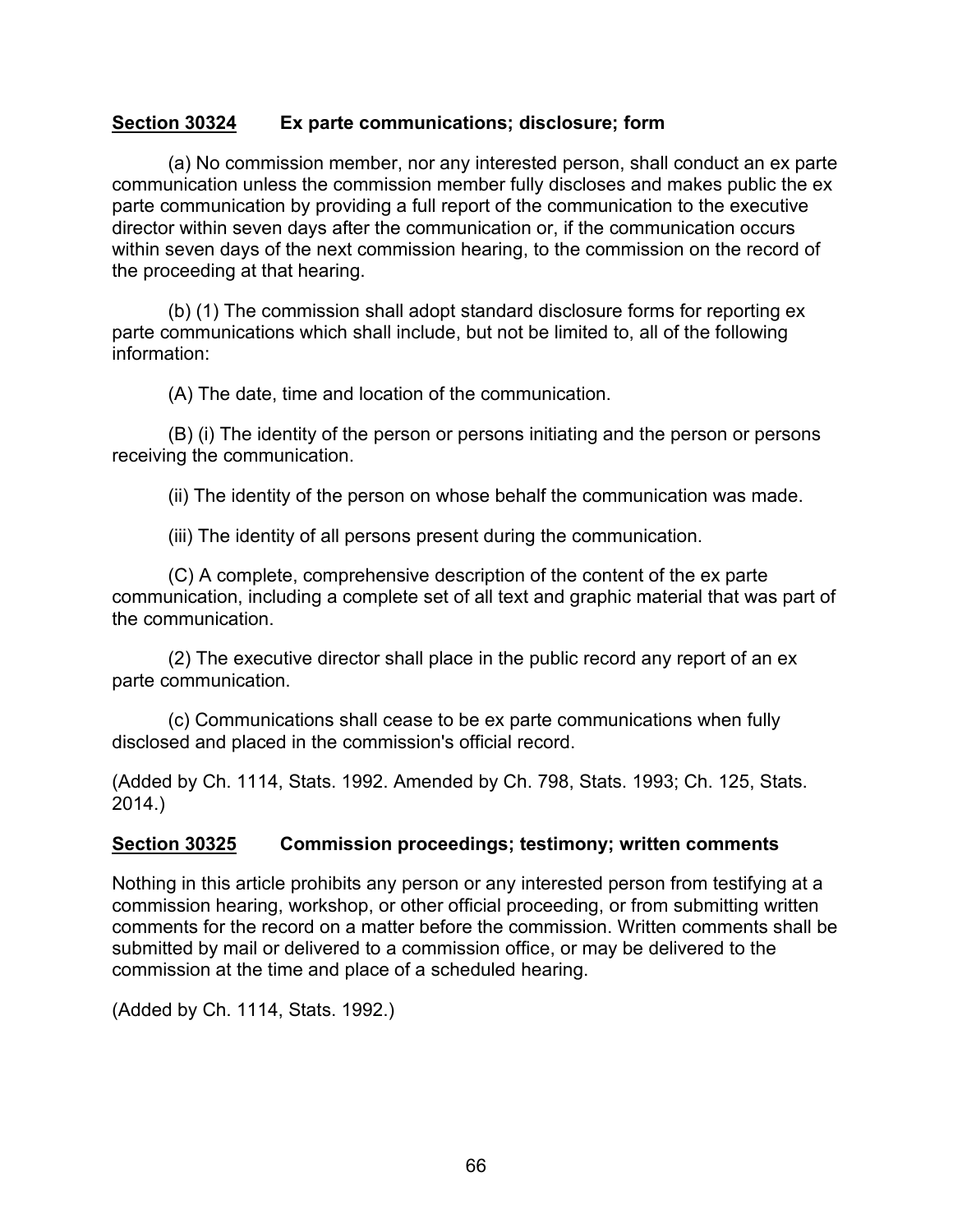## <span id="page-68-0"></span>**Section 30326 Commission workshops; requests**

Any person, including a commission member, may request the commission staff to conduct a workshop on any matter before the commission or on any subject that could be useful to the commission. When the executive director determines that a request is appropriate and feasible, a workshop shall be scheduled at an appropriate time and location.

(Added by Ch. 1114, Stats. 1992.)

#### <span id="page-68-1"></span>**Section 30327 Commission decision; influence; unreported ex parte communication; civil fine; attorneys' fees and costs**

(a) No Commission member or alternate shall make, participate in making, or any other way attempt to use his or her official position to influence a commission decision about which the member or alternate has knowingly had an ex parte communication that has not been reported pursuant to Section [30324.](#page-67-0)

(b) In addition to any other applicable penalty, including a civil fine imposed pursuant to Section [30824,](#page-178-0) a commission member who knowingly violates this section shall be subject to a civil fine, not to exceed seven thousand five hundred dollars (\$7,500). Notwithstanding any law to the contrary , the court may award attorney's fees and costs to the prevailing party.

(Added by Ch. 1114, Stats. 1992. Amended by Ch. 798, Stats. 1993.)

### <span id="page-68-2"></span>**Section 30327.5 Interested person; gift or gratuity**

(a) An interested person shall not give, convey, or make available gifts aggregating more than ten dollars (\$10) in a calendar month to a commissioner or a member of the commission's staff.

(b) A commissioner or member of the commission's staff shall not accept gifts aggregating more than ten dollars (\$10) in a calendar month from an interested person.

(c) For purposes of this section, "interested person" shall have the same meaning as the term is defined in Section [30323.](#page-66-0)

(d) For purposes of this section, "gift" means, except as provided in subdivision (e), a payment, as defined in [Section 82044 of the Government Code,](http://leginfo.legislature.ca.gov/faces/codes_displayText.xhtml?lawCode=GOV&division=&title=9.&part=&chapter=2.&article=) that confers a personal benefit on the recipient, to the extent that consideration of equal or greater value is not received and includes a rebate or discount in the price of anything of value unless the rebate or discount is made in the regular course of business to members of the public without regard to official status. A person, other than a defendant in a criminal action, who claims that a payment is not a gift by reason of receipt of consideration has the burden of proving that the consideration received is of equal or greater value.

(e) For purposes of this section, "gift" does not include any of the following: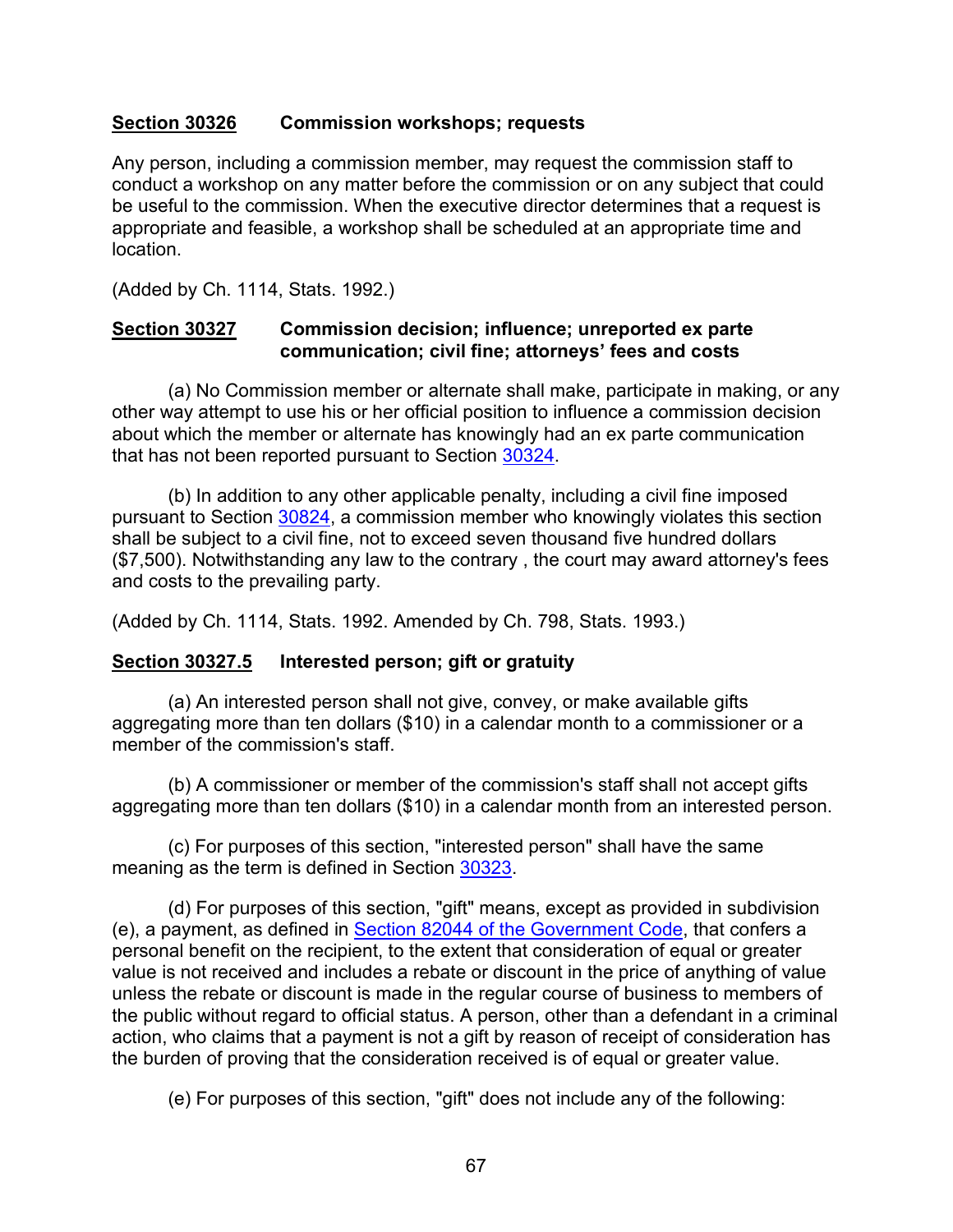(1) A gift that is not used and that, within 30 days after receipt, is either returned to the donor or delivered to a nonprofit entity exempt from taxation under [Section](http://www.findlaw.com/casecode/uscodes)  [501\(c\)\(3\) of the Internal Revenue Code](http://www.findlaw.com/casecode/uscodes) without being claimed as a charitable contribution for tax purposes.

(2) A gift from an individual's spouse, child, parent, grandparent, grandchild, brother, sister, parent-in-law, brother-in-law, sister-in-law, nephew, niece, aunt, uncle, or first cousin, or the spouse of one of those individuals. However, a gift from one of those people shall be considered a gift if the donor is acting as an agent or intermediary for a person not covered in this paragraph.

(3) A cost associated with the provision of evidentiary material provided to the commission and its staff.

(4) An educational or training activity that has received prior approval from the commission.

(5) A field trip or site inspection that is made available on equal terms and conditions to all commissioners and appropriate staff.

(6) A reception or purely social event that is not offered in connection with or is not intended to influence a decision or action of the commission and that is open to all commissioners, members of the staff, and members of the public and press.

<span id="page-69-1"></span>(Added by Ch. 663, Stats. 2007. Amended by Ch. 179, Stats. 2008.)

### <span id="page-69-0"></span>**Section 30327.6 Violations; civil fines and penalties**

(a) (1) Except as provided in paragraph (2), a person who for compensation attempts to influence or affect the outcome of a commission decision or action and who violates Section [30327.5](#page-68-2) may, in addition to any other applicable penalty, be barred from any activity seeking to influence or affect the outcome of a commission decision or action for a period of up to one year from the date of the finding of the violation. Each violation shall be grounds for the person being barred from any activity seeking to influence or affect a commission decision or action for an additional year from the date of conviction.

(2) This section does not prohibit an individual from representing himself or herself in seeking to influence or affect the outcome of a commission decision or action if that individual is acting solely on his or her own personal behalf and not on behalf of another person or entity.

(b) A person who violates Section [30327.5](#page-68-2) shall, in addition to any other applicable penalty, be subject to a civil fine not to exceed five hundred dollars (\$500) for each violation.

(Added by Ch. 663, Stats. 2007. Amended by Ch. 179, Stats. 2008.)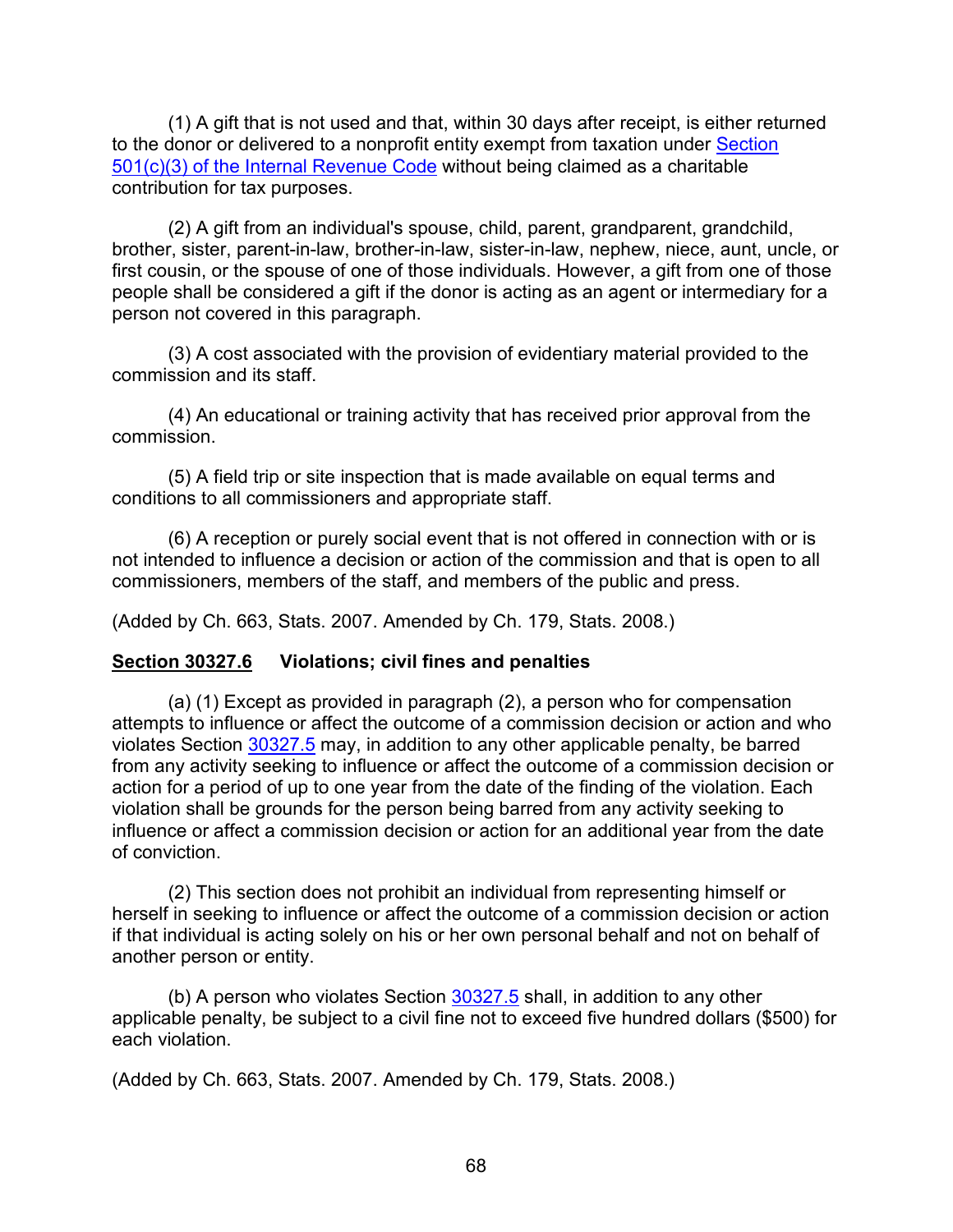## **Section 30328 Violations; remedies**

If a violation of this article occurs and a commission decision may have been affected by the violation, an aggrieved person, as described in Section [30801,](#page-167-0) may seek a writ of mandate from a court requiring the commission to revoke its action and rehear the matter.

(Added by Ch. 1114, Stats, 1992.)

## <span id="page-70-0"></span>**Section 30329 Applicable law**

Notwithstanding Section [11425.10 of the Government Code,](http://leginfo.legislature.ca.gov/faces/codes_displayText.xhtml?lawCode=GOV&division=3.&title=2.&part=1.&chapter=4.5.&article=6.) the ex parte communications provisions of the [Administrative Procedure Act \(Article 7 \(commencing](http://leginfo.legislature.ca.gov/faces/codes_displayText.xhtml?lawCode=GOV&division=3.&title=2.&part=1.&chapter=4.5.&article=7.)  [with Section 11430.10\) of Chapter 4.5 of Part 1 of Division 3 of Title 2 of the](http://leginfo.legislature.ca.gov/faces/codes_displayText.xhtml?lawCode=GOV&division=3.&title=2.&part=1.&chapter=4.5.&article=7.)  [Government Code\)](http://leginfo.legislature.ca.gov/faces/codes_displayText.xhtml?lawCode=GOV&division=3.&title=2.&part=1.&chapter=4.5.&article=7.) do not apply to proceedings of the California Coastal Commission under this division.

(Added by Ch. 938, Stats, 1995.)

# **ARTICLE 3 POWERS AND DUTIES**

### <span id="page-70-1"></span>**Section 30330 Responsibility for implementation; coastal zone planning and management agency; certificates of conformity; San Francisco Bay Conservation and Development Commission**

The commission, unless specifically otherwise provided, shall have the primary responsibility for the implementation of the provisions of this division and is designated as the state coastal zone planning and management agency for any and all purposes, and may exercise any and all powers set forth in the [Federal Coastal Zone](http://www.law.cornell.edu/uscode/)  [Management Act of 1972 \(16 U.S.C. 1451, et seq.\)](http://www.law.cornell.edu/uscode/) or any amendment thereto or any other federal act heretofore or hereafter enacted that relates to the planning or management of the coastal zone.

In addition to any other authority, the commission may, except for a facility defined in Section [25110,](http://leginfo.legislature.ca.gov/faces/codes_displayText.xhtml?lawCode=PRC&division=15.&title=&part=&chapter=2.&article=) grant or issue any certificate or statement required pursuant to any such federal law that an activity of any person, including any local, state, or federal agency, is in conformity with the provisions of this division. With respect to any project outside the coastal zone that may have a substantial effect on the resources within the jurisdiction of the San Francisco Bay Conservation and Development Commission, established pursuant to [Title 7.2 \(commencing with Section 66600\) of the Government Code,](http://leginfo.legislature.ca.gov/faces/codes_displayexpandedbranch.xhtml?tocCode=GOV&division=&title=7.2.&part=&chapter=&article=) and for which any certification is required pursuant to the [Federal Coastal Zone](http://www.law.cornell.edu/uscode/)  [Management Act of 1972 \(16 U.S.C. 1451, et seq.\),](http://www.law.cornell.edu/uscode/) such certification shall be issued by the Bay Conservation and Development Commission; provided however, the commission may review and submit comments for any such project which affects resources within the coastal zone.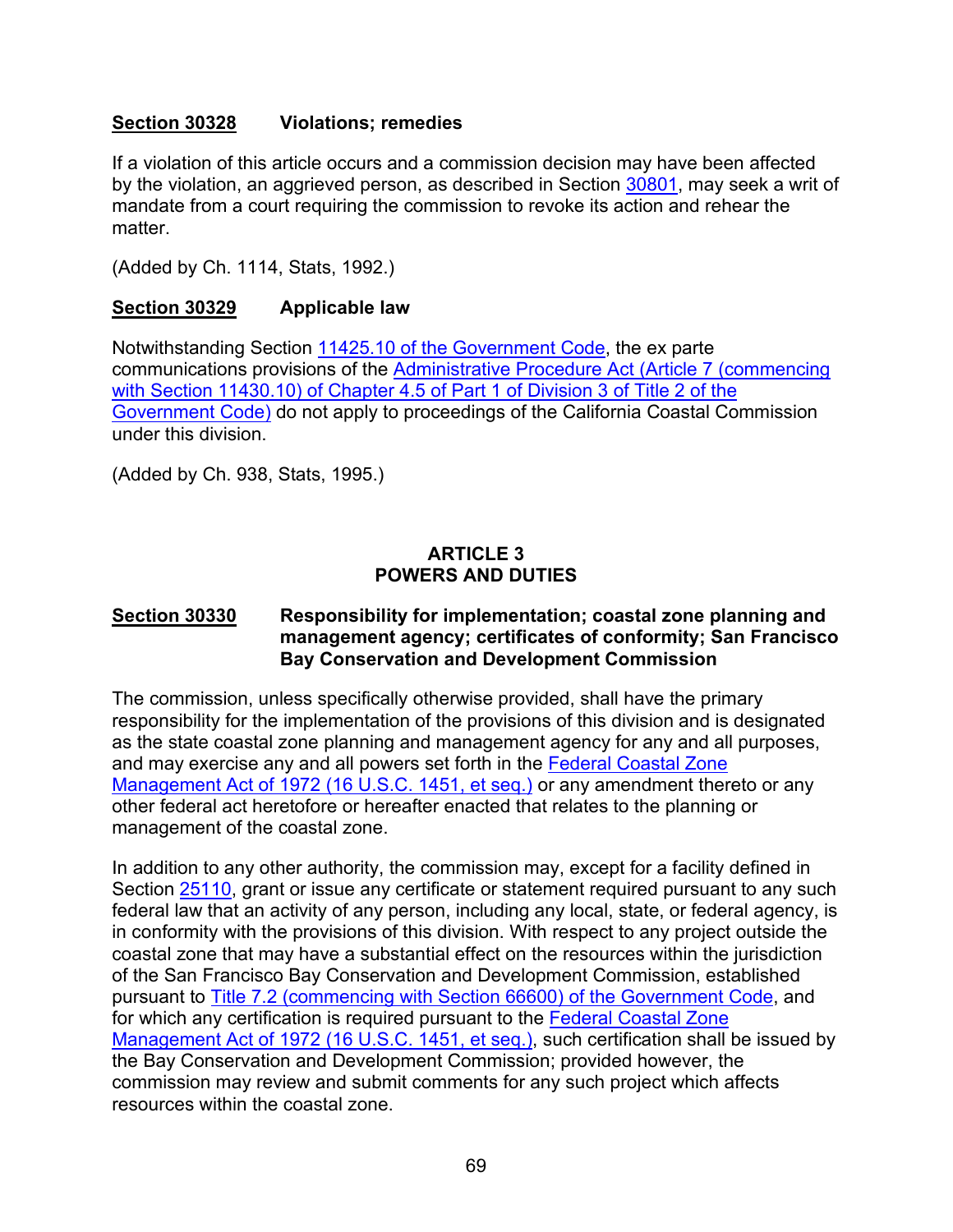## <span id="page-71-0"></span>**Section 30331 Successor to California coastal zone conservation commission and regional commissions**

The commission is designated the successor in interest to all remaining obligations, powers, duties, responsibilities, benefits, and interests of any sort of the California Coastal Zone Conservation Commission and of the six regional coastal zone conservation commissions established by the California Coastal Zone Conservation Act of 1972 (commencing with Section 27000).

# <span id="page-71-1"></span>**Section 30333 Rules and regulations**

(a) Except as provided in [Section 18930 of the Health and Safety Code,](http://leginfo.legislature.ca.gov/faces/codesTOCSelected.xhtml?tocCode=HSC&tocTitle=+Health+and+Safety+Code+-+HSC) the commission may adopt or amend, by vote of a majority of the appointed membership of the commission, rules and regulations to carry out the purposes and provisions of this division, and to govern procedures of the commission.

(b) Except as provided in [Section 18930 of the Health and Safety Code](http://leginfo.legislature.ca.gov/faces/codesTOCSelected.xhtml?tocCode=HSC&tocTitle=+Health+and+Safety+Code+-+HSC) and paragraph (3) of subdivision (a) of Section [30620,](#page-147-0) these rules and regulations shall be adopted in accordance with the provisions of [Chapter 3.5 \(commencing with Section](http://leginfo.legislature.ca.gov/faces/codes_displayexpandedbranch.xhtml?tocCode=GOV&division=&title=2.&part=&chapter=&article=)  [11340\) of Part 1 of Division 3 of Title 2 of the Government Code.](http://leginfo.legislature.ca.gov/faces/codes_displayexpandedbranch.xhtml?tocCode=GOV&division=&title=2.&part=&chapter=&article=) These rules and regulations shall be consistent with this division and other applicable law.

(Amended by Ch. 1152, Stats. 1979; Ch. 1173, Stats. 1981; Ch. 43, Stats. 1982; Ch. 472, Stats. 2013.)

# <span id="page-71-2"></span>**Section 30333.1 Review of regulations and procedures**

The commission shall periodically review its regulations and procedures and determine what revisions, if any, are necessary and appropriate to simplify and expedite the review of any matter that is before the commission for action pursuant to this division. The commission shall implement, within 60 days of the review any such revisions it determines to be appropriate, so that its regulations and procedures may continue to be as simple and expeditious as practicable.

(Added by Ch. 919, Stats. 1979. Amended by Ch. 285, Stats. 1991; Ch. 294, Stats. 2006.)

# <span id="page-71-3"></span>**Section 30333.2 Restrictions on adoption of building standards; duration of existing standards**

Notwithstanding any other provision of law and except as provided in the State Building Standards Law, Part 2.5 (commencing with Section 18900) of Division 13 of the Health and Safety Code, the commission shall not adopt nor publish a building standard as defined in [Section 18909 of the Health and Safety Code](http://leginfo.legislature.ca.gov/faces/codesTOCSelected.xhtml?tocCode=HSC&tocTitle=+Health+and+Safety+Code+-+HSC) unless the provisions of Sections [18930,](https://leginfo.legislature.ca.gov/faces/codes_displaySection.xhtml?sectionNum=18930.&nodeTreePath=21.8.3&lawCode=HSC) [18933,](https://leginfo.legislature.ca.gov/faces/codes_displaySection.xhtml?sectionNum=18933.&nodeTreePath=21.8.3&lawCode=HSC) [18938,](https://leginfo.legislature.ca.gov/faces/codes_displaySection.xhtml?sectionNum=18938.&lawCode=HSC) [18940,](https://leginfo.legislature.ca.gov/faces/codes_displaySection.xhtml?sectionNum=18940.&nodeTreePath=21.8.4&lawCode=HSC) [18943,](https://leginfo.legislature.ca.gov/faces/codes_displaySection.xhtml?sectionNum=18943.&nodeTreePath=21.8.4&lawCode=HSC) [18944,](https://leginfo.legislature.ca.gov/faces/codes_displaySection.xhtml?sectionNum=18944.&nodeTreePath=21.8.4&lawCode=HSC) and [18945](https://leginfo.legislature.ca.gov/faces/codes_displaySection.xhtml?sectionNum=18945.&lawCode=HSC#:%7E:text=(a)%20Any%20person%20adversely%20affected,for%20resolution%20to%20the%20commission.) of the Health and Safety Code are expressly excepted in the statute under which the authority to adopt rules, regulations, or orders is delegated. A building standard adopted in violation of this section shall have no force or effect. A building standard expressly required by a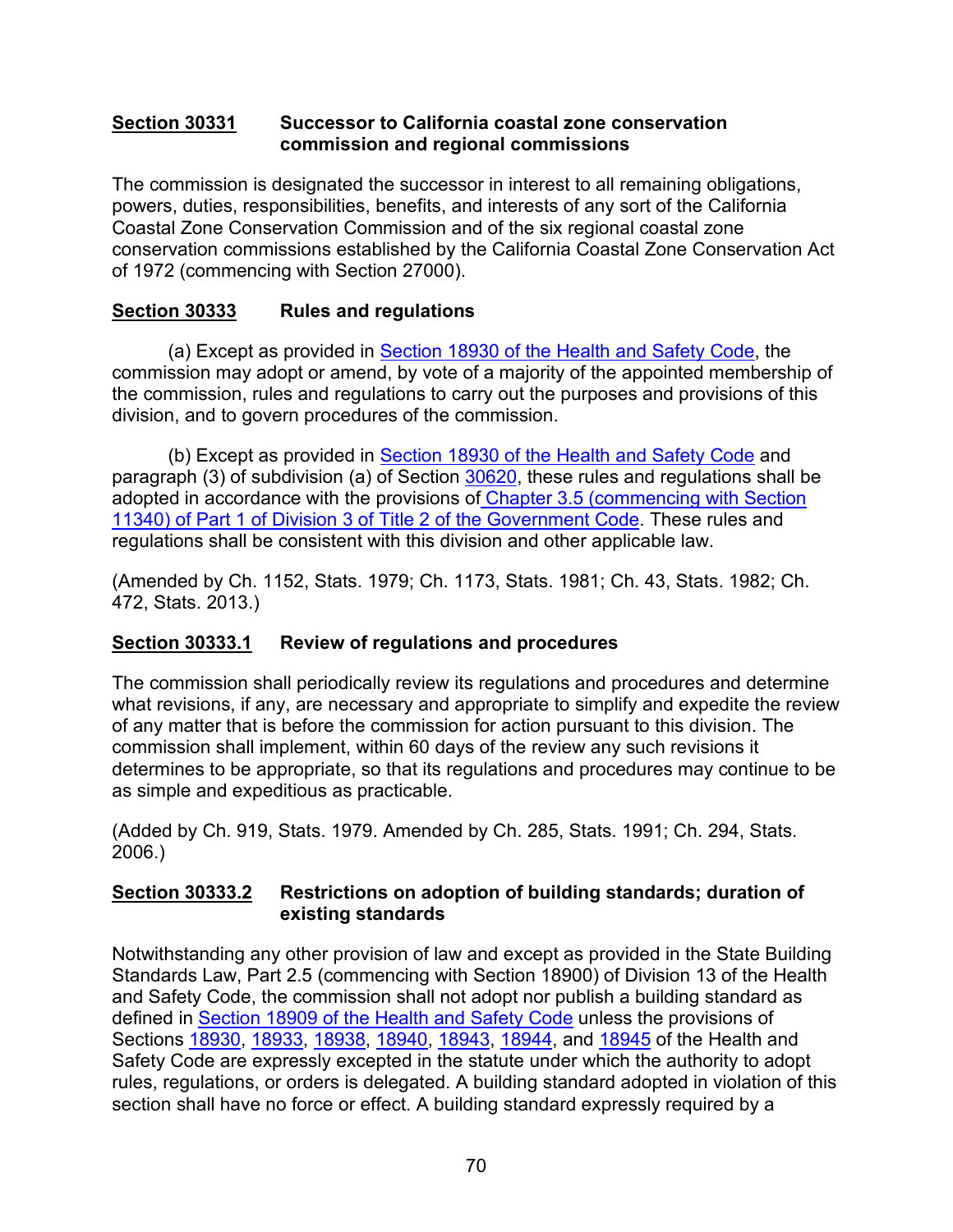provision of federal law, specifically requiring that building standard, shall be adopted and published in the State Building Standards Code within the time required by federal law.

(Added by Ch. 1152, Stats. 1979. Amended by Ch. 285. Stats. 1991, Ch. 294, Stats. 2006.)

**Section 30333.5** (Repealed by Ch. 1173, Stats. 1981.)

### <span id="page-72-0"></span>**Section 30334 Powers**

The commission may do the following:

(a) Contract for any private professional or governmental services, if the work or services cannot be satisfactorily performed by its employees.

(b) Sue and be sued. The Attorney General shall represent the commission in any litigation or proceeding before any court, board, or agency of the state or federal government.

(Amended by Ch. 285, Stats. 1991.)

# **Section 30334.5 Application for and acceptance of grants and contributions**

In addition to the authority granted by Section [30334](#page-72-0) the commission may apply for and accept grants, appropriations, and contributions in any form.

# **Section 30335 Executive director; employees**

The commission shall appoint an executive director who shall be exempt from civil service and shall serve at the pleasure of his or her appointing power. The commission shall prescribe the duties and salaries of the executive director, and, consistent with applicable civil service laws, shall appoint and discharge any officer, house staff counsel, or employee of the commission as it deems necessary to carry out the provisions of this division.

(Amended by Ch. 1173, Stats. 1981.)

# **Section 30335.1 Employees to give procedural assistance**

The commission shall provide for appropriate employees on the staff of the commission to assist applicants and other interested parties in connection with matters which are before the commission for action. The assistance rendered by those employees shall be limited to matters of procedure and shall not extend to advice on substantive issues arising out of the provisions of this division, such as advice on the manner in which a proposed development might be made consistent with the policies specified in Chapter 3 (commencing with Section [30200\)](#page-38-0).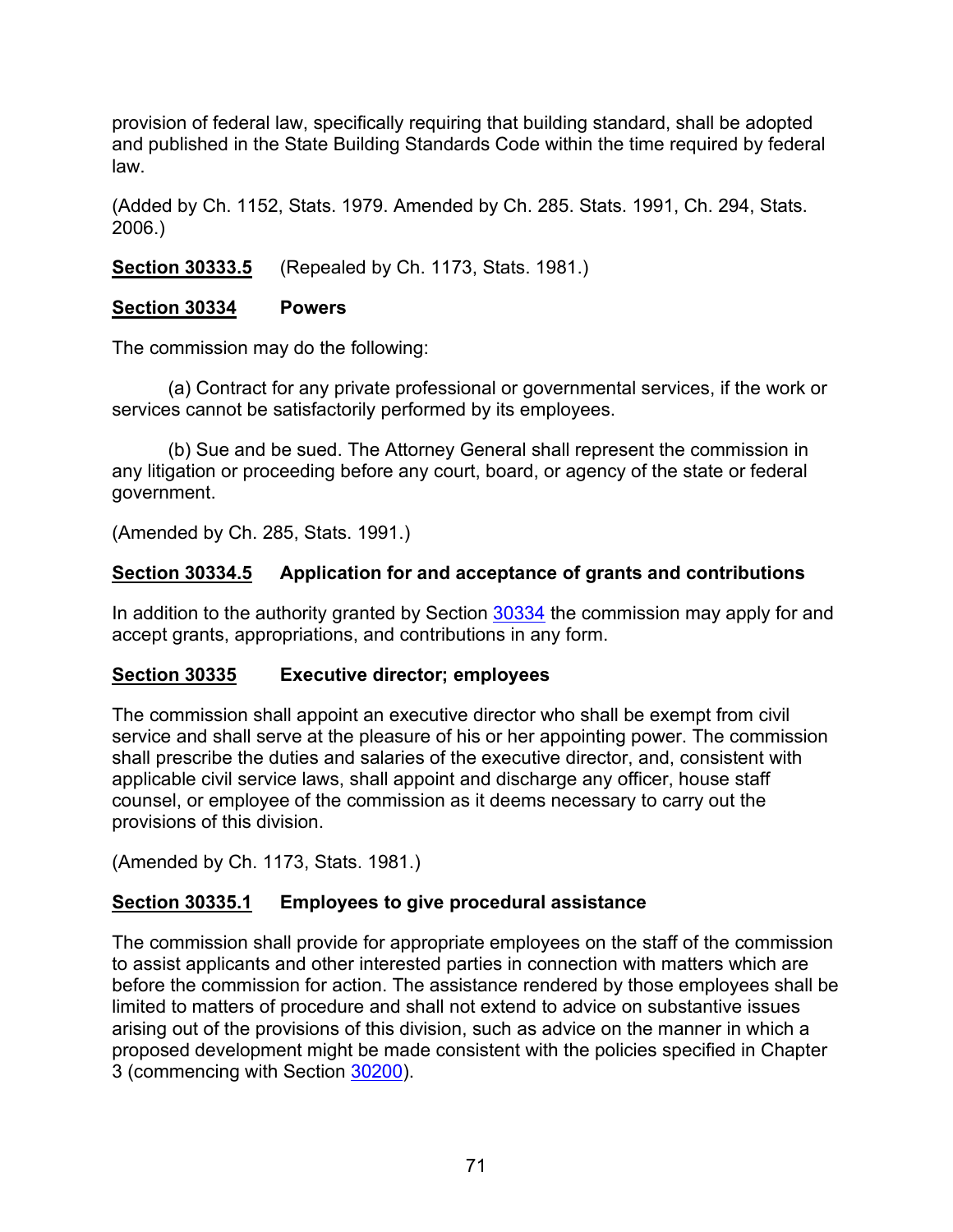(Added by Ch. 919, Stats. 1979. Amended by Ch. 285, Stats. 1991.)

### **Section 30335.5 Scientific panels; establishment to give technical advice and recommendations to commission**

(a) The commission shall, if it determines that it has sufficient resources, establish one or more scientific panels to review technical documents and reports and to give advice and make recommendations to the commission prior to making decisions requiring scientific expertise and analysis not available to the commission through its staff resources. It is the intent of the Legislature that the commission base any such technical decisions on scientific expertise and advice. The panel or panels may be composed of, but not limited to, persons with expertise and training in marine biology, fisheries, geology, coastal geomorphology, geographic information systems, water quality, hydrology, ocean and coastal engineering, economics, and social sciences.

(b) Members of a panel, while performing duties required by this division or by the commission, shall be entitled to the same rights and immunities granted public employees by [Article 3 \(commencing with Section 820\) of Chapter 1 of Part 2 of](http://leginfo.legislature.ca.gov/faces/codesTOCSelected.xhtml?tocCode=GOV&tocTitle=+Government+Code+-+GOV)  [Division 3.6 of Title 1 of the Government Code.](http://leginfo.legislature.ca.gov/faces/codesTOCSelected.xhtml?tocCode=GOV&tocTitle=+Government+Code+-+GOV) Those rights and immunities shall attach to the member as of the date of appointment of the person to the panel.

(c) The commission is encouraged to seek funding from any appropriate public or private source, and may apply for and expend any grant or endowment funds, for the purposes of this section. Any funding made available to the commission for these purposes shall be reported to the fiscal committee of each house of the Legislature at the time the commission's budget is being formally reviewed.

(d) The commission is encouraged to utilize innovative techniques to increase effective communication between the commission and the scientific community, including the use of existing grant programs and volunteers, in order to improve and strengthen the technical basis of its planning and regulatory decisions.

(Added by Ch. 965, Stats. 1992.)

# **Section 30336 Planning and regulatory assistance to local governments**

The commission shall, to the maximum extent feasible, assist local governments in exercising the planning and regulatory powers and responsibilities provided for by this division where the local government elects to exercise those powers and responsibilities and requests assistance from the commission, and shall cooperate with and assist other public agencies in carrying out this division. Similarly, every public agency, including regional and state agencies and local governments, shall cooperate with the commission and shall, to the extent their resources permit, provide any advice, assistance, or information the commission may require to perform its duties and to more effectively exercise its authority.

(Amended by Ch. 285, Stats. 1991.)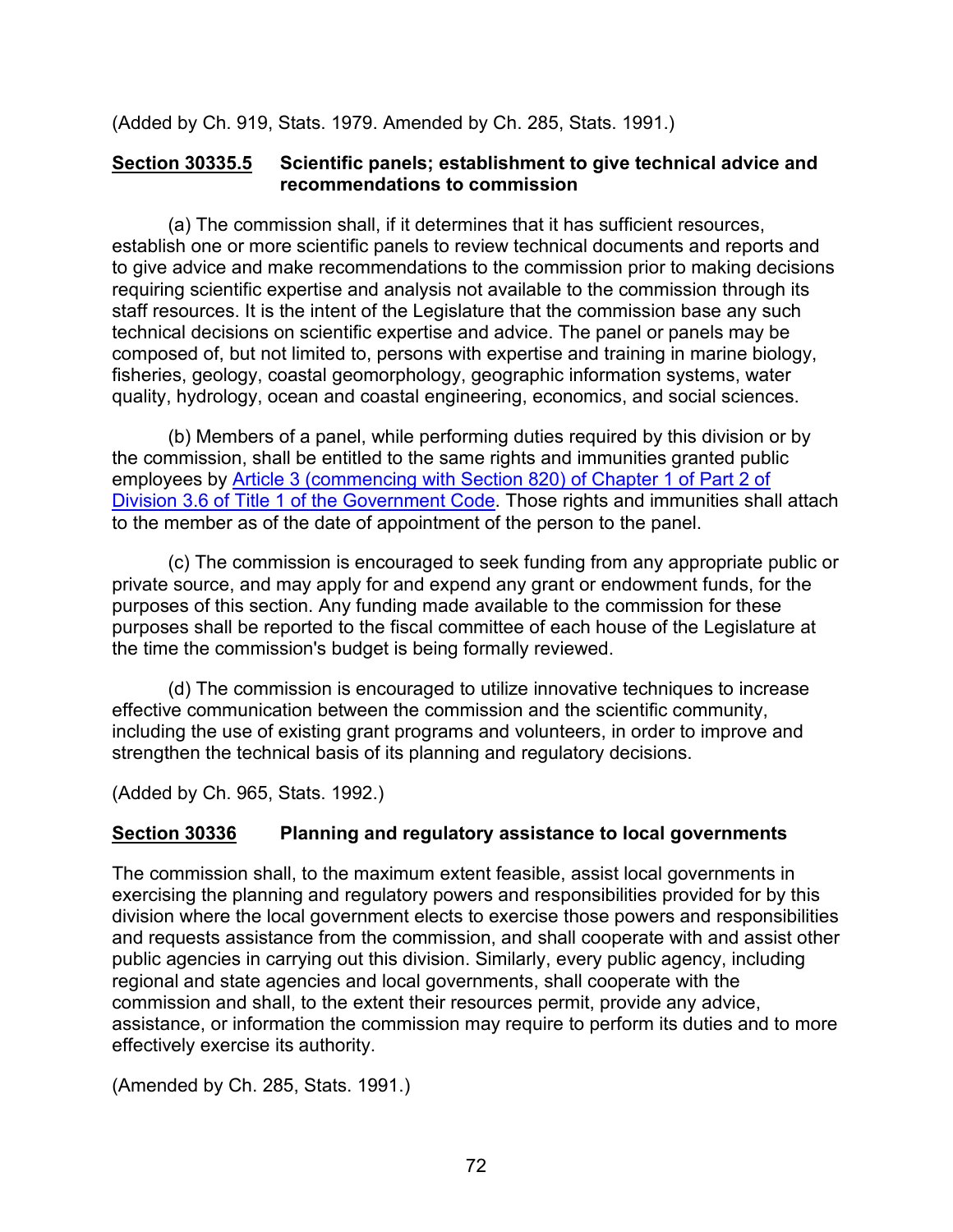#### **Section 30337 Joint development permit application system; hearing procedures**

The commission shall, where feasible, and in cooperation with the affected agency, establish a joint development permit application system and public hearing procedures with permit issuing agencies.

# **Section 30338 Regulations for timing of review of proposed treatment works**

By May 1, 1977, the commission, after full consultation with the State Water Resources Control Board, shall adopt regulations for the timing of its review of proposed treatment works pursuant to the provisions of subdivision (c) of Section [30412.](#page-86-0)

# **Section 30339 Duties, generally**

The commission shall:

(a) Ensure full and adequate participation by all interested groups and the public at large in the commission's work program.

(b) Ensure that timely and complete notice of commission meetings and public hearings is disseminated to all interested groups and the public at large.

(c) Advise all interested groups and the public at large as to effective ways of participating in commission proceedings.

(d) Recommend to any local government preparing or implementing a local coastal program and to any state agency that is carrying out duties or responsibilities pursuant to this division, additional measures to assure open consideration and more effective public participation in its programs or activities.

(Amended by Ch. 714, Stats. 1981; Ch. 285, Stats. 1991.)

# **Section 30340 Management and budgeting of funds**

The commission shall manage and budget any funds that may be appropriated, allocated, granted, or in any other way made available to the commission for expenditure.

(Amended by Ch. 285, Stats. 1991; Ch. 589, Stats. 1993.)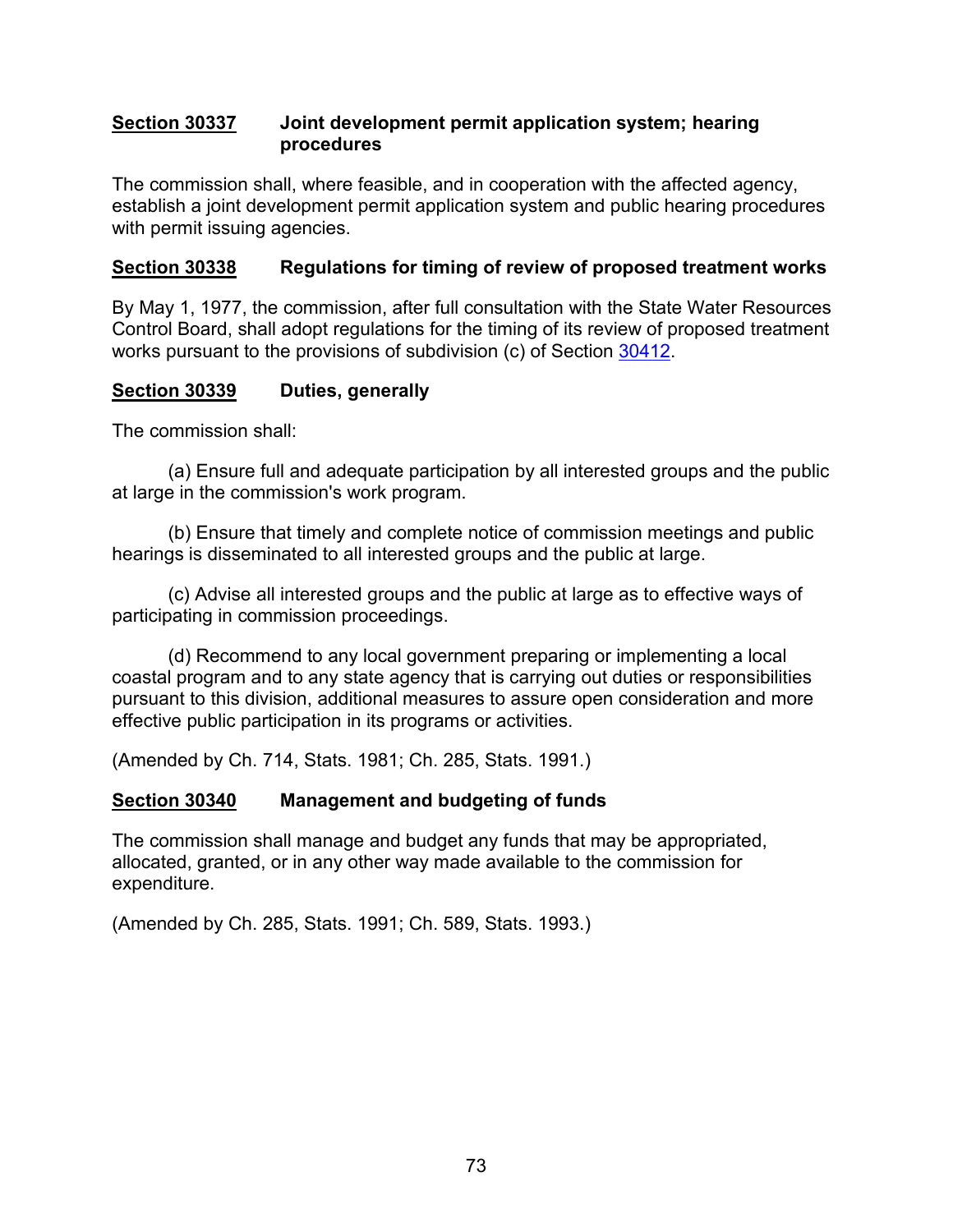#### <span id="page-75-0"></span>**Section 30340.5 Local coastal programs; use of federal funds; reimbursement of local governments; claims; forms; review**

(a) It is the policy of the state that no less than 50 percent of funds received by the state from the federal government pursuant to the [Federal Coastal Zone](http://www.law.cornell.edu/uscode/)  Management Act [of 1972 \(16 U.S.C. Sec.](http://www.law.cornell.edu/uscode/) 1451, et seq.), shall be used for the preparation, review, approval, certification, and implementation of local coastal programs.

(b) A local government subject to this division may claim reimbursement of costs incurred as a direct result of the operation of or any requirement promulgated pursuant to this division. Notwithstanding any other provision of law, a claim for reimbursement of mandated costs directly attributable to the operation of this division shall only be submitted, reviewed and approved in the manner set forth in this section.

(c) A claim pursuant to this section shall be submitted to the executive director of the commission no later than September 30. The executive director shall review the claim in accordance with this section and shall submit the claim to the Controller within 60 days after receipt of a claim but in no event later than November 30.

(d) A claim submitted pursuant to this section shall be filed on forms approved and prepared by the commission in consultation with the Controller. The forms shall specify the information needed to enable the executive director of the commission and the Controller to make the determinations required by subdivision (e). The forms shall clearly set forth information requirements for the evaluation of the following categories of costs:

(1) Costs for work relating to the preparation, review, and approval of a local coastal program or portion of a program.

(2) Costs for work that is not covered by paragraph (1).

The claim forms required by this section shall provide for claims of actual costs incurred during the fiscal year preceding submittal and for the costs the claimant local government estimates will be incurred during the then-current fiscal year.

(e) The executive director shall review and evaluate each claim submitted pursuant to this section and shall determine whether:

(1) The costs claimed are not paid for or reimbursed from any other source of state or federal funding.

(2) The costs are for work that is the direct result of and is mandated by the operation of this division or by the commission or whether the work is optional.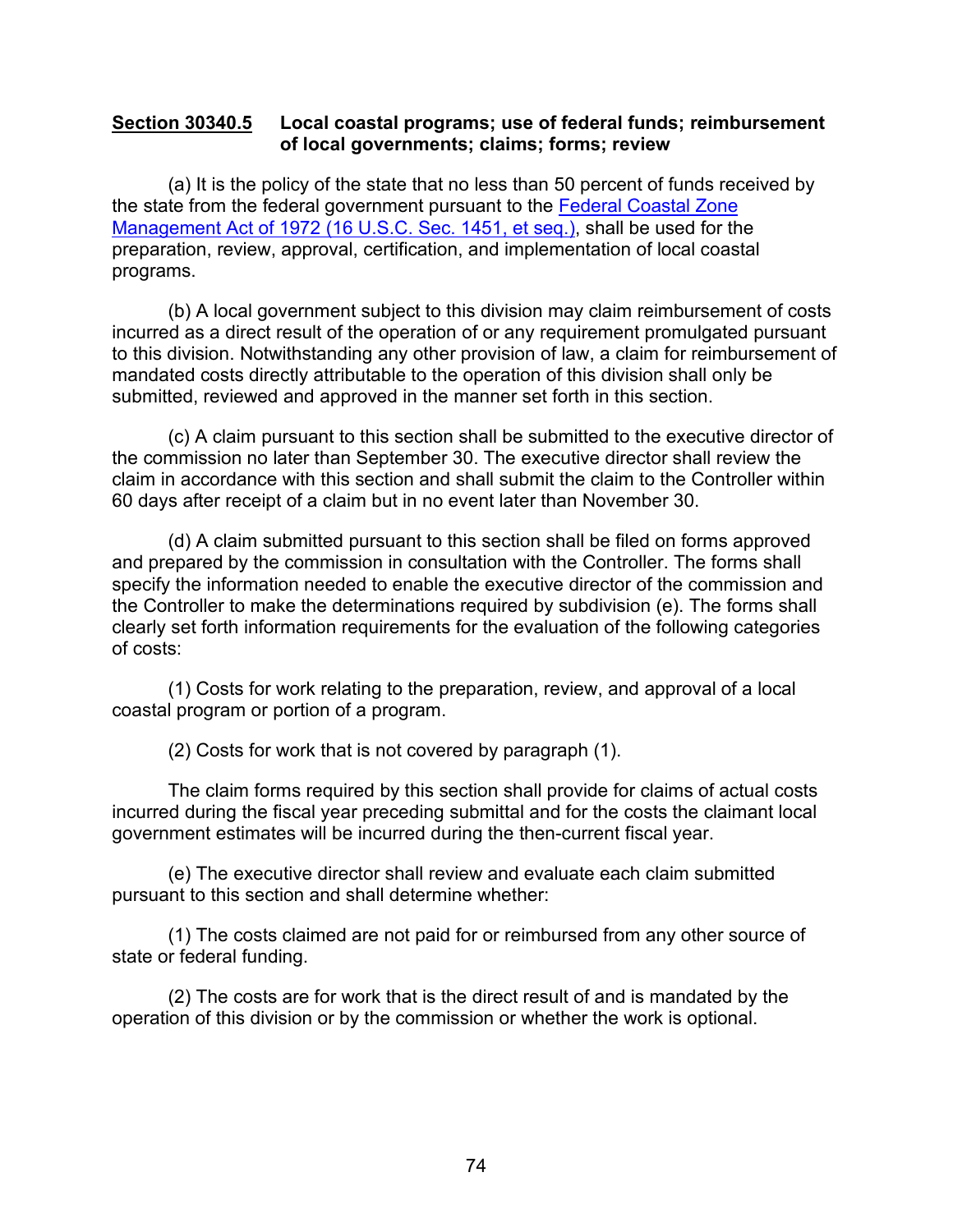(3) With respect to costs specified in paragraph (1) of subdivision (d), the work done or to be done is reasonable and necessary for the preparation and approval of a local coastal program pursuant to a local coastal program work program approved by the commission, or for work that is not part of an approved work program if the work can be shown to be necessary for the completion of a certifiable local coastal program or if new information or other circumstances cause the commission to require that the work be carried out.

(f) The executive director of the commission shall submit to the Controller, on behalf of each claimant local government, all claims submitted pursuant to this section together with his or her recommendation whether the Controller should allow or deny, in whole or in part, the claim. The executive director's recommendation shall be based on his or her determinations made pursuant to subdivision (e). If the executive director fails to make a recommendation by the time a claim is required to be submitted to the Controller as provided in subdivision (c), the executive director is deemed to have recommended approval of the claim.

(g) [Section 17561 of the Government Code](http://leginfo.legislature.ca.gov/faces/codes_displayText.xhtml?lawCode=GOV&division=4.&title=2.&part=7.&chapter=4.&article=1.) shall apply to a claim filed pursuant to this section. However, where a conflict between [Section 17561 of the Government](http://leginfo.legislature.ca.gov/faces/codes_displayText.xhtml?lawCode=GOV&division=4.&title=2.&part=7.&chapter=4.&article=1.)  [Code](http://leginfo.legislature.ca.gov/faces/codes_displayText.xhtml?lawCode=GOV&division=4.&title=2.&part=7.&chapter=4.&article=1.) and this section occurs, the conflict shall be resolved in a manner that best carries out the purposes of this section. The Controller shall apply the criteria of subdivision (e) in determining whether to allow or deny, in whole or in part, a claim and shall consider the recommendations of the executive director of the commission.

(Added by Ch. 1075, Stats. 1978. Amended by Ch. 1109 and Ch. 1128, Stats. 1979; Ch. 714, Stats. 1981; Ch. 294, Stats. 2006; Ch. 130, Stats. 2007.)

### **Section 30340.6 Local coastal programs; legislative intent; mandated costs to be paid with state or federal funds; failure of appropriations; postponement of obligations; exception**

(a) It is the intent of the Legislature that all costs mandated by the operation of this division be paid either with state or federal funds or both. The Legislature hereby declares that Section [30340.5](#page-75-0) is designed to ensure that local governments are paid for legitimate claims for costs mandated by this division or the commission, costs for work which is not optional, and costs which are not otherwise reimbursed.

(b) In the event a claimed mandated cost has been approved by the Controller pursuant to Section [30340.5](#page-75-0) and the Legislature fails to appropriate the funds to pay such claims by special legislation or in the annual state budget for the fiscal year following approval of such claims by the Controller, except the date specified in Section [30518,](#page-105-0) any dates specified in this division or by order of the commission for the submission of a local coastal program or any portion thereof or for the performance of any task or duty by a claimant local government whose approved claim has not been paid shall, at the request of such claimant local government, be postponed by the number of years elapsing between such specified date and the year in which the funds to pay the approved claim are provided.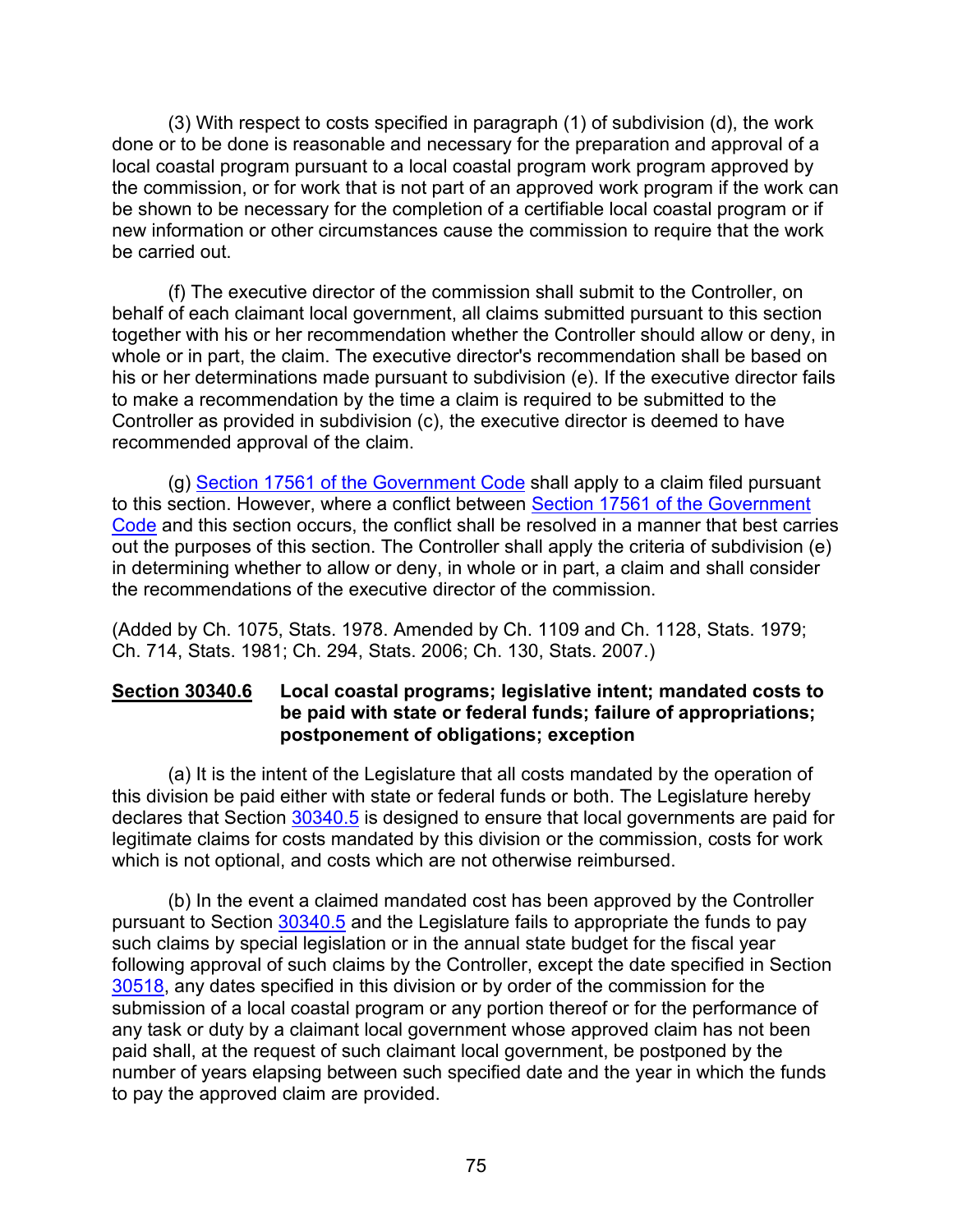(c) The provisions of subdivision (b) shall not apply to any local government if the Legislature determines that such local government's claim should not be paid because such claim is not of the type intended to be subject to reimbursement pursuant to Section [30340.5.](#page-75-0)

(Added by Ch. 1075, Stats. 1978. Amended by Ch. 1109 and Ch. 1128, Stats. 1979.)

### **Section 30341 Additional plans and maps; studies**

The commission may prepare and adopt any additional plans and maps and undertake any studies it determines to be necessary and appropriate to better accomplish the purposes, goals, and policies of this division; provided, however, that the plans and maps shall only be adopted after public hearing.

(Amended by Ch. 285, Stats. 1991.)

|                      | production; distribution                         |
|----------------------|--------------------------------------------------|
| Section 30344        | Guide to coastal resources; components; purpose; |
| <b>Section 30343</b> | (Repealed by Ch. 294, Stats. 2006.)              |
| <b>Section 30342</b> | (Repealed by Ch. 294, Stats. 2006.)              |

(a) The Legislature hereby finds and declares that the coastal zone is one of its most precious natural resources, rich in diversity of living and nonliving resources and in the wide range of opportunities it provides for the use and conservation by the people of this state and nation. The Legislature further finds that, in order to promote the wise use of coastal resources for, among other things, recreation, habitat conservation, educational, and scientific study, the production of food and fiber, residential purposes, and economic growth, it is necessary to provide the public with an informative and educational guide to coastal resources.

(b) The commission shall, not later than July 1, 1984, prepare a guide to coastal resources. The guide shall include, but not be limited to, the following components:

(l) An inventory of the natural resources which are of environmental, social, economic, and educational importance to the public. The inventory shall include a description of the resources, their location, and their significance to the people and the natural environment.

(2) An inventory of manmade resources of cultural, historic, economic, and educational importance to the public. The inventory shall focus on those resources which, by virtue of their location in or near the coastal zone, take on a special character or which, because of their nature, require a coastal location. The inventory shall include a description of the resource and any historic, educational, and technical notes of interest.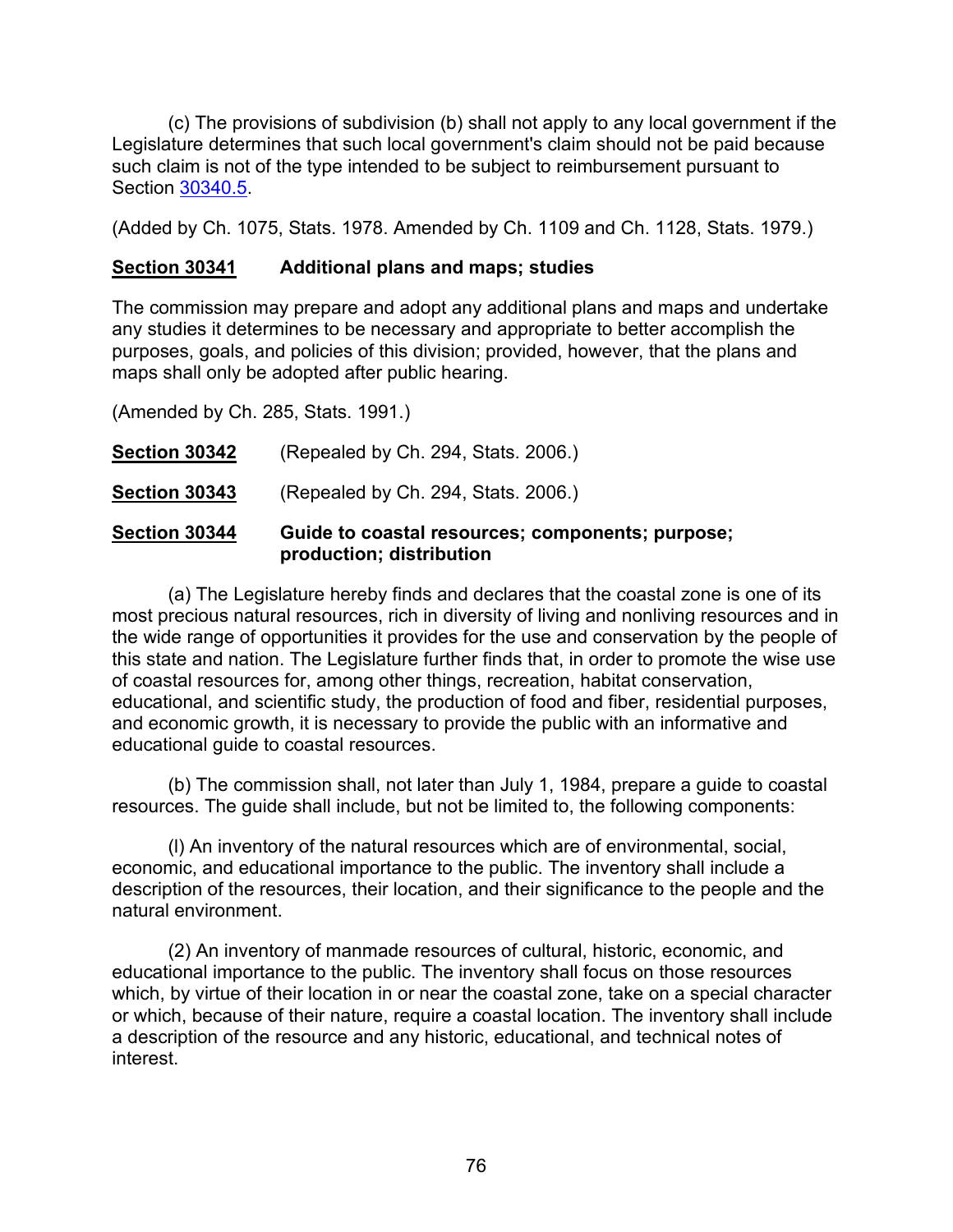(3) A listing of public and private entities having responsibility for the planning, management, use, and restoration of the coastal resources and how interested persons can contact those entities for further information about their projects and programs.

The purpose of this guide shall be to contribute to a better understanding by the public of the importance of coastal resources, both to the quality of life for people and to the maintenance of a healthy and productive natural environment. The guide shall be sensitive to the need for a balanced approach to the conservation and use of coastal resources, to the rights and responsibilities of individuals and the public in the protection and use of these resources, and the need to limit human use of some resources in order to avoid their degradation or destruction. The guide shall not be a policy guide, but rather it shall be an educational tool to increase the public understanding and appreciation of the value of California's coastal resources.

(c) The commission shall utilize innovative techniques for the preparation, production, and distribution of the guide so as to minimize costs to the public. To this end, the commission is encouraged to enlist the voluntary assistance of private and public organizations with appropriate expertise. In addition, the commission shall seek grants from private and public institutions to augment its limited funding.

Notwithstanding [Section 14850 of the Government Code](http://leginfo.legislature.ca.gov/faces/codes_displayexpandedbranch.xhtml?tocCode=GOV&division=3.&title=2.&part=5.5.&chapter=7.&article=) or any other provision of law, the commission may contract for the production of this guide with any public or private entity in order to meet the objective of this section.

(d) The guide shall be written and illustrated so as to be easily understood by the general public and shall be set forth in a format that ensures its usefulness.

(e) The guide shall be made available to the public at a reasonable cost.

(Added by Ch. 1470, Stats. 1982.)

### **ARTICLE 4 LOCAL COASTAL PROGRAM IMPLEMENTATION COSTS**

# <span id="page-78-0"></span>**Section 30350 State policy; claims; intent**

(a) It is the policy of the state that local governments be paid their legitimate costs, from either state or federal funds, for the implementation of certified local coastal programs; provided, however, that such payment shall only be available for those costs directly attributable to the operation of a certified local coastal program and which costs would not have been incurred but for such local coastal program and which costs are not of a nature which would normally be incurred by such local government in carrying out its land use planning and regulatory responsibilities pursuant to any provision of law other than this division.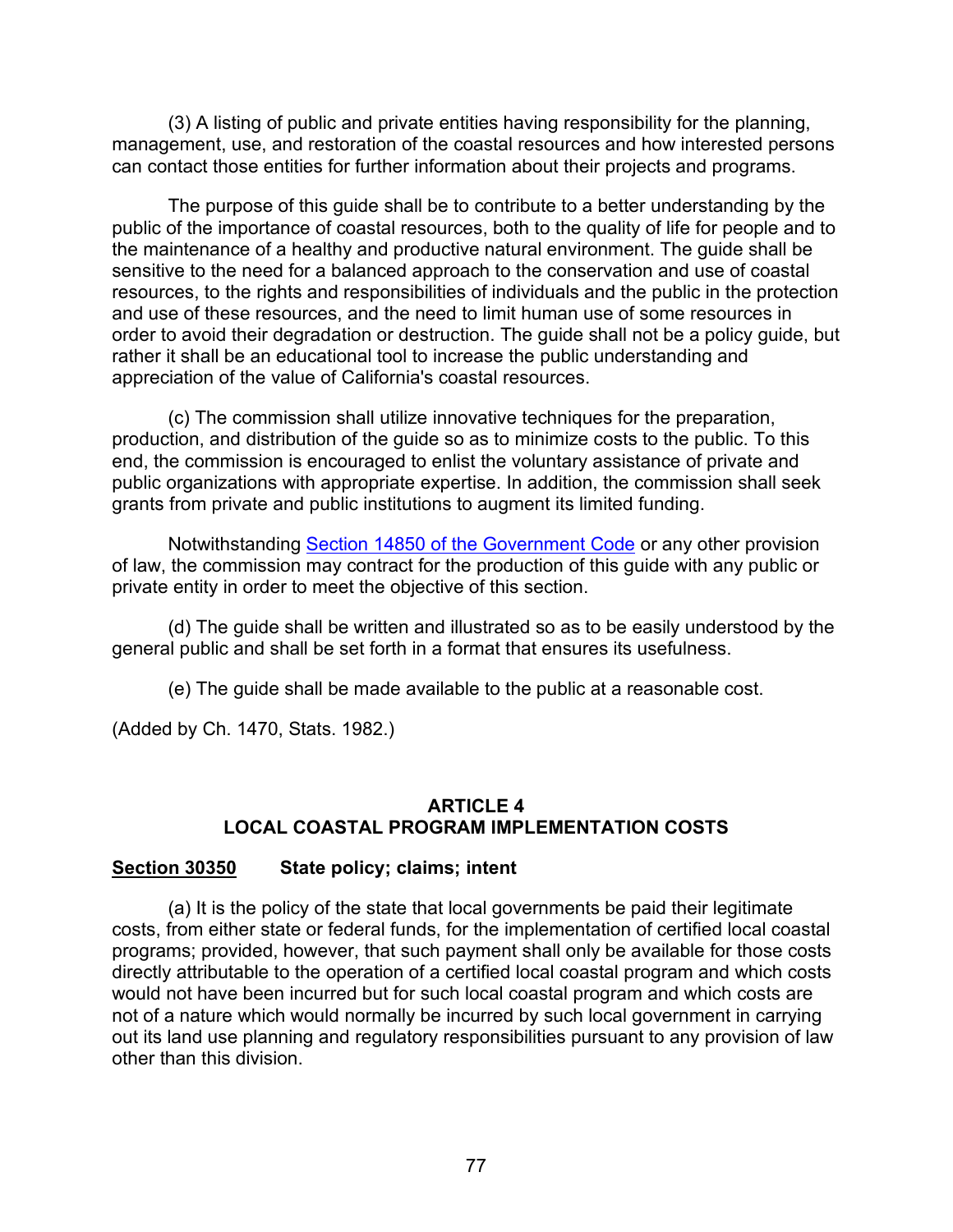(b) Notwithstanding any other provision of law to the contrary, claims for payment of costs directly attributable to the operation and implementation of a certified local coastal program shall only be submitted, reviewed, and approved in the manner set forth in, and pursuant to the provisions of, this article.

(c) The provisions of this article are intended to establish a procedure that ensures the orderly and carefully monitored expenditure of limited public funds for payment of such costs, the incurring of which is hereby recognized as being in the interest of all the people of this state because they carry out state policies for the wise, long-term conservation and use of coastal resources.

(Added by Ch. 919, Stats. 1979.)

### <span id="page-79-0"></span>**Section 30351 Local coastal program implementation grants; purpose; procedures**

The commission shall, not later than July 1, 1980, prepare and adopt procedures for the issuance and management of local coastal program implementation grants. The purpose of the grants program is to provide, to the extent funds are available, financial assistance for local governments and, in cases the commission deems appropriate, other public agencies to carry out certified local coastal programs. The procedures required by this section shall specify, consistent with the criteria set forth in subdivision (a) of Section [30350,](#page-78-0) the categories of expenditures eligible for implementation grants and shall include procedures for application, review, approval, and disbursement of grant funds.

(Added by Ch. 1075, Stats. 1978. Amended by Ch. 1109 and Ch. 1128, Stats. 1979.)

# <span id="page-79-1"></span>**Section 30352 Reimbursement of costs; claims**

(a) Any local government carrying out its certified local coastal programs may, upon the delegation of the development review authority pursuant to Section [30519,](#page-105-1) claim reimbursement of costs incurred for the implementation of such local coastal program if costs have not been provided in an implementation grant issued pursuant to Section [30351.](#page-79-0)

(b) Claims made pursuant to this article shall be submitted to the executive director of the commission not later that September 30 immediately following the fiscal year during which the claimed costs were incurred. The executive director shall review such claims in accordance with the provisions of this article and shall submit all such claims to the Controller within 60 days after receipt of a claim, but in no event later than November 30.

(c) All claims submitted pursuant to this section shall be filed on forms approved and prepared by the commission in consultation with the Controller. Such forms shall specify the information needed to enable the executive director of the commission and the Controller to make the determinations required by Section [30353.](#page-80-0) The claim forms required by this section shall provide for claims of actual costs incurred during the fiscal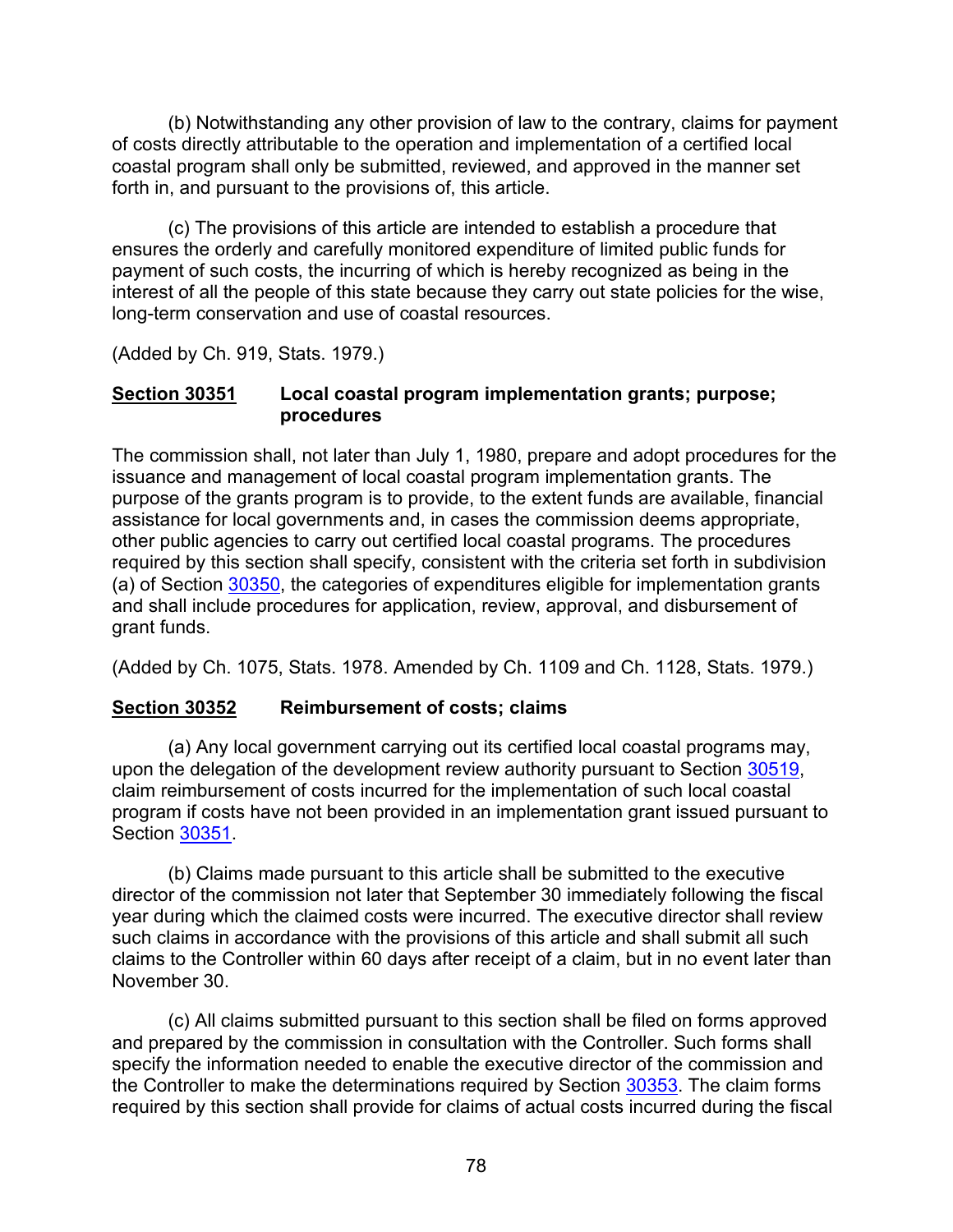year preceding submittal and for the costs the claimant local government estimates will be incurred during the then-current fiscal year.

(Added by Ch. 919, Stats. 1979.)

### <span id="page-80-0"></span>**Section 30353 Reimbursable costs; criteria**

Payment for costs claimed pursuant to this article shall be made only for costs which, but for the operation of a certified local coastal program, would not have been incurred by the claimant local government and if the following criteria are met:

(a) Costs for establishing a regulatory program to implement a certified local coastal program, including costs for the preparation and printing of public information materials, application forms, establishing new procedures, and staff training are payable. The costs specified in this subdivision include initial startup costs incurred over a period not to exceed one year from the date a certified local coastal program has been adopted for implementation by the appropriate local government.

(b) A fixed payment not to exceed ten dollars (\$10) per permit application for any development subject to a certified local coastal program may be claimed and paid. The payment specified in this subdivision is intended to cover general costs, including costs for public notice, notice and submittal of files to the commission, and appearances before the commission.

(c) Other costs of processing and reviewing coastal development permits pursuant to a certified local coastal program shall normally not be eligible for reimbursement because these types of activities should either be incorporated within the routine regulatory process of the local government or, at the discretion of such local government, be paid for from reasonable permit fees. A local government may, however, request payment for increased regulatory costs if it can show that either or both of the following special circumstances apply within its jurisdiction:

(1) In jurisdictions with a population of less than 10,000, the existing regulatory program of the local government is not capable of processing and reviewing additional coastal development permits pursuant to a certified local coastal program and where such increased costs could not reasonably be expected to be covered by permit fees.

(2) The regulatory program included in a certified local coastal program requires the discharge of resource management functions that exceed the level of regulatory review normally required or undertaken by the local government.

(d) Costs for enforcement of regulatory requirements that are directly related to local coastal program implementation, such as ensuring compliance with coastal development permit terms and conditions, are payable, if the enforcement activities are not of a type routinely undertaken or of a type required by law as part of the affected local government's normal regulatory responsibilities.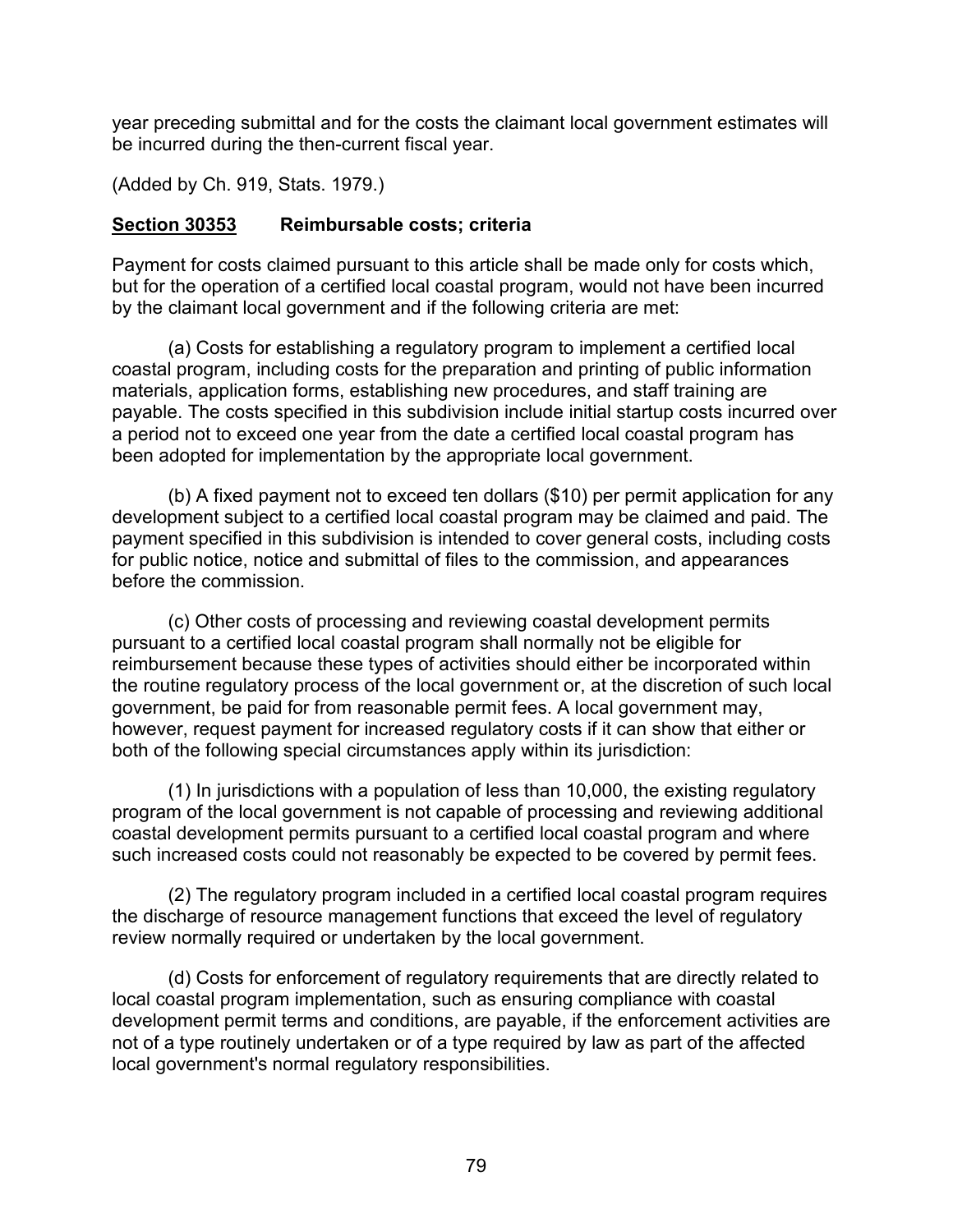(e) Litigation costs which, but for the operation of a certified local coastal program, would not have been incurred may be paid. Where an action is brought against a local government and such action states as a principal cause of action the operation of such local government's local coastal program and the local government prevails in such action, litigation costs may be paid to the extent such costs are not assessed against the party bringing the action. Where the local government loses such action primarily on grounds it has failed to properly carry out its certified local coastal program, litigation costs shall not be paid. In accordance with procedures established by the executive director of the commission in consultation with the Attorney General, litigation costs may be paid prior to the rendering of a final judgment in the action, if the Attorney General has intervened in the action in support of the local government's position, the amount paid does not exceed five hundred thousand dollars (\$500,000), and the amount paid is equal to or greater than 5 percent of the local government's general revenues as published in the most recent version of "Cities Annual Report" by the Controller. The local government shall reimburse the state from any costs recovered after a final judgment is rendered in the action.

(f) If additional planning is required by the commission as a condition of its certification of any local coastal program, costs for the additional planning are payable.

(Added by Ch. 919, Stats. 1979. Amended by Ch. 1087, Stats. 1980; Ch. 1104, Stats. 2002.)

#### **Section 30354 Review and evaluation of claims; submission to controller; recommendations; determination**

(a) The executive director of the commission shall review and evaluate each claim submitted pursuant to this article and shall determine whether:

(1) The costs claimed meet the requirements of this article.

(2) The costs claimed are not paid for or reimbursed from any other source of state or federal funding.

(3) The claimed costs are reasonable for the implementation of a certified local coastal program.

(b) The executive director of the commission shall submit to the Controller, on behalf of each claimant local government, all claims submitted pursuant to this section together with his or her recommendation whether the Controller should allow or deny, in whole or in part, the claim. A copy of each claim shall also be sent to the claimant local government at the time such claim is submitted to the Controller. The executive director's recommendation shall be based on his or her determinations made pursuant to this article. If the executive director fails to make a recommendation by the time claims are required to be submitted to the Controller, as provided in subdivision (b) of Section [30352,](#page-79-1) the executive director shall be deemed to have recommended approval of the claim.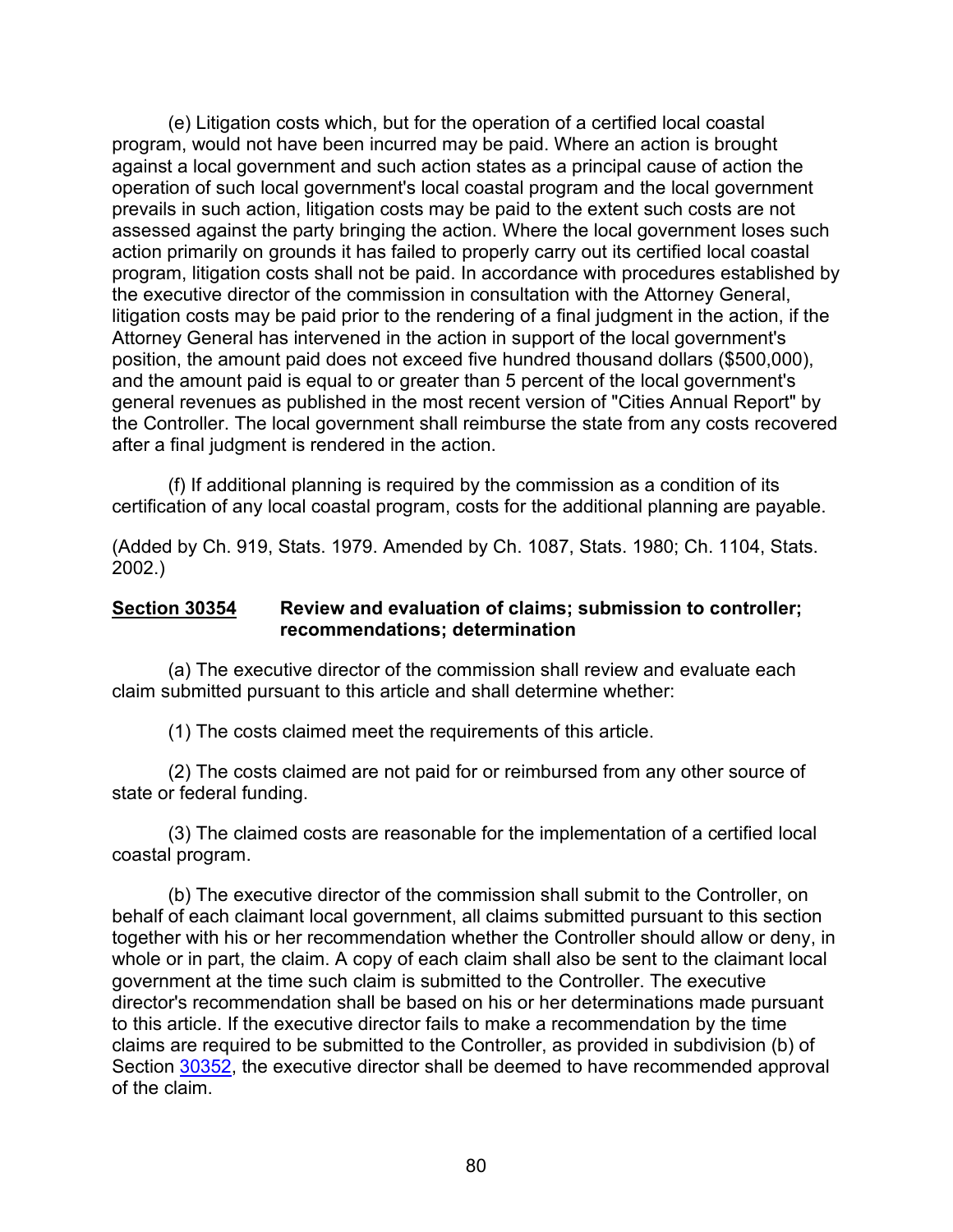(c) The provisions of [Section 2231 of the Revenue and Taxation Code](http://leginfo.legislature.ca.gov/faces/codesTOCSelected.xhtml?tocCode=RTC&tocTitle=+Revenue+and+Taxation+Code+-+RTC) shall apply to claims filed pursuant to this article; provided, however, that where a conflict between [Section 2231 of the Revenue and Taxation Code](http://leginfo.legislature.ca.gov/faces/codesTOCSelected.xhtml?tocCode=RTC&tocTitle=+Revenue+and+Taxation+Code+-+RTC) and this article occurs, such conflict shall be resolved in a manner that best carries out the purposes of this article. The Controller shall apply the criteria of this article in determining whether to allow or deny, in whole or in part, any such claim and shall consider the recommendations of the executive director of the commission.

(Added by Ch. 919, Stats. 1979.)

# **Section 30355 Certified local coastal program**

As used in this article, "certified local coastal program" means any portion of a local coastal program that has been certified.

(Added by Ch. 919, Stats. 1979.)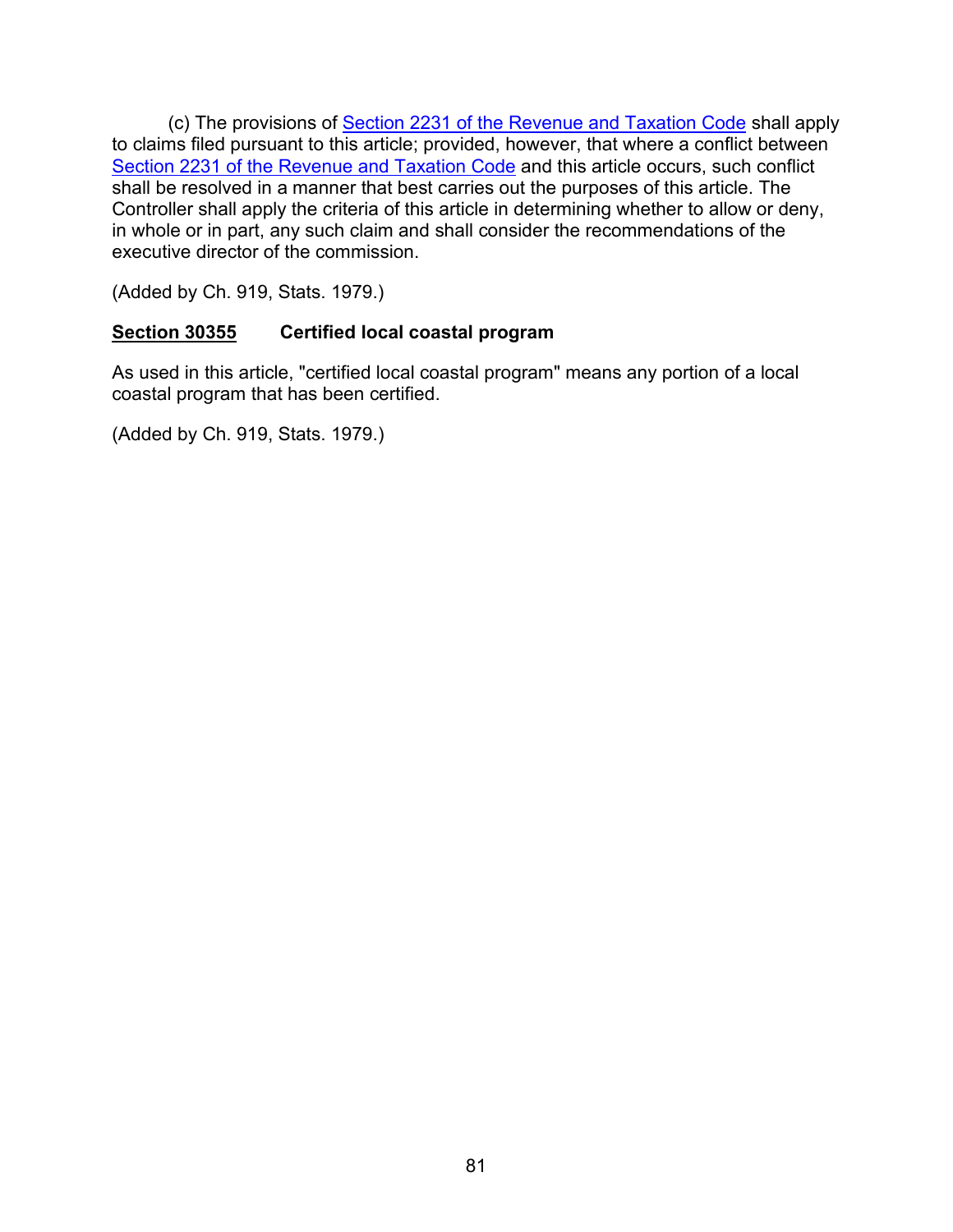# **CHAPTER 5 STATE AGENCIES**

# **ARTICLE l GENERAL**

#### **Section**

- [30400](#page-84-0) Legislative intent; limitation on powers, duties and responsibilities<br>30401 Effect on existing state agencies; construction of chapter
- [30401](#page-84-1) Effect on existing state agencies; construction of chapter
- [30402](#page-84-2) Compliance with division<br>30403 Assumptions
- 
- <u>[30403](#page-84-3)</u> Assumptions<br>30404 Recommenda Recommendations; agency review; reports

# **ARTICLE 2 STATE AGENCIES**

#### **Section**

- [30410](#page-85-1) San Francisco Bay Conservation and Development Commission; ports [30411](#page-85-2) Department of Fish and Wildlife; Fish and Game Commission;
- management programs; wetlands; aquaculture; coastal sites
- 30412 State Water Resources Control Board and regional water quality control boards
- [30413](#page-88-0) State Energy Resources Conservation and Development Commission<br>30414 State Air Resources Board and local air pollution control districts
- State Air Resources Board and local air pollution control districts
- [30415](#page-90-1) Director of Office of Planning and Research
- [30416](#page-90-2) State Lands Commission<br>30417 State Board of Forestry are
- State Board of Forestry and Fire Protection; special treatment areas
- [30418](#page-91-1) Division of Oil and Gas
- [30419](#page-92-0) Boating facilities; economic feasibility; evaluation
- [30420](#page-92-1) Actions relating to disposal of hazardous substances at sea; consultation with specified government entities
- *[30421](#page-93-0) Sea level rise*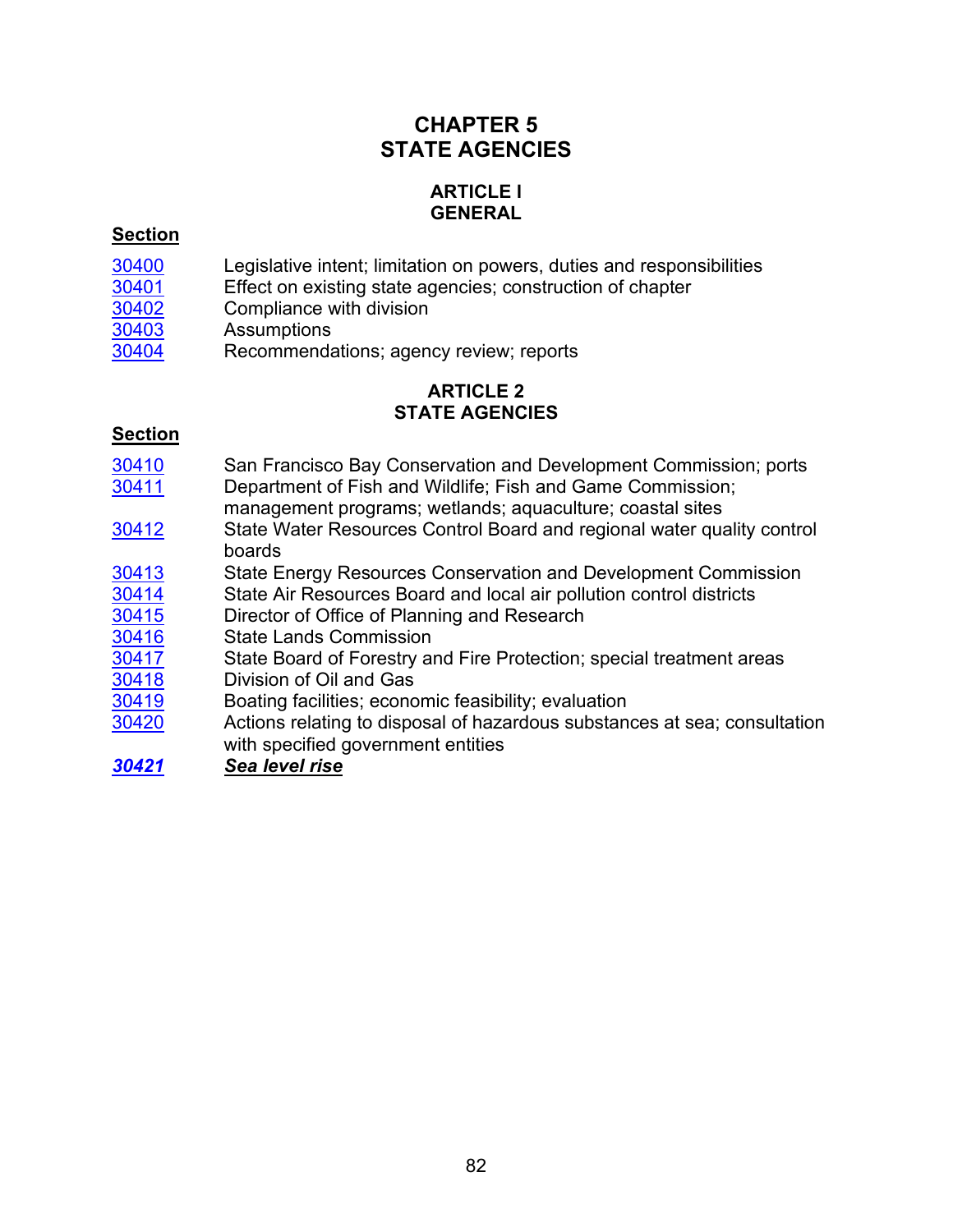# **ARTICLE l GENERAL**

### <span id="page-84-0"></span>**Section 30400 Legislative intent; limitation on powers, duties and responsibilities**

It is the intent of the Legislature to minimize duplication and conflicts among existing state agencies carrying out their regulatory duties and responsibilities.

In the absence of a specific authorization set forth in this division or any other provisions of law or in an agreement entered into with the commission, no state agency, including the Office of Planning and Research, shall exercise any powers or carry out any duties or responsibilities established by this division or by the [Federal Coastal Zone](http://www.law.cornell.edu/uscode/)  [Management Act of 1972 \(16 U.S.C. 1451 et seq.\)](http://www.law.cornell.edu/uscode/) or any amendment thereto. The Director of the Office of Planning and Research shall in carrying out his or her duties as set forth in Section [30415,](#page-90-1) ensure that the provisions of this section are carried out.

(Amended by Ch. 323, Stats. 1983.)

### <span id="page-84-1"></span>**Section 30401 Effect on existing state agencies; construction of chapter**

Except as otherwise specifically provided in this division, enactment of this division does not increase, decrease, duplicate or supersede the authority of any existing state agency.

This chapter shall not be construed to limit in any way the regulatory controls over development pursuant to Chapters 7 (commencing with Section [30600\)](#page-116-0) and 8 (commencing with Section [30700\)](#page-156-0), except that the commission shall not set standards or adopt regulations that duplicate regulatory controls established by any existing state agency pursuant to specific statutory requirements or authorization.

(Amended by Ch. 285, Stats. 1991.)

# <span id="page-84-2"></span>**Section 30402 Compliance with division**

All state agencies shall carry out their duties and responsibilities in conformity with this division.

# <span id="page-84-3"></span>**Section 30403 Assumption**

It is the intent of the Legislature that the policies of this division and all local coastal programs prepared pursuant to Chapter 6 (commencing with Section [30500\)](#page-96-0) should provide the common assumptions upon which state functional plans for the coastal zone are based in accordance with the provisions of [Section 65036 of the Government Code.](http://www.leginfo.ca.gov/calaw.html)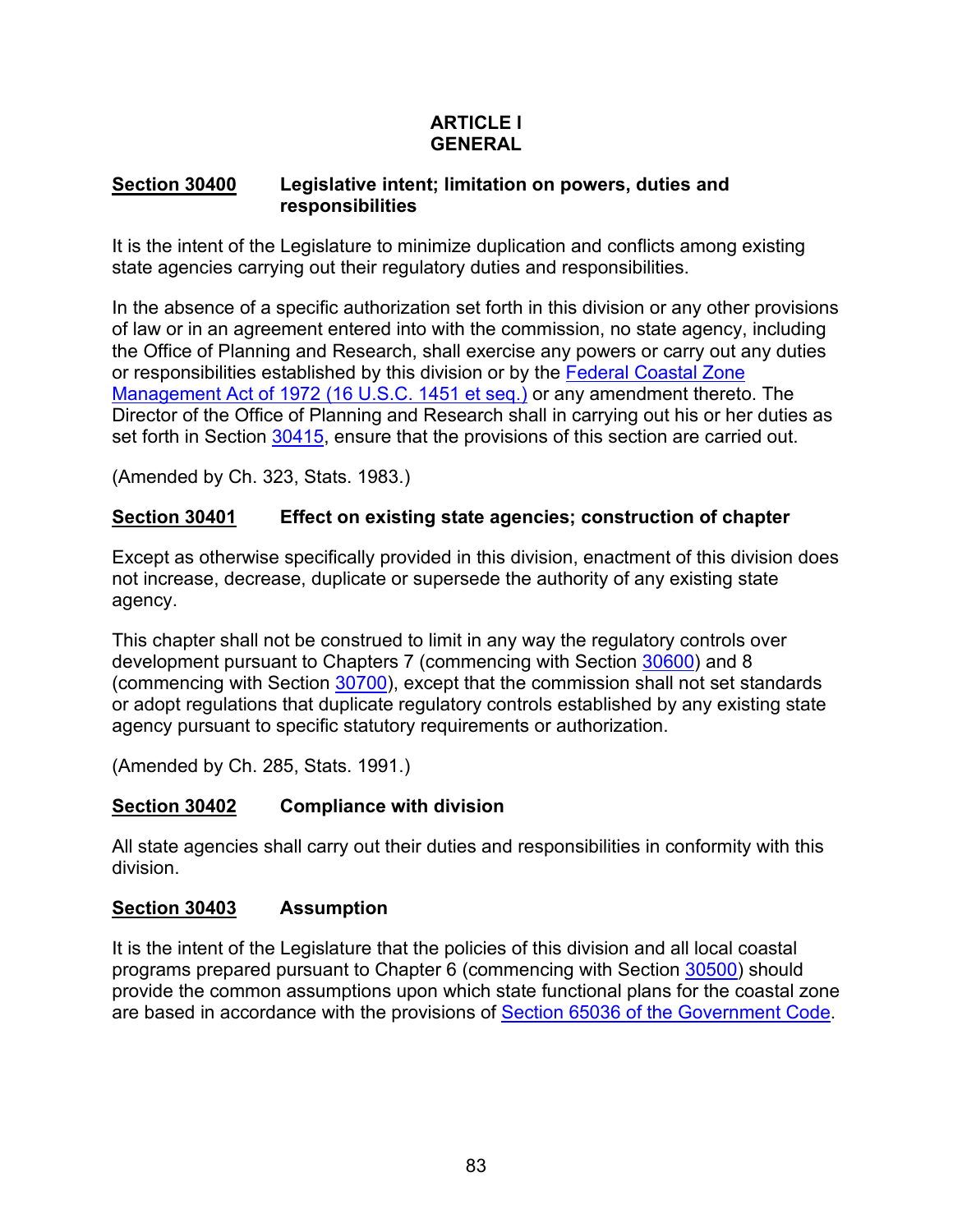#### <span id="page-85-0"></span>**Section 30404 Recommendations; agency review; reports**

(a) The Natural Resources Agency shall periodically, in the case of the State Energy Resources Conservation and Development Commission, the State Board of Forestry and Fire Protection, the State Water Resources Control Board and the California regional water quality control boards, the State Air Resources Board and air pollution control districts and air quality management districts, the Department of Fish and Game, the Department of Parks and Recreation, the California Geological Survey and the Geologic Energy Management Division in the Department of Conservation, and the State Lands Commission, and may, with respect to any other state agency, submit recommendations designed to encourage the state agency to carry out its functions in a manner consistent with this division. The recommendations may include proposed changes in administrative regulations, rules, and statutes.

(b) This section shall become operative on July 1, 2013.

(Amended by Ch. 427, Stats. 1992; Ch. 972, Stats. 1998; Ch. 728, Stats. 2012, Ch. 771, Stats. 2019.)

### **ARTICLE 2 STATE AGENCIES**

### <span id="page-85-1"></span>**Section 30410 San Francisco Bay Conservation & Development Commission; ports**

(a) The commission and the San Francisco Bay Conservation and Development Commission shall conduct a joint review of this division and [Title 7.2 \(commencing with](http://www.leginfo.ca.gov/calaw.html)  [Section 66600\) of the Government Code](http://www.leginfo.ca.gov/calaw.html) to determine how the program administered by the San Francisco Bay Conservation and Development Commission shall be related to this division. Both commissions shall jointly present their recommendations to the Legislature not later than July 1, 1978.

(b) It is the intent of the Legislature that the ports under the jurisdiction of the San Francisco Bay Conservation and Development Commission, including the Ports of San Francisco, Oakland, Richmond, Redwood City, Encinal Terminals, and Benecia, should be treated no less favorably than the ports under the jurisdiction of the commission covered in Chapter 8 (commencing with Section [30700\)](#page-156-0) under the terms of any legislation which is developed pursuant to such study.

# <span id="page-85-2"></span>**Section 30411 Department of Fish & Wildlife; Fish & Game Commission; management programs; wetlands; aquaculture; coastal sites**

(a) The Department of Fish and Wildlife and the Fish and Game Commission are the principal state agencies responsible for the establishment and control of wildlife and fishery management programs and the commission shall not establish or impose any controls with respect thereto that duplicate or exceed regulatory controls established by these agencies pursuant to specific statutory requirements or authorization.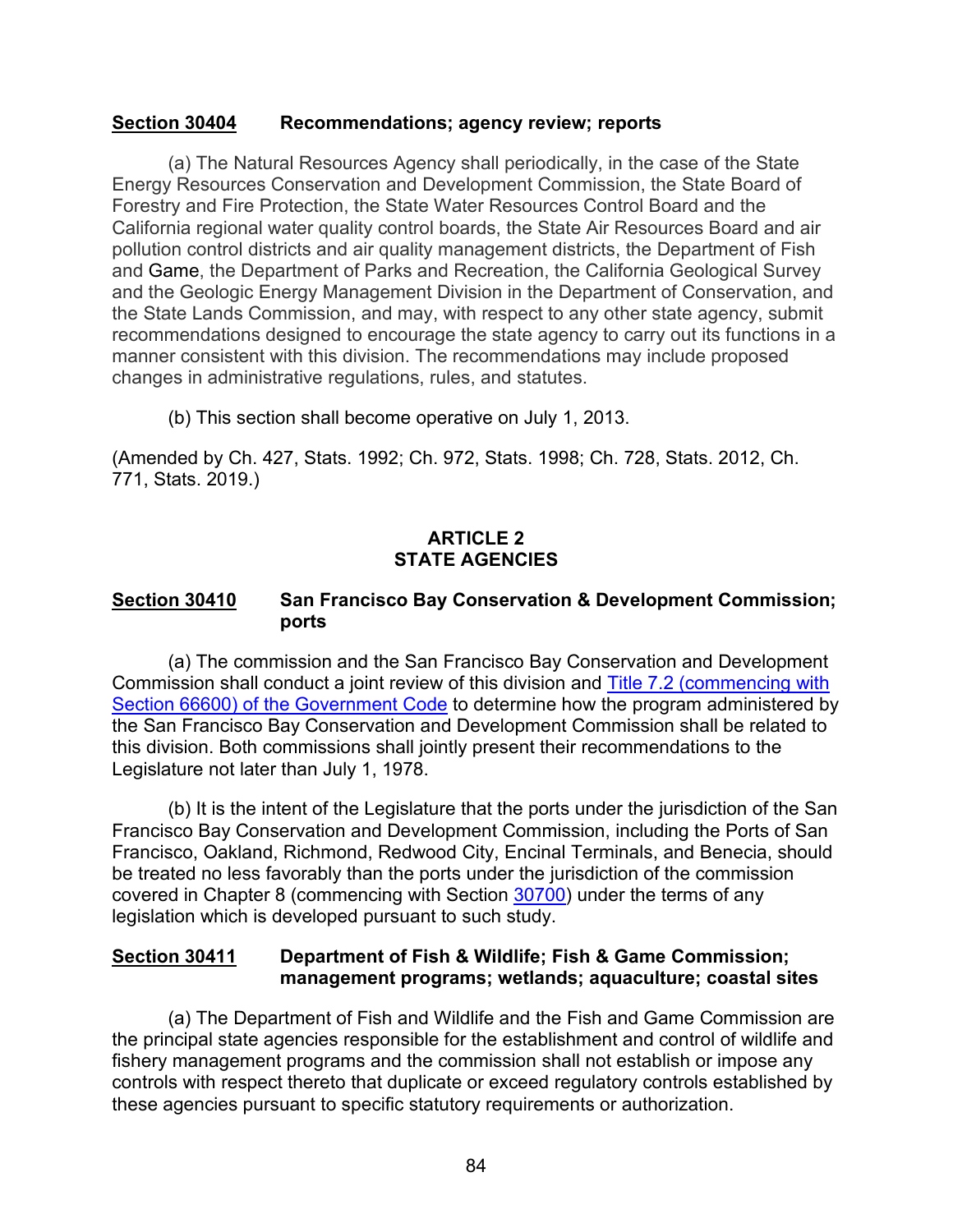(b) The Department of Fish and Wildlife, in consultation with the commission and the Department of Boating and Waterways within the Department of Parks and Recreation, may study degraded wetlands and identify those which can most feasibly be restored in conjunction with development of a boating facility as provided in subdivision (a) of Section [30233.](#page-42-0) Any such study shall include consideration of all of the following:

(1) Whether the wetland is so severely degraded and its natural processes so substantially impaired that it is not capable of recovering and maintaining a high level of biological productivity without major restoration activities.

(2) Whether a substantial portion of the degraded wetland, but in no event less than 75 percent, can be restored and maintained as a highly productive wetland in conjunction with a boating facilities project.

(3) Whether restoration of the wetland's natural values, including its biological productivity and wildlife habitat features, can most feasibly be achieved and maintained in conjunction with a boating facility or whether there are other feasible ways to achieve these values.

(c) The Legislature finds and declares that salt water or brackish water aquaculture is a coastal-dependent use which should be encouraged to augment food supplies and to further the policies set forth in Chapter 4 (commencing with Section 825) of Division 1. The Department of Fish and Wildlife may identify coastal sites it determines to be appropriate for aquaculture facilities. If the department identifies these sites, it shall transmit information identifying the sites to the commission and the relevant local government agency. The commission and, where appropriate, local governments shall, consistent with the coastal planning requirements of this division, provide for as many coastal sites identified by the Department of Fish and Wildlife for any uses that are consistent with the policies of Chapter 3 (commencing with Section [30200\)](#page-38-0).

(d) Any agency of the state owning or managing land in the coastal zone for public purposes shall be an active participant in the selection of suitable sites for aquaculture facilities and shall make the land available for use in aquaculture when feasible and consistent with other policies of this division and other law.

(Amended by Ch. 187, Stats. 1979; Ch. 1486, Stats. 1982; Ch. 1300, Stats. 1983; Ch. 285, Stats. 1991; Ch. 810, Stats. 1995; Ch. 36, Stats. 2006; Ch. 86, Stats. 2016.)

### <span id="page-86-0"></span>**Section 30412 State Water Resources Control Board & Regional Water Quality Control Boards**

(a) In addition to [Section 13142.5 of the Water Code,](http://www.leginfo.ca.gov/calaw.html) this section shall apply to the commission and the State Water Resources Control Board and the California regional water quality control boards.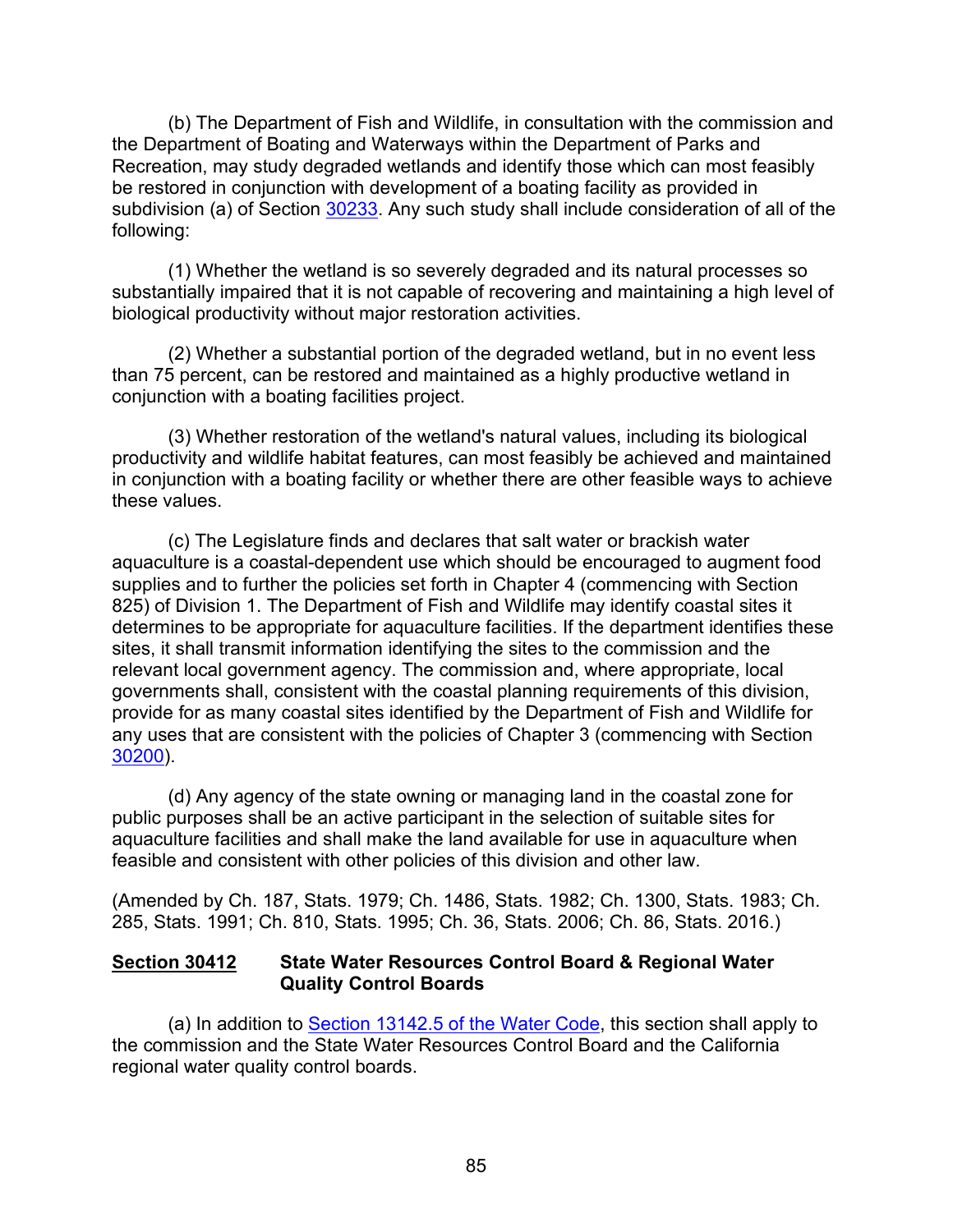(b) The State Water Resources Control Board and the California regional water quality control boards are the state agencies with primary responsibility for the coordination and control of water quality. The State Water Resources Control Board has primary responsibility for the administration of water rights pursuant to applicable law. The commission shall assure that proposed development and local coastal programs shall not frustrate this section. The commission shall not, except as provided in subdivision (c), modify, adopt conditions, or take any action in conflict with any determination by the State Water Resources Control Board or any California regional water quality control board in matters relating to water quality or the administration of water rights.

Except as provided in this section, nothing herein shall be interpreted in any way either as prohibiting or limiting the commission, local government, or port governing body from exercising the regulatory controls over development pursuant to this division in a manner necessary to carry out this division.

(c) Any development within the coastal zone or outside the coastal zone which provides service to any area within the coastal zone that constitutes a treatment work shall be reviewed by the commission and any permit it issues, if any, shall be determinative only with respect to the following aspects of the development:

(1) The siting and visual appearance of treatment works within the coastal zone.

(2) The geographic limits of service areas within the coastal zone which are to be served by particular treatment works and the timing of the use of capacity of treatment works for those service areas to allow for phasing of development and use of facilities consistent with this division.

(3) Development projections which determine the sizing of treatment works for providing service within the coastal zone.

The commission shall make these determinations in accordance with the policies of this division and shall make its final determination on a permit application for a treatment work prior to the final approval by the State Water Resources Control Board for the funding of such treatment works. Except as specifically provided in this subdivision, the decisions of the State Water Resources Control Board relative to the construction of treatment works shall be final and binding upon the commission.

(d) The commission shall provide or require reservations of sites for the construction of treatment works and points of discharge within the coastal zone adequate for the protection of coastal resources consistent with the provisions of this division.

(e) Nothing in this section shall require the State Water Resources Control Board to fund or certify for funding, any specific treatment works within the coastal zone or to prohibit the State Water Resources Control Board or any California regional water quality control board from requiring a higher degree of treatment at any existing treatment works.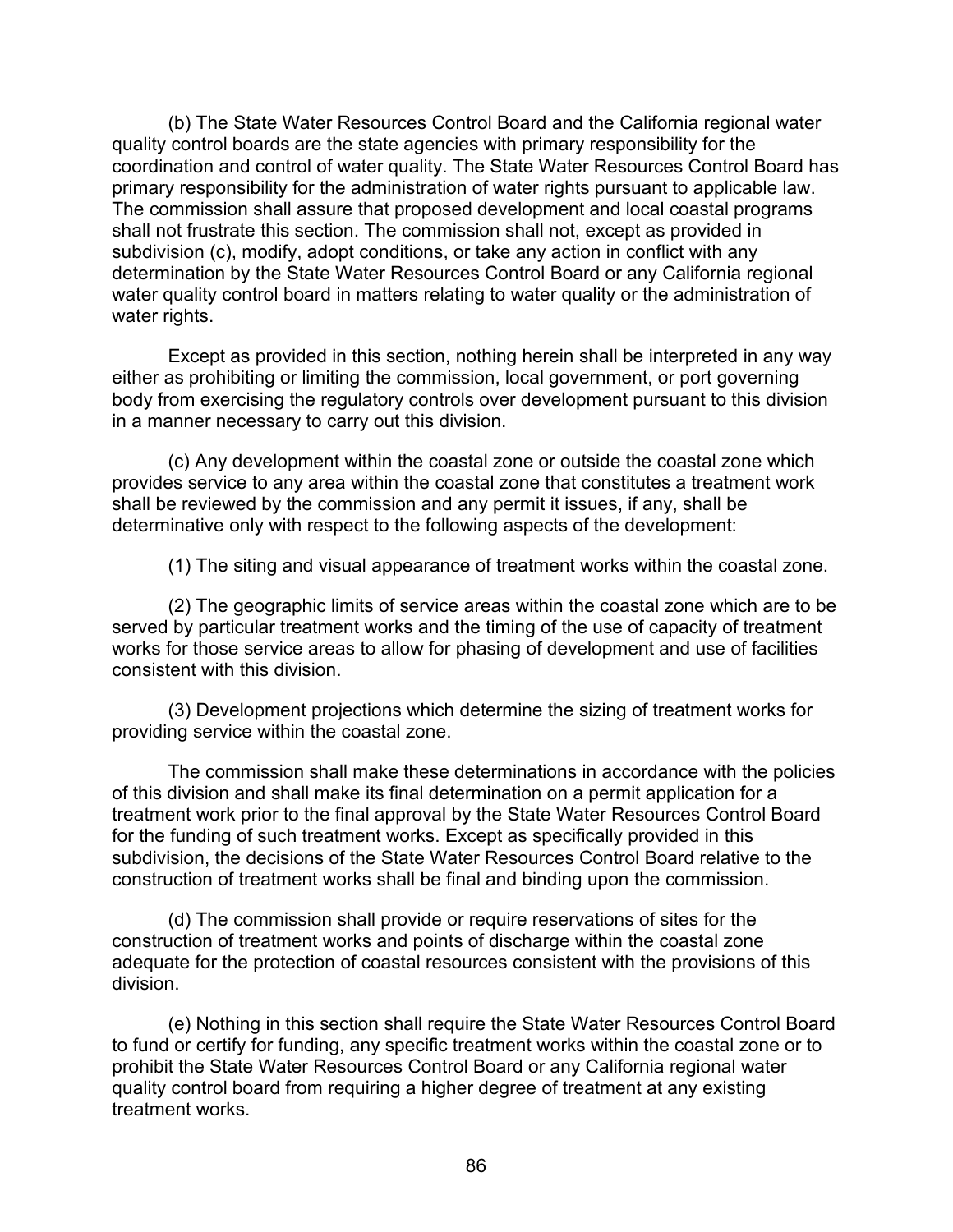(Amended by Ch. 285, Stats. 1991.)

#### <span id="page-88-0"></span>**Section 30413 State Energy Resources Conservation & Development Commission**

(a) In addition to the provisions set forth in subdivision (f) of Section [30241,](#page-45-0) and in Sections [25302,](https://leginfo.legislature.ca.gov/faces/codes_displaySection.xhtml?lawCode=PRC§ionNum=25302) [25500,](https://leginfo.legislature.ca.gov/faces/codes_displaySection.xhtml?sectionNum=25500.&nodeTreePath=34.16&lawCode=PRC) [25507,](https://leginfo.legislature.ca.gov/faces/codes_displaySection.xhtml?sectionNum=25507.&nodeTreePath=34.16&lawCode=PRC) [25508,](https://leginfo.legislature.ca.gov/faces/codes_displaySection.xhtml?sectionNum=25508.&nodeTreePath=34.16&lawCode=PRC) [25510,](https://leginfo.legislature.ca.gov/faces/codes_displaySection.xhtml?sectionNum=25510.&nodeTreePath=34.16&lawCode=PRC) [25514,](https://leginfo.legislature.ca.gov/faces/codes_displaySection.xhtml?sectionNum=25514.&nodeTreePath=34.16&lawCode=PRC) [25516.1,](https://leginfo.legislature.ca.gov/faces/codes_displaySection.xhtml?sectionNum=25516.1.&nodeTreePath=34.16&lawCode=PRC) [25523,](https://leginfo.legislature.ca.gov/faces/codes_displaySection.xhtml?sectionNum=25523.&nodeTreePath=34.16&lawCode=PRC) and [25526,](https://leginfo.legislature.ca.gov/faces/codes_displaySection.xhtml?sectionNum=25526.&nodeTreePath=34.16&lawCode=PRC) the provisions of this section shall apply to the commission and the State Energy Resources Conservation and Development Commission with respect to matters within the statutory responsibility of the latter.

(b) The commission shall, prior to January 1, 1978, and after one or more public hearings, designate those specific locations within the coastal zone where the location of a facility as defined in [Section 25110](http://leginfo.legislature.ca.gov/faces/codes_displayexpandedbranch.xhtml?tocCode=PRC&division=15.&title=&part=&chapter=&article=) would prevent the achievement of the objectives of this division; provided, however, that specific locations that are presently used for such facilities and reasonable expansion thereof shall not be so designated. Each such designation shall include a description of the boundaries of those locations, the objectives of this division which would be so affected, and detailed findings concerning the significant adverse impacts that would result from development of a facility in the designated area. The commission shall consider the conclusions, if any, reached by the State Energy Resources Conservation and Development Commission in its most recently promulgated comprehensive report issued pursuant to [Section 25309.](http://leginfo.legislature.ca.gov/faces/codes_displayexpandedbranch.xhtml?tocCode=PRC&division=15.&title=&part=&chapter=&article=) The commission shall transmit a copy of its report prepared pursuant to this subdivision to the State Energy Resources Conservation and Development Commission.

(c) The commission, after it completes its initial designations in 1978, shall, prior to January 1, 1980, and once every two years thereafter until January 1, 1990, revise and update the designations specified in subdivision (b). After January 1, 1990, the commission shall revise and update those designations not less than once every five years. Those revisions shall be effective on January 1, 1980, or on January 1 of the year following adoption of the revisions. The provisions of subdivision (b) shall not apply to any sites and related facilities specified in any notice of intention to file an application for certification filed with the State Energy Resources Conservation and Development Commission pursuant to [Section 25502](http://leginfo.legislature.ca.gov/faces/codes_displayexpandedbranch.xhtml?tocCode=PRC&division=15.&title=&part=&chapter=&article=) prior to designation of additional locations made by the commission pursuant to this subdivision.

(d) Whenever the State Energy Resources Conservation and Development Commission exercises its siting authority and undertakes proceedings pursuant to the provisions of [Chapter 6 \(commencing with Section 25500\) of Division 15](http://leginfo.legislature.ca.gov/faces/codes_displayexpandedbranch.xhtml?tocCode=PRC&division=15.&title=&part=&chapter=&article=) with respect to any thermal powerplant or transmission line to be located, in whole or in part, within the coastal zone, the commission shall participate in those proceedings and shall receive from the State Energy Resources Conservation and Development Commission any notice of intention to file an application for certification of a site and related facilities within the coastal zone. The commission shall analyze each notice of intention and shall, prior to completion of the preliminary report required by [Section 25510,](http://leginfo.legislature.ca.gov/faces/codes_displayexpandedbranch.xhtml?tocCode=PRC&division=15.&title=&part=&chapter=&article=) forward to the State Energy Resources Conservation and Development Commission a written report on the suitability of the proposed site and related facilities specified in that notice .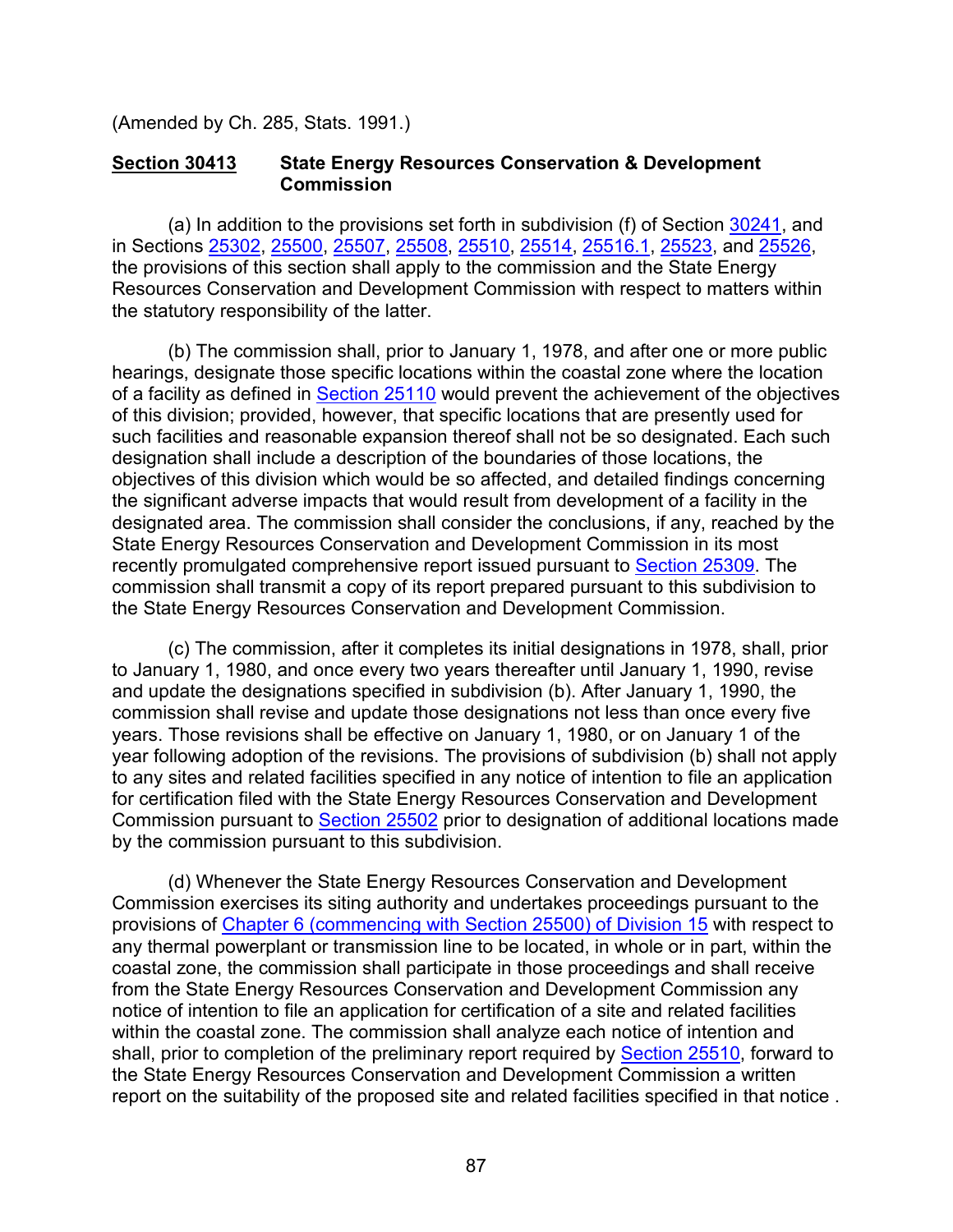The commission's report shall contain a consideration of, and findings regarding, all of the following:

(1) The compatibility of the proposed site and related facilities with the goal of protecting coastal resources.

(2) The degree to which the proposed site and related facilities would conflict with other existing or planned coastal-dependent land uses at or near the site.

(3) The potential adverse effects that the proposed site and related facilities would have on aesthetic values.

(4) The potential adverse environmental effects on fish and wildlife and their habitats.

(5) The conformance of the proposed site and related facilities with certified local coastal programs in those jurisdictions which would be affected by any such development.

(6) The degree to which the proposed site and related facilities could reasonably be modified so as to mitigate potential adverse effects on coastal resources, minimize conflict with existing or planned coastal-dependent uses at or near the site, and promote the policies of this division.

(7) Such other matters as the commission deems appropriate and necessary to carry out this division.

(e) The commission may, at its discretion, participate fully in other proceedings conducted by the State Energy Resources Conservation and Development Commission pursuant to its powerplant siting authority. In the event the commission participates in any public hearings held by the State Energy Resources Conservation and Development Commission, it shall be afforded full opportunity to present evidence and examine and cross-examine witnesses.

(f) The State Energy Resources Conservation and Development Commission shall forward a copy of all reports it distributes pursuant to Sections [25302](https://leginfo.legislature.ca.gov/faces/codes_displaySection.xhtml?lawCode=PRC§ionNum=25302) and [25306](https://leginfo.legislature.ca.gov/faces/codes_displaySection.xhtml?sectionNum=25306.&nodeTreePath=34.4&lawCode=PRC) to the commission and the commission shall, with respect to any report that relates to the coastal zone or coastal zone resources, comment on those reports, and shall in its comments include a discussion of the desirability of particular areas within the coastal zone as designated in such reports for potential powerplant development. The commission may propose alternate areas for powerplant development within the coastal zone and shall provide detailed findings to support the suggested alternatives.

(Amended by Ch. 1013 and Ch. 1075, Stats. 1978; Ch. 1031, Stats. 1991.)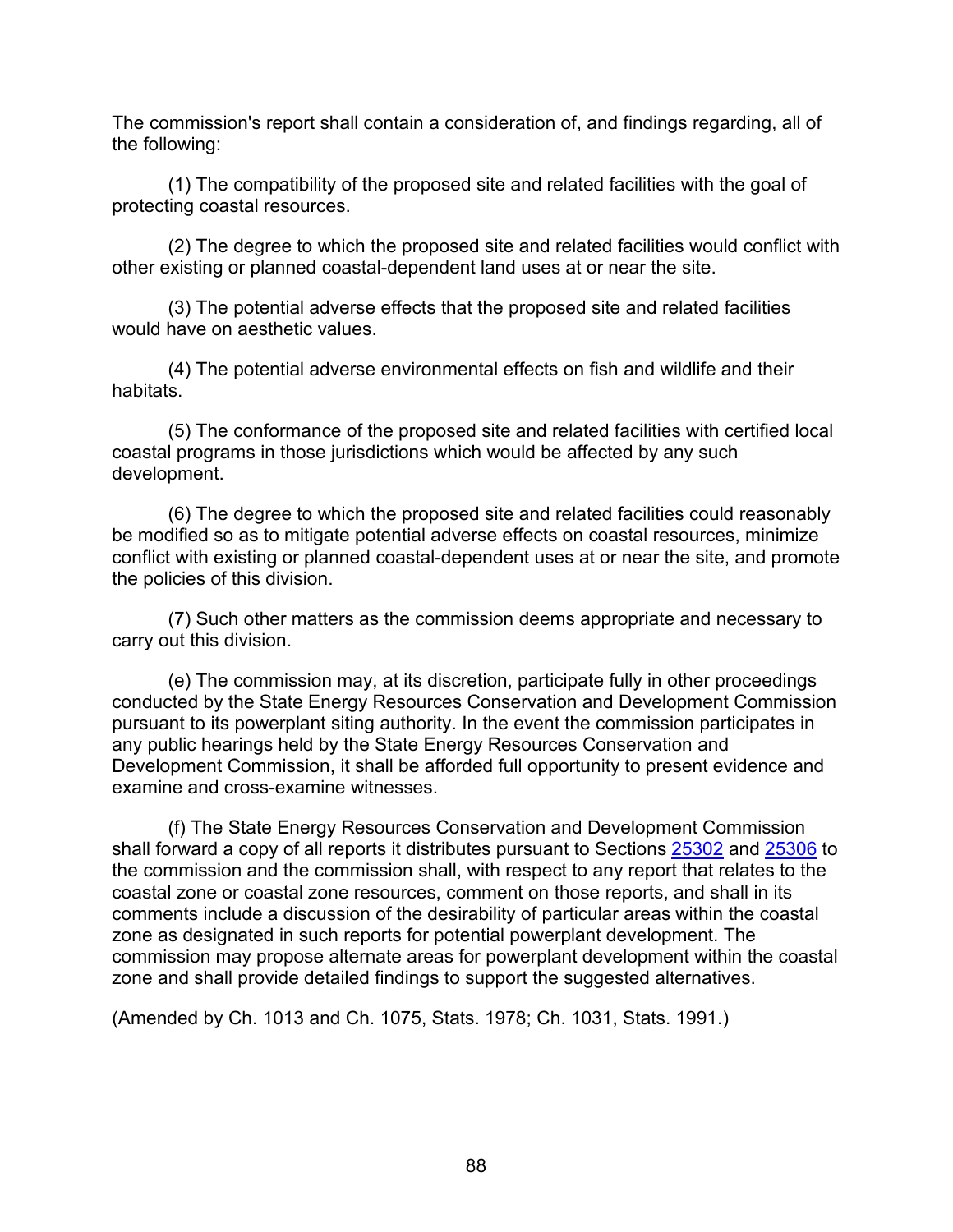#### <span id="page-90-0"></span>**Section 30414 State Air Resources Board & local air pollution control districts**

(a) The State Air Resources Board and air pollution control districts established pursuant to state law and consistent with requirements of federal law are the principal public agencies responsible for the establishment of ambient air quality and emission standards and air pollution control programs. The provisions of this division do not authorize the commission or any local government to establish any ambient air quality standard or emission standard, air pollution control program or facility, or to modify any ambient air quality standard, emission standard, or air pollution control program or facility which has been established by the state board or by an air pollution control district.

(b) Any provision of any certified local coastal program which establishes or modifies any ambient air quality standard, any emission standard, any air pollution control program or facility shall be inoperative.

(c) The State Air Resources Board and any air pollution control district may recommend ways in which actions of the commission or any local government can complement or assist in the implementation of established air quality programs.

(Amended by Ch. 1246, Stats. 1982.)

# <span id="page-90-1"></span>**Section 30415 Director of Office of Planning & Research**

The Director of the Office of Planning and Research shall, in cooperation with the commission and other appropriate state agencies, review the policies of this division. If the director determines that effective implementation of any policy requires the cooperative and coordinated efforts of several state agencies, he *the director* shall, no later than July 1, 1978 and from time to time thereafter, recommend to the appropriate agencies actions that should be taken to minimize potential duplication and conflicts and which could, if taken, better achieve effective implementation of such policy. The director shall, where appropriate and after consultation with the affected agency, recommend to the Governor and the Legislature how the programs, duties, responsibilities, and enabling legislation of any state agency should be changed to better achieve the goals and policies of this division.

(Amended by Ch. 378, Stats. 2021.)

# <span id="page-90-2"></span>**Section 30416 State Lands Commission**

(a) The State Lands Commission, in carrying out its duties and responsibilities as the state agency responsible for the management of all state lands, including tide and submerged lands, in accordance with the provisions of Division 6 (commencing with [Section 6001\)](http://leginfo.legislature.ca.gov/faces/codes_displayexpandedbranch.xhtml?tocCode=PRC&division=6.&title=&part=&chapter=&article=), shall, prior to certification by the commission pursuant to Chapters 6 (commencing with Section [30500\)](#page-96-0) and 8 (commencing with Section [30700\)](#page-156-0) review, and may comment on any proposed local coastal program or port master plan that could affect state lands.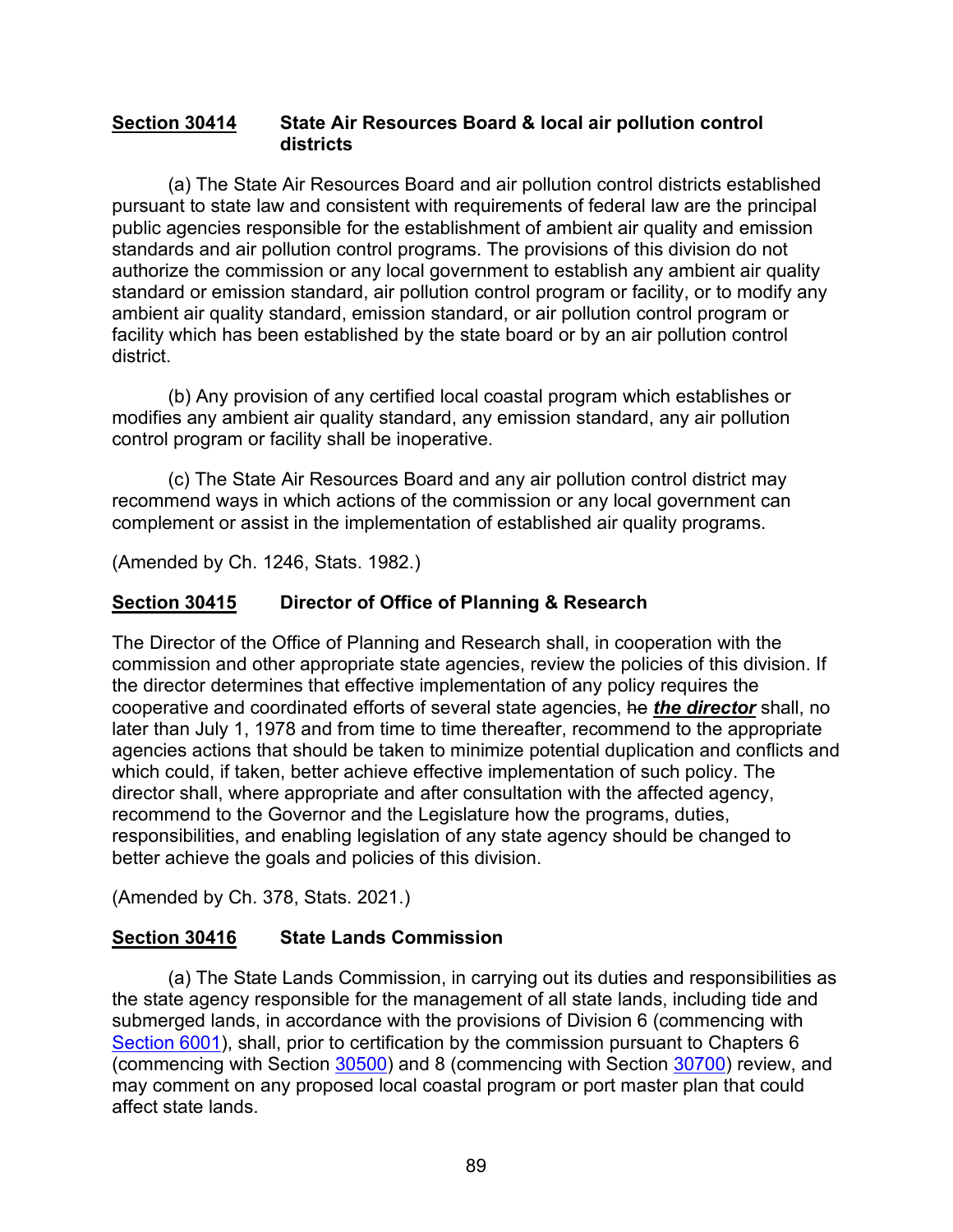(b) No power granted to any local government, port governing body, or special district, under this division, shall change the authority of the State Lands Commission over granted or ungranted lands within its jurisdiction or change the rights and duties of its lessees or permittees.

(c) Boundary settlements between the State Lands Commission and other parties and any exchanges of land in connection therewith shall not be a development within the meaning of this division.

(d) Nothing in this division shall amend or alter the terms and conditions in any legislative grant of lands, in trust, to any local government, port governing body, or special district; provided, however, that any development on such granted lands shall, in addition to the terms and conditions of such grant, be subject to the regulatory controls provided by Chapters 7 (commencing with Section [30600\)](#page-116-0) and 8 (commencing with Section [30700\)](#page-156-0).

#### <span id="page-91-0"></span>**Section 30417 State Board of Forestry and Fire Protection; special treatment areas**

(a) In addition to the provisions set forth in Section [4551.5,](https://leginfo.legislature.ca.gov/faces/codes_displaySection.xhtml?lawCode=PRC§ionNum=4551.5.) this section shall apply to the State Board of Forestry and Fire Protection.

(b) Within 180 days after January 1, 1977, the commission shall identify special treatment areas within the coastal zone to ensure that natural and scenic resources are adequately protected. The commission shall forward to the State Board of Forestry and Fire Protection maps of the designated special treatment areas together with specific reasons for those designations and with recommendations designed to assist the State Board of Forestry and Fire Protection in adopting rules and regulations that adequately protect the natural and scenic qualities of such special treatment areas.

(Amended by Ch. 972, Stats. 1998.)

# <span id="page-91-1"></span>**Section 30418 Division of Oil and Gas**

(a) Pursuant to Division 3 (commencing with Section [3000\)](https://leginfo.legislature.ca.gov/faces/codes_displaySection.xhtml?lawCode=PRC§ionNum=3000.), the Division of Oil and Gas of the Department of Conservation is the principal state agency responsible for regulating the drilling, operation, maintenance, and abandonment of all oil, gas, and geothermal wells in the state. Neither the commission, local government, port governing body, or special district shall establish or impose such regulatory controls that duplicate or exceed controls established by the Division of Oil and Gas pursuant to specific statutory requirements or authorization.

This section shall not be construed to limit in any way, except as specifically provided, the regulatory controls over oil and gas development pursuant to Chapters 7 (commencing with Section [30600\)](#page-116-0) and 8 (commencing with Section [30700\)](#page-156-0).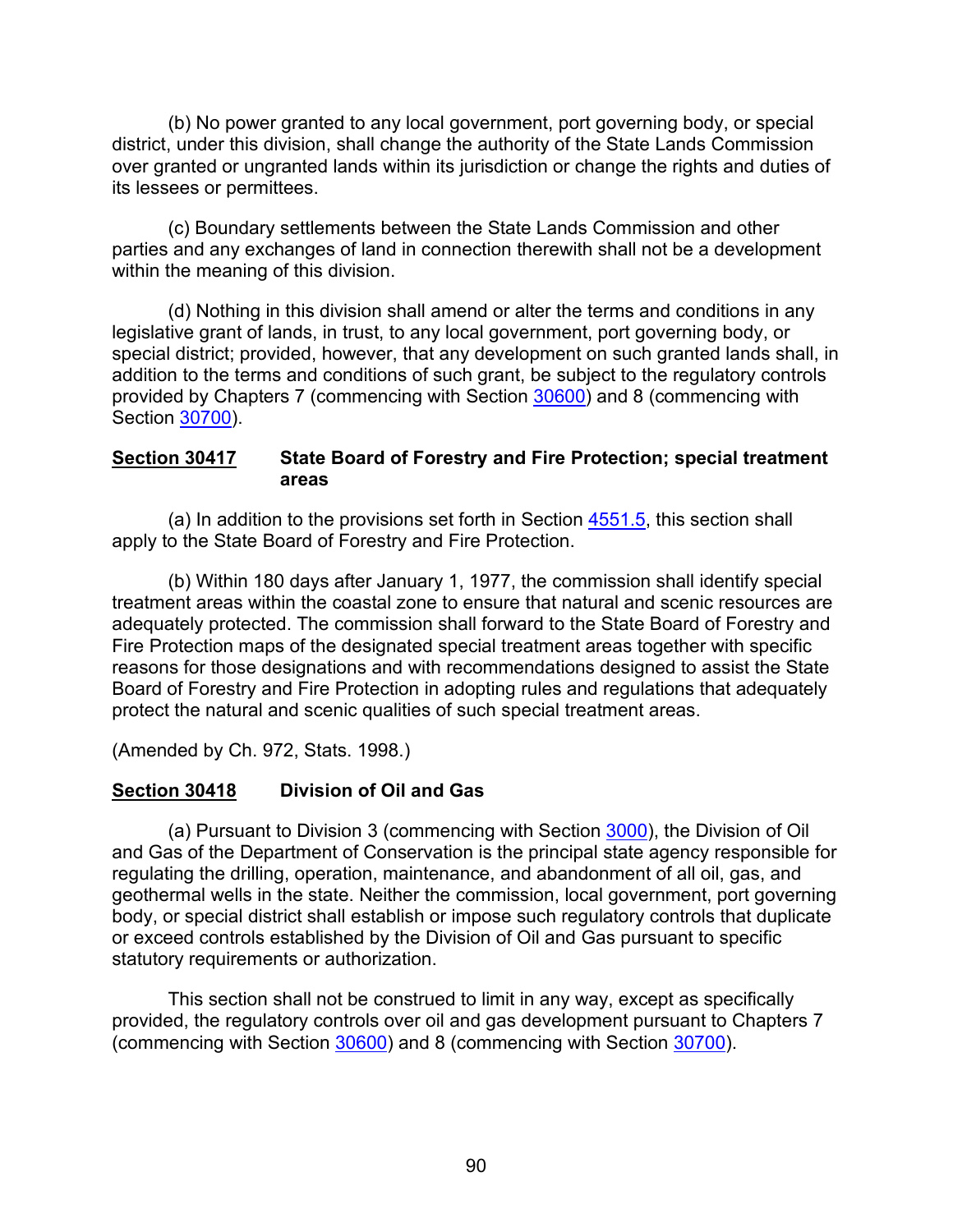(b) The Division of Oil and Gas of the Department of Conservation shall cooperate with the commission by providing necessary data and technical expertise regarding proposed well operations within the coastal zone.

(Amended by Ch. 285, Stats. 1991.)

### <span id="page-92-0"></span>**Section 30419 Boating facilities; economic feasibility; evaluation**

The Department of Boating and Waterways is the principal state agency for evaluating the economic feasibility of any boating facility to be developed within the coastal zone.

If the economic viability of a boating facility becomes an issue in a coastal development permit matter or in a local coastal program or any amendment thereto, the commission shall request the Department of Boating and Waterways to provide comment, including, but not limited to, the analysis of costs associated with conditions of approval. In cases where the Department of Boating and Waterways desires to make any comment, it shall be made within 30 days of the commission's request. The commission shall include the comment in its decision regarding a coastal development permit or local coastal program or any amendment thereto.

(Added by Ch. 824, Stats. 1983.)

#### <span id="page-92-1"></span>**Section 30420 Actions relating to disposal of hazardous substances at sea; consultation with specified governmental entities**

Prior to taking any action on (1) a local coastal program or any amendment thereto, (2) any coastal development permit, or (3) any consistency determination or certification, which relates to the disposal of hazardous substances at sea, the commission shall consult with the following governmental entities:

(a) Department of Toxic Substances Control.

(b) State Lands Commission.

(c) State Air Resources Board and relevant air pollution control districts or air quality management districts.

(d) Department of Fish and Game.

(e) State Water Resources Control Board and relevant California regional water quality control boards.

(f) Secretary for Environmental Protection.

(g) Governor's Office of Planning and Research.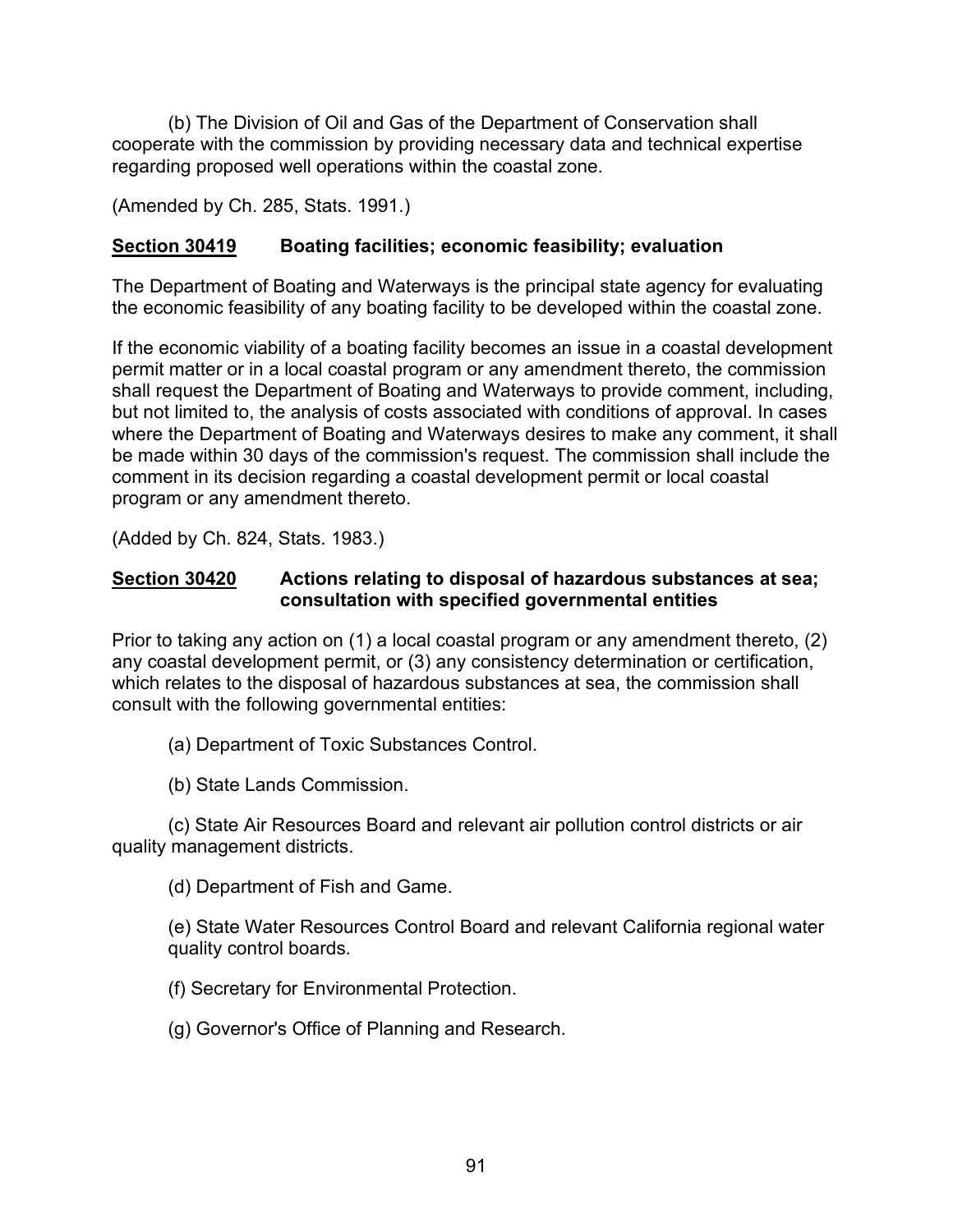(h) The local government located closest to the proposed activity, or within whose jurisdiction the activity is proposed, or within whose jurisdiction there may be effects of the proposed activity.

(Added by Ch. 465, Stats. 1986. Amended by GRP 1, of 1991.)

#### <span id="page-93-0"></span>*Section 30421 Sea level rise*

*State and regional agencies shall identify, assess, and, to the extent feasible and consistent with their statutory authorities, avoid, minimize, and mitigate the impacts of sea level rise.*

(Added by Ch. 236, Stats. 2021.)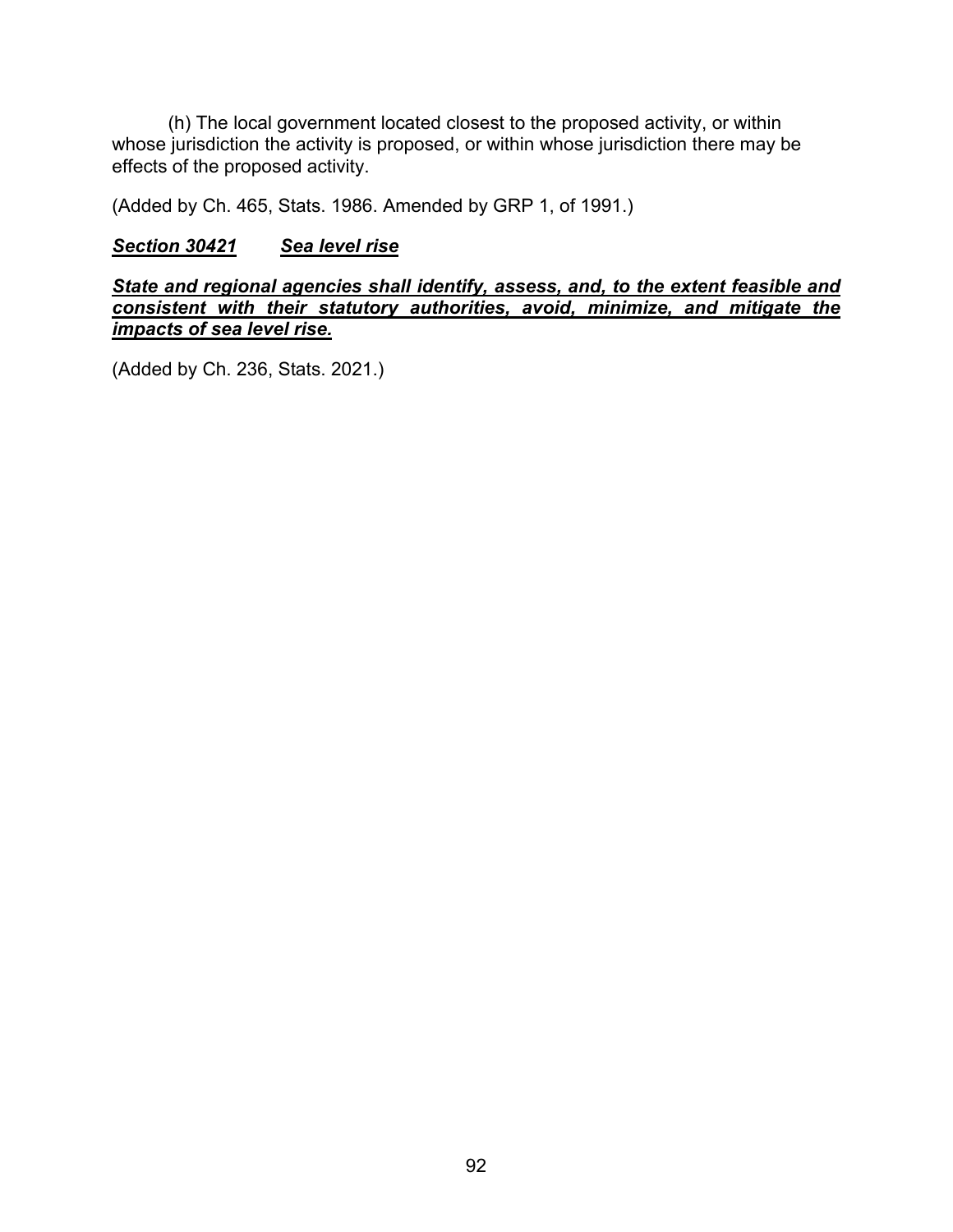# **CHAPTER 6 IMPLEMENTATION**

### **ARTICLE l LOCAL COASTAL PROGRAM**

### **Section**

- 
- [30500](#page-96-0) Preparation<br>30500.1 Housing poli [30500.1](#page-96-1) Housing policies not required<br>30501 Procedures
	- **Procedures**
- 
- [30502](#page-97-0) Designation of sensitive coastal resource areas<br>30502.5 Recommendation by commission to legislature; Recommendation by commission to legislature; disposition
- $\overline{30503}$  $\overline{30503}$  $\overline{30503}$  Opportunity for public participation
- [30504](#page-98-1) Special districts; submission of plans

### **ARTICLE 2**

# **PROCEDURE FOR PREPARATION, APPROVAL, AND CERTIFICATION OF LOCAL COASTAL PROGRAMS**

# **Section**

| 30510   | Submission to commission                                                       |
|---------|--------------------------------------------------------------------------------|
| 30511   | Submission schedule                                                            |
| 30512   | Land use plan; submission; certification; modifications                        |
| 30512.1 | (repealed)                                                                     |
| 30512.2 | Land use plan; criteria for decision to certify or refuse certification        |
| 30513   | Zoning; approval; grounds for rejection; modifications; resubmission           |
| 30514   | Program amendment; commission certification; procedure; minor or de            |
|         | minimis amendments; amendments requiring rapid action; guidelines              |
| 30514.1 | Findings, written notice or explanation; time limit                            |
| 30515   | Amendment of public works project or energy facility development               |
| 30516   | Approval or disapproval; financial ability; severance of certified port master |
|         | plan                                                                           |
| 30517   | <b>Extension of time</b>                                                       |
| 30517.5 | Schedule for submission of land use plans not already submitted; actions       |
|         | upon failure to meet schedule                                                  |
| 30517.6 | Submission of zoning ordinances, zoning district maps and other                |
|         | implementing actions; effect of failure to meet schedule                       |
| 30518   | (repealed)                                                                     |
| 30519   | Delegation of development review authority; recommendation of                  |
|         | amendments to program                                                          |
| 30519.1 | City of Carlsbad; housing for persons and families of low or moderate          |
|         | income; issuance of coastal development permits                                |
| 30519.2 | Annexation of all or part of annexed area in the County of Orange by the       |
|         | City of Newport Beach; occurrences and duties resulting from annexation;       |
|         | local coastal program                                                          |
| 20510E  | Deriodic review of certified local programs: recommendations: reports          |

[30519.5](#page-108-0) Periodic review of certified local programs; recommendations; reports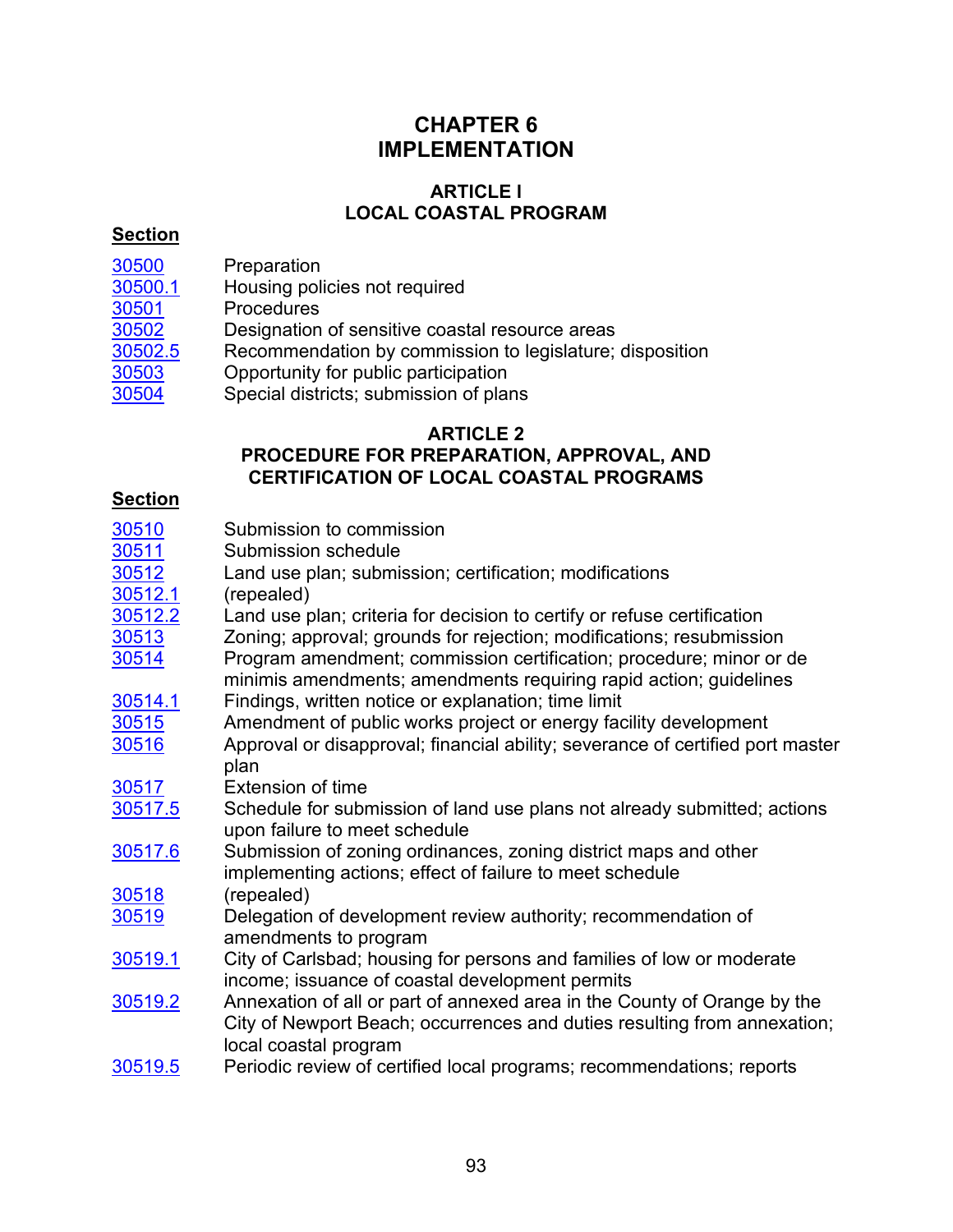- [30520](#page-108-1) Judicial prohibition or stay; exercise and reinstatement of permit authority; issuance of coastal development permit [30521](#page-109-0) (repealed) [30522](#page-109-1) Degree of environmental protection<br>30523 Specificity of local coastal programs Specificity of local coastal programs; legislative intent
- [30525](#page-109-3) Sensitive resource values; identification; protection in promulgation of local coastal program
- [30526](#page-110-0) Coastal development in Los Peñasquitos Lagoon area in City of San Diego; mitigation fee program

# **ARTICLE 3 COASTAL PUBLIC ACCESS PROGRAM**

# **Section**

- [30530](#page-111-0) Legislative intent<br>30531 Preparation of pro
- $\frac{30531}{30532}$  $\frac{30531}{30532}$  $\frac{30531}{30532}$  Preparation of program; elements; procedure  $\frac{30532}{30532}$
- Agreements and grants
- [30533](#page-113-1) (repealed)
- [30534](#page-113-2) Handling of offers to dedicate real property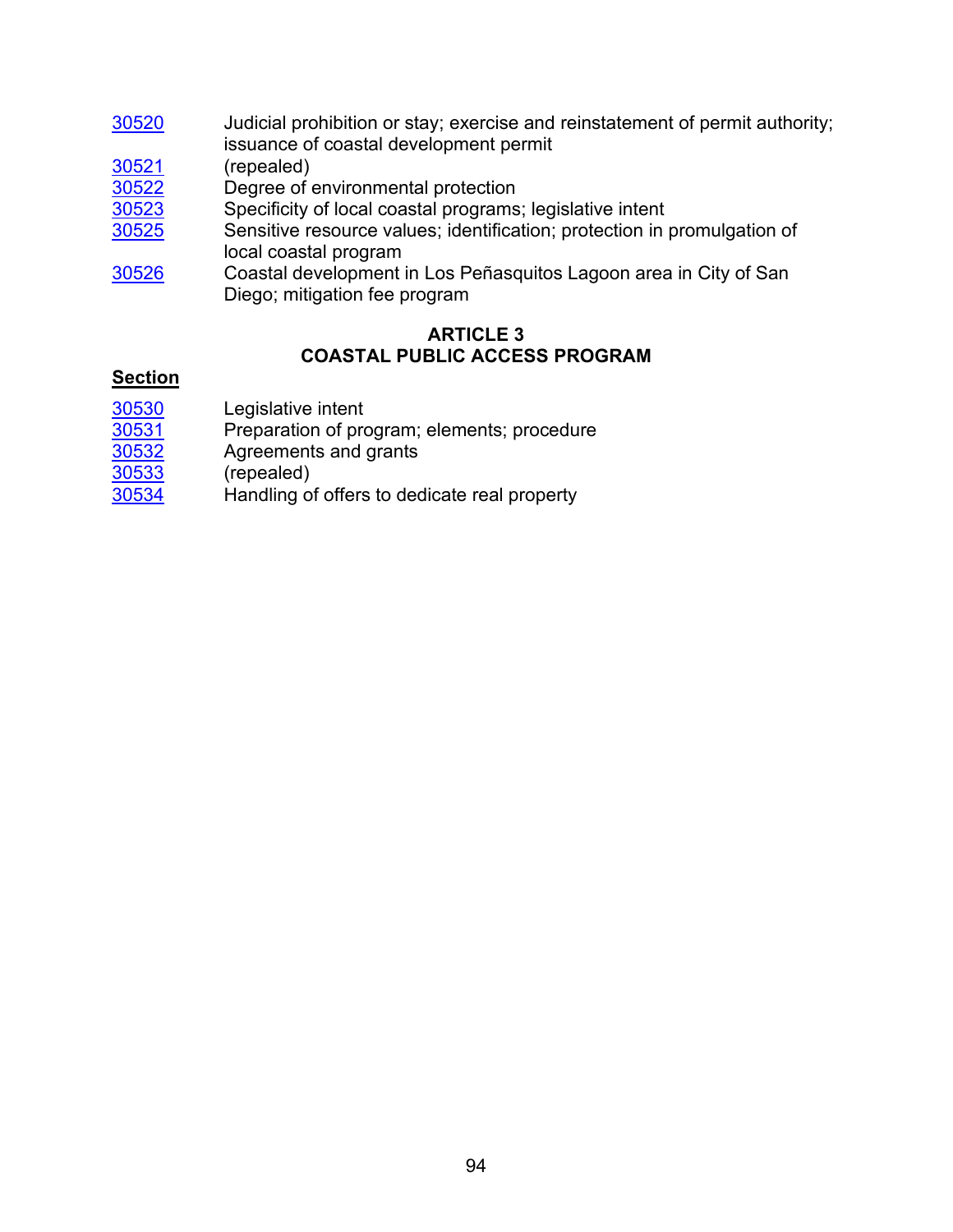### **ARTICLE 1 LOCAL COASTAL PROGRAM**

### <span id="page-96-0"></span>**Section 30500 Preparation**

(a) Each local government lying, in whole or in part, within the coastal zone shall prepare a local coastal program for that portion of the coastal zone within its jurisdiction. However, any local government may request, in writing, the commission to prepare a local coastal program, or a portion thereof, for the local government. Each local coastal program prepared pursuant to this chapter shall contain a specific public access component to assure that maximum public access to the coast and public recreation areas is provided.

(b) Amendments to a local general plan for the purpose of developing a certified local coastal program shall not constitute an amendment of a general plan for purposes of [Section 65358 of the Government Code.](http://leginfo.legislature.ca.gov/faces/codes_displayexpandedbranch.xhtml?tocCode=GOV&division=&title=7.&part=&chapter=&article=)

(c) The precise content of each local coastal program shall be determined by the local government, consistent with Section [30501,](#page-96-2) in full consultation with the commission and with full public participation.

(Amended by Ch. 1173, Stats. 1981; Ch. 1009, Stats. 1984.)

# <span id="page-96-1"></span>**Section 30500.1 Housing policies & programs**

No local coastal program shall be required to include housing policies and programs.

(Added by Ch. 1007, Stats. 1981.)

# <span id="page-96-2"></span>**Section 30501 Procedures**

The commission shall<del>, within 90 days after January 1, 1977,</del> adopt, after public hearing, procedures for the preparation, submission, approval, appeal, certification, and amendment of any *a* local coastal program, including, but not limited to, **all of** the following:

(a) A common methodology for the preparation of, and the determination of the scope of, the local coastal programs, taking into account the fact that local governments have differing needs and characteristics.

(b) Recommended uses that are of more than local importance that should be considered in the preparation of local coastal programs. Such *Those* uses may be listed generally or the commission may, from time to time, recommend specific uses for consideration by any *a* local government.

*(c) Recommendations and guidelines, which shall be periodically updated by the commission to incorporate new information as it becomes available, for the identification, assessment, minimization, and mitigation of sea level rise within*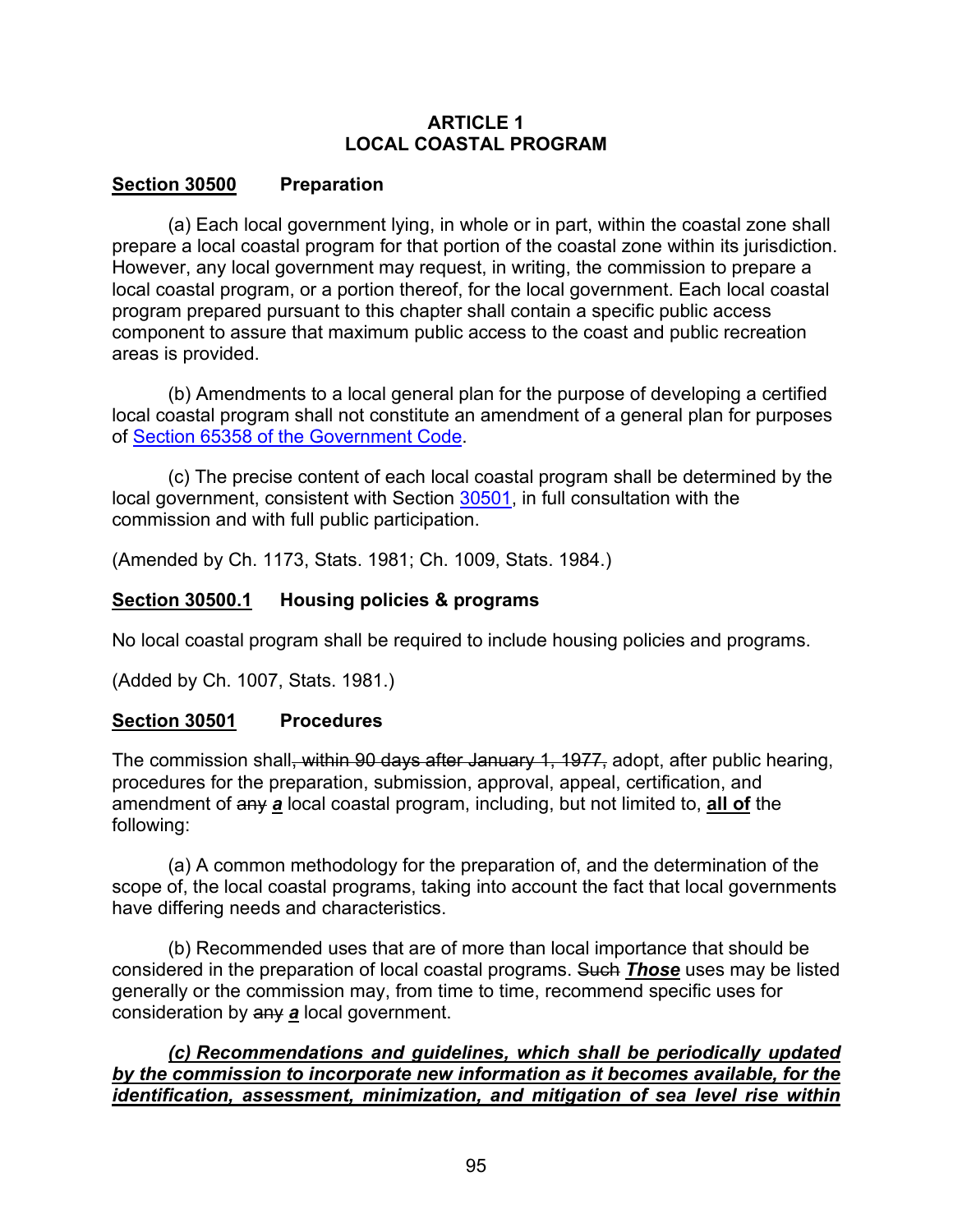#### *each local coastal program, taking into account local and regional conditions and the differing capacities and funding available to local governments.*

(Amended by Ch. 1173, Stats. 1981; Ch. 236, Stats. 2021.)

### <span id="page-97-0"></span>**Section 30502 Designation of sensitive coastal resource areas**

(a) The commission, in consultation with affected local governments and the appropriate regional commissions, shall, not later than September 1, 1977, after public hearing, designate sensitive coastal resource areas within the coastal zone where the protection of coastal resources and public access requires, in addition to the review and approval of zoning ordinances, the review and approval by the regional commissions and commission of other implementing actions.

(b) The designation of each sensitive coastal resource area shall be based upon a separate report prepared and adopted by the commission which shall contain all of the following:

(1) A description of the coastal resources to be protected and the reasons why the area has been designated as a sensitive coastal resource area.

(2) A specific determination that the designated area is of regional or statewide significance.

(3) A specific list of significant adverse impacts that could result from development where zoning regulations alone may not adequately protect coastal resources or access.

(4) A map of the area indicating its size and location.

(c) In sensitive coastal resource areas designated pursuant to this section, a local coastal program shall include the implementing actions adequate to protect the coastal resources enumerated in the findings of the sensitive coastal resource area report in conformity with the policies of this division.

# <span id="page-97-1"></span>**Section 30502.5 Recommendation by Commission to Legislature; disposition**

The commission shall recommend to the Legislature for designation by statute those sensitive coastal resource areas designated by the commission pursuant to Section [30502.](#page-97-0) Recommendation by the commission to the Legislature shall place the described area in the sensitive coastal resource area category for no more than two years, or a shorter period if the Legislature specifically rejects the recommendation. If two years pass and a recommended area has not been designated by statute, it shall no longer be designated as a sensitive coastal resource area. A bill proposing such a statute may not be held in committee, but shall be reported from committee to the floor of each respective house with its recommendation within 60 days of referral to committee.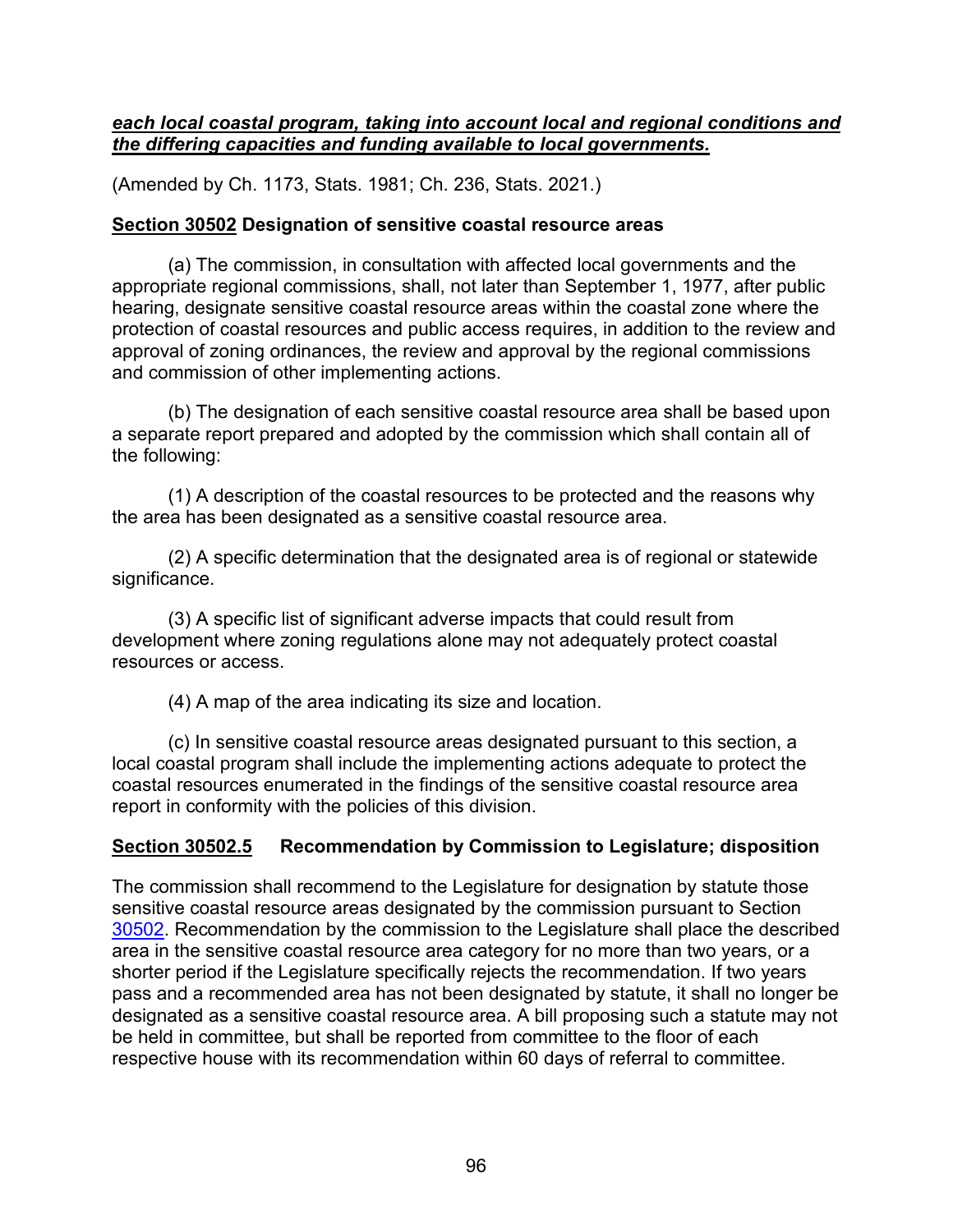### <span id="page-98-0"></span>**Section 30503 Opportunity for public participation**

During the preparation, approval, certification, and amendment of any local coastal program, the public, as well as all affected governmental agencies, including special districts, shall be provided maximum opportunities to participate. Prior to submission of a local coastal program for approval, local governments shall hold a public hearing or hearings on that portion of the program which has not been subjected to public hearings within four years of such submission.

#### <span id="page-98-1"></span>**Section 30504 Special districts; submission of plans**

Special districts, which issue permits or otherwise grant approval for development or which conduct development activities that may affect coastal resources, shall submit their development plans to the affected local government pursuant to [Section 65401 of](http://leginfo.legislature.ca.gov/faces/codes_displayexpandedbranch.xhtml?tocCode=GOV&division=&title=7.&part=&chapter=&article=)  [the Government Code.](http://leginfo.legislature.ca.gov/faces/codes_displayexpandedbranch.xhtml?tocCode=GOV&division=&title=7.&part=&chapter=&article=) Such plans shall be considered by the affected local government in the preparation of its local coastal program.

#### **ARTICLE 2 PROCEDURE FOR PREPARATION, APPROVAL, AND CERTIFICATION OF LOCAL COASTAL PROGRAMS**

### <span id="page-98-2"></span>**Section 30510 Submission to Commission**

Consistent with this chapter, a proposed local coastal program may be submitted to the commission, if both of the following are met:

(a) It is submitted pursuant to a resolution adopted by the local government, after public hearing, that certifies the local coastal program is intended to be carried out in a manner fully in conformity with this division.

(b) It contains, in accordance with guidelines established by the commission, materials sufficient for a thorough and complete review.

(Amended by Ch. 285, Stats. 1991.)

#### <span id="page-98-3"></span>**Section 30511 Submission schedule**

Local coastal programs shall be submitted in accordance with the schedule established pursuant to Section [30517.5.](#page-104-2) At the option of the local government, this program may be submitted and processed in any of the following ways:

(a) At one time, in which event Section  $30512$  with respect to time limits, resubmission, approval, and certification shall apply. However, the zoning ordinances, zoning district maps, and, if required, other implementing actions included in the local coastal program shall be approved and certified pursuant to the standards of Section [30513.](#page-100-2)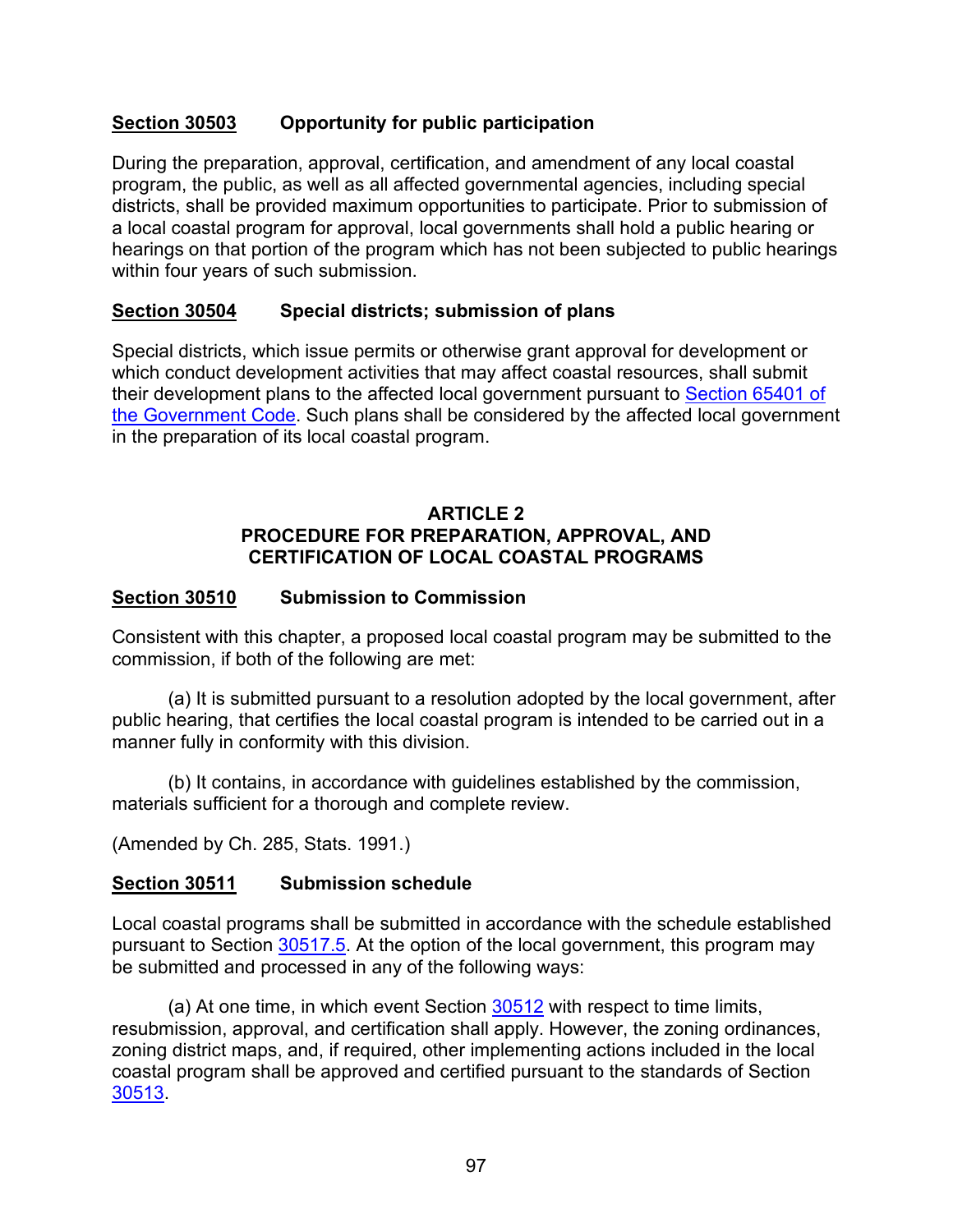(b) In two phases, in which event the land use plans shall be processed first pursuant to Section [30512,](#page-99-0) and the zoning ordinances, zoning district maps, and, if required, other implementing actions, shall be processed thereafter pursuant to Section [30513.](#page-100-2)

(c) In separate geographic units consisting of less than the local government's jurisdiction lying within the coastal zone, each submitted pursuant to subdivision (a) or (b), if the commission finds that the area or areas proposed for separate review can be analyzed for the potential cumulative impacts of development on coastal resources and access independently of the remainder of the affected jurisdiction.

(Amended by Ch. 1173, Stats. 1981; Ch. 285, Stats. 1991; Ch. 1091, Stats. 1991)

#### <span id="page-99-0"></span>**Section 30512 Land use plan; submission; certification; modifications**

(a) The land use plan of a proposed local coastal program shall be submitted to the commission. The commission shall, within 90 working days after the submittal, after public hearing, either certify or refuse certification, in whole or in part, the land use plan pursuant to the following procedure:

(1) No later than 60 working days after a land use plan has been submitted to it, the commission shall, after public hearing and by majority vote of those present, determine whether the land use plan, or a portion thereof applicable to an identifiable geographic area, raises no substantial issue as to conformity with the policies of Chapter 3 (commencing with Section [30200\)](#page-38-0).

If the commission determines that no substantial issue is raised, the land use plan, or portion thereof applicable to an identifiable area, which raises no substantial issue, shall be deemed certified as submitted. The commission shall adopt findings to support its action.

(2) Where the commission determines pursuant to paragraph (1) that one or more portions of a land use plan applicable to one or more identifiable geographic areas raise no substantial issue as to conformity with the policies of Chapter 3 (commencing with Section [30200\)](#page-38-0), the remainder of that land use plan applicable to other identifiable geographic areas shall be deemed to raise one or more substantial issues as to conformity with the policies of Chapter 3 (commencing with Section [30200\)](#page-38-0). The commission shall identify each substantial issue for each geographic area.

(3) The commission shall hold at least one public hearing on the matter or matters that have been identified as substantial issues pursuant to paragraph (2). No later than 90 working days after submittal of the land use plan, the commission shall determine whether or not to certify the land use plan, in whole or in part. If the commission fails to act within the required 90-day period, the land use plan, or portion thereof, shall be deemed certified by the commission.

(b) If the commission determines not to certify a land use plan, in whole or in part, the commission shall provide a written explanation and may suggest modifications,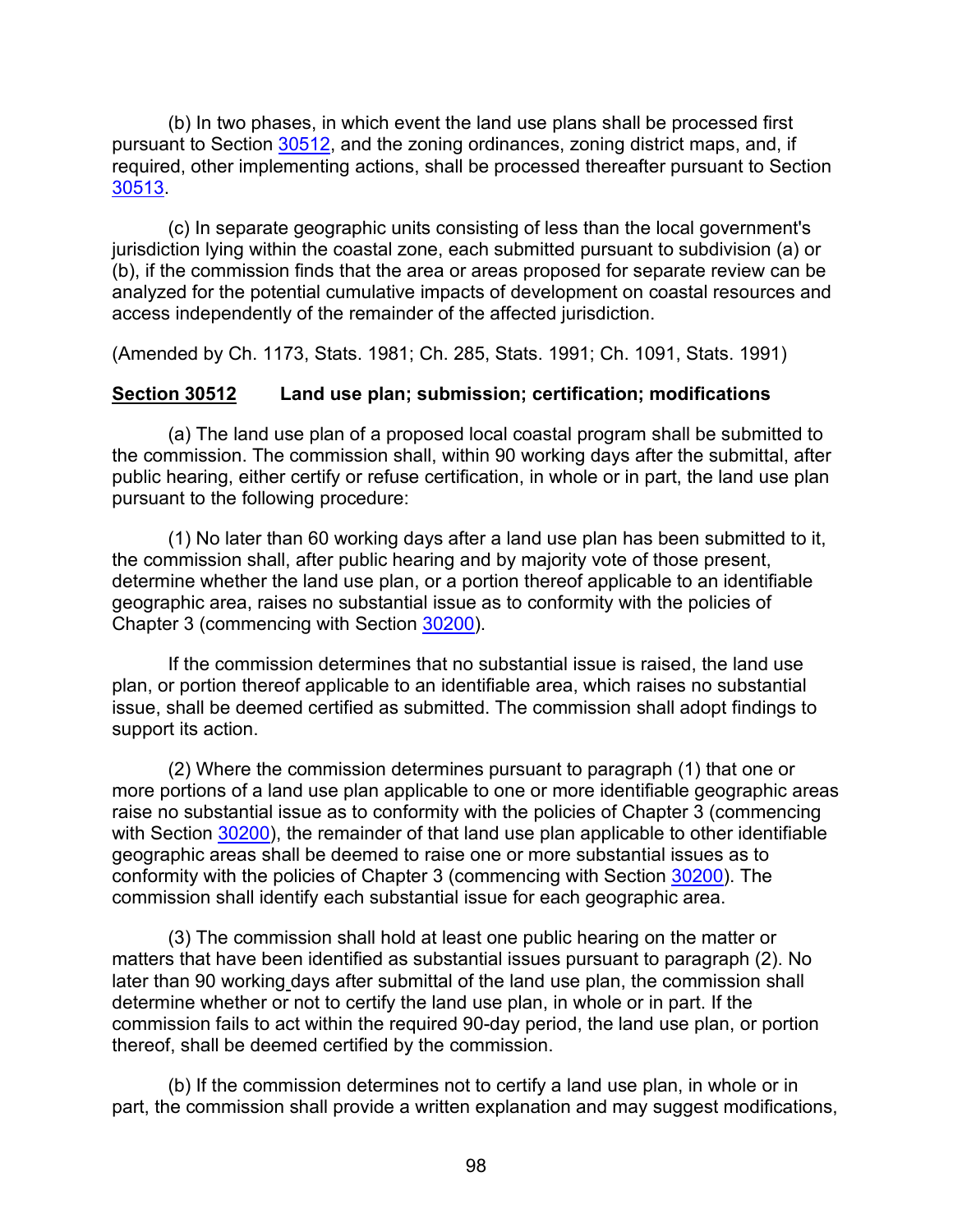which, if adopted and transmitted to the commission by the local government, shall cause the land use plan to be deemed certified upon confirmation of the executive director. The local government may elect to meet the commission's refusal of certification in a manner other than as suggested by the commission and may then resubmit its revised land use plan to the commission. If a local government requests that the commission not recommend or suggest modifications which, if made, will result in certification, the commission shall refuse certification with the required findings.

(c) The commission shall certify a land use plan, or any amendments thereto, if it finds that a land use plan meets the requirements of, and is in conformity with, the policies of Chapter 3 (commencing with Section [30200\)](#page-38-0). Except as proved in paragraph (1) of subdivision (a), a decision to certify shall require a majority vote of the appointed membership of the commission.

(Amended by Ch. 1087, Stats. 1980; Ch. 1173, Stats. 1981; Ch. 43, 1982.; Ch. 746, Stats. 2004; Ch. 742, Stats. 2018.)

<span id="page-100-0"></span>**Section 30512.1** (Repealed by Ch. 746, Stats. 2004.)

#### <span id="page-100-1"></span>**Section 30512.2 Land use plan; criteria for decision to certify or refuse certification**

The following provisions shall apply to the commission's decision to certify or refuse certification of a land use plan pursuant to Section [30512:](#page-99-0)

(a) The commission's review of a land use plan shall be limited to its administrative determination that the land use plan submitted by the local government does, or does not, conform with the requirements of Chapter 3 (commencing with Section [30200\)](#page-38-0). In making this review, the commission is not authorized by any provision of this division to diminish or abridge the authority of a local government to adopt and establish, by ordinance, the precise content of its land use plan.

(b) The commission shall require conformance with the policies and requirements of Chapter 3 (commencing with Section [30200\)](#page-38-0) only to the extent necessary to achieve the basic state goals specified in Section [30001.5.](#page-3-0)

<span id="page-100-2"></span>(Added by Ch. 1173, Stats. 1981.)

#### **Section 30513 Zoning; approval; grounds for rejection; modifications; resubmission**

The local government shall submit to the commission the zoning ordinances, zoning district maps, and, where necessary, other implementing actions which are required pursuant to this chapter.

If within 60 working days after receipt of the zoning ordinances, zoning district maps, and other implementing actions, the commission, after public hearing, has not rejected the zoning ordinances, zoning district maps, or other implementing actions, they shall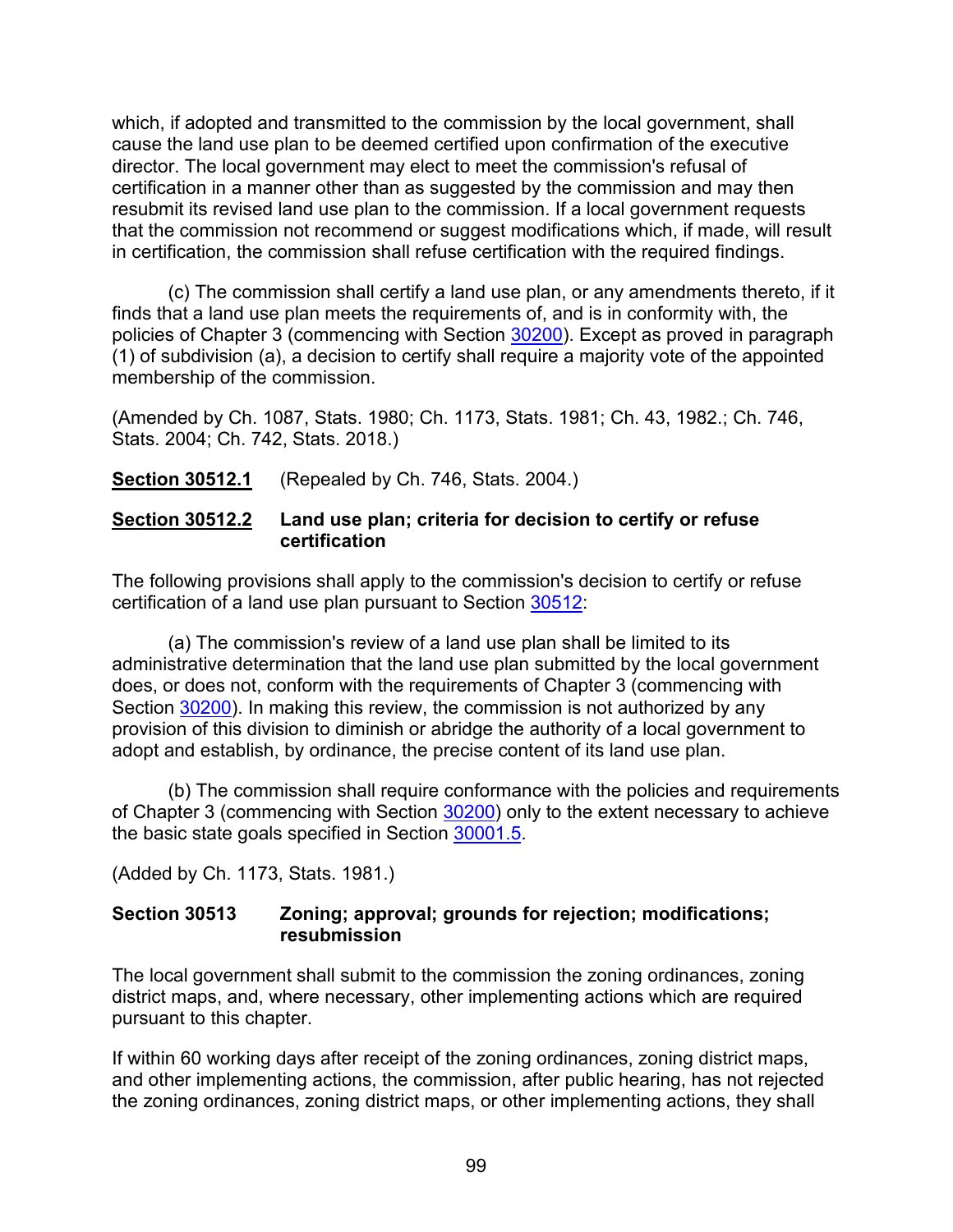be deemed approved. The commission may only reject zoning ordinances, zoning district maps, or other implementing actions on the grounds that they do not conform with, or are inadequate to carry out, the provisions of the certified land use plan. If the commission rejects the zoning ordinances, zoning district maps, or other implementing actions, it shall give written notice of the rejection specifying the provisions of land use plan with which the rejected zoning ordinances do not conform or which it finds will not be adequately carried out together with its reasons for the action taken.

The commission may suggest modifications in the rejected zoning ordinances, zoning district maps, or other implementing actions, which, if adopted by the local government and transmitted to the commission, shall be deemed approved upon confirmation by the executive director.

The local government may elect to meet the commission's rejection in a manner other than as suggested by the commission and may then resubmit its revised zoning ordinances, zoning district maps, and other implementing actions to the commission.

If a local government requests that the commission not suggest modifications in the rejected zoning ordinances, zoning district maps, or other implementing ordinances, the commission shall not do so.

(Amended by Ch. 1173, Stats. 1981; Ch. 742, Stats. 2018.)

#### <span id="page-101-0"></span>**Section 30514 Program amendment; commission certification; procedure; minor or de minimis amendments; amendments requiring rapid action; guidelines**

(a) A certified local coastal program and all local implementing ordinances, regulations, and other actions may be amended by the appropriate local government, but no such amendment shall take effect until it has been certified by the commission.

(b) Any proposed amendments to a certified local coastal program shall be submitted to, and processed by, the commission in accordance with the applicable procedures and time limits specified in Sections [30512](#page-99-0) and [30513,](#page-100-2) except that the commission shall make no determination as to whether a proposed amendment raises a substantial issue as to conformity with the policies of Chapter 3 (commencing with Section [30200\)](#page-38-0) as would otherwise be required by Section [30512.](#page-99-0) In no event shall there be more than three of these submittals of proposed amendments in any calendar year. However, there are no limitations on the number of amendments included in each of the three submittals.

(c) The commission, by regulation, shall establish a procedure whereby proposed amendments to a certified local coastal program may be reviewed and designated by the executive director of the commission as being minor in nature or as requiring rapid and expeditious action. That procedure shall include provisions authorizing local governments to propose amendments to the executive director for that review and designation. Proposed amendments that are designated as being minor in nature or as requiring rapid and expeditious action shall not be subject to subdivision (b) or Sections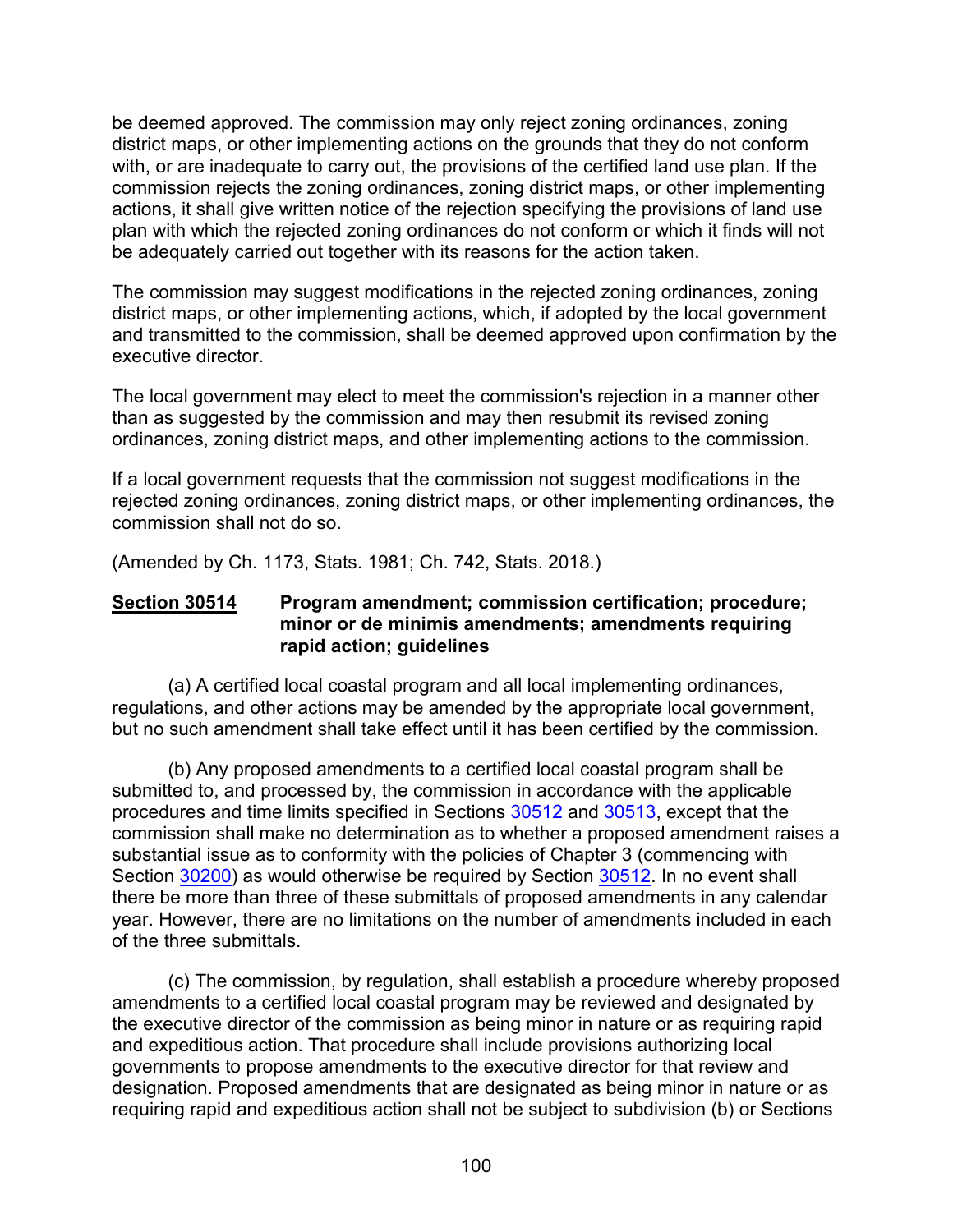[30512](#page-99-0) and [30513](#page-100-2) and shall take effect on the 10th working day after designation. Amendments that allow changes in uses shall not be so designated.

(d)(1) The executive director may determine that a proposed local coastal program amendment is de minimis if the executive director determines that a proposed amendment would have no impact, either individually or cumulatively, on coastal resources, is consistent with the policies of Chapter 3 (commencing with Section [30200\)](#page-38-0), and meets the following criteria:

(A) The local government, at least 21 days prior to the date of submitting the proposed amendment to the executive director, has provided public notice, and provided a copy to the commission, that specifies the dates and places where comments will be accepted on the proposed amendment, contains a brief description of the proposed amendment, and states the address where copies of the proposed amendment are available for public review, by one of the following procedures:

(i) Publication, not fewer times than required by **Section 6061 of the Government** [Code,](http://leginfo.legislature.ca.gov/faces/codes_displayexpandedbranch.xhtml?tocCode=GOV&division=&title=1.&part=&chapter=&article=) in a newspaper of general circulation in the area affected by the proposed amendment. If more than one area will be affected, the notice shall be published in the newspaper of largest circulation from among the newspapers of general circulation in those areas.

(ii) Posting of the notice by the local government both onsite and offsite in the area affected by the proposed amendment.

(iii) Direct mailing to the owners and occupants of contiguous property shown on the latest equalized assessment roll.

(B) The proposed amendment does not propose any change in land use or water uses or any change in the allowable use of property.

(2) At the time that the local government submits the proposed amendment to the executive director, the local government shall also submit to the executive director any public comments that were received during the comment period provided pursuant to subparagraph (A) of paragraph (1).

(3)(A) The executive director shall make a determination as to whether the proposed amendment is de minimis within 10 working days of the date of submittal by the local government. If the proposed amendment is determined to be de minimis, the proposed amendment shall be noticed in the agenda of the next regularly scheduled meeting of the commission, in accordance with [Section 11125 of the Government Code,](http://leginfo.legislature.ca.gov/faces/codes_displayexpandedbranch.xhtml?tocCode=GOV&division=&title=2.&part=&chapter=&article=) and any public comments forwarded by the local government shall be made available to the members of the commission.

(B) If three members of the commission object to the executive director's determination that the proposed amendment is de minimis, the proposed amendment shall be set for public hearing in accordance with the procedures specified in subdivision (b), or as specified in subdivision (c) if applicable, as determined by the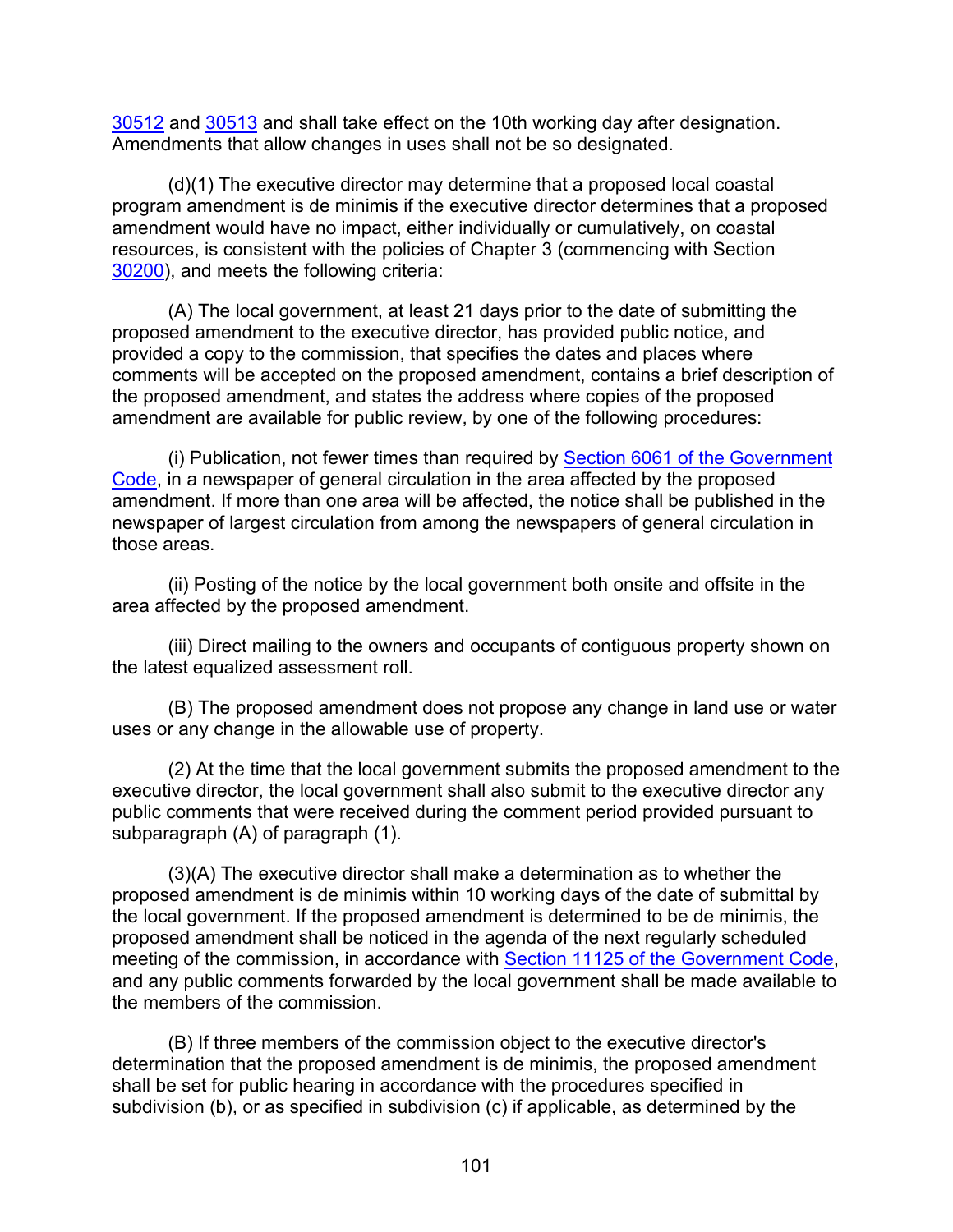executive director, or, at the request of the local government, returned to the local government. If set for public hearing under subdivision (b), the time requirements set by Sections [30512](#page-99-0) and [30513](#page-100-2) shall commence from the date on which the objection to the de minimis designation was made.

(C) If three or more members of the commission do not object to the de minimis determination, the de minimis local coastal program amendment shall become part of the certified local coastal program 10 days after the date of the commission meeting.

(4) The commission, after a noticed public hearing, may adopt guidelines to implement this subdivision, which shall be exempt from review by the Office of Administrative Law and from [Chapter 3.5 \(commencing with Section 11340\) of Part 1 of](http://leginfo.legislature.ca.gov/faces/codes_displayText.xhtml?lawCode=GOV&division=3.&title=2.&part=1.&chapter=3.5.&article=1.)  [Division 3 of Title 2 of the Government Code.](http://leginfo.legislature.ca.gov/faces/codes_displayText.xhtml?lawCode=GOV&division=3.&title=2.&part=1.&chapter=3.5.&article=1.) The commission shall file any guidelines adopted pursuant to this paragraph with the Office of Administrative Law.

(e) For purposes of this section, "amendment of a certified local coastal program" includes, but is not limited to, any action by a local government that authorizes the use of a parcel of land other than a use that is designated in the certified local coastal program as a permitted use of the parcel.

(Amended by Ch. 43, Stats. 1982; Ch. 525, Stats. 1994; Ch. 208, Stats. 1995; Ch. 124, Stats. 1996. Ch. 742, Stats. 2018.)

### <span id="page-103-0"></span>**Section 30514.1 Findings, written notice or explanation; time limit**

The commission shall adopt the findings or provide a written explanation or written notice, as appropriate, required by Sections [30512,](#page-99-0) [30512.2,](#page-100-1) and [30513](#page-100-2) to support its action no later than 60 days after the date on which action was taken.

(Added by Ch. 886, Stats. 1985. Amended by Ch. 746, Stats. 2004.)

#### <span id="page-103-1"></span>**Section 30515 Amendment for public works project or energy facility development**

Any person authorized to undertake a public works project or proposing an energy facility development may request any local government to amend its certified local coastal program, if the purpose of the proposed amendment is to meet public needs of an area greater than that included within such certified local coastal program that had not been anticipated by the person making the request at the time the local coastal program was before the commission for certification. If, after review, the local government determines that the amendment requested would be in conformity with the policies of this division, it may amend its certified local coastal program as provided in Section [30514.](#page-101-0)

If the local government does not amend its local coastal program, such person may file with the commission a request for amendment which shall set forth the reasons why the proposed amendment is necessary and how such amendment is in conformity with the policies of this division. The local government shall be provided an opportunity to set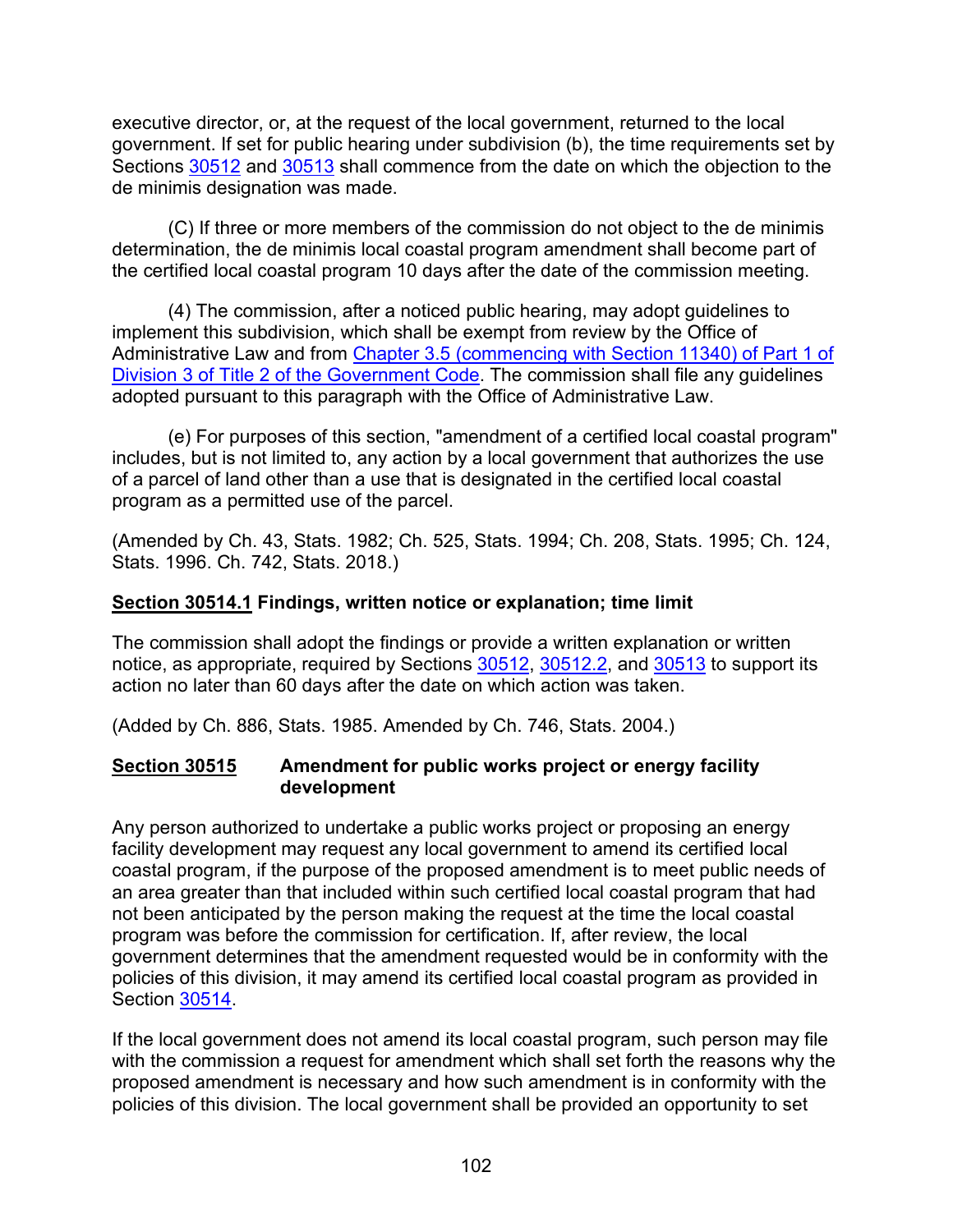forth the reasons for its action. The commission may, after public hearing, approve and certify the proposed amendment if it finds, after a careful balancing of social, economic, and environmental effects, that to do otherwise would adversely affect the public welfare, that a public need of an area greater than that included within the certified local coastal program would be met, that there is no feasible, less environmentally damaging alternative way to meet such need, and that the proposed amendment is in conformity with the policies of this division.

### <span id="page-104-0"></span>**Section 30516 Approval; financial ability; severance of certified port master plan**

(a) Approval of a local coastal program shall not be withheld because of the inability of the local government to financially support or implement any policy or policies contained in this division; provided, however, that this shall not require the approval of a local coastal program allowing development not in conformity with the policies in Chapter 3 (commencing with Section [30200\)](#page-38-0).

(b) Where a certified port master plan has been incorporated in a local coastal program in accordance with Section [30711](#page-159-0) and the local coastal program is disapproved by the commission, that disapproval shall not apply to the certified port master plan.

(Amended by Ch. 285, Stats. 1991)

# <span id="page-104-1"></span>**Section 30517 Extensions of time**

The commission may extend, for a period of not to exceed one year, except as provided for in Section [30518,](#page-105-0) any time limitation established by this chapter for good cause.

(Amended by Ch. 285, Stats. 1991.)

### <span id="page-104-2"></span>**Section 30517.5 Schedule for submission of land use plans not already submitted; actions upon failure to meet schedule**

(a) Within 60 days from the effective date of this section, the commission shall establish a schedule for the submittal of all land use plans that have not been submitted, pursuant to Section [30501,](#page-96-2) to a former regional commission or the commission on or before July 1, 1981. This schedule shall be based on the commission's assessment, in consultation with local governments, of each local government's current status and progress. The schedule shall specify that submittals may not be made sooner than nor later than certain specified dates and in no event later than January 1, 1983.

(b) If a local government fails to meet the schedule established pursuant to subdivision (a), the commission may take any of the following actions:

(1) Waive the deadlines for commission action on a submitted land use plan, or any portion thereof, as set forth in Sections [30511](#page-98-3) and [30512.](#page-99-0)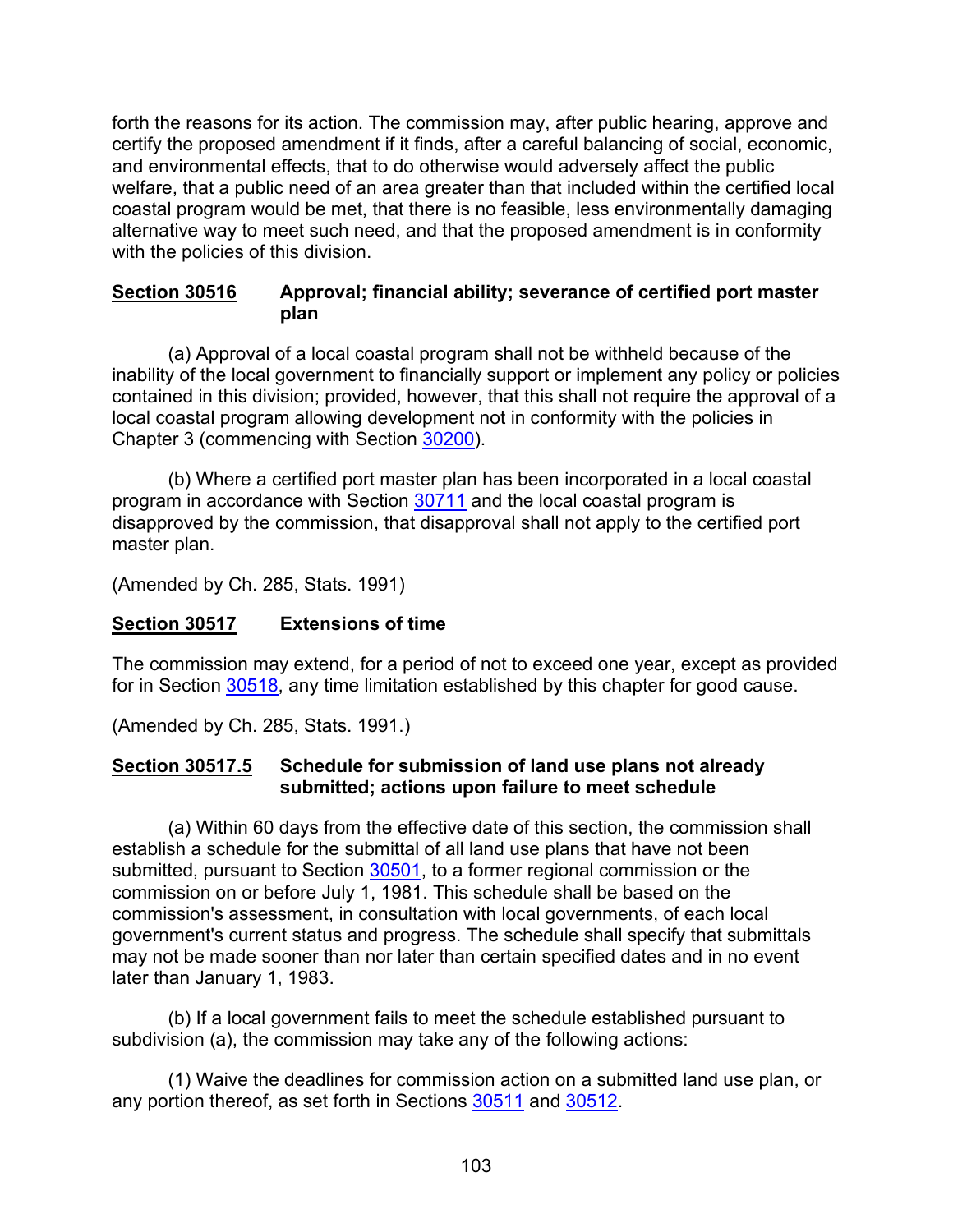(2) Prepare and adopt, after a public hearing but not sooner than January 1, 1984, a land use plan for the land area within the local government's jurisdiction. After adoption of the land use plan, the commission shall determine the permissibility of proposed developments pursuant to the provisions of the adopted plan. The affected local government may choose to adopt, in whole or in part, the commission's prepared and adopted land use plan in which event the commission shall certify the plan, in whole or in part, or it may continue to prepare its own land use plan consistent with the provisions of this chapter.

(3) Report the matter to the Legislature with recommendations for appropriate action.

(Added by Ch. 1173, Stats. 1981. Amended by Ch. 747, Stats. 1983.)

### <span id="page-105-2"></span>**Section 30517.6 Submission of zoning ordinances, zoning district maps and other implementing actions; effect of failure to meet schedule**

(a) Within 30 days after the certification of a land use plan, or any portion thereof, the commission shall, after consultation with the appropriate local government, establish a date for that local government to submit the zoning ordinances, zoning district maps, and, where necessary, other implementing actions. In no event shall that date be later than January 1, 1984.

(b) If a local government fails to meet the schedule established pursuant to subdivision (a), the commission may waive the deadlines for commission action on submitted zoning ordinances, zoning district maps, and, where necessary, other implementing actions, as set forth in Sections [30511](#page-98-3) and [30513.](#page-100-2)

(Added by Ch. 1173, Stats. 1981.)

<span id="page-105-0"></span>**Section 30518** (Repealed by Ch. 1173, Stats. 1981.)

#### <span id="page-105-1"></span>**Section 30519 Delegation of development review authority; recommendation of amendments to program**

(a) Except for appeals to the commission, as provided in Section [30603,](#page-122-0) after a local coastal program, or any portion thereof, has been certified and all implementing actions within the area affected have become effective, the development review authority provided for in Chapter 7 (commencing with Section [30600\)](#page-116-0) shall no longer be exercised by the commission over any new development proposed within the area to which the certified local coastal program, or any portion thereof, applies and shall at that time be delegated to the local government that is implementing the local coastal program or any portion thereof.

(b) Subdivision (a) shall not apply to any development proposed or undertaken on any tidelands, submerged lands, or on public trust lands, whether filled or unfilled, lying within the coastal zone, nor shall it apply to any development proposed or undertaken within ports covered by Chapter 8 (commencing with Section [30700\)](#page-156-0) or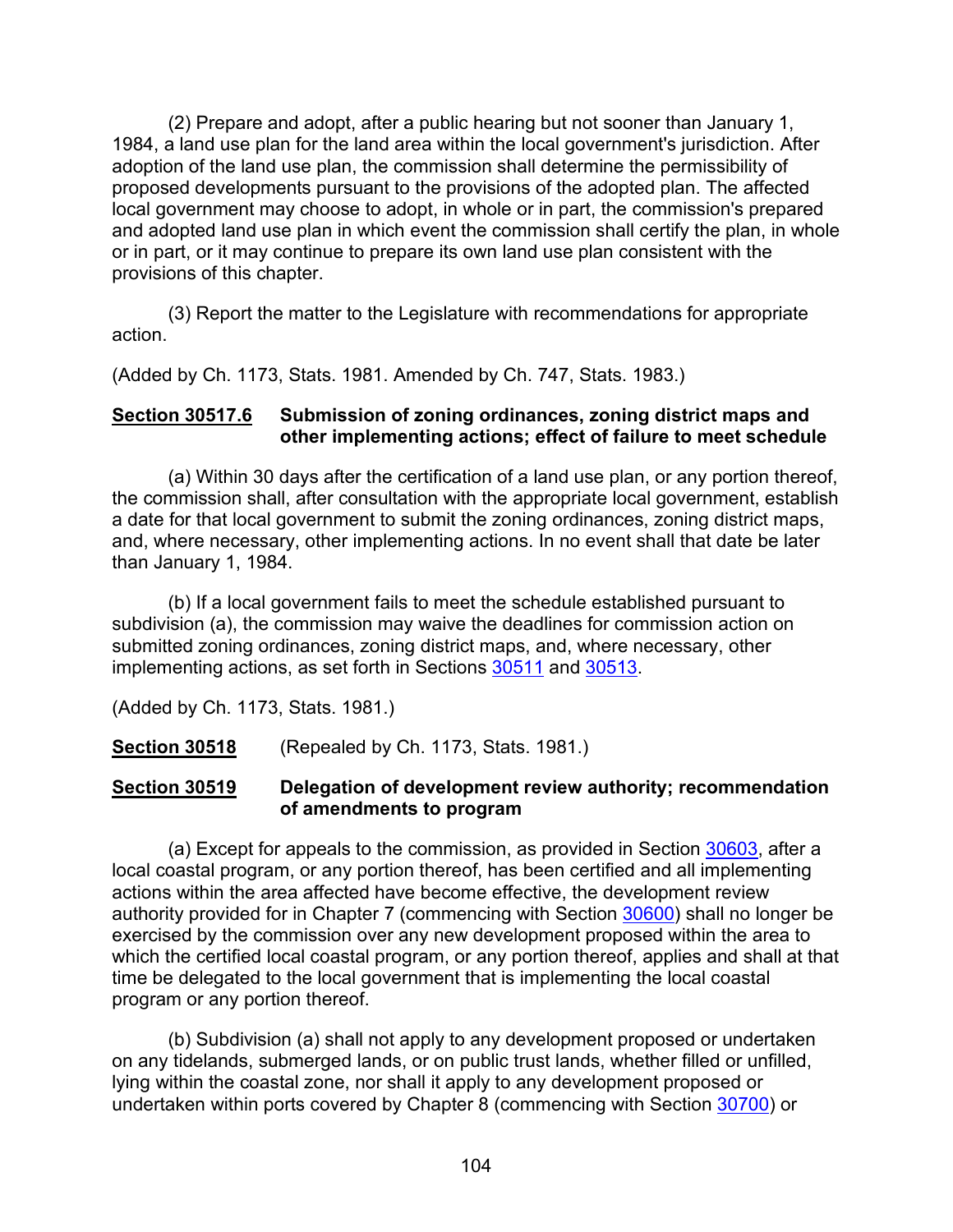within any state university or college within the coastal zone; however, this section shall apply to any development proposed or undertaken by a port or harbor district or authority on lands or waters granted by the Legislature to a local government whose certified local coastal program includes the specific development plans for such district or authority.

(c) The commission may, from time to time, recommend to the appropriate local government local coastal program amendments to accommodate uses of greater than local importance, which uses are not permitted by the applicable certified local coastal program. These uses may be listed generally or the commission may recommend specific uses of greater than local importance for consideration by the appropriate local government.

(Amended by Ch. 43, Stats. 1982; Ch. 285, Stats. 1991.)

### <span id="page-106-0"></span>**Section 30519.1 City of Carlsbad; housing for persons and families of low or moderate income; issuance of coastal development permits**

(a) This section shall apply only to those parcels and areas within the City of Carlsbad for which a local coastal program has been prepared and certified by the commission pursuant to subdivision (f) of Section [30170](#page-27-0) or Section [30171.](#page-32-0)

(b) Any provisions of any such local coastal program with respect to housing for persons and families of low or moderate income shall have no force or effect after January 1, 1982. After that date, housing requirements for those parcels and areas shall be determined pursuant to [Section 65590 of the Government Code.](http://leginfo.legislature.ca.gov/faces/codes_displayexpandedbranch.xhtml?tocCode=GOV&division=&title=7.&part=&chapter=&article=)

(c) Until such time as, (i) the City of Carlsbad adopts or enacts the implementing actions contained in any such local coastal program, or (ii) other statutory provisions provide alternately for the adoption, certification, and implementation of a local coastal program for those parcels and areas, coastal development permits for those parcels and areas shall be issued by the commission as provided in this subdivision. Notwithstanding any other provision of this division, the commission shall issue a coastal development permit if it finds that a proposed development is in conformity with the certified local coastal program, exclusive of any provisions with respect to housing for persons and families of low or moderate income which have been rendered inoperative pursuant to subdivision (b).

(Added by Ch. 43, Stats. 1982.)

### <span id="page-106-1"></span>**Section 30519.2 Annexation of all or part of annexed area in the County of Orange by the City of Newport Beach; occurrences and duties resulting from annexation; local coastal program**

(a)(1) This subdivision shall only apply to territory described in paragraph (2) and defined as the "Annexed Area."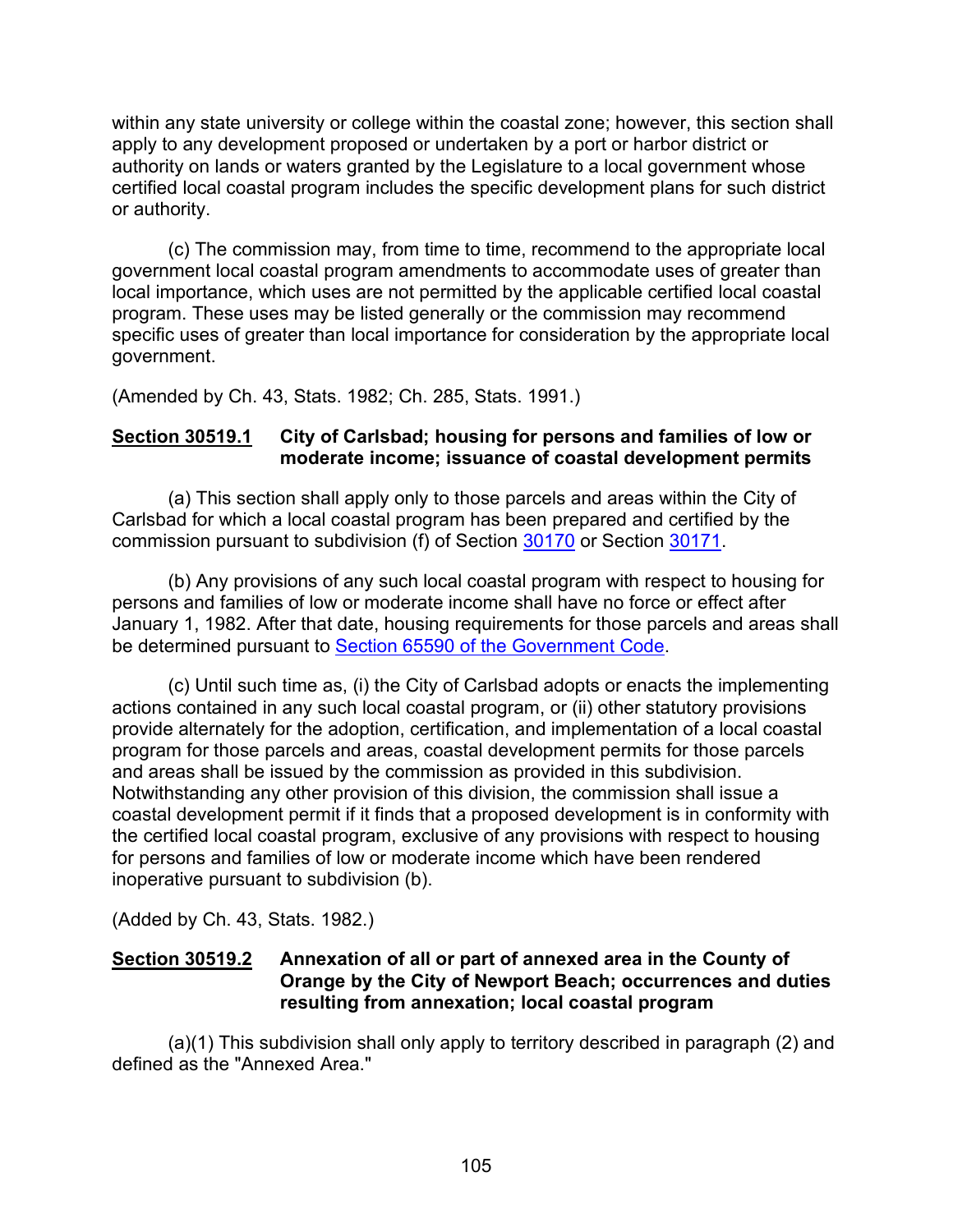(2) For purposes of this section, "Annexed Area" means the territory consisting of approximately 5,450 acres in the County of Orange bounded to the north by the inland boundary of the coastal zone, to the east by the western boundary of Crystal Cove State Park, to the south by the state's outer limit of jurisdiction over the Pacific Ocean, and to the west by the city limits of the City of Newport Beach.

(3) This subdivision shall be operative upon the effective date of the annexation of all or part of the Annexed Area by the City of Newport Beach.

(4) Upon the recordation of a certificate of completion of any reorganization or change of organization that results in the annexation of all or part of the Annexed Area by the City of Newport Beach, both of the following shall occur:

(A) The local coastal program applicable to any part of the Annexed Area shall continue to be the certified local coastal program for the County of Orange.

(B) The County of Orange shall continue to exercise all development review authority described in Section [30519,](#page-105-1) as delegated to it by the commission consistent with the certified local coastal program of the County of Orange for the Annexed Area.

(5) If, at any time after the recordation of the certificate of completion of the annexation of the Annexed Area, the City of Newport Beach elects to assume coastal management responsibility for the Annexed Area, the city may begin preparation of a local coastal program for that area. The City of Newport Beach may adopt provisions of the County of Orange's certified local coastal program that apply to the Annexed Area. All of the procedures for the preparation, approval, and certification of a local coastal program set forth in this division, and any applicable regulations adopted by the commission, shall apply to the preparation, approval, and certification of a local coastal program for the Annexed Area.

(6) If the City of Newport Beach obtains certification of a local coastal program for the Annexed Area, the city shall, upon the effective date of that certification, exercise all of the authority granted to a local government with a certified local coastal program, and the provisions of paragraph (4) shall become inoperative.

(b) On or before June 30, 2003, or 24 months after the annexation of the Annexed Area, whichever event occurs first, the City of Newport Beach shall submit to the commission for approval and certification the city's local coastal program for all of the geographic area within the coastal zone and the city's corporate boundaries as of June 30, 2000. The submittal may include a local coastal program segment for the Annexed Area that will implement the local coastal program for the County of Orange as described in paragraph (4) of subdivision (a).

(c) If the City of Newport Beach fails to submit a local coastal program to the commission for approval and certification pursuant to subdivision (b) or does not have an effectively certified local coastal program within six months after the commission's approval of the local coastal program, the City of Newport Beach shall submit a monthly late fee of one thousand dollars (\$1,000) to be deposited into the Violation Remediation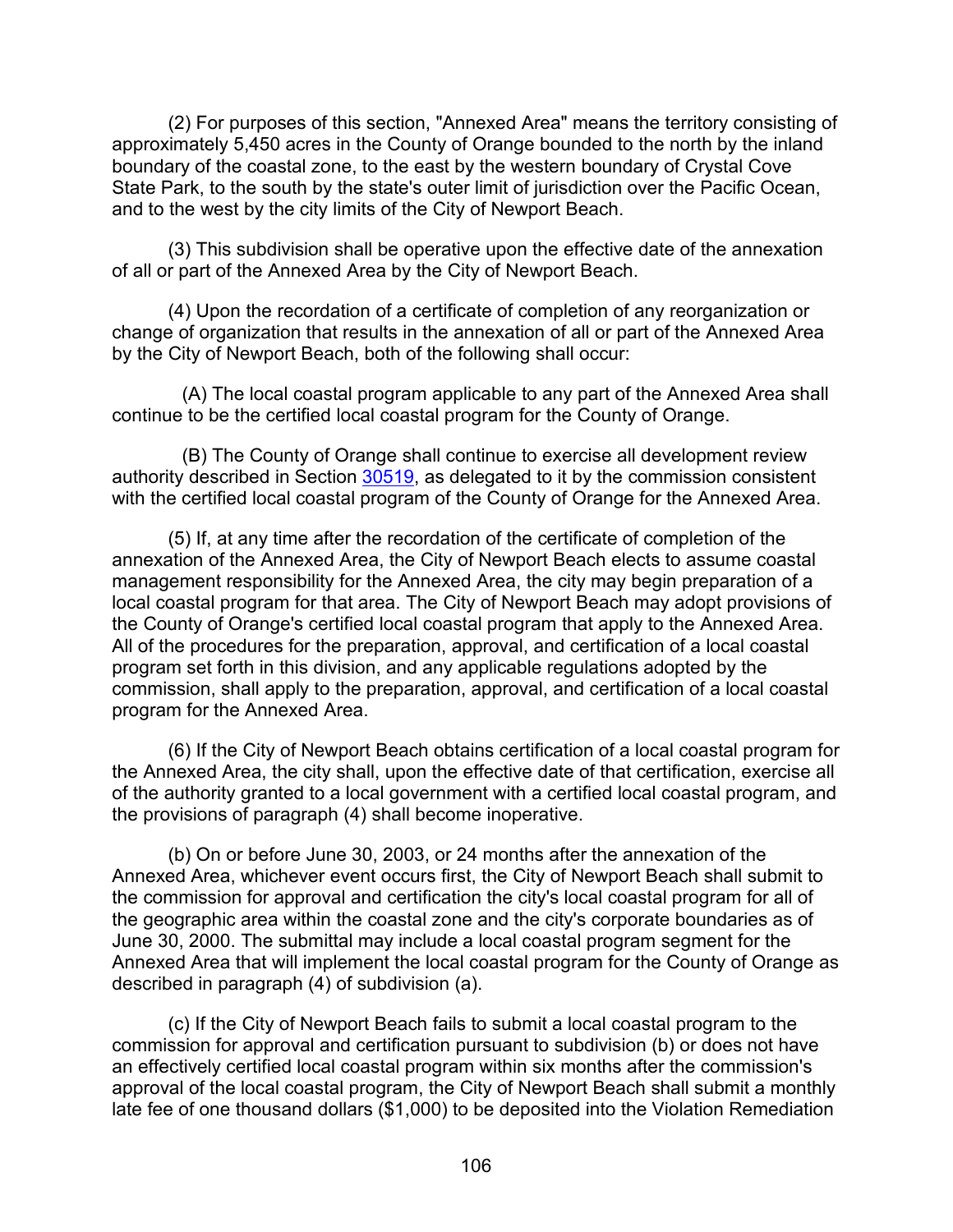Account of the Coastal Conservancy Fund, to be expended in accordance with the purposes of Section [30823.](#page-178-0) The City of Newport Beach shall pay the monthly late fee until the time that the city commences implementation of an effectively certified local coastal program. The city may not recover the cost of the late fee from any owner or lessee of property in the coastal zone.

(Added by Ch. 537, Stats. 2001.)

# **Section 30519.5 Periodic review of certified local programs; recommendations; reports**

(a) The commission shall, from time to time, but at least once every five years after certification, review every certified local coastal program to determine whether such program is being effectively implemented in conformity with the policies of this division. If the commission determines that a certified local coastal program is not being carried out in conformity with any policy of this division it shall submit to the affected local government recommendations of corrective actions that should be taken. Such recommendations may include recommended amendments to the affected local government's local coastal program.

(b) Recommendations submitted pursuant to this section shall be reviewed by the affected local government and, if the recommended action is not taken, the local government shall, within one year of such submission, forward to the commission a report setting forth its reasons for not taking the recommended action. The commission shall review such report and, where appropriate, report to the Legislature and recommend legislative action necessary to assure effective implementation of the relevant policy or policies of this division.

# **Section 30520 Judicial prohibition or stay; exercise and reinstatement of permit authority; issuance of coastal development permit**

(a) If the application of any certified local coastal program, or any portion thereof, is prohibited or stayed by any court, the permit authority provided for in Chapter 7 (commencing with Section [30600\)](#page-116-0) shall be exercised pursuant to the provisions of this section until a final court order has withdrawn such prohibition or stay. A coastal development permit shall be issued by the affected local government or the commission on appeal, if that local government or the commission on appeal finds that the proposed development is in conformity with the provisions of Chapter 3 (commencing with Section [30200\)](#page-38-0) or the applicable certified land use plan if the court-ordered prohibition or stay applies only to the zoning ordinances, zoning district maps, or, where necessary, the other implementing actions which are required pursuant to this chapter. Any development approved by a local government pursuant to this subdivision may be appealed to the commission by any person, including the executive director or any commissioner during the period the permit provisions of this section are in effect.

(b) Until a local government has adopted an interim ordinance, prescribing procedures for issuing coastal development permits in the circumstances described in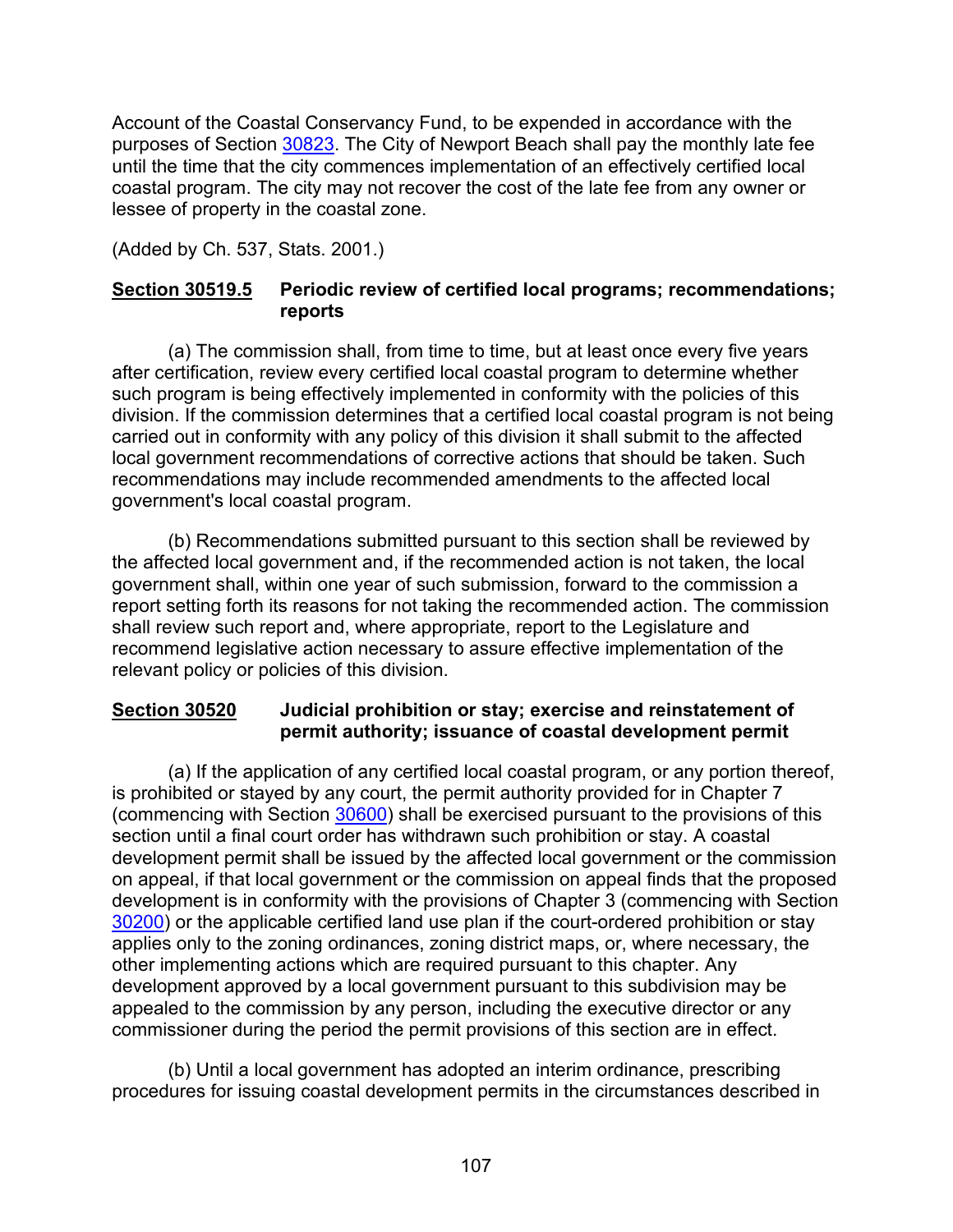subdivision (a), the permit authority provided for in Chapter 7 (commencing with Section [30600\)](#page-116-0) shall be reinstated in the commission. A coastal development permit shall be issued by the commission if the commission finds that the proposed development is in conformity with the provisions of Chapter 3 (commencing with Section [30200\)](#page-38-0) or the applicable certified land use plan, if the court-ordered prohibition or stay applies only to zoning ordinances, zoning district maps, or, where necessary, the other implementing actions which are required pursuant to this chapter.

(c) The permit authority provided for in this section shall be limited to only those developments which would be affected by the court-ordered prohibition or stay.

(Amended by Ch. 1173, Stats. 1981; Ch. 43, Stats. 1982.)

**Section 30521** (Repealed by Ch. 383, Stats. 2005.)

# **Section 30522 Degree of environmental protection**

Nothing in this chapter shall permit the commission to certify a local coastal program which provides for a lesser degree of environmental protection than that provided by the plans and policies of any state regulatory agency that are formally adopted by such agency, are used in the regulatory program of such agency, and are legally enforceable.

(Amended by Ch. 899, Stats. 1979.)

# **Section 30523 Specificity of local coastal programs; legislative intent**

It is the intent of the Legislature that local coastal programs certified by the commission should be sufficiently specific to meet the requirements of Section [30108.5,](#page-14-0) but not so detailed as to require amendment and commission review for minor changes, or to discourage the assumption by local governments of post-certification authority which ensures and implements effective protection of coastal resources. The Legislature also recognizes that the applicable policies and the level of specificity required to ensure coastal resource protection may differ between areas on or near the shoreline and inland areas.

(Added by Ch. 899, Stats. 1979.)

# **Section 30525 Sensitive resource values; identification; protection in promulgation of local coastal program**

(a) Every state agency that owns or manages land or water areas within the coastal zone, including public beaches, parks, natural areas, and fish and wildlife preserves, shall identify the sensitive resource values within those areas that are particularly susceptible to adverse impacts from nearby development that is not carefully planned. Every such agency shall also identify the location and type of development that would have a significant adverse impact on those sensitive resource values.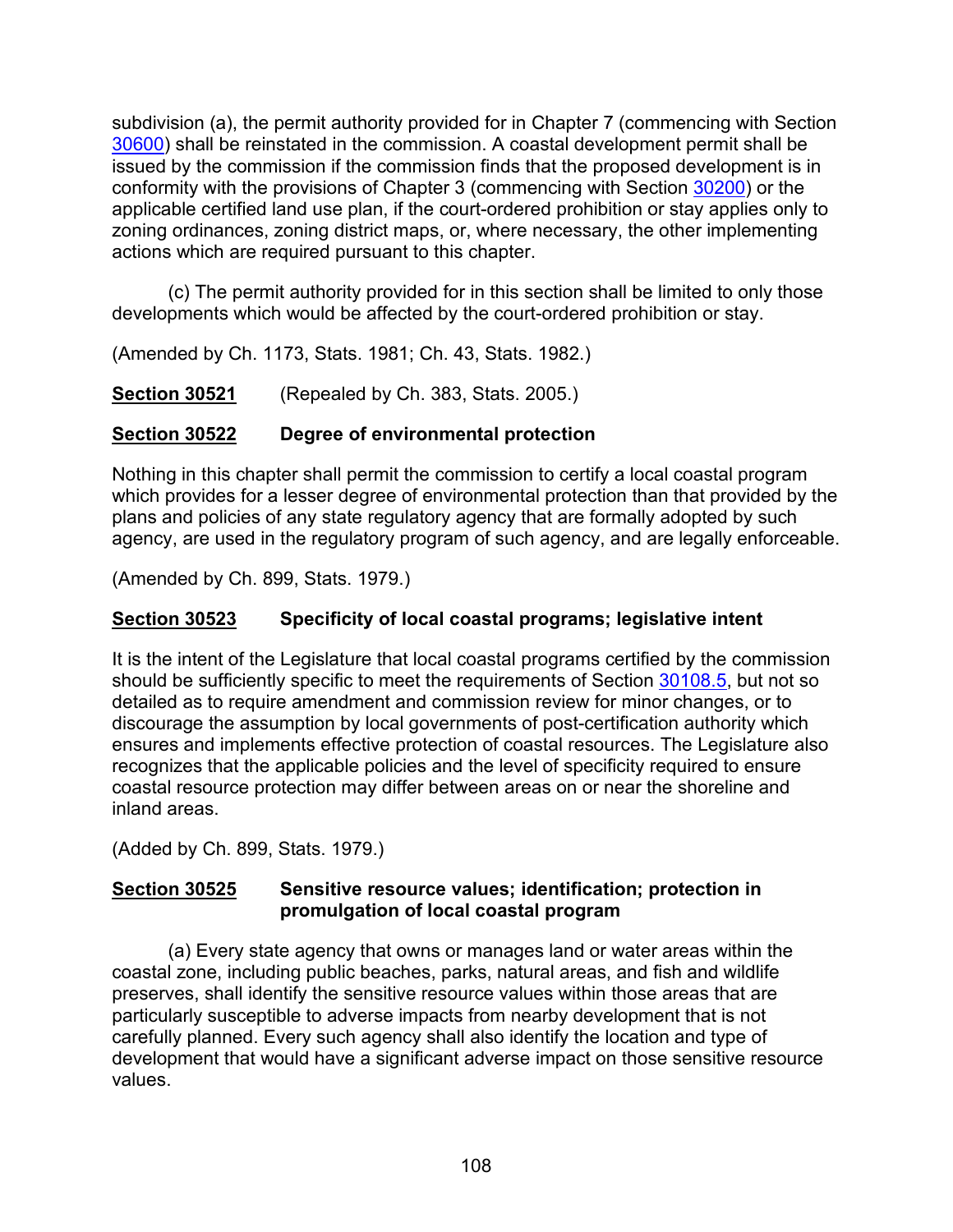(b) Every agency subject to this section shall advise the appropriate local government of particular considerations that should be evaluated during the preparation of a local coastal program and which, in the opinion of such agency, may be necessary to protect identified sensitive resource values. In addition, the work undertaken pursuant to this section shall be completed in a timely manner in order to maximize the opportunity for the public, affected local governments, and the commission to consider this information fully during the preparation, review, and approval of the appropriate local coastal program.

(c) Work already completed pursuant to former [Chapter 7 \(commencing with](http://leginfo.legislature.ca.gov/faces/codes_displayexpandedbranch.xhtml?tocCode=PRC&division=21.&title=&part=&chapter=&article=)  [Section 31300\) of Division 21 of the Public Resources Code,](http://leginfo.legislature.ca.gov/faces/codes_displayexpandedbranch.xhtml?tocCode=PRC&division=21.&title=&part=&chapter=&article=) added by Chapter 1441 of the Statutes of 1976, and in conformity with this section, that identifies sensitive resource values within publicly owned or managed land and water areas of the coastal zone shall be considered by local government and the commission in the course of carrying out this chapter.

(d) For purposes of this section, "sensitive resource values" means those fragile or unique natural resources which are particularly susceptible to degradation resulting from surrounding development, the adverse effects of which have not been carefully evaluated, mitigated, or avoided. Examples include, but are not limited to, environmentally sensitive areas, as defined in Section [30107.5,](#page-12-0) areas uniquely suited for scientific or educational purposes, and specific public recreation areas where the quality of the recreational experience is dependent on the character of the surrounding area.

(Added by Ch. 930, Stats. 1979. Amended by Ch. 285, Stats. 1991.)

# **Section 30526 Coastal development in Los Peñasquitos Lagoon area in City of San Diego; mitigation fee program**

(a) Because of the intensity of development contemplated, the area's steep topography and highly erodible soils, and the demonstrated impacts from development despite the utilization of mitigation measures, the Legislature finds that the threat from development to wetlands in the City of San Diego requires that a mitigation fee program be included in the city's local coastal program. Therefore, the City of San Diego shall provide in its local coastal program for payment of a reasonable fee to the State Coastal Conservancy by applicants for a coastal development permit if the proposed development has, or is reasonably expected to have, a direct and significant effect on coastal resources within a specific geographic watershed in the coastal zone which can be mitigated through the incorporation of feasible onsite and offsite mitigation measures into the proposed development and through the mitigation fee program.

(b) Fees paid by an applicant pursuant to subdivision (a) shall be deposited in an account established by the State Coastal Conservancy. None of the funds in the account shall be appropriated for any purpose not specified in this section. Except as provided in this section, any fee paid pursuant to this section may only be used to restore, replace, or improve resources or ecological systems which are adversely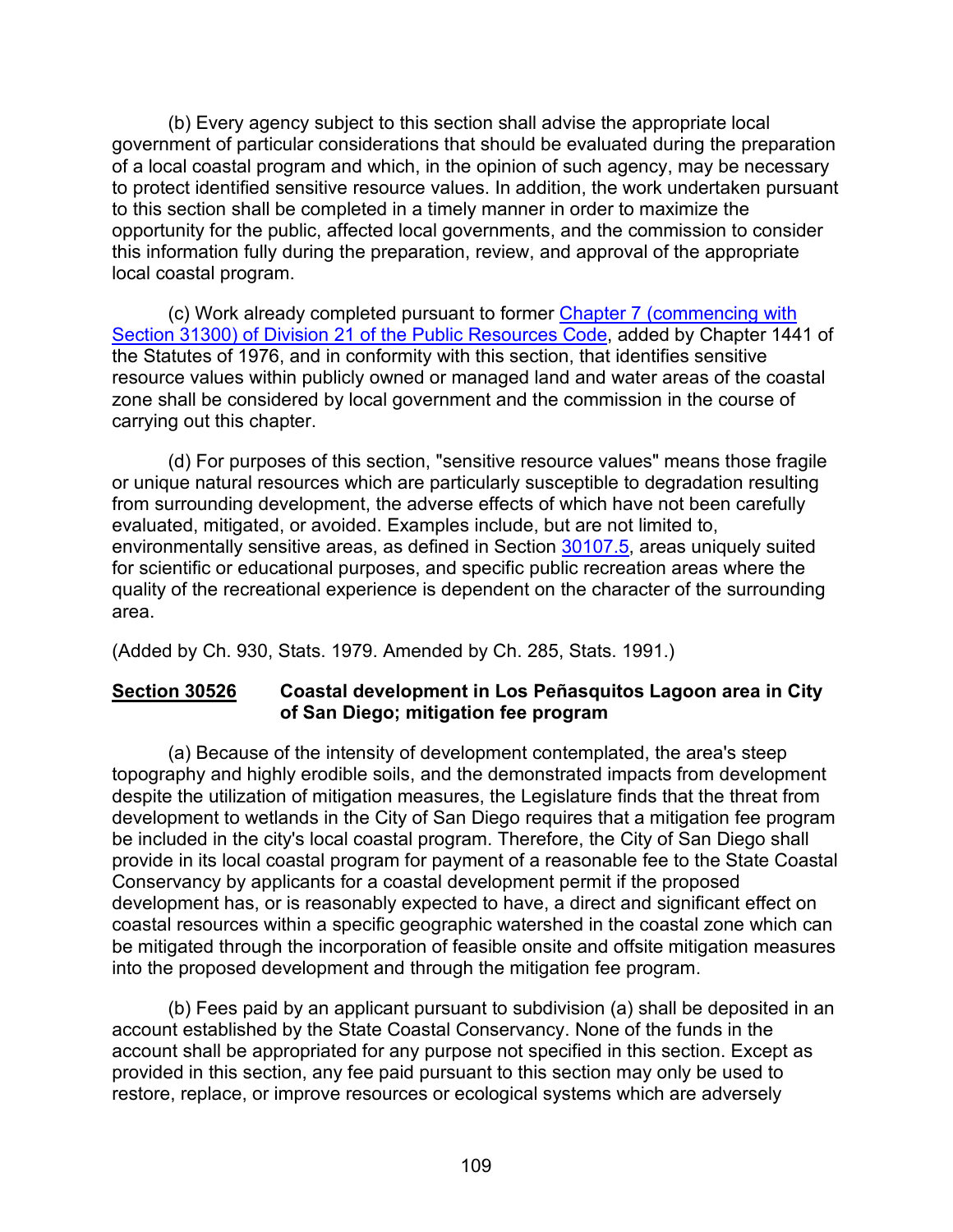affected by the proposed development and with respect to which the fee constitutes partial or total mitigation. Any fees established pursuant to this section are not required for any development that is undertaken by a public agency for the purpose of providing resource enhancement or public recreation. In the event that mitigation of all development impacts cannot be feasibly carried out within the watershed, the conservancy may, with the approval of the local government and the commission, complete the mitigation for the development outside of the watershed.

(c) This section and Section [31108.5](https://leginfo.legislature.ca.gov/faces/codes_displaySection.xhtml?lawCode=PRC§ionNum=31108.5.) apply only to the Los Peñasquitos Lagoon area in the City of San Diego.

(Added by Ch. 198, Stats. 1986.)

### **ARTICLE 3 COASTAL PUBLIC ACCESS PROGRAM**

# **Section 30530 Legislative intent**

It is the intent of the Legislature, consistent with the provisions of Chapter 9 [\(commencing with Section 31400\) of Division 21,](https://leginfo.legislature.ca.gov/faces/codes_displayText.xhtml?lawCode=PRC&division=21.&title=&part=&chapter=9.&article=) that a program to maximize public access to and along the coastline be prepared and implemented in a manner that ensures coordination among and the most efficient use of limited fiscal resources by federal, state, and local agencies responsible for acquisition, development, and maintenance of public coastal accessways. There is a need to coordinate public access programs so as to minimize costly duplication and conflicts and to assure that, to the extent practicable, different access programs complement one another and are incorporated within an integrated system of public accessways to and along the state's coastline. The Legislature recognizes that different public agencies are currently implementing public access programs and encourages such agencies to strengthen those programs in order to provide yet greater public benefits.

(Added by Ch. 840, Stats. 1979.)

#### <span id="page-111-0"></span>**Section 30531 Preparation of program; elements; procedure**

The commission shall be responsible for the preparation of a public coastal access program which includes the elements set forth in this section and which, to the maximum extent practicable, is incorporated into the local coastal programs prepared, approved, and implemented pursuant to this division.

(a) On or before January 1, 1981, the commission shall prepare a coastal access inventory. The coastal access inventory shall be updated on a continuing basis and shall include, but not be limited to, the following information:

(1) A list identifying lands held or operated for the purpose of providing public access to or along the coast. Each listing shall include a brief description of the type of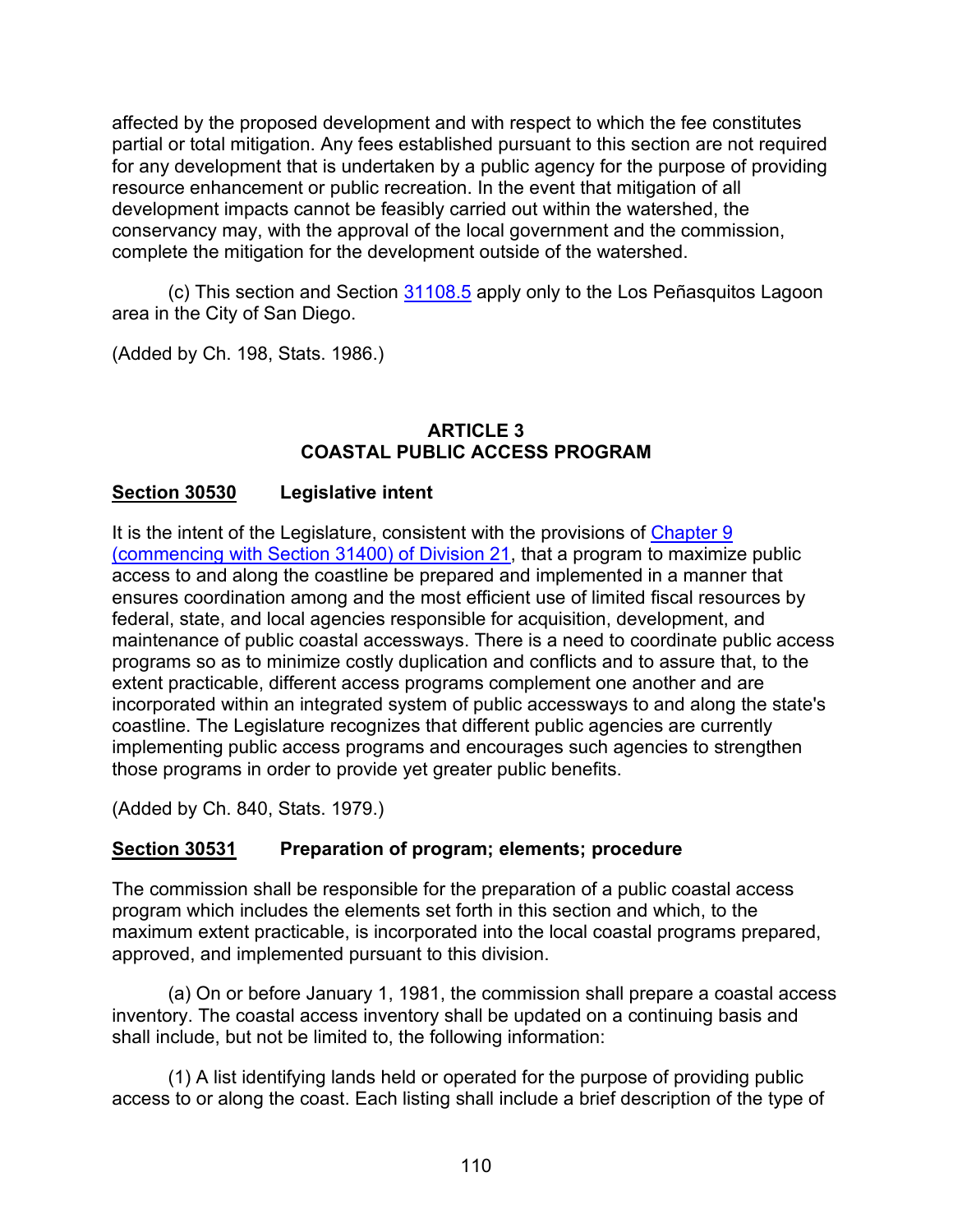access provided, access constraints, access facility ownership, and resources or uses for which access is provided or suitable.

(2) A list of known offers to dedicate, accepted dedications, and any other legally binding actions taken that provide opportunities for any type of public use of or access to or along the coast. Each listing shall include a brief description of the legal status of the instrument granting or otherwise providing public access, whether public access is physically available, and if not, what action is necessary to be taken to accomplish actual public use.

(3) A map showing the precise location of the listings included pursuant to paragraphs (1) and (2) of this subdivision.

(b) On or before June 1, 1980, the commission shall, in consultation with the Department of Parks and Recreation, the State Coastal Conservancy, and other appropriate public agencies, make recommendations to guide state, local, and to the extent permitted by law federal public agencies in the identification, development, and management of public accessways to and along the coast. The recommendations made pursuant to this section shall be consistent with the public access policies of this division and, with respect to recommendations relating to development of public accessways, consistent with the policy of protecting coastal resources.

(c) On or before January 1, 1981, and from time to time thereafter, the commission, in consultation with the State Coastal Conservancy and other affected public agencies, shall identify the public agency or agencies it deems the most appropriate agency or agencies to accept responsibility for the management of those public coastal accessways listed pursuant to subdivision (a) for which no public agency has accepted such management responsibilities. In identifying the agency or agencies most appropriate to accept public access management responsibilities, the commission shall include its best estimate of costs for the development, operation, and maintenance of such accessways and shall recommend to the Governor and the Legislature a method of funding such costs. In preparing its recommendations for funding public coastal accessway operation and maintenance costs, the commission shall develop alternative, innovative funding techniques that take into account the appropriateness of local funding for the operation and maintenance of accessways that serve primarily local needs. If the commission identifies a state agency as the appropriate agency to assume management responsibility and such agency does not accept such responsibility, the agency shall, by December 31 of the year in which the commission completes its report, advise the commission of its reasons why it did not or cannot accept such responsibility. The State Coastal Conservancy shall take those actions it deems appropriate, including necessary agreements, to negotiate or otherwise accomplish the acceptance of management responsibility by the agency identified by the commission.

(Added by Ch. 840, Stats. 1979.)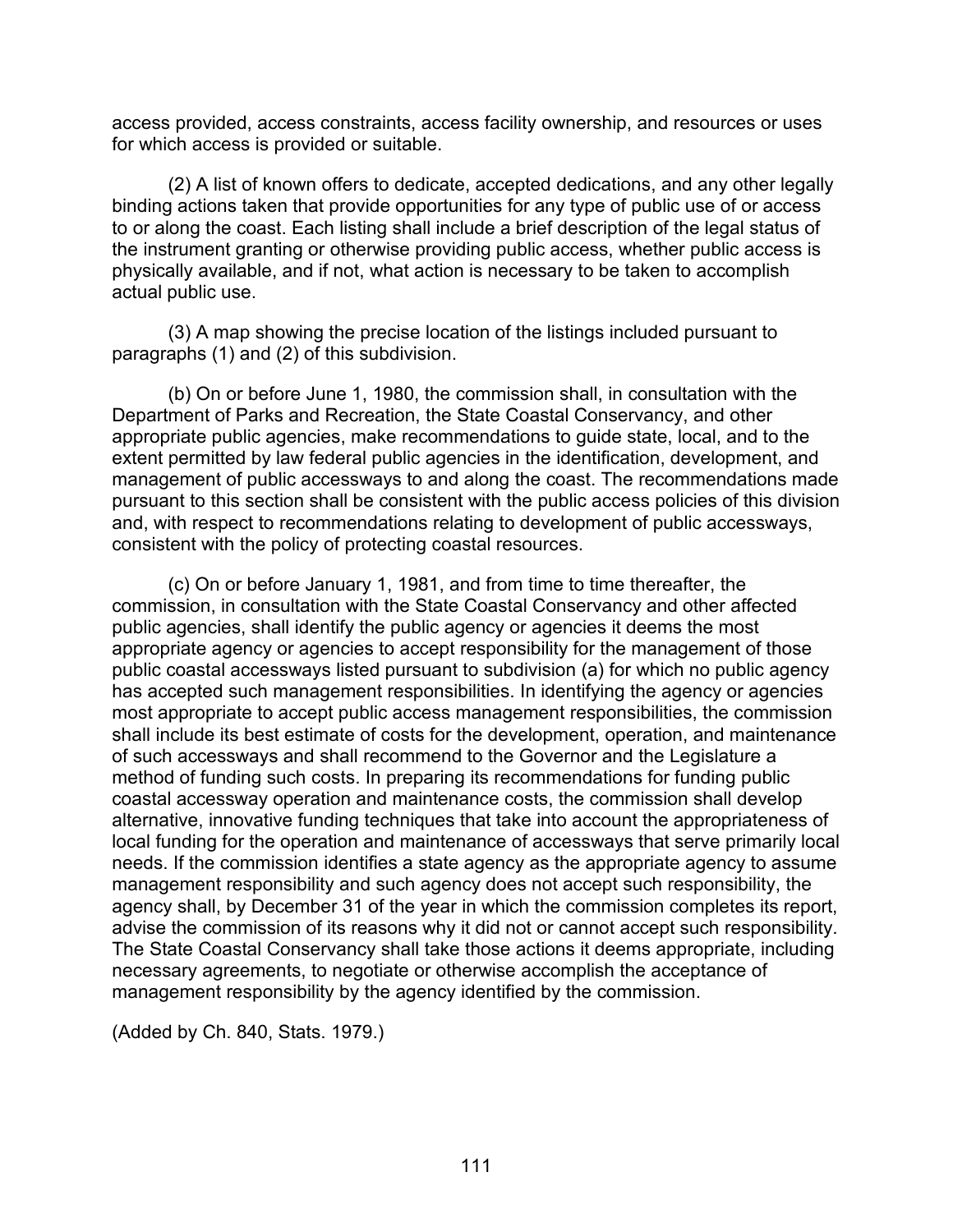### **Section 30532 Agreements and grants**

The commission may enter into agreements with or issue grants to any public agency for the purpose of assisting the commission in meeting the requirements of this article. The commission shall, to the extent available funding permits, enter into agreements with those state agencies that currently operate some form of public coastal access program for the purpose of completing the inventory required by subdivision (a) of Section [30531.](#page-111-0) The commission shall enter into an agreement with the State Coastal Conservancy to provide the funding necessary for the conservancy to carry out its responsibilities pursuant to this article and [Chapter 9 \(commencing with Section 31400\)](https://leginfo.legislature.ca.gov/faces/codes_displayText.xhtml?lawCode=PRC&division=21.&title=&part=&chapter=9.&article=)  [of Division 21.](https://leginfo.legislature.ca.gov/faces/codes_displayText.xhtml?lawCode=PRC&division=21.&title=&part=&chapter=9.&article=)

(Added by Ch. 840, Stats. 1979.)

**Section 30533** (Repealed by Ch. 728, Stats. 2012)

# **Section 30534 Handling of offers to dedicate real property**

The commission shall, within 10 days after receiving evidence of recordation of any offer to dedicate real property for access to or along the coast, which dedication was required as a condition to the issuance of a coastal development permit, forward a copy of such evidence and a description of such real property to the Department of Parks and Recreation, the State Coastal Conservancy, and the State Lands Commission.

(Added by Ch. 840, Stats. 1979.)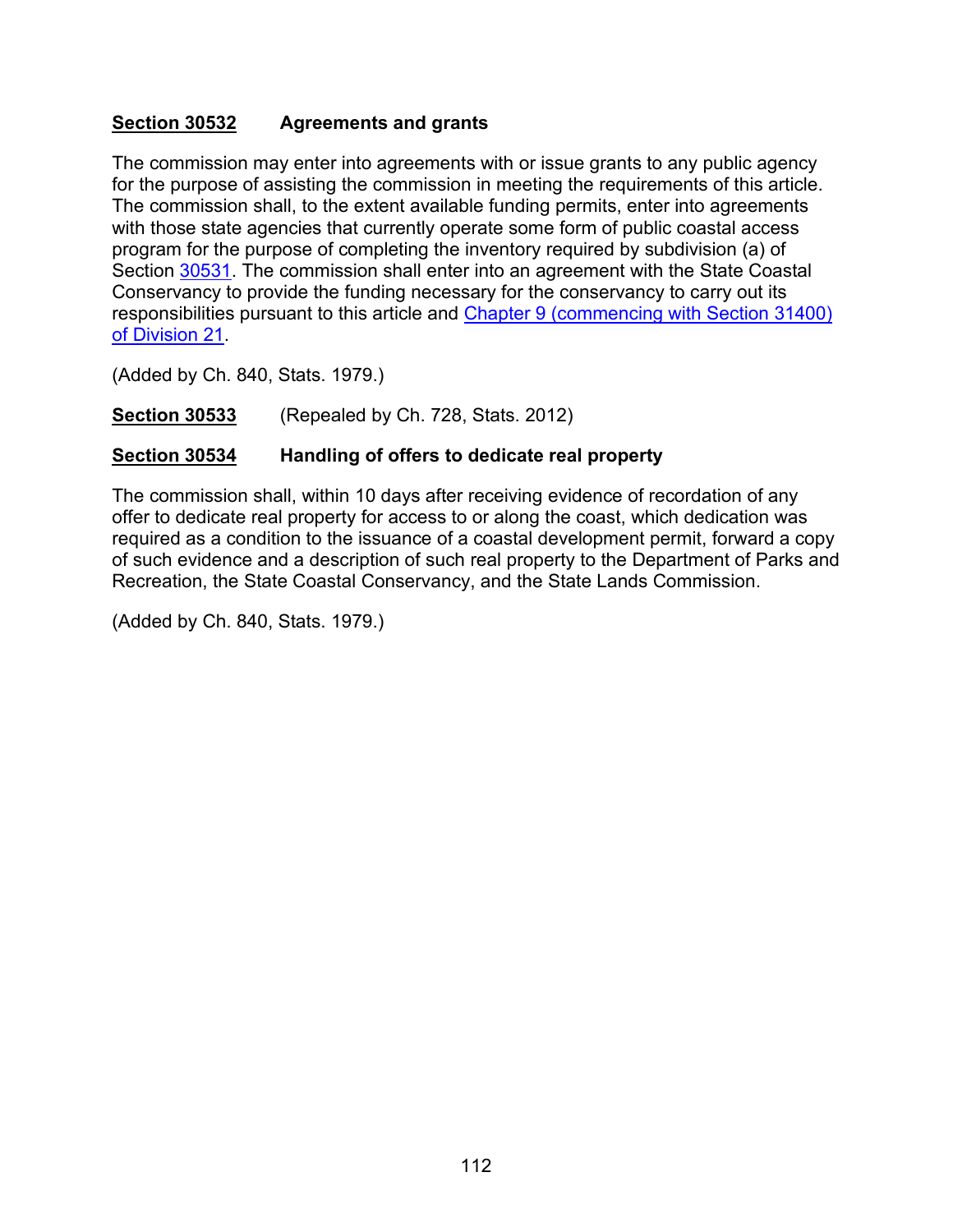# **CHAPTER 7 DEVELOPMENT CONTROLS**

### **ARTICLE l GENERAL PROVISIONS**

# **Section**

| 30600   | Coastal development permit; procedures prior to certification of local<br>coastal program                                                                                                                                                              |
|---------|--------------------------------------------------------------------------------------------------------------------------------------------------------------------------------------------------------------------------------------------------------|
| 30600.1 | Final discretionary approval to proceed with development; permit not                                                                                                                                                                                   |
| 30600.5 | issued; housing for persons or families of low or moderate income<br>Delegation of authority for issuance of coastal development permits to<br>local governments; exceptions; application, review and appeal                                           |
| 30600.6 | procedures; minimum standards; adoption of ordinance<br>Delegation of authority to issue coastal development permits; funding of<br>new costs; fees; reimbursement                                                                                     |
| 30600.7 | Modification of refinery or petrochemical facility prior to delegation of<br>permit authority; permit requirements                                                                                                                                     |
| 30601   | Developments requiring coastal development permit from Commission                                                                                                                                                                                      |
| 30601.3 | Coastal development permit applications; processing criteria; standard of<br>review; application fee; adoption of guidelines                                                                                                                           |
| 30601.5 | Applications by holders of non-fee interest; notice; demonstration of                                                                                                                                                                                  |
|         | authority to comply with conditions of approval                                                                                                                                                                                                        |
| 30602   | Appeals; acts before certification of local program; finality of acts                                                                                                                                                                                  |
| 30603   | Appeal of actions taken after certification of local program; types of                                                                                                                                                                                 |
|         | developments; grounds; finality of actions; notification to Commission                                                                                                                                                                                 |
| 30603.1 | Adjustment of inland boundary; readjustments                                                                                                                                                                                                           |
| 30604   | Coastal development permit; issuance prior to certification of the local<br>coastal program; finding that development in conformity with public access<br>and public recreation policies; housing opportunities for low and moderate<br>income persons |
| 30605   | Public works or state university or college or private university long-range<br>land use development; plans                                                                                                                                            |
| 30606   | Public works or state university or college long-range land use                                                                                                                                                                                        |
|         | development; notice of impending development                                                                                                                                                                                                           |
| 30607   | Permit; terms and conditions                                                                                                                                                                                                                           |
| 30607.1 | Wetlands dike and fill development; mitigation measures                                                                                                                                                                                                |
| 30607.2 | Low or moderate income housing; incorporation of conditions into coastal                                                                                                                                                                               |
|         | development permits; amendment or modification                                                                                                                                                                                                         |
| 30607.5 | City of San Diego; protection of vernal pools                                                                                                                                                                                                          |
| 30607.7 | Coastal development permit for sand replenishment; requirements                                                                                                                                                                                        |
| 30607.8 | Low Cost Coastal Accommodations                                                                                                                                                                                                                        |
| 30608   | Vested rights; prior permits; conditions                                                                                                                                                                                                               |
| 30608.5 | (repealed)                                                                                                                                                                                                                                             |
| 30609   | Permits under prior law; modification; continuation                                                                                                                                                                                                    |
| 30609.5 | State lands between the first public road and the sea; sale or transfer                                                                                                                                                                                |
| 30610   | Development authorized without permit                                                                                                                                                                                                                  |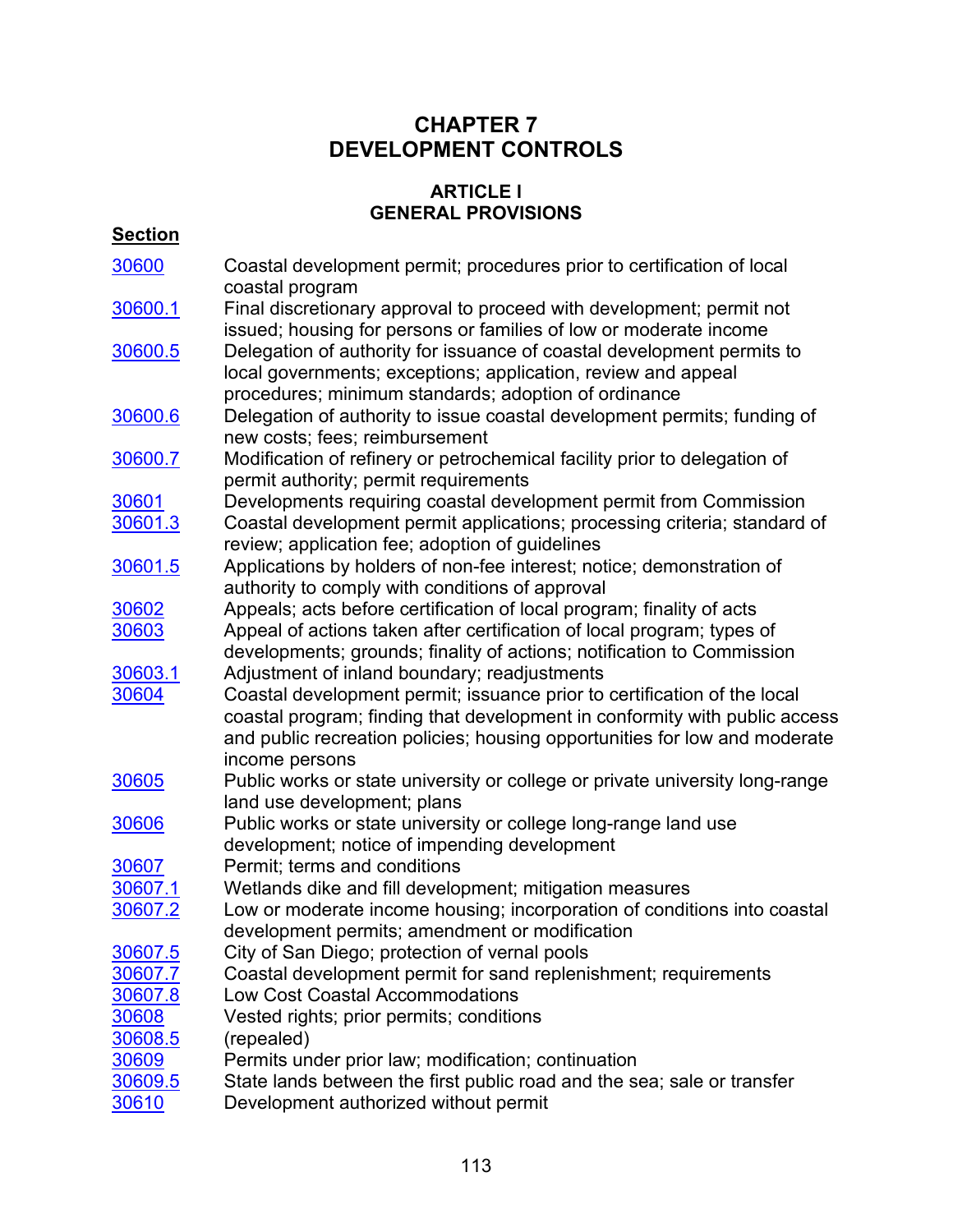### [30610.1](#page-133-0) Single family residence construction; criteria [30610.2](#page-134-0) Single family residence construction; certification of exemption [30610.3](#page-134-1) Inadequate public access through subdivided area; adoption of access program; financing; in-lieu fees [30610.4](#page-136-0) Single family residence construction; designation of areas where coastal development permit not required [30610.5](#page-136-1) Urban land areas; exclusion from permit provisions; conditions [30610.6](#page-137-0) Sea Ranch in Sonoma County [30610.8](#page-141-0) Hollister Ranch; public access program; in-lieu fee; additional conditions to permits; implementation [30610.81](#page-142-0) Coastal lands: public access program: Hollister Ranch  $\frac{30610.9}{30611}$  $\frac{30610.9}{30611}$  $\frac{30610.9}{30611}$  Film production projects in coastal zones; expedited permit procedures  $\overline{\phantom{0}}$ Emergencies: waiver of permit [30612](#page-145-0) Application for demolition of structure [30612.5](#page-145-1) Marine resources: commercial fishing and aquaculture: regulation of operations [30613](#page-145-1) Lands subject to public trust which are filled, developed and committed to urban uses; coastal development permits; local coastal programs; categorical or urban exclusion [30614](#page-146-0) Responsibility of commission to ensure coastal development permit conditions are enforced and do not expire during term of permit; release of housing units for persons and families of low or moderate income [30615](#page-146-1) Competitions on state property: prize compensation: gender equity

# **ARTICLE 2 DEVELOPMENT CONTROL PROCEDURES**

# **Section**

| 30620   | Interim procedures; permanent procedures; filing fees and expense<br>reimbursements; frivolous appeals                                                      |
|---------|-------------------------------------------------------------------------------------------------------------------------------------------------------------|
|         |                                                                                                                                                             |
| 30620.1 | Coastal Act Services Fund created; purpose; annual transfer                                                                                                 |
| 30620.2 | Coastal Access Account created; purpose                                                                                                                     |
| 30620.5 | Local government exercising option under Section 30600(b)                                                                                                   |
| 30620.6 | Public notice and appeal procedures; time for adoption                                                                                                      |
| 30621   | De novo hearings; notice; time; filing of appeals                                                                                                           |
| 30622   | Action on permit application or appeal                                                                                                                      |
| 30623   | Stay of appeal                                                                                                                                              |
| 30624   | Emergency cases and certain nonemergency developments; issuance of<br>permits without compliance with procedures; requests that permits not be<br>effective |
| 30624.7 | Waivers from permit requirements for de minimis developments;<br>procedure for issuance                                                                     |
| 30624.9 | Minor development; waivers of permit application hearings; notice                                                                                           |
| 30625   | Persons who may appeal; powers of reviewing body; effect of decisions                                                                                       |
| 30626   | Reconsideration                                                                                                                                             |
| 30627   | Procedures for reconsideration                                                                                                                              |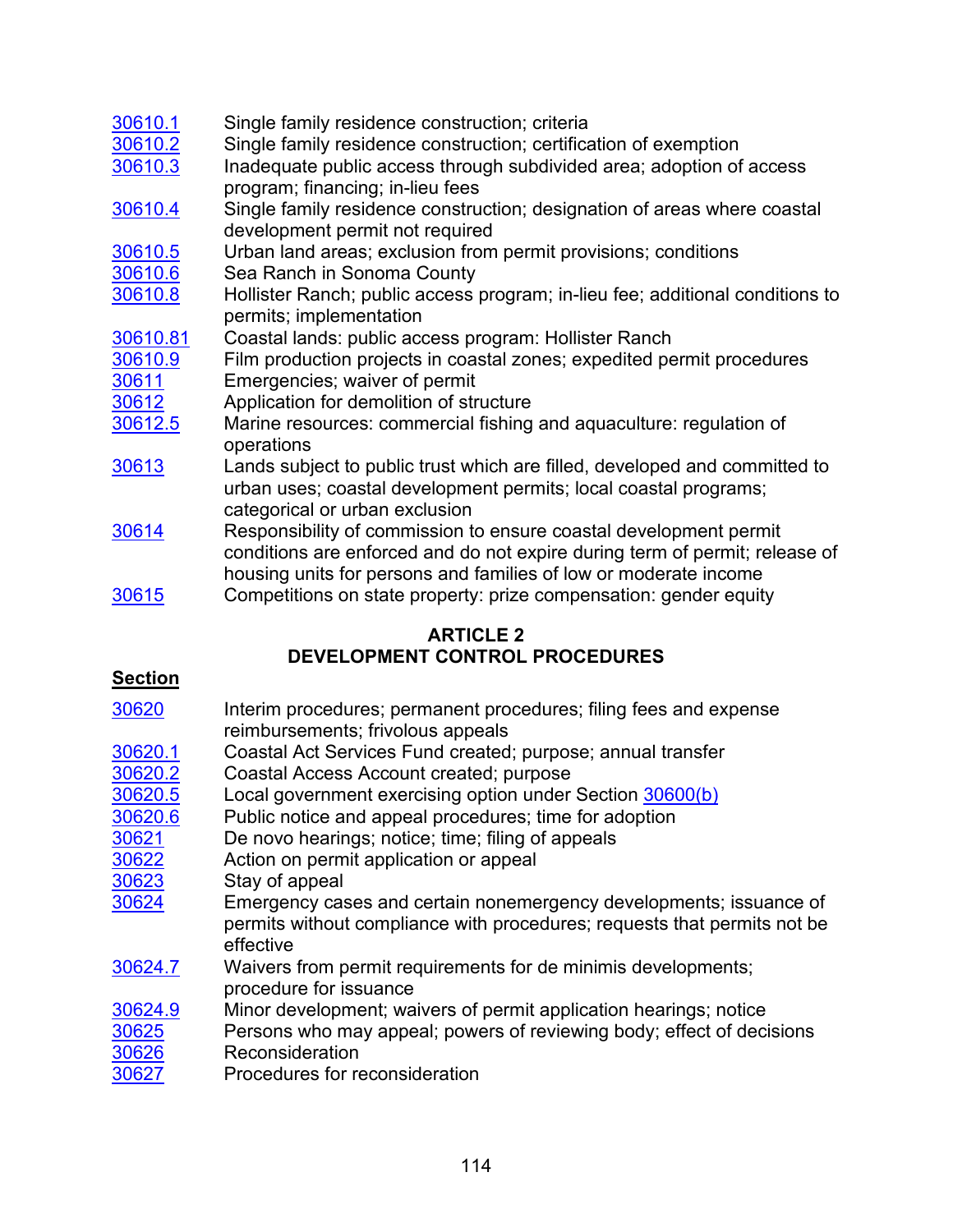#### **ARTICLE l GENERAL PROVISIONS**

#### <span id="page-116-0"></span>**Section 30600 Coastal development permit; procedures prior to certification of local coastal program**

(a) Except as provided in subdivision (e), and in addition to obtaining any other permit required by law from any local government or from any state, regional, or local agency, any person, as defined in Section [21066,](https://leginfo.legislature.ca.gov/faces/codes_displaySection.xhtml?lawCode=PRC§ionNum=21066.) wishing to perform or undertake any development in the coastal zone, other than a facility subject to Section [25500,](https://leginfo.legislature.ca.gov/faces/codes_displaySection.xhtml?lawCode=PRC§ionNum=25500.) shall obtain a coastal development permit.

(b) (1) Prior to certification of its local coastal program, a local government may, with respect to any development within its area of jurisdiction in the coastal zone and consistent with the provisions of Sections [30604,](#page-124-0) [30620,](#page-147-0) and [30620.5,](#page-149-1) establish procedures for the filing, processing, review, modification, approval, or denial of a coastal development permit. Those procedures may be incorporated and made a part of the procedures relating to any other appropriate land use development permit issued by the local government.

(2) A coastal development permit from a local government shall not be required by this subdivision for any development on tidelands, submerged lands, or on public trust lands, whether filled or unfilled, or for any development by a public agency for which a local government permit is not otherwise required.

(c) If prior to certification of its local coastal program, a local government does not exercise the option provided in subdivision (b), or a development is not subject to the requirements of subdivision (b), a coastal development permit shall be obtained from the commission or from a local government as provided in subdivision (d).

(d) After certification of its local coastal program or pursuant to the provisions of Section [30600.5,](#page-118-0) a coastal development permit shall be obtained from the local government as provided for in Section [30519](#page-105-0) or Section [30600.5.](#page-118-0)

(e) This section does not apply to any of the following projects, except that notification by the agency or public utility performing any of the following projects shall be made to the commission within 14 days from the date of the commencement of the project:

(1) Immediate emergency work necessary to protect life or property or immediate emergency repairs to public service facilities necessary to maintain service as a result of a disaster in a disaster-stricken area in which a state of emergency has been proclaimed by the Governor pursuant to Chapter 7 (commencing with Section 8550) of [Division 1 of Title 2 of the Government Code.](http://leginfo.legislature.ca.gov/faces/codes_displayexpandedbranch.xhtml?tocCode=GOV&division=&title=2.&part=&chapter=&article=)

(2) Emergency projects undertaken, carried out, or approved by a public agency to maintain, repair, or restore an existing highway, as defined in Section 360 of the [Vehicle Code,](http://leginfo.legislature.ca.gov/faces/codesTOCSelected.xhtml?tocCode=VEH&tocTitle=+Vehicle+Code+-+VEH) except for a highway designated as an official state scenic highway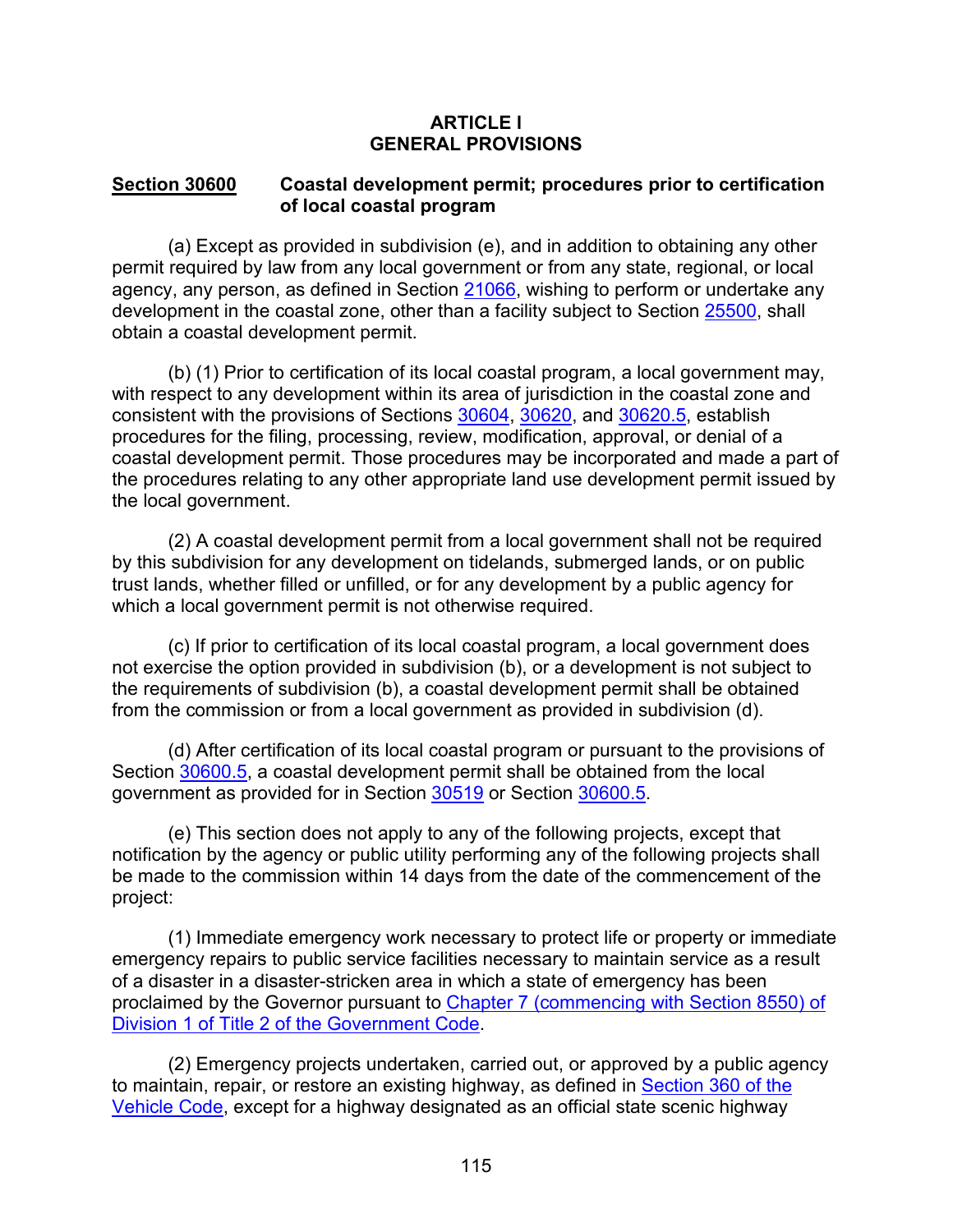pursuant to [Section 262 of the Streets and Highways Code,](http://leginfo.legislature.ca.gov/faces/codesTOCSelected.xhtml?tocCode=SHC&tocTitle=+Streets+and+Highways+Code+-+SHC) within the existing right-ofway of the highway, damaged as a result of fire, flood, storm, earthquake, land subsidence, gradual earth movement, or landslide, within one year of the damage. This paragraph does not exempt from this section any project undertaken, carried out, or approved by a public agency to expand or widen a highway damaged by fire, flood, storm, earthquake, land subsidence, gradual earth movement, or landslide.

<span id="page-117-0"></span>(Amended by Ch. 1173, Stats. 1981; Ch. 825, Stats. 1996.)

### **Section 30600.1 Final discretionary approval to proceed with development; permit not issued; housing for persons or families of low or moderate income**

(a) In the event that an applicant for a coastal development permit had, prior to January 1, 1982, received from the appropriate local government final discretionary approval to proceed with a proposed development, but had not been issued a coastal development permit prior to that date, the provisions of subdivision (b) or (c) shall apply to any requirements for housing for persons or families of low or moderate income which may be applicable to the proposed development.

(b) In the event that the commission has approved an application for a coastal development permit, but the applicant has not complied with conditions in regard to such housing which were imposed by the commission as part of its approval, the applicant shall do either of the following:

(1) Comply with the housing and other applicable conditions imposed by the commission, in which event the coastal development permit shall be issued and the provisions of [Section 65590 of the Government Code](http://leginfo.legislature.ca.gov/faces/codes_displayexpandedbranch.xhtml?tocCode=GOV&division=&title=7.&part=&chapter=&article=) shall not apply to the development.

(2) Apply to the appropriate local government as provided in [Section 65590.l of](http://leginfo.legislature.ca.gov/faces/codes_displayexpandedbranch.xhtml?tocCode=GOV&division=&title=7.&part=&chapter=&article=)  [the Government Code](http://leginfo.legislature.ca.gov/faces/codes_displayexpandedbranch.xhtml?tocCode=GOV&division=&title=7.&part=&chapter=&article=) to have that local government apply the requirements of [Section](http://leginfo.legislature.ca.gov/faces/codes_displayText.xhtml?lawCode=GOV&division=1.&title=7.&part=&chapter=3.&article=10.7.)  [65590 of the Government Code](http://leginfo.legislature.ca.gov/faces/codes_displayText.xhtml?lawCode=GOV&division=1.&title=7.&part=&chapter=3.&article=10.7.) to the proposed development, in which event, no condition previously imposed by the commission with respect to such housing shall be applicable to the proposed development.

(c) In the event that application has not been acted upon prior to January 1, 1982, the commission shall process the application as otherwise required by this division, but shall not impose any condition or requirement with respect to housing for persons or families of low or moderate income on the proposed development. The applicant shall apply to the appropriate local government as provided in [Section](http://leginfo.legislature.ca.gov/faces/codes_displayexpandedbranch.xhtml?tocCode=GOV&division=&title=7.&part=&chapter=&article=)  [65590.1 of the Government Code](http://leginfo.legislature.ca.gov/faces/codes_displayexpandedbranch.xhtml?tocCode=GOV&division=&title=7.&part=&chapter=&article=) to have that local government apply the requirements of [Section 65590 of the Government Code](http://leginfo.legislature.ca.gov/faces/codes_displayText.xhtml?lawCode=GOV&division=1.&title=7.&part=&chapter=3.&article=10.7.) to the proposed development. The commission, at its discretion, may defer action on this application until the local government has acted to apply the requirements of [Section 65590 of the Government](http://leginfo.legislature.ca.gov/faces/codes_displayText.xhtml?lawCode=GOV&division=1.&title=7.&part=&chapter=3.&article=10.7.)  [Code.](http://leginfo.legislature.ca.gov/faces/codes_displayText.xhtml?lawCode=GOV&division=1.&title=7.&part=&chapter=3.&article=10.7.) The time limits otherwise applicable to commission action on this application shall be stayed during any such period of deferral. If however any such application is for a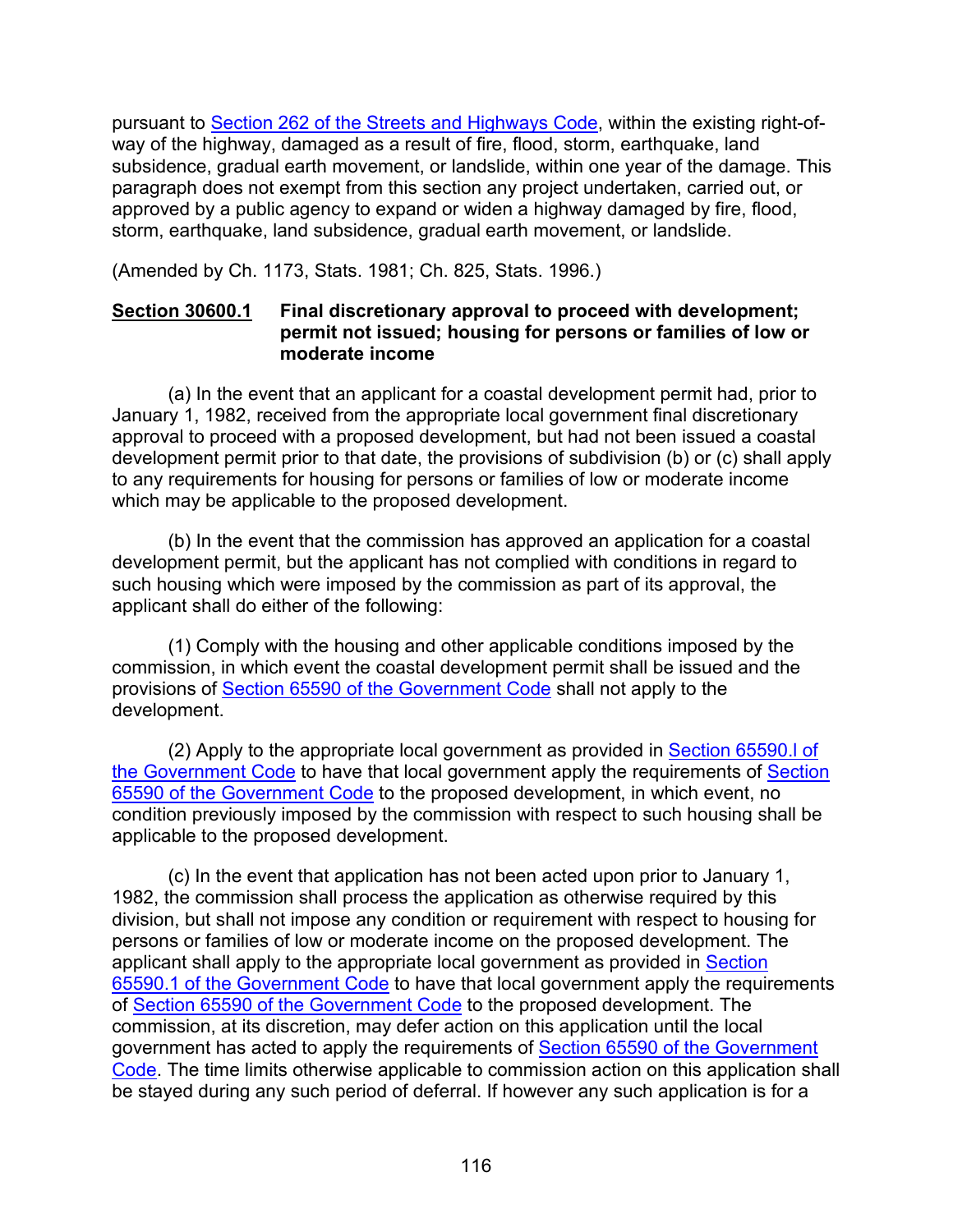conversion of a residential dwelling as defined in paragraph (1) of subdivision (g) of [Section 65590 of the Government Code,](http://leginfo.legislature.ca.gov/faces/codes_displayText.xhtml?lawCode=GOV&division=1.&title=7.&part=&chapter=3.&article=10.7.) the commission shall not defer processing of such application but shall defer the final issuance of a coastal development permit until the local government has applied the requirements of [Section 65590 of the Government](http://leginfo.legislature.ca.gov/faces/codes_displayText.xhtml?lawCode=GOV&division=1.&title=7.&part=&chapter=3.&article=10.7.)  [Code.](http://leginfo.legislature.ca.gov/faces/codes_displayText.xhtml?lawCode=GOV&division=1.&title=7.&part=&chapter=3.&article=10.7.)

(Added by Ch. 43, Stats. 1982.)

### <span id="page-118-0"></span>**Section 30600.5 Delegation of authority for issuance of coastal development permits to local governments; exceptions; application, review and appeal procedures; minimum standards; adoption of ordinance**

(a) Prior to the certification of a local coastal program and notwithstanding the provisions of subdivision (a) of Section [30519,](#page-105-0) after the effective date of this section, the authority for issuance of coastal development permits provided for in Chapter 7 (commencing with Section [30600\)](#page-116-0) shall be delegated to local governments pursuant to the provisions of this section.

(b) Except for any development specified in subdivision (b) of Section [30519](#page-105-0) and Section [30601](#page-121-0) or with respect to any development proposed by any state agency, the authority for issuance of coastal development permits provided for in Chapter 7 (commencing with Section [30600\)](#page-116-0) shall be delegated to the respective local governments within 120 days after (1) the effective date of certification of a land use plan pursuant to Chapter 6 (commencing with Section [30500\)](#page-96-0) or (2) the effective date of this section, whichever occurs last. This delegation shall only apply with respect to those areas governed by the certified land use plan or a certified portion thereof, applicable to an identifiable geographic area.

(c) Notwithstanding any other provision of this division, after delegation of authority to issue coastal development permits pursuant to subdivision (b), a coastal development permit shall be issued by the respective local government or the commission on appeal, if that local government or the commission on appeal finds that the proposed development is in conformity with the certified land use plan.

(d) Any action taken by a local government on a coastal development permit application pursuant to the provisions of this section may be appealed to the commission pursuant to Section [30602.](#page-122-1) The commission shall hear an appeal brought pursuant to the provisions of this section, unless it determines that the local government action taken raises no substantial issue as to conformity with the certified land use plan. For purposes of this subdivision, failure by any local government to act within any time limit specified in this division shall constitute an "action taken."

(e) The commission shall, following a public hearing and within 90 days after the effective date of this section, adopt minimum standards for public notice, hearing, and appeal procedures to govern local government review of coastal development permit applications pursuant to this section. The standards shall, as nearly as practical, follow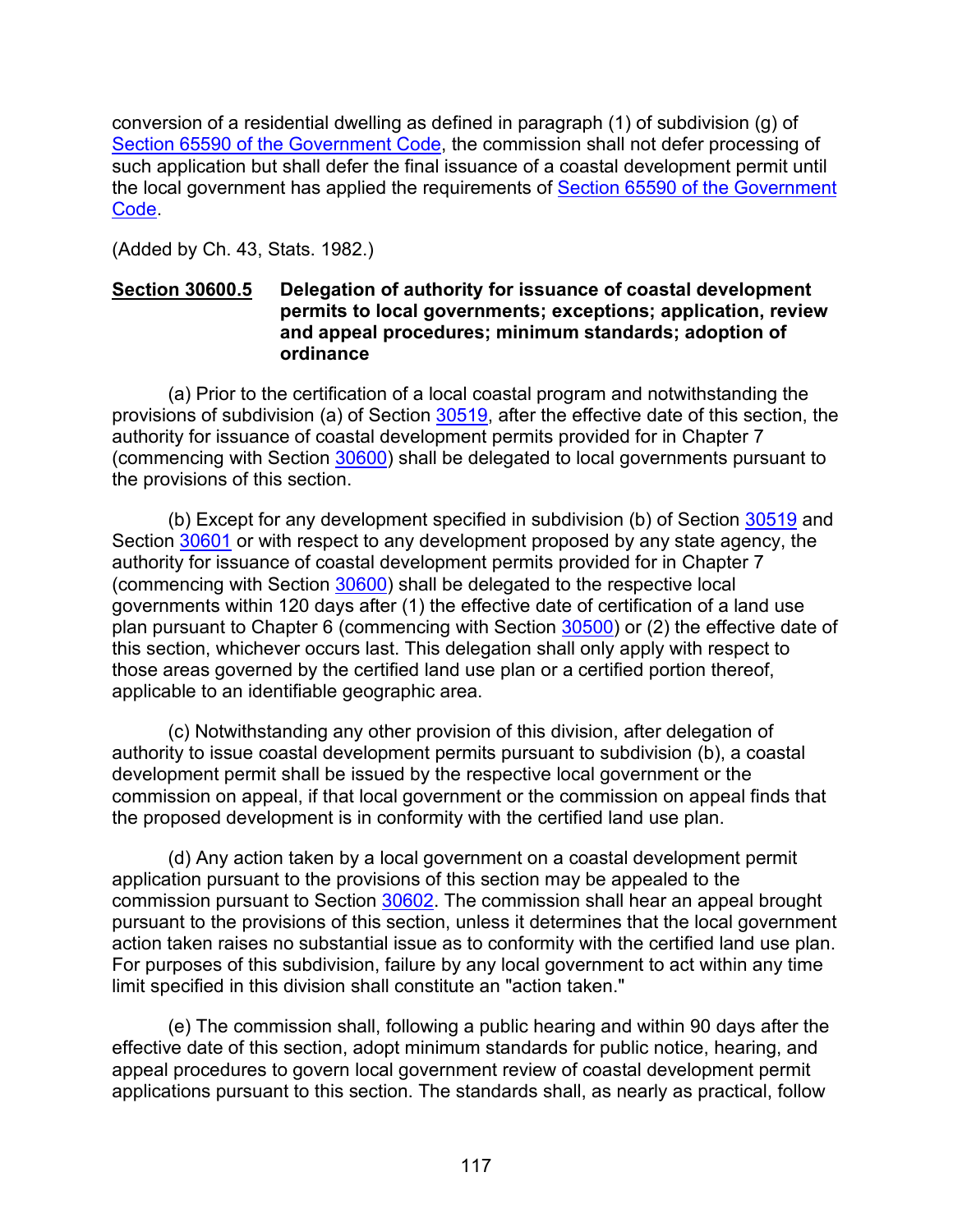the standards required for local agencies after certification of local coastal programs for appealable developments and shall ensure that the notice and hearing required for the coastal development permit can be provided at the same time as the notice and hearing requirements for other local land use decisions which may be necessary for the project requiring the permit. Within 60 days prior to assumption of authority for issuance of coastal development permits pursuant to this section, the local government shall provide drafts of all procedures for issuance of coastal development permits to the executive director of the commission. Delegation of the authority to issue coastal development permits pursuant to subdivision (b) shall not occur until the local government has provided copies of all the adopted procedures for the issuance of coastal development permits to the executive director of the commission. Any amendments to the procedures shall also be furnished to the executive director for his information.

(f) Prior to the delegation of authority to issue coastal development permits as provided in subdivision (b), a local government, after appropriate notice and hearing, shall adopt an ordinance prescribing the procedures to be used in issuing such coastal development permits. Each such ordinance shall incorporate at least the minimum standards for public notice, hearings, and appeals established by the commission pursuant to subdivision (e). In addition, each such ordinance shall contain provisions which prohibit the issuance of a coastal development permit for any development which may conflict with the ordinances which are being prepared to implement the certified land use plan.

(g) In order to expedite certification of complete local coastal programs and the transfer of coastal development controls to local government, the commission shall, on request from a local government, prepare the ordinances necessary for the local government to implement the coastal permit responsibilities of this division.

(h) The time limits set forth in subdivision (b) shall be extended, by right, for not more than 90 days if a local government, by resolution of its governing body, so requests.

(i) The provisions of this section and of any local ordinance enacted pursuant thereto shall have no further force or effect or application after that local government's local coastal program has been certified and taken effect pursuant to the provisions of this division.

(j) This section shall become inoperative and shall have no force or effect on the date, if any, of a final judicial decision that its provisions are of inconsistent with the requirements of the federal coastal act.

<span id="page-119-0"></span>(Added by Ch. 1173, Stats. 1981. Amended by Ch. 43, Stats. 1982.)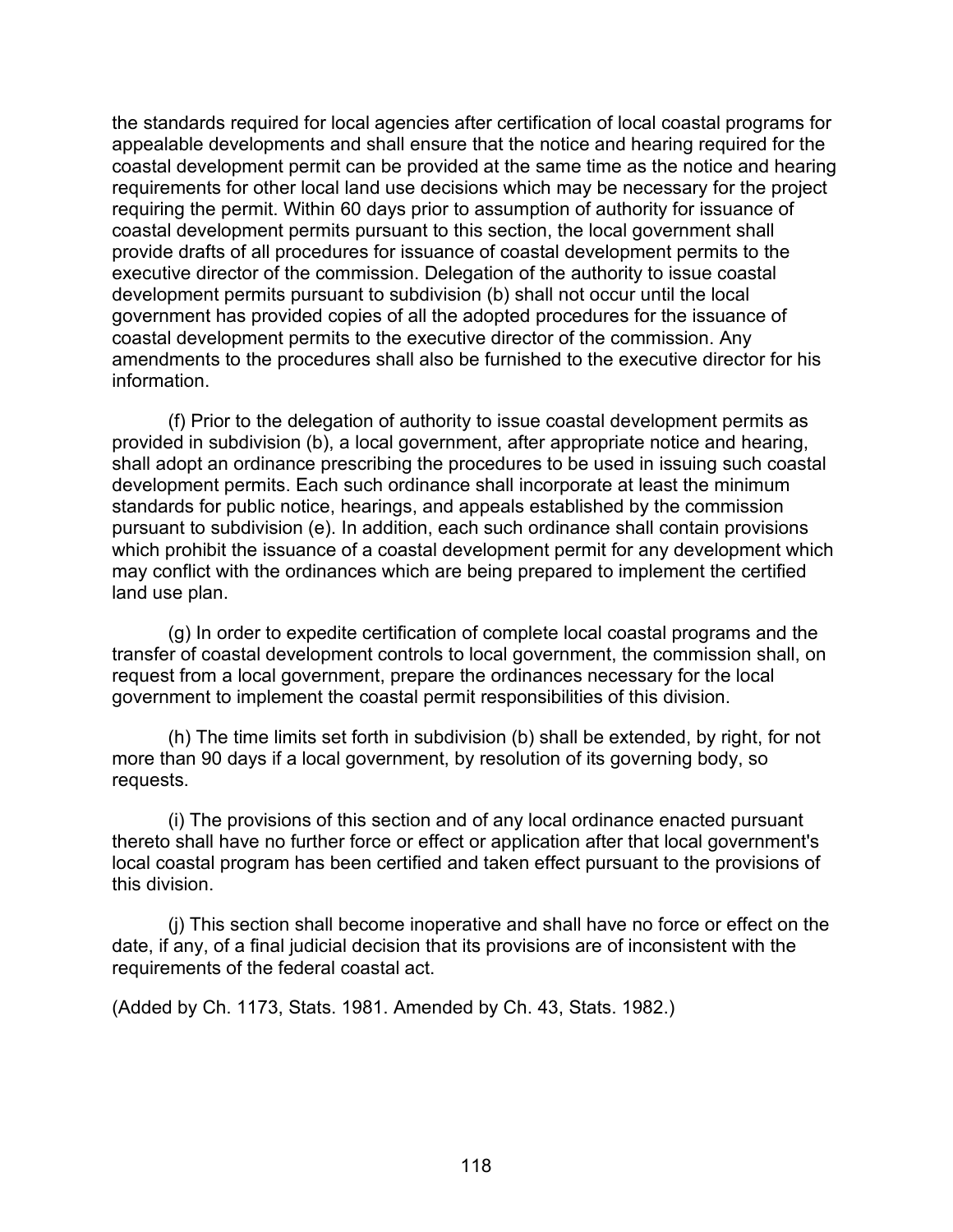#### **Section 30600.6 Delegation of authority to issue coastal development permits; funding of new costs; fees; reimbursement**

(a) The Legislature finds that some new cost may be incurred by local governments when the authority to issue coastal development permits is delegated to these local governments as provided in Section [30600.5.](#page-118-0) It is the intent of the Legislature that during the period prior to certification of a local government's local coastal program these new costs shall be funded as provided in this section.

(b) If a local government has been delegated authority to issue coastal development permits as provided in Section [30600.5,](#page-118-0) any new costs incurred by reason thereof shall be recovered from fees charged to individual permit applicants. Such fees shall cover only those costs which meet all of the following criteria:

(1) The costs are attributable to the actual issuance of coastal development permits, including a pro rata share of general administrative costs.

(2) The costs would not have been incurred except for the delegation of authority to issue coastal development permits as provided in Section [30600.5.](#page-118-0)

(3) The costs are of a type which would not normally be incurred by the local government in carrying out its land use planning and regulatory responsibilities pursuant to other provisions of law.

(c) A local government may elect not to levy fees as provided in this section. If the local government does not levy such fees, it shall not be eligible to be reimbursed for such costs pursuant to other provisions of law.

(d) After certification of its local coastal program, each respective local government shall be reimbursed for costs associated with implementation of that local coastal program as provided in Article 4 (commencing with Section [30350\)](#page-78-0) of Chapter 4.

(Added by Ch. 43, Stats. 1982.)

### <span id="page-120-0"></span>**Section 30600.7 Modification of refinery or petrochemical facility prior to delegation of permit authority; permit requirements**

Where, prior to delegation of coastal permit authority pursuant to Section [30519,](#page-105-0) a modification of a refinery facility or petrochemical facility is necessary to comply with a goal, policy, or requirement of an air pollution control district, the State Air Resources Board, or the Environmental Protection Agency to provide for reformulated or alternative fuels, that modification shall require a coastal development permit from the commission only, notwithstanding the option afforded local governments under subdivision (b) of Section [30600.](#page-116-0)

(Added by Ch. 535, Stats. 1991)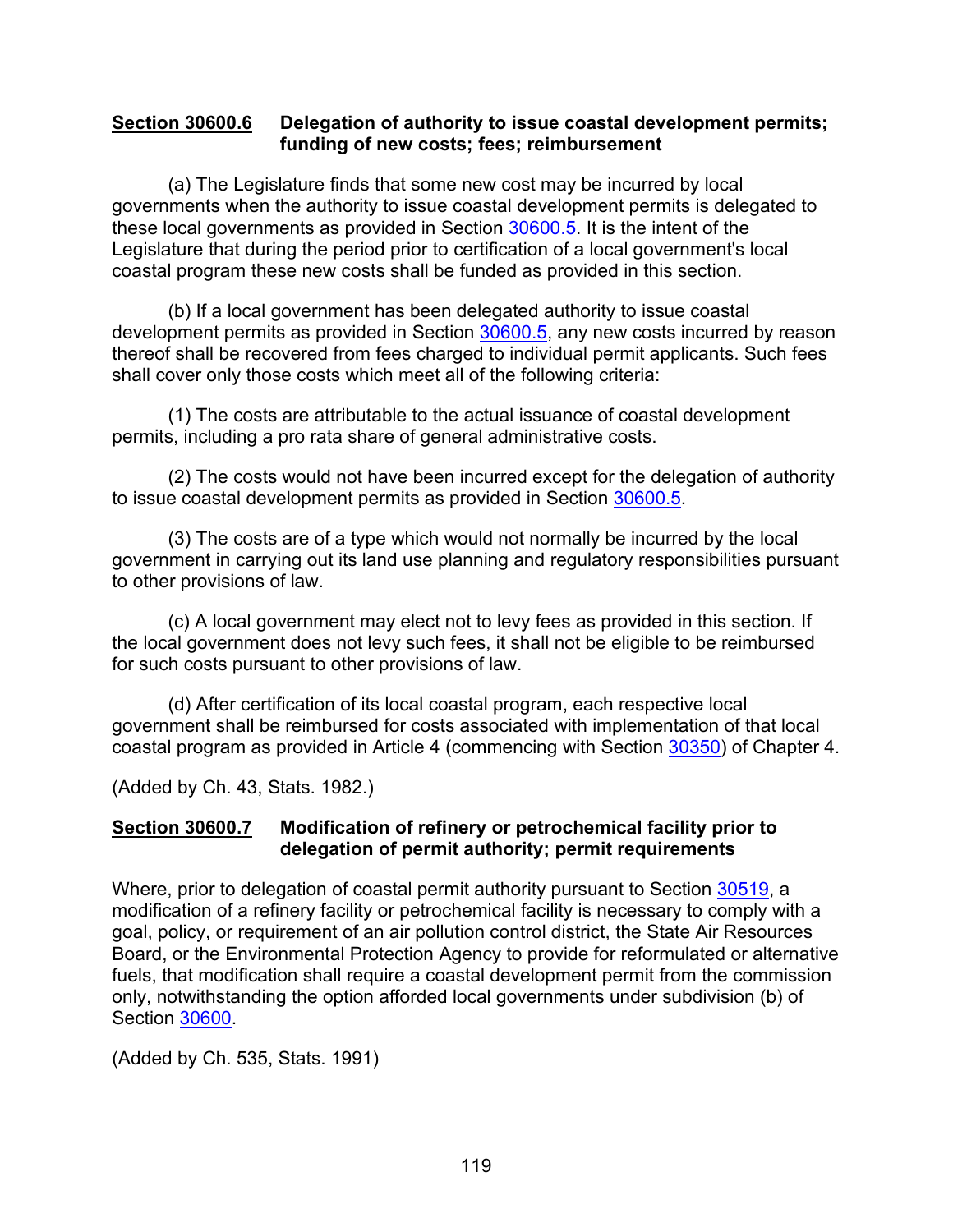#### <span id="page-121-0"></span>**Section 30601 Developments requiring coastal development permit from Commission**

Prior to certification of the local coastal program and, where applicable, in addition to a permit from local government pursuant to subdivision (b) or (d) of Section [30600,](#page-116-0) a coastal development permit shall be obtained from the commission for any of the following:

(1) Developments between the sea and the first public road paralleling the sea or within 300 feet of the inland extent of any beach or of the mean high tide line of the sea where there is no beach, whichever is the greater distance.

(2) Developments not included within paragraph (1) located on tidelands, submerged lands, public trust lands, within 100 feet of any wetland, estuary, stream, or within 300 feet of the top of the seaward face of any coastal bluff.

(3) Any development which constitutes a major public works project or a major energy facility.

(Amended by Ch. 1173. Stats. 1981.)

#### <span id="page-121-1"></span>**Section 30601.3 Coastal development permit application; processing criteria; standard of review; application fee; adoption of guidelines**

(a) Notwithstanding Section [30519,](#page-105-0) the commission may process and act upon a consolidated coastal development permit application if both of the following criteria are satisfied:

(1) A proposed project requires a coastal development permit from both a local government with a certified local coastal program and the commission.

(2) The applicant, the appropriate local government, and the commission, which may agree through its executive director, consent to consolidate the permit action, provided that public participation is not substantially impaired by that review consolidation.

(b) The standard of review for a consolidated coastal development permit application submitted pursuant to subdivision (a) shall follow Chapter 3 (commencing with Section [30200\)](#page-38-0), with the appropriate local coastal program used as guidance.

(c) The application fee for a consolidated coastal development permit shall be determined by reference to the commission's permit fee schedule.

(d) To implement this section, the commission may adopt guidelines, in the same manner as interpretive guidelines adopted pursuant to paragraph (3) of subdivision (a) of Section [30620.](#page-147-0)

(Added by Ch. 294, Stats. 2006.)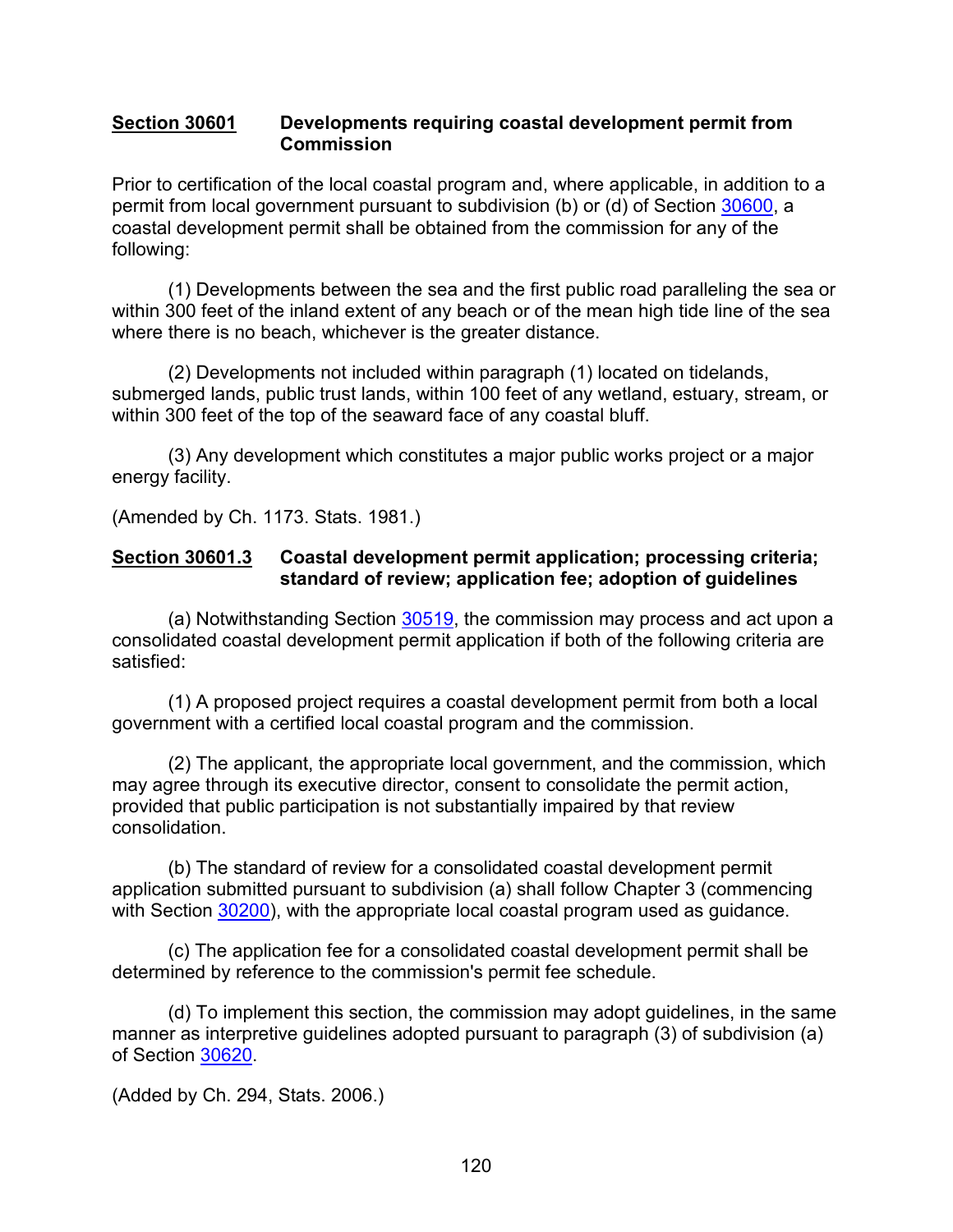### <span id="page-122-0"></span>**Section 30601.5 Applications by holders of non-fee interest; notice; demonstration of authority to comply with conditions of approval**

Where the applicant for a coastal development permit is not the owner of a fee interest in the property on which a proposed development is to be located, but can demonstrate a legal right, interest, or other entitlement to use the property for the proposed development, the commission shall not require the holder or owner of any superior interest in the property to join the applicant as coapplicant. All holders or owners of any other interests of record in the affected property shall be notified in writing of the permit application and invited to join as coapplicant. In addition, prior to the issuance of a coastal development permit, the applicant shall demonstrate the authority to comply with all conditions of approval.

(Added by Ch. 43, Stats. 1982.)

### <span id="page-122-1"></span>**Section 30602 Appeals; actions before certification of local program; finality of actions**

Prior to certification of its local coastal program, any action taken by a local government on a coastal development permit application may be appealed by the executive director of the commission, any person, including the applicant, or any two members of the commission to the commission. The action shall become final at the close of business on the 20th working day from the date of receipt of the notice required by subdivision (c) of Section [30620.5,](#page-149-1) unless an appeal is submitted within that time. Regardless of whether an appeal is submitted, the local government's action shall become final if an appeal fee is imposed pursuant to subdivision (d) of Section [30620](#page-147-0) and is not deposited with the commission within the time prescribed.

(Amended by Ch. 1173, Stats. 1981; Ch. 669, Stats. 1995.)

### <span id="page-122-2"></span>**Section 30603 Appeal of actions taken after certification of local program; types of developments; grounds; finality of actions; notification to Commission**

(a) After certification of its local coastal program, an action taken by a local government on a coastal development permit application may be appealed to the commission for only the following types of developments:

(1) Developments approved by the local government between the sea and the first public road paralleling the sea or within 300 feet of the inland extent of any beach or of the mean high tideline of the sea where there is no beach, whichever is the greater distance.

(2) Developments approved by the local government not included within paragraph (1) that are located on tidelands, submerged lands, public trust lands, within 100 feet of any wetland, estuary, or stream, or within 300 feet of the top of the seaward face of any coastal bluff.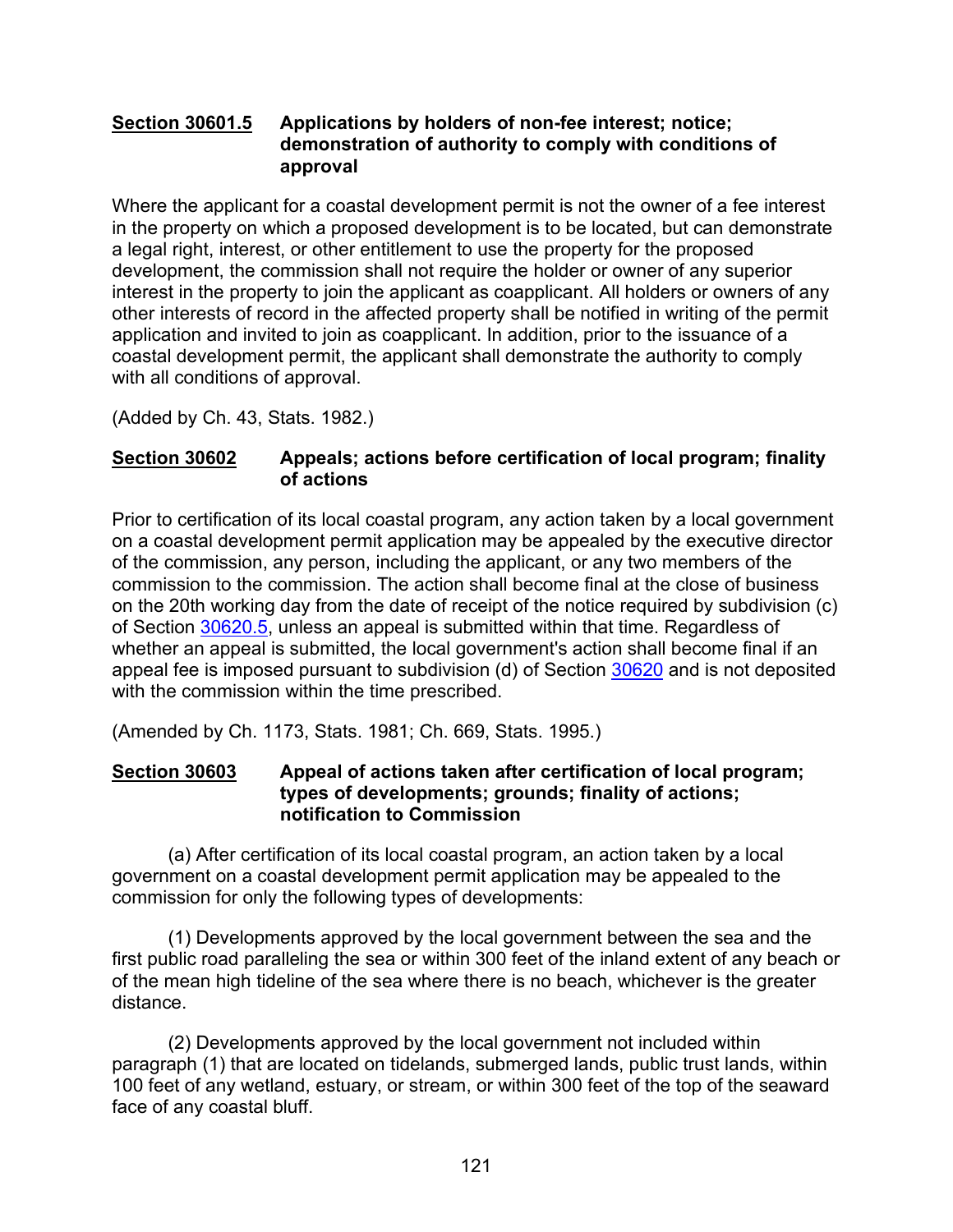(3) Developments approved by the local government not included within paragraph (1) or (2) that are located in a sensitive coastal resource area.

(4) Any development approved by a coastal county that is not designated as the principal permitted use under the zoning ordinance or zoning district map approved pursuant to Chapter 6 (commencing with Section [30500\)](#page-96-0).

(5) Any development which constitutes a major public works project or a major energy facility.

(b) (1) The grounds for an appeal pursuant to subdivision (a) shall be limited to an allegation that the development does not conform to the standards set forth in the certified local coastal program or the public access policies set forth in this division.

(2) The grounds for an appeal of a denial of a permit pursuant to paragraph (5) of subdivision (a) shall be limited to an allegation that the development conforms to the standards set forth in the certified local coastal program and the public access policies set forth in this division.

(c) Any action described in subdivision (a) shall become final at the close of business on the 10th working day from the date of receipt by the commission of the notice of the local government's final action, unless an appeal is submitted within that time. Regardless of whether an appeal is submitted, the local government's action shall become final if an appeal fee is imposed pursuant to subdivision (d) of Section [30620](#page-147-0) and is not deposited with the commission within the time prescribed.

(d) A local government taking an action on a coastal development permit shall send notification of its final action to the commission by certified mail within seven calendar days from the date of taking the action.

(Amended by Ch. 43, Stats. 1982; Ch. 1030, Stats. 1991; Ch. 525, Stats. 1994; Ch. 669, Stats. 1995.)

#### <span id="page-123-0"></span>**Section 30603.1 Adjustment of inland boundary; readjustments**

(a) In any city and county which so requests, the commission may adjust the inland boundary of the area within which the issuance of coastal development permits may be appealed to the commission pursuant to paragraph (1) of subdivision (a) of Section [30603.](#page-122-2) Any such adjustment shall be made solely to avoid the circumstances of having the boundary of that area bisect an individual parcel of property. The adjustment may be made landward or seaward, but shall be the minimum distance necessary, consistent with the policies of Chapter 3 (commencing with Section [30200\)](#page-38-0), to avoid bisecting a parcel of property.

(b) If the commission subsequently finds that the circumstances which warranted a boundary adjustment pursuant to subdivision (a) have changed, it may, after notice to the city and county, readjust the boundary so that it is consistent with the changed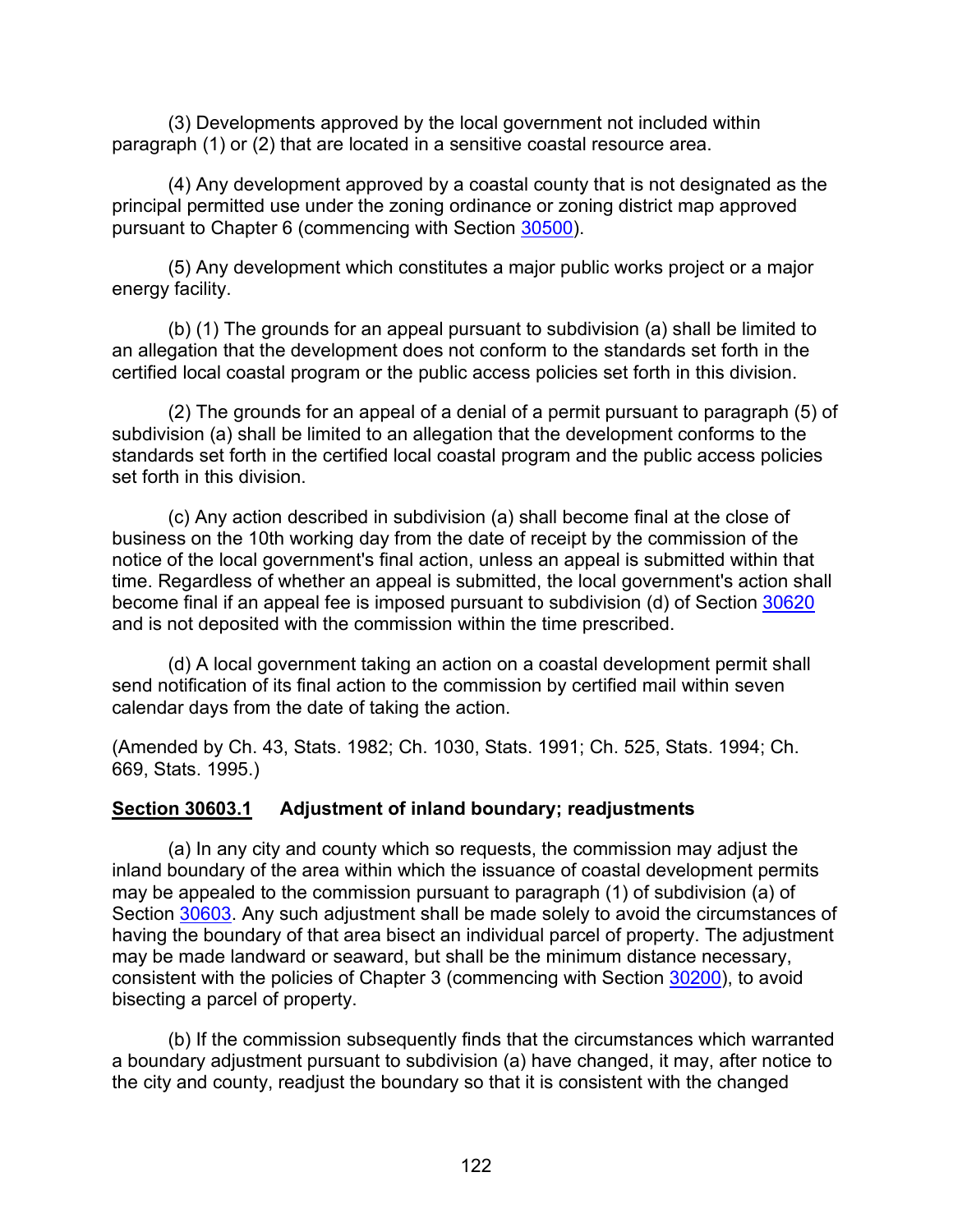circumstances. The requirements of subdivision (a) shall apply to any such boundary adjustment.

(Added by Ch. 43, Stats. 1982.)

### <span id="page-124-0"></span>**Section 30604 Coastal development permit; issuance prior to certification of the local coastal program; finding that development in conformity with public access and public recreation policies; housing opportunities for low and moderate income persons**

(a) Prior to certification of the local coastal program, a coastal development permit shall be issued if the issuing agency, or the commission on appeal, finds that the proposed development is in conformity with Chapter 3 (commencing with Section [30200\)](#page-38-0) and that the permitted development will not prejudice the ability of the local government to prepare a local coastal program that is in conformity with Chapter 3 (commencing with Section [30200\)](#page-38-0). A denial of a coastal development permit on grounds it would prejudice the ability of the local government to prepare a local coastal program that is in conformity with Chapter 3 (commencing with Section [30200\)](#page-38-0) shall be accompanied by a specific finding which sets forth the basis for that conclusion.

(b) After certification of the local coastal program, a coastal development permit shall be issued if the issuing agency or the commission on appeal finds that the proposed development is in conformity with the certified local coastal program.

(c) Every coastal development permit issued for any development between the nearest public road and the sea or the shoreline of any body of water located within the coastal zone shall include a specific finding that the development is in conformity with the public access and public recreation policies of Chapter 3 (commencing with Section [30200\)](#page-38-0).

(d) No development or any portion thereof which is outside the coastal zone shall be subject to the coastal development permit requirements of this division, nor shall anything in this division authorize the denial of a coastal development permit by the commission on the grounds the proposed development within the coastal zone will have an adverse environmental effect outside the coastal zone.

(e) No coastal development permit may be denied under this division on the grounds that a public agency is planning or contemplating to acquire the property on, or property adjacent to the property on, which the proposed development is to be located, unless the public agency has been specifically authorized to acquire the property and there are funds available, or funds which could reasonably be expected to be made available within one year, for the acquisition. If a permit has been denied for that reason and the property has not been acquired by a public agency within a reasonable period of time, a permit may not be denied for the development on grounds that the property, or adjacent property, is to be acquired by a public agency when the application for such a development is resubmitted.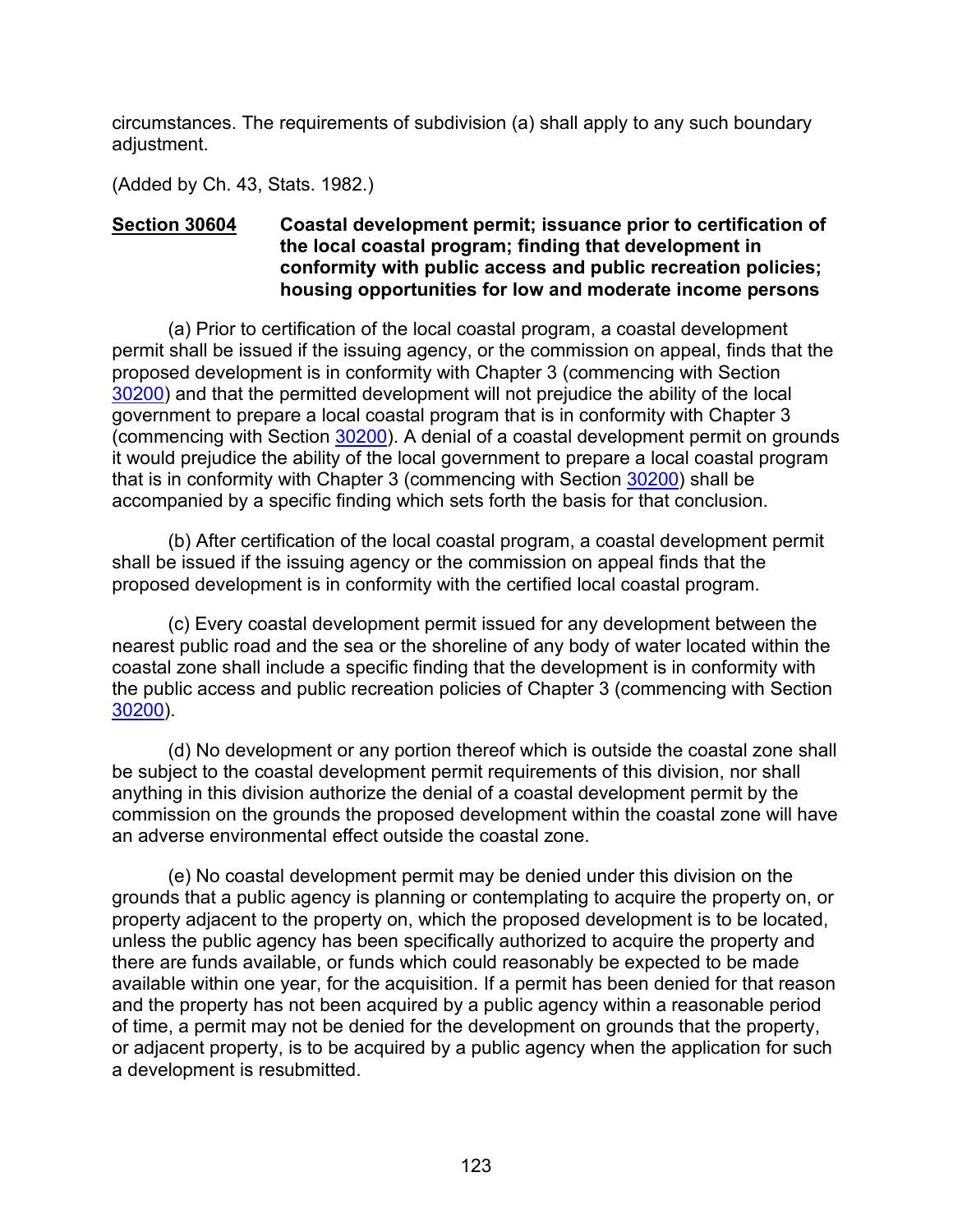(f) The commission shall encourage housing opportunities for persons of low and moderate income. In reviewing residential development applications for low- and moderate-income housing, as defined in paragraph (3) of subdivision (h) of [Section](http://leginfo.legislature.ca.gov/faces/codes_displayexpandedbranch.xhtml?tocCode=GOV&division=&title=7.&part=&chapter=&article=)  [65589.5 of the Government Code,](http://leginfo.legislature.ca.gov/faces/codes_displayexpandedbranch.xhtml?tocCode=GOV&division=&title=7.&part=&chapter=&article=) the issuing agency or the commission, on appeal, may not require measures that reduce residential densities below the density sought by an applicant if the density sought is within the permitted density or range of density established by local zoning plus the additional density permitted under Section 65915 of [the Government Code,](http://leginfo.legislature.ca.gov/faces/codes_displayexpandedbranch.xhtml?tocCode=GOV&division=&title=7.&part=&chapter=&article=) unless the issuing agency or the commission on appeal makes a finding, based on substantial evidence in the record, that the density sought by the applicant cannot feasibly be accommodated on the site in a manner that is in conformity with Chapter 3 (commencing with Section [30200\)](#page-38-0) or the certified local coastal program.

(g) The Legislature finds and declares that it is important for the commission to encourage the protection of existing and the provision of new affordable housing opportunities for persons of low and moderate income in the coastal zone.

(h) When acting on a coastal development permit, the issuing agency, or the commission on appeal, may consider environmental justice, or the equitable distribution of environmental benefits throughout the state.

(Amended by Ch. 1075, Stats. 1978; Ch. 919, Stats. 1979; Ch. 285, Stats. 1991; Ch. 793, Stats. 2003, Ch. 578, Stats. 2016.)

#### <span id="page-125-0"></span>**Section 30605 Public works or state university or college or private university long-range land use development; plans**

To promote greater efficiency for the planning of any public works or state university or college or private university development projects and as an alternative to project-byproject review, plans for public works or state university or college or private university long-range land use development plans may be submitted to the commission for review in the same manner prescribed for the review of local coastal programs as set forth in Chapter 6 (commencing with Section [30500\)](#page-96-0). If any plan for public works or state university or college development project is submitted prior to certification of the local coastal programs for the jurisdictions affected by the proposed public works, the commission shall certify whether the proposed plan is consistent with Chapter 3 (commencing with Section [30200\)](#page-38-0). The commission shall, by regulation, provide for the submission and distribution to the public, prior to public hearings on the plan, detailed environmental information sufficient to enable the commission to determine the consistency of the plans with the policies of this division. If any such plan for public works is submitted after the certification of local coastal programs, any such plan shall be approved by the commission only if it finds, after full consultation with the affected local governments, that the proposed plan for public works is in conformity with certified local coastal programs in jurisdictions affected by the proposed public works. Each state university or college or private university shall coordinate and consult with local government in the preparation of long-range development plans so as to be consistent, to the fullest extent feasible, with the appropriate local coastal program. Where a plan for a public works or state university or college or private university development project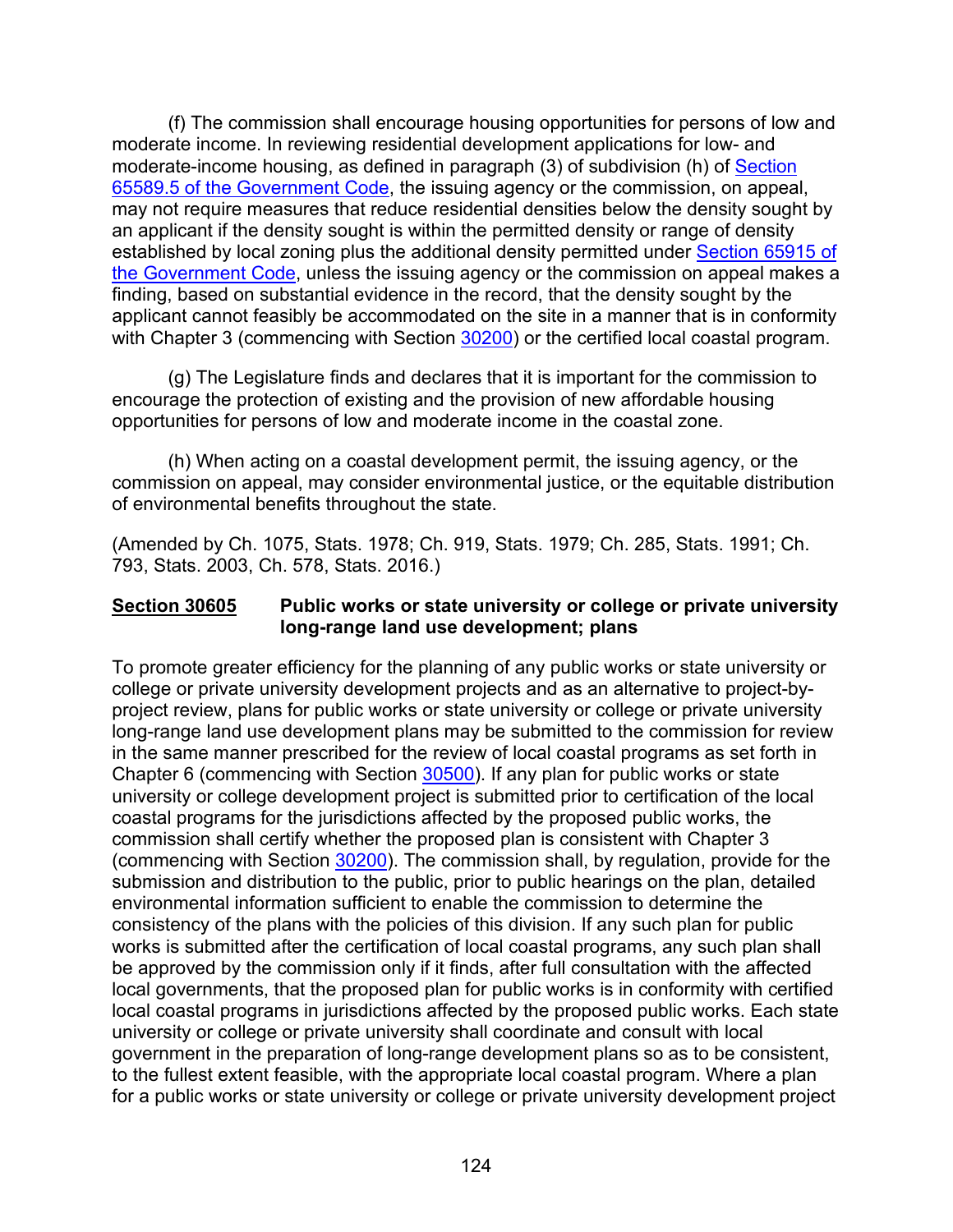has been certified by the commission, any subsequent review by the commission of a specific project contained in the certified plan shall be limited to imposing conditions consistent with Sections [30607](#page-126-1) and [30607.1.](#page-126-2) A certified long-range development plan may be amended by the state university or college or private university, but no amendment shall take effect until it has been certified by the commission. Any proposed amendment shall be submitted to, and processed by, the commission in the same manner as prescribed for amendment of a local coastal program.

(Amended by Ch. 600, Stats. 1983.)

### <span id="page-126-0"></span>**Section 30606 Public works or state university or college or private university long-range land use development; notice impending development**

Prior to the commencement of any development pursuant to Section [30605,](#page-125-0) the public agency proposing the public works project, or state university or college or private university, shall notify the commission and other interested persons, organizations, and governmental agencies of the impending development and provide data to show that it is consistent with the certified public works plan or long-range development plan. No development shall take place within 30 working days after the notice.

<span id="page-126-1"></span>(Amended by Ch. 600, Stats. 1983.)

# **Section 30607 Permit; terms and conditions**

Any permit that is issued or any development or action approved on appeal, pursuant to this chapter, shall be subject to reasonable terms and conditions in order to ensure that such development or action will be in accordance with the provisions of this division.

# <span id="page-126-2"></span>**Section 30607.1 Wetlands dike and fill development; mitigation measures**

Where any dike and fill development is permitted in wetlands in conformity with Section [30233](#page-42-0) or other applicable policies set forth in this division, mitigation measures shall include, at a minimum, either acquisition of equivalent areas of equal or greater biological productivity or opening up equivalent areas to tidal action; provided, however, that if no appropriate restoration site is available, an in-lieu fee sufficient to provide an area of equivalent productive value or surface areas shall be dedicated to an appropriate public agency, or the replacement site shall be purchased before the dike or fill development may proceed. The mitigation measures shall not be required for temporary or short-term fill or diking if a bond or other evidence of financial responsibility is provided to assure that restoration will be accomplished in the shortest feasible time.

(Amended by Ch. 1088, Stats. 1992.)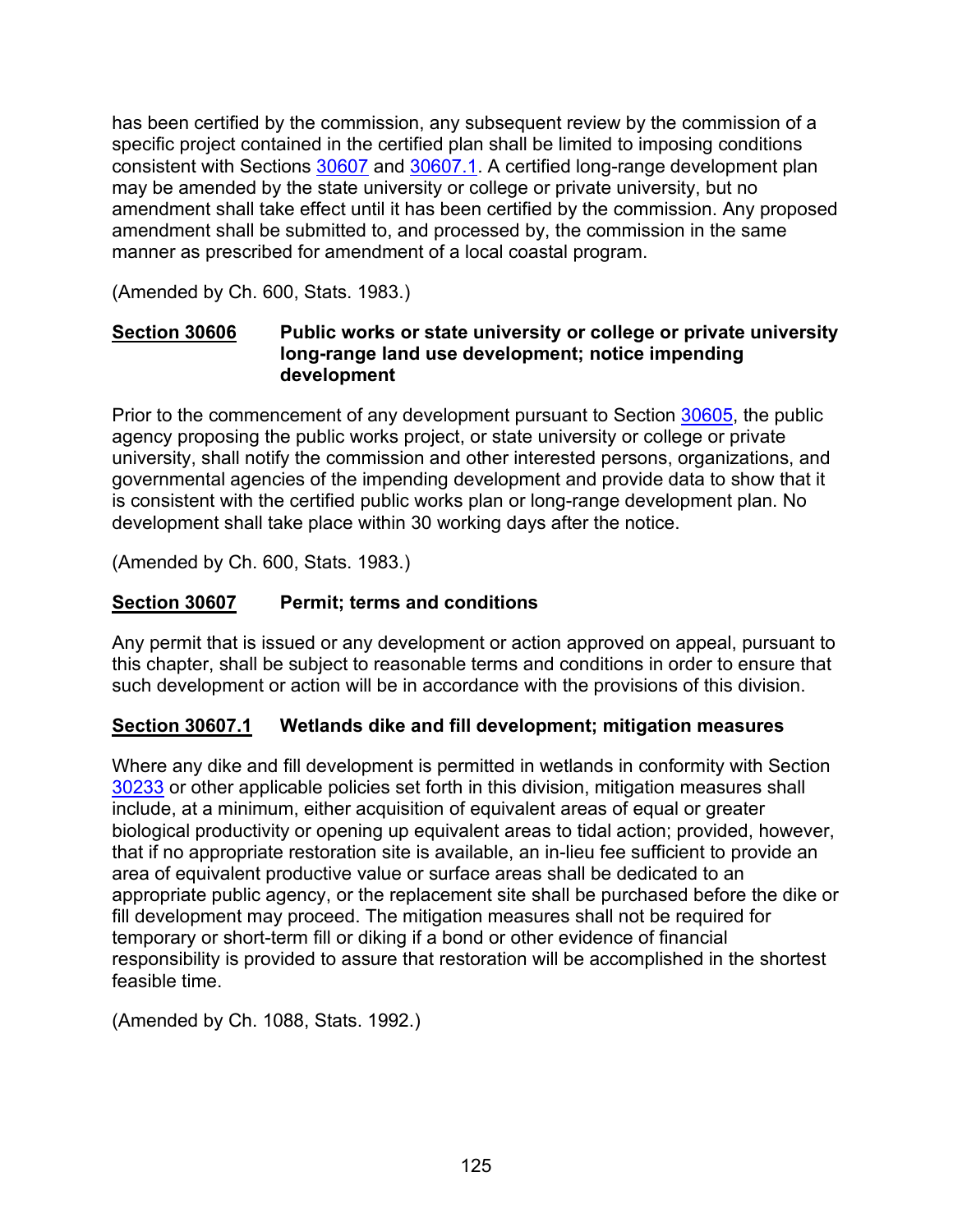#### <span id="page-127-0"></span>**Section 30607.2 Low or moderate income housing; incorporation of conditions into coastal development permits; amendment or modification**

(a) Conditions requiring housing for persons and families of low or moderate income, as defined in [Section 50093 of the Health and Safety Code,](http://leginfo.legislature.ca.gov/faces/codesTOCSelected.xhtml?tocCode=HSC&tocTitle=+Health+and+Safety+Code+-+HSC) which were incorporated into a coastal development permit issued prior to January 1, 1982, may, at the request of the permittee, be amended or modified by the commission or by a local government having the authority to issue coastal development permits. In approving such amendments or modifications, only those conditions and requirements authorized by [Section 65590 of the Government Code](http://leginfo.legislature.ca.gov/faces/codes_displayexpandedbranch.xhtml?tocCode=GOV&division=&title=7.&part=&chapter=&article=) may be imposed on the permittee.

(b) Any person who, prior to January 1, 1982 has been issued a coastal development permit which contains requirements for low and moderate-income housing but who, prior to January 1, 1982, has not performed substantial work on the development site (such as grading, installation or streets, sewers or utilities or construction of major buildings) may elect to proceed under either of the following options:

(1) To proceed pursuant to all of the requirements of the coastal development permit, in which event the provisions of subdivision (a) shall apply to any subsequent request to amend or alter the coastal development permit in regard to housing requirements.

(2) To proceed without complying with the housing requirements contained in the coastal development permit, in which event the housing requirements for the development shall be governed by [Section 65590 of the Government Code.](http://leginfo.legislature.ca.gov/faces/codes_displayexpandedbranch.xhtml?tocCode=GOV&division=&title=7.&part=&chapter=&article=)

(c) No new coastal development permit or amendment to any existing permit for a sewer project shall be denied, restricted, or conditioned in order to implement housing policies or programs.

(d) Nothing is this section shall authorize or require the modification or amendment to any terms or conditions of any previously issued coastal development permit which guarantees housing opportunities for persons and families of low or moderate income where the term or condition has been met through an agreement executed and recorded on or before January 1, 1982, between an applicant and the commission. For previously approved or issued permits which involve new construction of less than 10 residential units, an executed and recorded agreement guaranteeing housing opportunities for persons or families of low or moderate income, which has not been implemented by the transfer of an interest in real property or payment of a fee to a public agency or non profit association for the purpose of providing these housing opportunities, shall be voided if the applicant records the notice provided by the executive director of the commission. Further, nothing in this section shall impair the commission's authority to deny, restrict, or condition new permits or amendments to existing permits based on any requirement of this division.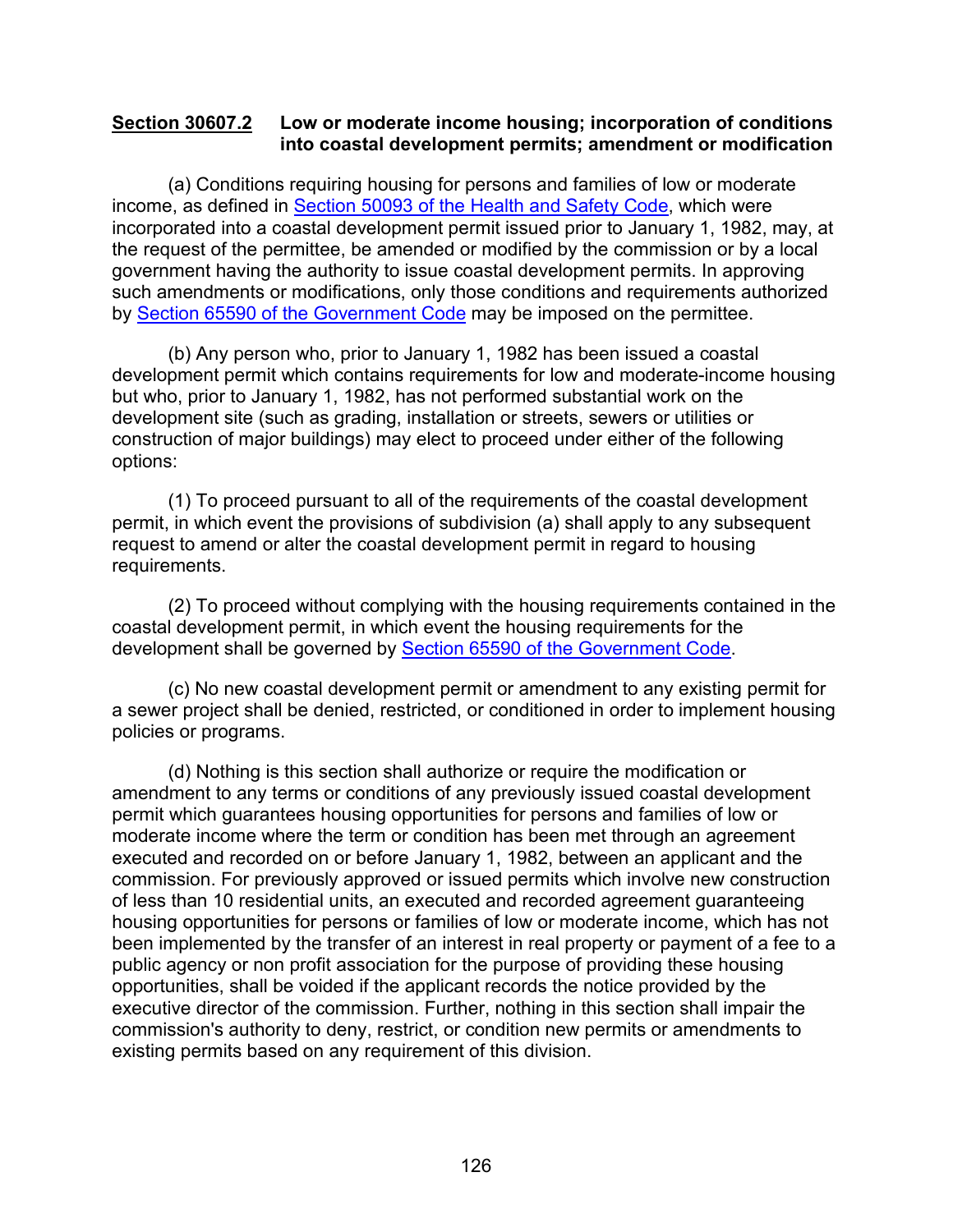(e) Nothing in this section authorizes or requires the modification of or amendment to any terms or conditions in Permit No.P-80-419 issued by the commission with respect to the reservation or administration of sewer capacity for affordable housing in the San Mateo County local coastal program.

(Added by Ch. 1007, Stats. 1981. Amended by Ch. 43, Stats. 1982; Ch. 1617, Stats. 1982; Ch. 1500, Stats. 1984.)

# <span id="page-128-0"></span>**Section 30607.5 City of San Diego; protection of vernal pools**

Within the City of San Diego, the commission shall not impose or adopt any requirements in conflict with the provisions of the plan for the protection of vernal pools approved and adopted by the City of San Diego on June 17, 1980, following consultation with state and federal agencies, and approved and adopted by the United States Army Corps of Engineers in coordination with the United States Fish and Wildlife Service.

(Added by Ch. 892, Stats. 1980.)

### <span id="page-128-1"></span>**Section 30607.7 Coastal development permit for sand replenishment; requirements**

(a) A coastal development permit for sand replenishment requires the project applicant to provide onsite monitoring and supervision during the implementation of the permit.

(b) A permit subject to subdivision (a) may not be issued until the project applicant provides the issuing agency with a plan for onsite monitoring and supervision during the implementation of the permit.

(Added by Ch. 285, Stats, 2003.)

# <span id="page-128-2"></span>**Section 30607.8 Lower Cost Coastal Accommodations**

(a) The commission shall, when assessing or directing the use of any reclaimed inlieu fees for any coastal development project, consider the lower cost coastal accommodations assessment required to be prepared pursuant to subdivision (a) of Section [31413.](https://leginfo.legislature.ca.gov/faces/codes_displaySection.xhtml?lawCode=PRC§ionNum=31413.)

(b)(1) The commission may reclaim any in-lieu fee assessed that has not been expended within seven years of the date of its deposit with the appropriate entity, and reassign any such fee for use for one or more projects that are consistent with Section [30213,](#page-40-0) including lower cost coastal accommodations funded under [Chapter 10](https://leginfo.legislature.ca.gov/faces/codes_displayText.xhtml?lawCode=PRC&division=21.&title=&part=&chapter=10.&article=)  [\(commencing with Section 31411\),](https://leginfo.legislature.ca.gov/faces/codes_displayText.xhtml?lawCode=PRC&division=21.&title=&part=&chapter=10.&article=) if the executive director makes a written determination that the original intent of the in-lieu fee will be better utilized by the reassignment to those projects.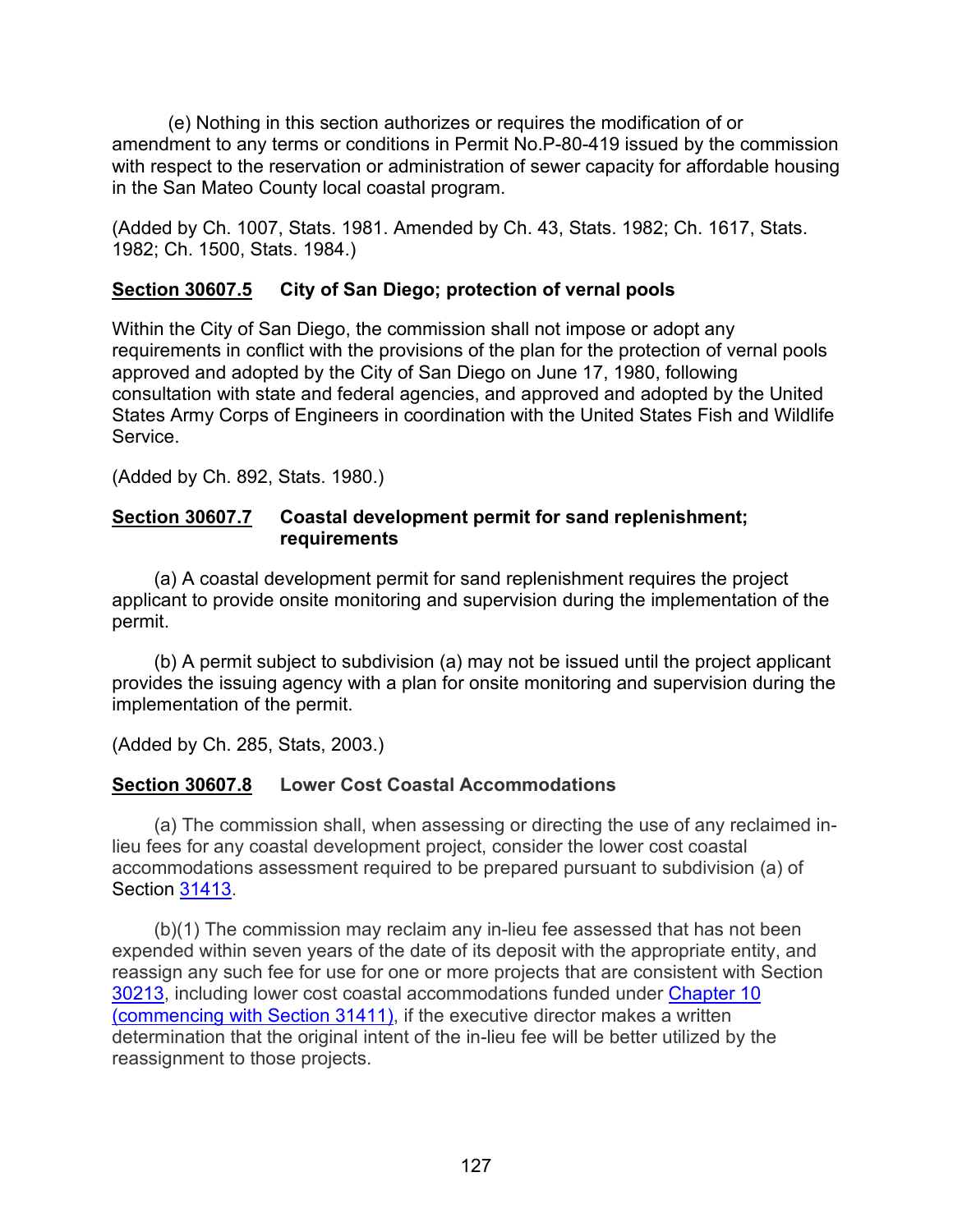(2) This subdivision is not intended, and shall not be construed, to authorize the commission to alter or abrogate coastal development permit conditions in a manner that would violate a provision of this division or any other law.

(c) For purposes of this section, "in-lieu fee" means any fee paid as a condition for issuance of a coastal development permit to mitigate impacts associated with the development of lower cost coastal visitor-serving projects.

(Added by Ch. 838, Stats. 2017.)

# <span id="page-129-0"></span>**Section 30608 Vested rights; prior permits; conditions**

No person who has obtained a vested right in a development prior to the effective date of this division or who has obtained a permit from the California Coastal Zone Conservation Commission pursuant to the California Coastal Zone Conservation Act of 1972 (former Division 18 (commencing with Section 27000)) shall be required to secure approval for the development pursuant to this division. However, no substantial change may be made in the development without prior approval having been obtained under this division.

(Amended by Ch. 538, Stats. 2006.)

<span id="page-129-1"></span>**Section 30608.5** (Repealed by Ch. 294, Stats. 2006.)

# <span id="page-129-2"></span>**Section 30609 Permits under prior law; modification; continuation**

Where, prior to January 1, 1977, a permit was issued and expressly made subject to recorded terms and conditions that are not dedications of land or interests in land for the benefit of the public or a public agency pursuant to the California Coastal Zone Conservation Act of 1972 (commencing with Section 27000), the owner of real property which is the subject of such permit may apply for modification or elimination of the recordation of such terms and conditions pursuant to the provisions of this division. Such application shall be made in the same manner as a permit application. In no event, however, shall such a modification or elimination of recordation result in the imposition of terms or conditions which are more restrictive than those imposed at the time of the initial grant of the permit. Unless modified or deleted pursuant to this section, any condition imposed on a permit issued pursuant to the former California Coastal Zone Conservation Act of 1972 (commencing with Section 27000) shall remain in full force and effect.

### <span id="page-129-3"></span>**Section 30609.5 State lands between the first public road and the sea; sale or transfer**

(a) Except as provided in subdivisions (b) and (c), no state land that is located between the first public road and the sea, with an existing or potential public accessway to or from the sea, or that the commission has formally designated as part of the California Coastal Trail, shall be transferred or sold by the state to any private entity unless the state retains a permanent property interest in the land adequate to provide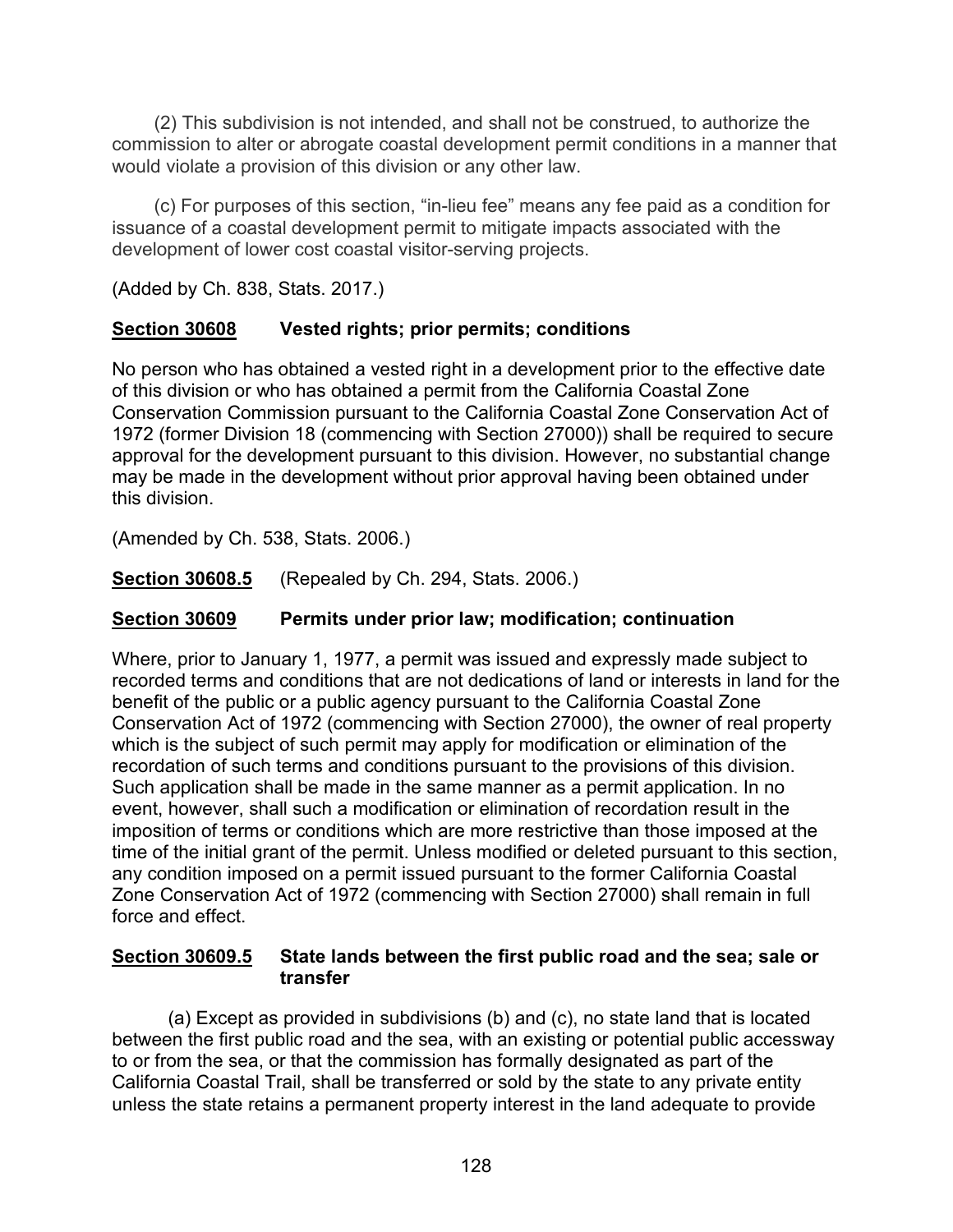public access to or along the sea. In any transfer or sale of real property by a state agency to a private entity or person pursuant to this section, the instrument of conveyance created by the state shall require that the private entity or person or the entity or person's successors or assigns manage the property in such a way as to ensure that existing or potential public access is not diminished. The instrument of conveyance shall further require that any violation of this management requirement shall result in the reversion of the real property to the state.

(b) This section shall not apply to the transfer of state land to a non-profit organization that exists for the purposes of preserving lands for public use and enjoyment and meets the requirements of subdivision (b) of [Section 831.5 of the](http://leginfo.legislature.ca.gov/faces/codes_displayexpandedbranch.xhtml?tocCode=GOV&division=&title=1.&part=&chapter=&article=)  [Government Code.](http://leginfo.legislature.ca.gov/faces/codes_displayexpandedbranch.xhtml?tocCode=GOV&division=&title=1.&part=&chapter=&article=)

(c) Notwithstanding the provisions of subdivision (a), state lands between the first public road and the sea, that are under the possession and control of the Department of Parks and Recreation or the State Coastal Conservancy, may be transferred or sold if the department or the conservancy makes one or more of the following findings at a noticed public hearing relating to the transfer or sale of the property:

(1) The state has retained or will retain, as a condition of the transfer or sale, permanent property interests on the land providing public access to or along the sea.

(2) Equivalent or greater public access to the same beach or shoreline area is provided for than would be feasible if the land were to remain in state ownership.

(3) The land to be transferred or sold is an environmentally sensitive area with natural resources that would be adversely impacted by public use, and the state will retain permanent property interests in the land that may be necessary to protect, or otherwise provide for the permanent protection of, those resources prior to or as a condition of the transfer or sale.

(4) The land to be transferred or sold has neither existing nor potential public accessway to the sea.

(d) Nothing in this section shall be construed to interfere with the management responsibilities of state resource agencies, including, but not limited to, the responsibilities to ensure public safety and implement the [California Endangered](http://leginfo.legislature.ca.gov/faces/codes_displayexpandedbranch.xhtml?tocCode=FGC&division=3.&title=&part=&chapter=&article=)  [Species Act \(Chapter 1.5 \(commencing with Section 2050\) of Division 3 of the Fish and](http://leginfo.legislature.ca.gov/faces/codes_displayexpandedbranch.xhtml?tocCode=FGC&division=3.&title=&part=&chapter=&article=)  [Game Code\).](http://leginfo.legislature.ca.gov/faces/codes_displayexpandedbranch.xhtml?tocCode=FGC&division=3.&title=&part=&chapter=&article=)

(e) As used in this section, "state land" means any real property in which the state or any state agency has an ownership interest including, but not limited to, a fee, title, easement, deed restriction, or other interest in land. It does not include land in which a city, county, city and county, or district has an ownership interest.

(f) Nothing in this section is intended to restrict a private property owner's right to sell or transfer private property.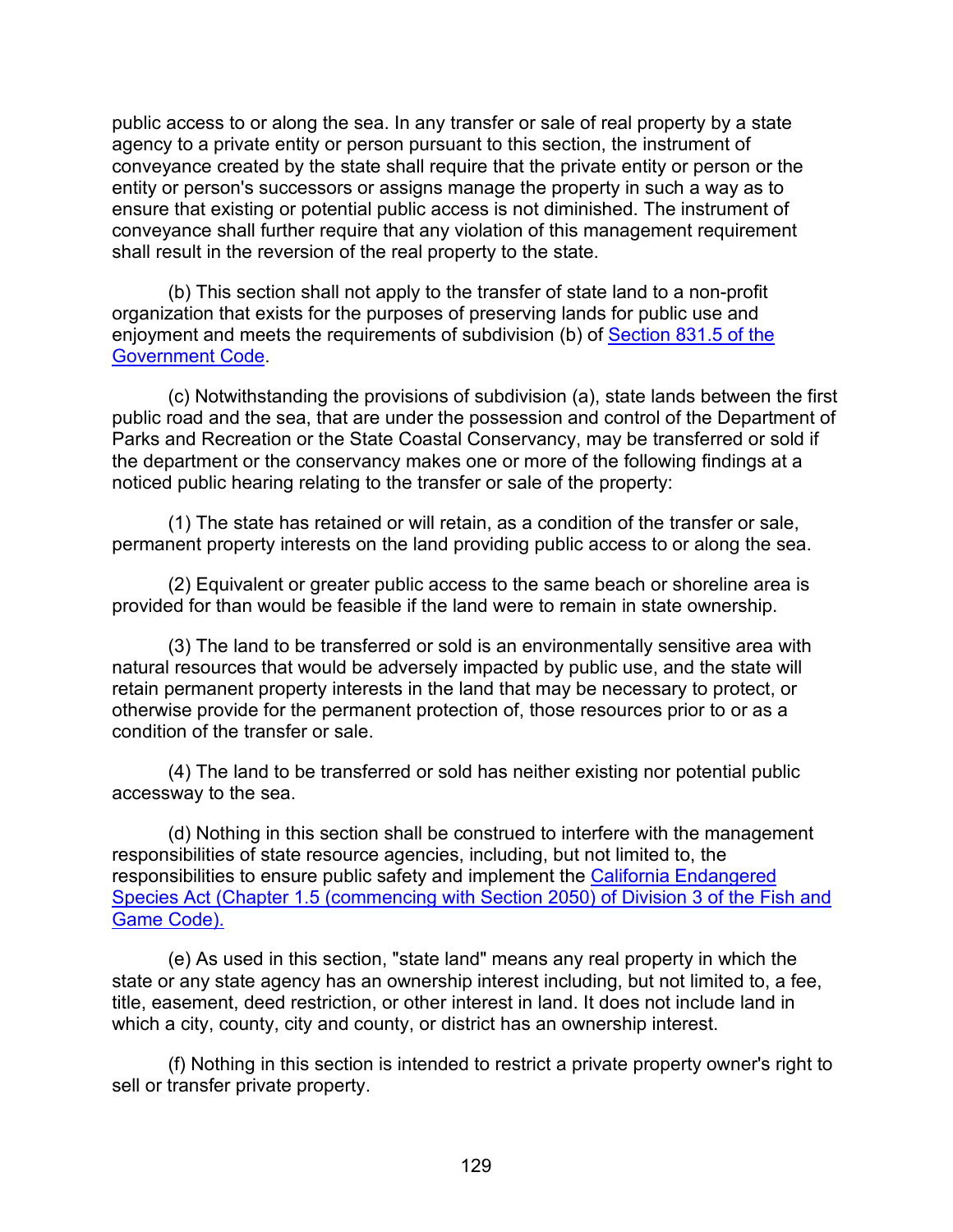(Added by Ch. 822, Stats. 1999.)

### <span id="page-131-0"></span>**Section 30610 Developments authorized without permit**

Notwithstanding any other provision of this division, no coastal development permit shall be required pursuant to this chapter for the following types of development and in the following areas:

(a) Improvements to existing single-family residences; provided, however, that the commission shall specify, by regulation, those classes of development which involve a risk of adverse environmental effect and shall require that a coastal development permit be obtained pursuant to this chapter.

(b) Improvements to any structure other than a single-family residence or a public works facility; provided, however, that the commission shall specify, by regulation, those types of improvements which (1) involve a risk of adverse environmental effect, (2) adversely affect public access, or (3) involve a change in use contrary to any policy of this division. Any improvement so specified by the commission shall require a coastal development permit.

(c) Maintenance dredging of existing navigation channels or moving dredged material from those channels to a disposal area outside the coastal zone, pursuant to a permit from the United States Army Corps of Engineers.

(d) Repair or maintenance activities that do not result in an addition to, or enlargement or expansion of, the object of those repair or maintenance activities; provided, however, that if the commission determines that certain extraordinary methods of repair and maintenance involve a risk of substantial adverse environmental impact, it shall, by regulation, require that a permit be obtained pursuant to this chapter.

(e) Any category of development, or any category of development within a specifically defined geographic area, that the commission, after public hearing, and by two-thirds vote of its appointed members, has described or identified and with respect to which the commission has found that there is no potential for any significant adverse effect, either individually or cumulatively, on coastal resources or on public access to, or along, the coast and, where the exclusion precedes certification of the applicable local coastal program, that the exclusion will not impair the ability of local government to prepare a local coastal program.

(f) The installation, testing, and placement in service or the replacement of any necessary utility connection between an existing service facility and any development approved pursuant to this division; provided, however, that the commission may, where necessary, require reasonable conditions to mitigate any adverse impacts on coastal resources, including scenic resources.

(g) (1) The replacement of any structure, other than a public works facility, destroyed by a disaster. The replacement structure shall conform to applicable existing zoning requirements, shall be for the same use as the destroyed structure, shall not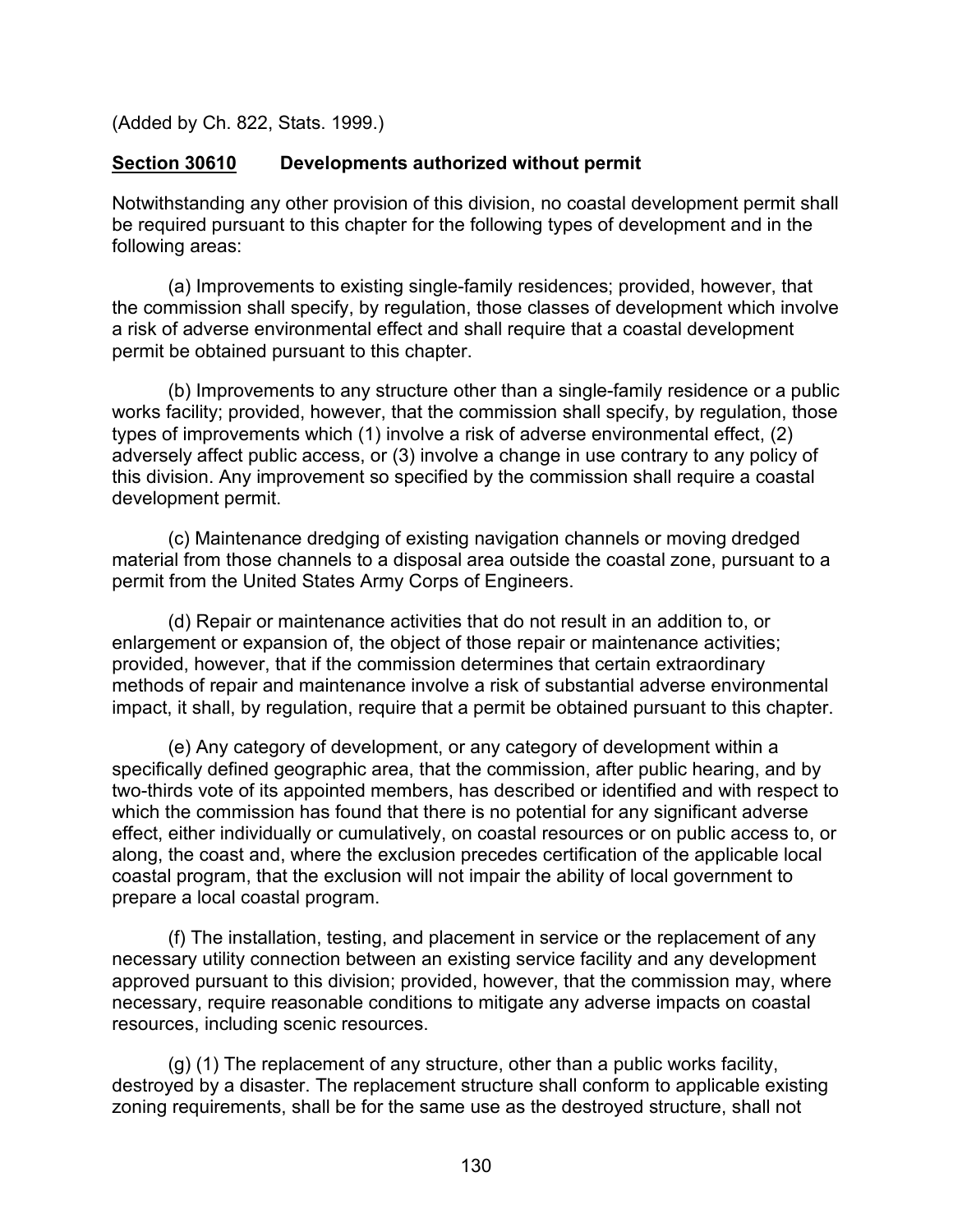exceed either the floor area, height, or bulk of the destroyed structure by more than 10 percent, and shall be sited in the same location on the affected property as the destroyed structure.

(2) As used in this subdivision:

(A) "Disaster" means any situation in which the force or forces which destroyed the structure to be replaced were beyond the control of its owner.

(B) "Bulk" means total interior cubic volume as measured from the exterior surface of the structure.

(C) "Structure" includes landscaping and any erosion control structure or device which is similar to that which existed prior to the occurrence of the disaster.

(h) Any activity anywhere in the coastal zone that involves the conversion of any existing multiple-unit residential structure to a time-share project, estate, or use, as defined in [Section 11212 of the Business and Professions Code.](http://leginfo.legislature.ca.gov/faces/codes_displayexpandedbranch.xhtml?tocCode=BPC&division=4.&title=&part=&chapter=&article=) If any improvement to an existing structure is otherwise exempt from the permit requirements of this division, no coastal development permit shall be required for that improvement on the basis that it is to be made in connection with any conversion exempt pursuant to this subdivision. The division of a multiple-unit residential structure into condominiums, as defined in [Section 783 of the Civil Code,](http://leginfo.legislature.ca.gov/faces/codes_displayexpandedbranch.xhtml?tocCode=CIV&division=2.&title=&part=&chapter=&article=) shall not be considered a time-share project, estate, or use for purposes of this subdivision.

(i) (1) Any proposed development which the executive director finds to be a temporary event which does not have any significant adverse impact upon coastal resources within the meaning of guidelines adopted pursuant to this subdivision by the commission. The commission shall, after public hearing, adopt guidelines to implement this subdivision to assist local governments and persons planning temporary events in complying with this division by specifying the standards which the executive director shall use in determining whether a temporary event is excluded from permit requirements pursuant to this subdivision. The guidelines adopted pursuant to this subdivision shall be exempt from the review of the Office of Administrative Law and from the requirements of [Chapter 3.5 \(commencing with Section 11340\) of Part 1 of](http://leginfo.legislature.ca.gov/faces/codes_displayexpandedbranch.xhtml?tocCode=GOV&division=&title=2.&part=&chapter=&article=)  [Division 3 of Title 2 of the Government Code.](http://leginfo.legislature.ca.gov/faces/codes_displayexpandedbranch.xhtml?tocCode=GOV&division=&title=2.&part=&chapter=&article=)

(2) Exclusion or waiver from the coastal development permit requirements of this division pursuant to this subdivision does not diminish, waive, or otherwise prevent the commission from asserting and exercising its coastal development permit jurisdiction over any temporary event at any time if the commission determines that the exercise of its jurisdiction is necessary to implement the coastal resource protection policies of Chapter 3 (commencing with Section [30200\)](#page-38-0).

(Amended by Ch. 1075, Stats. 1978; Ch. 919, Stats. 1979; Ch. 43, Stats. 1982; Ch. 1470, Stats. 1982; Ch. 1088, Stats. 1992; Ch. 697, Stats. 2004.)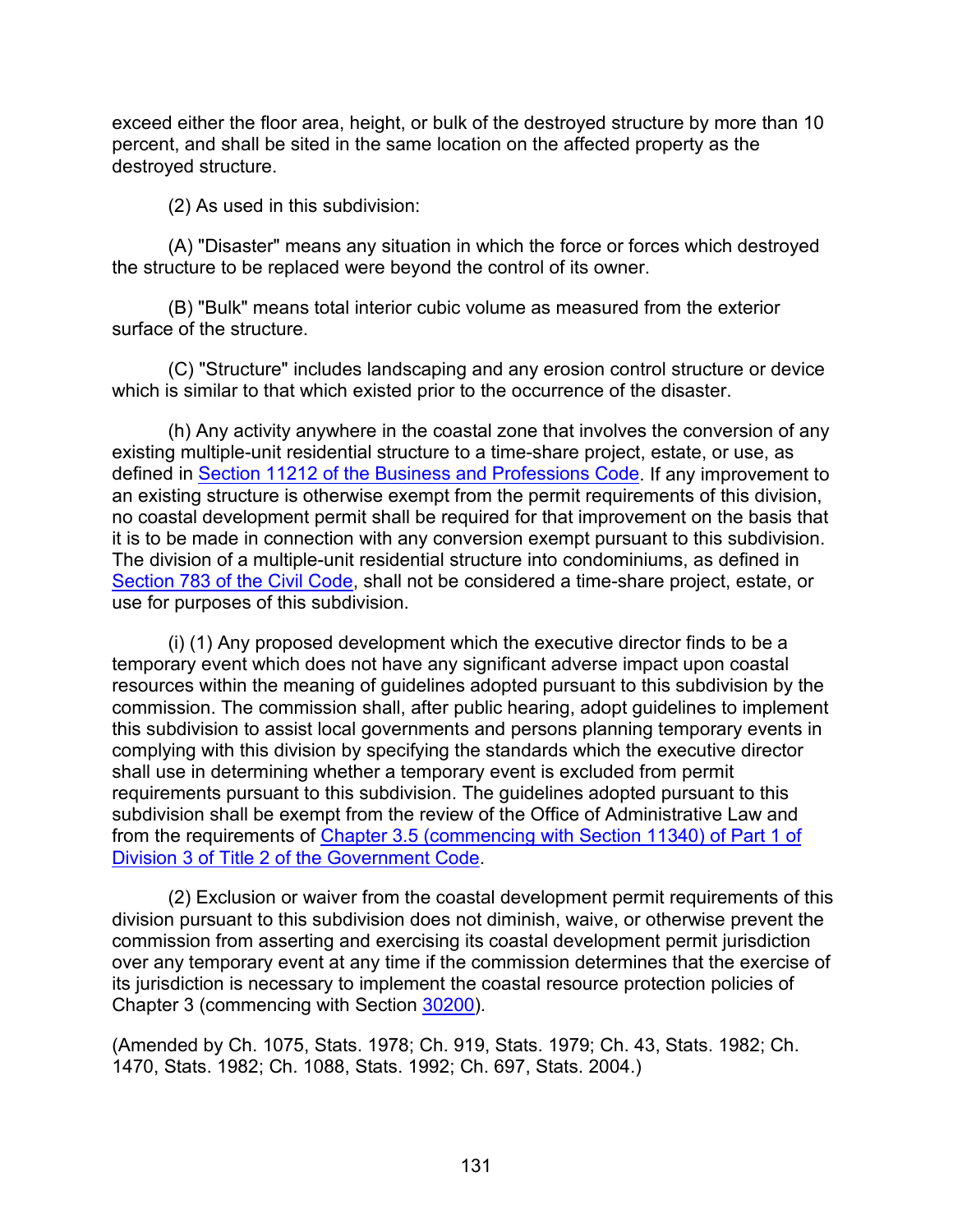#### <span id="page-133-0"></span>**Section 30610.1 Single family residence construction; criteria**

(a) Prior to certification of the applicable local coastal program, no coastal development permit shall be required for the construction of a single-family residence on any vacant lot meeting the criteria set forth in subdivision (c) and located in a specified area designated by the commission pursuant to subdivision (b).

(b) Within 60 days from the effective date of this section, the commission shall designate specific areas in the coastal zone where the construction of a single-family residence on a vacant lot meeting the criteria set forth in subdivision (c) shall not require a coastal development permit. Areas shall be designated for the exclusion provided for in this section if construction of single-family residences within the area to be designated has no potential, either individually or cumulatively, for significant adverse impacts on highly scenic resources of public importance, on environmentally sensitive areas, on prime agricultural land or on agricultural lands currently in production, or on public access to or along the coast.

In addition, if septic tanks will be required or used, an area identified as having septic tank problems by the appropriate regional water quality control board or the State Water Resources Control Board in an approved basin plan or by other formal action of such board may not be designated for exclusion pursuant to this section.

(c) Within areas designated pursuant to subdivision (b), no coastal development permit shall be required for the construction of a single-family residence on any vacant lot which meets all of the following criteria:

(1) It is not located between the first public road and the sea or immediately adjacent to the inland extent of any beach or of the mean high tide line where there is no beach.

(2) Is a legal lot as of the effective date of this section and conforms with the minimum lot size and lot use designations of the applicable general plan and zoning ordinances.

(3) Is not located within an area known to the affected local government, or designated by any other public agency, as a geologic hazard area or as a flood hazard area, or, if located within such an area, it has been determined by the affected local government to be a safe site for the construction of a single-family residence.

(4) Is no more than 250 feet from an existing improved road adequate for use throughout the year.

(5) Can be served by an adequate water supply that is legally available for use either by means of a well or by means of a connection to a water system with sufficient capacity to serve such lot or lots; provided, that no such connection shall require the extension of an existing water main which would have the capacity of serving four or more additional single-family residential structures.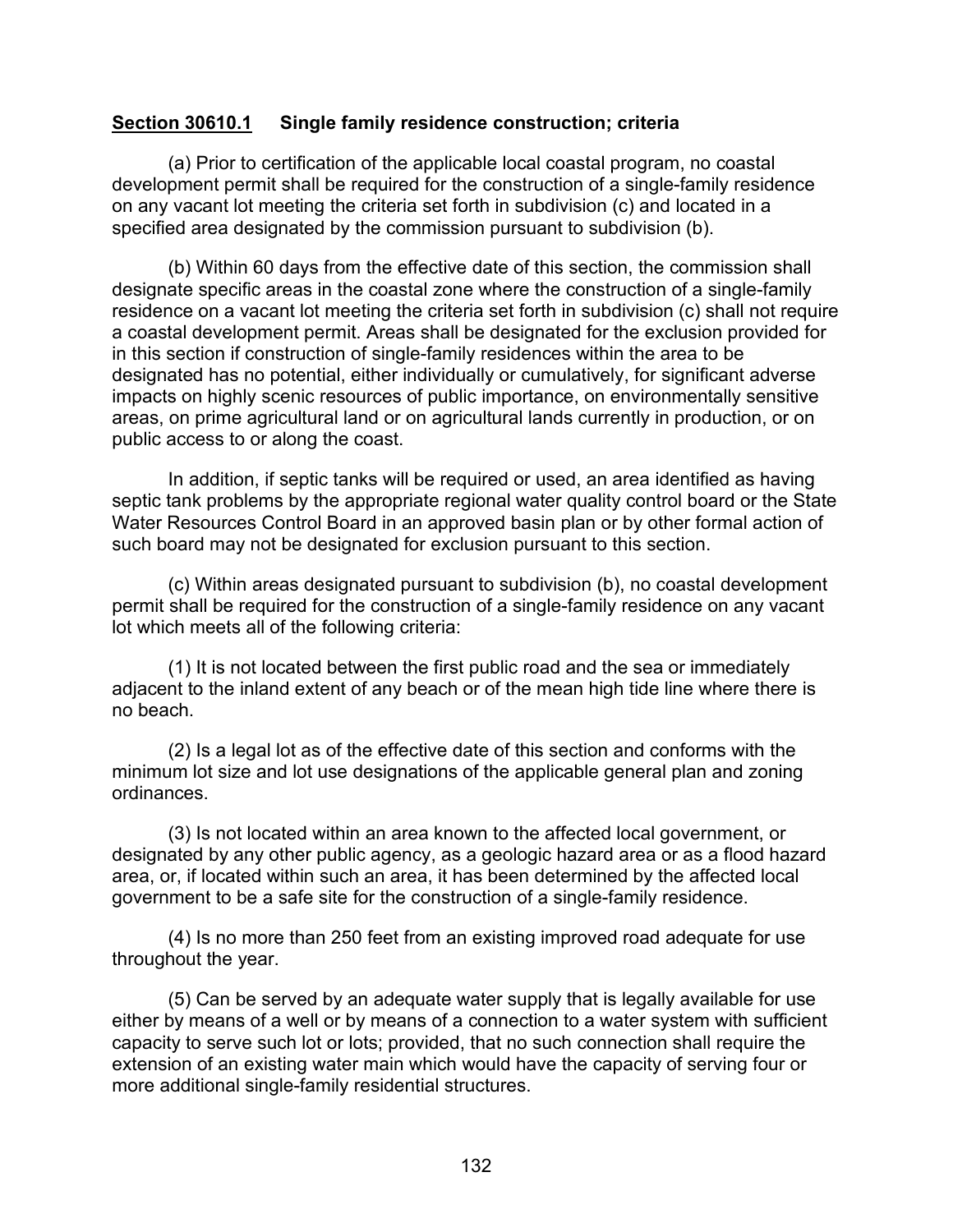(d) The commission shall, within 120 days from the effective date of this section, specify uniform criteria that shall be used to determine the location of "the first public road" and the inland extent of any beach for purposes of paragraph (1) of subdivision (c).

(e) Within 30 days after the 120-day period specified in subdivision (b), the commission shall report the Legislature and the Governor what has been done to carry out the provisions of this section.

(f) The provisions of this section shall apply notwithstanding any other provision of this division to the contrary.

(Added by Ch. 919, Stats. 1979.)

#### <span id="page-134-0"></span>**Section 30610.2 Single family residence construction; certification of exemption**

(a) Any person wishing to construct a single-family residence on a vacant lot within an area designated by the commission pursuant to subdivision (b) of Section [30610.1](#page-133-0) shall, prior to the commencement of construction, secure from the local government with jurisdiction over the lot in question a written certification or determination that the lot meets the criteria specified in subdivision (c) of Section [30610.1](#page-133-0) and is therefore exempt from the coastal development permit requirements of this division. A copy of every certification of exemption shall be sent by the issuing local government to the commission within five working days after it is issued.

(b) If the commission does not designate the areas within the coastal zone as required by subdivision (b) of Section [30610.1](#page-133-0) within the 60 days specified therein, a local government may make the certification authorized by subdivision (a) of this section without regard to the requirements of subdivision (b) of Section [30610.1.](#page-133-0)

(Added by Ch. 919, Stats. 1979. Amended by Ch. 1087, Stats. 1980; Ch. 285, Stats. 1991.)

### <span id="page-134-1"></span>**Section 30610.3 Inadequate public access through subdivided area; adoption of access program; financing; in-lieu fees**

(a) Whenever the commission determines (1) that public access opportunities through an existing subdivided area, which has less than 75 percent of the subdivided lots built upon, or an area proposed to be subdivided are not adequate to meet the public access requirements of this division and (2) that individual owners of vacant lots in those areas do not have the legal authority to comply with public access requirements as a condition of securing a coastal development permit for the reason that some other person or persons has legal authority, the commission shall implement public access requirements as provided in this section.

(b) The commission, on its own motion or at the request of an affected property owner, shall identify an area as meeting the criteria specified in subdivision (a). After an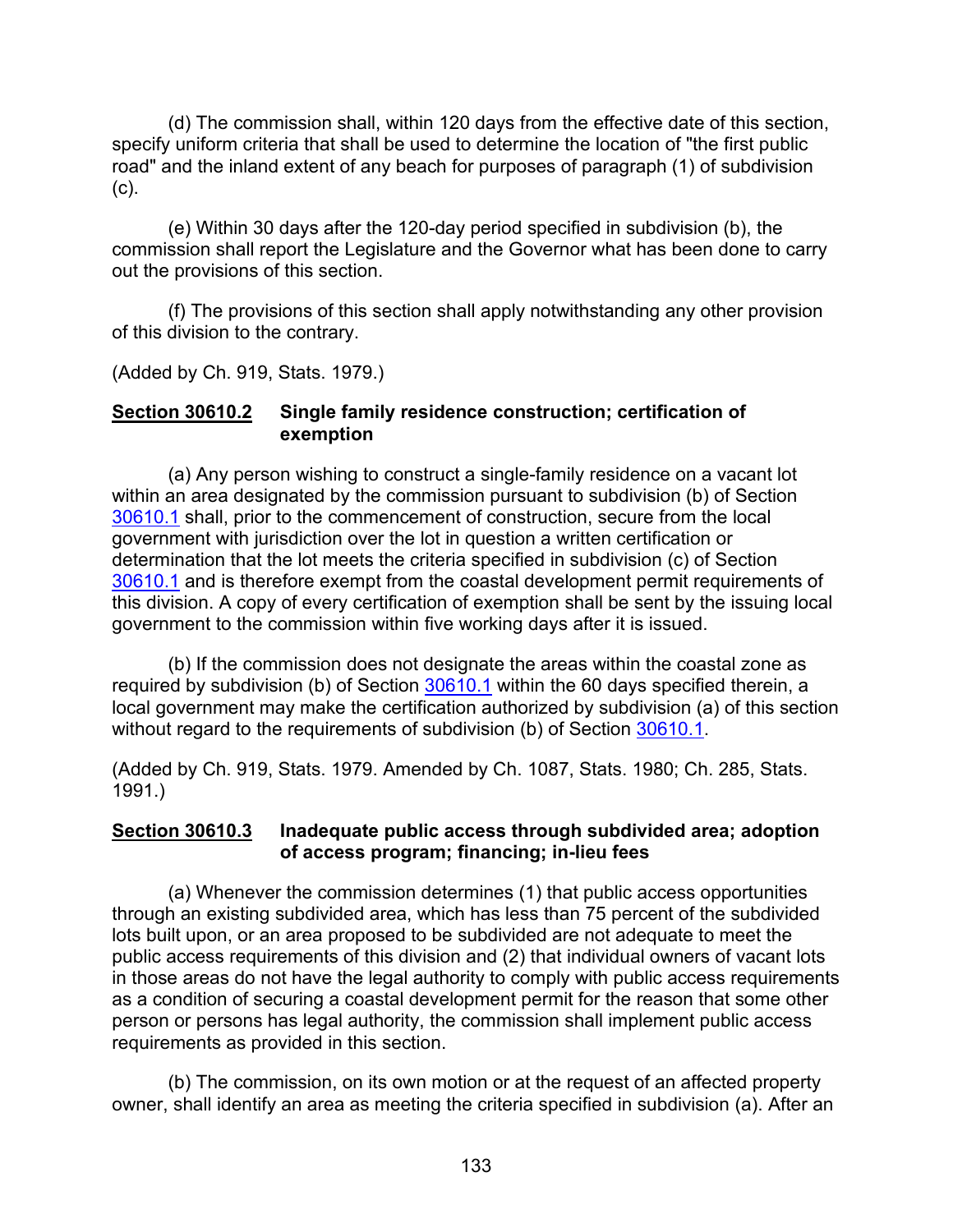area has been identified, the commission shall, after appropriate public hearings adopt a specific public access program for the area and shall request that the State Coastal Conservancy, established pursuant to [Division 21 \(commencing with Section 31000\),](https://leginfo.legislature.ca.gov/faces/codes_displayexpandedbranch.xhtml?lawCode=PRC&division=21.&title=&part=&chapter=10.&article=&goUp=Y) implement the program. The access program shall include, but not be limited to, the identification of specific land areas and view corridors to be used for public access, any facilities or other development deemed appropriate, the commission's recommendations regarding the manner in which public access will be managed, and the types of permitted public uses. The State Coastal Conservancy shall, pursuant to its authority, implement the public access program.

(c) The State Coastal Conservancy shall be authorized to expend funds when appropriated from the Coastal Access Account for the purchase of lands and view easements and to pay for any development needed to carry out the public access program specified in subdivision (a). Not more than 5 percent of the amount of funds necessary to carry out each public access program may be provided as a grant to the State Coastal Conservancy for its administrative costs incurred in carrying out the access program.

(d) The State Coastal Conservancy may enter into any agreement it deems necessary and appropriate with any state or local public agency or with a private association authorized to perform those functions for the operation and maintenance of any access facilities acquired or developed pursuant to this section.

(e) Every person receiving a coastal development permit or a certificate of exemption for development on any vacant lot within an area designated pursuant to this section shall, prior to the commencement of construction, pay to the commission, for deposit in the Coastal Access Account, an "in-lieu" public access fee. The amount of each fee shall be determined by dividing the cost of acquiring the specified lands and view easements by the total number of lots within the identified area. The proportion of acquisition cost that can be allocated to lots built upon pursuant to permits that were not subject to public access conditions under this division or the California Coastal Zone Conservation Act of 1972 (former Division 18 (commencing with Section 27000)) shall be paid from the Coastal Access Account. An "in-lieu" public access fee may be in the form of an appropriate dedication, in which event the lots to which the dedication can be credited shall not be counted toward the total number of lots used in arriving at the "inlieu" public access fee share for each remaining lot.

(f) For purposes of determining the acquisition costs specified in subdivision (e), the State Coastal Conservancy may, in the absence of a fixed price agreed to by both the State Coastal Conservancy and the seller, specify an estimated cost based on a formal appraisal of the value of the interest proposed to be acquired. The appraisal shall be conducted by an independent appraiser under contract with the State Coastal Conservancy and shall be completed within l20 days of the adoption of the specific public access program by the commission pursuant to subdivision (b). The appraisal shall be deemed suitable for all purposes of the Property Acquisition Law (Part 11, (commencing with [Section 15850 of the Government Code\)](http://leginfo.legislature.ca.gov/faces/codes_displayexpandedbranch.xhtml?tocCode=GOV&division=&title=2.&part=&chapter=&article=)). For every year following public acquisition of the interests in land specified as part of a public access program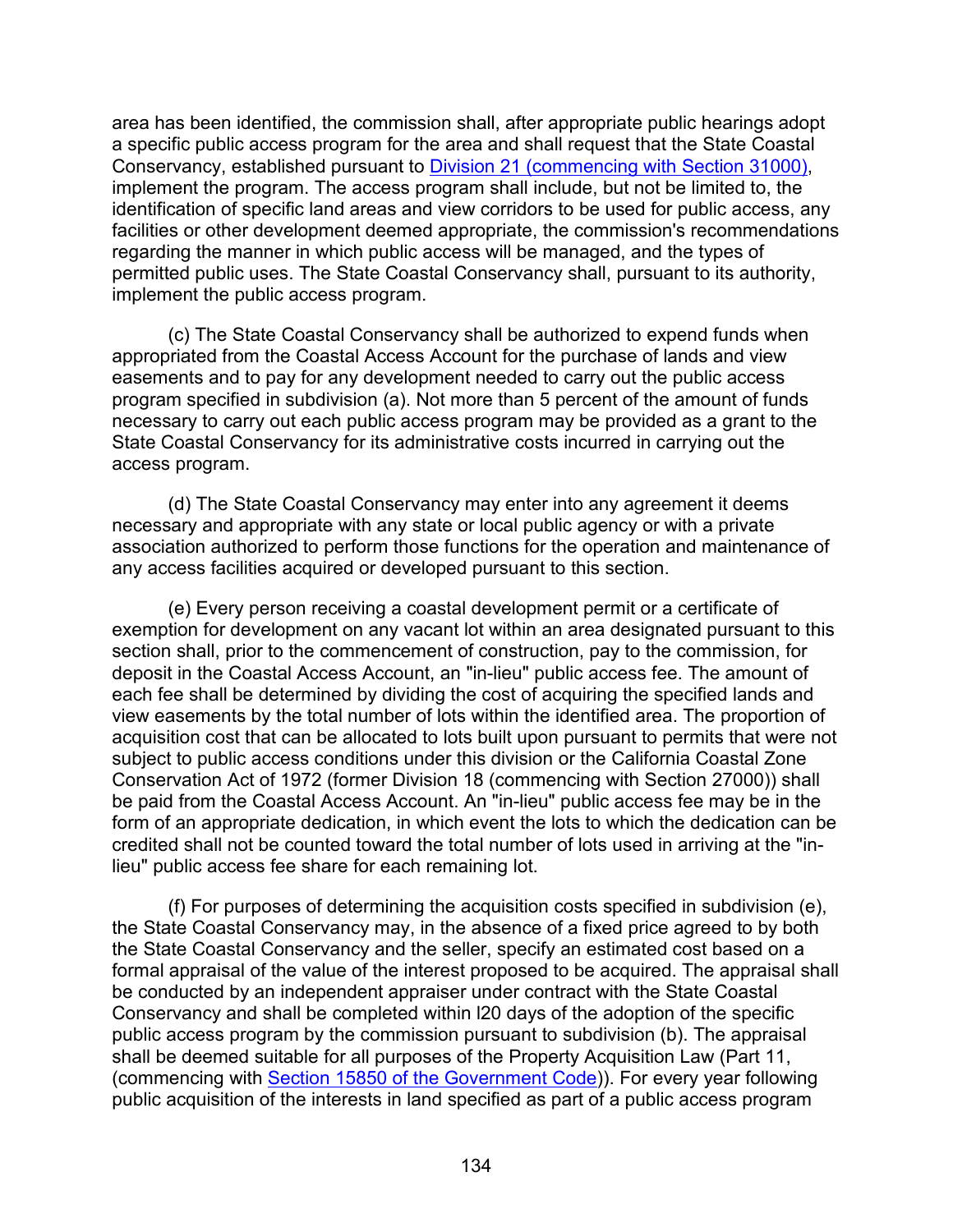and prior to payment of the required "in-lieu" fee, a carrying cost factor equal to 5 percent of the share attributable to each lot shall be added to any unpaid "in-lieu" public access fee, provided, however, that a lot owner may pay the "in-lieu" public access fee at any time after public acquisition in order to avoid payment of the carrying cost factor.

(g) No provision of this section may be applied within any portion of the unincorporated area in the County of Sonoma, commonly known as the Sea Ranch.

(Added by Ch. 919, Stats, 1979. Amended by Ch. 337, Stats. 2003; Ch. 183, Stats. 2004.)

#### <span id="page-136-0"></span>**Section 30610.4 Single family residence construction; designation of areas where coastal development permit not required**

(a) Upon establishment of an acquisition cost pursuant to subdivision (f) of Section [30610.3,](#page-134-1) the commission shall review the area in question to determine if all or some portion of that area meets the criteria specified in subdivision (b) of Section [30610.1](#page-133-0) for areas within which no coastal development permit will be required from the commission for construction of single-family residences. Notwithstanding paragraph (1) of subdivision (c) of Section [30610.1,](#page-133-0) lots other than those immediately adjacent to any beach or to the mean high tide line where there is no beach can be included in this exclusion area. If the commission determines an area designated pursuant to subdivision (b) of Section [30610.3](#page-134-1) meets that criteria, the area shall be designated as one wherein no coastal development permit from the commission shall be required for the construction of single-family residences.

(b) Prior to the commencement of construction of any single-family residence within an area designated pursuant to this section, a certificate of exemption must be obtained pursuant to Section [30610.2](#page-134-0) and the appropriate "in-lieu" public access fee shall be paid.

<span id="page-136-1"></span>(Added by Ch. 919, Stats. 1979. Amended by Ch. 285, Stats. 1991; Ch. 538, Stats. 2006.)

#### **Section 30610.5 Urban land areas; exclusion from permit provisions; conditions**

Urban land areas shall, pursuant to the provisions of this section, be excluded from the permit provisions of this chapter.

(a) Upon the request of a local government, an urban land area, as specifically identified by such local government, shall, after public hearing, be excluded by the commission from the permit provisions of this chapter where both of the following conditions are met:

(l) The area to be excluded is either a residential area zoned and developed to a density of four or more dwelling units per acre on or before January 1, 1977, or a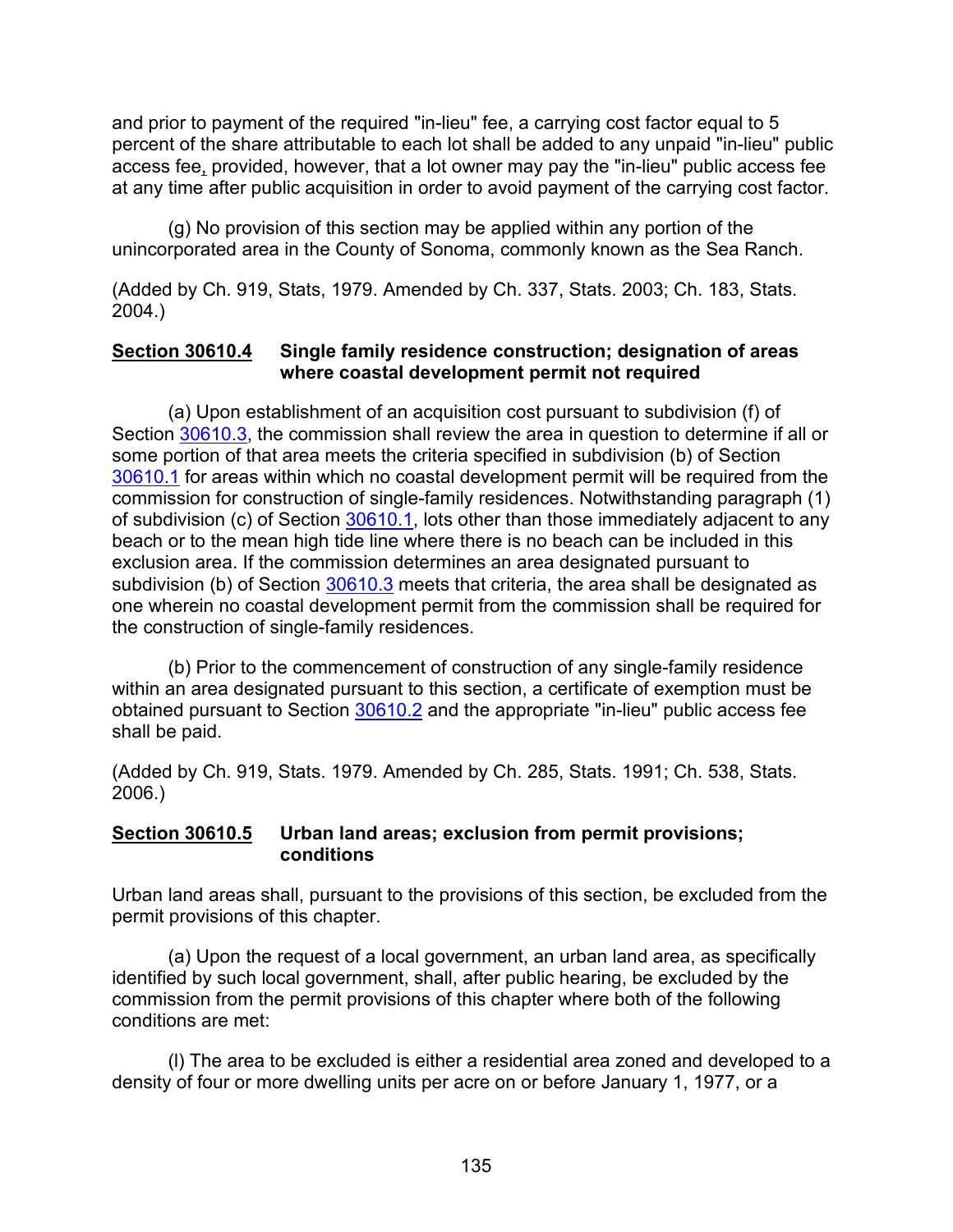commercial or industrial area zoned and developed for such use on or before January 1, 1977.

(2) The commission finds both of the following:

(i) Locally permitted development will be infilling or replacement and will be in conformity with the scale, size, and character of the surrounding community.

(ii) There is no potential for significant adverse effects, either individually or cumulatively, on public access to the coast or on coastal resources from any locally permitted development; provided, however, that no area may be excluded unless more than 50 percent of the lots are built upon, to the same general density or intensity of use.

(b) Every exclusion granted under subdivision (a) of this section and subdivision of (e) Section [30610](#page-131-0) shall be subject to terms and conditions to assure that no significant change in density, height, or nature of uses will occur without further proceedings under this division, and an order granting an exclusion under subdivision (e) of Section [30610,](#page-131-0) but not under subdivision (a) of this section may be revoked at any time by the commission, if the conditions of exclusion are violated. Tide and submerged land, beaches, and lots immediately adjacent to the inland extent of any beach, or of the mean high tide line of the sea where there is no beach, and all lands and waters subject to the public trust shall not be excluded under either subdivision (a) of this section or subdivision (e) of Section [30610.](#page-131-0)

(Amended by Ch. 1087, Stats. 1980.)

# <span id="page-137-0"></span>**Section 30610.6 Sea Ranch in Sonoma County**

(a) The Legislature hereby finds and declares that it is in the public interest to provide by statute for the resolution of the lengthy and bitter dispute involving development of existing legal lots within the unincorporated area of Sonoma County, commonly known as the Sea Ranch. The reasons for the need to finally resolve this dispute include the following:

(1) Acknowledgment by the responsible regulatory agencies that development of existing lots at Sea Ranch can proceed consistent with the provisions of this division and other applicable laws provided certain conditions have been met. Development has been prevented at considerable costs to property owners because these conditions have not been met.

(2) That it has been, and continues to be, costly to Sea Ranch property owners and the public because of, among other reasons, extensive and protracted litigation, continuing administrative proceedings, and escalating construction costs.

(3) The need to provide additional public access to and along portions of the coast at the Sea Ranch in order to meet the requirements of this division. The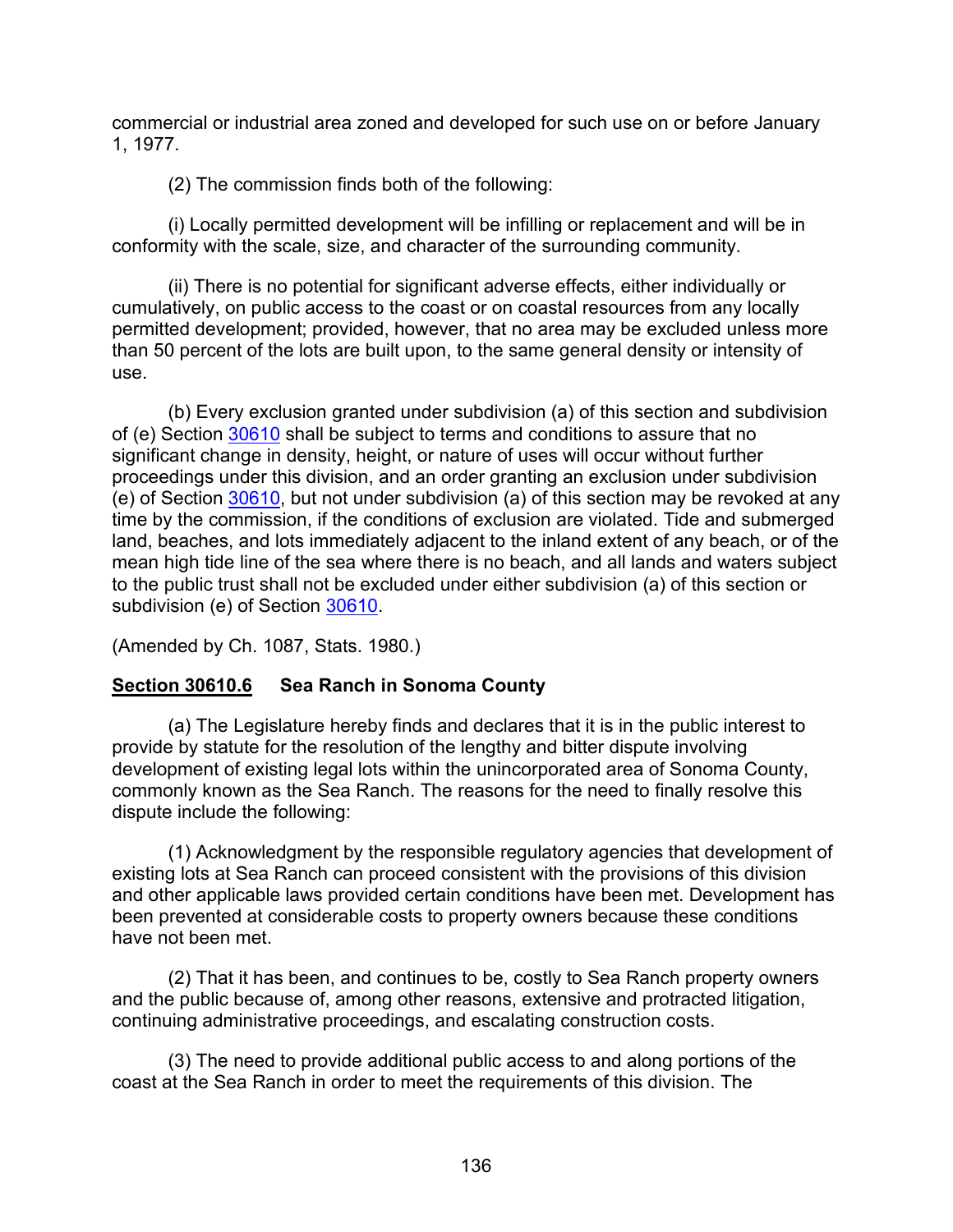continuation of this dispute prevents the public from enjoying the use of those access opportunities.

(4) The commission is unable to refund 118 "environmental deposits" to property owners because coastal development permit conditions have not been met.

(5) It appears likely that this lengthy dispute will continue unless the Legislature provides a solution, and the failure to resolve the dispute will be unfair to property owners and the public.

(b) The Legislature further finds and declares that because of the unique circumstances of this situation, the provisions of this section constitute the most expeditious and equitable mechanism to ensure a timely solution that is in the best property owners and that is consistent with this division.

(c) If the Sea Ranch Association and Oceanic California, Inc. desire to take advantage of the terms of this section, they shall, not sooner than April 1, 1981, and not later than July 1, 1981, deposit into escrow deeds and other necessary documents that have been determined by the State Coastal Conservancy prior to their deposit in escrow to be legally sufficient to convey to the State Coastal Conservancy enforceable and nonexclusive public use easements free and clear of liens and encumbrances for the easements specifically described in this subdivision. Upon deposit of five hundred thousand dollars (\$500,000) into the same escrow account by the State Coastal Conservancy, but in no event later than 30 days after the deeds and other necessary documents have been deposited in the escrow account, the escrow agent shall transmit the five hundred thousand dollars (\$500,000), less the escrow, title, and administrative costs of the State Coastal Conservancy, in an amount not to exceed twenty thousand dollars (\$20,000), to the Sea Ranch Association and shall convey the deeds and other necessary documents to the State Coastal Conservancy. The conservancy shall subsequently convey the deeds and other necessary documents to an appropriate public agency that is authorized and agrees to accept the easements. The deeds specified in this subdivision shall be for the following easements:

(1) In Unit 34A, a 30-foot wide vehicle and pedestrian access easement from a point on State Highway 1, 50 feet north of a mile post marker 56.75, a day parking area for 10 vehicles, a 15-foot wide pedestrian accessway from the parking area continuing west to the bluff-top trail, and a 15-foot wide bluff-top pedestrian easement beginning at the southern boundary of Gualala Point County Park and continuing for approximately three miles in a southerly direction to the sandy beach at the northern end of Unit 28 just north of Walk-on Beach together with a 15-foot wide pedestrian easement to provide a connection to Walk-on Beach to the south.

(2) In Unit 24, a day parking area west of State Highway 1, just south of Whalebone Reach, for six vehicles, and a 15-foot wide pedestrian accessway over Sea Ranch Association common areas crossing Pacific Reach and continuing westerly to the southern portion of Shell Beach with a l5-foot wide pedestrian easement to connect with the northern portion of Shell Beach.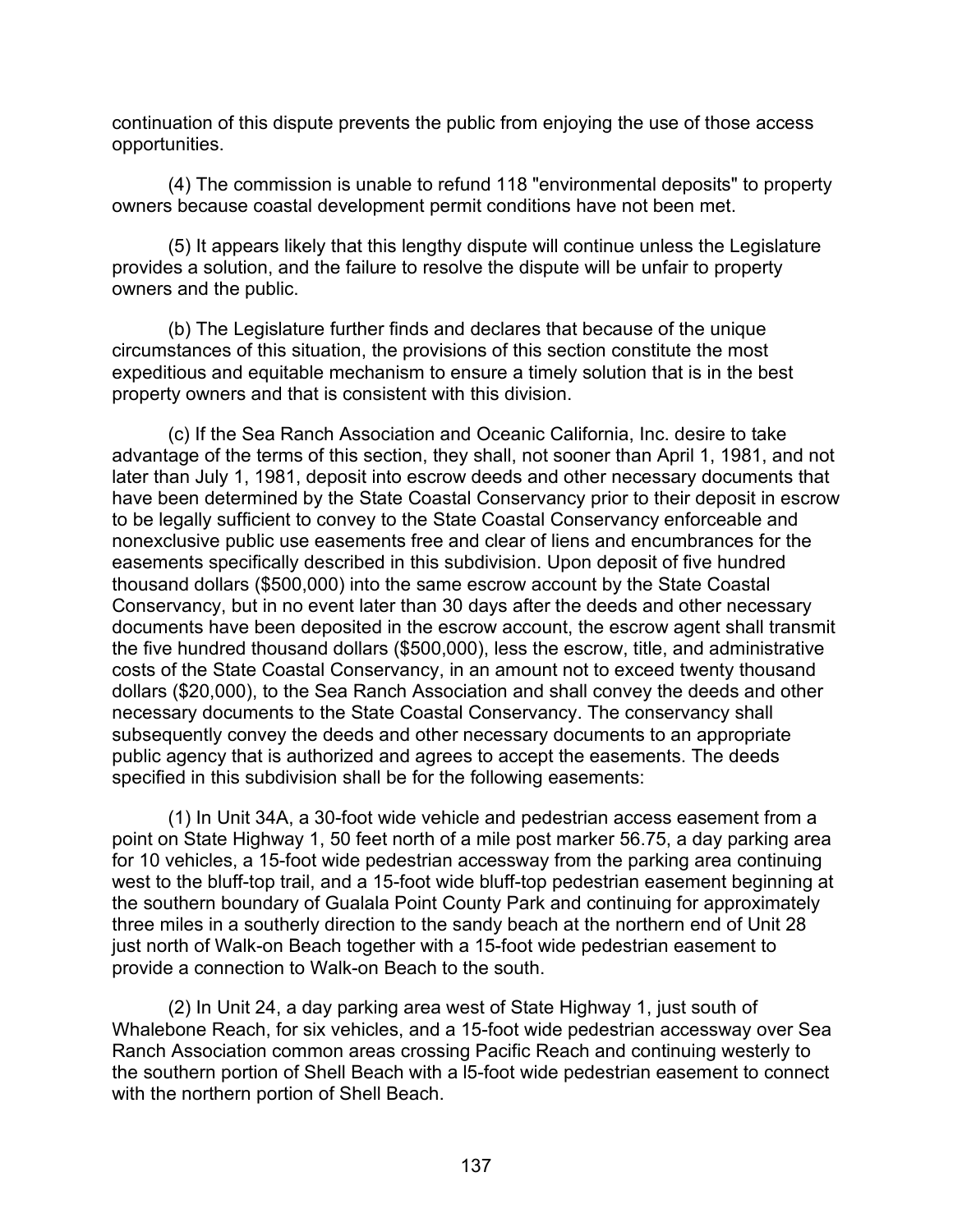(3) In Unit 36, a 30-foot wide vehicle and pedestrian accessway from State Highway 1, mile post marker 53.96, a day parking area for 10 vehicles, and a 15-foot wide pedestrian accessway from the parking area to the beach at the intersection of Units 21 and 36.

(4) In Unit 17, adjacent to the intersection of Navigator's Reach and State Highway 1, 75 feet north of mile post marker 52.21, enough land to provide day parking for four vehicles and a 15-foot wide pedestrian accessway from the parking area to Pebble Beach.

(5) In Unit 8, a 30-foot wide vehicle and pedestrian accessway from State Highway 1, mile post marker 50.85, a day parking area for 10 vehicles and a 15-foot wide pedestrian accessway from the parking area to Black Point Beach.

(6) With respect to each of the beaches to which access will be provided by the easements specified in this subdivision, an easement for public use of the area between the line of mean high tide and either the toe of the adjacent bluff or the first line of vegetation, whichever is nearer to the water.

(7) Scenic view easements for those areas specified by the executive director, as provided in subdivision (d), and which easements allow for the removal of trees in order to restore and preserve scenic views from State Highway 1.

(d) The executive director of the commission shall, within 30 days after the effective date of this section, specifically identify the areas along State Highway 1 for which the scenic view easements provided for in paragraph (7) of subdivision (c) will be required. In identifying the areas for which easements for the restoration and preservation of public scenic views will be required, the executive director shall take into account the effect of tree removal so as to avoid causing erosion problems. It is the intent of the Legislature that only those areas be identified where scenic views to or along the coast are unique or particularly beautiful or spectacular and which thereby take on public importance. The restoration and preservation of the scenic view areas specified pursuant to this subdivision shall be at public expense.

(e) Within 30 days after the effective date of this section, the executive director of the commission shall specify design criteria for the height, site, and bulk of any development visible from the scenic view areas provided for in subdivision (d). This criteria shall be enforced by the County of Sonoma if the deeds and other necessary documents specified in subdivision (c) have been conveyed to the State Coastal Conservancy. This criteria shall be reasonable so as to enable affected property owners to build single-family residences of substantially similar overall size to those that property owners who are not affected by these criteria may build or have already built under the Sea Ranch Association's building design criteria. The purpose of the criteria is to ensure that development will not substantially detract from the specified scenic view areas.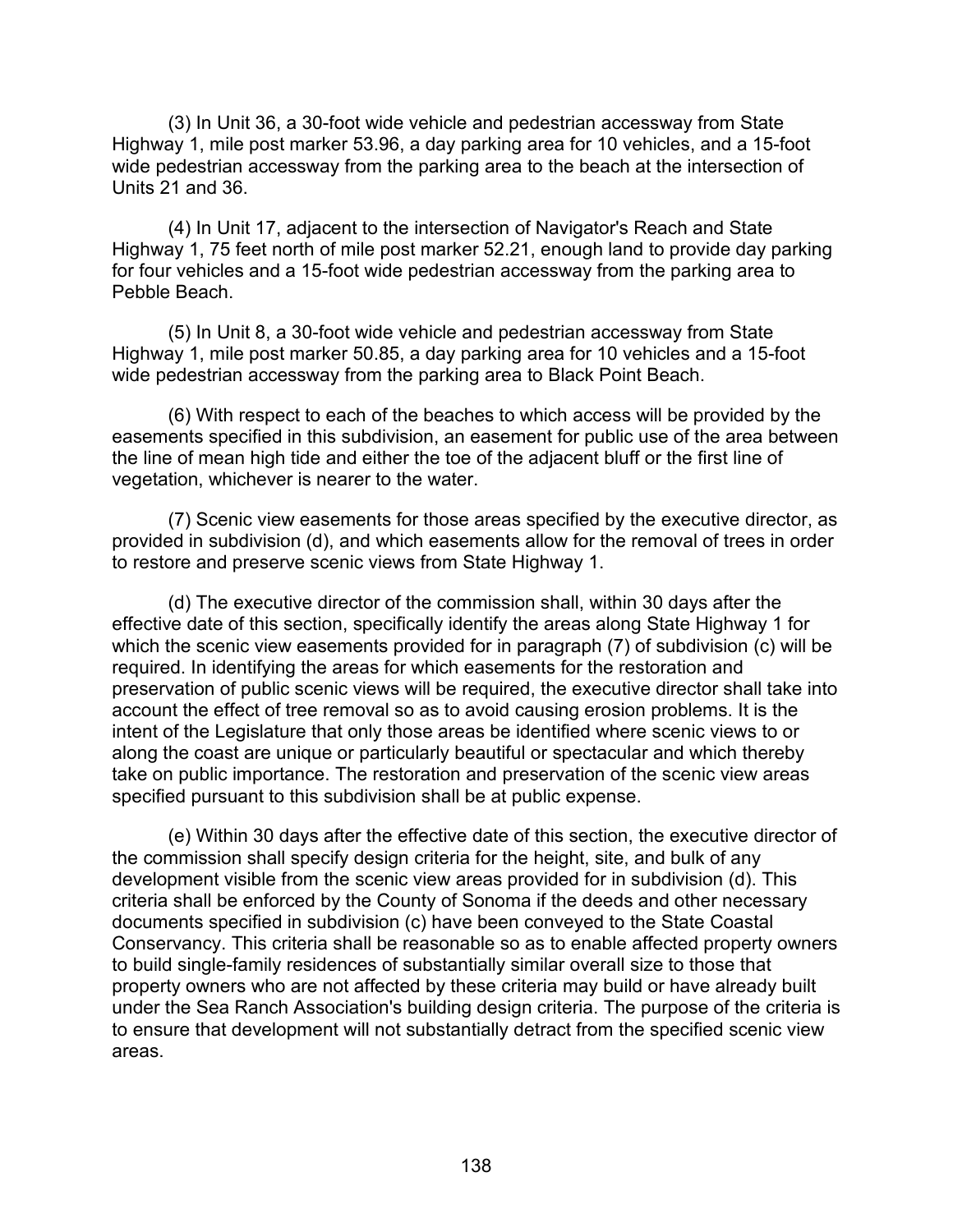(f) On and after the date on which the deeds and other necessary documents deposited in escrow pursuant to subdivision (c) have been conveyed to the State Coastal Conservancy, no additional public access requirements shall be imposed at the Sea Ranch pursuant to this division by any regional commission, the commission, any other state agency, or any local government. The Legislature hereby finds and declares that the provisions of the access facilities specified in this subdivision shall be deemed adequate to meet the requirements of this division.

(g) The realignment of internal roads within the Sea Ranch shall not be required by any state or local agency acting pursuant to this division. However, that appropriate easements may be required by the County of Sonoma to provide for the expansion of State Highway 1 for the development of turnout and left-turn lanes and for the location of a bicycle path, when the funds are made available for those purposes. The Legislature finds and declares that this subdivision is adequate to meet the requirements of this division to ensure that new development at the Sea Ranch will not overburden the capacity of State Highway 1 to the detriment of recreational users.

(h) No coastal development permit shall be required pursuant to this division for the development of supplemental water supply facilities determined by the State Water Resources Control Board to be necessary to meet the needs of legally permitted development within the Sea Ranch. The commission, through its executive director, shall participate in the proceedings before the State Water Resources Control Board relating to these facilities and may recommend terms and conditions that the commission deems necessary to protect against adverse impacts on coastal zone resources. The State Water Resources Control Board shall condition any permit or other authorization for the development of these facilities so as to carry out the commission's recommendation, unless the State Water Resources Control Board determines that the recommended terms or conditions are unreasonable. This subdivision shall become operative if the deeds and other necessary documents specified in subdivision (c) have been conveyed to the State Coastal Conservancy.

(i) Within 90 days after the effective date of this section, the commission, through its executive director, shall specify criteria for septic tank construction, operation, and monitoring within the Sea Ranch to ensure protection of coastal zone resources consistent with the policies of this division. The North Coast Regional Water Quality Control Board shall review the criteria and adopt it, unless it finds the criteria or a portion thereof is unreasonable. The regional board shall be responsible for the enforcement of the adopted criteria if the deeds and other necessary documents specified in subdivision (c) have been conveyed to the State Coastal Conservancy.

(j) Within 60 days after the date on which the deeds and other necessary documents deposited in escrow pursuant to subdivision (c) have been conveyed to the State Coastal Conservancy, the commission shall refund every Sea Ranch "environmental deposit" together with any interest earned on the deposit to the person, or his or her designee, who paid the deposit.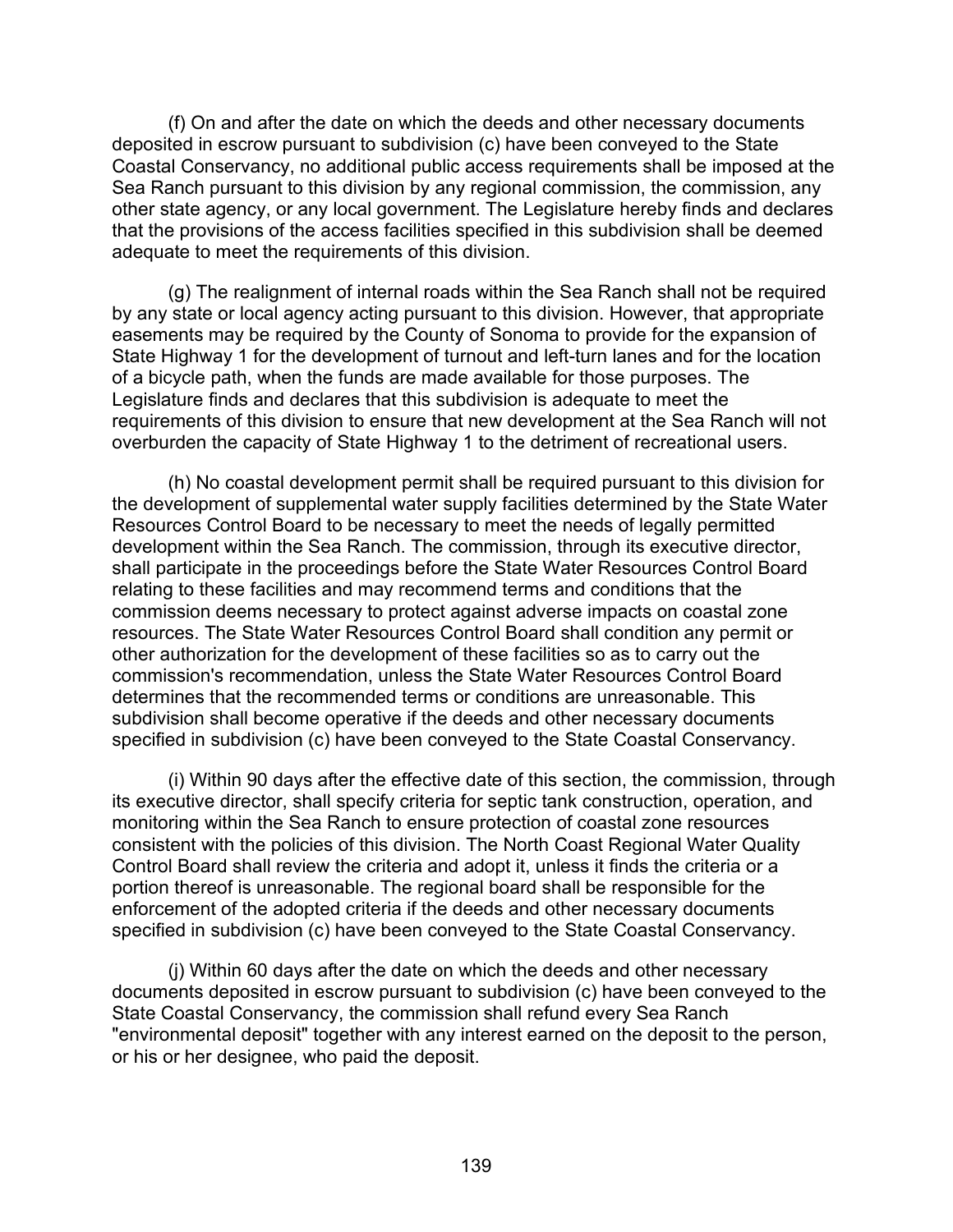(k) Notwithstanding any other provision of law, on and after the date on which the deeds and other necessary documents deposited in escrow pursuant to subdivision (c) have been conveyed to the State Coastal Conservancy, a coastal development permit shall not be required pursuant to this division for the construction of any single-family residence dwelling on any vacant, legal lot existing at the Sea Ranch on the effective date of this section. With respect to any other development for which a coastal development permit is required within legally existing lots at the Sea Ranch, no conditions may be imposed pursuant to this division that impose additional public access requirements or that relate to supplemental water supply facilities, septic tank systems, or internal road realignment.

(l) Notwithstanding any other provision of law, if on July 1, 1981, deeds and other necessary documents that are legally sufficient to convey the easements specified in subdivision (c) have not been deposited in an escrow account, the provisions of this section shall no longer be operative and shall have no force or effect and thereafter all the provisions of this division in effect prior to enactment of this section shall again be applicable to any development within the Sea Ranch.

(m) The Legislature hereby finds and declares that the provisions for the settlement of this dispute, especially with respect to public access, as set forth in this section provide an alternative to and are equivalent to the provisions set forth in Section [30610.3.](#page-134-1) The Legislature further finds that the provisions of this section are not in lieu of the permit and planning requirements of this division but rather provide for an alternative mechanism to Section [30610.3](#page-134-1) for the resolution of outstanding issues at the Sea Ranch.

(Added by Ch. 1371, Stats. 1980. Amended by Ch. 538, Stats. 2006.)

### <span id="page-141-0"></span>**Section 30610.8 Hollister Ranch; public access program; in-lieu fee; additional conditions to permits; implementation**

(a) The Legislature hereby finds and declares that a dispute exists at the Hollister Ranch in the Santa Barbara County with respect to the implementation of public access policies of this division and that it is in the interest of the state and the property owners at the Hollister Ranch to resolve this dispute in an expeditious manner. The Legislature further finds and declares that public access should be provided in a timely manner and that in order to achieve this goal, while permitting property owners to commence construction, the provisions of this section are necessary to promote the public's welfare.

(b) For purposes of Section [30610.3](#page-134-1) and with respect to the Hollister Ranch public access program, the in-lieu fee shall be thrty-three thousand dollars (\$33,000) for each permit, adjusted annually for inflation pursuant to the consumer price index. Upon payment by the applicant for a coastal development permit of this in-lieu fee to the State Coastal Conservancy for use in implementing the public access program, the applicant may immediately commence construction if the other conditions of the coastal development permit, if any, have been met. No condition may be added to a coastal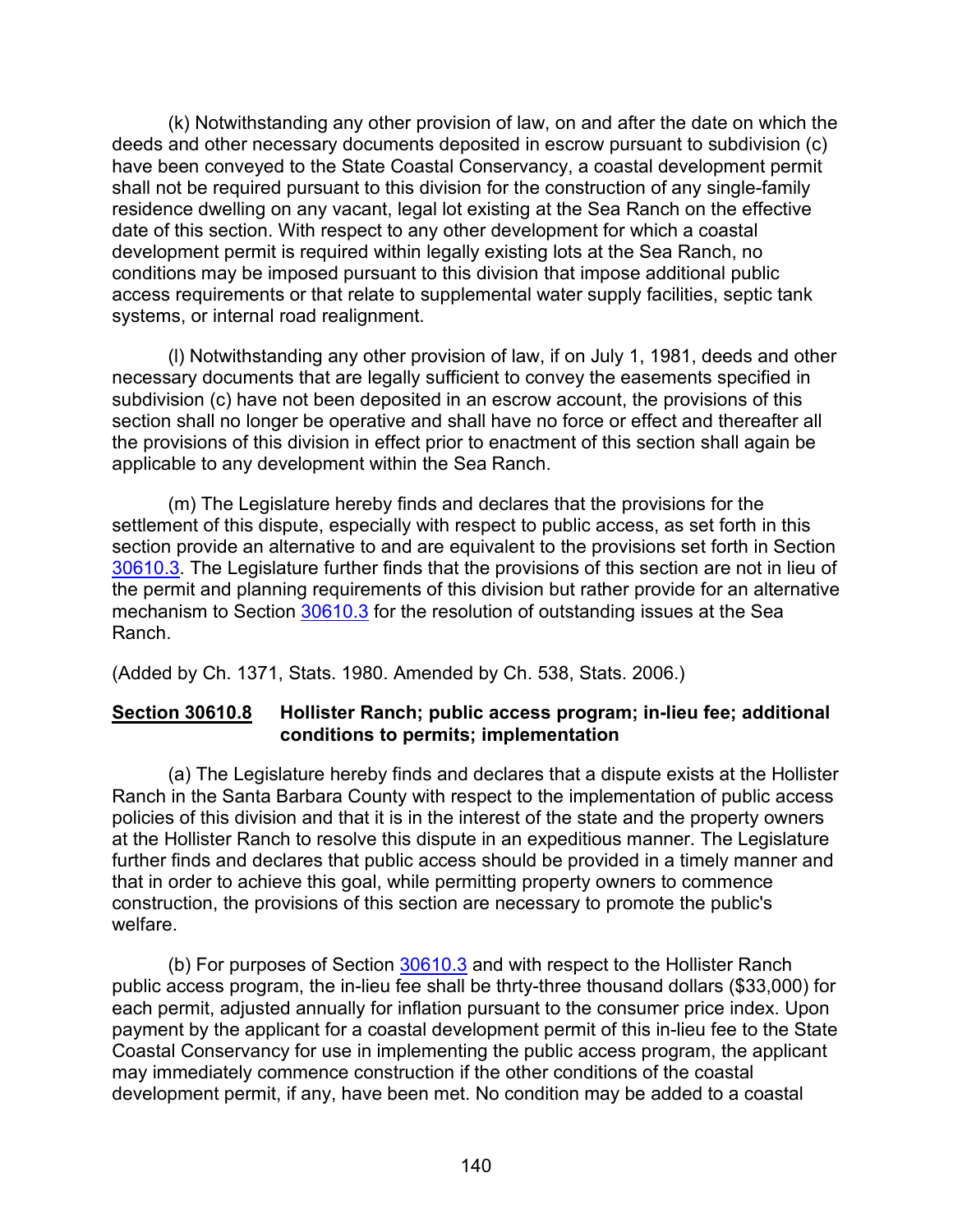development permit that was issued prior to the effective date of this section for any development at the Hollister Ranch.

(c) The State Coastal Conservancy and the State Lands Commission shall use their full authority provided under law to implement, as expeditiously as possible, the public access policies and provisions of this division at the Hollister Ranch in the County of Santa Barbara.

(Added by Ch. 43, Stats. 1982. Amended by Ch. 1551, Stats. 1984; Ch. 692, Stats. 2019.)

### <span id="page-142-0"></span>**Section 30610.81 Coastal lands: public access program: Hollister Ranch**

(a) (1) To ensure public access to Hollister Ranch in the County of Santa Barbara, the commission shall, in collaboration with the State Coastal Conservancy, the Department of Parks and Recreation, and the State Lands Commission, by April 1, 2021, develop a contemporary public access program for Hollister Ranch that will replace the existing coastal access program for Hollister Ranch that the commission adopted in 1982.

(2) The public access program for Hollister Ranch shall be informed by a public outreach and stakeholder engagement process and shall include, at a minimum, all of the following:

(A) A list of public access options to the state-owned tidelands at Hollister Ranch. Each option shall, at a minimum, include options for public access by land and shall include a description of the scope of access as well as an assessment of implementation costs and ongoing operation.

(B) A description of the physical environment at Hollister Ranch, including the shoreline, beach areas, coastal and marine habitat, existing land uses, and cultural and historical resources.

(C) A description of the current level of public access to the state-owned tidelands at Hollister Ranch.

(D Educational and scientific research opportunities along the Hollister Ranch coast associated with the natural, cultural, and historical resources.

(E) Provisions to protect and preserve sensitive natural, cultural, and historical resources.

(3) In addition to the components required by paragraph (2), the public access program shall include all of the following:

(A) A summary of permits needed to implement the program.

(B) An implementation strategy.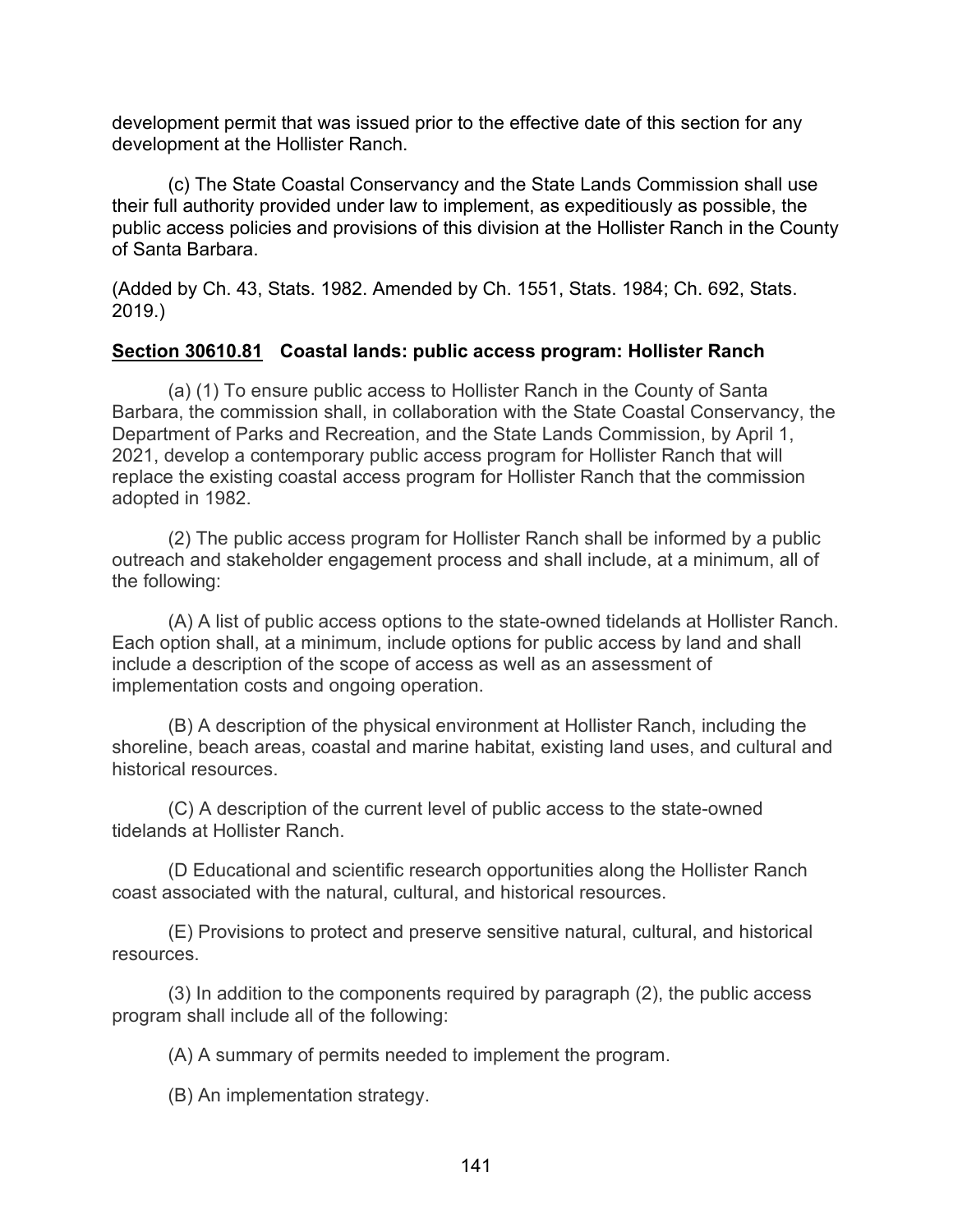(C) A program that implements specified portions of the program providing land access that includes a first phase of public access to the beach by land controlled by the Hollister Ranch Owners Association. On or before April 1, 2022, the State Coastal Conservancy shall fully implement the first phase of the public access to the beach. Implementation of this subparagraph is subject to appropriation of funding to provide for the specified land access.

(4) An action by a private person or entity to impede, delay, or otherwise obstruct the implementation of the public access pursuant to subparagraph (C) of paragraph (3) or other provisions of the public access program constitutes a violation of the public access provisions of this division.

(b) The commission, the State Coastal Conservancy, the Department of Parks and Recreation, and the State Lands Commission, or their designated representatives, shall have access to the common areas within Hollister Ranch in order to evaluate resources and determine appropriate public access opportunities and to fulfill implementation of the public access program identified in this section.

(c) If a public access program deadline required under subdivision (a) is not met for any reason, the commission, in collaboration with the State Coastal Conservancy, the Department of Parks and Recreation, and the State Lands Commission, shall submit a report to the Legislature within 30 days of missing the deadline. The report shall include an explanation for why the public access program has been delayed, a proposed completion date, and any other relevant information pertinent to the completion of the full implementation of the public access program for Hollister Ranch. A report to be submitted pursuant to this subdivision shall be submitted in compliance with [Section 9795 of the Government Code.](https://leginfo.legislature.ca.gov/faces/codes_displayText.xhtml?lawCode=GOV&division=2.&title=2.&part=1.&chapter=7.&article=6.)

(d) Notwithstanding provision 2 of category (2) of Item 3760-490-721 of the Budget Act of 1984, all in-lieu fees received pursuant to subdivision (b) of Section [30610.8](#page-141-0) before, on, or after January 1, 2020, as well as other moneys received by the State Coastal Conservancy for providing public access at Hollister Ranch from other public or private sources, including nonprofit sources, shall be deposited in the Hollister Ranch Access Management Subaccount, which is hereby created in the State Coastal Conservancy Fund. Moneys in the subaccount, upon appropriation by the Legislature, shall be used for any action necessary to implement the public access program for Hollister Ranch.

(Added by Ch. 692, Stats. 2019.)

#### **Section 30610.9 Film production projects in coastal zones; expedited permit procedures**

(a) This section applies only if the governing body of a local government elects to designate the commission as the processing and permitting authority for purposes of this section.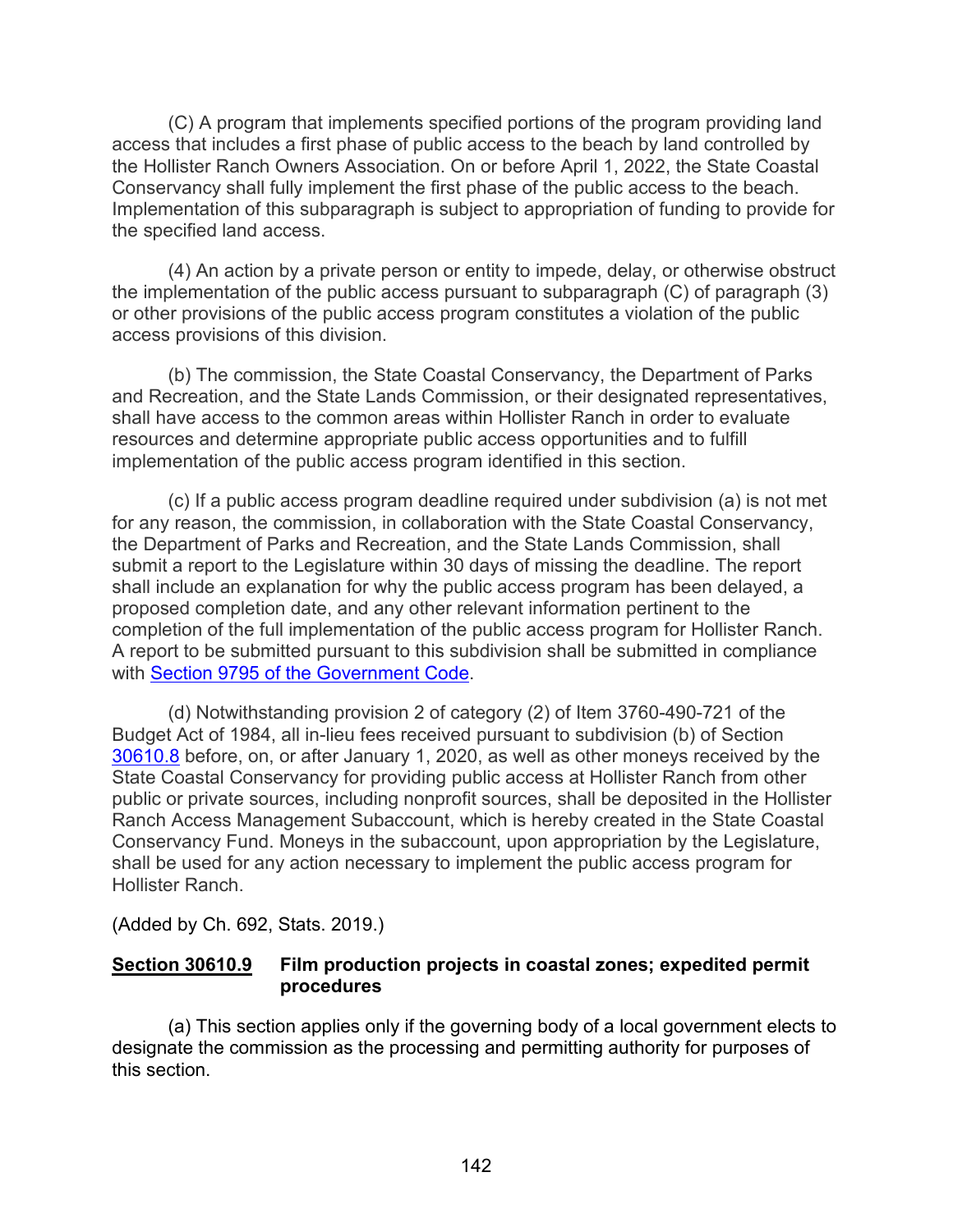(b) In order to expedite the processing of an application for a coastal development permit for a motion picture, television, or commercial production project in the coastal zone, the governing body of a local government with a certified local coastal program may elect to designate the commission as the appropriate authority to process and issue a coastal development permit for a temporary, nonrecurring location set, if the production activity, including preparation, construction, filming, and set removal at the site will not exceed 190 days, in accordance with the following procedures:

(1) The applicant shall submit a copy of the commission's coastal development permit application, or the local coastal development permit application, to the local government. The governing body of the local government may elect to designate the commission as the processing and permitting authority on a project-by-project basis. The governing body may designate the local coastal administrator or other designee as the decision-making authority to decide the projects that will be transmitted to the commission for processing and permitting.

(2) If the governing body of the local government elects to designate the commission as the processing and permitting authority for a project, all documents and changes submitted to the commission during the course of the application process shall also be submitted to the local government for informational purposes. The local government may transmit any recommendations it may have for the project to the commission.

(3) If the commission issues an administrative permit for a project, rather than a coastal development permit, the local coastal administrator, other designee, or governing body, as the case may be, may object to the commission regarding the issuance of that permit.

(4) The applicant shall obtain all local noncoastal use permits in connection with the project. The approval of the commission's coastal development permit shall be conditioned on the approval of the local noncoastal permits.

(5) The applicant shall transmit all complaints and comments from residents and business owners in connection with the filming activity to the commission for consideration prior to the approval of the application.

(6) The applicant shall obtain all other applicable permits required by state and federal jurisdictions in connection with the project.

(Added by Ch. 491, Stats. 1999.)

## <span id="page-144-0"></span>**Section 30611 Emergencies; waiver of permit**

When immediate action by a person or public agency performing a public service is required to protect life and public property from imminent danger, or to restore, repair, or maintain public works, utilities, or services destroyed, damaged, or interrupted by natural disaster, serious accident, or in other cases of emergency, the requirements of obtaining any permit under this division may be waived upon notification of the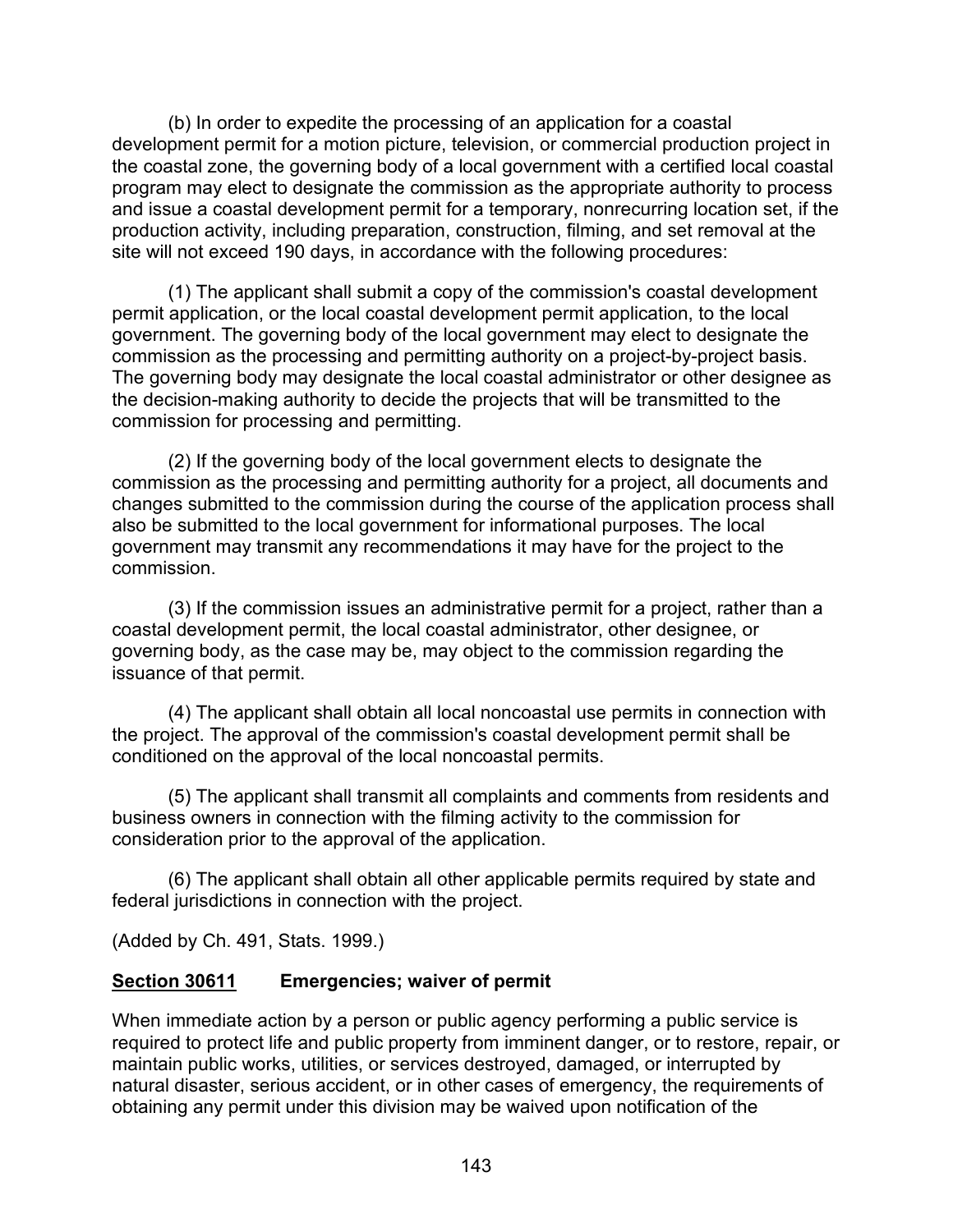executive director of the commission of the type and location of the work within three days of the disaster or discovery of the danger, whichever occurs first. Nothing in this section authorizes permanent erection of structures valued at more than twenty-five thousand dollars (\$25,000).

## **Section 30612 Application for permit to demolish a structure**

An application for a coastal development permit to demolish a structure shall not be denied unless the agency authorized to issue that permit, or the commission, on appeal, where appeal is authorized by this division, finds, based on a preponderance of the evidence, that retention of that structure is feasible.

(Amended by Ch. 1173, Stats. 1981.)

#### **Section 30612.5 Marine resources: commercial fishing and aquaculture: regulation of operations**

(a) By December 31, 2020, the commission, in consultation with the Department of Fish and Wildlife, any other state agency relevant to coastal permitting, and stakeholders, shall develop guidance for applicants for coastal development permits for shellfish, seaweed, and other low-trophic mariculture production and restoration.

(b) Guidance developed pursuant to this section has the following purposes:

(1) To reduce duplicative or overlapping information requirements during permit application filing.

(2) To increase state and federal agency coordination.

(3) To increase regulatory certainty.

(4) To reduce the time and cost associated with securing a coastal development permit, to the extent possible.

(c) Guidance developed pursuant to this section shall include, but is not limited to, all of the following:

(1) A list of elements required in a project description.

(2) Projected permit approval timelines.

(3) A description of how permits can provide the flexibility to allow growers to adapt to new methods.

(4) Examples of operational changes that could qualify for expedited review, for example, a de minimis waiver or an immaterial permit amendment.

(5) A description of growing methods and techniques that have been approved by the commission and the contexts associated with those approvals.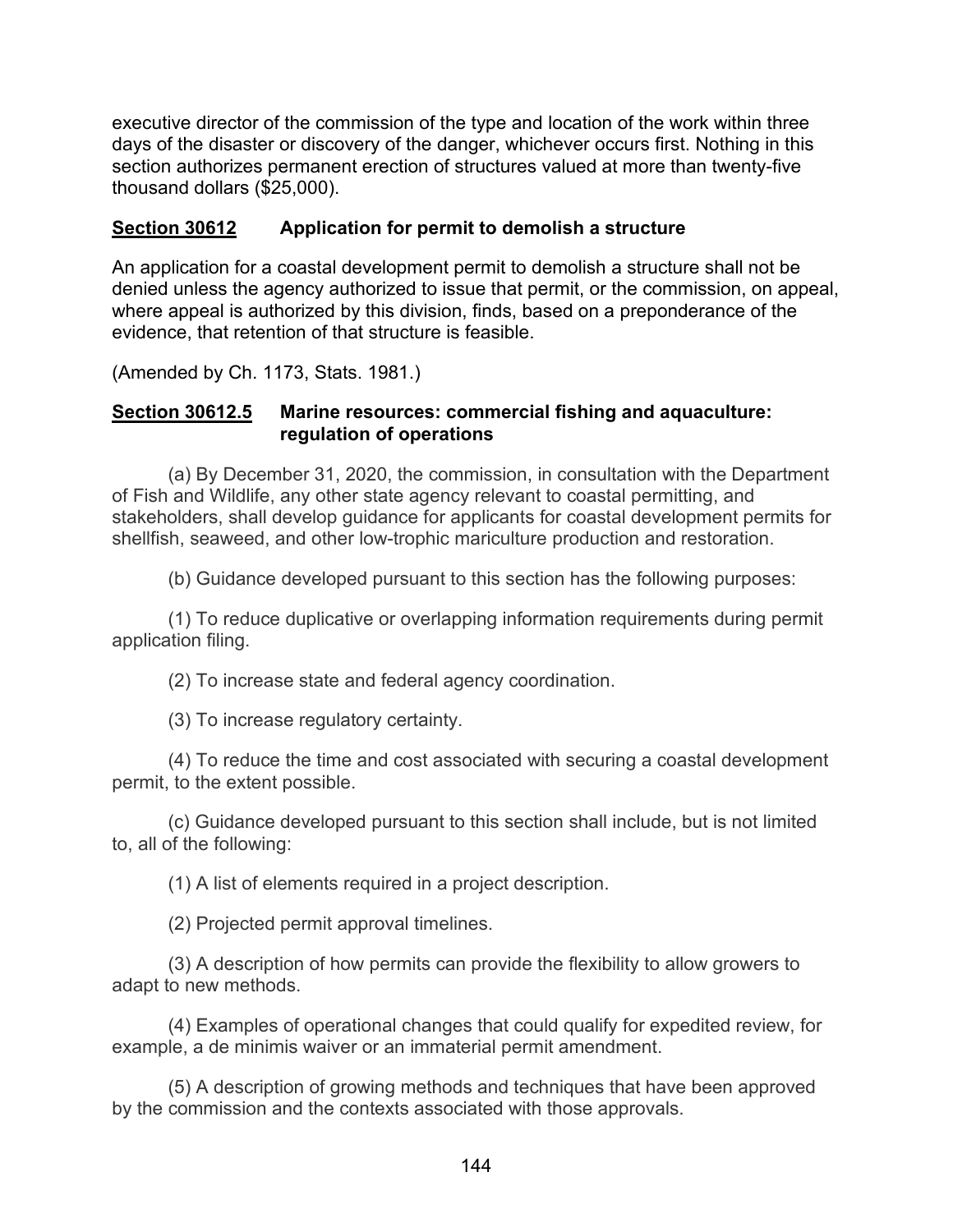(6) A process for incorporating data from comparable growing areas.

(d) This section shall remain in effect only until July 1, 2021, and as of that date is repealed.

(Added by Ch. 472, Stats. 2019.)

#### **Section 30613 Lands subject to public trust which are filled, developed and committed to urban uses; coastal development permits; local coastal programs; categorical or urban exclusions**

(a) The provisions of subdivision (b) of Section [30519,](#page-105-0) subdivision (b) of Section [30600,](#page-116-0) and subdivision (b) of Section [30610.5,](#page-136-0) which apply to lands subject to the public trust shall not apply to any lands which may be subject to the public trust but which the commission, after consultation with the State Lands Commission, determines are (1) filled and developed and are (2) located within an area which is committed to urban uses.

(b) No later than 120 days after receiving a request from a local government, the commission shall determine the lands within the jurisdiction of that local government to which the provisions of subdivision (a) apply.

(c) The provisions of this section shall apply to lands which have been the subject of coastal development permits, local coastal program, categorical exclusions or urban exclusions, which have previously been approved, authorized, or certified by the commission.

(Added by Ch. 43, Stats, 1982.)

### **Section 30614 Responsibility of commission to ensure coastal development permit conditions are enforced and do not expire during term of permit; release of housing units for persons and families of low or moderate income**

(a) The commission shall take appropriate steps to ensure that coastal development permit conditions existing as of January 1, 2002, relating to affordable housing are enforced and do not expire during the term of the permit.

(b) Nothing in this section is intended to retroactively authorize the release of any housing unit for persons and families of low or moderate income from coastal development permit requirements except as provided in Section [30607.2.](#page-127-0)

(Added by Ch. 297, Stats. 2002.)

## **Section 30615 Competitions on state property: prize compensation: gender equity**

(a) As used in this section: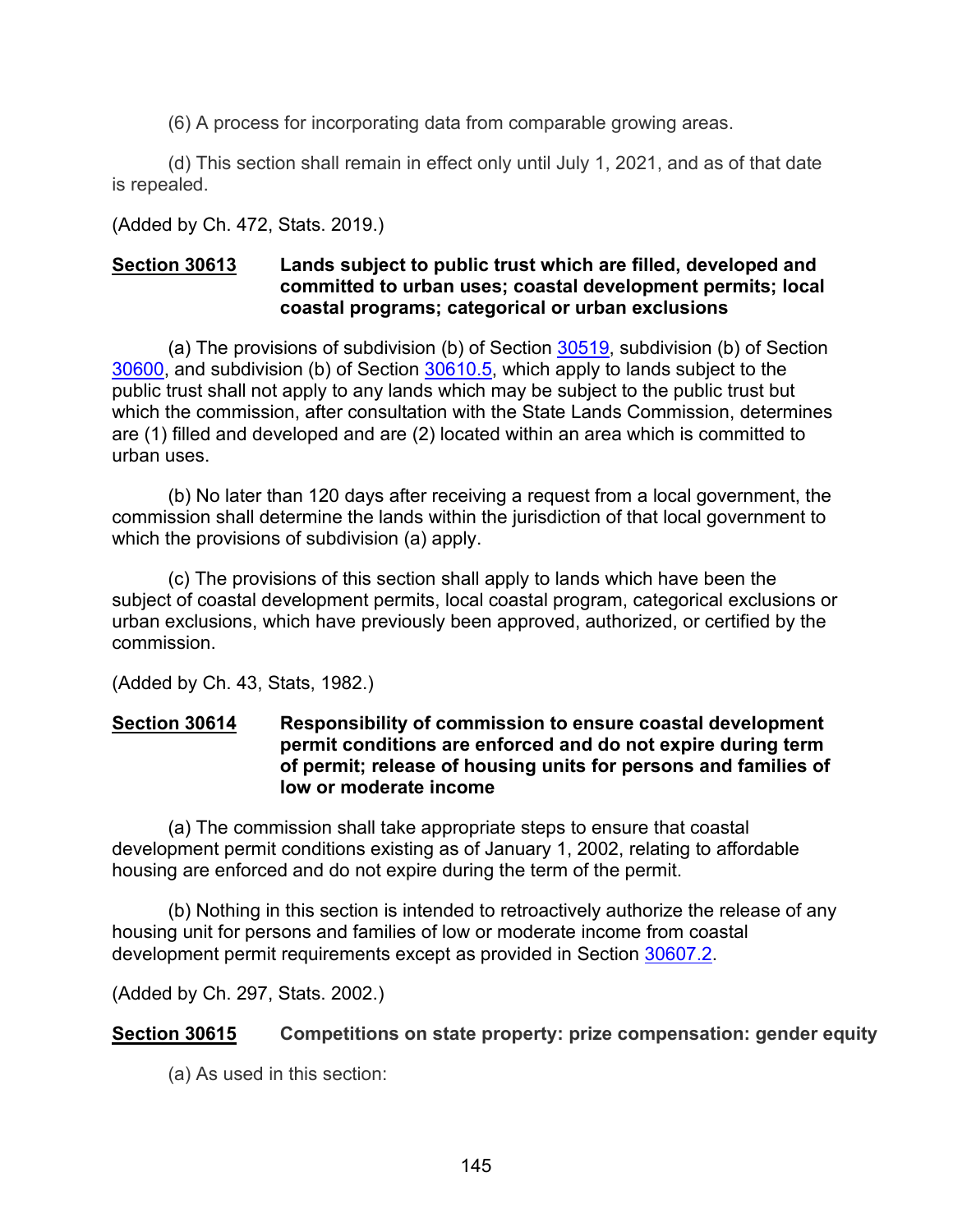(1) "Event" means a competition event within the coastal zone.

(2) "Prize compensation" includes prize or purse money, other prizes, goods, or other compensation.

(b) The commission shall require as a condition of a coastal development permit for any event that awards prize compensation to competitors in gendered categories, for any participant level that receives prize compensation, that the prize compensation for each gendered category be identical at each participant level. The commission shall not approve a coastal development permit for an event that does not comply with this condition.

(Added by Ch. 276, Stats. 2019.)

#### **ARTICLE 2 DEVELOPMENT CONTROL PROCEDURES**

#### <span id="page-147-0"></span>**Section 30620 Interim procedures; permanent procedures; filing fees and expense reimbursements; frivolous appeals**

(a) By January 30, 1977, the commission shall, consistent with this chapter, prepare interim procedures for the submission, review, and appeal of coastal development permit applications and of claims of exemption. These procedures shall include, but are not limited to, all of the following:

(1) Application and appeal forms.

(2) Reasonable provisions for notification to the commission and other interested persons of any action taken by a local government pursuant to this chapter, in sufficient detail to ensure that a preliminary review of that action for conformity with this chapter can be made.

(3) Interpretive guidelines designed to assist local governments, the commission, and persons subject to this chapter in determining how the policies of this division shall be applied in the coastal zone before the certification, and through the preparation and amendment, of local coastal programs. However, the guidelines shall not supersede, enlarge, or diminish the powers or authority of the commission or any other public agency.

(b) No later than May 1, 1977, the commission shall, after public hearing, adopt permanent procedures that include the components specified in subdivision (a) and shall transmit a copy of those procedures to each local government within the coastal zone and make them readily available to the public. After May 1, 1977, the commission may, from time to time, and, except in cases of emergency, after public hearing, modify or adopt additional procedures or guidelines that the commission determines to be necessary to better carry out the purposes of this division.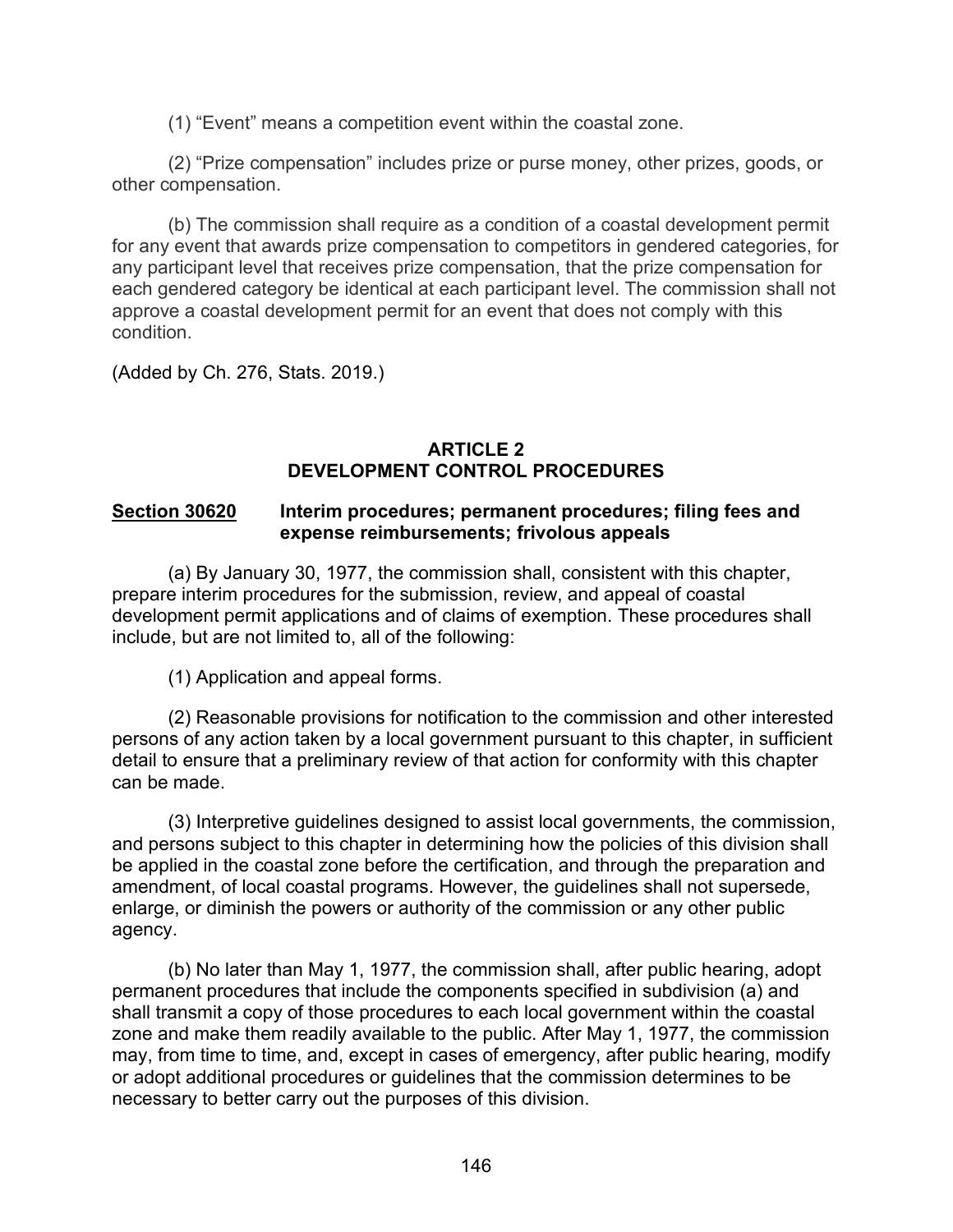(c)(1) The commission may require a reasonable filing fee and the reimbursement of expenses for the processing by the commission of an application for a coastal development permit under this division and, except for local coastal program submittals, for any other filing, including, but not limited to, a request for revocation, categorical exclusion, or boundary adjustment, that is submitted for review by the commission.

(2) A coastal development permit fee that is collected by the commission under paragraph (1) shall be deposited in the Coastal Act Services Fund established pursuant to Section [30620.1.](#page-148-0) This paragraph does not authorize an increase in fees or create any new authority on the part of the commission.

(3) The commission may waive the filing fee for an application for a coastal development permit required under this division. When considering a request for a waiver of a filing fee pursuant to this paragraph, the commission shall give extra consideration to a private nonprofit organization that qualifies for tax-exempt status under Section 501(c)(3) of the Internal Revenue Code if the permit is required for a habitat restoration project or a project to provide public access to coastal resources.

(d) With respect to an appeal of an action taken by a local government pursuant to Section [30602](#page-122-0) or [30603,](#page-122-1) the executive director shall, within five working days of receipt of an appeal from a person other than a member of the commission or a public agency, determine whether the appeal is patently frivolous. If the executive director determines that an appeal is patently frivolous, the appeal shall not be filed unless a filing fee in the amount of three hundred dollars (\$300) is deposited with the commission within five working days of the receipt of the executive director's determination. If the commission subsequently finds that the appeal raises a substantial issue, the filing fee shall be refunded.

(Amended by Ch. 285, Stats. 1991; Ch. 802, Stats. 1991; Ch. 427, Stats. 1992; Ch. 753, Stats. 1993; Ch. 669, Stats. 1995; Ch. 782, Stats. 1997; Ch. 760, Stats. 2008; Ch. 472, Stats. 2013; Ch. 472, Stats. 2014; Ch. 71, Stats 2014; Ch. 185, Stats. 2019)

#### <span id="page-148-0"></span>**Section 30620.1 Coastal Act Services Fund created; purpose; annual transfer**

(a) The Coastal Act Services Fund is hereby created in the State Treasury, to be administered by the commission. The moneys in the fund, upon appropriation by the Legislature in the annual Budget Act, shall be expended by the commission in accordance with this chapter to enforce the California Coastal Act and to provide services to local government, permit applicants, public agencies, and the public participating in the implementation of this division.

(b) Five hundred thousand dollars (\$500,000), adjusted annually by the application of the California Consumer Price Index for Urban Consumers as determined by the Department of Industrial Relations pursuant to [Section 2212 of the Revenue and](http://leginfo.legislature.ca.gov/faces/codesTOCSelected.xhtml?tocCode=RTC&tocTitle=+Revenue+and+Taxation+Code+-+RTC)  [Taxation Code,](http://leginfo.legislature.ca.gov/faces/codesTOCSelected.xhtml?tocCode=RTC&tocTitle=+Revenue+and+Taxation+Code+-+RTC) shall be transferred annually from the Coastal Act Services Fund to the Coastal Access Account established pursuant to Section [30620.2.](#page-149-0)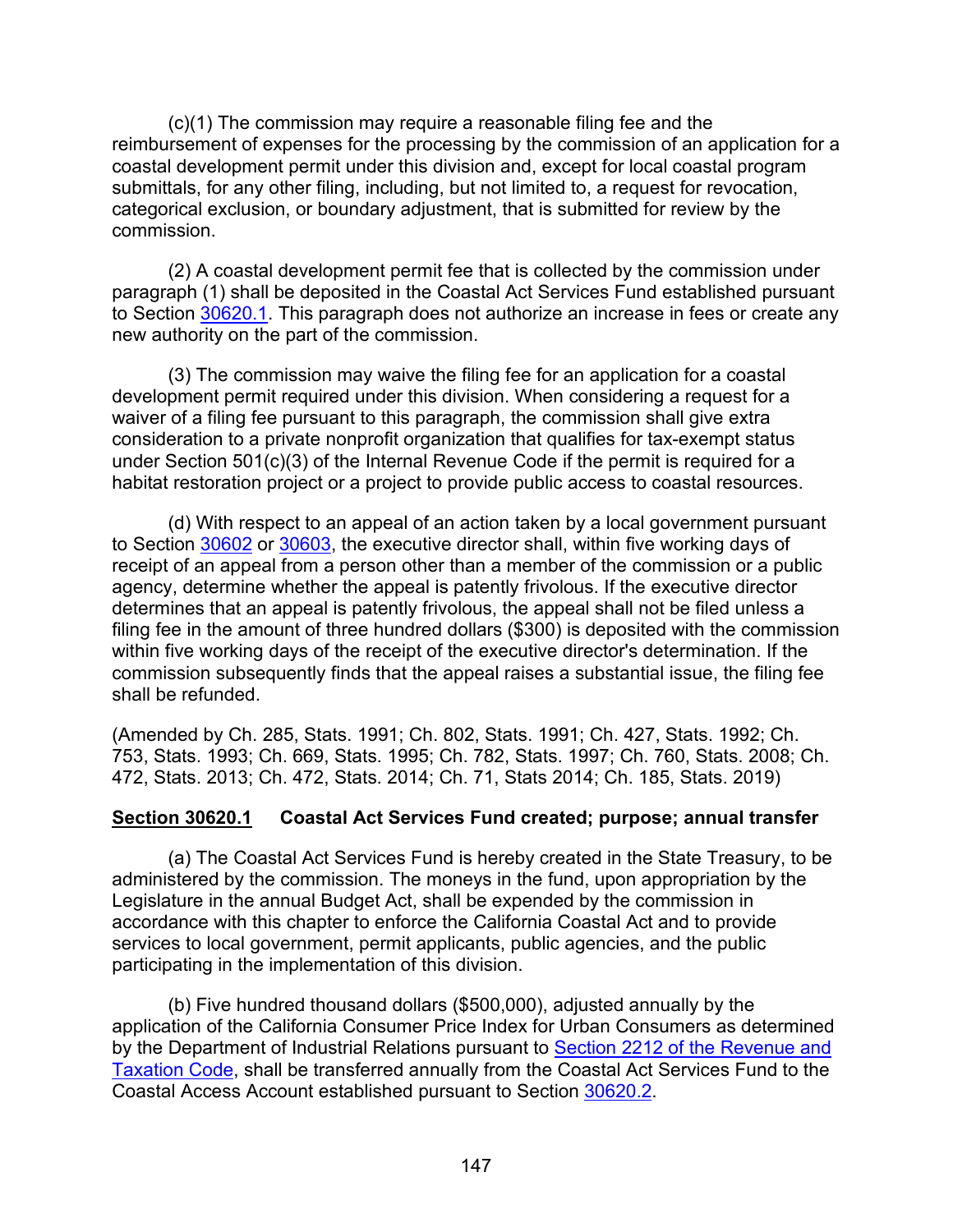(Added by Ch. 760, Stats. 2008.)

## <span id="page-149-0"></span>**Section 30620.2 Coastal Access Account created; purpose**

The Coastal Access Account is hereby created in the State Coastal Conservancy Fund. The money in the account shall be available, upon appropriation by the Legislature in the annual Budget Act, to the State Coastal Conservancy for grants to public agencies and private nonprofit entities or organizations for the development, maintenance, and operation of new or existing facilities that provide public access to the shoreline of the sea, as defined in Section [30115.](#page-15-0) Any grant funds that are not expended for those purposes shall revert to the account.

(Added by Ch. 760, Stats. 2008.)

#### **Section 30620.5 Local government exercising option under Section 30600 subdivision(b)**

(a) A local government may exercise the option provided in subdivision (b) of Section [30600,](#page-116-0) if it does so for the entire area of its jurisdiction within the coastal zone and after it establishes procedures for the issuance of coastal development permits. Such procedures shall incorporate, where applicable, the interpretive guidelines issued by the commission pursuant to Section [30620.](#page-147-0)

(b) If a local government elects to exercise the option provided in subdivision (b) of Section [30600,](#page-116-0) the local government shall, by resolution adopted by the governing body of such local government, notify the commission and shall take appropriate steps to assure that the public is properly notified of such action. The provisions of subdivision (b) of Section [30600](#page-116-0) shall take effect and shall be exercised by the local government on the 10th working day after the date on which the resolution required by this subdivision is adopted.

(c) Every local government exercising the option provided in subdivision (b) of Section [30600](#page-116-0) or acting on coastal development permits prior to certification of its local coastal program pursuant to Sections [30520,](#page-108-0) [30600.5,](#page-118-0) and [30624,](#page-151-0) shall within five working days notify the commission and any person who, in writing, has requested such notification, in the manner prescribed by the commission pursuant to Section [30600.5](#page-118-0) or [30620,](#page-147-0) of any coastal development permit it issues.

(d) Within five working days of receipt of the notice required by subdivision (c), the executive director of the commission shall post, at a conspicuous location in the commission's office, a description of the coastal development permit issued by the local government. Within 15 working days of receipt of such notice, the executive director shall, in the manner prescribed by the commission pursuant to subdivision (a) of Section [30620,](#page-147-0) provide notice of the locally issued coastal development permit to members of the commission.

(Added by Stats. 1976. Amended by Stats. 1981.)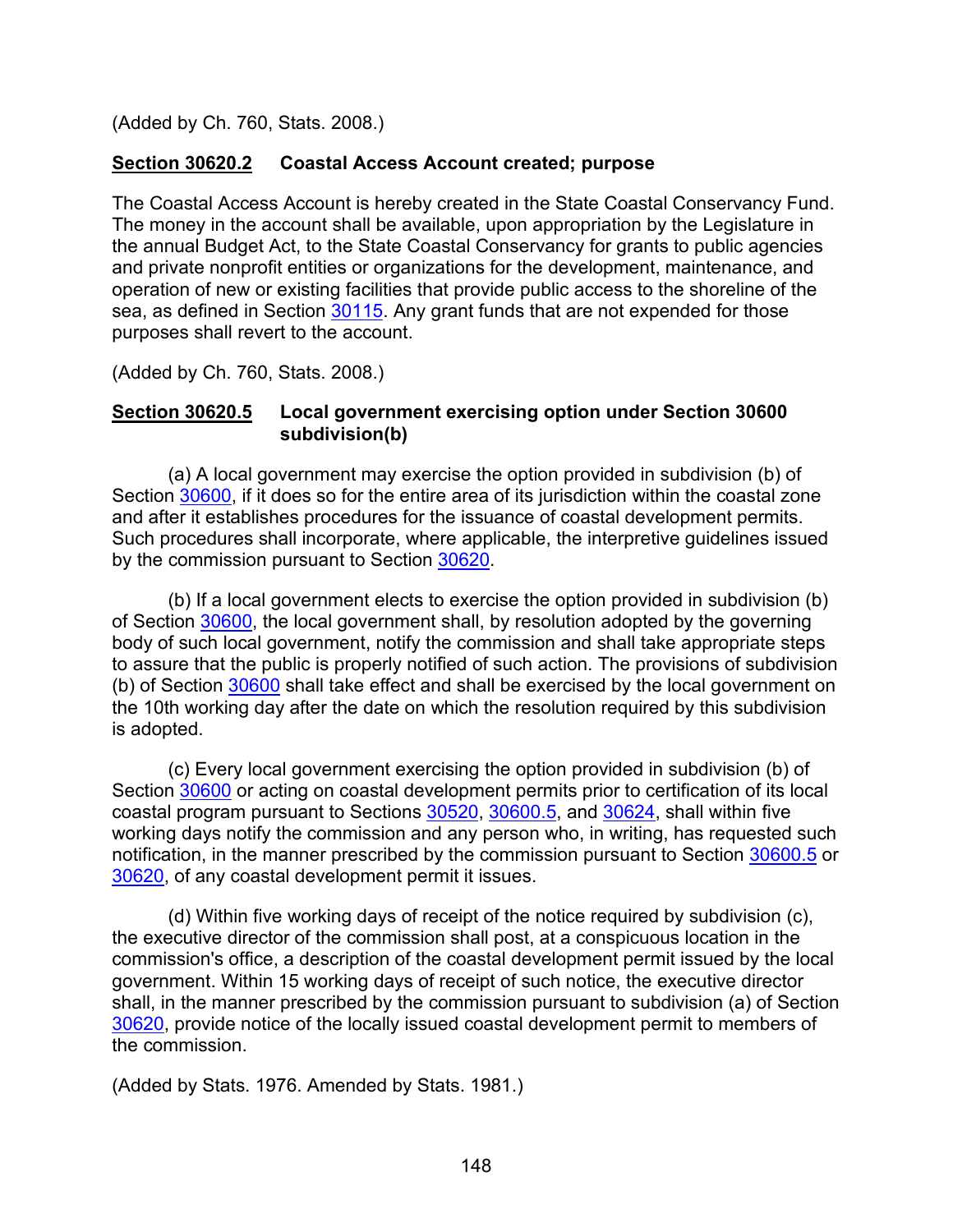### **Section 30620.6 Public notice and appeal procedures; time for adoption**

The commission shall, not later than August 1, 1978, and after public hearing, adopt public notice and appeal procedures for the review of development projects appealable pursuant to Sections [30603](#page-122-1) and [30715.](#page-161-0) The commission shall send copies of such procedures to every local government within the coastal zone and shall make them readily available to the public.

## <span id="page-150-0"></span>**Section 30621 De novo hearings; notice; time; filing of appeals**

(a) The commission shall provide for a de novo public hearing on applications for coastal development permits and any appeals brought pursuant to this division and shall give to any affected person a written public notice of the nature of the proceeding and of the time and place of the public hearing. Notice shall also be given to any person who requests, in writing, such notification. A hearing on any coastal development permit application or an appeal shall be set no later than 49 working days after the date on which the application or appeal is filed with the commission.

(b) An appeal that is properly submitted shall be considered to be filed when any of the following occurs

(1) The executive director determines that the appeal is not patently frivolous pursuant to subdivision (d) of Section [30620.](#page-147-0)

(2) The five-day period for the executive director to determine whether an appeal is patently frivolous pursuant to subdivision (d) of Section [30620](#page-147-0) expires without that determination.

(3) The appellant pays the filing fee within the five-day period set forth in subdivision (d) of Section [30620.](#page-147-0)

(Amended by Ch. 1075, Stats, 1978; Ch. 919, Stats. 1979; Ch. 285, Stats. 1991; Ch. 669, Stats. 1995 Ch. 683, Stats. 2015; Ch. 597, Stats. 2016.)

#### <span id="page-150-1"></span>**Section 30622 Action on permit application or appeal**

The commission shall act upon the coastal development permit application or an appeal within 21 days after the conclusion of the hearing pursuant to Section [30621.](#page-150-0)

(Amended by Ch. 285, Stats. 1991.)

#### **Section 30623 Stay on appeal**

If an appeal of any action on any development by any local government or port governing body is filed with the commission, the operation and effect of that action shall be stayed pending a decision on appeal.

(Amended by Ch. 285, Stats. 1991.)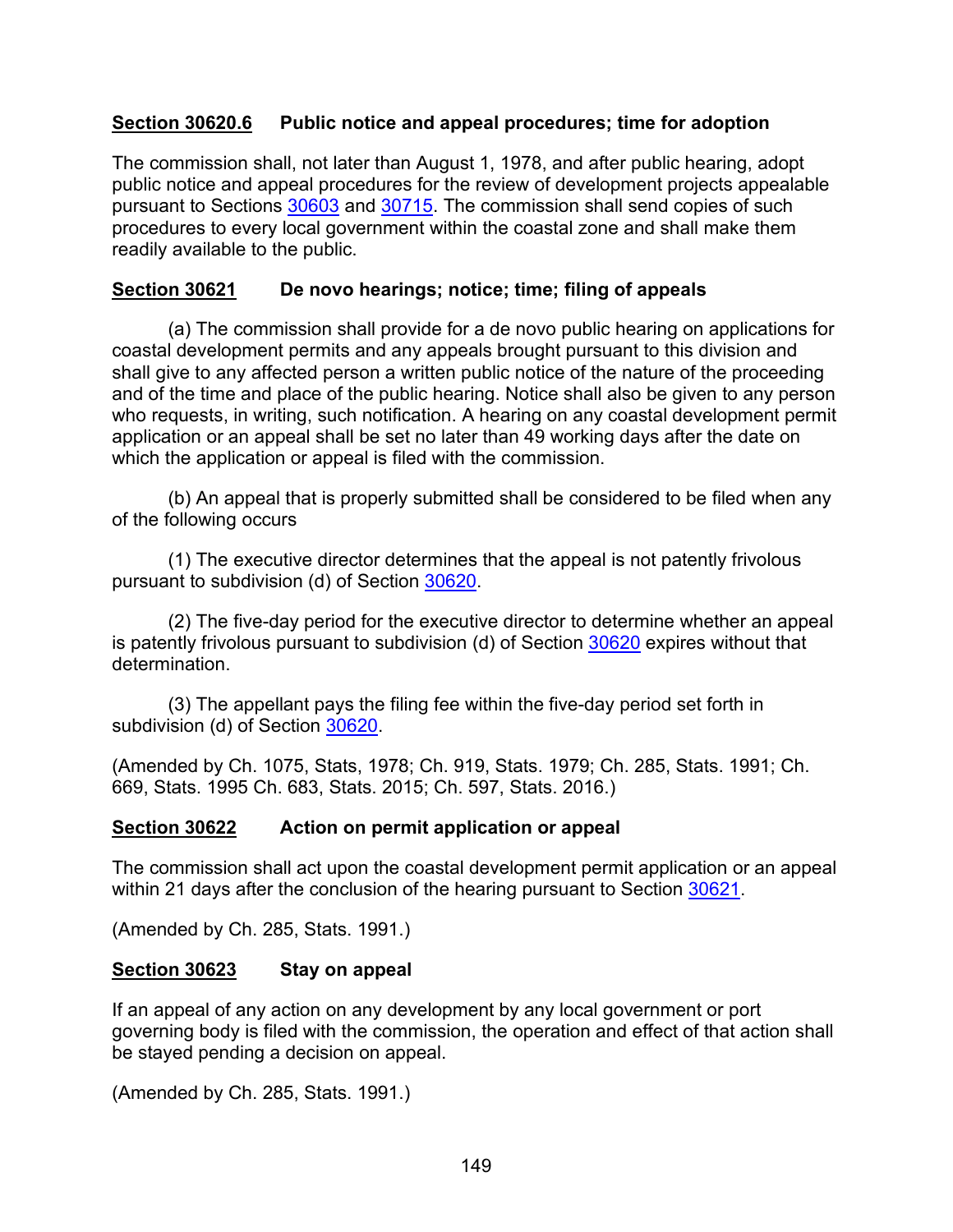#### <span id="page-151-0"></span>**Section 30624 Emergency cases and certain nonemergency developments; issuance of permits without compliance with procedures; requests that permits not be effective**

(a) The commission shall provide, by regulation, for the issuance of coastal development permits by the executive director of the commission or, where the coastal development permit authority has been delegated to a local government pursuant to Section [30600.5,](#page-118-0) by an appropriate local official designated by resolution of the local government without compliance with the procedures specified in this chapter in cases of emergency, other than an emergency provided for under Section [30611,](#page-144-0) and for the following nonemergency developments: improvements to any existing structure; any single-family dwelling; any development of four dwelling units or less within any incorporated area that does not require demolition; any other developments not in excess of one hundred thousand dollars (\$100,000) other than any division of land; and any development specifically authorized as a principal permitted use and proposed in an area for which the land use portion of the applicable local coastal program has been certified. Such permit for nonemergency development shall not be effective until after reasonable public notice and adequate time for the review of such issuance has been provided.

(b) If one-third of the appointed membership of the commission so request; at the first meeting following the issuance of such permit by the executive director, such issuance shall not be effective, and, instead, the application shall be processed in accordance with the commission's procedures for permits and pursuant to the provisions of this chapter.

(c) Any permit issued by a local official pursuant to the provisions of this section shall be scheduled on the agenda of the governing body of the local agency at its first scheduled meeting after that permit has been issued. If, at that meeting, one-third of the members of that governing body so request, the permit issued by the local official shall not go into effect and the application for a coastal development permit shall be processed by the local government pursuant to Section [30600.5.](#page-118-0)

(d) No monetary limitations shall be required for emergencies covered by the provisions of this section.

(Amended by Ch. 1075, Stats. 1978; Ch. 919, Stats, 1179; Ch. 1173, Stats. 1981; Ch. 43, Stats. 1982.)

## **Section 30624.7 Waivers from permit requirements for de minimis developments; procedure for issuance**

The commission may, after a public hearing, by regulation, adopt procedures for the issuance by the executive director of waivers from coastal development permit requirements for any development that is de minimis. A proposed development is de minimis if the executive director determines that it involves no potential for any adverse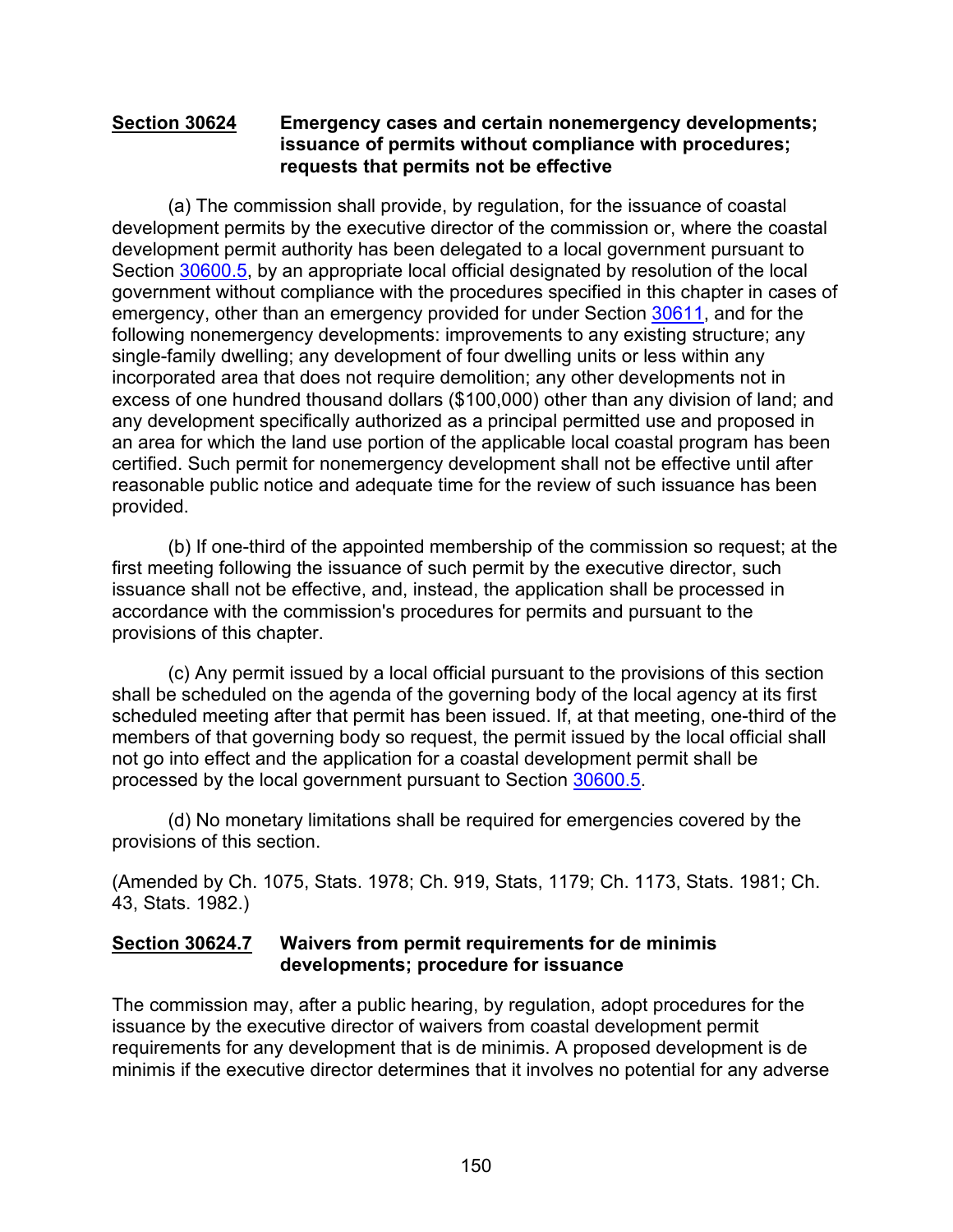effect, either individually or cumulatively, on coastal resources and that it will be consistent with the policies of Chapter 3 (commencing with Section [30200\)](#page-38-0).

A waiver shall not take effect until it has been reported to the commission at the regularly scheduled meeting following its issuance by the executive director. If one-third of the appointed membership of the commission so request, at this meeting, such issuance shall not be effective and, instead, an application for a coastal development permit shall be required and processed in accordance with the provisions of this chapter.

(Added by Ch. 43, Stats. 1982.)

### **Section 30624.9 Minor development; waivers of permit application hearings; notice**

(a) For purposes of this section, "minor development" means a development which a local government determines satisfies all of the following requirements:

(1) Is consistent with the certified local coastal program, as defined in Section [30108.6.](#page-14-0)

(2) Requires no discretionary approvals other than a coastal development permit.

(3) Has no adverse effect either individually or cumulatively on coastal resources or public access to the shoreline or along the coast.

(b) After certification of its local coastal program, a local government may waive the requirement for a public hearing on a coastal development permit application for a minor development only if both of the following occur:

(1) Notice that a public hearing shall be held upon request by any person is provided to all persons who would otherwise be required to be notified of a public hearing as well as any other persons known to be interested in receiving notice.

(2) No request for public hearing is received by the local government within 15 working days from the date of sending the notice pursuant to paragraph (1).

(c) The notice provided pursuant to subdivision (b) shall include a statement that failure by a person to request a public hearing may result in the loss of that person's ability to appeal to the commission any action taken by a local government on a coastal development permit application.

(Added by Ch. 669, Stats. 1995.)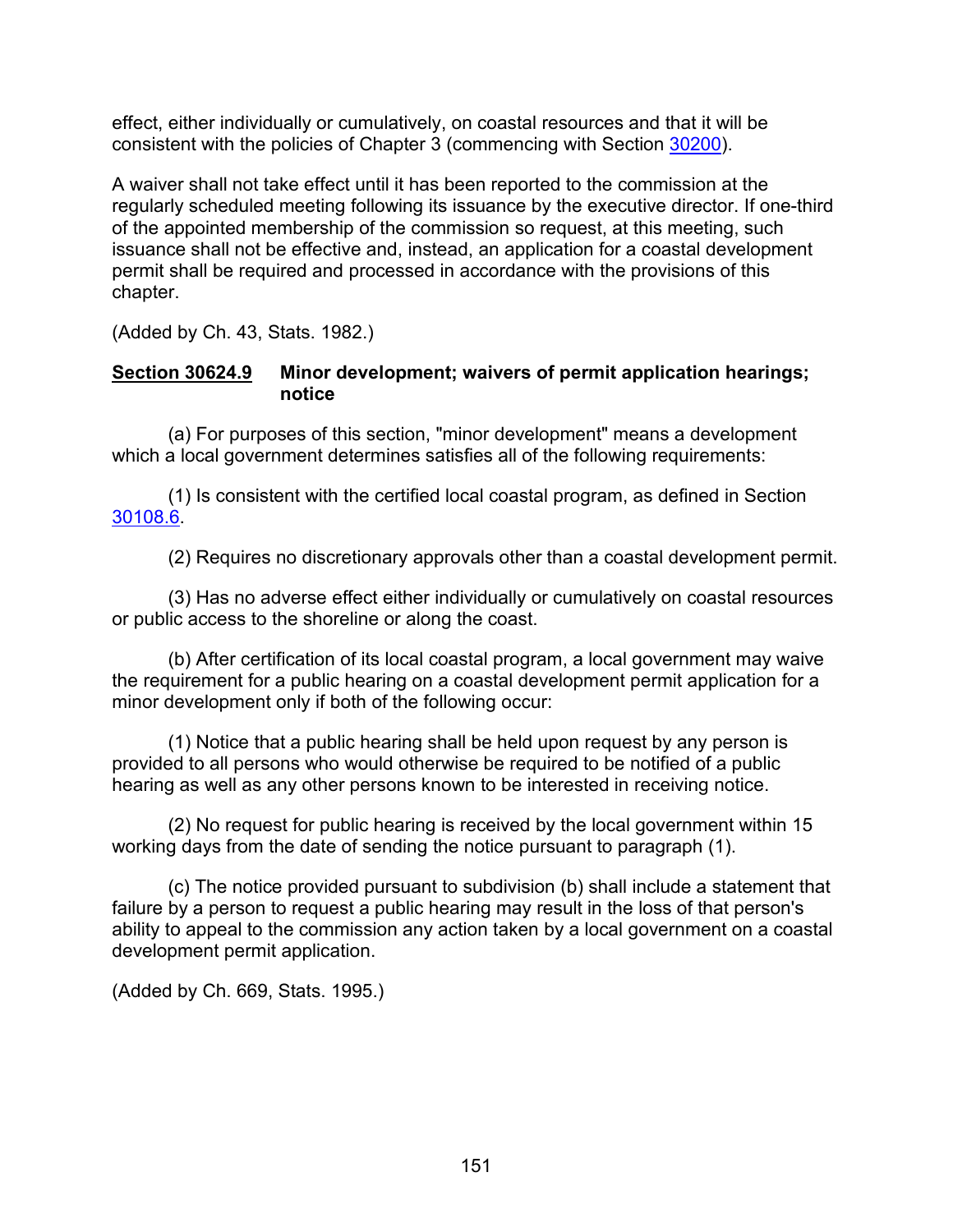#### <span id="page-153-0"></span>**Section 30625 Persons who may appeal; powers of reviewing body; effect of decisions**

(a) Except as otherwise specifically provided in subdivision (a) of Section [30602,](#page-122-0) any appealable action on a coastal development permit or claim of exemption for any development by a local government or port governing body may be appealed to the commission by an applicant, any aggrieved person, or any two members of the commission. The commission may approve, modify, or deny such proposed development, and if no action is taken within the time limit specified in Sections [30621](#page-150-0) and [30622,](#page-150-1) the decision of the local government or port governing body, as the case may be, shall become final, unless the time limit in Section [30621](#page-150-0) or [30622](#page-150-1) is waived by the applicant.

(b) The commission shall hear an appeal unless it determines the following:

(1) With respect to appeals pursuant to subdivision (a) of Section [30602,](#page-122-0) that no substantial issue exists as to conformity with Chapter 3 (commencing with Section [30200\)](#page-38-0).

(2) With respect to appeals to the commission after certification of a local coastal program, that no substantial issue exists with respect to the grounds on which an appeal has been filed pursuant to Section [30603.](#page-122-1)

(3) With respect to appeals to the commission after certification of a port master plan, that no substantial issue exists as to conformity with the certified port master plan.

(c) Decisions of the commission, where applicable, shall guide local governments or port governing bodies in their future actions under this division.

(Amended by Ch. 43, Stats. 1982; Ch. 285, Stats. 1991.)

#### **Section 30626 Reconsideration**

The commission may, by regulation, provide for the reconsideration of the terms and conditions of any coastal development permit granted by the commission solely for the purpose of correcting any information contained in those terms and conditions.

(Amended by Ch. 285, Stats. 1991.)

#### **Section 30627 Procedures for reconsideration**

(a) The commission shall, by regulation, provide procedures which the commission shall use in deciding whether to grant reconsideration of any of the following:

(1) Any decision to deny an application for a coastal development permit.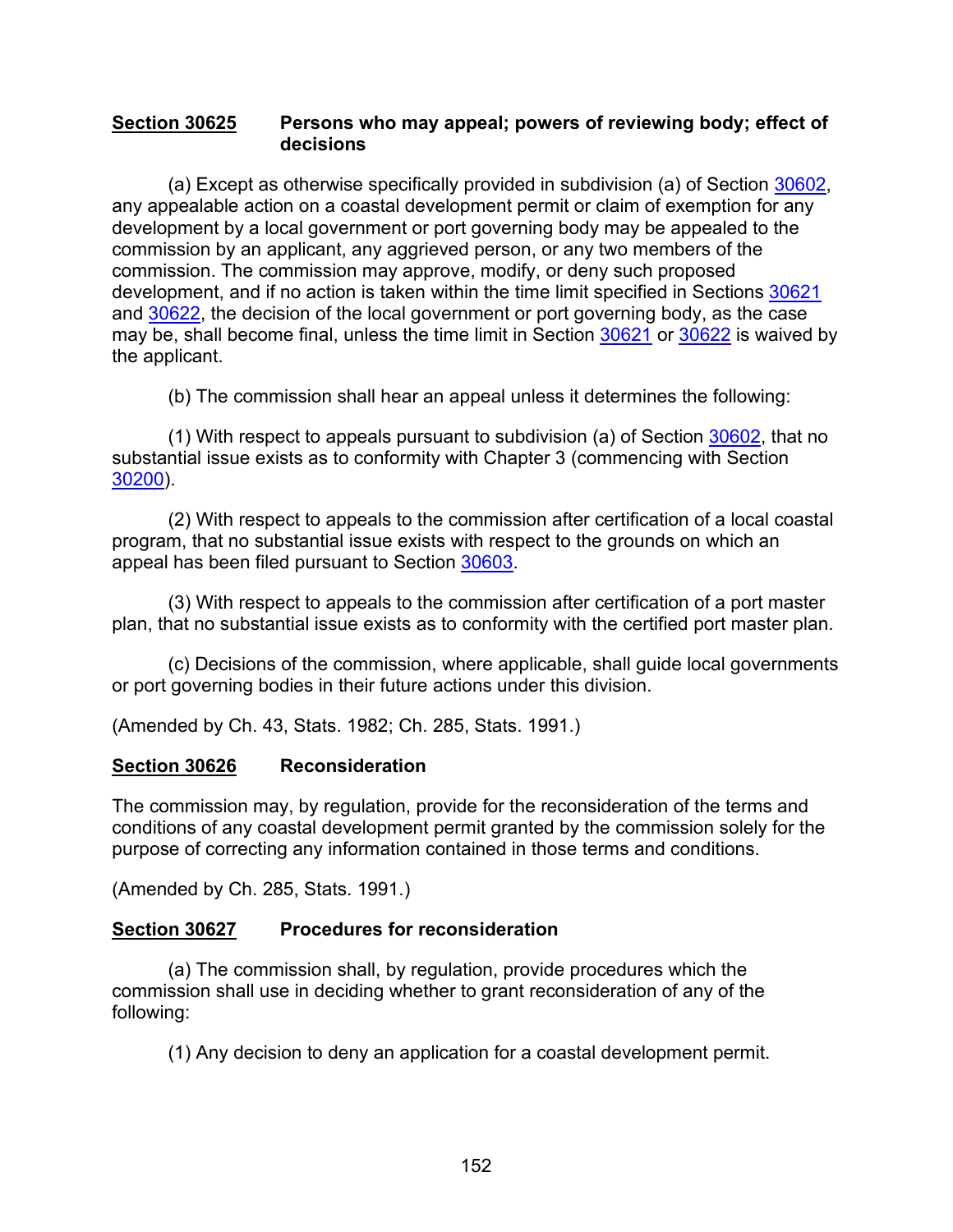(2) Any term or condition of a coastal development permit which has been granted.

(b) The procedures required by subdivision (a) shall include at least the following provisions:

(1) Only an applicant for a coastal development permit shall be eligible to request reconsideration.

(2) The request for reconsideration shall be made within 30 days of the decision on the application for a coastal development permit.

(3) The basis of the request for reconsideration shall be either that there is relevant new evidence which, in the exercise of reasonable diligence, could not have been presented at the hearing on the matter or that an error of fact or law has occurred which has the potential of altering the initial decision.

(4) The commission shall have the discretion to grant or deny requests for reconsideration.

(c) A decision to deny a request for reconsideration is not subject to appeal.

(d) This section shall not alter any right otherwise provided by this division to appeal an action; provided, that a request for reconsideration shall be made only once for any one development application, and shall, for purposes of any time limits specified in Sections [30621](#page-150-0) and [30622,](#page-150-1) be considered a new application.

(Added by Ch. 919, Stats. 1979. Amended by Ch. 285, Stats. 1991.)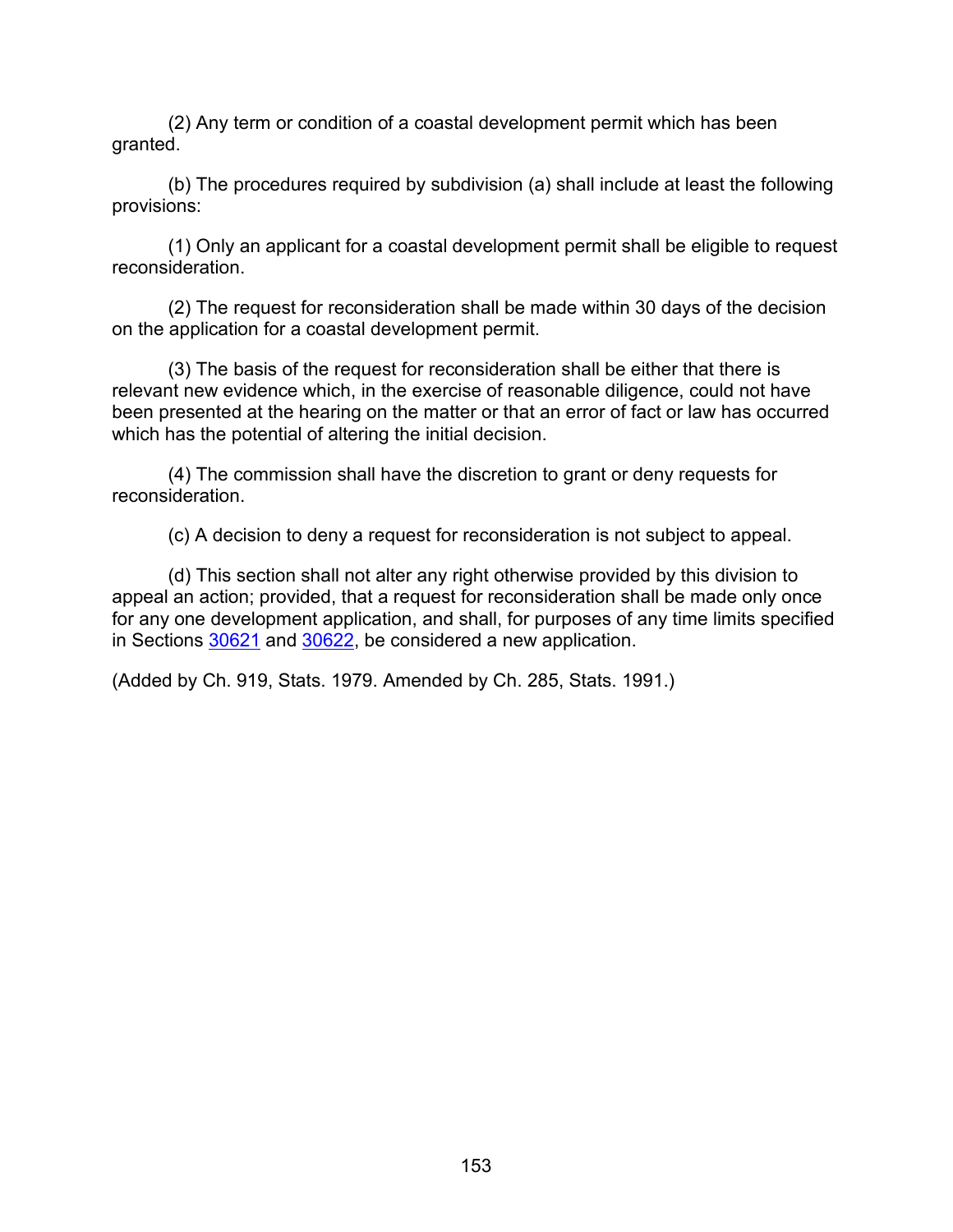# **CHAPTER 8 PORTS**

### **ARTICLE l FINDINGS AND GENERAL PROVISIONS**

#### **Section**

| 30700   | Ports included                      |
|---------|-------------------------------------|
| 30700.5 | Application of other provisions     |
| 30701   | Legislative finding and declaration |

## **ARTICLE 2 POLICIES**

## **Section**

| 30702 | Public policy                                                  |
|-------|----------------------------------------------------------------|
| 30703 | Protection of commercial fishing harbor space                  |
| 30705 | Diking, filling or dredging water areas                        |
| 30706 | Fill                                                           |
| 30707 | <b>Tanker terminals</b>                                        |
| 30708 | Location, design and construction of port related developments |

#### **ARTICLE 3 IMPLEMENTATION: MASTER PLAN**

## **Section**

- [30710](#page-159-1) Jurisdictional map; map delineating wetland, estuary or recreational areas<br>30711 Preparation and contents of plan
- 
- [30711](#page-159-2) Preparation and contents of plan<br>30712 Solicitation of information; notice [30712](#page-160-0) Solicitation of information; notice of completion; public hearing<br>30713 (repealed)
- 
- [30713](#page-160-1) (repealed)<br>30714 Adoption o [30714](#page-160-2) Adoption of plan; certification<br>30715 Permit authority; appealable a
- Permit authority; appealable approvals
- [30715.5](#page-162-0) Finding of conformity
- [30716](#page-162-1) Amendment; Commission certification; minor or de minimis amendment procedure; guidelines
- [30717](#page-163-0) Approval of appealable development; notice effective date; appeals<br>30718 Monappealable developments; environmental impact reports
- Nonappealable developments; environmental impact reports
- [30719](#page-164-1) Projects deemed certified
- [30720](#page-164-2) Judicial prohibition or stay; reinstatement of permit authority
- [30721](#page-164-3) Port Hueneme reimbursement costs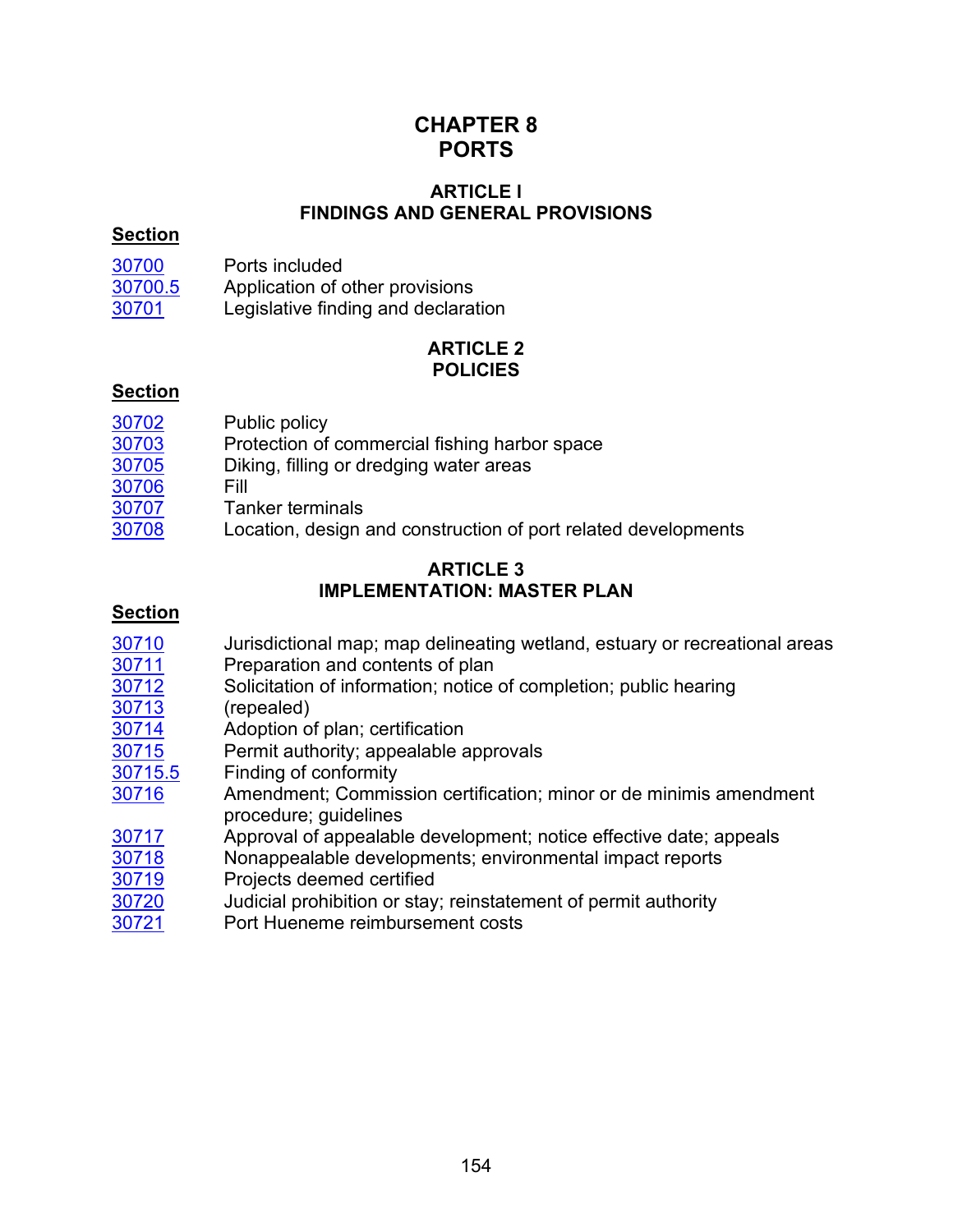### **ARTICLE l FINDINGS AND GENERAL PROVISIONS**

## <span id="page-156-0"></span>**Section 30700 Ports included**

For purposes of this division, notwithstanding any other provisions of this division except as specifically stated in this chapter, this chapter shall govern those portions of the Ports of Hueneme, Long Beach, Los Angeles, and San Diego Unified Port District located within the coastal zone, but excluding any wetland, estuary, or existing recreation area indicated in Part IV of the coastal plan.

(Amended by Ch. 714, Stats. 1981.)

## <span id="page-156-1"></span>**Section 30700.5 Application of other provisions**

The definitions of Chapter 2 (commencing with Section [30100\)](#page-10-0) and the provisions of Chapter 9 (commencing with Section [30800\)](#page-167-0) and Section [30900](#page-179-0) shall apply to this chapter.

## <span id="page-156-2"></span>**Section 30701 Legislative finding and declaration**

The Legislature finds and declares that:

(a) The ports of the State of California, including the Humboldt Bay Harbor, Recreation, and Conservation District, constitute one of the state's primary economic and coastal resources and are an essential element of the national maritime industry.

(b) The location of the commercial port districts within the State of California, including the Humboldt Bay Harbor, Recreation, and Conservation District, are well established, and for many years such areas have been devoted to transportation and commercial, industrial, and manufacturing uses consistent with federal, state and local regulations. Coastal planning requires no change in the number or location of the established commercial port districts. Existing ports, including the Humboldt Bay Harbor, Recreation, and Conservation District, shall be encouraged to modernize and construct necessary facilities within their boundaries in order to minimize or eliminate the necessity for future dredging and filling to create new ports in new areas of the state.

(Amended by Ch. 515 Stats. 1977.)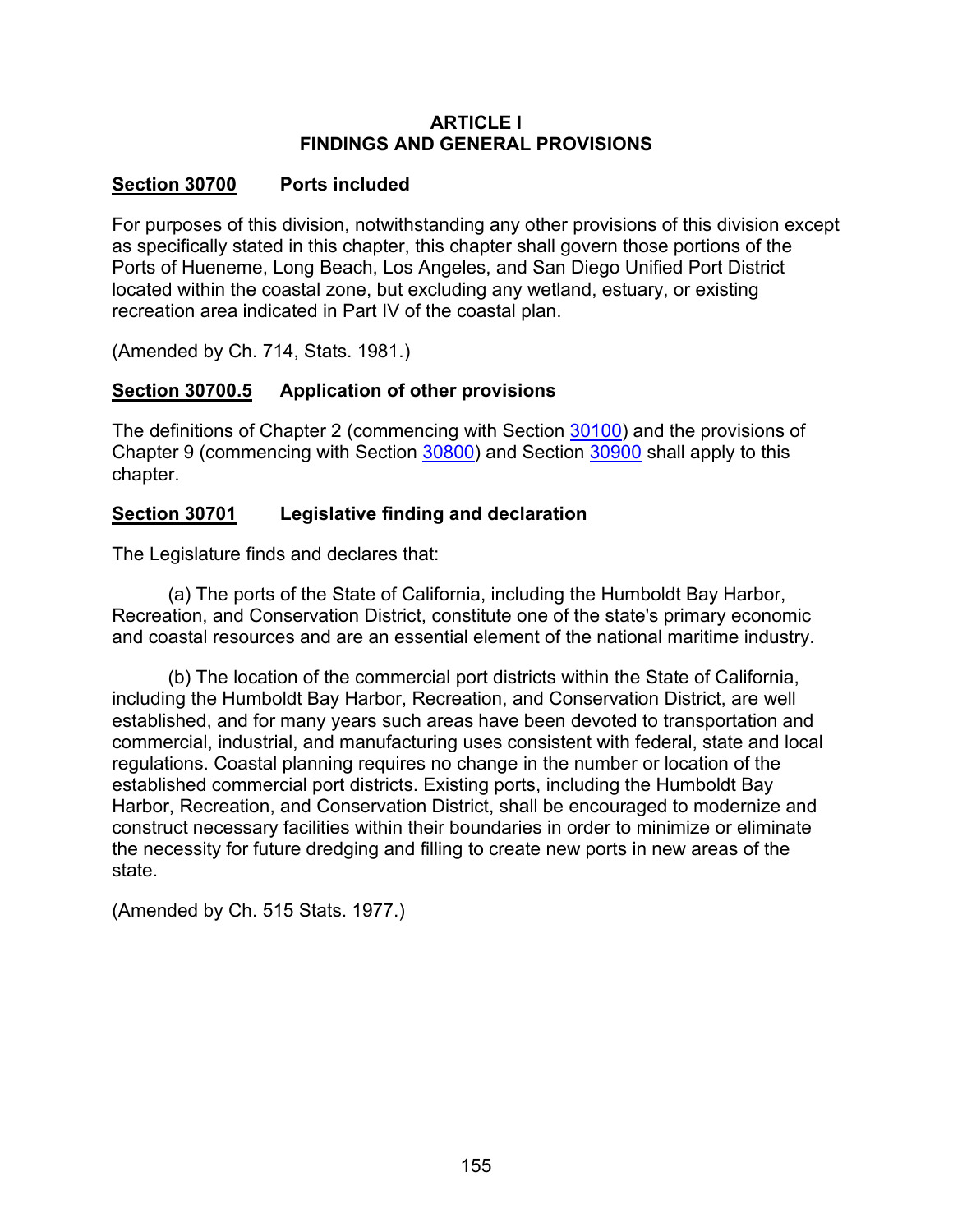## **ARTICLE 2 POLICIES**

## <span id="page-157-0"></span>**Section 30702 Ports included**

For purposes of this division, the policies of the state with respect to providing for portrelated developments consistent with coastal protection in the port areas to which this chapter applies, which require no commission permit after certification of a port master plan and which, except as provided in Section [30715,](#page-161-0) are not appealable to the commission after certification of a master plan, are set forth in this chapter.

## <span id="page-157-1"></span>**Section 30703 Protection of commercial fishing harbor space**

The California commercial fishing industry is important to the State of California; therefore, ports shall not eliminate or reduce existing commercial fishing harbor space, unless the demand for commercial fishing facilities no longer exists or adequate alternative space has been provided. Proposed recreational boating facilities within port areas shall, to the extent it is feasible to do so, be designed and located in such a fashion as not to interfere with the needs of the commercial fishing industry.

## <span id="page-157-2"></span>**Section 30705 Diking, filling or dredging water areas**

(a) Water areas may be diked, filled, or dredged when consistent with a certified port master plan only for the following:

(1) Such construction, deepening, widening, lengthening, or maintenance of ship channel approaches, ship channels, turning basins, berthing areas, and facilities as are required for the safety and the accommodation of commerce and vessels to be served by port facilities.

(2) New or expanded facilities or waterfront land for port-related facilities.

(3) New or expanded commercial fishing facilities or recreational boating facilities.

(4) Incidental public service purposes, including, but not limited to, burying cables or pipes or inspection of piers and maintenance of existing intake and outfall lines.

(5) Mineral extraction, including sand for restoring beaches, except in biologically sensitive areas.

(6) Restoration purposes or creation of new habitat areas.

(7) Nature study, mariculture, or similar resource-dependent activities.

(8) Minor fill for improving shoreline appearance or public access to the water.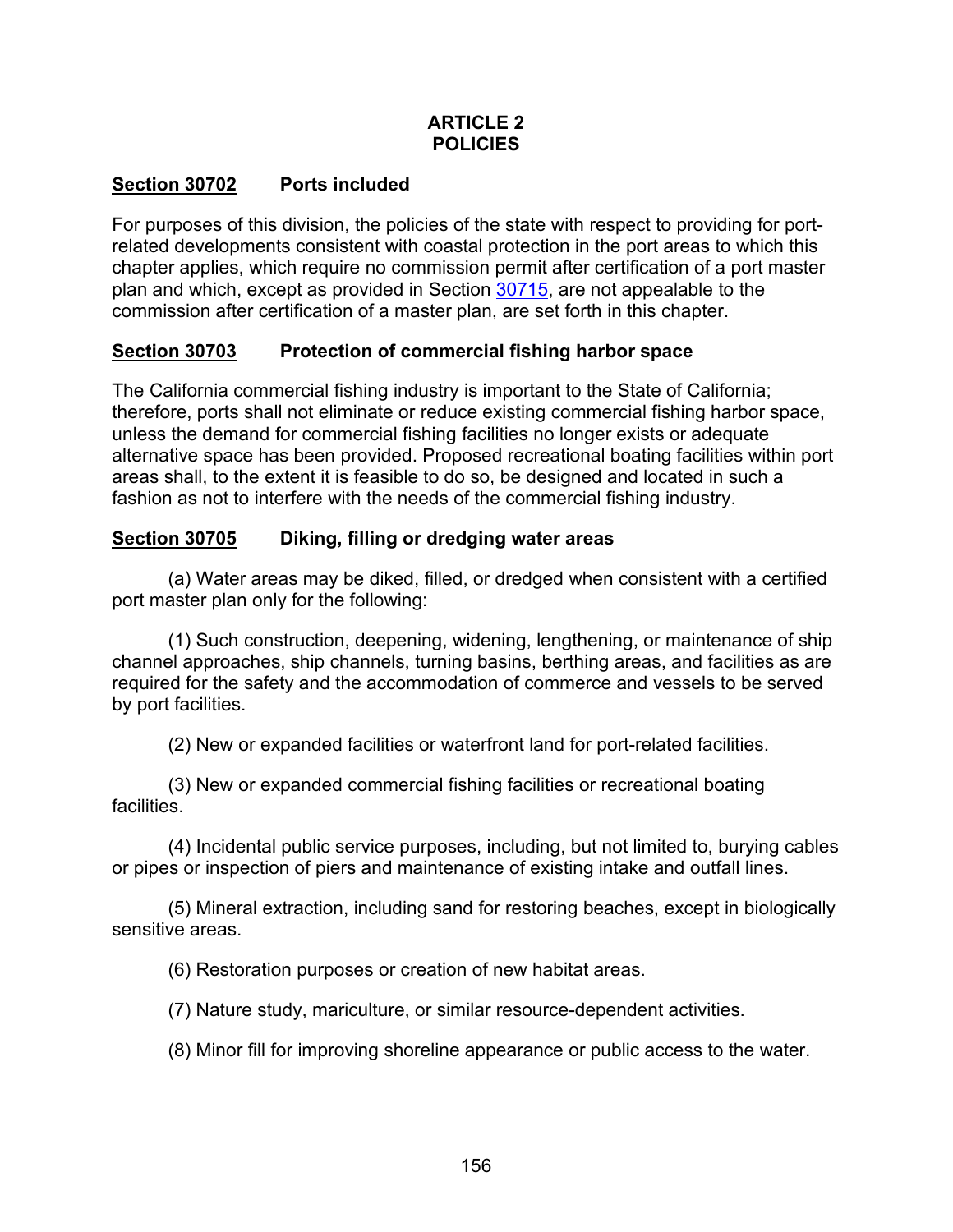(b) The design and location of new or expanded facilities shall, to the extent practicable, take advantage of existing water depths, water circulation, siltation patterns, and means available to reduce controllable sedimentation so as to diminish the need for future dredging.

(c) Dredging shall be planned, scheduled, and carried out to minimize disruption to fish and bird breeding and migrations, marine habitats, and water circulation. Bottom sediments or sediment elutriate shall be analyzed for toxicants prior to dredging or mining, and where water quality standards are met, dredge spoils may be deposited in open coastal water sites designated to minimize potential adverse impacts on marine organisms, or in confined coastal waters designated as fill sites by the master plan where such spoil can be isolated and contained, or in fill basins on upland sites. Dredge material shall not be transported from coastal waters into estuarine or fresh water areas for disposal.

(d) For water areas to be diked, filled, or dredged, the commission shall balance and consider socioeconomic and environmental factors.

(Amended by Ch. 310, Stats. 1984.)

#### <span id="page-158-0"></span>**Section 30706 Fill**

In addition to the other provisions of this chapter, the policies contained in this section shall govern filling seaward of the mean high tide line within the jurisdiction of ports:

(a) The water area to be filled shall be the minimum necessary to achieve the purpose of the fill.

(b) The nature, location, and extent of any fill, including the disposal of dredge spoils within an area designated for fill, shall minimize harmful effects to coastal resources, such as water quality, fish or wildlife resources, recreational resources, or sand transport systems, and shall minimize reductions of the volume, surface area, or circulation of water.

(c) The fill is constructed in accordance with sound safety standards which will afford reasonable protection to persons and property against the hazards of unstable geologic or soil conditions or of flood or storm waters.

(d) The fill is consistent with navigational safety.

#### <span id="page-158-1"></span>**Section 30707 Tanker terminals**

New or expanded tanker terminals shall be designed and constructed to do all of the following:

- (a) Minimize the total volume of oil spilled.
- (b) Minimize the risk of collision from movement of other vessels.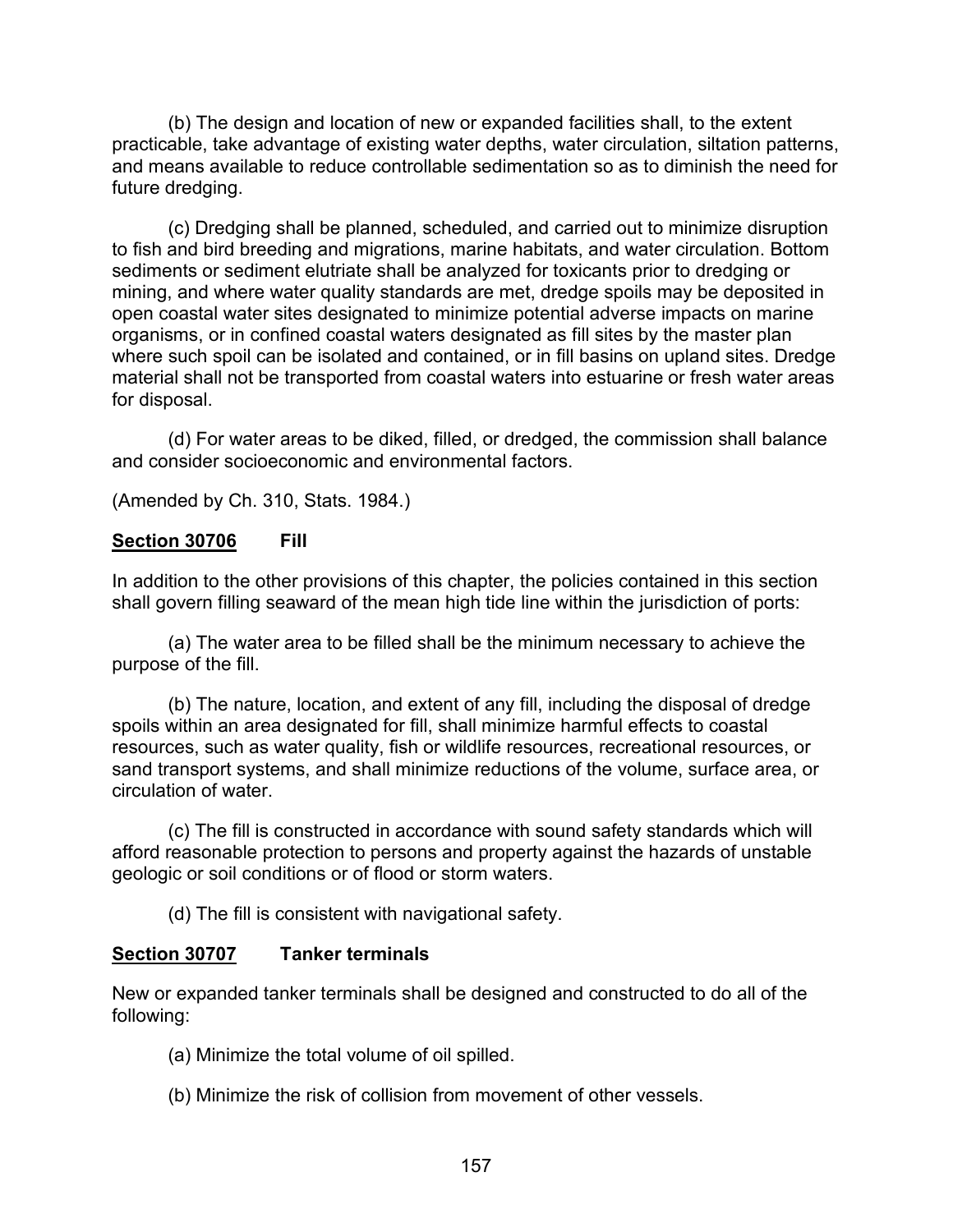(c) Have ready access to the most effective feasible oil spill containment and recovery equipment.

(d) Have onshore deballasting facilities to receive any fouled ballast water from tankers where operationally or legally required.

#### <span id="page-159-0"></span>**Section 30708 Location, design and construction of port-related developments**

All port-related developments shall be located, designed, and constructed so as to:

(a) Minimize substantial adverse environmental impacts.

(b) Minimize potential traffic conflicts between vessels.

(c) Give highest priority to the use of existing land space within harbors for port purposes, including, but not limited to, navigational facilities, shipping industries, and necessary support and access facilities.

(d) Provide for other beneficial uses consistent with the public trust, including, but not limited to, recreation and wildlife habitat uses, to the extent feasible.

(e) Encourage rail service to port areas and multicompany use of facilities.

## **ARTICLE 3 IMPLEMENTATION: MASTER PLAN**

#### <span id="page-159-1"></span>**Section 30710 Jurisdictional map; map delineating wetland, estuary or recreational areas**

Within 90 days after January 1, 1977, the commission shall, after public hearing, adopt, certify, and file with each port governing body a map delineating the present legal geographical boundaries of each port's jurisdiction within the coastal zone. The Commission shall, within such 90-day period, adopt and certify after public hearing, a map delineating boundaries of any wetland, estuary, or existing recreation area indicated in Part IV of the coastal plan within the geographical boundaries of each port.

## <span id="page-159-2"></span>**Section 30711 Preparation, adoption and contents of plan**

(a) A port master plan that carries out the provisions of this chapter shall be prepared and adopted by each port governing body, and for informational purposes, each city, county, or city and county which has a port within its jurisdiction shall incorporate the certified port master plan in its local coastal program. A port master plan shall include all of the following:

(1) The proposed uses of land and water areas, where known.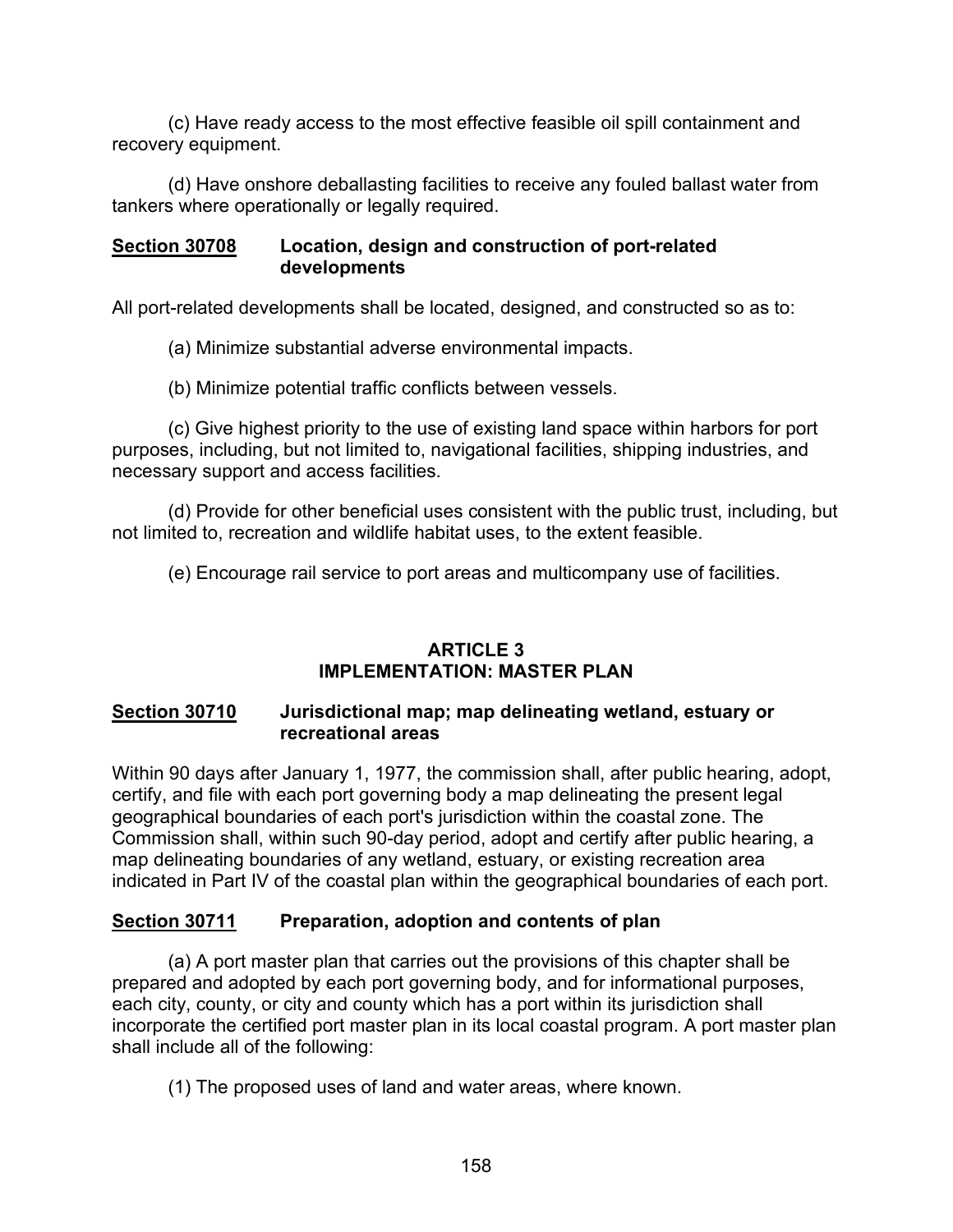(2) The projected design and location of port land areas, water areas, berthing, and navigation ways and systems intended to serve commercial traffic within the area of jurisdiction of the port governing body.

(3) An estimate of the effect of development on habitat areas and the marine environment, a review of existing water quality, habitat areas, and quantitative and qualitative biological inventories, and proposals to minimize and mitigate any substantial adverse impact.

(4) Proposed projects listed as appealable in Section [30715](#page-161-0) in sufficient detail to be able to determine their consistency with the policies of Chapter 3 (commencing with Section [30200\)](#page-38-0) of this division.

(5) Provisions for adequate public hearings and public participation in port planning and development decisions.

(b) A port master plan shall contain information in sufficient detail to allow the commission to determine its adequacy and conformity with the applicable policies of this division.

## <span id="page-160-0"></span>**Section 30712 Solicitation of information; notice of completion; public hearing**

In the consideration and approval of a proposed port master plan, the public, interested organizations, and governmental agencies shall be encouraged to submit relevant testimony, statements, and evidence which shall be considered by the port governing body. The port governing body shall publish notice of the completion of the draft master plan and submit a copy thereof to the commission and shall, upon request, provide copies to other interested persons, organizations, and governmental agencies. Thereafter, the port governing body shall hold a public hearing on the draft master plan not earlier than 30 days and not later than 90 days following the date the notice of completion was published.

<span id="page-160-1"></span>**Section 30713** (Repealed by Ch. 294, Stats. 2006.)

## <span id="page-160-2"></span>**Section 30714 Adoption of plan; certification**

After public notice, hearing, and consideration of comments and testimony received pursuant to Sections [30712](#page-160-0) and [30713,](#page-160-1) the port governing body shall adopt its master plan and submit it to the commission for certification in accordance with this chapter. Within 90 days after the submittal, the commission, after public hearing, shall certify the plan or portion of a plan and reject any portion of a plan which is not certified. The commission may not modify the plan as submitted as the condition of certification. If the commission rejects any portion of a plan, it shall base that rejection upon written findings of fact and conclusion of law. If the commission fails to take action within the 90-day period, the port master plan shall be deemed certified. The commission shall certify the plan, or portion of a plan, if the commission finds both of the following: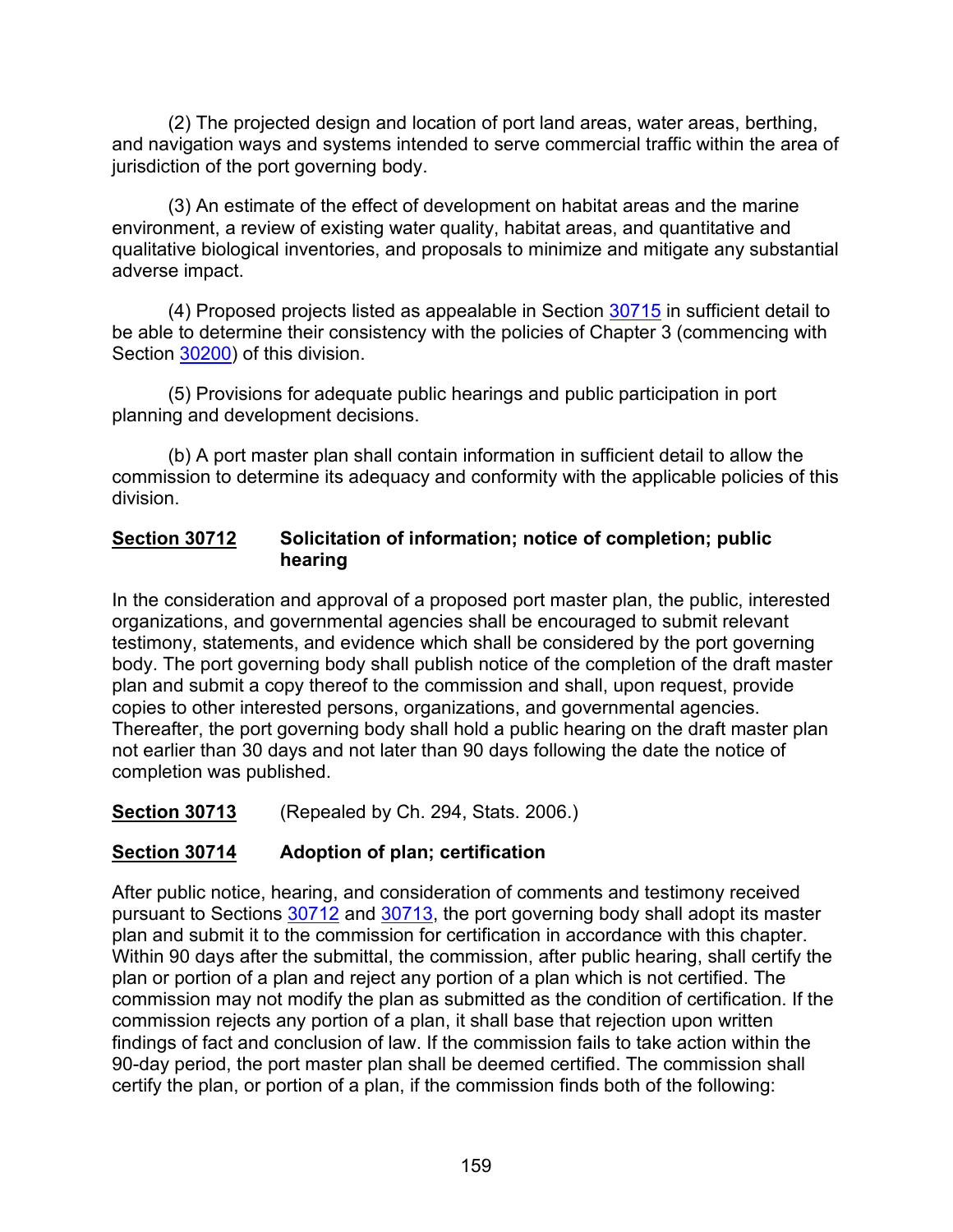(a) The master plan, or certified portions thereof, conforms with and carries out the policies of this chapter.

(b) Where a master plan, or certified portions thereof, provide for any of the developments listed as appealable in Section [30715,](#page-161-0) the development or developments are in conformity with all the policies of Chapter 3 (commencing with Section [30200\)](#page-38-0).

(Amended by Ch. 651, Stats. 1981.)

## <span id="page-161-0"></span>**Section 30715 Permit authority; appealable approvals**

(a) Until such time as a port master plan or any portion thereof has been certified, the commission shall permit developments within ports as provided for in Chapter 7 (commencing with Section [30600\)](#page-116-0). After a port master plan or any portion thereof has been certified, the permit authority of the commission provided in Chapter 7 (commencing with Section [30600\)](#page-116-0) shall no longer be exercised by the commission over any new development contained in the certified plan or any portion thereof and shall at that time be delegated to the appropriate port governing body, except that approvals of any of the following categories of development by the port governing body may be appealed to the commission:

(1) Developments for the storage, transmission, and processing of liquefied natural gas and crude oil in such quantities as would have a significant impact upon the oil and gas supply of the state or nation or both the state and nation. A development which has a significant impact shall be defined in the master plans.

(2) Waste water treatment facilities, except for those facilities which process waste water discharged incidental to normal port activities or by vessels.

(3) Roads or highways which are not principally for internal circulation within the port boundaries.

(4) Office and residential buildings not principally devoted to the administration of activities within the port; hotels, motels, and shopping facilities not principally devoted to the sale of commercial goods utilized for water-oriented purposes; commercial fishing facilities; and recreational small craft marina related facilities.

(5) Oil refineries.

(6) Petrochemical production plants.

(b) If maintenance dredging is part of, or is associated with, any category of development specified in paragraphs (1) to (6), inclusive, of subdivision (a), the commission shall not consider that maintenance dredging in its review and approval of those categories.

(Amended by Ch. 584, Stats. 1983.)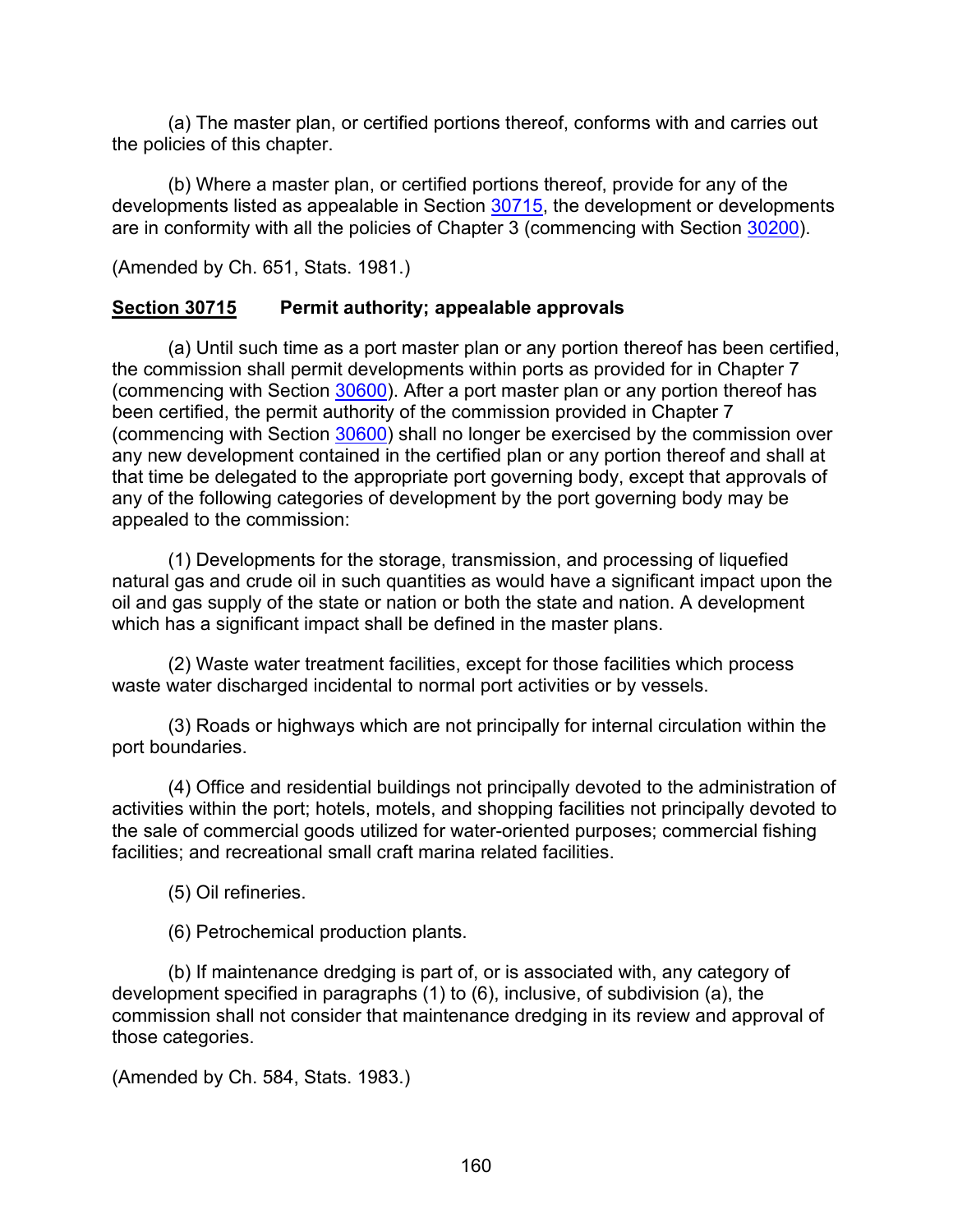## <span id="page-162-0"></span>**Section 30715.5 Finding of conformity**

No developments within the area covered by the certified port master plan shall be approved by the port governing body unless it finds that the proposed development conforms with such certified plan.

#### <span id="page-162-1"></span>**Section 30716 Amendment; Commission certification; minor or de minimis amendment procedure; guidelines**

(a) A certified port master plan may be amended by the port governing body, but an amendment shall not take effect until it has been certified by the commission. Any proposed amendment shall be submitted to, and processed by, the commission in the same manner as provided for submission and certification of a port master plan.

(b) The commission shall, by regulation, establish a procedure whereby proposed amendments to a certified port master plan may be reviewed and designated by the executive director of the commission as being minor in nature and need not comply with Section [30714.](#page-160-2) These amendments shall take effect on the 10th working day after the executive director designates the amendments as minor.

(c)(1) The executive director may determine that a proposed certified port master plan amendment is de minimis if the executive director determines that the proposed amendment would have no impact, either individually or cumulatively, on coastal resources, is consistent with the policies of Chapter 3 (commencing with Section [30200\)](#page-38-0), and meets the following criteria:

(A) The port governing body, at least 21 days prior to the date of submitting the proposed amendment to the executive director, has provided public notice, and provided a copy to the commission, which specifies the dates and places where comments will be accepted on the proposed amendment, contains a brief description of the proposed amendment, and states the address where copies of the proposed amendment are available for public review, by one of the following procedures:

(i) Publication, not fewer times than required by **Section 6061 of the Government** [Code,](http://leginfo.legislature.ca.gov/faces/codes_displayexpandedbranch.xhtml?tocCode=GOV&division=&title=1.&part=&chapter=&article=) in a newspaper of general circulation in the area affected by the proposed amendment. If more than one area will be affected, the notice shall be published in the newspaper of largest circulation from among the newspapers of general circulation in those areas.

(ii) Posting of the notice by the port governing body both onsite and offsite in the area affected by the proposed amendment.

(iii) Direct mailing to the owners and occupants of contiguous property shown on the latest equalized assessment roll.

(B) The proposed amendment does not propose any change in land use or water uses or any change in the allowable use of property.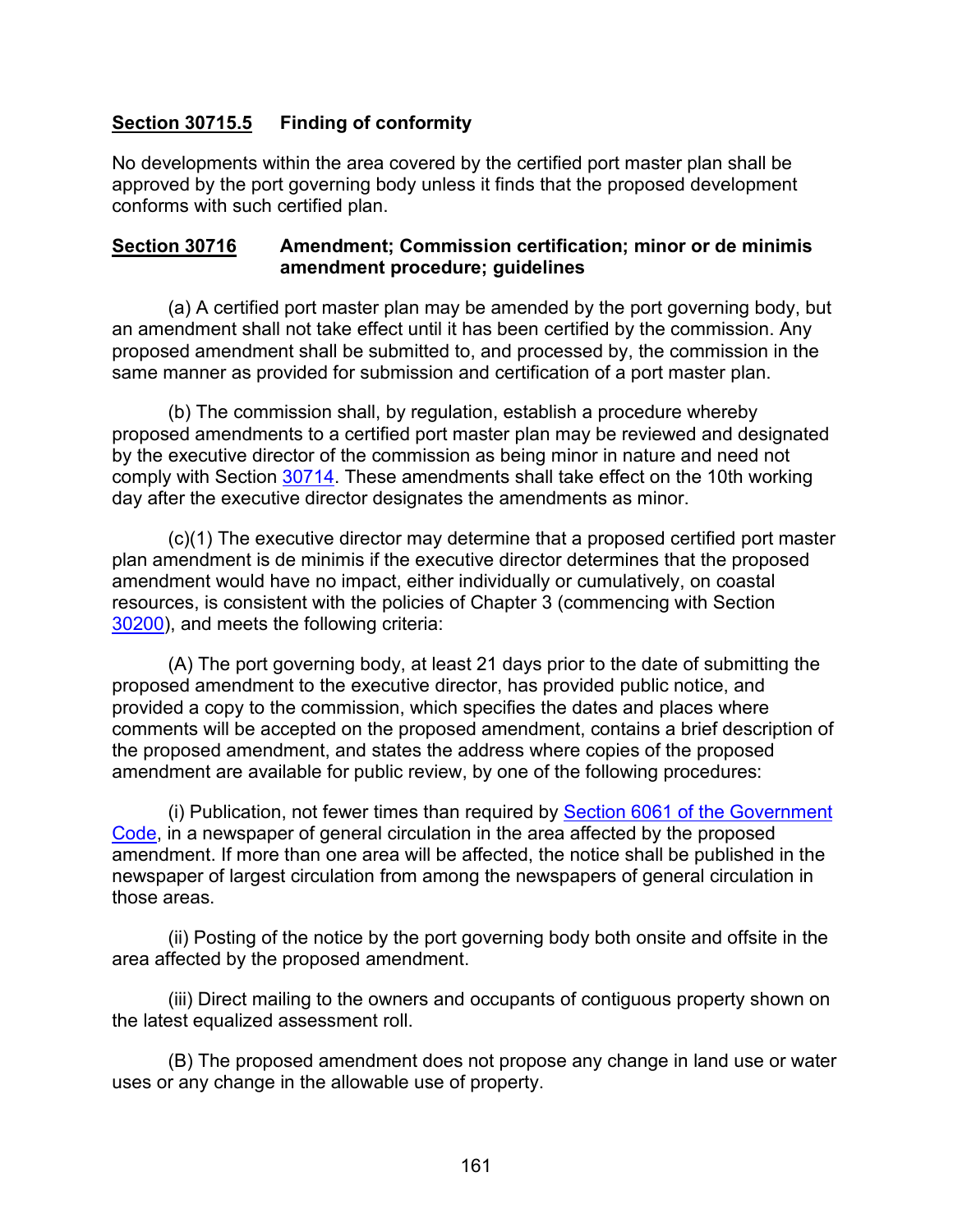(2) At the time that the port governing body submits the proposed amendment to the executive director, the port governing body shall also submit to the executive director any public comments that were received during the comment period provided pursuant to subparagraph (A) of paragraph (1).

(3)(A) The executive director shall make a determination as to whether the proposed amendment is de minimis within 10 working days from the date of submittal by the local government. If the proposed amendment is determined to be de minimis, the proposed amendment shall be noticed in the agenda of the next regularly scheduled meeting of the commission, in accordance with [Section 11125 of the Government Code,](http://leginfo.legislature.ca.gov/faces/codes_displayexpandedbranch.xhtml?tocCode=GOV&division=&title=2.&part=&chapter=&article=) and any public comments forwarded by the port governing body shall be made available to the members of the commission.

(B) If three members of the commission object to the executive director's determination that the proposed amendment is de minimis, the proposed amendment shall be set for public hearing in accordance with the procedures specified in subdivision (a) or, at the request of the port governing body, returned to the port governing body. If set for public hearing under subdivision (a), the time requirements set by this section and Section [30714](#page-160-2) shall commence from the date on which the objection to the de minimis designation was made.

(C) If three or more members of the commission do not object to the de minimis determination, the de minimis amendment shall become a part of the certified port master plan 10 days from the date of the commission meeting.

(4) The commission may, after a noticed public hearing, adopt guidelines to implement this subdivision, which shall be exempt from review by the Office of Administrative Law and from [Chapter 3.5 \(commencing with Section 11340\) of Part 1 of](http://leginfo.legislature.ca.gov/faces/codes_displayexpandedbranch.xhtml?tocCode=GOV&division=&title=2.&part=&chapter=&article=)  [Division 3 of Title 2 of the Government Code.](http://leginfo.legislature.ca.gov/faces/codes_displayexpandedbranch.xhtml?tocCode=GOV&division=&title=2.&part=&chapter=&article=) The commission shall file any guidelines adopted pursuant to this paragraph with the Office of Administrative Law.

(Amended by Ch. 525, Stats. 1994; Ch. 538, Stats. 2006; Ch. 208, Stats. 2009.)

## <span id="page-163-0"></span>**Section 30717 Approval of appealable development; notice; effective date; appeals**

The governing bodies of ports shall inform and advise the commission in the planning and design of appealable developments authorized under this chapter, and prior to commencement of any appealable development, the governing body of a port shall notify the commission and other interested persons, organizations, and governmental agencies of the approval of a proposed appealable development and indicate how it is consistent with the appropriate port master plan and this division. An approval of the appealable development by the port governing body pursuant to a certified port master plan shall become effective after the 10th working day after notification of its approval, unless an appeal is filed with the commission within that time. Appeals shall be filed and processed by the commission in the same manner as appeals from local government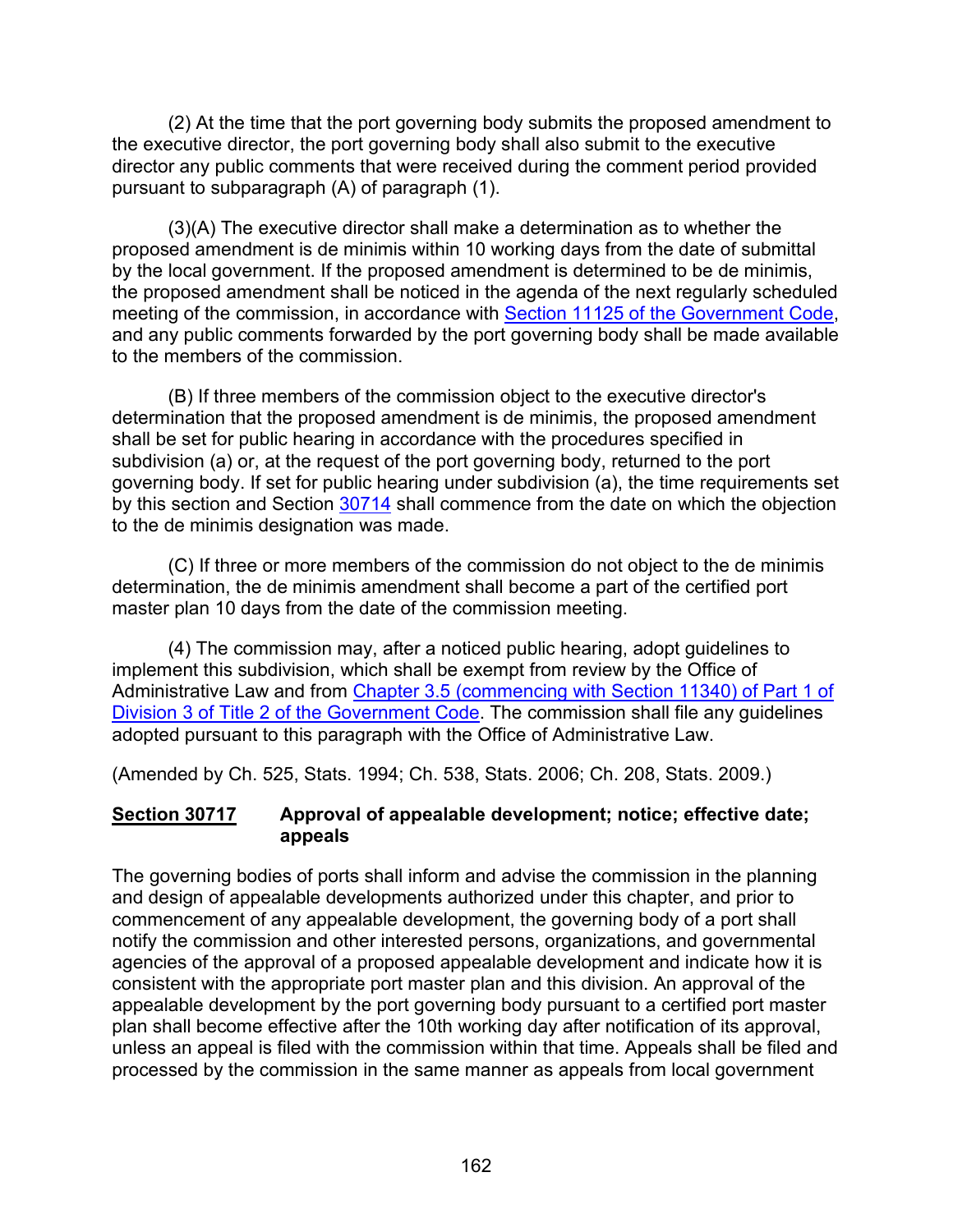actions as set forth in Chapter 7 (commencing with Section [30600\)](#page-116-0) of this division. No appealable development shall take place until the approval becomes effective.

#### <span id="page-164-0"></span>**Section 30718 Nonappealable developments; environmental impact documents**

For developments approved by the commission in a certified master plan, but not appealable under the provisions of this chapter, the port governing body shall forward all environmental impact reports and negative declarations prepared pursuant to the Environmental Quality [Act of 1970 \(commencing with Section 21000\)](http://leginfo.legislature.ca.gov/faces/codes_displayexpandedbranch.xhtml?tocCode=PRC&division=13.&title=&part=&chapter=&article=) or any environmental impact statements prepared pursuant to the [National Environmental](http://www.law.cornell.edu/uscode/)  [Policy Act of 1969 \(42 U.S.C. 4321, et seq.\)](http://www.law.cornell.edu/uscode/) to the commission in a timely manner for comment.

## <span id="page-164-1"></span>**Section 30719 Projects deemed certified**

Any development project or activity authorized or approved pursuant to the provisions of this chapter shall be deemed certified by the commission as being in conformity with the coastal zone management program insofar as any such certification is requested by any federal agency pursuant to the [Federal Coastal Zone Management Act of 1972 \(16](http://www.law.cornell.edu/uscode/)  [U.S.C. 1451, et seq.\),](http://www.law.cornell.edu/uscode/) National Oceanic and Atmospheric Administration, and memoranda of understanding between the state and federal governments relative thereto.

## <span id="page-164-2"></span>**Section 30720 Judicial prohibition or stay; reinstatement of permit authority**

If the application of any port master plan or part thereof is prohibited or stayed by any court, the permit authority provided for in Chapter 7 (commencing with Section [30600\)](#page-116-0) shall be reinstated in the commission. The reinstated permit authority shall apply as to any development which would be affected by the prohibition or stay.

(Amended by Ch. 285, Stats. 1991.)

## <span id="page-164-3"></span>**Section 30721 Port Hueneme; reimbursement of costs**

(a) The Legislature recognizes that Port Hueneme is unique in its relationship to the coast in that it is the only deep water port operated by a harbor district, and is without access to city or county funds. Therefore, the governing body of Port Hueneme may claim reimbursement of costs it incurs in the preparation and certification of a port master plan as required by this chapter.

(b) Prior to submitting any claim for reimbursement, the governing body of the port shall submit its proposed claims to the executive director of the commission for review and approval and shall provide adequate documentation to enable the executive director to make the following determinations:

(1) That the work done was directly attributable to the operation of this chapter.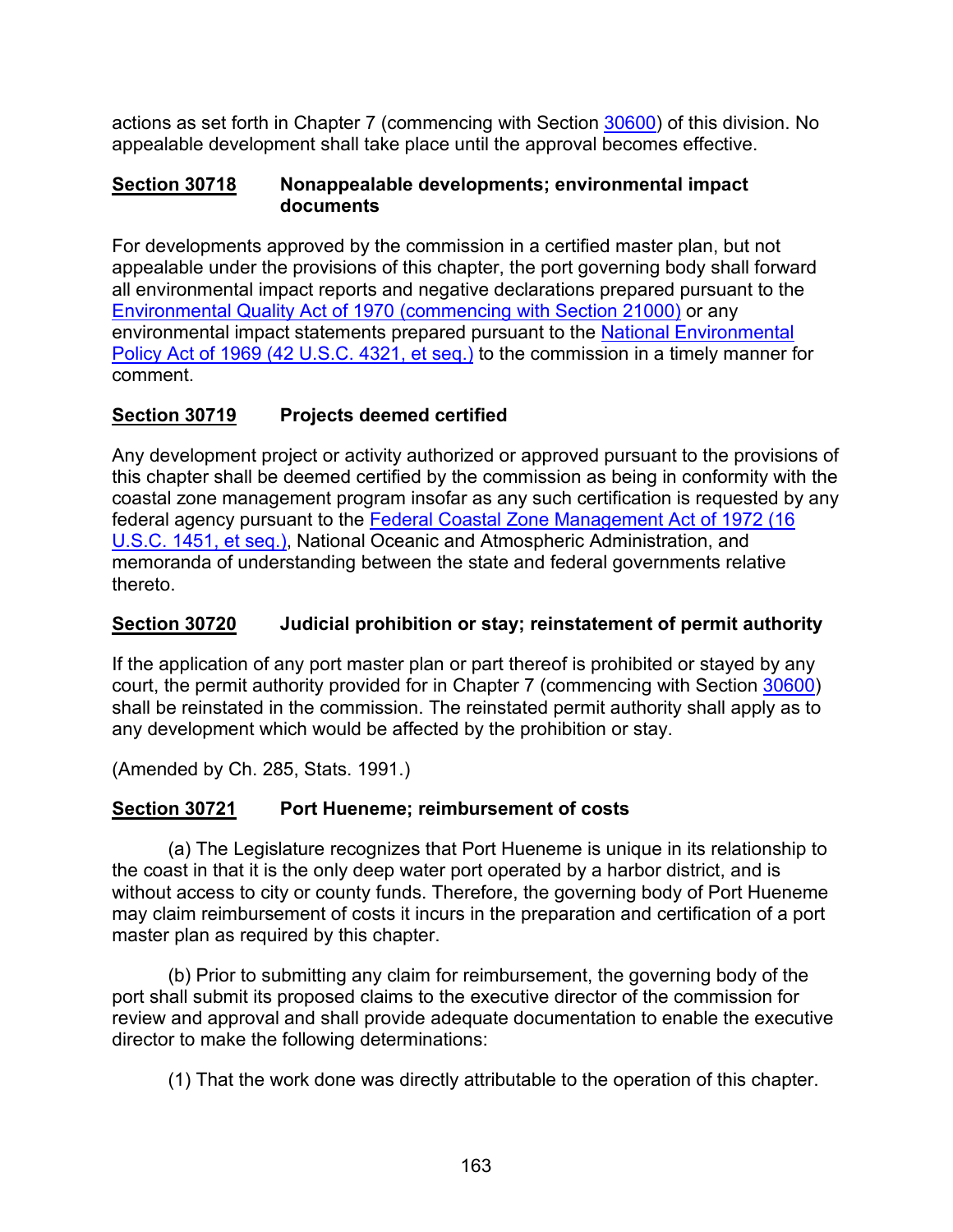(2) That the work done is reasonably related to, and appears to be necessary for, the preparation of a certifiable port master plan for the geographic area within the port's jurisdiction as identified by the commission pursuant to Section [30710.](#page-159-1)

(3) That the governing body of a port is not reimbursed for the costs of the work from any other source.

The executive director of the commission shall, within 60 days after receipt of the necessary information, approve the proposed claim, if the director can make the determinations set forth in this subdivision.

(c) After a proposed claim has been reviewed and approved by the executive director of the commission pursuant to subdivision (b), the governing body of the port may submit its claim for reimbursement to the Controller who shall then process and pay any such claim as provided for in [Section 2231 of the Revenue and Taxation Code.](http://leginfo.legislature.ca.gov/faces/codes_displayexpandedbranch.xhtml?tocCode=RTC&division=1.&title=&part=&chapter=&article=)

(Added by Ch. 741, Stats. 1978.)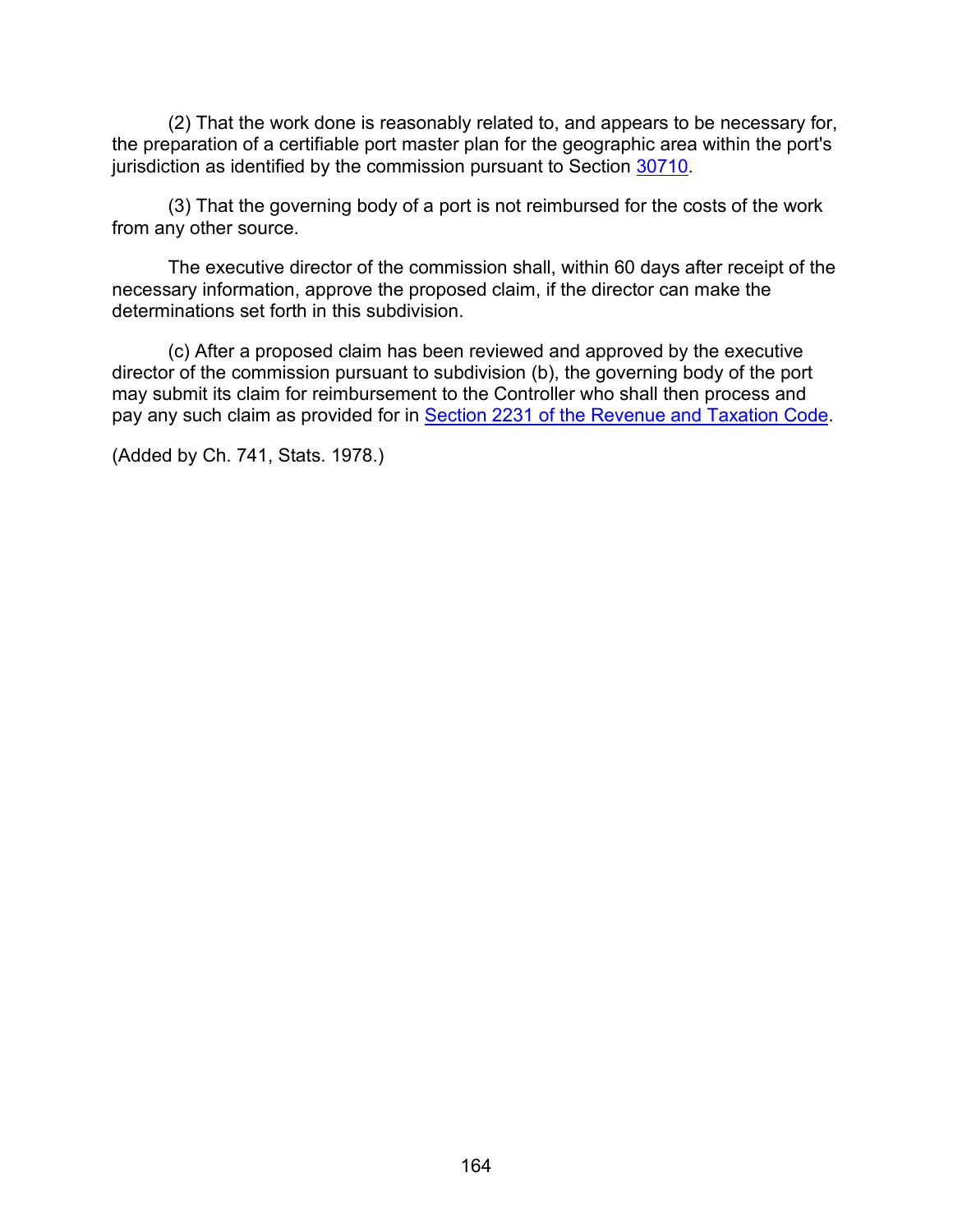# **CHAPTER 9 JUDICIAL REVIEW, ENFORCEMENT, AND PENALTIES**

## **ARTICLE l GENERAL PROVISIONS**

## **Section**

| 30800<br>30801 | <b>Additional remedies</b><br>Petition for writ of mandate; aggrieved person                                                       |
|----------------|------------------------------------------------------------------------------------------------------------------------------------|
| 30802          | Decisions or actions not appealable to commission; petition for writ of<br>mandate; intervention                                   |
| 30803          | Declaratory and equitable relief; cease & desist orders; restoration orders;<br>bonds; stay                                        |
| 30804          | Enforcement of duties; bond                                                                                                        |
| 30805          | Recovery of civil penalties                                                                                                        |
| 30805.5        | Recovery of penalties; limitation of action                                                                                        |
| 30806          | Change of venue; legal assistance                                                                                                  |
| 30807          | (repealed)                                                                                                                         |
| 30808          | Actions to insure compliance with terms and conditions of urban exclusion                                                          |
| 30809          | Ex parte cease & desist orders; notice; terms and conditions; time of<br>effectiveness; duration                                   |
| 30810          | Cease & desist orders issued after public hearing; terms and conditions;<br>notice of hearing; finality and effectiveness of order |
| 30811          | Restoration order; violations                                                                                                      |
| 30812          | Notification of intention to record property violation; contents; public<br>hearings; review                                       |

## **ARTICLE 2 PENALTIES**

## **Section**

| 30820   | Civil liability; violations; amount; factors                          |
|---------|-----------------------------------------------------------------------|
| 30821   | Administrative civil penalties for access violations                  |
| 30821.3 | Administrative civil penalties for non-access violations              |
| 30821.6 | Violation of orders; civil penalties; local government agency actions |
| 30822   | Exemplary damages                                                     |
| 30823   | Disposal of funds                                                     |
| 30824   | Ex parte communications, disclosure; additional fines; fees & costs   |
| 30826   | Renumbered                                                            |
|         |                                                                       |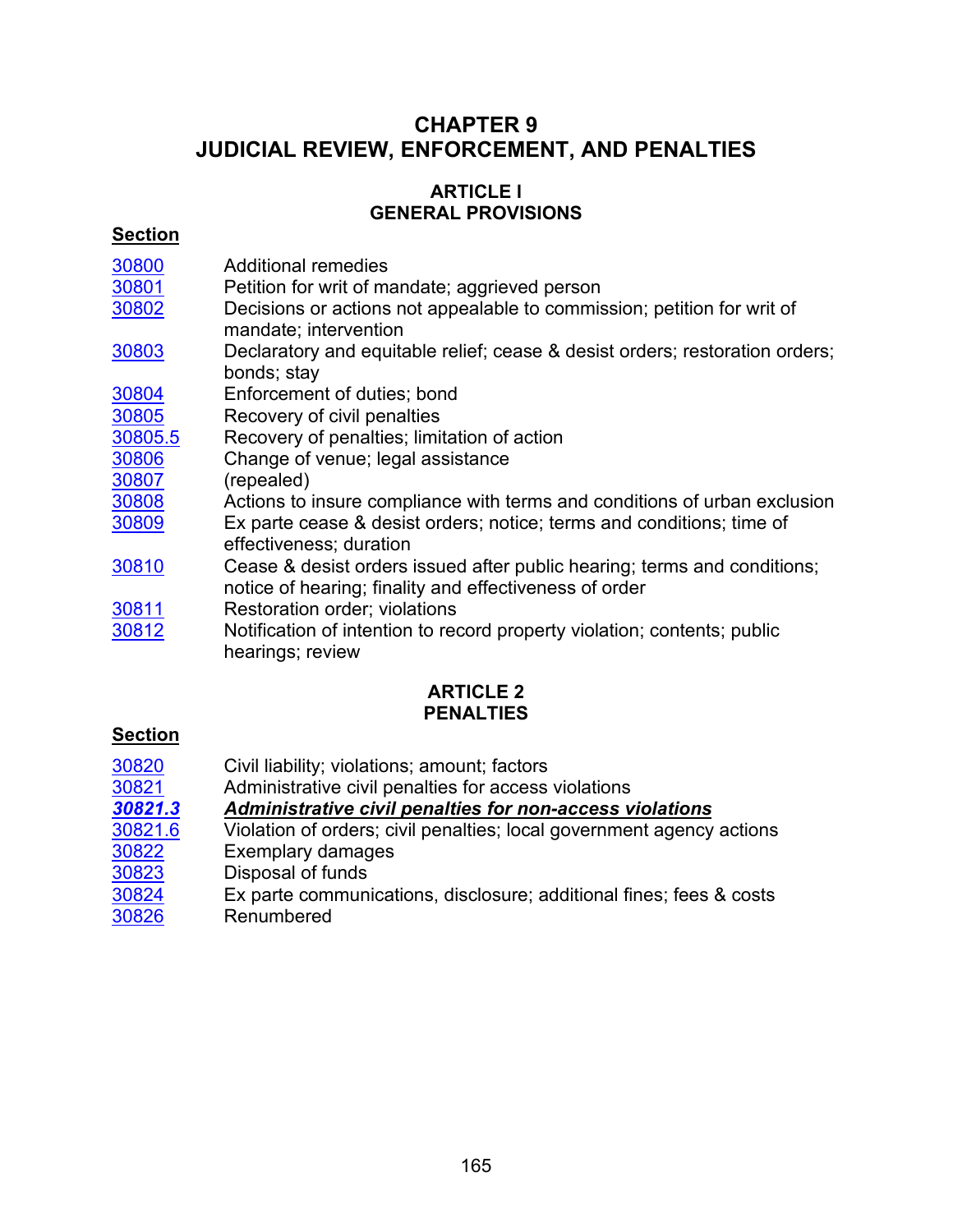#### **ARTICLE 1 GENERAL PROVISIONS**

## <span id="page-167-0"></span>**Section 30800 Additional remedies**

The provisions of this chapter shall be in addition to any other remedies available at law.

### <span id="page-167-1"></span>**Section 30801 Petition for writ of mandate; aggrieved person**

Any aggrieved person shall have a right to judicial review of any decision or action of the commission by filing a petition for a writ of mandate in accordance with Section 1094.5 of the Code of Civil Procedure, within 60 days after the decision or action has become final.

For purposes of this section and subdivision (c) of Section  $30513$  and Section [30625,](#page-153-0) an "aggrieved person" means any person who, in person or through a representative, appeared at a public hearing of the commission, local government, or port governing body in connection with the decision or action appealed, or who, by other appropriate means prior to a hearing, informed the commission, local government, or port governing body of the nature of his concerns or who for good cause was unable to do either. "Aggrieved person" includes the applicant for a permit and, in the case of an approval of a local coastal program, the local government involved.

(Amended by Ch. 285, Stats. 1991.)

## <span id="page-167-2"></span>**Section 30802 Decisions or actions not appealable to Commission; petition for writ of mandate; intervention**

Any person, including an applicant for a permit or the commission, aggrieved by the decision or action of a local government that is implementing a certified local coastal program or certified port master plan, or is exercising its powers pursuant to Section [30600.5,](#page-118-0) which decision or action may not be appealed to the commission, shall have a right to judicial review of such decision or action by filing a petition for writ of mandate in accordance with the provisions of [Section 1094.5 of the Code of Civil Procedure](http://leginfo.legislature.ca.gov/faces/codes_displayexpandedbranch.xhtml?tocCode=CCP&division=&title=&part=3.&chapter=&article=) within 60 days after the decision or action has become final. The commission may intervene in any such proceeding upon a showing that the matter involves a question of the conformity of a proposed development with a certified local coastal program or certified port master plan or the validity of a local government action taken to implement a local coastal program or certified port master plan. Any local government or port governing body may request that the commission intervene. Notice of this action against a local government or port governing body shall be filed with the commission within five working days of the filing of this action. When an action is brought challenging the validity of a local coastal program or certified port master plan, a preliminary showing shall be made prior to proceeding on the merits as to why such action should not have been brought pursuant to the provisions of Section [30801.](#page-167-1)

(Amended by Ch. 1173, Stats. 1981.)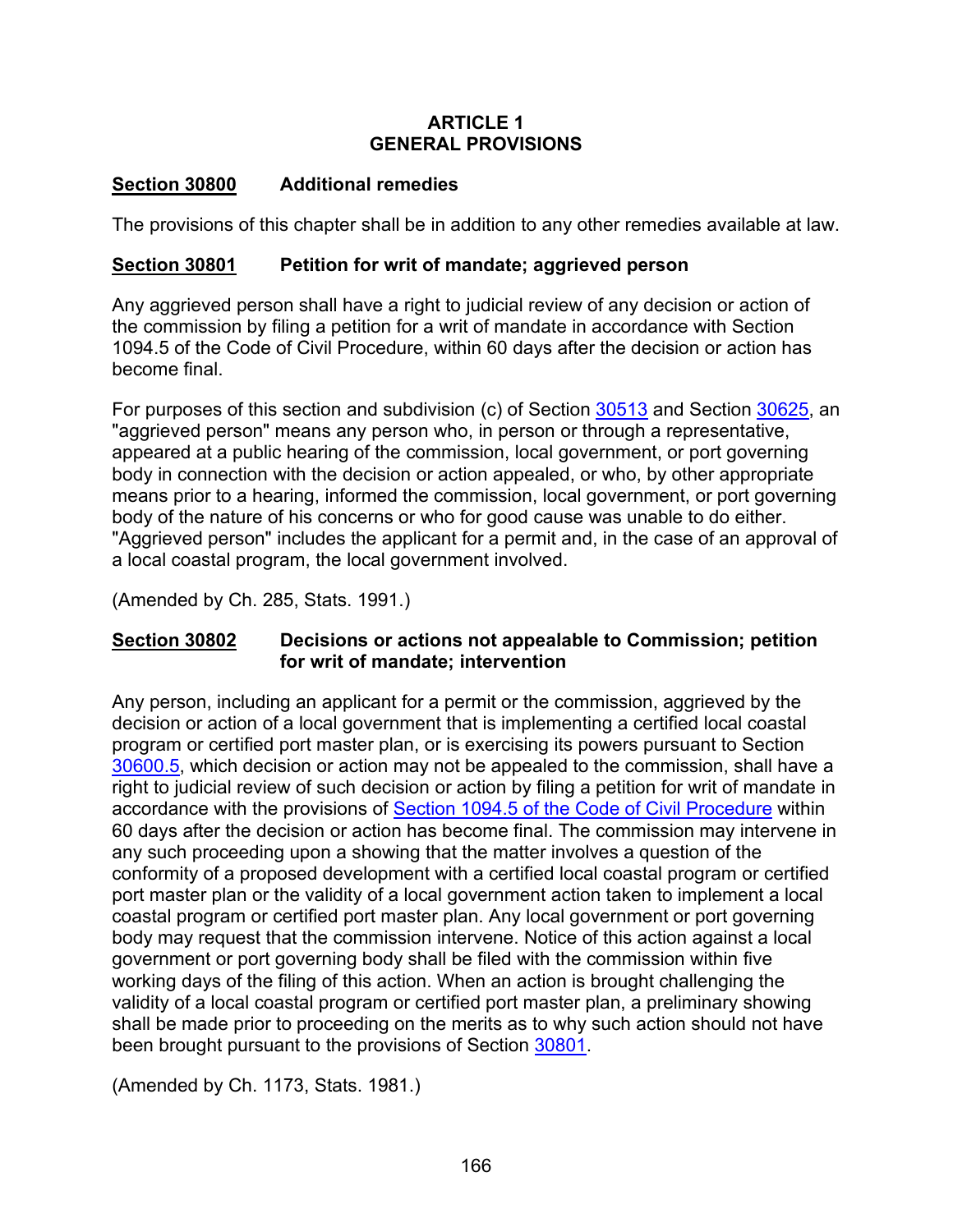#### <span id="page-168-0"></span>**Section 30803 Declaratory and equitable relief; cease & desist orders; restoration orders; bonds; stay**

(a) Any person may maintain an action for declaratory and equitable relief to restrain any violation of this division, of a cease and desist order issued pursuant to Section [30809](#page-169-2) or [30810,](#page-170-0) or of a restoration order issued pursuant to Section [30811.](#page-171-0) On a prima facie showing of a violation of this division, preliminary equitable relief shall be issued to restrain any further violation of this division. No bond shall be required for an action under this section.

(b) A court may stay the operation of the cease and desist order after it provides notice to the commission and holds a hearing. Any such stay may be imposed or continued only if it is not against the public interest.

(Amended by Ch. 761, Stats. 1991; Ch. 1199, Stats. 1993.)

#### <span id="page-168-1"></span>**Section 30804 Enforcement of duties; bond**

Any person may maintain an action to enforce the duties specifically imposed upon the commission, any governmental agency, any special district, or any local government by this division. No bond shall be required for an action under this section.

(Amended by Ch. 285, Stats. 1991.)

#### <span id="page-168-2"></span>**Section 30805 Recovery of civil penalties**

Any person may maintain an action for the recovery of civil penalties provided for in Section [30820](#page-173-0) or [30821.6.](#page-177-0)

(Amended Ch. 1199, Stats. 1993.)

#### <span id="page-168-3"></span>**Section 30805.5 Recovery of penalties; limitation of action**

Any action pursuant to Sections [30805](#page-168-2) or [30822](#page-178-0) to recover civil fines or penalties under this chapter shall be commenced not later than three years from the date on which the cause of action for the recovery is known or should have been known.

(Added by Ch. 1199, Stats. 1993.)

#### <span id="page-168-4"></span>**Section 30806 Change of venue; legal assistance**

(a) Any civil action under this division by, or against, a city, county, or city and county, the commission, special district, or any other public agency shall, upon motion of either party, be transferred to a county or city and county not a party to the action or to a county or city and county other than that in which the city, special district, or any other public agency which is a party to the action is located.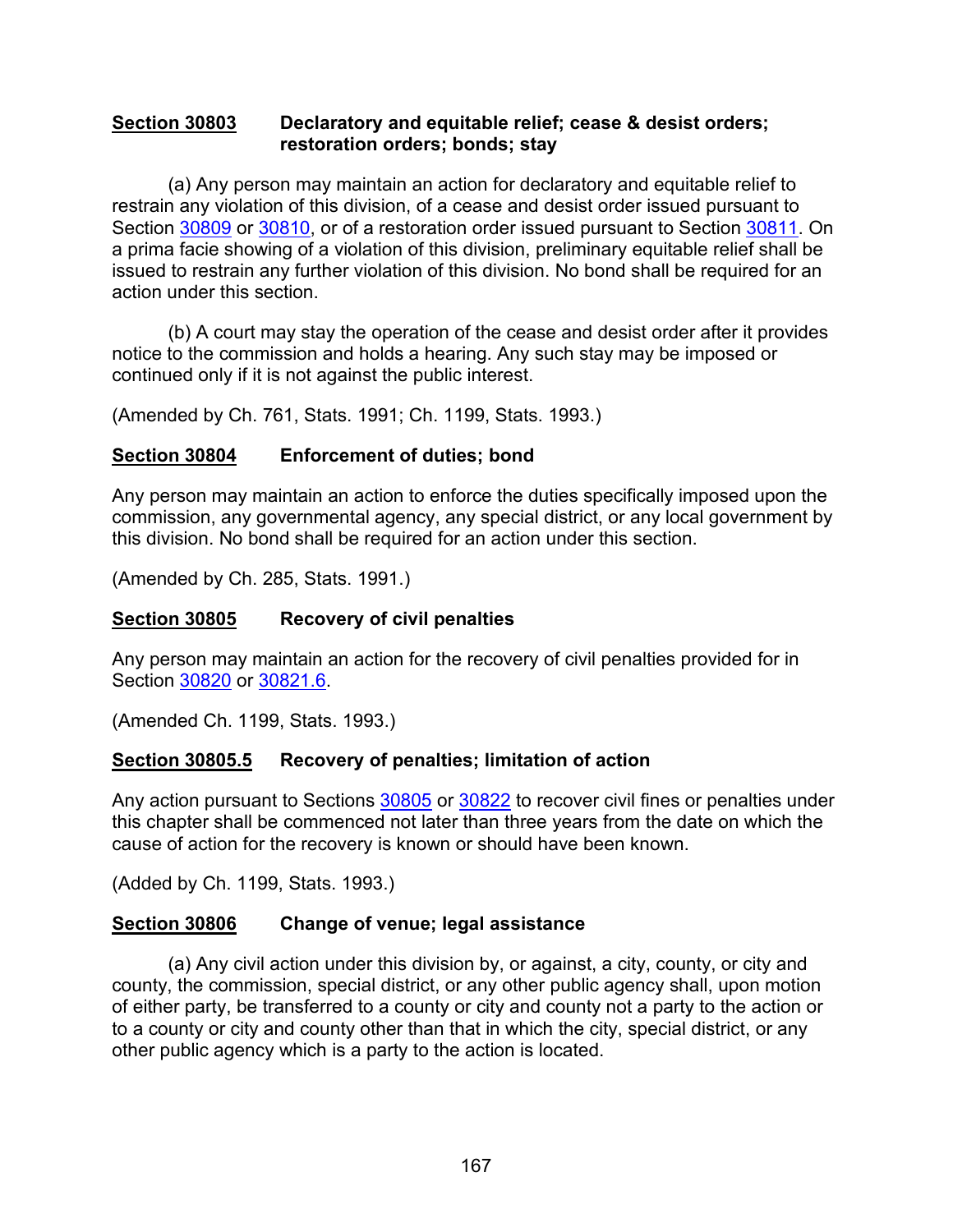(b) In any action brought by or against any local government, other than an action brought by or against the commission, that involves the enforcement or implementation of its certified local coastal program, the Department of Justice shall, upon the request of the local government, provide such legal assistance as its resources permit.

(Amended by Ch. 919, Stats. 1979; Ch. 285, Stats. 1991.)

<span id="page-169-0"></span>**Section 30807** (Repealed by Ch. 1173, Stats. 1981.)

## <span id="page-169-1"></span>**Section 30808 Actions to ensure compliance with terms and conditions of urban exclusion**

In addition to any other remedy provided by this article, any person, including the commission, may bring an action to restrain a violation of the terms and conditions of an urban exclusion imposed pursuant to Section [30610.5.](#page-136-0) In any such action the court may grant whatever relief it deems appropriate to ensure compliance with the terms and conditions of the urban exclusion.

### <span id="page-169-2"></span>**Section 30809 Ex parte cease & desist orders; notice; terms and conditions; time of effectiveness; duration**

(a) If the executive director determines that any person or governmental agency has undertaken, or is threatening to undertake, any activity that (1) may require a permit from the commission without securing a permit or (2) may be inconsistent with any permit previously issued by the commission, the executive director may issue an order directing that person or governmental agency to cease and desist. The order may be also issued to enforce any requirements of a certified local coastal program or port master plan, or any requirements of this division which are subject to the jurisdiction of the certified program or plan, under any of the following circumstances:

(1) The local government or port governing body requests the commission to assist with, or assume primary responsibility for, issuing a cease and desist order.

(2) The commission requests and the local government or port governing body declines to act, or does not take action in a timely manner, regarding an alleged violation which could cause significant damage to coastal resources.

(3) The local government or port governing body is a party to the violation.

(b) The cease and desist order shall be issued only if the person or agency has failed to respond in a satisfactory manner to an oral notice given in person or by telephone, followed by a written confirmation, or a written notice given by certified mail or hand delivered to the landowner or the person performing the activity. The notice shall include the following:

(1) A description of the activity which meets the criteria of subdivision (a).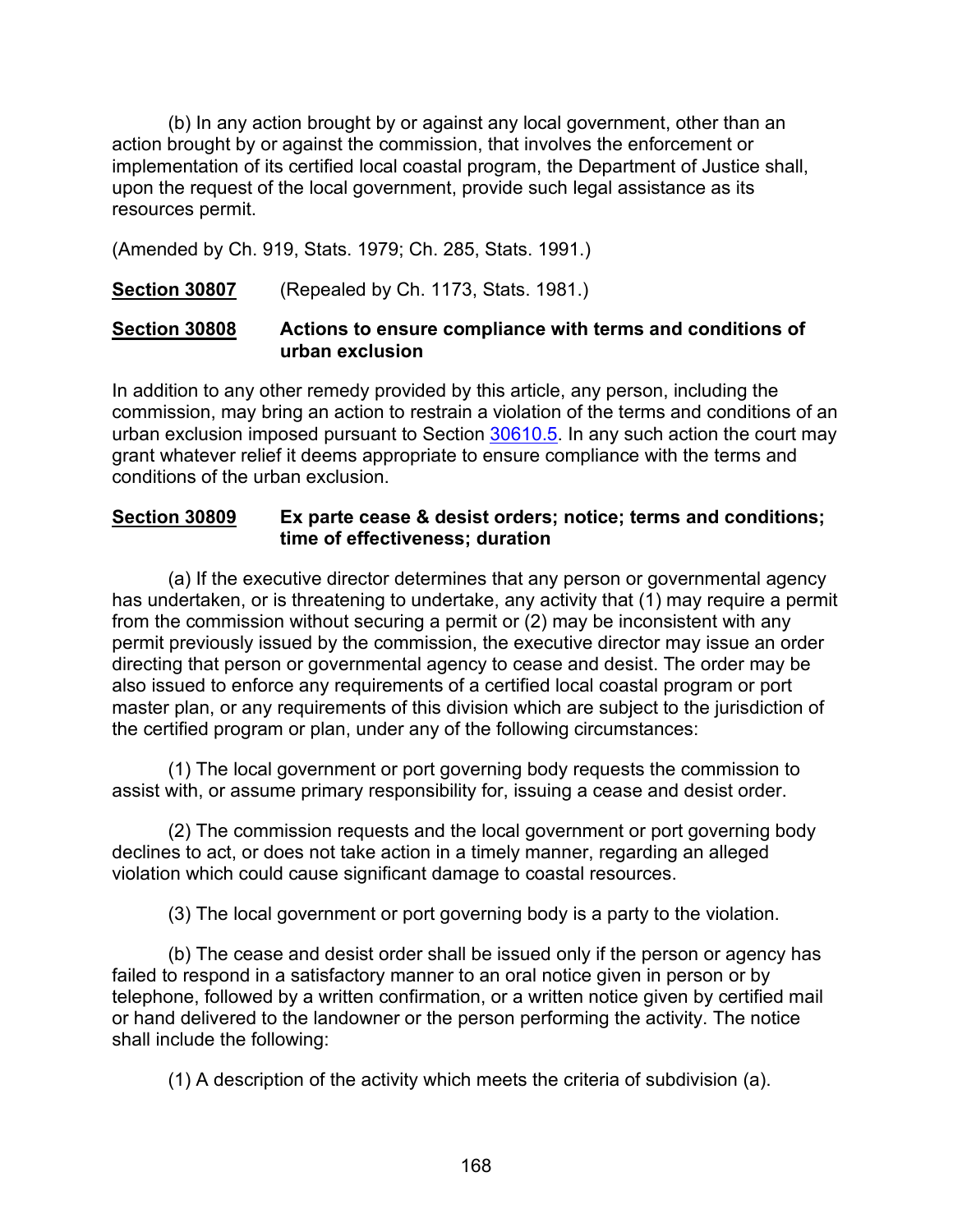(2) A statement that the described activity constitutes development which is in violation of this division because it is not authorized by a valid coastal development permit.

(3) A statement that the described activity be immediately stopped or the alleged violator may receive a cease and desist order, the violation of which may subject the violator to additional fines.

(4) The name, address, and phone number of the commission or local government office which is to be contacted for further information.

(c) The cease and desist order may be subject to such terms and conditions as the executive director may determine are necessary to avoid irreparable injury to any area within the jurisdiction of the commission pending action by the commission under Section [30810.](#page-170-0)

(d) The cease and desist order shall be effective upon its issuance, and copies shall be served forthwith by certified mail upon the person or governmental agency subject to the order.

(e) A cease and desist order issued pursuant to this section shall become null and void 90 days after issuance.

(Added by Ch. 761, Stats. 1991.)

#### <span id="page-170-0"></span>**Section 30810 Cease & desist orders issued after public hearing; terms and conditions; notice of hearing; finality and effectiveness of order**

(a) If the commission, after public hearing, determines that any person or governmental agency has undertaken, or is threatening to undertake, any activity that  $(1)$  requires a permit from the commission without securing the permit or  $(2)$  is inconsistent with any permit previously issued by the commission, the commission may issue an order directing that person or governmental agency to cease and desist. The order may also be issued to enforce any requirements of a certified local coastal program or port master plan, or any requirements of this division which are subject to the jurisdiction of the certified program or plan, under any of the following circumstances:

(1) The local government or port governing body requests the commission to assist with, or assume primary responsibility for, issuing a cease and desist order.

(2) The commission requests and the local government or port governing body declines to act, or does not take action in a timely manner, regarding an alleged violation which could cause significant damage to coastal resources.

(3) The local government or port governing body is a party to the violation.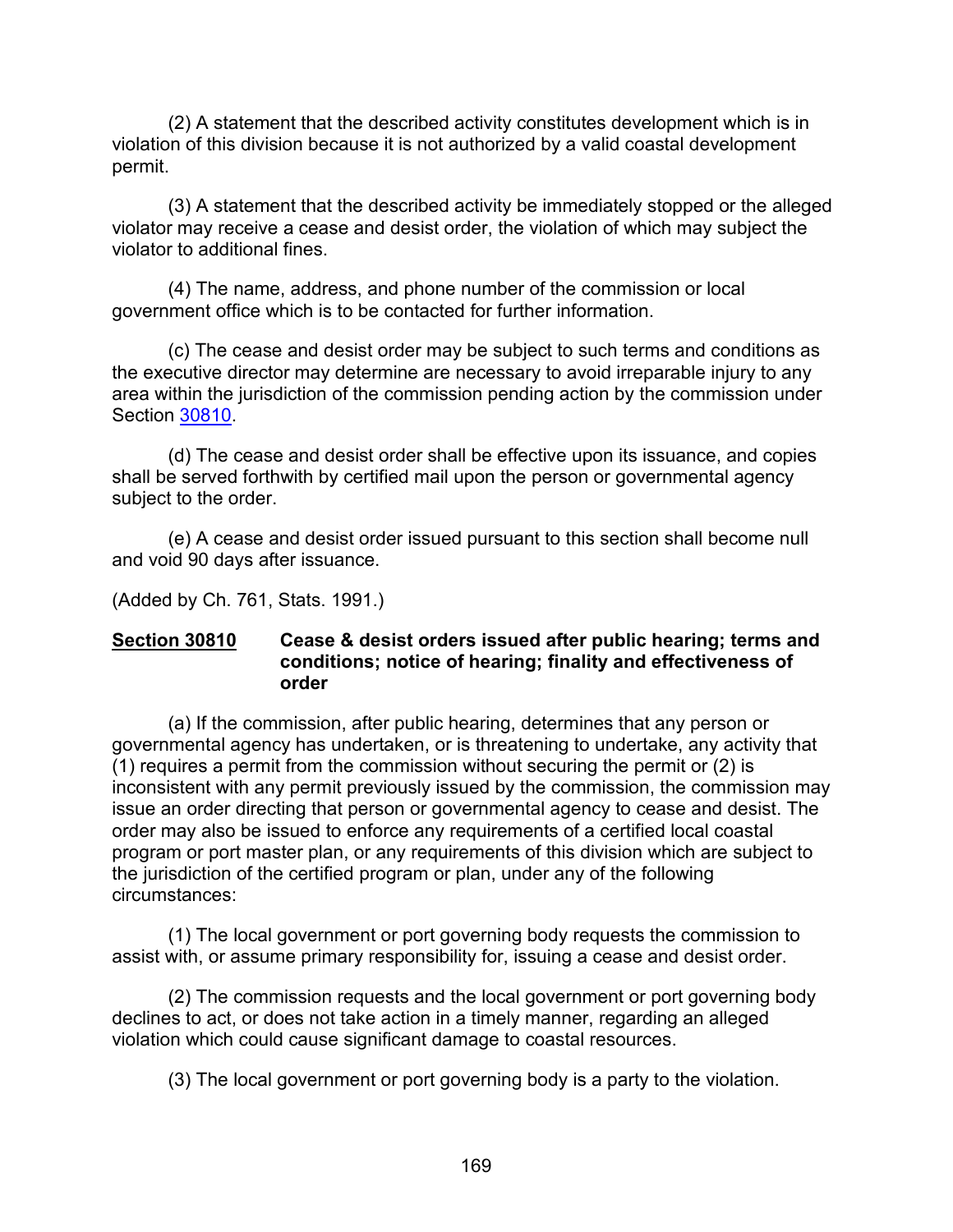(b) The cease and desist order may be subject to such terms and conditions as the commission may determine are necessary to ensure compliance with this division, including immediate removal of any development or material or the setting of a schedule within which steps shall be taken to obtain a permit pursuant to this division.

(c) Notice of the public hearing on a proposed cease and desist order shall be given to all affected persons and agencies and the order shall be final and effective upon the issuance of the order. Copies shall be served immediately by certified mail upon the person or governmental agency subject to the order and upon other affected persons and agencies who appeared at the hearing or requested a copy. The notice shall include a description of the civil remedy to a cease and desist order, authorized by Section [30803.](#page-168-0)

(Amended by Ch. 1199, Stats. 1993.)

## <span id="page-171-0"></span>**Section 30811 Restoration order; violations**

In addition to any other authority to order restoration, the commission, a local government that is implementing a certified local coastal program, or a port governing body that is implementing a certified port master plan may, after a public hearing, order restoration of a site if it finds that the development has occurred without a coastal development permit from the commission, local government, or port governing body, the development is inconsistent with this division, and the development is causing continuing resource damage.

(Added by Ch. 955, Stats. 1992. Section renumbered by Ch. 1199, Stats. 1993.)

## <span id="page-171-1"></span>**Section 30812 Notification of intention to record property violation; contents; public hearings; review**

(a) Whenever the executive director of the commission has determined, based on substantial evidence, that real property has been developed in violation of this division, the executive director may cause a notification of intention to record a notice of violation to be mailed by regular and certified mail to the owner of the real property at issue, describing the real property, identifying the nature of the violation, naming the owners thereof, and stating that if the owner objects to the filing of a notice of violation, an opportunity will be given to the owner to present evidence on the issue of whether a violation has occurred.

(b) The notification specified in subdivision (a) shall indicate that the owner is required to respond in writing, within 20 days of the postmarked mailing of the notification, to object to recording the notice of violation. The notification shall also state that if, within 20 days of mailing of the notification, the owner of the real property at issue fails to inform the executive director of the owner's objection to recording the notice of violation, the executive director shall record the notice of violation in the office of each county recorder where all or part of the property is located.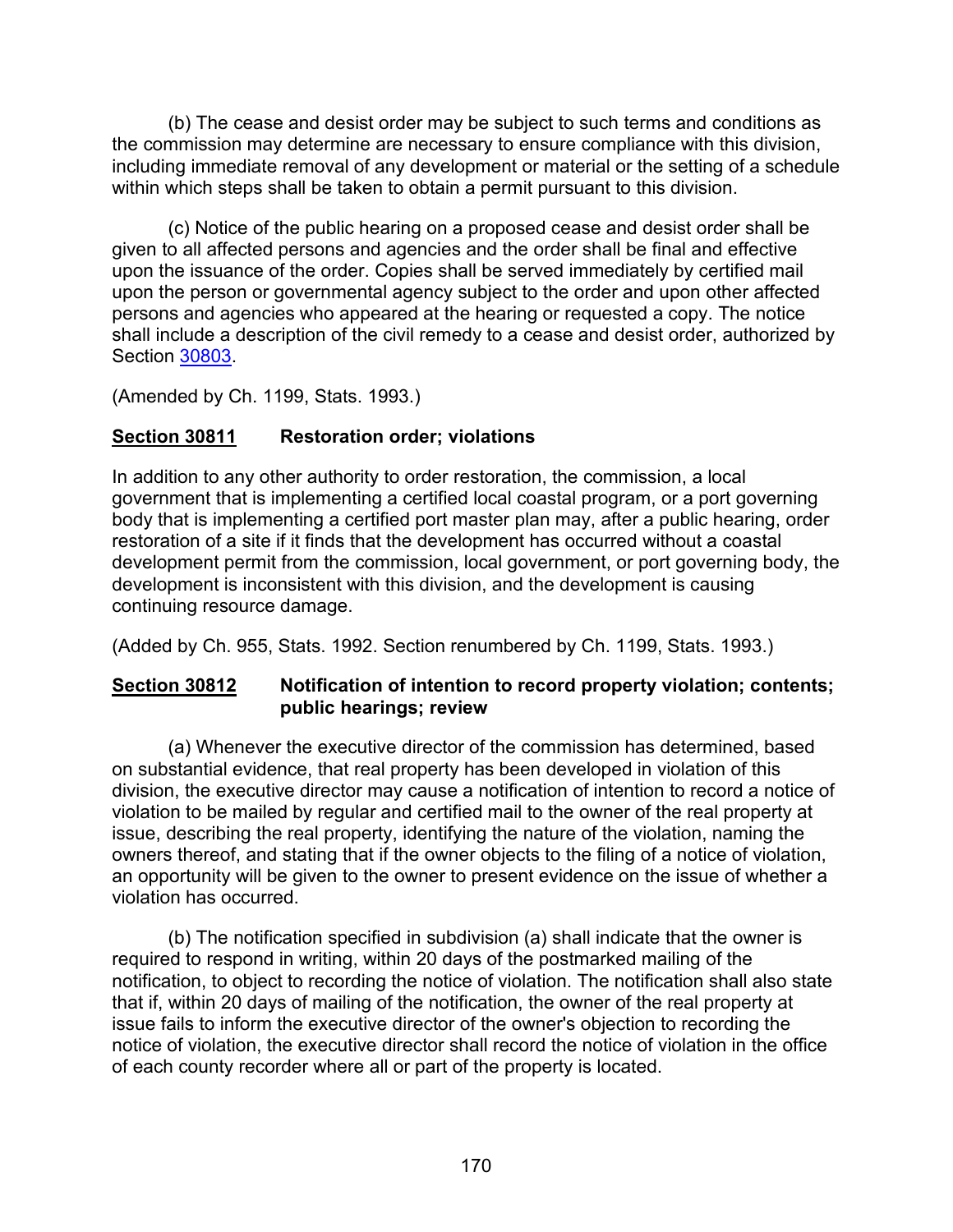(c) If the owner submits a timely objection to the proposed filing of the notice of violation, a public hearing shall be held at the next regularly scheduled commission meeting for which adequate public notice can be provided, at which the owner may present evidence to the commission why the notice of violation should not be recorded. The hearing may be postponed for cause for not more than 90 days after the date of the receipt of the objection to recordation of the notice of violation.

(d) If, after the commission has completed its hearing and the owner has been given the opportunity to present evidence, the commission finds that, based on substantial evidence, a violation has occurred, the executive director shall record the notice of violation in the office of each county recorder where all or part of the real property is located. If the commission finds that no violation has occurred, the executive director shall mail a clearance letter to the owner of the real property.

(e) (1) The notice of violation shall be contained in a separate document prominently entitled "Notice of Violation of the Coastal Act." The notice of violation shall contain all of the following information:

(A) The names of the owners of record.

(B) A legal description of the real property affected by the notice.

(C) A statement specifically identifying the nature of the alleged violation.

(D) A commission file number relating to the notice.

(2) The notice of violation, when properly recorded and indexed, shall be considered notice of the violation to all successors in interest in that property. This notice is for informational purposes only and is not a defect, lien, or encumbrance on the property.

(f) Within 30 days after the final resolution of a violation that is the subject of a recorded notice of violation, the executive director shall mail a clearance letter to the owner of the real property and shall record a notice of recision in the office of each county recorder in which the notice of violation was filed, indicating that the notice of violation is no longer valid. The notice of recision shall have the same effect of a withdrawal or expungement under [Section 405.61 of the Code of Civil Procedure.](http://leginfo.legislature.ca.gov/faces/codes_displayexpandedbranch.xhtml?tocCode=CCP&division=&title=&part=2.&chapter=&article=)

(g) The executive director may not invoke the procedures of this section until all existing administrative methods for resolving the violation have been utilized and the property owner has been made aware of the potential for the recordation of a notice of violation. For purposes of this subdivision, existing methods for resolving the violation do not include the commencement of an administrative or judicial proceeding.

(h) This section only applies in circumstances where the commission is the legally responsible coastal development permitting authority or where a local government or port governing body requests the commission to assist in the resolution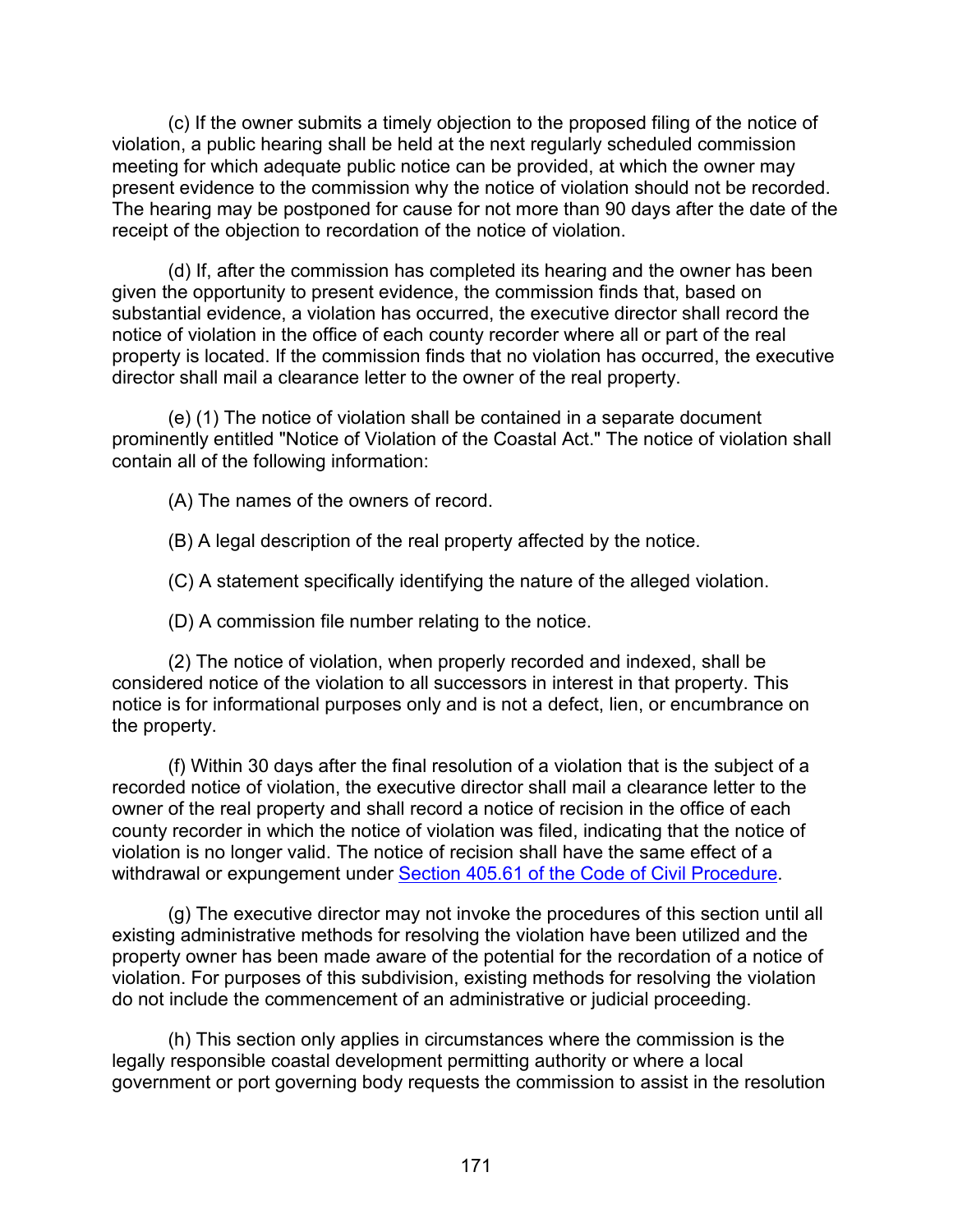of an unresolved violation if the local government is the legally responsible coastal development permitting authority.

(i) The commission, 24 months from the date of recordation, shall review each notice of violation that has been recorded to determine why the violation has not been resolved and whether the notice of violation should be expunged.

(j) The commission, at any time and for cause, on its own initiative or at the request of the property owner, may cause a notice of recision to be recorded invalidating the notice of violation recorded pursuant to this section. The notice of recision shall have the same effect of a withdrawal or expungement under [Section](http://leginfo.legislature.ca.gov/faces/codes_displayexpandedbranch.xhtml?tocCode=CCP&division=&title=&part=2.&chapter=&article=)  [405.61 of the Code of Civil Procedure.](http://leginfo.legislature.ca.gov/faces/codes_displayexpandedbranch.xhtml?tocCode=CCP&division=&title=&part=2.&chapter=&article=)

(Added by Ch. 235, Stats. 2002. Amended by Ch. 62, Stats. 2003.)

### **ARTICLE 2 PENALTIES**

## <span id="page-173-0"></span>**Section 30820 Civil liability; violations; amount; factors**

(a) Any person who violates any provision of this division may be civilly liable in accordance with this subdivision as follows:

(1) Civil liability may be imposed by the superior court in accordance with this article on any person who performs or undertakes development that is in violation of this division or that is inconsistent with any coastal development permit previously issued by the commission, a local government that is implementing a certified local coastal program, or a port governing body that is implementing a certified port master plan, in an amount that shall not exceed thirty thousand dollars (\$30,000) and shall not be less than five hundred dollars (\$500).

(2) Civil liability may be imposed for any violation of this division other than that specified in paragraph (1) in an amount that shall not exceed thirty thousand dollars (\$30,000).

(b) Any person who performs or undertakes development that is in violation of this division or that is inconsistent with any coastal development permit previously issued by the commission, a local government that is implementing a certified local coastal program, or a port governing body that is implementing a certified port master plan, when the person intentionally and knowingly performs or undertakes the development in violation of this division or inconsistent with any previously issued coastal development permit, may, in addition to any other penalties, be civilly liable in accordance with this subdivision. Civil liability may be imposed by the superior court in accordance with this article for a violation as specified in this subdivision in an amount which shall not be less than one thousand dollars (\$1,000), not more than fifteen thousand dollars (\$15,000), per day for each day in which the violation persists.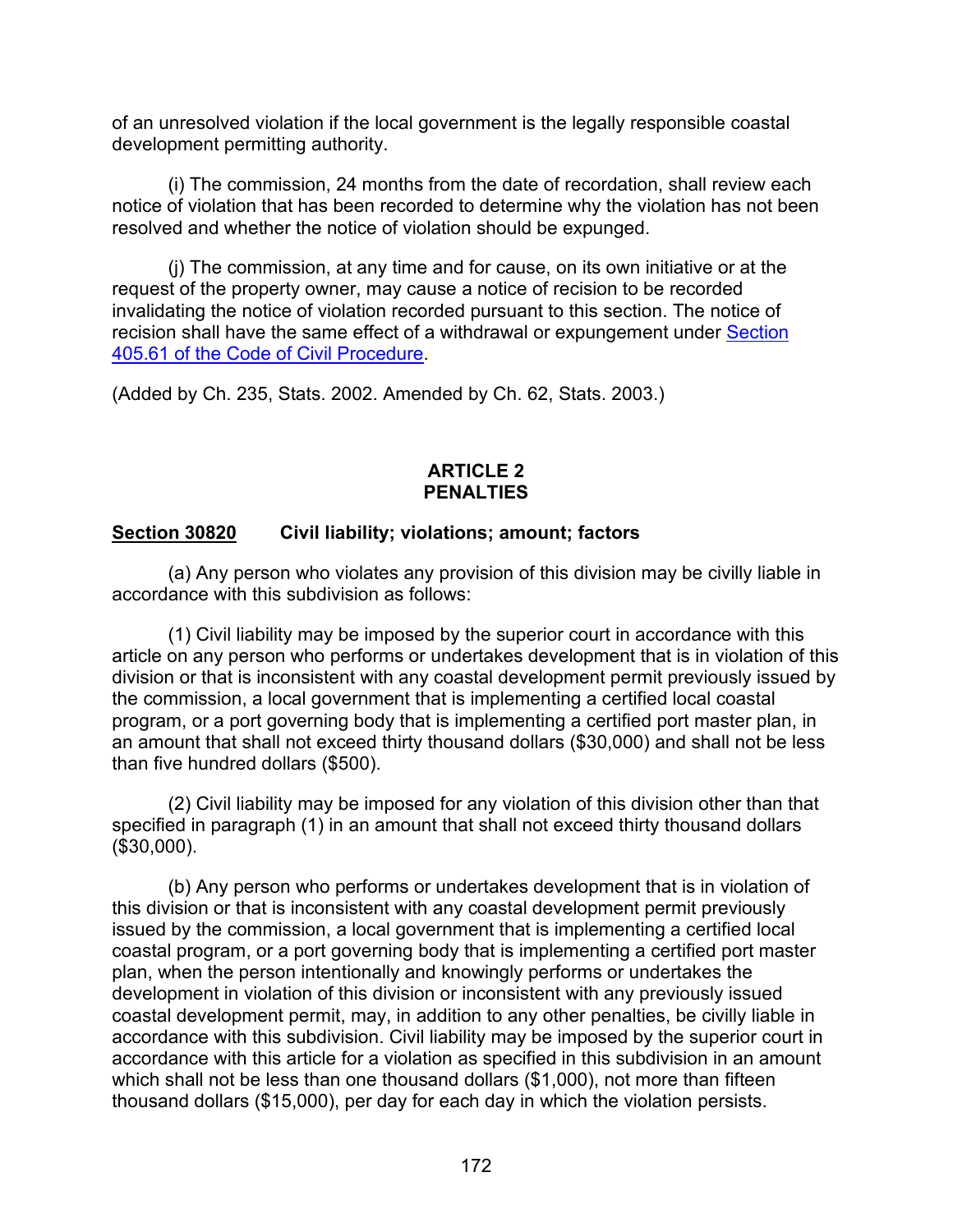(c) In determining the amount of civil liability, the following factors shall be considered:

(1) The nature, circumstance, extent, and gravity of the violation.

(2) Whether the violation is susceptible to restoration or other remedial measures.

(3) The sensitivity of the resource affected by the violation.

(4) The cost to the state of bringing the action.

(5) With respect to the violator, any voluntary restoration or remedial measures undertaken, any prior history of violations, the degree of culpability, economic profits, if any, resulting from, or expected to result as a consequence of, the violation, and such other matters as justice may require.

(Added by Ch. 955, Stats. 1992. Amended by Ch. 1199, Stats. 1993.)

## <span id="page-174-0"></span>**Section 30821 Administrative civil penalties for access violations**

(a) In addition to any other penalties imposed pursuant to this division, a person, including a landowner, who is in violation of the public access provisions of this division is subject to an administrative civil penalty that may be imposed by the commission in an amount not to exceed 75 percent of the amount of the maximum penalty authorized pursuant to subdivision (b) of Section [30820](#page-173-0) for each violation. The administrative civil penalty may be assessed for each day the violation persists, but for no more than five years.

(b) All penalties imposed pursuant to subdivision (a) shall be imposed by majority vote of the commissioners present in a duly noticed public hearing in compliance with the requirements of Section [30810,](#page-170-0) [30811,](#page-171-0) or [30812.](#page-171-1)

(c) In determining the amount of civil liability, the commission shall take into account the factors set forth in subdivision (c) of Section [30820.](#page-173-0)

(d) A person shall not be subject to both monetary civil liability imposed under this section and monetary civil liability imposed by the superior court for the same act or failure to act. If a person who is assessed a penalty under this section fails to pay the administrative penalty, otherwise fails to comply with a restoration or cease and desist order issued by the commission in connection with the penalty action, or challenges any of these actions by the commission in a court of law, the commission may maintain an action or otherwise engage in judicial proceedings to enforce those requirements and the court may grant any relief as provided under this chapter.

(e) If a person fails to pay a penalty imposed by the commission pursuant to this section, the commission may record a lien on the property in the amount of the penalty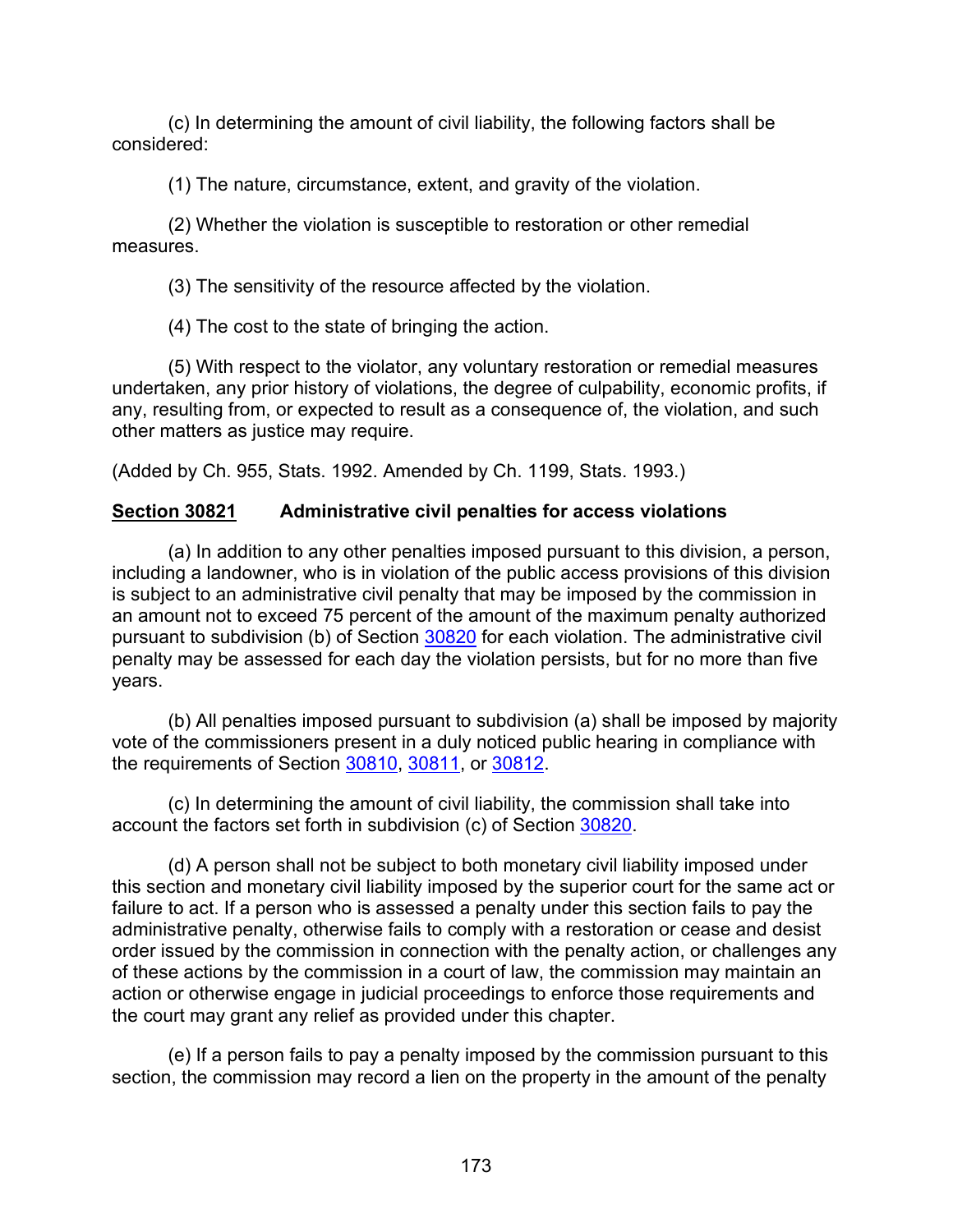assessed by the commission. This lien shall have the force, effect, and priority of a judgment lien.

(f) In enacting this section, it is the intent of the Legislature to ensure that unintentional, minor violations of this division that only cause de minimis harm will not lead to the imposition of administrative penalties if the violator has acted expeditiously to correct the violation.

(g) "Person," for the purpose of this section, does not include a local government, a special district, or an agency thereof, when acting in a legislative or adjudicative capacity.

(h) Administrative penalties pursuant to subdivision (a) shall not be assessed if the property owner corrects the violation consistent with this division within 30 days of receiving written notification from the commission regarding the violation, and if the alleged violator can correct the violation without undertaking additional development that requires a permit under this division. This 30-day timeframe for corrective action does not apply to previous violations of permit conditions incurred by a property owner.

(i) The commission shall prepare and submit, pursuant to [Section 9795 of the](https://leginfo.legislature.ca.gov/faces/codes_displayText.xhtml?lawCode=GOV&division=2.&title=2.&part=1.&chapter=7.&article=6.)  [Government Code,](https://leginfo.legislature.ca.gov/faces/codes_displayText.xhtml?lawCode=GOV&division=2.&title=2.&part=1.&chapter=7.&article=6.) a report to the Legislature by January 15, 2019, that includes all of the following:

(1) The number of new violations reported annually to the commission from January 1, 2015, to December 31, 2018, inclusive.

(2) The number of violations resolved from January 1, 2015, to December 31, 2018, inclusive.

(3) The number of administrative penalties issued pursuant to this section, the dollar amount of the penalties, and a description of the violations from January 1, 2015, to December 31, 2018, inclusive.

(j) Revenues derived pursuant to this section shall be deposited into the Violation Remediation Account of the Coastal Conservancy Fund and expended pursuant to Section [30823.](#page-178-1)

(Added by Ch. 35, Stats. 2014)

#### <span id="page-175-0"></span>*Section 30821.3 Administrative civil penalties for non-access violations*

*(a) In addition to any other penalties imposed pursuant to this division, a person, including a landowner, who is in violation of any provision of this division other than public access, including, but not limited to, damage to archaeological and wetlands resources and damage to environmentally sensitive habitat areas, is subject to an administrative civil penalty that may be imposed by the commission in an amount not to exceed 75 percent of the amount of the maximum penalty authorized pursuant to subdivision (b) of Section [30820](#page-173-0) for*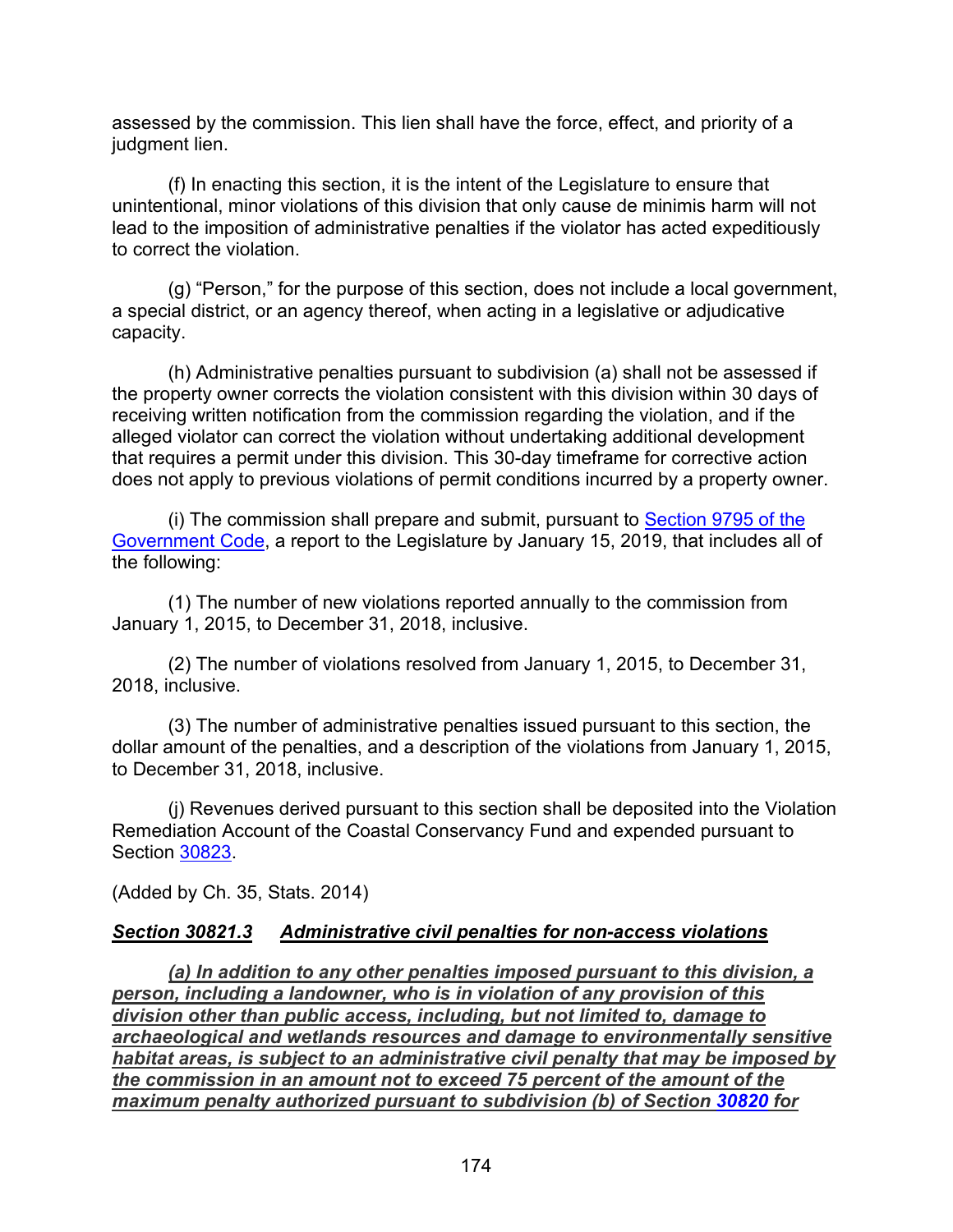*each violation. The administrative civil penalty may be assessed for each day the violation persists, but for no more than five years.*

*(b) All penalties imposed pursuant to subdivision (a) shall be imposed by majority vote of the commissioners present in a duly noticed public hearing in compliance with the requirements of Section [30810,](#page-170-0) [30811,](#page-171-0) or [30812.](#page-171-1)*

*(c) In determining the amount of civil liability, the commission shall take into account the factors set forth in subdivision (c) of Section [30820.](#page-173-0)*

*(d) A person shall not be subject to both monetary civil liability imposed under this section and monetary civil liability imposed by the superior court for the same act or failure to act. If a person who is assessed a penalty under this section fails to pay the administrative penalty, otherwise fails to comply with a restoration or cease and desist order issued by the commission in connection with the penalty action, or challenges any of these actions by the commission in a court of law, the commission may maintain an action or otherwise engage in judicial proceedings to enforce those requirements and the court may grant any relief as provided under this chapter.*

*(e) If a person fails to pay a penalty imposed by the commission pursuant to this section, the commission may record a lien on the property in the amount of the penalty assessed by the commission. This lien shall have the force, effect, and priority of a judgment lien.*

*(f) In enacting this section, it is the intent of the Legislature to ensure that unintentional, minor violations of this division that only cause de minimis harm will not lead to the imposition of administrative penalties if the violator has acted expeditiously to correct the violation.*

*(g) "Person," for the purpose of this section, does not include a state*  agency, or a local government, a special district, or an agency thereof, when *acting in a legislative or adjudicative capacity.*

*(h) Administrative penalties pursuant to subdivision (a) shall not be assessed if the property owner corrects the violation consistent with this division within 60 days of receiving written notification from the commission regarding the violation, and if the alleged violator can correct the violation without undertaking additional development that requires a permit under this division. This 60-day timeframe for corrective action does not apply to previous violations of permit conditions incurred by a property owner.*

*(i) The commission staff shall prepare and present a written report to the full commission at its first public hearing after January 1, 2024, and annually thereafter at the first hearing of the year, that includes all of the following related to the implementation of this section:*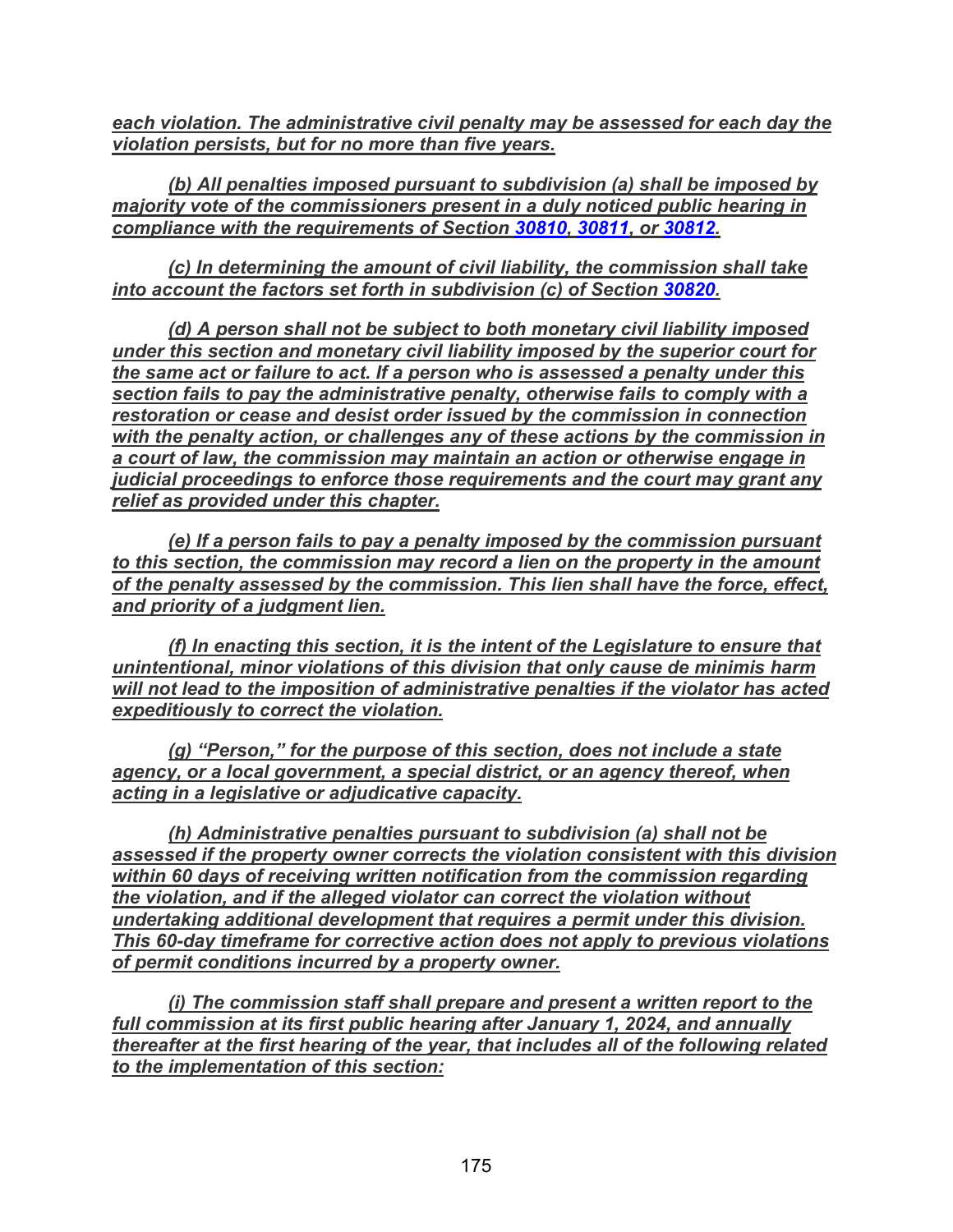*(1) The number and type of new violations investigated and identified that were reported the previous year.*

*(2) The number of violations resolved from the previous year, including a description of those resolved without the imposition of an administrative civil penalty.*

*(3) The number of administrative penalties issued pursuant to this section, the dollar amount of the penalties, and a description of the violations that resulted in the imposition of a penalty the previous year.*

*(4) The number of days from initial notice to resolution of violations for those resolved in the previous year.*

*(j) The commission staff shall provide the written report described in subdivision (i) annually to the relevant policy and budget committees in both houses of the Legislature.*

*(k) Revenues derived pursuant to this section shall be deposited into the Violation Remediation Account of the Coastal Conservancy Fund and expended pursuant to Section [30823.](#page-178-1)*

*(l) The commission shall provide an opportunity for a local government with a certified local coastal program to enforce violations of its building codes in compliance with that local coastal program.*

(Added by Ch. 643, Stats. 2021).

## <span id="page-177-0"></span>**Section 30821.6 Violation of orders; civil penalties; local government agency actions**

(a) Any person or governmental agency who intentionally or negligently violates any cease and desist order issued, reissued, or amended by the executive director or the commission, or any restoration order issued, reissued, or amended by the commission, a local government that is implementing a certified local coastal program, or a port governing body that is implementing a certified port master plan may be liable civilly in a sum of not to exceed six thousand dollars (\$6,000) for each day in which that violation persists. Any actual penalty imposed shall be reasonably proportionate to the damage suffered as a consequence of the violation.

(b) Sections [30809](#page-169-2) and [30810](#page-170-0) and subdivision (a) of this section do not authorize the issuance or enforcement of any cease and desist order as to any activity undertaken by a local governmental agency pursuant to a declaration of emergency by the board of supervisors of the county in which the activity is being or may be undertaken.

(Added by Ch. 761, Stats. 1991. Amended by Ch. 1199, Stats 1993.)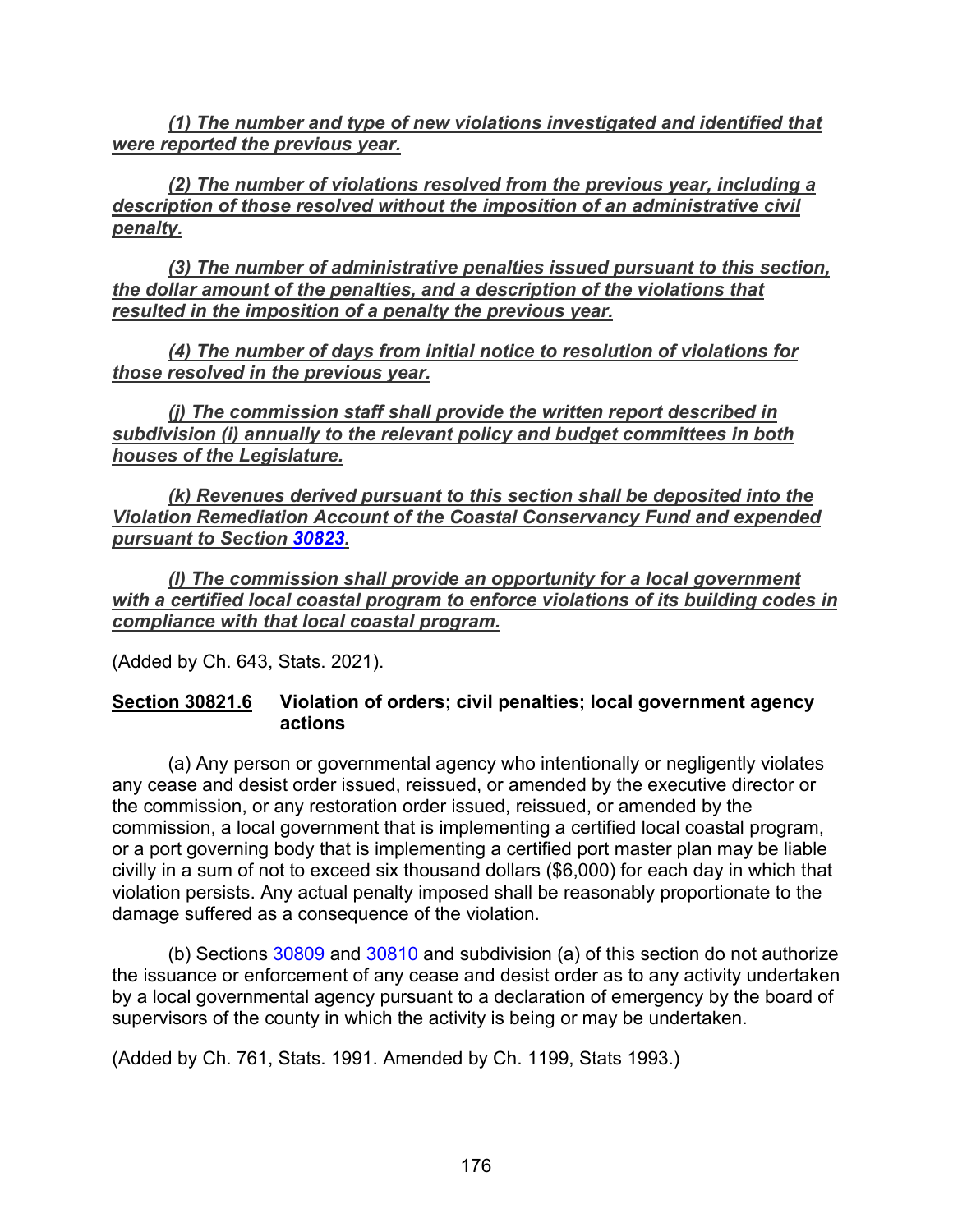## <span id="page-178-0"></span>**Section 30822 Exemplary damages**

Where a person has intentionally and knowingly violated any provision of this division or any order issued pursuant to this division, the commission may maintain an action, in addition to Section [30803](#page-168-0) or [30805,](#page-168-2) for exemplary damages and may recover an award, the size of which is left to the discretion of the court. In exercising its discretion, the court shall consider the amount of liability necessary to deter further violations.

(Amended by Ch. 1199, Stats. 1993.)

#### <span id="page-178-1"></span>**Section 30823 Disposal of funds**

Any funds derived under this article shall be expended for carrying out the provisions of this division, when appropriated by the Legislature. Funds so derived shall be deposited in the Violation Remediation Account of the Coastal Conservancy Fund until appropriated.

(Amended by Ch. 1618, Stats. 1982.)

#### <span id="page-178-2"></span>**Section 30824 Ex parte communications, disclosure; additional fines; fees & costs**

In addition to any other applicable penalty, any commission member who knowingly violates Section [30324](#page-67-0) is subject to a civil fine, not to exceed seven thousand five hundred dollars (\$7,500). Notwithstanding any law to the contrary, the court may award attorney's fees and costs to the prevailing party.

(Added by Ch. 1114, Stats. 1992. Amended by Ch. 798, Stats. 1993.)

<span id="page-178-3"></span>**Section 30826** (Renumbered to Section 30811 by Ch. 1199, Stats. 1993.)